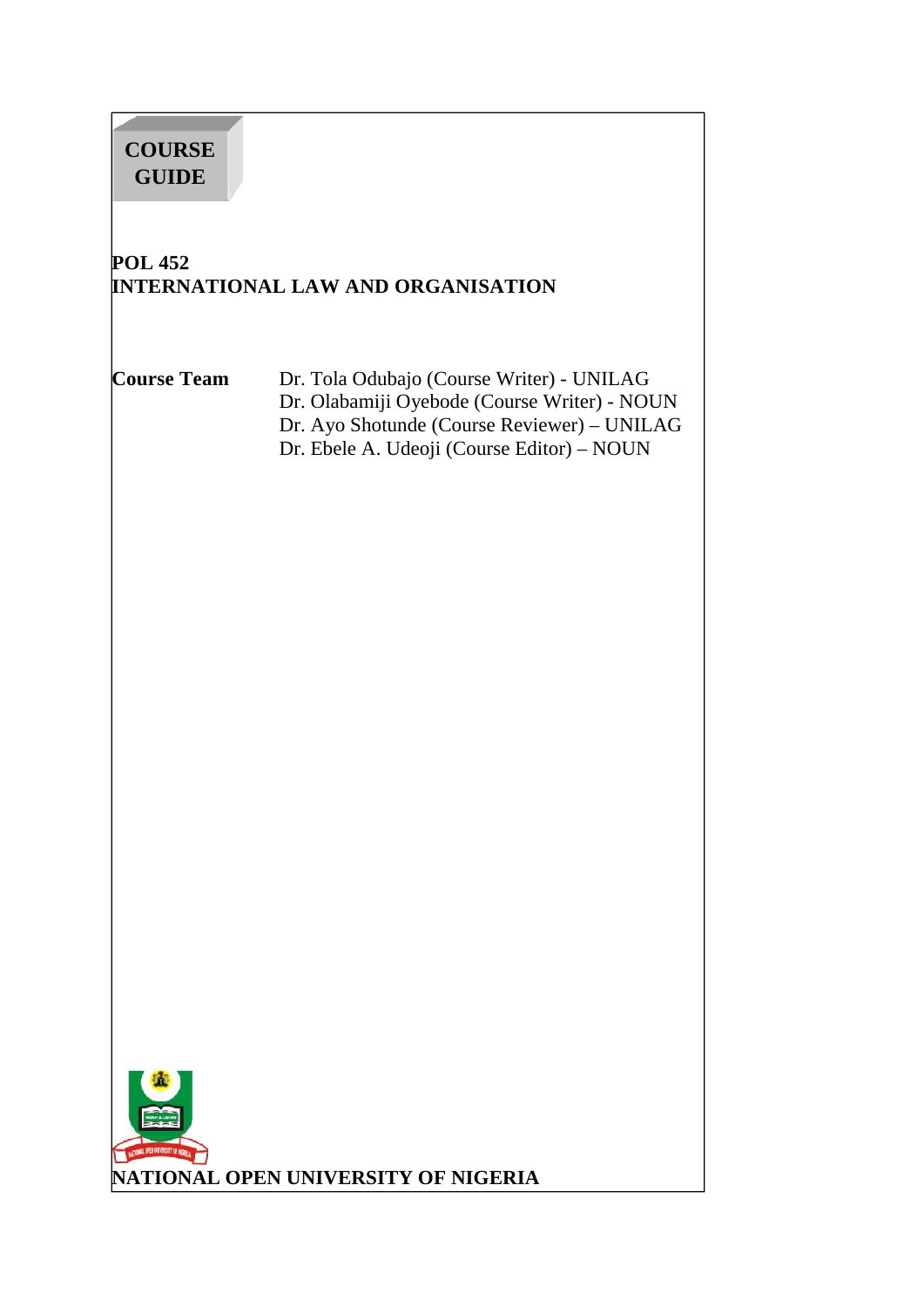© 2020 by NOUN Press National Open University of Nigeria Headquarters University Village Plot 91, Cadastral Zone Nnamdi Azikiwe Expressway Jabi, Abuja

Lagos Office 14/16 Ahmadu Bello Way Victoria Island, Lagos

e-mail: centralinfo@nou.edu.ng URL: www.nou.edu.ng

All rights reserved. No part of this book may be reproduced, in any form or by any means, without permission in writing from the publisher.

Published by: National Open University of Nigeria

Printed 2015

Revised and reprinted 2020

ISBN: 978-978-058-009-4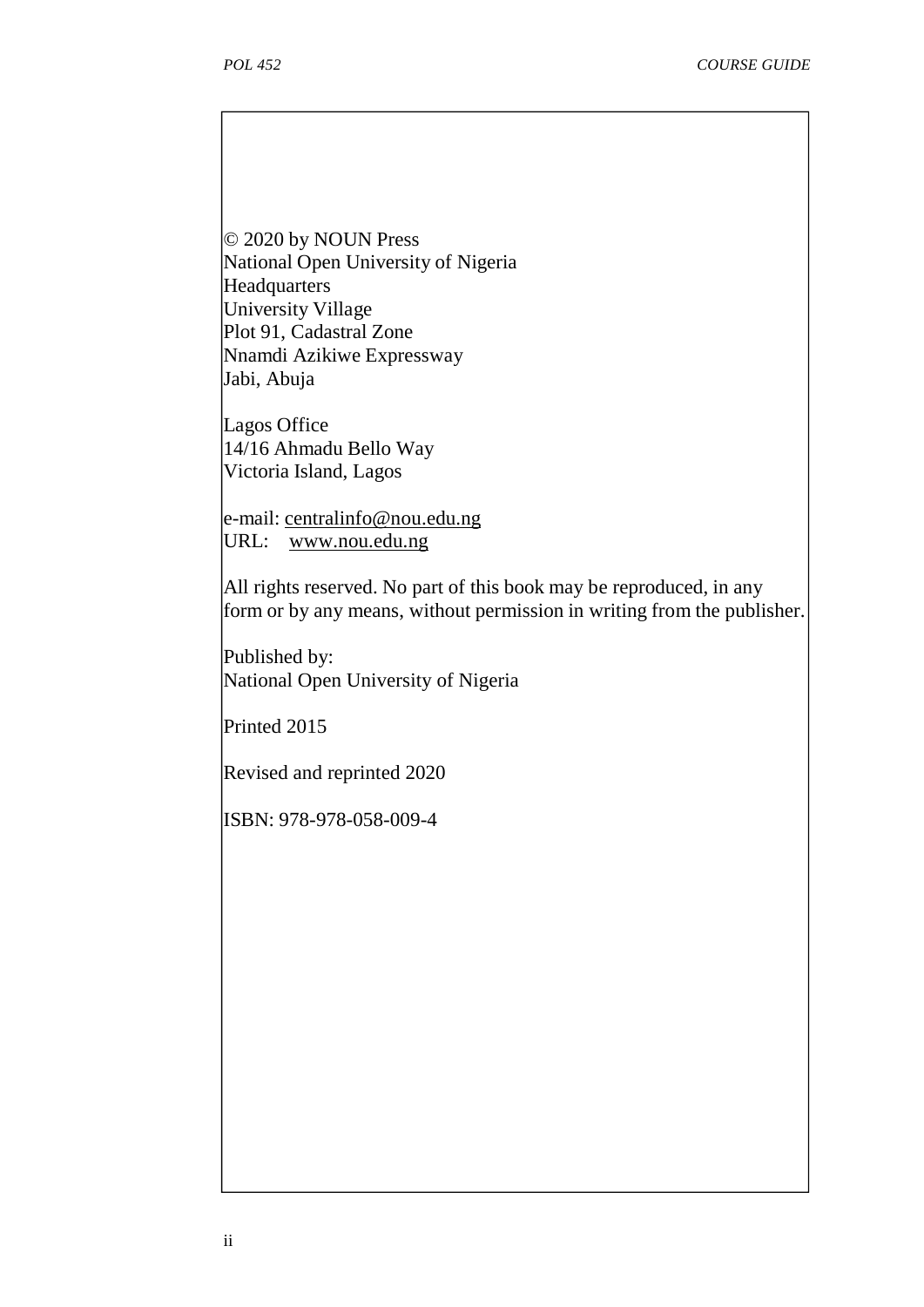# **CONTENTS PAGE**

|                                     | iv           |
|-------------------------------------|--------------|
|                                     | iv           |
|                                     | iv           |
|                                     | V            |
|                                     | V            |
|                                     | V            |
|                                     | vii          |
|                                     | vii          |
|                                     | vii          |
|                                     | viii         |
|                                     | viii         |
| Course Overview Presentation Scheme | viii         |
|                                     | $\mathbf{x}$ |
|                                     | X            |
|                                     | X            |
|                                     | X            |
|                                     | xi           |
|                                     | xii          |
|                                     | xii          |
|                                     | xiv          |
|                                     | XV           |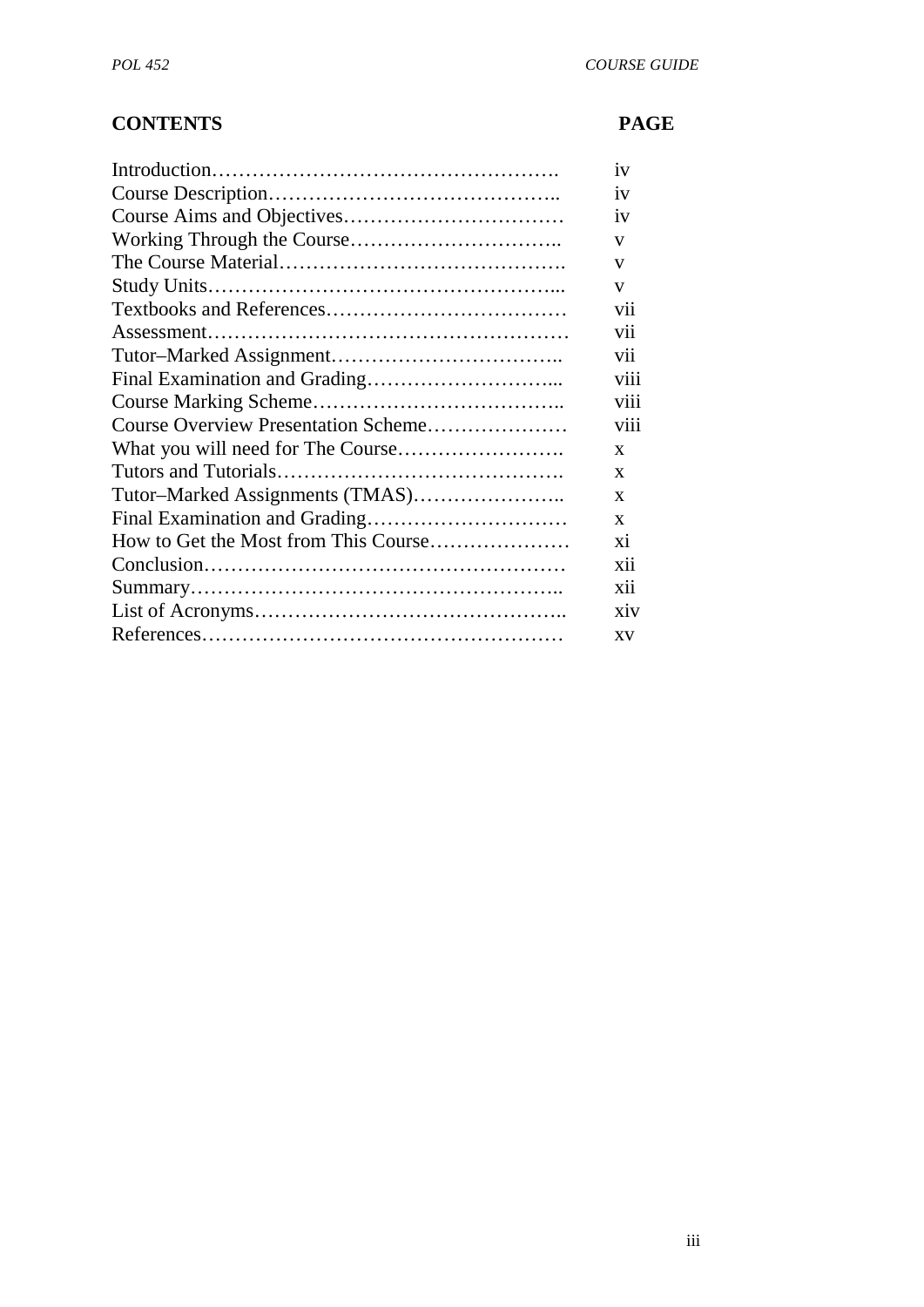#### **INTRODUCTION**

**POL 452** International Law and Organisation is a one semester course in the final year of B.Sc. (Hons.) degree in Political Science Department. It is a three-unit credit course designed to enable you have a bird's eye view of the salient issues in international law and organisations. This is especially in the face of increasing economic competition in the international arena. The course begins with a brief introductory module, which will help you to have a good understanding of the issues at stake in the terrain of international law and organisations. Such issues include; Meaning of International Law; Sources of International Law; The State as a Subject of International Law; Relationship between International Law and Municipal Law; Topical Issues in International Law. The study units are structured into modules. Each module is structured into 5 units. A unit guide comprises of instructional material. It gives you a brief of the course content, course guidelines and suggestions as well as steps to take while studying. You can also find self–assessment exercises for your study.

#### **COURSE DESCRIPTION**

This course examines the nitty–gritty of the international law and organisations. The course also looks at the trajectory of the character of international law and organisations of global world since the inception of the States as subject of the international law. The fundamentals of international laws such as; law of Treaties, law of the Seas, environmental law, criminal law and humanitarian law has been be revisited. The course moves further to consider the evolution of international organisations, approaches, nature and character that are as important as the heart of the course itself, which must be established for ease transactions towards the understanding of global economic development initiatives, issues and challenges in Africa, especially in the  $20<sup>th</sup>$  and  $21<sup>st</sup>$  century. The stratification of regional economic communities will be introduced as well. In this direction, this course will examine the understanding of international law, sources of international law and the relationship between international law and municipal law in the first module.

#### **COURSE AIMS AND OBJECTIVES**

The primary aim of this course is to provide students of political science with a comprehensive knowledge of International law and organisations. However, the course specific objectives include enabling you: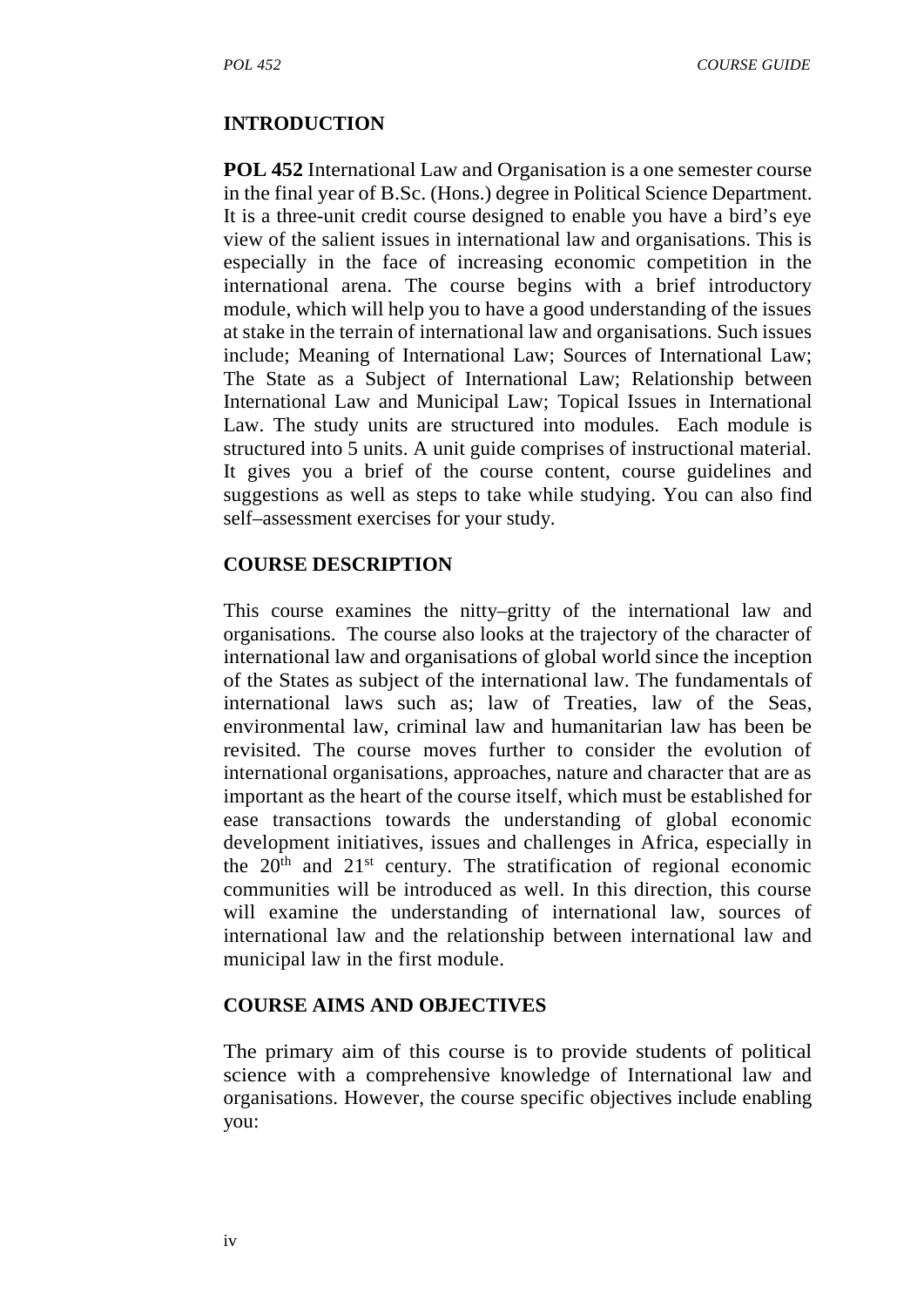- i. have a working knowledge of international law and organisations by understanding some of the concept and theories of international development;
- ii. familiarise yourself with institutional framework such as global economic development initiatives in the 20th and 21st Centuries; and
- iii. have understanding on the cross–current issues on cultural organisations for fostering world peace and social development.

The specific objectives of each study unit can be found at the beginning and you can make references to it while studying. It is necessary and helpful for you to check at the end of the unit, if your progress is consistent with the stated objectives and if you can conveniently answer the self–assessment exercises. The overall objectives of the course will be achieved, if you diligently study and complete all the units in this course.

# **WORKING THROUGH THE COURSE**

To complete the course, you are required to read the study units and other related materials. You will also need to undertake practical exercises for which you need a pen, a note–book, and other materials that will be listed in this guide. The exercises are to aid you in understanding the concepts being presented. At the end of each unit, you will be required to submit written assignment for assessment purposes.

At the end of the course, you will be expected to write a final examination.

# **THE COURSE MATERIAL**

In this course, as in all other courses, the major components you will find are as follows:

- 1. Course Guide
- 2. Study Units
- 3. Textbooks
- 4. Assignments

# **STUDY UNITS**

There are 25 study units in this course. They are:

# **Module 1 Understanding International Law**

| Unit 1 | Meaning of International Law |  |
|--------|------------------------------|--|
|--------|------------------------------|--|

Unit 2 Sources of International Law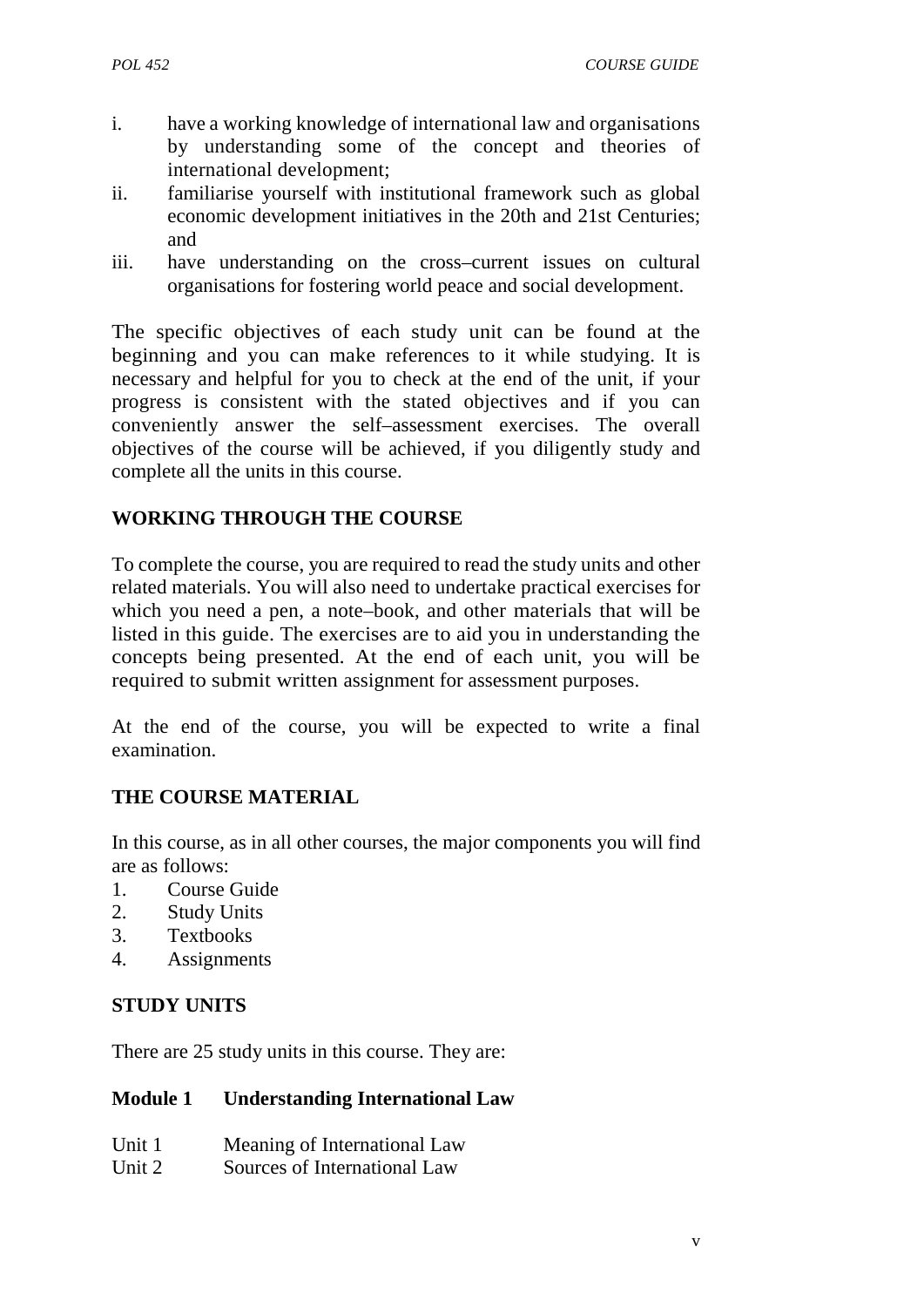- Unit 3 The State as a Subject of International Law
- Unit 4 Relationship between International Law and Municipal Law
- Unit 5 Topical Issues in International Law

#### **Module 2 Fundamentals of International Law**

- Unit 1 International Law of Treaties
- Unit 2 International Law of the Seas
- Unit 3 International Environmental Law
- Unit 4 International Criminal Law
- Unit 5 International Humanitarian Law

#### **Module 3 Evolution and Development of International Organisations**

- Unit 1 History of International Organisation
- Unit 2 Approaches to the Study of International Organisations
- Unit 3 Nature and Character of International Organisation
- Unit 4 Brief Notes on Some International Organisations
- Unit 5 International Organisations within the Context of International Law

#### **Module 4 International Co-operative Approaches to Economic and Social Development**

- Unit 1 Concept, Theories and Approaches of International Development
- Unit 2 Global Economic Development Initiatives in the 20th and 21st Centuries
- Unit 3 Continental Initiatives for Tackling Development Issues and Challenges in Africa
- Unit 4 Regional Economic Communities in Africa
- Unit 5 Socio-Cultural Organisations for Fostering World Peace and Social Development

#### **Module 5 Contemporary Issues in International Law and Organisation**

- Unit 1 International Law in the age of Globalisation
- Unit 2 Enforcement of International Law
- Unit 3 Essential Principles of International Law
- Unit 4 The Catalyst in International Law
- Unit 5 Major Organisations in the Management of Global World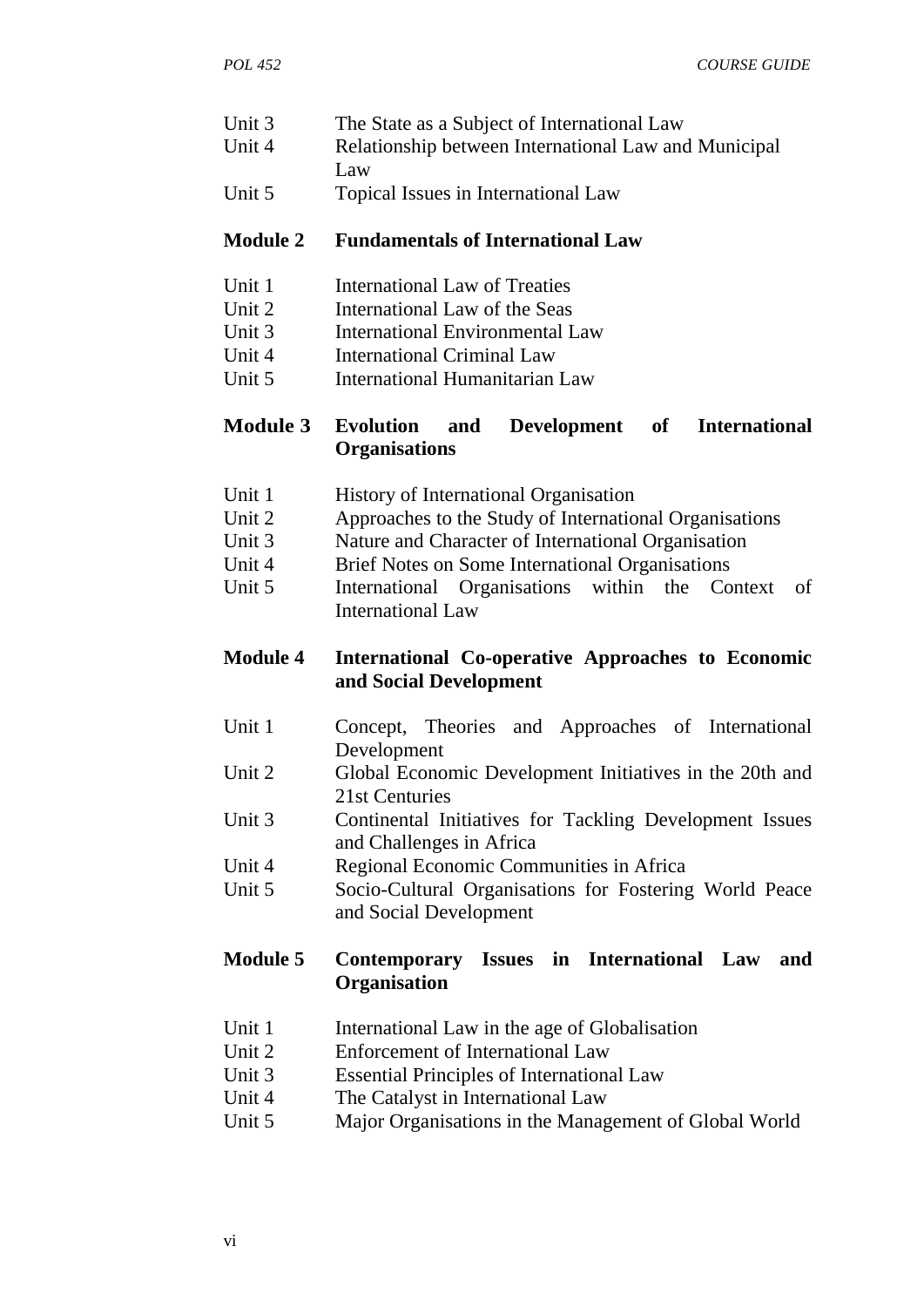As you can observe, the course begins with the basics and expands into a more elaborate, complex and detailed form. All you need to do is to follow the instructions as provided in each unit. In addition, some self-assessment exercises have been provided with which you can test your progress with the text and determine if your study is fulfilling the stated objectives. Tutor-Marked assignments have also been provided to aid your study. All these will assist you to be able to fully grasp knowledge of international law and organisation.

# **TEXTBOOKS AND REFERENCES**

At the end of each unit, you will find a list of relevant reference materials which you may yourself wish to consult as the need arises, even though I have made efforts to provide you with the most important information you need to pass this course. However, I would encourage you, as a fourth-year student to cultivate the habit of consulting as many relevant materials as you are able to within the time available to you. In particular, be sure to consult whatever material you are advised to consult before attempting any exercise.

# **ASSESSMENT**

Two types of assessment are involved in the course: Self-Assessment Exercises (SAEs), and the Tutor-Marked Assessment (TMA) questions. Your answers to the SAEs are not meant to be submitted, but they are also important since they give you an opportunity to assess your own understanding of the course content. Tutor–Marked Assignments (TMAs) on the other hand are to be carefully answered and kept in your assignment file for submission and marking. This will count for 30% of your total score in the course.

# **TUTOR–MARKED ASSIGNMENT**

At the end of each unit, you will find tutor-marked assignments. There is an average of two tutor–marked assignments per unit. This will allow you to engage the course as robustly as possible. You need to submit at least four assignments of which the three with the highest marks will be recorded as part of your total course grade. This will account for 10 percent each, making a total of 30 percent. When you complete your assignments, send them including your form to your tutor for formal assessment on or before the deadline.

Self–assessment exercises are also provided in each unit. The exercises should help you to evaluate your understanding of the material so far. These are not to be submitted. You will find all answers to these within the units they are intended for.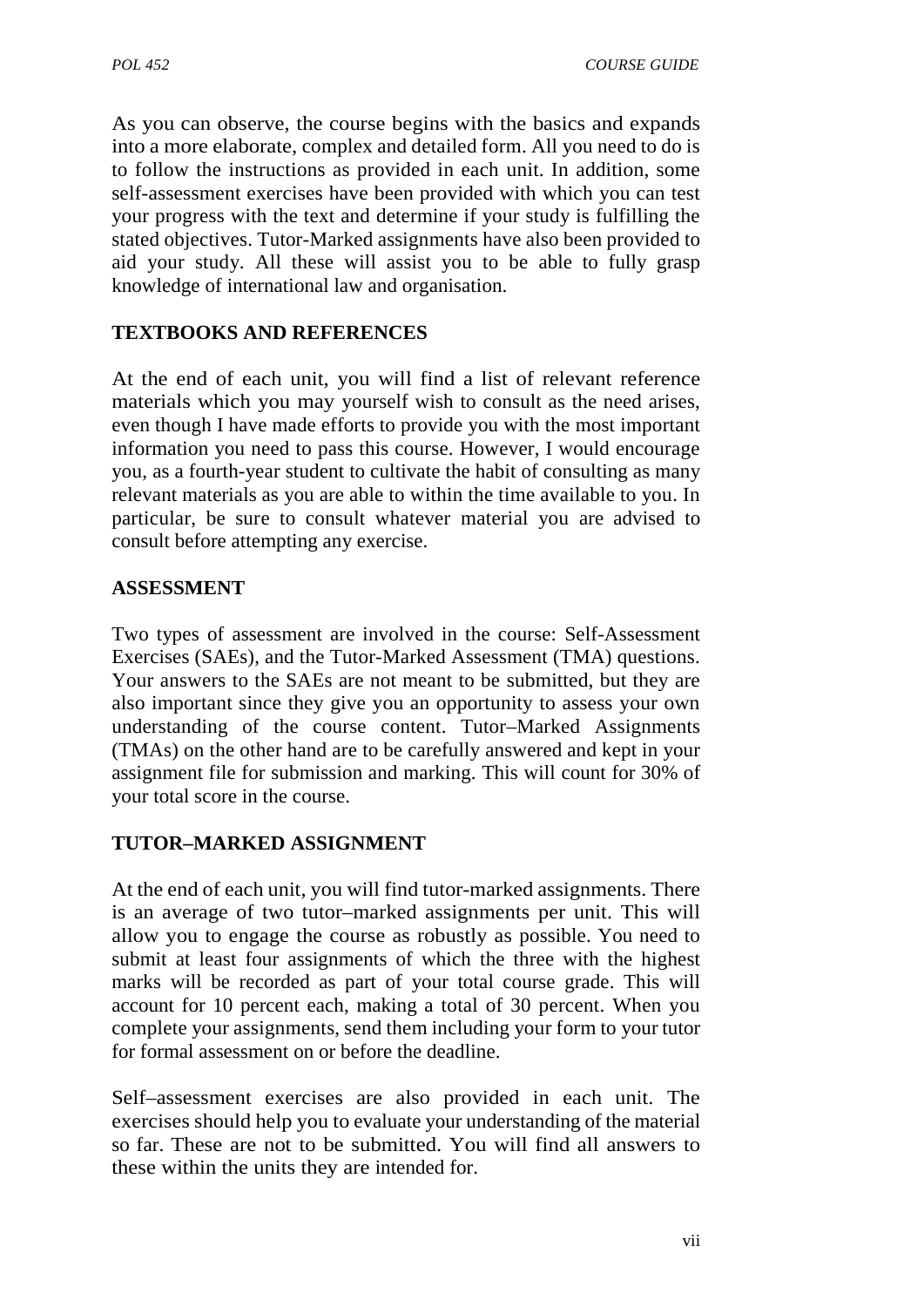#### **FINAL EXAMINATION AND GRADING**

There will be a final examination at the end of the course. The examination carries a total of 70 percent of the total course grade. The examination will reflect the contents of what you have learnt and the self–assessments and tutor-marked assignments. You therefore need to revise your course materials before-hand.

#### **COURSE MARKING SCHEME**

The following table sets out how the actual course marking is broken.

| <b>ASSESSMENT</b>        | <b>MARKS</b>                                                            |  |  |
|--------------------------|-------------------------------------------------------------------------|--|--|
|                          | Four assignments (the best four of   Four assignments, each mark out of |  |  |
|                          | the assignments submitted for $10\%$ , but highest scoring three        |  |  |
| marking)                 | selected, then total of 30%                                             |  |  |
| <b>Final Examination</b> | 70% of overall course score                                             |  |  |
| <b>Total</b>             | 100% course score                                                       |  |  |

#### **COURSE OVERVIEW PRESENTATION SCHEME**

| Units           | Title of Work                            | Week     | Assignment    |
|-----------------|------------------------------------------|----------|---------------|
|                 |                                          | Activity | (End-of-Unit) |
| <b>Course</b>   | <b>INTERNATIONAL LAW</b>                 |          |               |
| Guide           | <b>AND ORGANISATION</b>                  |          |               |
|                 |                                          |          |               |
| <b>Module 1</b> | Understanding                            |          |               |
|                 | <b>International Law</b>                 |          |               |
| Unit 1          | of International<br>Meaning              | Week 1   | Assignment 1  |
|                 | Law                                      |          |               |
| Unit 2          | Sources of International Law             | Week 2   | Assignment 1  |
| Unit 3          | The State as a Subject of                | Week 3   | Assignment 1  |
|                 | <b>International Law</b>                 |          |               |
| Unit 4          | Relationship<br>between                  | Week 4   | Assignment 1  |
|                 | International<br>Law<br>and              |          |               |
|                 | Municipal law                            |          |               |
| Unit 5          | in<br><b>Issues</b><br>Topical           | Week 5   | Assignment 1  |
|                 | <b>International Law</b>                 |          |               |
| <b>Module 2</b> | <b>Fundamentals of International Law</b> |          |               |
| Unit 1          | <b>International Law of Treaties</b>     | Week 6   | Assignment 1  |
| Unit 2          | International Law of the Seas            | Week 7   | Assignment 1  |
| Unit 3          | International Environmental              | Week 8   | Assignment 1  |
|                 | Law                                      |          |               |
| Unit 4          | <b>International Criminal Law</b>        | Week 9   | Assignment 1  |
| Unit 5          | International<br>Humanitarian            | Week 10  | Assignment 1  |
|                 | Law                                      |          |               |
|                 |                                          |          |               |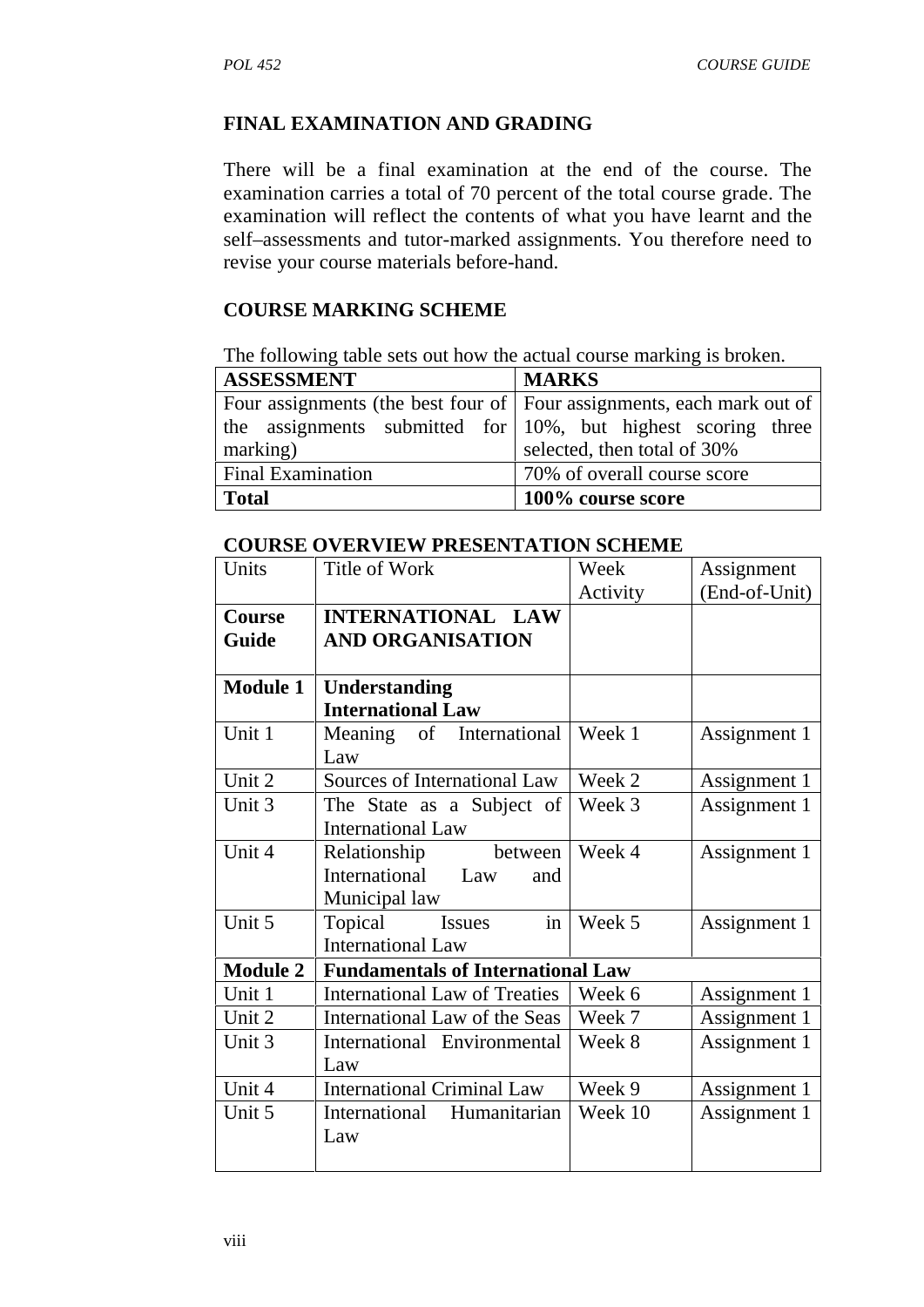| <b>Module 3</b> | Evolution<br>and<br><b>Organisations</b>                                                      | Development<br>of    | <b>International</b> |
|-----------------|-----------------------------------------------------------------------------------------------|----------------------|----------------------|
| Unit 1          | International<br>History of<br>Organisation                                                   | Week 11              | Assignment 1         |
| Unit 2          | Approaches to the Study of<br><b>International Organisations</b>                              | Week 12              | Assignment 1         |
| Unit 3          | Nature and Character of<br><b>International Organisation</b>                                  | Week 13              | Assignment 1         |
| Unit 4          | <b>Notes</b><br><b>Brief</b><br>Some<br>on<br><b>International Organisations</b>              | Week 14              | Assignment 1         |
| Unit 5          | Organisations<br>International<br>within<br>the<br>Context<br>of<br><b>International Law</b>  | Week 15              | Assignment 1         |
| <b>Module 4</b> | <b>International Co-operative Approaches to</b>                                               |                      |                      |
|                 | <b>Economic and Social Development</b>                                                        |                      |                      |
| Unit 1          | Concept and Theories of Week 16<br><b>International Development</b>                           |                      | Assignment 1         |
| Unit 2          | Economic<br>Global<br>Development Initiatives in<br>the 20th and 21st Centuries               | Week 17              | Assignment 1         |
| Unit 3          | Continental Initiatives for<br><b>Tackling Development Issues</b><br>and Challenges in Africa | Week 18              | Assignment 1         |
| Unit 4          | Economic<br>Regional<br><b>Communities in Africa</b>                                          | Week 19              | Assignment 1         |
| Unit 5          | Cultural Organisations for<br>Fostering World Peace and<br><b>Social Development</b>          | Week 20              | Assignment 1         |
| <b>Module 5</b> | <b>Contemporary Issues</b>                                                                    | in International Law | and                  |
|                 | <b>Organisations</b>                                                                          |                      |                      |
| Unit 1          | International Law in the age<br>of Globalisation                                              | Week 21              | Assignment 1         |
| Unit 2          | Enforcement of International<br>Law                                                           | Week 22              | Assignment 1         |
| Unit 3          | Essential<br>Principles<br>of<br><b>International Law</b>                                     | Week 23              | Assignment 1         |
| Unit 4          | The Catalyst in International<br>Law                                                          | Week 24              | Assignment 1         |
| Unit 5          | Major Organisations in the<br>Sustainability<br>of<br>Global<br>World                         | Week 25              | Assignment 1         |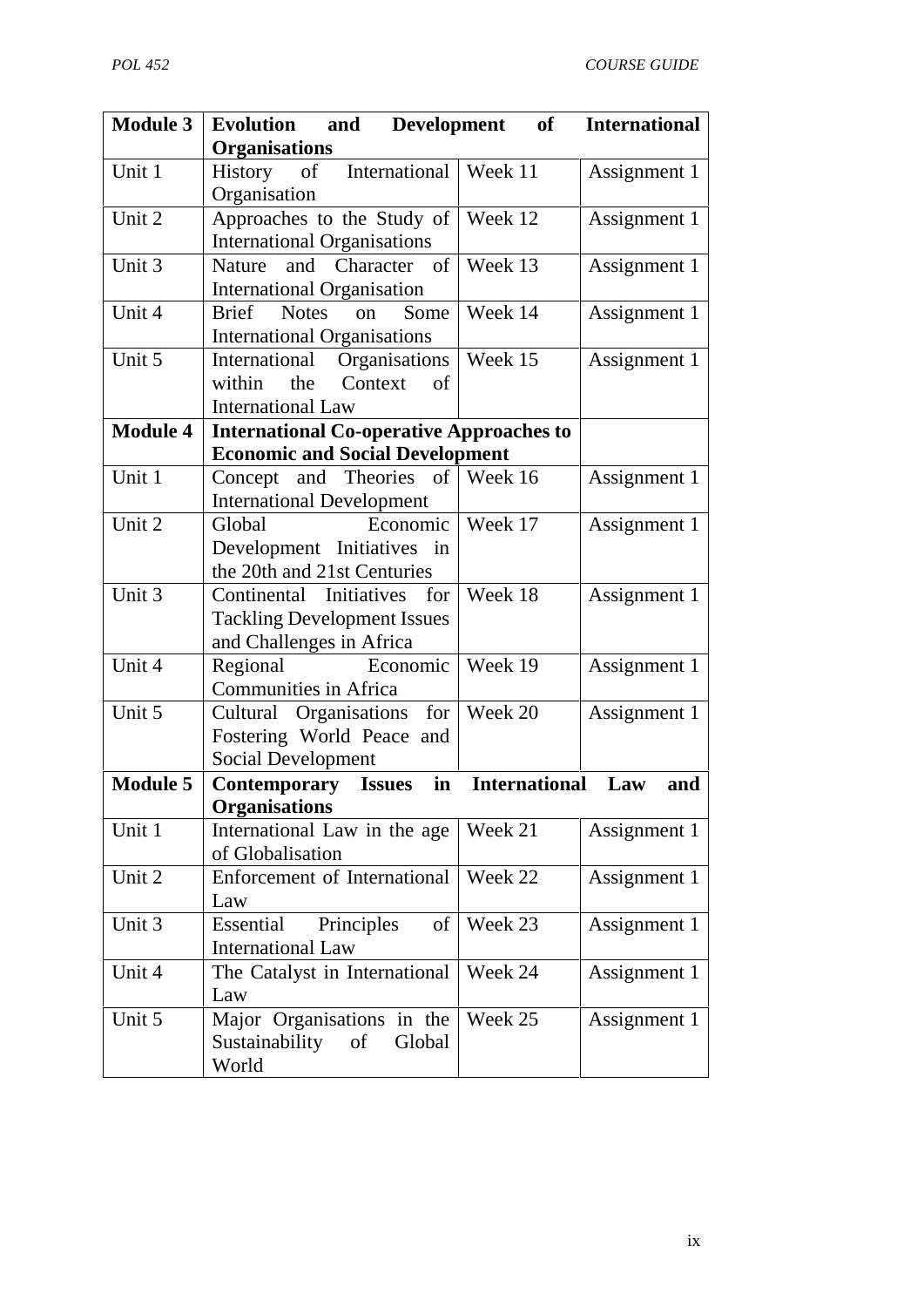#### **WHAT YOU WILL NEED FOR THE COURSE**

This course builds on what you have learnt in the 100 Levels. It will be helpful if you try to review what you studied earlier. Second, you may need to purchase one or two texts recommended as important for your mastery of the course content. You need quality time in a study friendly environment every week. If you are computer–literate (which ideally you should be), you should be prepared to visit recommended websites. You should also cultivate the habit of visiting reputable physical libraries accessible to you.

# **TUTORS AND TUTORIALS**

There are 15 hours of tutorials provided in support of the course. You will be notified of the dates and location of these tutorials, together with the name and phone number of your tutor as soon as you are allocated a tutorial group. Your tutor will mark and comment on your assignments, and keep a close watch on your progress. Be sure to send in your Tutor-Marked assignments promptly, and feel free to contact your tutor in case of any difficulty with your self–assessment exercise, tutor–marked assignment or the grading of an assignment. In any case, you are advised to attend the tutorials regularly and punctually. Always take a list of such prepared questions to the tutorials and participate actively in the discussions.

#### **TUTOR–MARKED ASSIGNMENTS (TMAs)**

Usually, there are four online tutor–marked assignments in this course. Each assignment will be marked over ten percent. The best three (that is the highest three of the 10 marks) will be counted. This implies that the total mark for the best three assignments will constitute 30% of your total course work. You will be able to complete your online assignments successfully from the information and materials contained in your references, reading and study units.

#### **FINAL EXAMINATION AND GRADING**

The final examination for **POL 452: International Law and Organisation** will be of three hours' duration and have a value of 70% of the total course grade. The examination will consist of multiple choices and fill in–the–gaps questions which will reflect the practice exercises and tutor–marked assignments you have previously encountered. All areas of the course will be assessed. It is important that you use adequate time to revise the entire course. You may find it useful to review your tutor-marked assignments before the examination. The final examination covers information from all aspects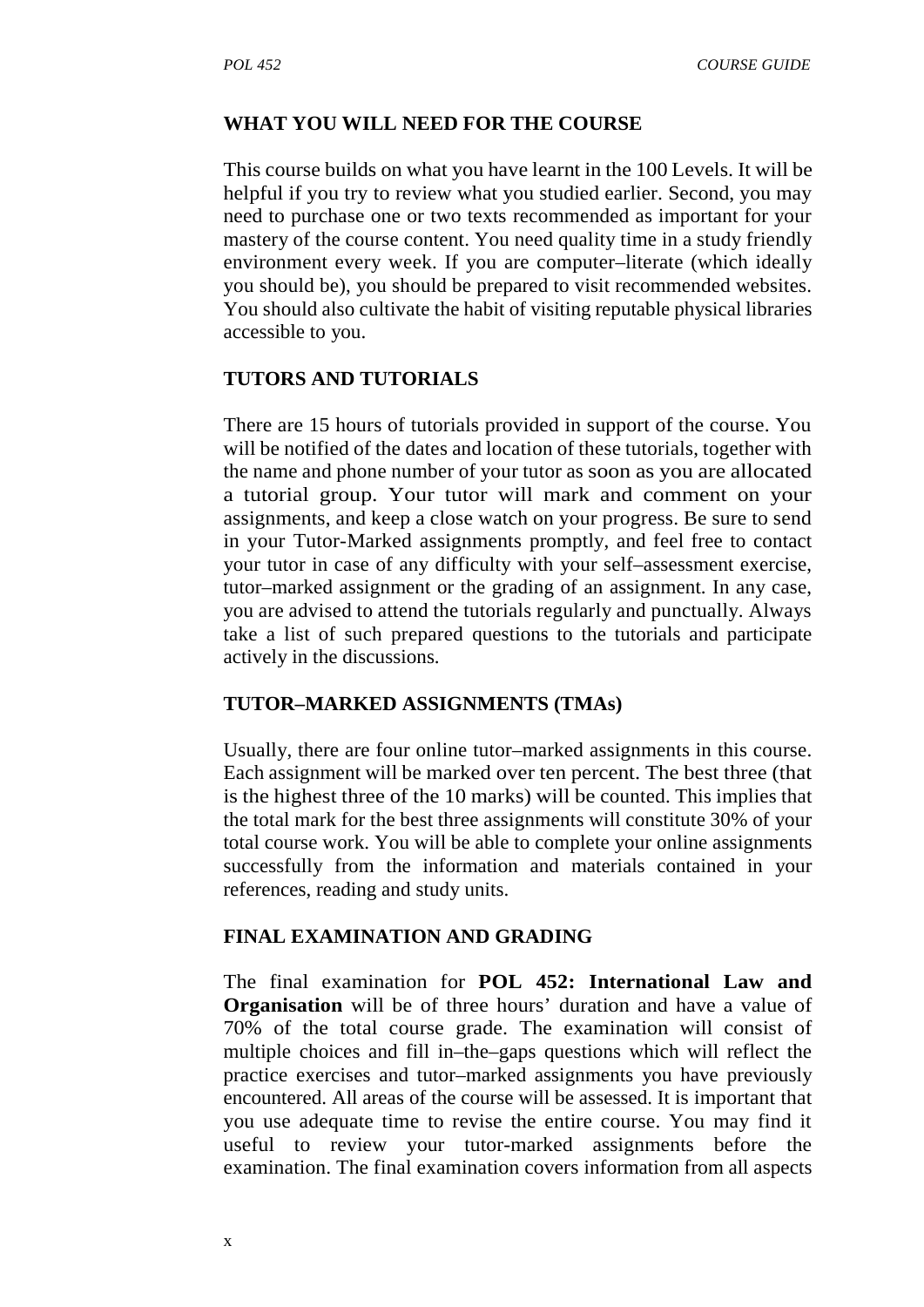#### of the course.

#### **HOW TO GET THE MOST FROM THIS COURSE**

- 1. There are 25 units in this course. You are to spend one week in each unit. In distance learning, the study units replace the university lecture. This is one of the great advantages of distance learning; you can read and work through specially designed study materials at your own pace, and at a time and place that suites you best. Think of it as reading the lecture instead of listening to the lecturer. In the same way a lecturer might give you some reading to do. The study units tell you when to read and which are your text materials or recommended books. You are provided with exercises to do at appropriate points, just as a lecturer might give you in a class exercise.
- 2. Each of the study units follows a common format. The first item is an introduction to the subject–matter of the unit, and how a particular unit is integrated with other units and the course as a whole. Next to this is a set of learning objectives. These objectives let you know what you should be able to do, by the time you have completed the unit. These learning objectives are meant to guide your study. The moment a unit is finished, you must go back and check whether you have achieved the objectives. If this is made a habit, then you will significantly improve your chance of passing the course.
- 3. The main body of the unit guides you through the required reading from other sources. This will usually be either from your reference or from a reading section.
- 4. The following is a practical strategy for working through the course. If you run into any trouble, then put a call through your tutor or visit the study centre nearest to you. Remember that your tutor's job is to help you. When you need assistance, do not hesitate to call and ask your tutor to provide you necessary assistance.
- 5. Read this course guide thoroughly. It is your first assignment.
- 6. Organise a study schedule Design a 'Course Overview' to guide you through the course. Note the time you are expected to spend on each unit and how the assignments relate to the units.
- 7. Important information; e.g. details of your tutorials and the date of the first day of the semester is available at the study centre.
- 8. You need to gather all the information into one place, such as your diary or a wall calendar. Whatever method you choose to use, you should decide on and write in your own dates and schedule of work for each unit.
- 9. Once you have created your own study schedule, do everything to stay faithful to it.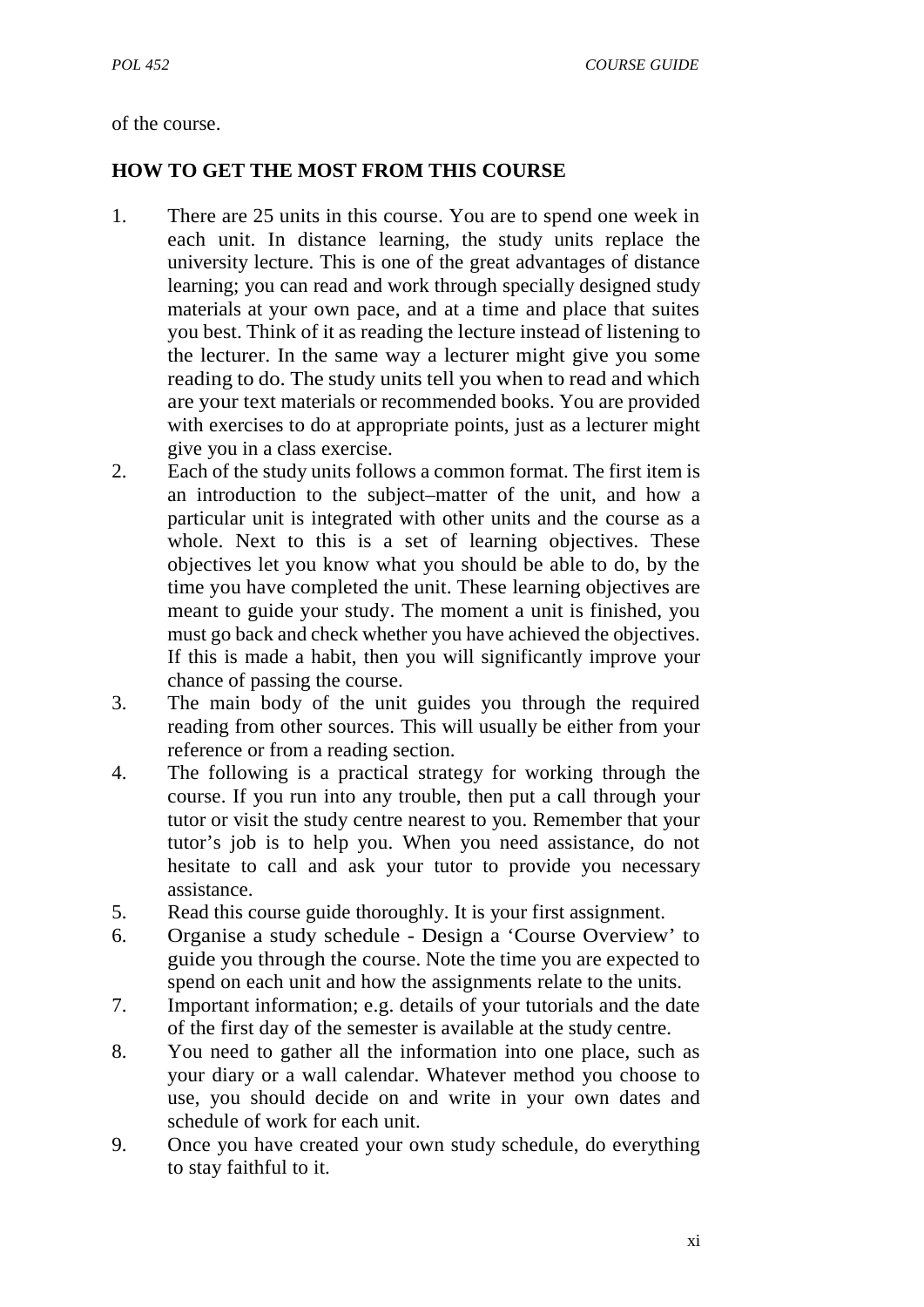- 10. The major reason that students fail is that they get behind in their coursework. If you get into difficulties with your schedule, please let your tutor or course coordinator know before it is too late for help.
- 11. Turn to Unit 1, and read the introduction and the objectives for the unit.
- 12. Assemble the study materials. You will need your references for the unit you are studying at any point in time.
- 13. As you work through the unit, you will know what sources to consult for further information.
- 14. Visit your study centre whenever you need up-to-date information.
- 15. Well before the relevant online TMA due dates, visit your study centre for relevant information and updates. Keep in mind that you will learn a lot by doing the assignment carefully. They have been designed to help you meet the objectives of the course and, therefore, will help you pass the examination.
- 16. Review the objectives for each study unit to confirm that you have achieved them. If you feel unsure about any of the objectives, review the study materials or consult your tutor. When you are confident that you have achieved a unit's objectives, you can start on the next unit. Proceed unit by unit through the course and try to space your study so that you can keep yourself on schedule.
- 17. After completing the last unit, review the course and prepare yourself for the final examination. Check that you have achieved the unit objectives (listed at the beginning of each unit) and the course objectives (listed in the course guide).

# **CONCLUSION**

This is a theory course but you will get the best out of it if you cultivate the habit of relating it to political issues in domestic and international arena.

# **SUMMARY**

"International Law and Organisation" introduces you to general understanding of the current dynamics surrounding treatises interactions among nations in the international system. All the basic course materials that you need to successfully complete the course are provided. At the end, you will be able to:

- explain vividly the concept of International Law;
- discuss the institutional frameworks regulating international organisations;
- have an understanding of the implications of international laws on Africa; and
- familiarise with the contemporary issues in international law and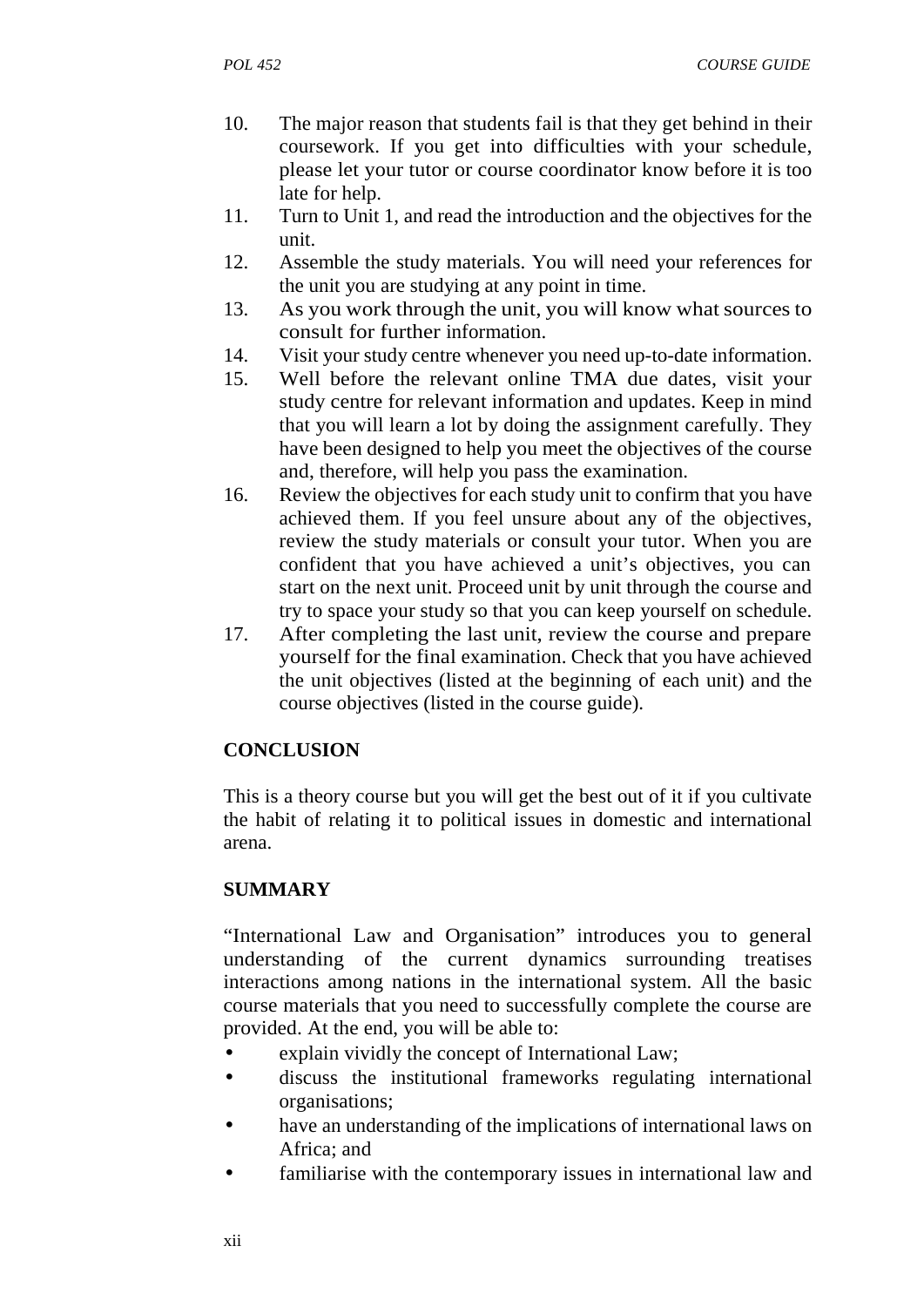organisation transaction co–operative approaches to economic and social development.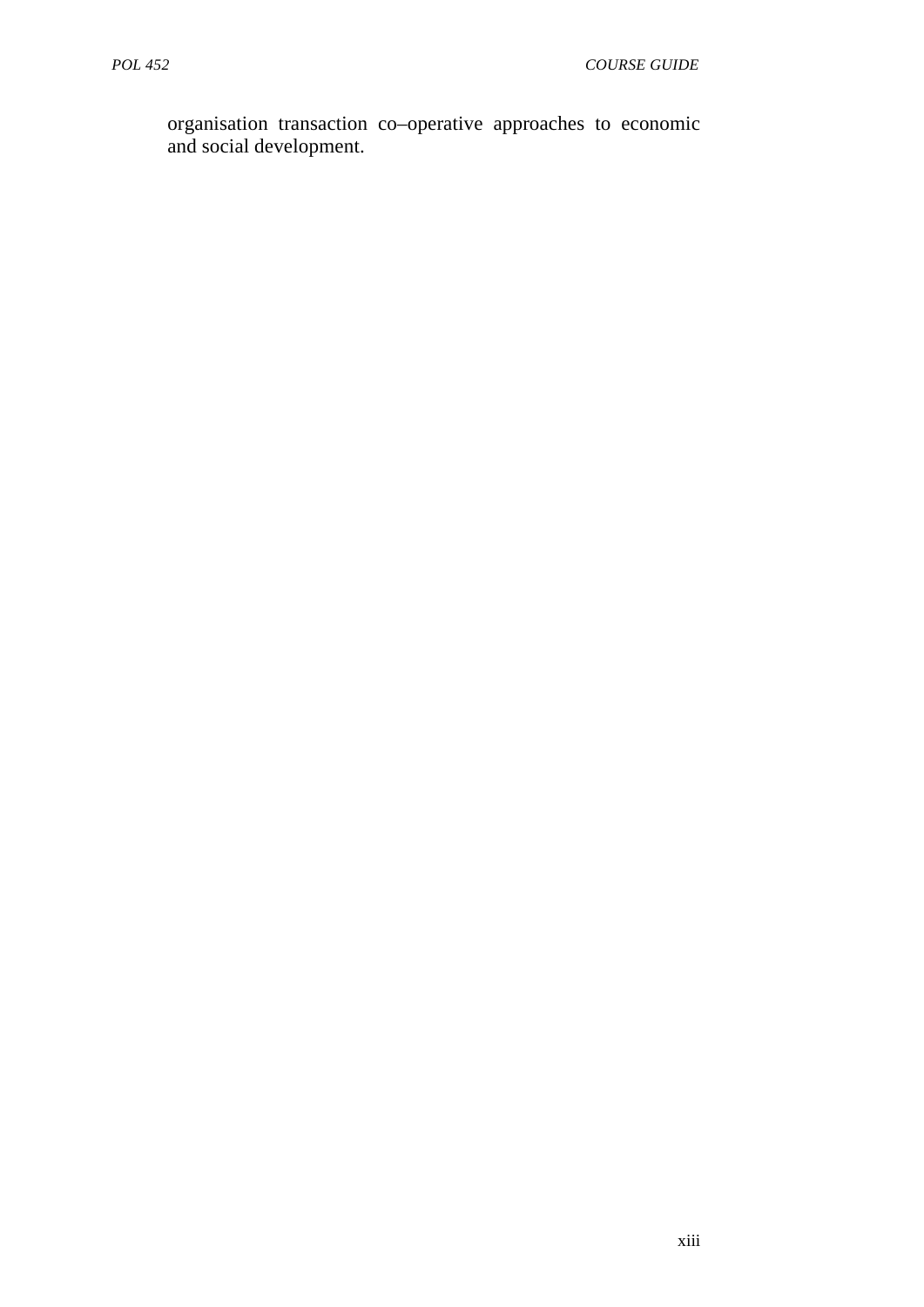# **LIST OF ACRONYMS**

| <b>ECOWAS</b>    |                          | - Economic Community of West African States              |
|------------------|--------------------------|----------------------------------------------------------|
| ECOSOC           |                          | <b>Economic and Social Council</b>                       |
| EU               |                          | European Union                                           |
| GATT             |                          | General Agreement On Tariffs and Trade                   |
| GATS             | $\blacksquare$           | General Agreements On Trade in Services                  |
| <b>GDP</b>       |                          | <b>Gross Domestic Product</b>                            |
| ILO <sub>1</sub> |                          | - International Labour Organisation                      |
| IAEA             |                          | - International Atomic Energy Agency                     |
| <b>ICCPR</b>     |                          | - International Convention On Civil and Political Rights |
| <b>ICJ</b>       |                          | - International Court of Justice                         |
| ITU              |                          | - International Telecommunication Union                  |
| <b>ICESCR</b>    |                          | - International Covenant On Economic, Social and         |
|                  |                          | <b>Cultural Rights</b>                                   |
| <b>NGOS</b>      | $\qquad \qquad -$        | Non-Governmental Organisations                           |
| TRIPS            | $\qquad \qquad -$        | Trade Related Aspects of Intellectual Property           |
| UK.              |                          | United Kingdom of Great Britain and Ireland              |
| <b>UN</b>        |                          | <b>United Nations</b>                                    |
| <b>UNDP</b>      | $\qquad \qquad -$        | <b>United Nations Development Program</b>                |
| <b>UNCBD</b>     |                          | - United Nations Convention On Biological Diversity      |
|                  |                          | UNCTAD - United Nations' Conference On Trade and         |
|                  |                          | Development                                              |
| <b>UNDP</b>      | $\qquad \qquad -$        | <b>United Nations Development Programme</b>              |
| <b>UNIDO</b>     | $\frac{1}{2}$            | United Nations Industrial Development                    |
|                  |                          | Organisation                                             |
| UNCLOS           | $\blacksquare$           | United Nations Convention On the Law of the Sea          |
| UNITED           | $\overline{\phantom{a}}$ | <b>United Nations Environment Programme</b>              |
| <b>VCLT</b>      | $\overline{\phantom{0}}$ | Vienna Convention On Law of Treaties                     |
| <b>WIFO</b>      | $\blacksquare$           | World International Property Organisation                |
| <b>WTO</b>       |                          | World Trade Organisation                                 |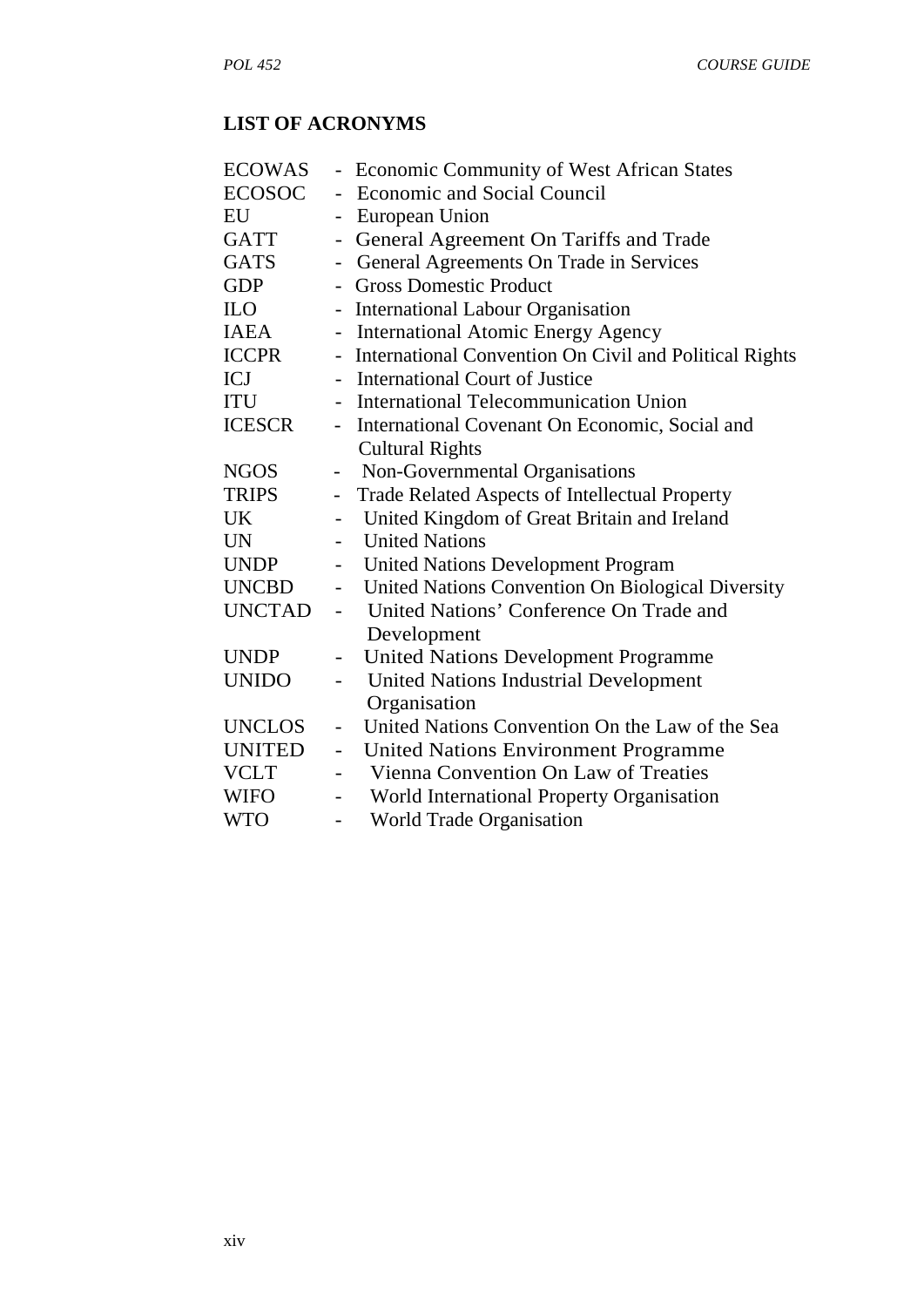#### **REFERENCES**

- AFP. (2008, January 28). "Human Rights Council slams Israel over Gaza; EU abstains". *AFP News*. Retrieved from: http://afp.google.com/article/ALeqM5hCB46LeoIDiLNzQYVOk RaPwS354A
- Agwu, F.A. (2009). *National Interest, International Law and Our Shared Destiny*. Ibadan: Spectrum Books Limited.
- Altman, A. (2009). "Tracing the Earliest Recorded Concepts of International Law: The Near East in the Late Bronze Age (1600– 1200 BCE)." *Journal of the History of International Law*, 11(2): 333–356.
- Anghie, A. (2005). *Imperialism, Sovereignty, and the Making of International Law*. Cambridge: Cambridge University Press.
- Archer, C. (2001). *International Organisation.* London: Routledge.
- Asobele, J.T. (2000). *Nigerian Cultural Diplomacy in the 20th Century*. Lagos: University of Lagos Press.
- Barka, C. (2000). *International Law and International Relations.* London, New York: Continuum
- BBC. (2006, March 15). UN creates new human rights body. *BBC News*. Retrieved from: http://news.bbc.co.uk/1/hi/world/europe/4810538.stmHuman Rights Watch, 2. (2012, July 13). *AU: Don't endorse Sudan, Ethiopia for Rights Council*. Retrieved from: http://www.hrw.org/news/2012/07/13/au-don-t-endorse-sudan-et hiopia-rights-council
- Beckman, R. & Butte, D. (2012)."Introduction to International Law". Retrieved from: www.ilsa.org/jessup.
- Bederman, D. J. (2009). "International Law in the Ancient World." *Routledge Handbook of International Law*. (Ed.). J. D. Armstrong and J. Brunee. London: Routledge.
- Borgerson, S. (2009). *The National Interest and the Law of the Sea*. New York: Council on Foreign Relations.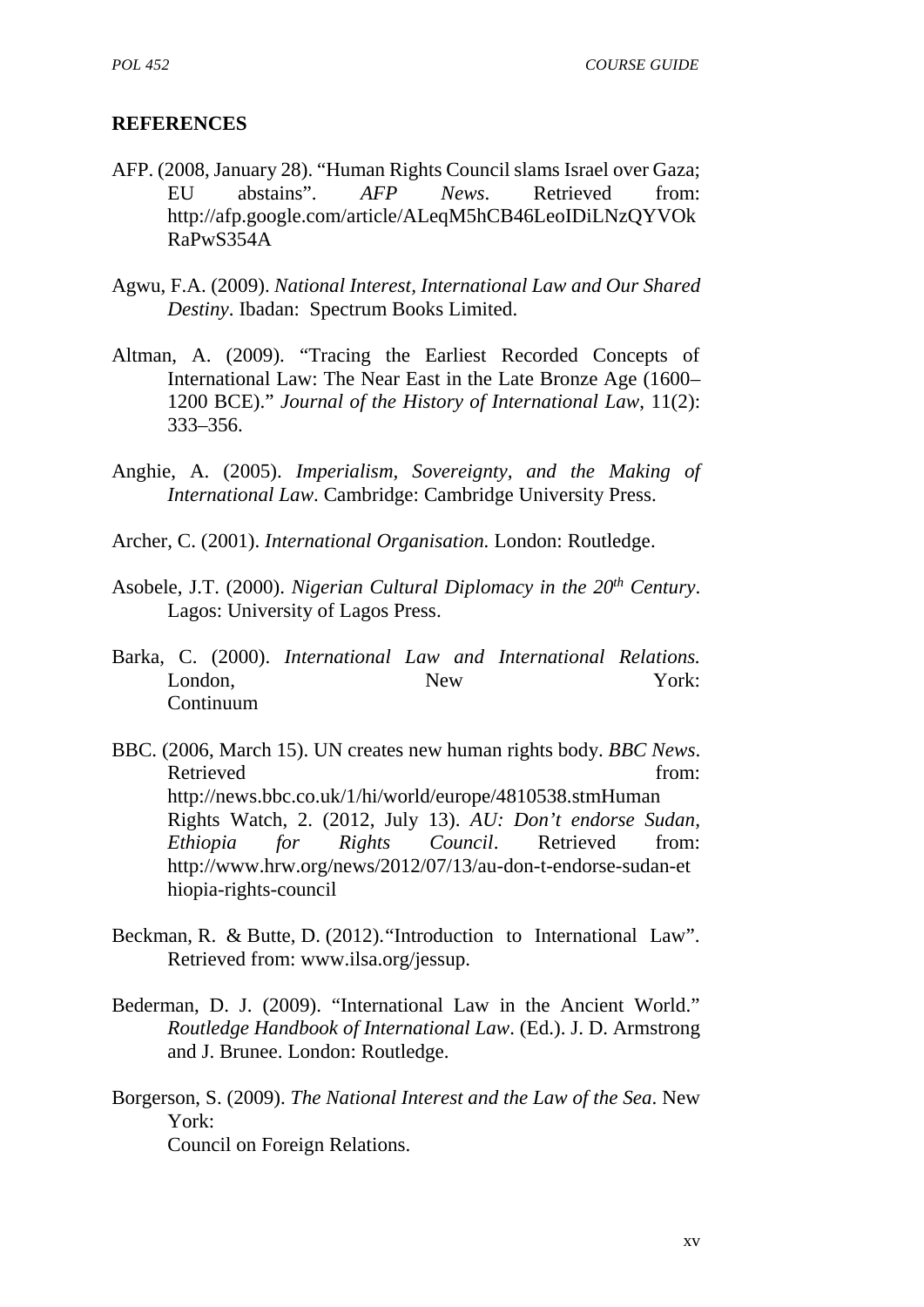*POL 452 COURSE GUIDE*

- Brunnee, J. & Stephen, J. T. (2010). *Legitimacy and Legality in International Law: An Interactional Account*. Cambridge: Cambridge University Press.
- Cole, W. M. (2005). "Sovereignty Relinquished? Explaining Commitment to the International Human Rights Covenants, 1966– 1999." *American Sociological Review*. 70(3): 472–492.
- Davis, C. L. (2012). *Why Adjudicate? Enforcing Trade Rules*. Princeton: Princeton University Press.
- Dinstein, Y. (2004). *The conduct of hostilities under law of international armed conflict*. Cambridge: Cambridge University Press
- Elkins, Z., Andrew, T. G. & Beth, A. S. (2006). "Competing for Capital: The Diffusion of Bilateral Investment Treaties, 1960–2000." *International Organisation*. 60(4): 811–846.
- Fassbender, B. (2008). "The United Nations Charter as Constitution of the International Community." *Columbia Journal of Transnational Law*. 36: 529–619.
- Fortna, V. G. (2003). "Scraps of Paper? Agreements and the Durability of Peace." *International Organisations*. 57(2): 337–372.
- Freedom of association, assembly, & expression, Indonesia. Retrieved from: http://www.wmd.org/assemblies/sixth assembly/workshops/freedom-association-assembly-expression/a chieving-ngo-accountabi
- Funk, T. (2010). *Victims' Rights and Advocacy at the International Criminal Court*. Oxford: Oxford University Press.
- Gardbaum, S. (2008). "Human Rights as International Constitution Rights." *European Journal of International Law*. 19(4): 749–68.
- Gavin, W. (1980). *State and Society in Nigeria*. Idanre: Afrografika
- Geyer, M. (2001). *The Mechanics of Internationalism*. London: Oxford University Press.
- Goldsmith, J. L., & Eric, A. P. (2005). *The Limits of International Law*. New York: Oxford University Press.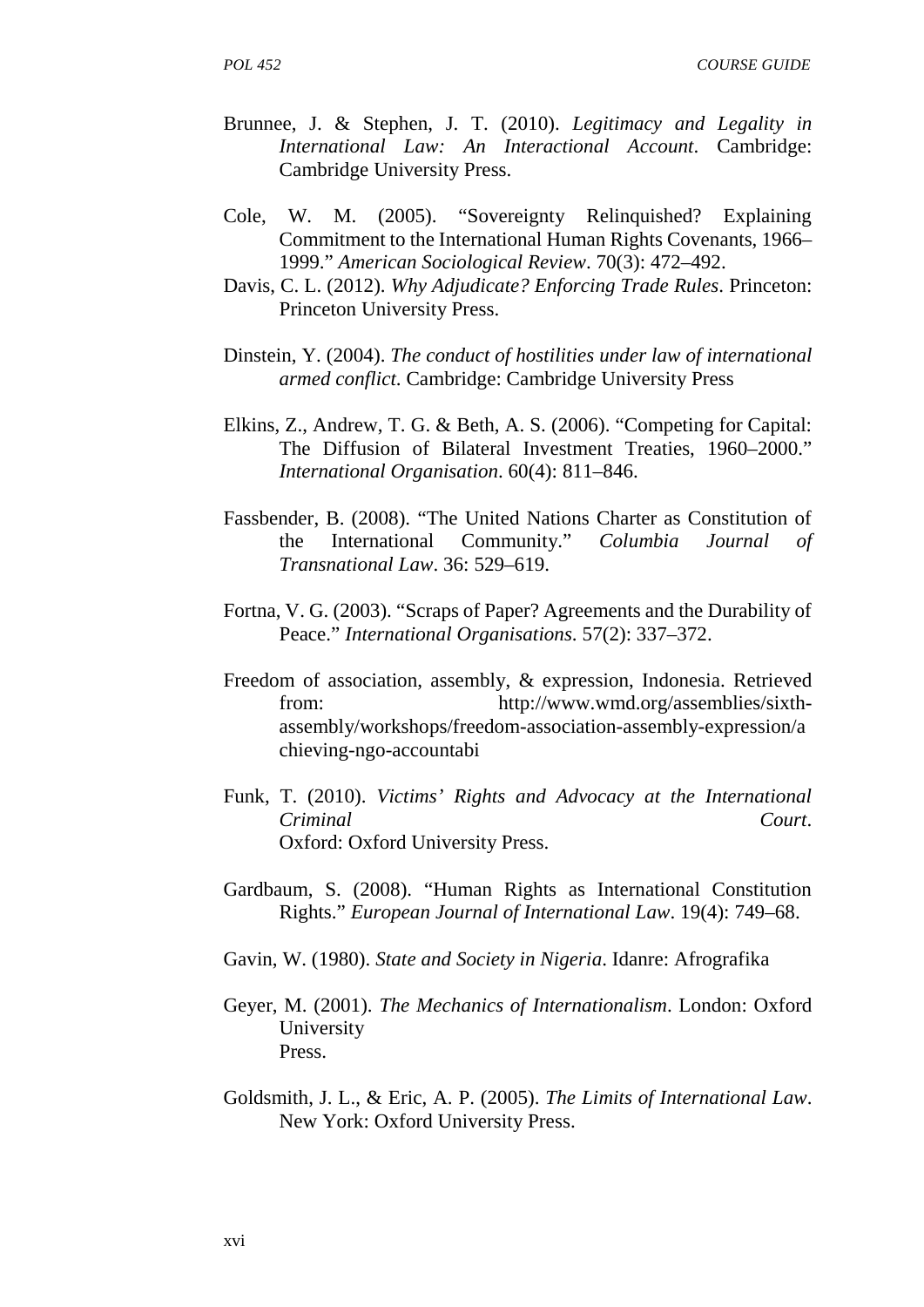- Greenhill, S. (2011, October 29). Gaddafi's killers will be put on trial over mob execution, vow Libya's new rulers. *Daily Mail*. Retrieved from: http://www.dailymail.co.uk/news/article-2054344/Gaddafi-dead- Mob-killers-trial-vow-Libyas-new-rulers.html
- Hart, H.L.A. (1961). *The Concept of Law*. London: Oxford University Press.
- Hillier, T. (1994). *Public International Law*. London: Cavendish Publishing Ltd.
- Hurrell, A. (2007). *On Global Order: Power, Values, and the Constitution of International Society*. New York: Oxford University Press.
- ICRC. (1949, August 12). *The Geneva conventions of 1949 and their additional protocols*. Retrieved from: http://www.icrc.org/eng/war-and-law/treaties-customary-law/gen eva conventions/
- Iriye, A. (2002). *Global Community*. London: University of California Press.
- Johnson, A. (2001). "Treating International Institutions as Social Environments." *International Studies Quarterly*. 45(4): 487–516.
- Kraska, J. (2008). "The Law of the sea convention: A National Security Success-Global Strategic mobility through the Rule of Law." *The George Washington International Law Review*. 39(2): 543–572.
- Kelley, J. G. (2007). "Who Keeps International Commitments and Why? The International Criminal Court and Bilateral Non–surrender Agreements." *American Political Science Review*. 101(3): 573– 589.
- Kennedy, D. (2004). *The dark Sides of Virtue: Reassessing International Humanitarianism*. Princeton: Princeton University Press.
- Lazaroff, T. (2012, March 19). US to UNHRC: 'stop anti-Israel bias'. *The Jerusalem Post.* Retrieved from: http://www.jpost.com/Diplomacy-and-Politics/US-to-UNHRC-St op-anti-Israel-bias.
- Lukashenka, I. (1989). "The Principle Pacta Sunt Servanda and the Nature of Obligation under International Law". *The American Journal of International Law.* 83(3): 513–518.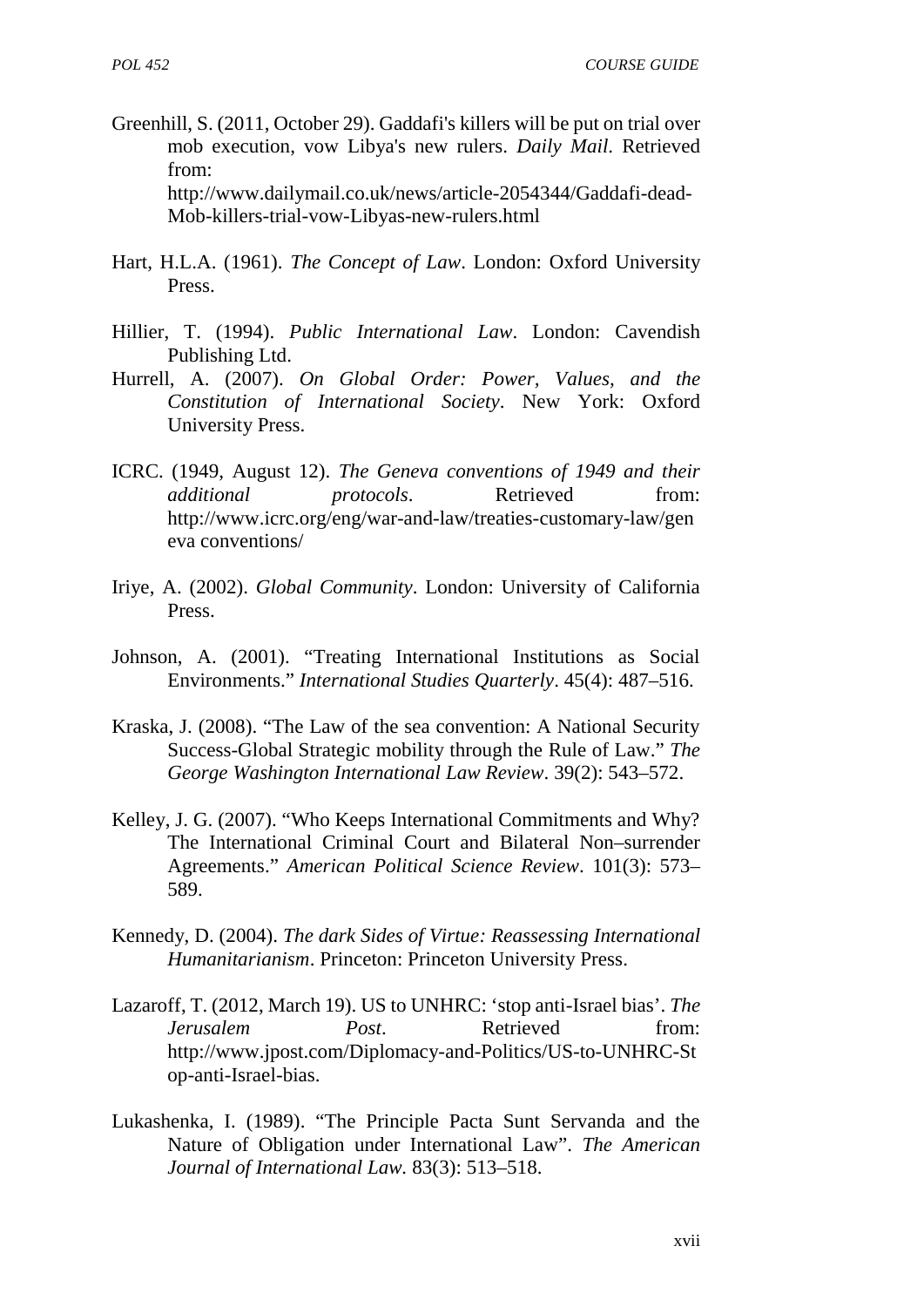- Lutz, E. & Kathryn, S. (2000). "International Human Rights Law and Practice in Latin America." *International Organisation*. 54(3): 633–659.
- Mangone, G. (1954). *A Short History of International Organisation.* New York: McGraw-Hill.
- McDougal, M. (1958), "Crisis in the Law of the Sea: Community Perspectives versus versus Notional Egoism" *The Yale Law Journal.* 67(4): 539–589.
- McKeever, K. (2006). "Researching Public International Law". Retrieved from:

www.library.law.columbia.edu/guides.

- Nabudere, D. (2004). *The Role of United States in the Global System after September 11th*. New York: Lessons of Empire, USA Achieves.
- Neff, S. (2012). "A Short History of International Law". Retrieved from: www.oup.com/uk/orc/bin/9780199565665/evans3e\_ch01.pdf.
- Nickerson, K. (2005). "International Arbitration". Retrieved from: www.osec.doc.gov.
- Njoku, N, (2009). *Studies in Western Imperialism and African Development*. Lagos: Wedeke Publishing Company.
- NPR. (2011, June 27). International Criminal Court orders Gadhafi's arrest. NPR. Retrieved from:http://www.npr.org/2011/06/27/137443665/international-ju dges-order-arrest-of-moammar-gadhafi.
- Oesterhammed, J. (2005). *Colonialism: A theoretical Overview*. Shelley Frisch: Markus Weiner Publishers.
- Oyebode, A. (2012). *Of Norms, Values and Attitudes: The Cogency of International Law.* Lagos: University of Lagos Press.
- Sagay, I. (1981). *Racial Discrimination in International Law*. Ile-Ife: The University of Ife Press.
- Shaw, M. (2008). *International Law*. Cambridge: Cambridge University Press.
- Simmons, B. A. (2009). *Mobilising for Human Rights: International law in Domestic Politics*. Cambridge: Cambridge University Press.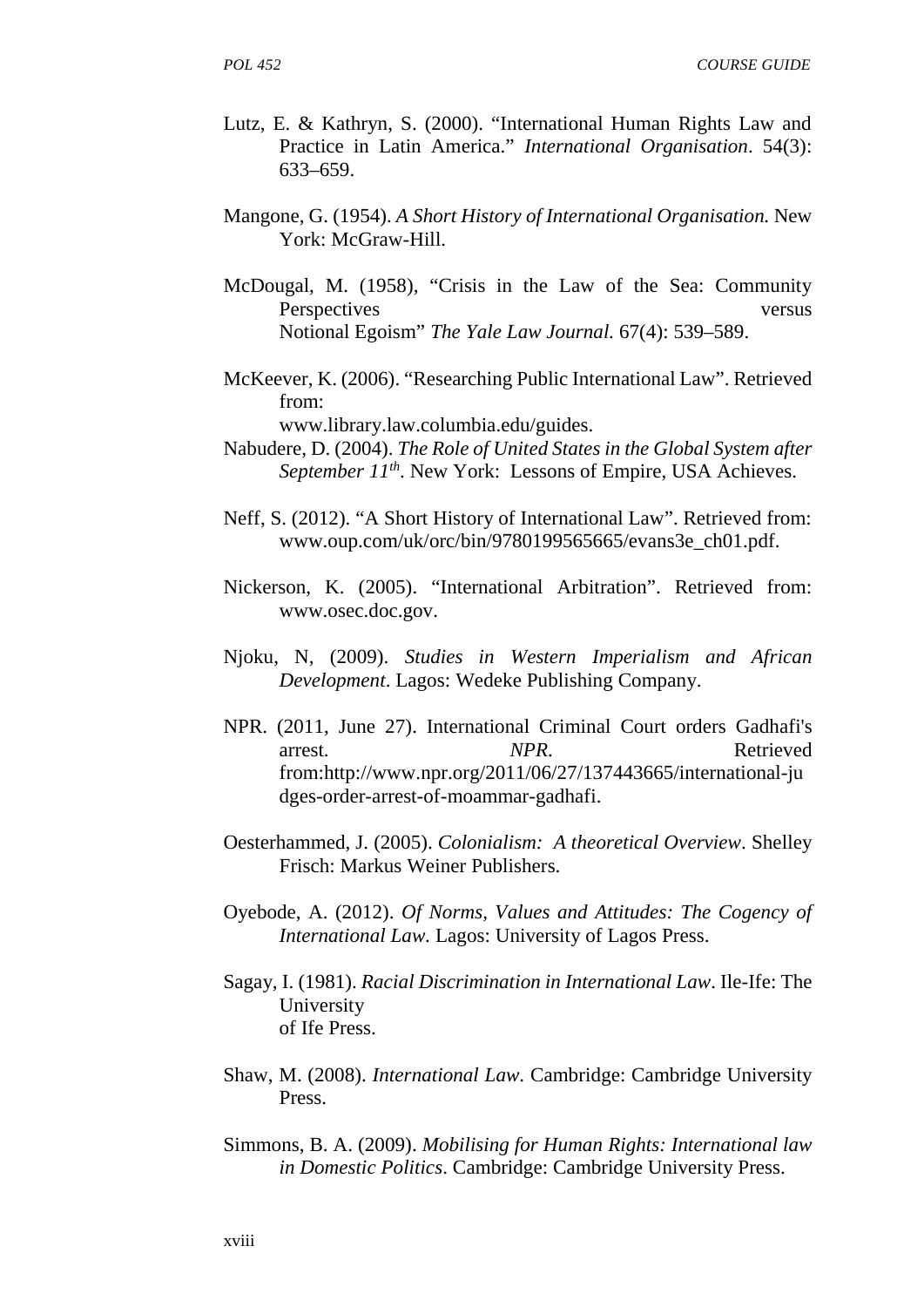- Simpson, G. J. (2001). *The Nature of International Law*. Aldershot: Ashgate Publishers.
- Solis, G. (2010). *The Law of Armed Conflict: International Humanitarian Law in War.* Cambridge: Cambridge University Press.
- Starke, J. (1977). *An Introduction to International Law.* London: Butterworth.
- Stiglitz, J. (2006). *Making Globalisation Work*. New York: Penguin Books.
- The Kenan Institute. (2012, January). The U.N. guiding principles on business and human rights: Analysis and implementation. *Duke University*. Retrieved from: http://kenan.ethics.duke.edu/wpcontent/uploads/2012/07/UN- Guiding-Principles-on-Business-and-Human-Rights-Analysis-an d-Implementation.pdf
- Treves, T. (2000). "Piracy, Law of the Sea, and use of Force: Developments off the Coast of Somalia" The European Journal of International Law vol. 20, No. 2.
- UNCHR. (2012). *UN Refugee Agency: Staff figures*. Retrieved from: http://www.unhcr.org/pages/49c3646c17.html
- United Nations. (2012, December). In John Ruggie (Chair). *Summary of discussions of the forum on business and human rights, prepared by the chairperson, John Ruggie*. Human Rights Council forum on business and human rights first session, Geneva, Switzerland. Retrieved from: http://www.ohchr.org/Documents/Issues/Business/ForumSession 1/A\_HRC\_FBHR\_2012\_4\_en.pdf
- United Nations. (2010, May 21). *UN identifies most persistent users of child soldiers in armed conflicts*. Retrieved from: http://www.un.org/apps/news/story.asp?NewsID=34778&Cr=coo maraswamy&Cr1
- United Nations. (2003). *Number of international organisations*. Retrieved from the state of  $\sim$  from the state of  $\sim$  from the state of  $\sim$  from the state of  $\sim$  from the state of  $\sim$  from the state of  $\sim$  from the state of  $\sim$  from the state of  $\sim$  from the state of  $\sim$  from http://www.uia.org/statistics/organisations/types-oldstyle\_2003.p df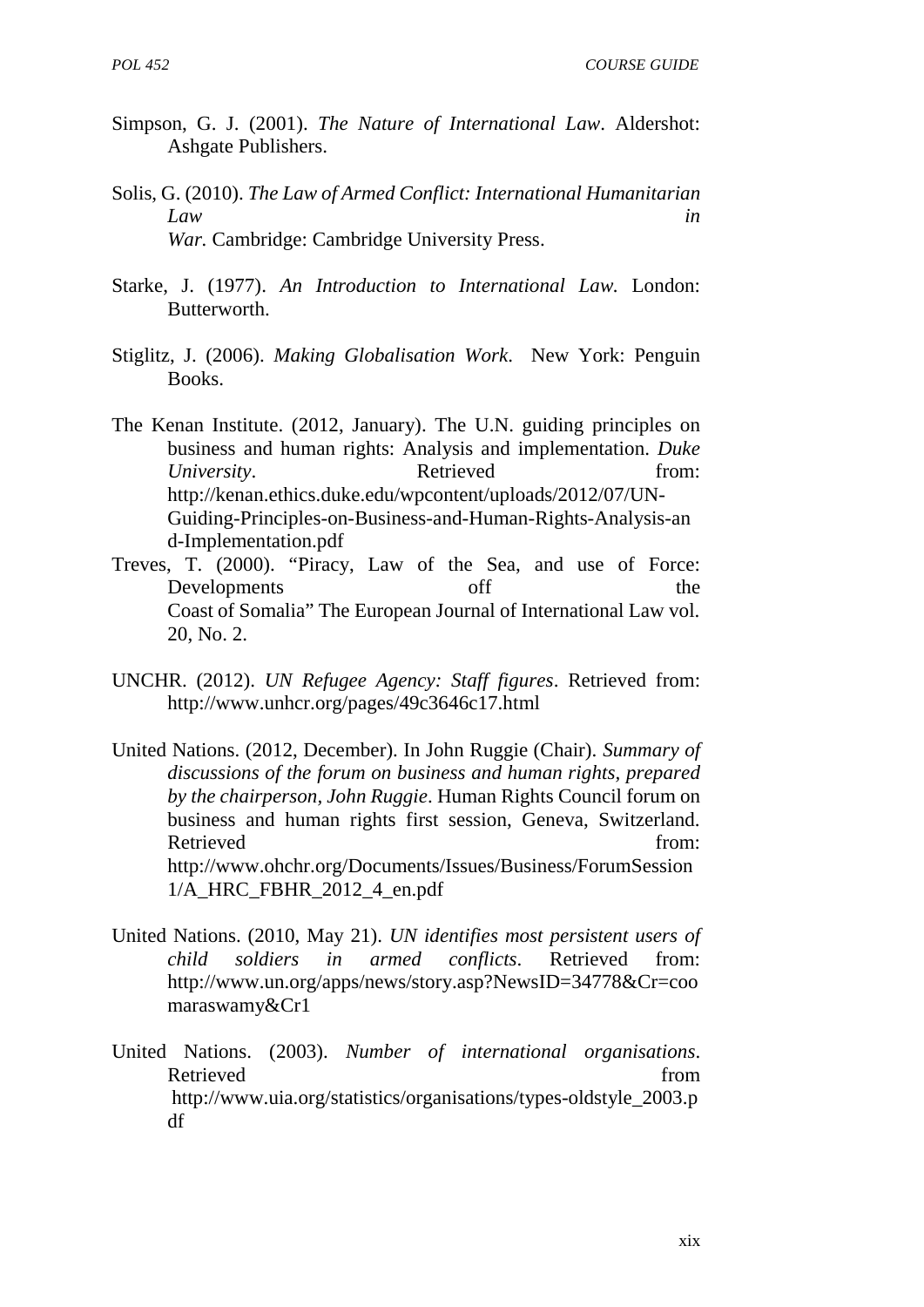- United Nations. (1969, May). Vienna Convention on the Law of Treaties, Vienna. Retrieved from: http://untreaty.un.org/ilc/texts/instruments/english/conventions/1  $\_1\_1969.pdf$
- United Nations. (1945, June 26). *Statute of the International Court of Justice*. **Retrieved: Retrieved:** from http://www.icj-cij.org/documents/index.php?p1=4&p2=2&p3=0
- United Nations. (1945, June 26). *Charter of the United Nations*. Retrieved from the state of  $\sim$  from the state of  $\sim$  from the state of  $\sim$  from the state of  $\sim$  from the state of  $\sim$  from the state of  $\sim$  from the state of  $\sim$  from the state of  $\sim$  from the state of  $\sim$  from http://www.un.org/en/documents/charter/chapter1.shtml
- Weiler, J. & Marlene, W. (2003). *European Constitutionalism beyond the State*. Cambridge: Cambridge University Press.
- Weller, M. (2009). "The Struggle for an International Constitutional Order." *Routledge Handbook of International Law*. London: Routledge Publishers.
- Yasuaki, O. (2000). "When was the Law of international Society Born– An Inquiry of the History of International Law from an Intercivilisational Perspective." *Journal of the History of International Law*. 2(1): 1–66.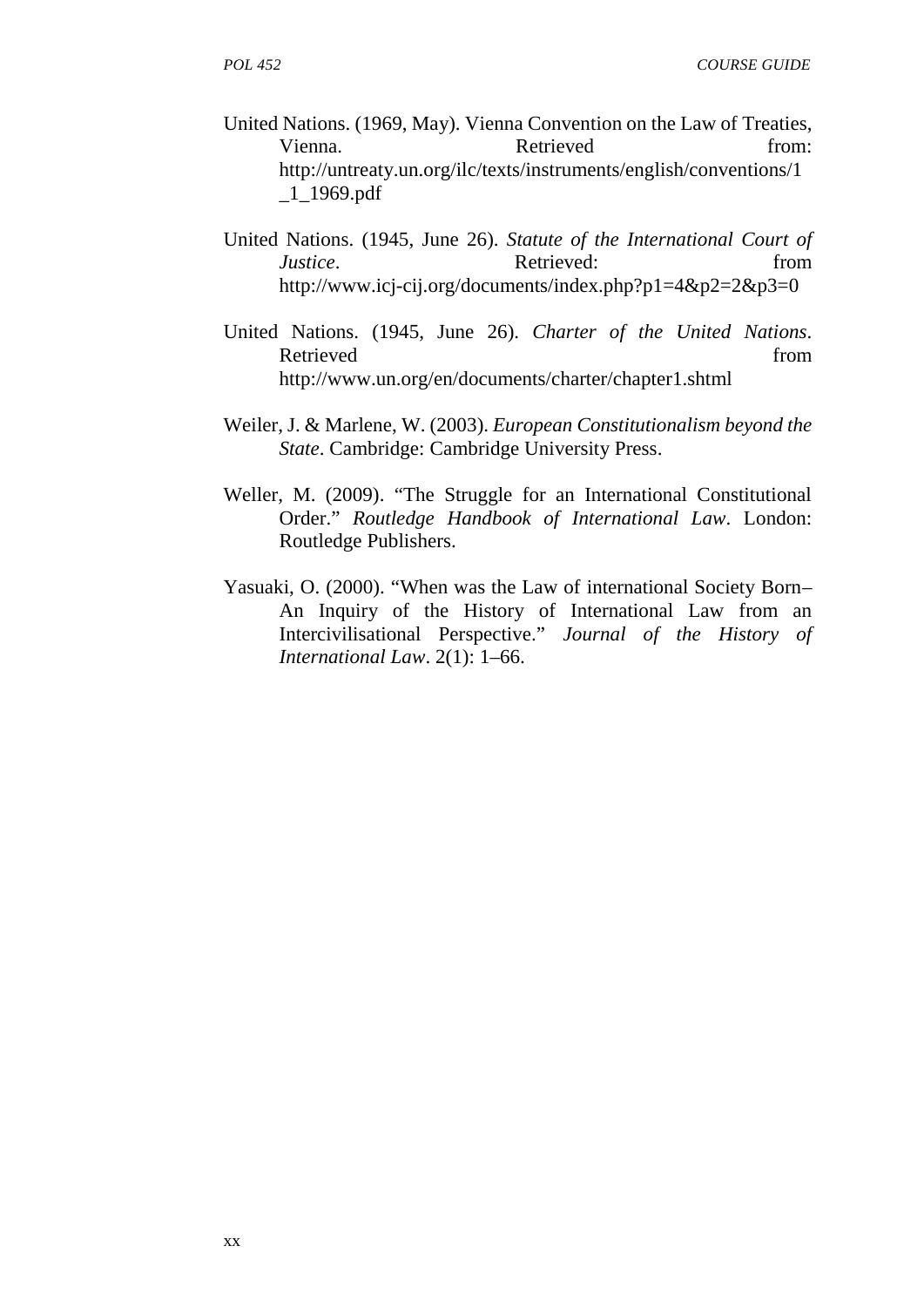# **MAIN COURSE**

| <b>CONTENTS</b> |                                                                        | <b>PAGE</b> |
|-----------------|------------------------------------------------------------------------|-------------|
| <b>Module 1</b> | <b>Understanding International Law</b>                                 | 1           |
| Unit 1          | Meaning of International Law                                           | 1           |
| Unit 2          | Sources of International Law                                           | 12          |
| Unit 3          | The State as a Subject of                                              |             |
|                 |                                                                        | 18          |
| Unit 4          | Relationship between International<br>Law and Municipal Law            | 22          |
| Unit 5          | Topical Issues in International Law                                    | 27          |
|                 |                                                                        |             |
| <b>Module 2</b> | <b>Fundamentals of International Law</b>                               | 32          |
| Unit 1          | International Law of Treaties                                          | 32          |
| Unit 2          | International Law of the Seas                                          | 40          |
| Unit 3          | International Environmental Law                                        | 47          |
| Unit 4          | International Criminal Law                                             | 51          |
| Unit 5          | International Humanitarian Law                                         | 57          |
| <b>Module 3</b> | <b>Evolution and Development</b>                                       |             |
|                 | of International Organisations                                         | 63          |
| Unit 1          | History of International Organisation                                  | 63          |
| Unit 2          | Approaches to the Study of                                             |             |
|                 | International Organisations                                            | 70          |
| Unit 3          | Nature and Character of International                                  |             |
|                 |                                                                        | 76          |
| Unit 4          | <b>Brief Notes on Some International</b>                               |             |
|                 |                                                                        | 80          |
| Unit 5          | International Organisations within<br>the Context of International Law | 86          |
|                 |                                                                        |             |
| <b>Module 4</b> | <b>International Co-operative Approaches</b>                           |             |
|                 | to Economic and Social Development                                     | 91          |
| Unit 1          | Concept, Theories and Approaches                                       |             |
|                 | of International Development                                           | 91          |
| Unit 2          | <b>Global Economic Development</b>                                     |             |
|                 | Initiatives in the 20th and 21 <sup>st</sup> Centuries                 | 99          |
|                 |                                                                        |             |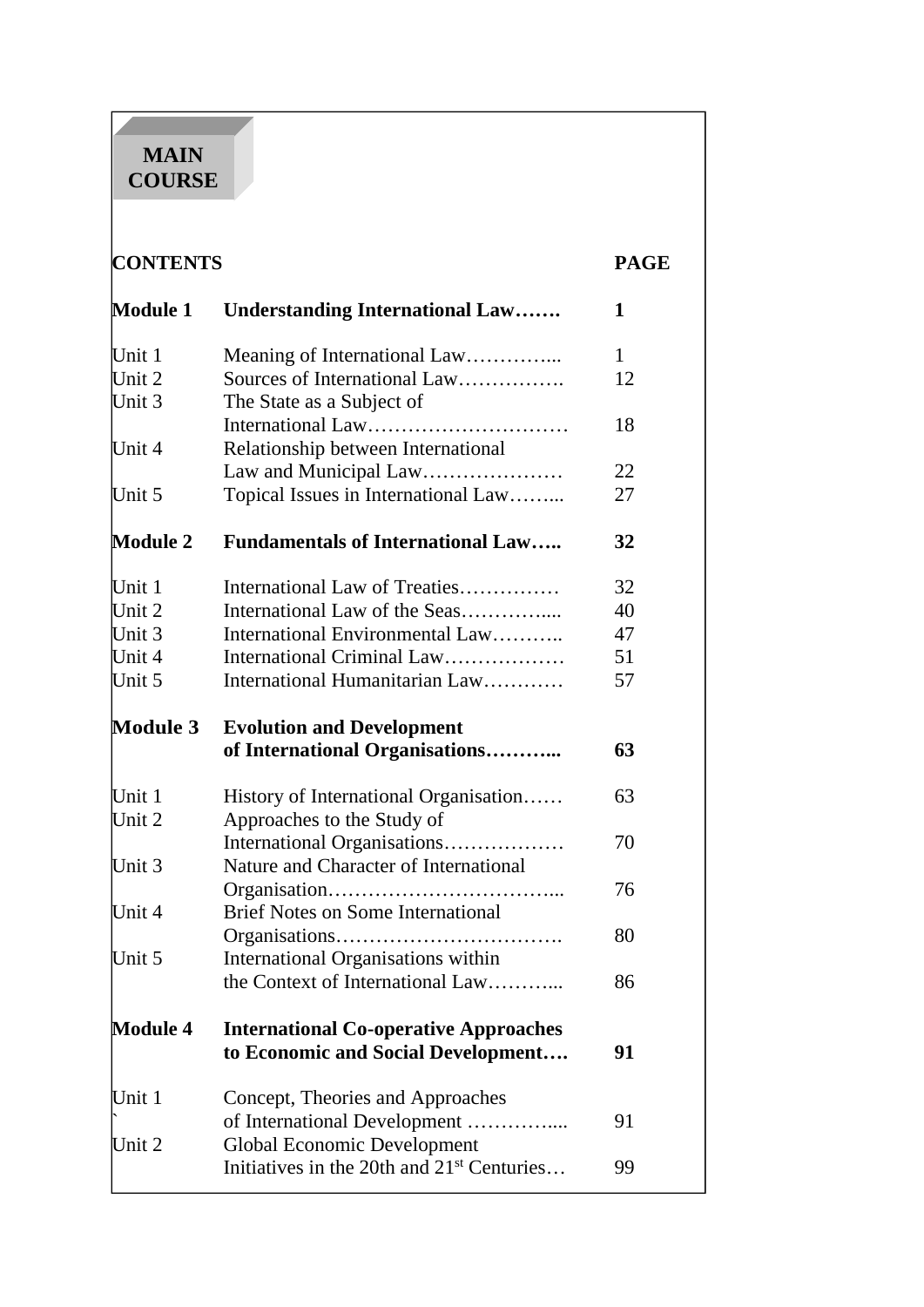| Unit 3          | <b>Continental Initiatives for Tackling</b> |     |
|-----------------|---------------------------------------------|-----|
|                 | Development Issues and                      |     |
|                 |                                             | 109 |
| Unit 4          | <b>Regional Economic Communities</b>        |     |
|                 |                                             | 118 |
| Unit 5          | Socio-Cultural Organisations for Fostering  |     |
|                 | World Peace and Social Development          | 122 |
| <b>Module 5</b> | <b>Contemporary Issues in International</b> |     |
|                 |                                             | 128 |
| Unit 1          | International Law in the age                |     |
|                 |                                             | 128 |
| Unit 2          | Enforcement of International Law            | 134 |
| Unit 3          | <b>Essential Principles of</b>              |     |
|                 |                                             | 139 |
| Unit 4          | The Catalyst in International Law           | 145 |
| Unit 5          | Major Organisations in the                  |     |
|                 | Management of Global World                  | 151 |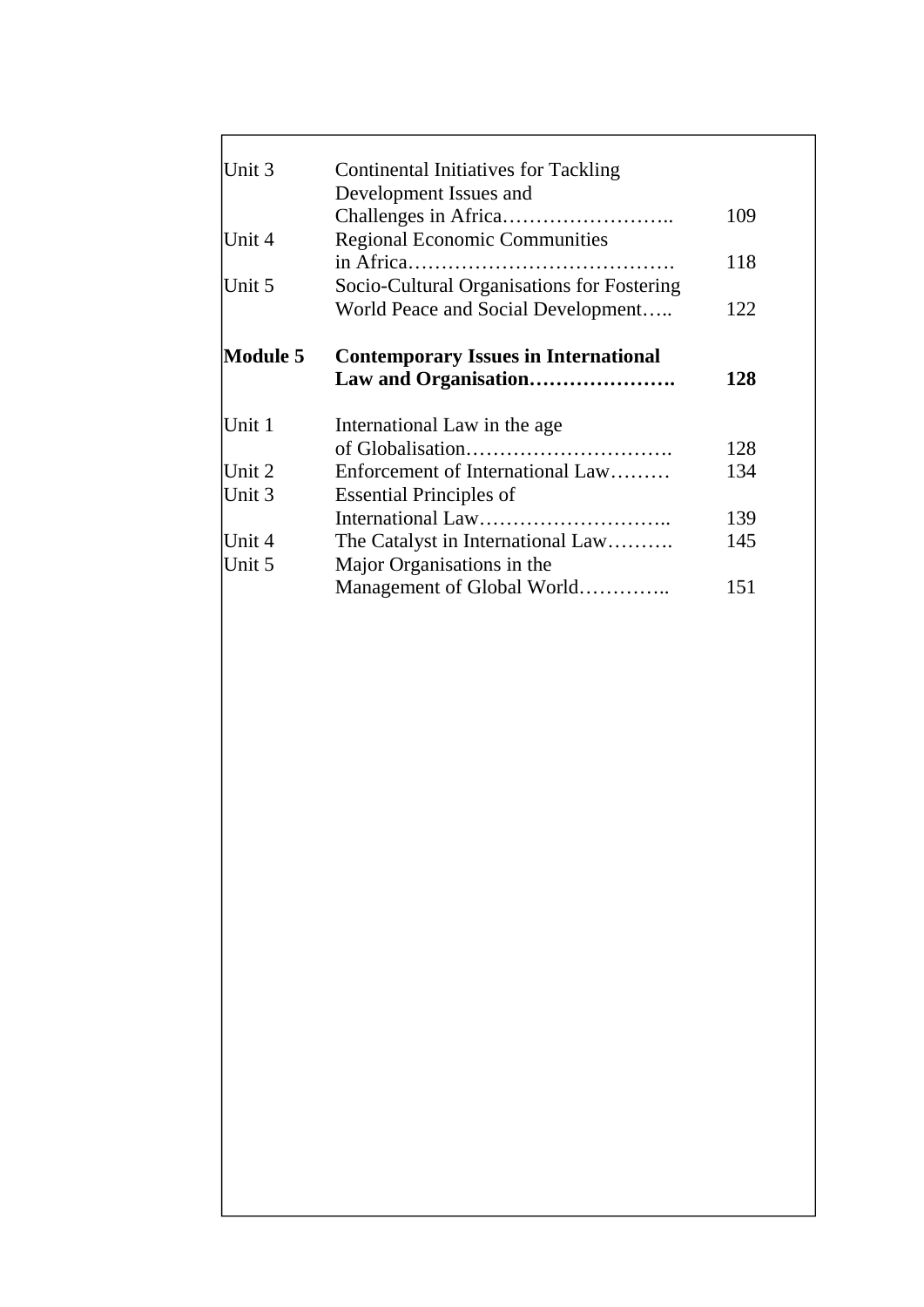#### **MODULE 1 UNDERSTANDING INTERNATIONAL LAW**

#### **INTRODUCTION**

This module will examine the overall understanding of international law. In order to set the tone for this discourse, it is apposite that we understand the meaning of international law. The appropriate method for understanding the meaning can be inferred from the definition. The definition of international law is enriched by the contributions of scholars from various academic disciplines, especially law, international relations (and its cognate disciplines; political science and history). The various perspectives from which scholars define or explain the subject–matter of international law has however not tainted its universal meaning and acceptance as the body of rules that guide the conduct of relations among political entities, corporations and humans across boundaries. Although international law is traditionally concerned with the conduct of states and international organisations, but as actions of other non–state actors such as individuals, transnational corporations and non–governmental organisations are becoming critical to international relations, the activities of these non–state actors are also becoming relevant to the discourse on international law.

- Unit 1 Meaning of International Law
- Unit 2 Sources of International Law
- Unit 3 The State as a Subject of International Law
- Unit 4 Relationship between International Law and Municipal Law
- Unit 5 Topical Issues in International Law

# **UNIT 1 MEANING OF INTERNATIONAL LAW**

#### **CONTENTS**

- 1.0 Introduction
- 2.0 Objectives
- 3.0 Main Content
	- 3.1 Definitions
	- 3.2 Origin
	- 3.3 Ancient Period
	- 3.4 Middle-Ages
	- 3.5 Classical Period
- 4.0 Conclusion
- 5.0 Summary
- 6.0 Tutor-Marked Assignment
- 7.0 References/Further Reading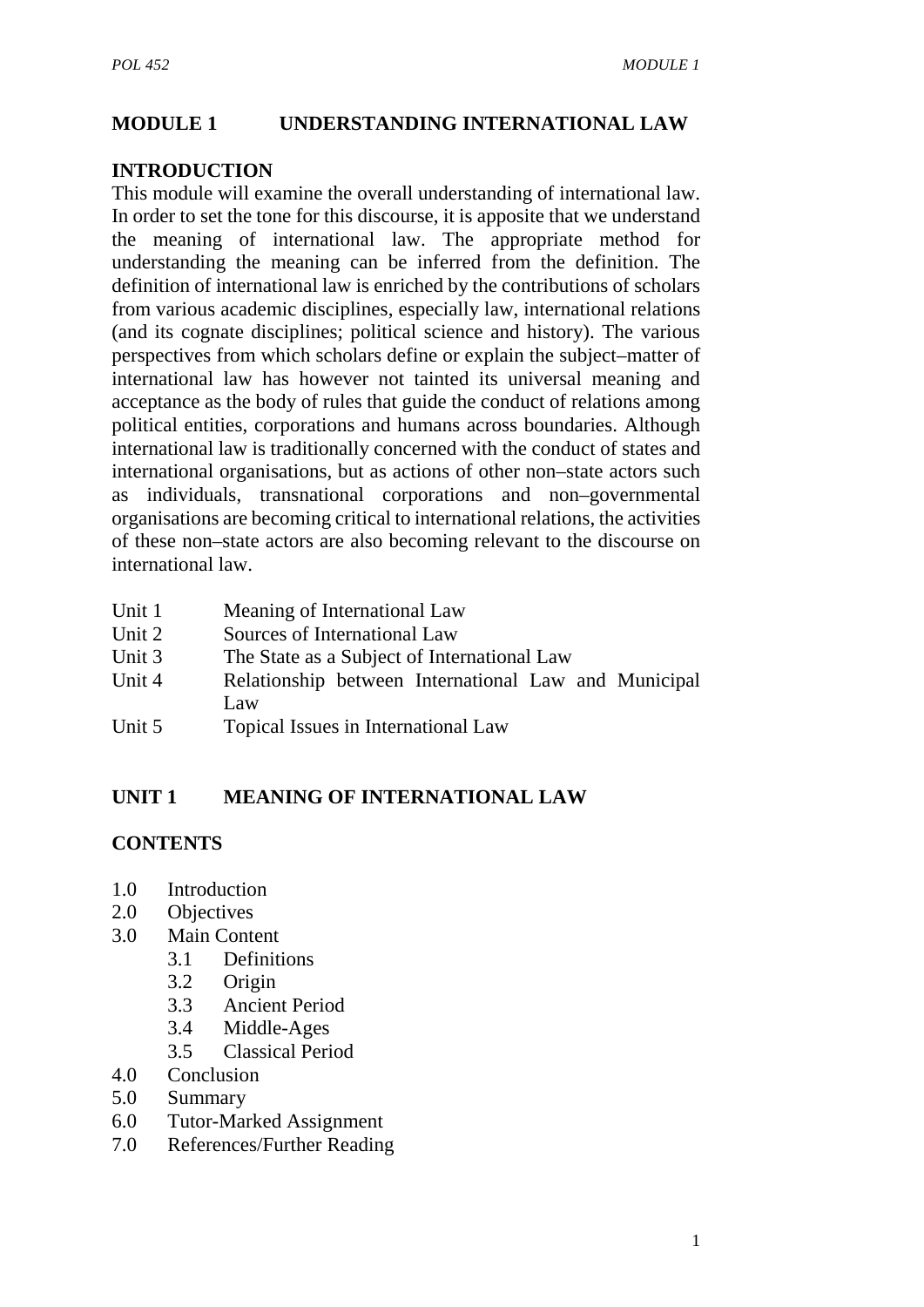# **1.0 INTRODUCTION**

The international system as a composition of various political entities and institutions aggregate the complex web of interactions that take place among humans, who are markedly differentiated by colour, race, beliefs, religions, norms, mores and values, and so forth. Inherent in the complex web is the existence of the three Cs; conflict, communication and collaboration/cooperation. In conducting any of these forms of interactions, there must be agreed and intelligible forms of rules of engagements. Hence, the necessity for humanity to devise mechanisms for conducting interactions at every aeon of existence is germane. It is therefore argued that international law had always been in existence, however, the formal rules and mechanisms have gone through various stages of development. This unit is therefore intended to introduce the students to the nature and character of international law, first, by providing some of the definitions, and secondly, by exposing the students to the developmental pattern of the subject-matter.

#### **2.0 OBJECTIVES**

By the end of this unit, you will be able to:

- present relevant definitions of international law
- explain the various developmental stages that international law has passed through
- highlight the core issues in the developmental process of international law.

# **3.0 MAIN CONTENT**

#### **3.1 Definitions**

According to Beckman & Butte (2012):

International law consists of the rules and principles of general application dealing with the conduct of states and international organisations in their international relations with one-another and with private individuals, minority groups and transnational companies.

Brunnee and Stephen (2012) opine that international law can be defined as a body of principles, customs, and rules recognised as effectively binding obligations by sovereign states in their mutual relations. They argue further that: "what distinguishes law from other types of social ordering is not form, but adherence to specific rules of legality: generality, promulgation, non–retroactivity, clarity, non–contradiction, not asking the impossible, constancy, and congruence between rules and official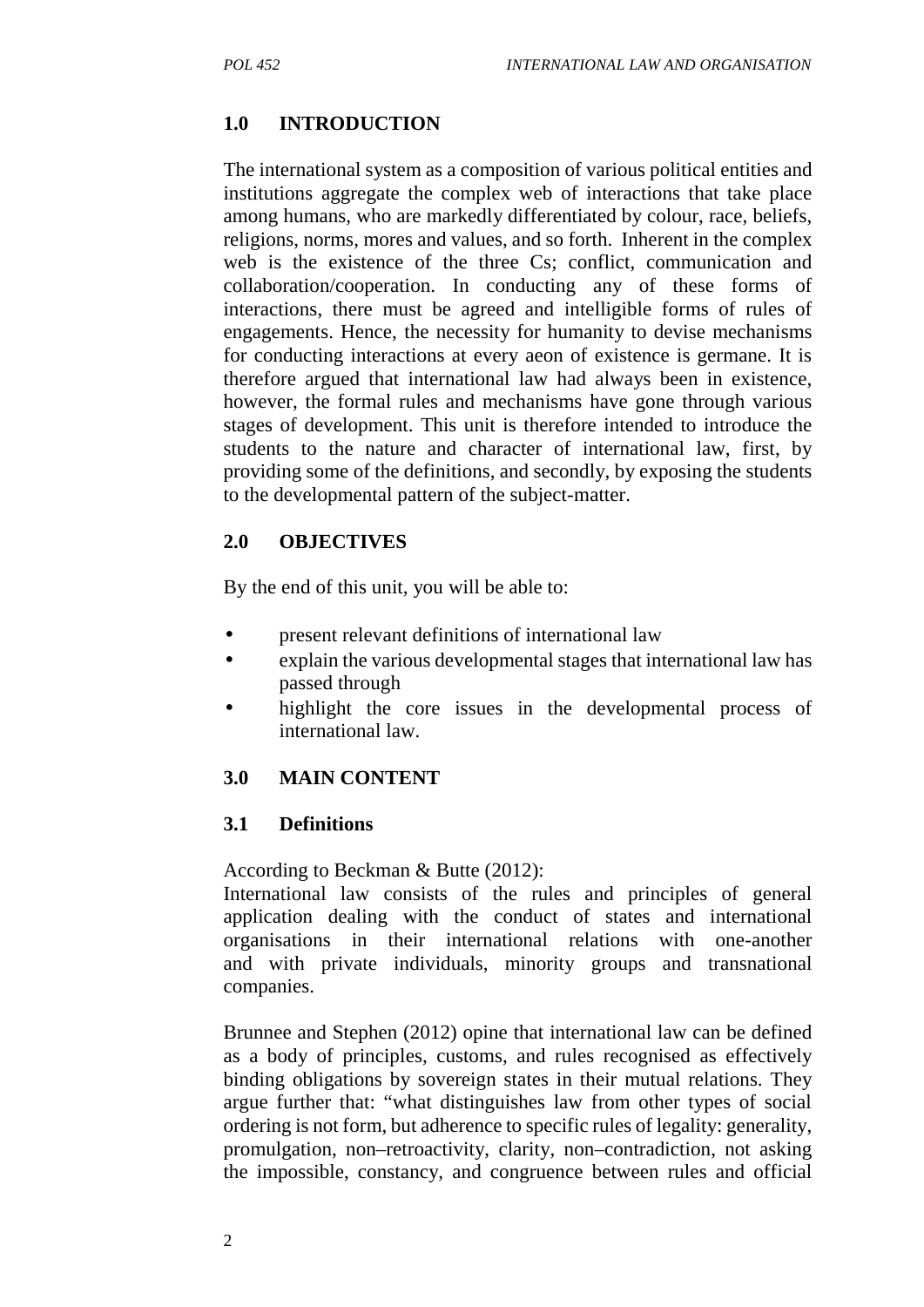action." International law's distinguishing feature–that which sets it apart from an institution, practice, or political agreement–is its acceptance in principle as binding. Public international law comprises a set of binding rules among states. Increasingly we can find instances in which such rules govern individuals (international criminal law and some aspects of the laws of war, for example), but only states (or in some cases, organisations of states) can enter into international legal agreements, or treatises. This binding state–to–state quality distinguishes international law from the broader concept of international institutions, which can include non– binding practices and which, many would agree, can also include rules and principle devised by non–state actors.

McKeever (2006) refers to the subject-matter as public international law in his definition, which says:

Public international law is the law of the political system of nations– states. It is a distinct and self–contained system of law, independent of the national system with which it interacts, and dealing with relations, which they do not effectively govern.

From the foregoing definitions, we can infer that international law is deeply linked to the conduct and practice of law across boundaries. It is therefore essential to trace the origin and development of the subject matter. This is even more so crucial because of the changes that have occurred and continue to occur in the systems of interactions in the international system. For instance, the definition of statehood in the twenty–first century is different from the definition of political entities as states in the pre–Westphalia era. Thus, these intricate changes continue to impact on the conduct and practice of international law and hence the need for the understanding of the origin and development.

# **3.2 Origin and Development of International Law**

It has been argued that international law is as old as human existence. Its articulation and usage are tinkered in order to be relevant to existing conditions of the human–race, primarily represented by the definition of statehood and all forms of interactions, especially involving those across boundaries. The guiding principles and codes of conducts are principles held as important at various phases of human existence. For instance, most of the laws in existence before the Treaty of Westphalia in 1648 would have become moribund and of no consequential effects to the conducts of interstate relations in the twenty–first century, basically because the concept of statehood in both aeons are significantly different. Similarly, the laws guiding the exploration of space in the nineteenth century are significantly different from what exists at present. The same could be said in the analysis of territorial waters, which guides the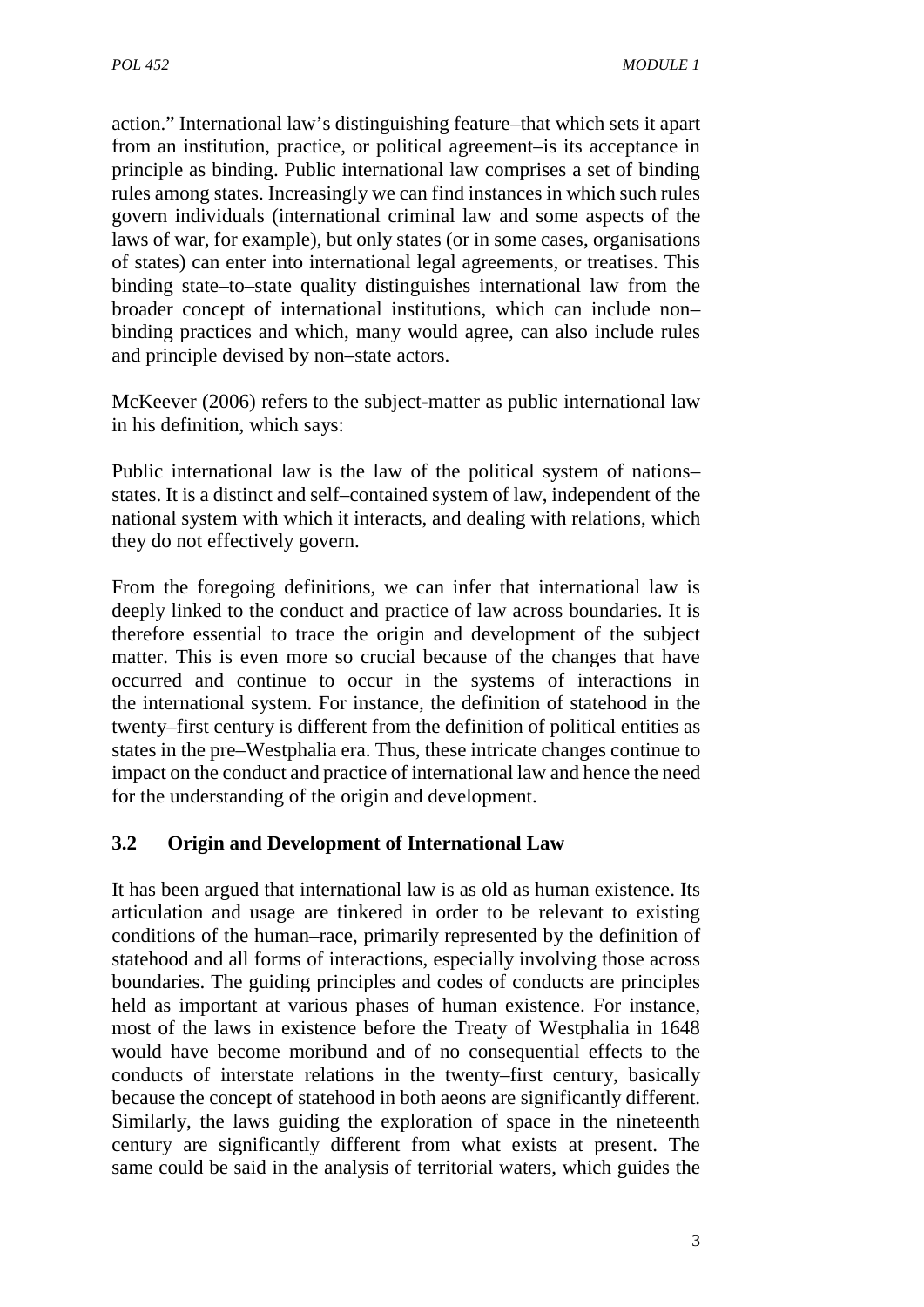Laws of the Seas today. Another critical example is the definition of human rights, and the relationships between citizens and the state. Furthermore, the conduct of war and the definition of crimes against humanity are widely different from what they meant in the early days (if they existed then).

In line with the foregoing analysis, Neff (2012) breaks the origin of international law into four phases. These phases reflect periods of significant transformations in the trajectory of the human-race.

# **3.3 Ancient World**

In the words of Neff (2012), the existence of international law in the ancient times is better done by presenting Herodotus' description of 'silent trading' between the Carthaginians and an unnamed North African tribe in about the sixth century BC. According to Neff:

When the Carthaginians arrived in the tribe's area by ship, they would unload a pile of goods from their vessels, leave them on the beach, then return to their boats, and send a smoke signal. The natives would then come and inspect the goods on their own, leave a pile of gold, and retire. Then the Carthaginians would return; and, if satisfied that the gold represented a fair price, they would take it and depart. If not satisfied, they would again retire to their ships; and the natives would return to leave more gold. The process would continue until both sides were content, at which point the Carthaginians would sail away with their gold, without a word exchanged between the two groups.

Based on the above analysis, it could be rightly argued that international law commenced at the earliest recorded history of man in which international law "meant merely the ensemble of methods or devices which give an element of predictability to international relations". However, it is argued that this form of interaction is rather simplistic to explain international law.

# **SELF–ASSESSMENT EXERCISE**

Briefly describe the existence of international law in the ancient period.

# **3.4 The Middle Ages**

This period is referred to as "an intriguing picture of dizzying variety and complexity, combined–not always very coherently–with the most sweeping universality". The period was partly symbolic with the universal institutionalisation of Thomas Aquinas' natural law ideology and the diffusion of governmental powers and jurisdictions. Accordingly,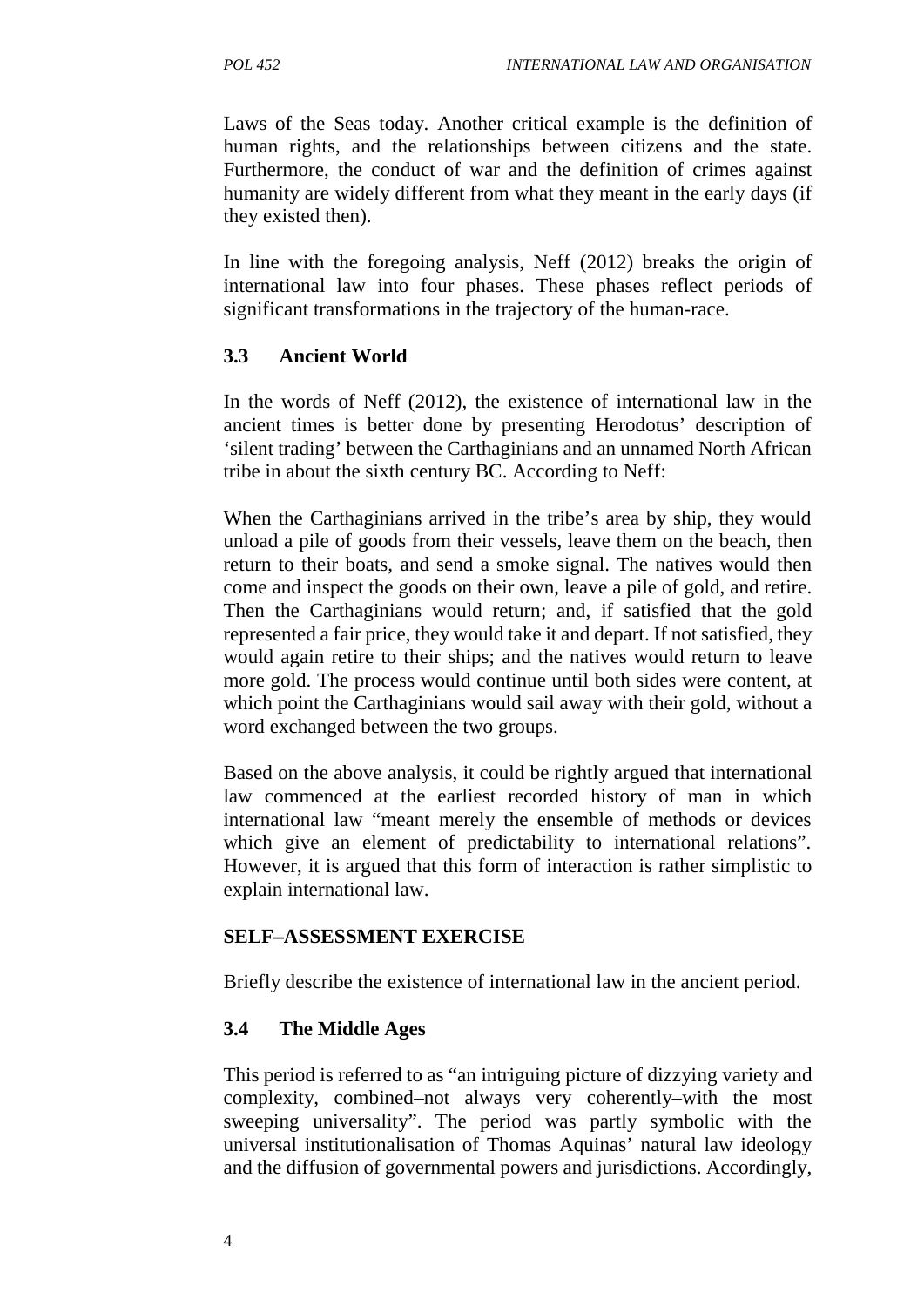"it encompassed and regulated the natural and social life of the universe". The period further stresses a distinction between 'natural justice' (*jus natural*) and 'national justice' (*jus gentium)* without any strong lines of differences between the two systems of law. Neff (2012) elaborates:

The *jus gentium* was much the lesser of the two, being seen largely as an application of the broader natural law to specifically human affairs. Sometimes it was regarded as comprising universal customs of purely human creation-and therefore as a sort of supplement to natural law properly speaking. These *jus gentium* rules were sometimes referred to as 'secondary' natural–law rules. It must be stressed that this original *jus gentium* did not consist entirely, or even primarily, of what would now be called rules of international law. Instead, it was a collection of laws common to all nations, affecting individuals in all walks of life, from the highest to the lowest, and dealing with all aspects of human social affairs-contract, property, crime, and the like. It was more in the nature of an ethical system of universal or trans–cultural scope, setting out general norms of conduct, as opposed to a legal code with a list of prohibitions and punishments. One aspect of this grand intellectual scheme should be particularly stressed: the fact that there was no strong tendency to think that anybody of law existed that was applicable uniquely to international relations as such. States, like private persons, were permitted lawfully to wage war for such purposes as the punishment of wickedness or, generally, for the enforcement of the law–but not for vainglory or conquest or oppression. This in fact was the conceptual kernel of natural law's most outstanding contribution to international law: the doctrine of the just war*.*

The argument of the natural law proponents is that the human race forms a single moral and ethical community, thus the same system of rules should apply everywhere. The contention however is that the community has within it, different set of political entities with various sets of peculiarities. The thinking pitched the Universalists against the pluralists. This became very pronounced in the debates over the legal status of the various 'independent' city-states of northern Italy. The contention centred on the legal status of the independent city-states within the wider Holy Roman Empire; the debate was the first attempt to determine the elements of independence in relation to the legal status of states.

In relation to the issue of conflicts, it is contended that natural law's failings come in its inability to protect the weak against the strong. According to a source:

It is one of history's great ironies that the natural–law tradition, which had once been so grand an expression of idealism and world brotherhood, should come to such an ignominiously blood–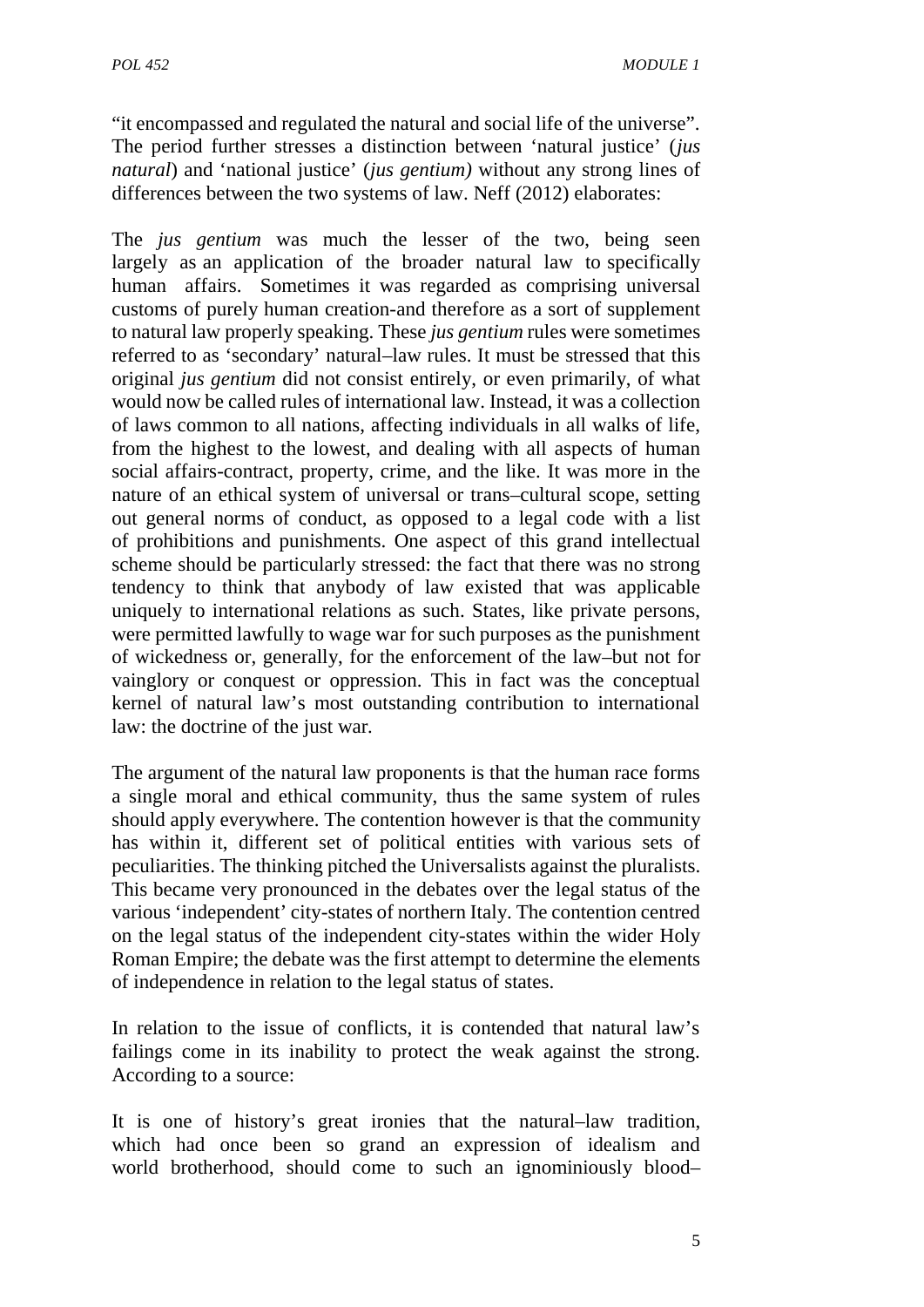spattered pass. A philosophy that had once insisted so strongly on the protection of the weak against the strong was now used as a weapon of the strong against the weak. It is, of course, unfair to condemn a whole system of justice on the basis of abuses. But the abuses were many, and the power relations too naked and too ugly for the tastes of many from the developing world. Along with imperialism, forcible self–help actions left a long–lasting stain on relations between the developed and the developing worlds.

In the final analysis, the pluralists tend to have gained the upper hand considering that the existing system of law accords respect to municipal laws, while international law thrives on the consent of States, and aided by moral persuasion. As far as the development of international law is concerned, much of the practice in the Middle Ages accorded with the practice of ancient times. Neff (2012) comments on diplomatic processes of the time deserve elaboration. He writes:

Beginning in about the eleventh century, European (chiefly Italian) States began to conclude bilateral treaties that spelled out various reciprocal guarantees of fair treatment. These agreements, sometimes concluded with Muslim States, granted a range of privileges to the foreign merchants based in the contracting States, such as the right to use their own law and courts when dealing with one another.

There are interesting accounts of the implementation of the tenets of international law in this era as a result of the divergent views, distinct orientations and beliefs and complex nature of the world system. Neff explains one of the complex subjects of international law at the time. He states that:

Accounts of medieval warfare, however, incline observers to harbour grave doubts as to whether even these practical rules exerted much real influence. With the European explorations of Africa and, particularly, the New World from the fourteenth century onward, questions of relations with non-European societies assumed an urgent importance–while, at the same time, posing an immense practical *test for the universality of natural law.*

In effect, the content, context and practice of international law in the medieval period was challenging to both the practitioners and the subjects of the law. This is because of the pluralistic nature of beliefs and practices that could not be universalised by the 'natural justice' adherents. All aspects of international law (diplomacy, war, trading) presented cases for and against this circumstance in practice.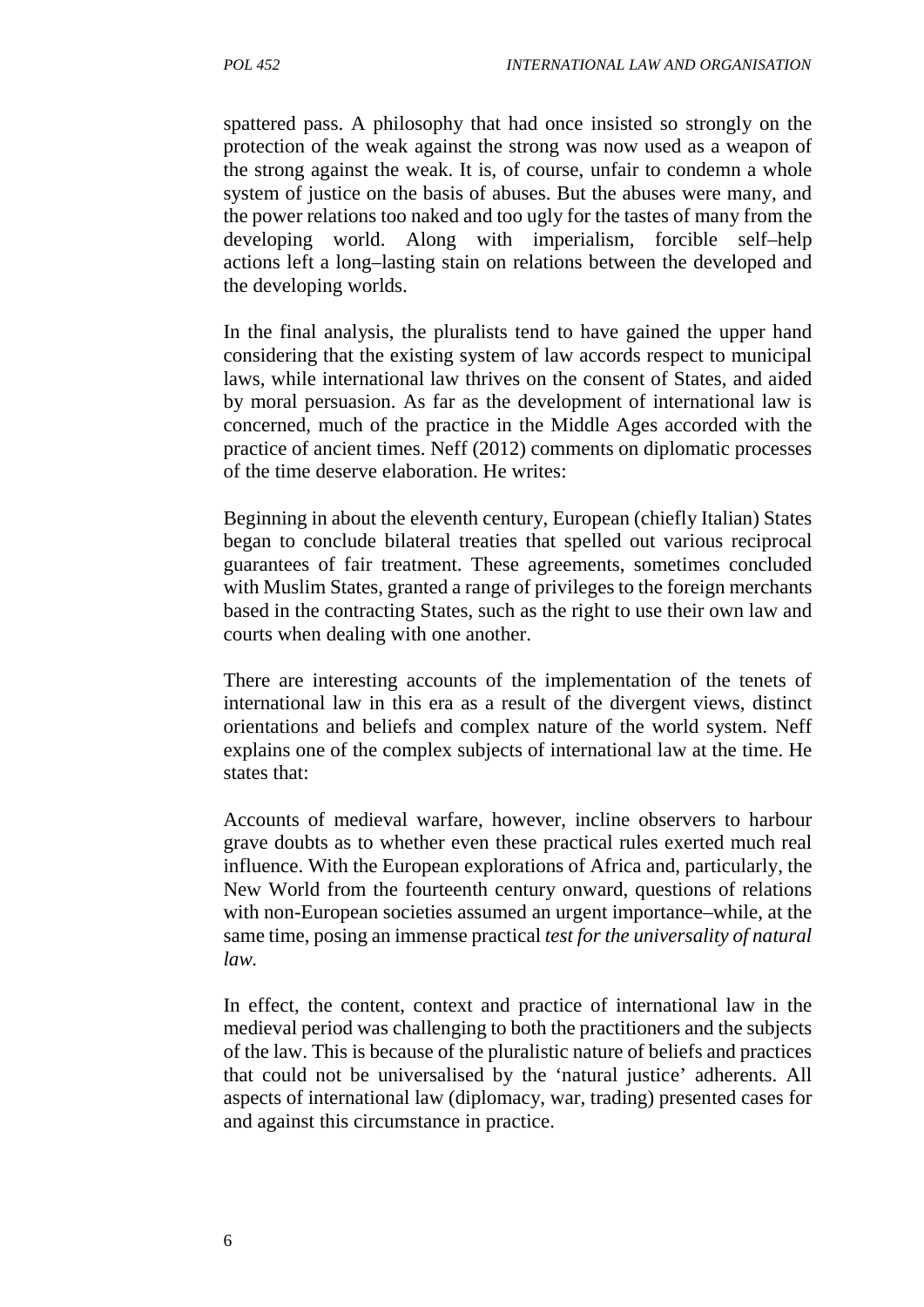#### **3.5 Classical Period of Dualism**

This period was all about the recognition of the dualistic purposes of the law of nature and the laws of nations. Neff captures it thus:

What was new in the seventeenth century was a willingness to give a degree of formal recognition to State practice as a true source of law, rather than regarding it as merely illustrative of natural–law principles.

This duality has existed up until the present day. This novel line of thinking was initiated by Hugo Grotius and Thomas Hobbes. In his major work, "On the Law of War and Peace", Hobbes remarks that international law is the transformation of the "*jus gentium"* (customary law held in common by all nations) to the law of nations. Remarkably, this is distinct from the law of nature, in that neither was it a sub–category of the law of nature nor was it a means of its application. In specific terms, it was not regarded as a broad category of law governing human social or political affairs, but rather, it applied specifically and singularly to rulers of states. This brought about the introduction, for the first time in history, "a clear conception of a systematic body of law applicable specifically to the relationship between nations" (Neff, 2012).

Neff (2012) attempts to clear the air on the debate in the relationship between traditional natural law and the law of nations developed by Grotius. In his words:

It should be appreciated that Grotius's law of nations or 'voluntary law' as it was sometimes known, was not designed to supplant or undermine traditional natural law. Far from it! The function of this law of nations was an interstitial one, filling gaps where the natural–law principles were too general, or devising workable rules as pragmatic substitutes where the application of the strict natural law was, for some reason, unfeasible. The law of nature and the law of nations, in short, were seen as partners rather than as rivals.

In the search for stability of the system under the circumstance, states must endeavour to enter into binding agreements whenever possible. The agreements were either written or unwritten. While treaties formed the basis of the written agreements, the unwritten agreements were customary law easily recognised and acceptable to all states. The essential aspect of this era is that Grotius and Hobbes provoked debates and won adherents that have continually formed the basis of working and reworking the tenets of international law.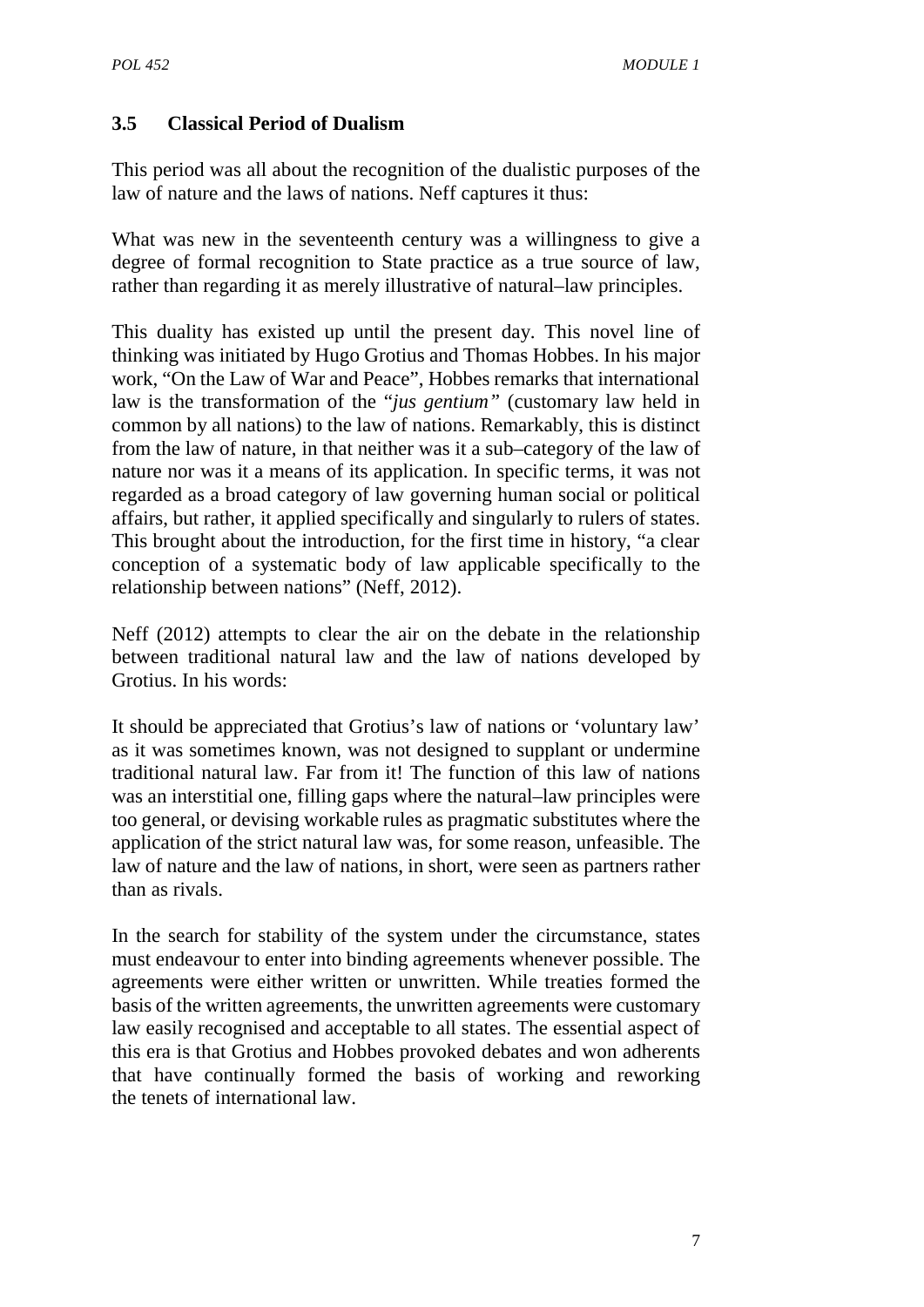#### **19th Century**

The period deepened the philosophical base of international law. Positivism became the dominant tradition, although this is not to ignore the contributions of the historical school of law. Also, of importance is that natural law, despite the changing trends in the conduct of international relations was equally still relevant, even if not in the mould of the other two ideologies. It is claimed that the underlying thesis of the positivist school of thought is to extract international law from its natural law grounding, and move the subject into the realm of science, empiricism or objectivity and free it from the manipulations and distractions of speculative, value–laden or religious modes of thought. The leading light in the mission was the French social philosopher Auguste Comte. In Comte's analysis, the human race had passed through three historical phases, viz; the theological, the metaphysical and the trending (as at then), the positive. Religion and religious inclinations had been dominant in the theological aeon, while the metaphysical age witnessed the birth of natural law as played out in the prevalence of legalistic and jurisprudential inclinations. The third age was meant to be the age of positivism, which main role was the liberation of the mind from the superstitious dogmas of the past, through concrete and objective scientific analysis without giving room to subjectivism, norms and value.

According to Comte, positivism simply means a complex web of "technocratic utopia", whereby the state is not ruled by the regulars of the time (clerics, politicians, lawyers), but rather by technocrats; engineers and industrialists. Furthermore, the world was expected to be borderless, that is, rendering the nation-state irrelevant with the creation of a world government. Like every socio–political and economic issues of the time, international law was equally affected by the positivist ideology.

In applying the positive philosophy to international law, the content of the debate was the "doctrinaire insistence that positive law is the only true law, that is, the wholesale and principled rejection of natural law as a valid or binding guide to conduct". The period commenced the era of the radical departure from the belief of a close–knit relationship between natural law and the law of nations. At this period, it was clear that "the partnership between the law of nations and the law of nature, in short, was now regarded as irredeemably dissolved". Hence, positivists argue that "international law was, fundamentally, an outgrowth or feature of the will of the States of the world. Rules of law were created by the States themselves, by consent, whether express (in written treaties) or tacit (in the form of custom). Positivist philosophy contended that international law was the sum total, or aggregation, of agreements which States happen to have arrived at, any given time. Instructively, positivists affirmed that international law must now be seen as a law between States and not as a law above States.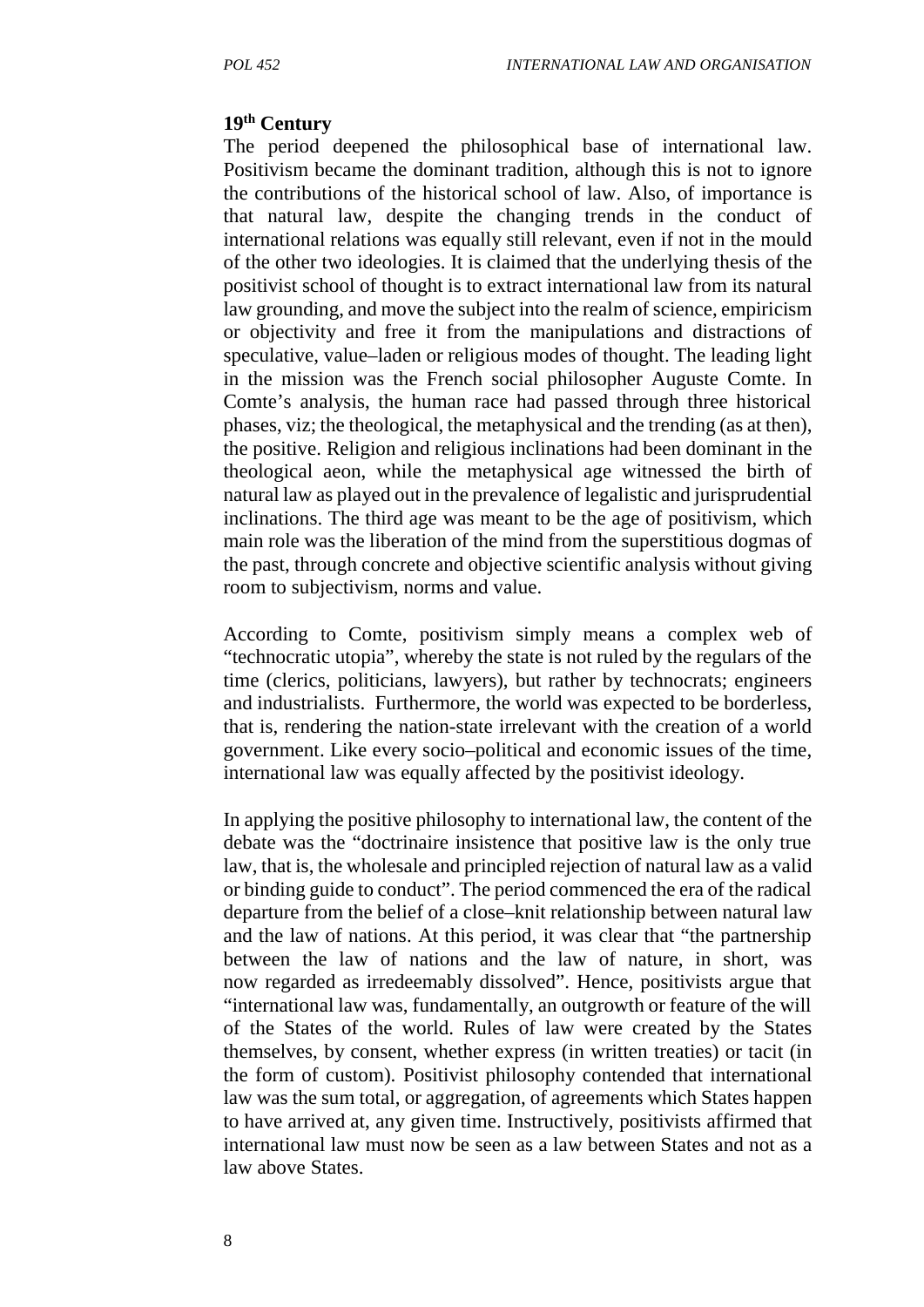From another angle, the positivist perspective viewed international law from an "instrumentalist" point of view, a situation in contrast to what you used to exist when the law had its own objective to accomplish, and a universal force upon which general standards of rules were established. But the positivists were of the opinion that the law served technocratic purposes, and must be used to achieve certain goals and objectives influenced by political considerations. Being an instrument, law became the tool to be used for achieving objectives.

Beyond the scholarship and ideological basis of international in the 19<sup>th</sup> century, Neff (2012) submits thus: "if 'international law' is defined as the integration of the world at large into something like a single community under a rule of law, then the nineteenth century would be the earliest date". Coming on the heels of the defeat of France in 1815, the world (which was Euro-centric in the period) came together and formed the precursor to the League of Nations, which eventually metamorphosed into the United Nations, called, the Concert of Europe. The triumphant European powers; Britain, Prussia, Russia and Austria designed a peace settlement on the general principles that would formed the basis of relationship among nations. These European powers formed the "Concert of Europe", a form of association that partly focused on the balance of power in order to maintain equilibrium in power relations. The main idea was to establish a deterrence mechanism such that peace can be assured and maintained. Accordingly, "the goal was to create a continent–wide set of political arrangements that would (it was hoped) keep the scourge of revolution from breaking out again". But at the forefront of maintaining the peace were the major powers that would affect military intervention in case of perceived disequilibrium in power calculus.

In the final analysis though, the "Concert of Europe" was criticised for being hegemonic, primarily because of the absence of the principle of equality of states in its dealings, and the group did not accommodate non- European states within its rank. With the challenges of the twentieth century, it became apparent that the world required more than the "Concert of Europe" to establish a system and pattern of relationship guided by consent in order to achieve peace and harmony.

#### **SELF–ASSESSMENT EXERCISE**

Examine new ideas generated about international law in the  $19<sup>th</sup>$  century

#### **The Twentieth Century**

The twentieth century emerged with its own challenges, which showed the apparent inadequacies of the "Concert of Europe". With the destruction of lives and properties that followed the trail of the First World War, it became paramount that a broad-based organisation that would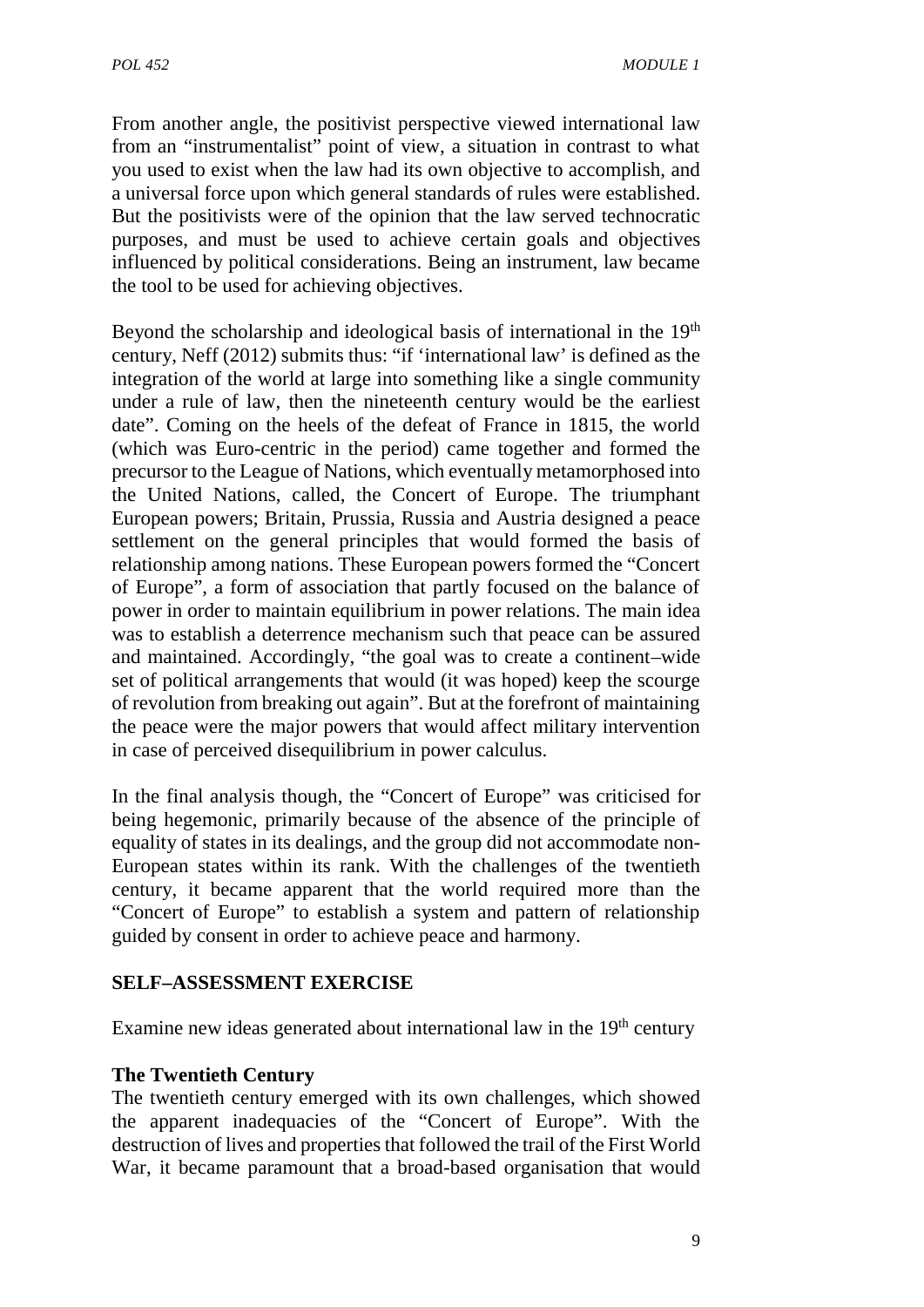exist permanently was needed to nip the incidence of war and carnage in the bud. Soon enough, the American President Woodrow Wilson motivated other world leaders into the Versailles Treaty of 1919 where a new public order that would allow for open and democratic deliberations would be formed. The formation of the League of Nations consequently followed. While the League of Nations could not exist for long enough partly as a result of power-play among the founding states, it failed woefully because of its inability to stop another world war; the Second World War. However, one of the fundamental achievements was the creation of a World Court known as the Permanent Court of International Justice. For the first time, the world established a standing body to decide cases that are international in nature and context. The world, through the League of Nations therefore succeeded in establishing "a substantial body of international judicial practice".

#### **4.0 CONCLUSION**

In conclusion, the international system continually improves on the system of law that would guide the conduct of relationship. However, the enterprise is fraught with challenges because of the forces that States have to contend with in establishing new processes or reviewing existing processes. With other non–state actors also included as subjects of international law, and the fact that States would also have to contend with some critical issues such as jurisdiction, while being conscious of the existence of sovereignty make the operationalisation of international law a daunting task.

# **5.0 SUMMARY**

The unit is the introductory part of this module; hence, we have attempted to explain some of the important issues related to international law, which the students would find relevant as they explore the other areas of the course. In this unit therefore, you would learn about the origin of international law, and the various phases it passed through before now. In the process, there were scholarly debates and explanations on the relationship between national law and natural law, which also extends to the plurality or universality of international law. An interesting aspect of the history is the era of positive thinking, which from all intent and purposes appear to be the basis upon which the system of international law has been conducted since the twentieth–century.

#### **6.0 TUTOR–MARKED ASSIGNMENT**

List and explain each of the developmental stages of 'International Law'.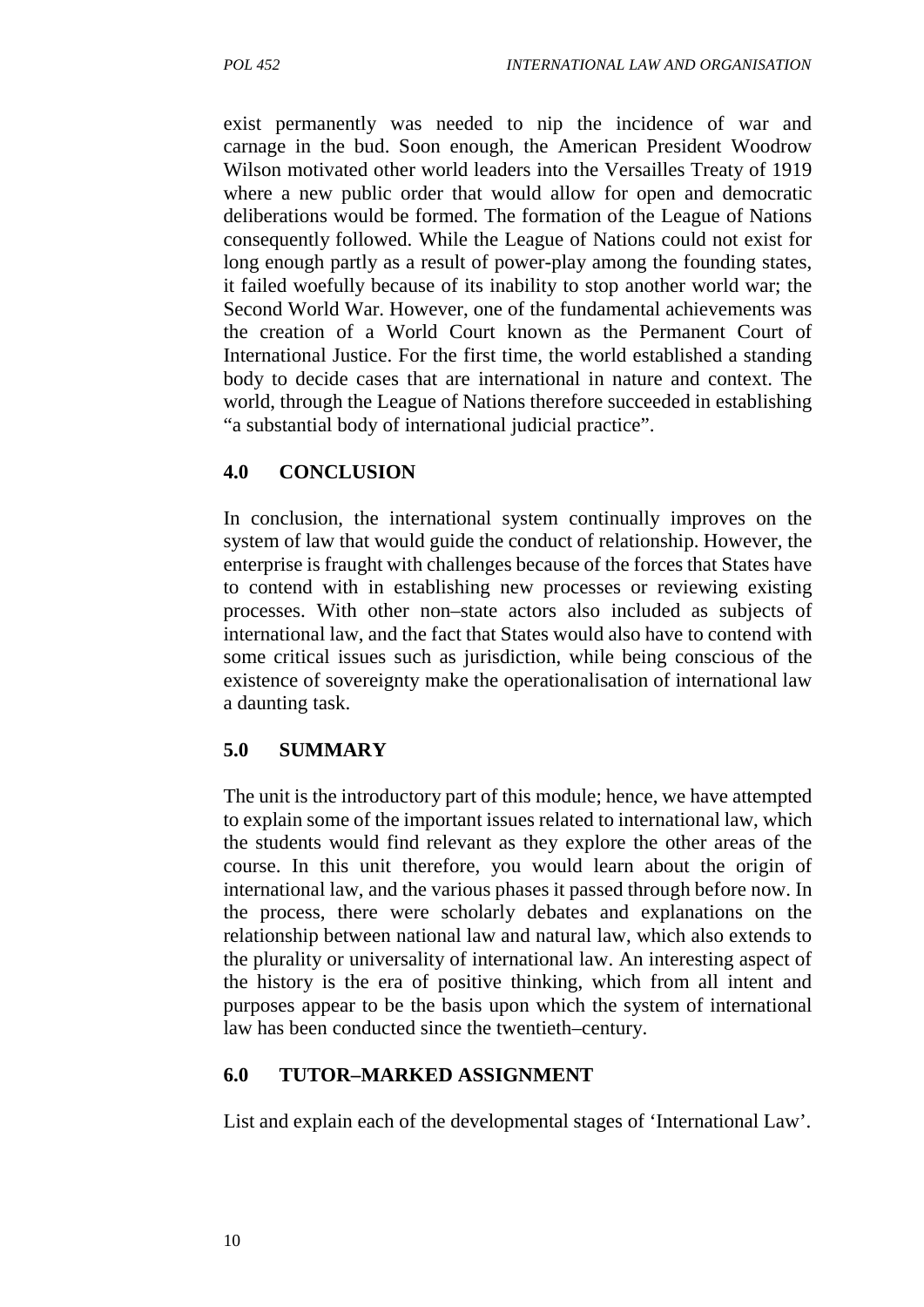#### **7.0 REFERENCES/FURTHER READING**

- Beckman, R. & Butte, D. (2012). "Introduction to International Law". *Political Geography* Retrieved from: http://www.ilsa.org/jessup./
- Bederman, D. J. (2009). "International Law in the Ancient World." *Routledge Handbook of International Law*. (Ed.). J. D. Armstrong and J. Brunee. London: Routledge.
- Brunnee, J & Stephen, J. T. (2012). *Legitimacy and Legality in International Law: An Interactional Account*. Cambridge: Cambridge University Press.
- McKeever, K. (2006). "Researching Public International Law". Retrieved from:www.library.law.columbia.edu/guides.
- Neff, S. (2012), "A Short History of International Law". Retrieved from: www.oup.com/uk/orc/bin/9780199565665/evans3e\_ch01.pdf.
- Starke, J. (1977). *An Introduction to International Law.* London: Butterworth.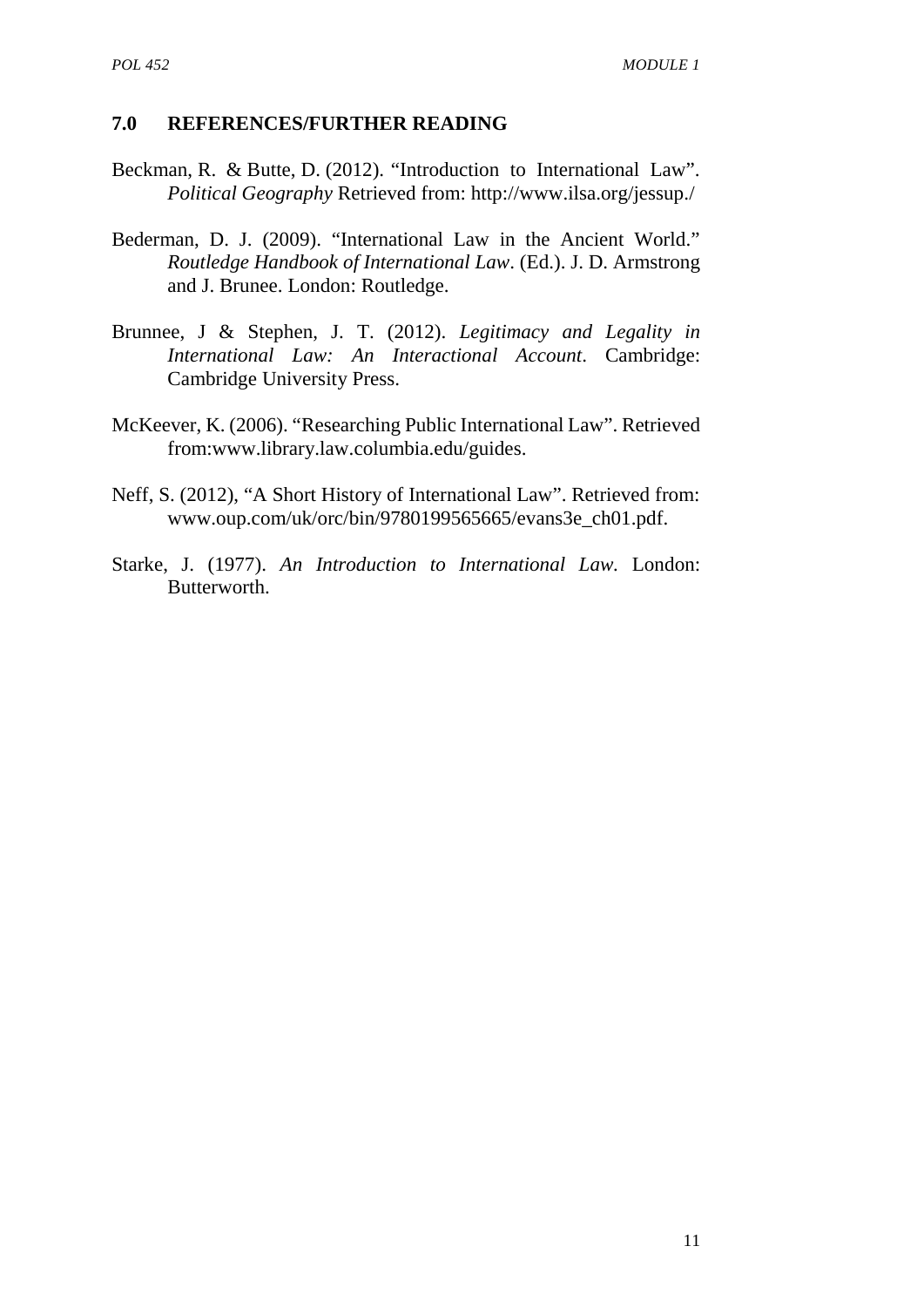# **UNIT 2 SOURCES OF INTERNATIONAL LAW**

#### **CONTENTS**

- 1.0 Introduction
- 2.0 Objectives
- 3.0 Main Content
	- 3.1 International Treaties and Conventions
	- 3.2 Customs
	- 3.3 International Judicial Decisions
	- 3.4 Juristic Works
	- 3.5 Decisions or Determinations of the Organs of International Institutions
- 4.0 Conclusion
- 5.0 Summary
- 6.0 Tutor-Marked Assignment
- 7.0 References/Further Reading

#### **1.0 INTRODUCTION**

The international system has overtime been driven by different sources at one time or the other. Sources of international law such as; treaties, convention, custom, judicial decision, Juristic works and the determinations of the Organs of international institutions has dominated international regulating arenas. Even to this present age they are in varying degrees still relevant or practised in the international system. This unit therefore will attempt to provide the reader with a cursory bird's eye view of the aforementioned sources.

#### **2.0 OBJECTIVES**

By the end of this unit, you will be able to:

- explain the various sources of international law
- differentiate between international treaties and customs
- differentiate between international judicial decisions and juristic works.

#### **3.0 MAIN CONTENT**

#### **3.1 International Treaties and Conventions**

This is the main source of international law; however, the effectiveness of a treaty becoming the basis for the formation of rules of international law is dependent on the nature of the treaty. The distinction between law making treaties and treaty contracts cannot be undermined. While law–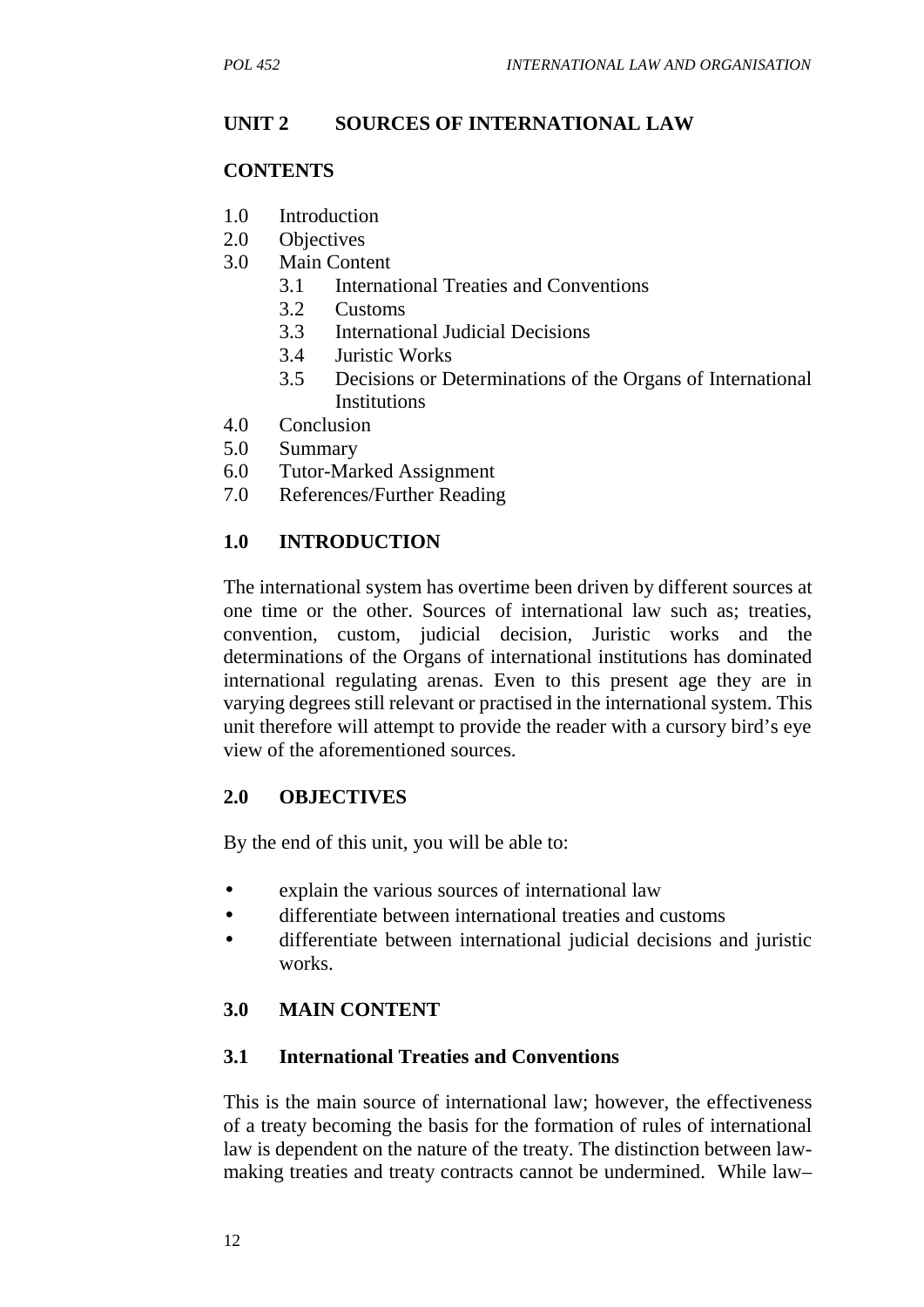making treaties provide the basis for the general application of laid down rules and procedures, treaty contracts deal with particular matters concerning two or fewer states in particular. Thus, treaty contracts merely lay down special obligations concerning the parties involved.

Despite the universal or general applicable nature of law-making treaties, they are often framework conventions which impose duties and responsibilities for the enactment of legislation or offering opportunities within which states are to apply the principles spelt out by the convention. In other words, law–making treaties are more or less general standard setting instruments which are applied by states on provisional basis.

The resounding prominence of treaties as the primary source of international law can be attributed to the transformation of the international system after the Second World War. In this respect, multilateral treaties have been the most relevant source of international law because of the following reasons:

- a. The participation of a large number of States, relative to bilateral treaties, ensure the effectiveness for the purpose of codifying international law.
- b. The subject–matter of multilateral treaties are usually comprehensively addressed, thus relatively guiding against ambiguities.
- c. The nature of contemporary international system thrown–up by globalization has produced the avenue for continuous intermingling among States, hence, the codification of rules emerging from such interactions.
- d. In comparison, it is relatively quicker and faster to amend existing international rules or create new ones through treaties.

Treaties' dominance as a source of international law is connected to the reduced deference to customs as a source of international law. This development is similar to the replacement of customary or common law by codified law in municipal legal settings, however, customary international law continues to play a significant role in the international law system.

#### **SELF–ASSESSMENT EXERCISE**

Explain the two types of law–making treaties.

#### **3.2 Customs**

Customs used to be the most important source of international law, until the elevation of treaties and conventions consequent upon the radical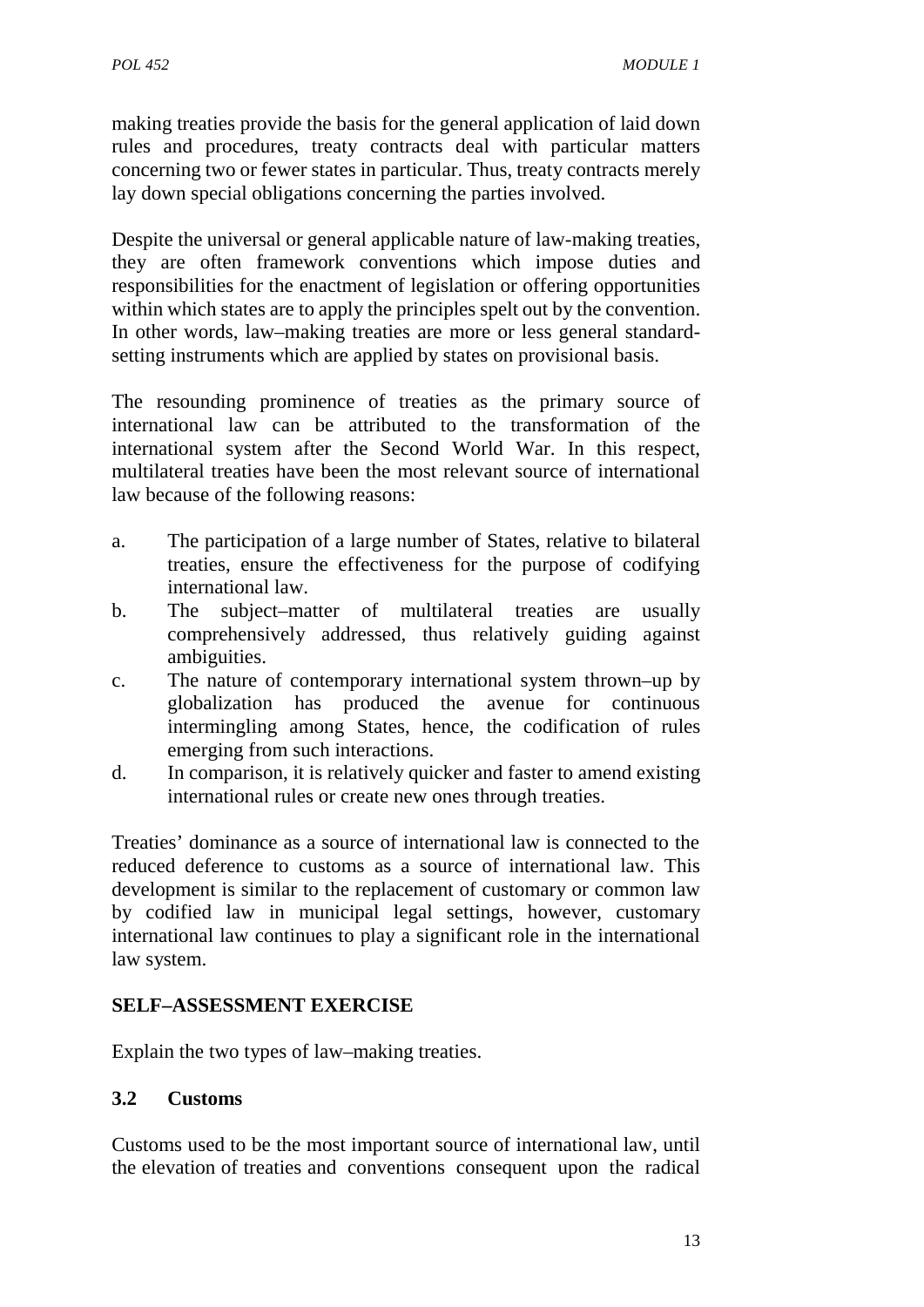transformation of the international system. Customs are rules that evolved through long historical processes and eventually culminating in their acceptance by the international community as basis for legal conducts and management of relationships. It is however essential to mark out the differences between 'custom' and 'usage'. According to Starke (1977), "there is a clear technical distinction between the two". In his words: "sage represents the twilight stage of custom. Custom begins where usage ends. Usage is an international habit of action that has not yet received full legal attestation. Usages may be conflicting; customs must be unified and self-consistent."

A critical point to note in the acceptance of customs as a source of international law is the role played by both national and international courts. Starke provides a detailed explanation as to the import of judicial application in the recognition of a customs as a source of international law. He avers:

Often it is claimed by one of the parties before the Court that a certain rule of customary international law exists. The Court must then investigate whether or not the rule invoked before it is a validly established rule of international custom, and in the course of this inquiry it examines all possible materials, such as treaties, the practice of states, diplomatic correspondence, decisions of state courts, and juristic writings. In certain cases, the Court's function may be more than purely declaratory; while not actually creating new customary rules, the Court may feel constrained to carry to a final stage the process of evolution of usages so generally recognised to suggest that by an inevitable course of development they will crystallise into custom.

Contemporary discourse on the effect of customs as a source of international law has focused on the point where a distinction between the actions of states and what they claim to be a representation of the law. This seeming incoherence tends towards a rejection of states' practice and reducing to a mere evidence of an opinion of law (*opinio juris*). With the existing nature and character of the international system, it is argued that it is the super–powers and the developed world that parade the capacity through their actions to the development of international law. However, the most viable option for contributing to the development of the international law system may be their participation and contribution at international gatherings, especially at the level of the UN General Assembly. Often the International Court of Justice will consider General Assembly resolutions as indicative of customary international law. This is equally fraught with anomalies because the less–powerful states tend to tow the line of their benefactors– the powerful states, when voting or expressing their positions on issues.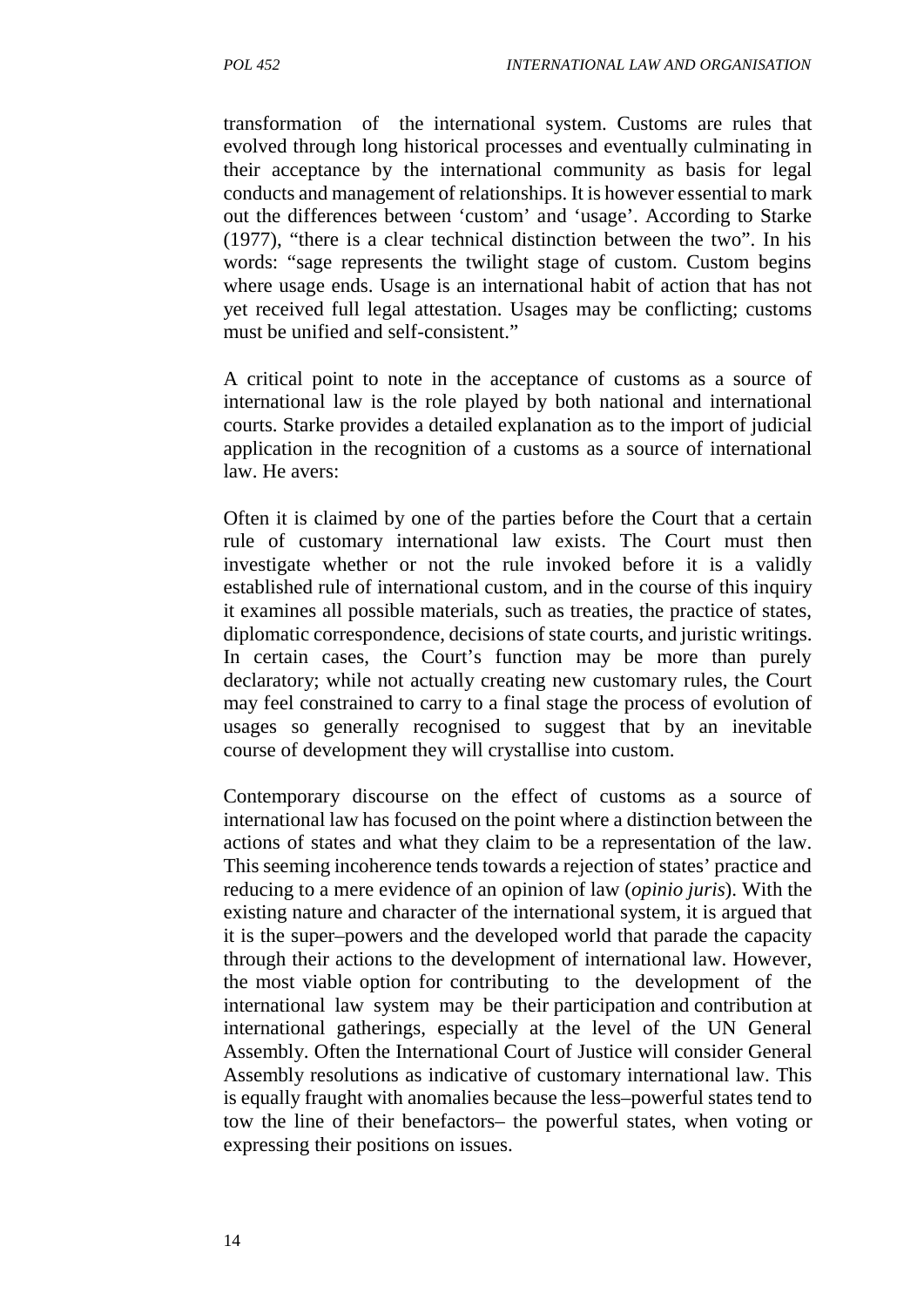Finally, it is important to be aware that the continuous transformation of the international system, and the subsequent developments make it imperative that customs in inter–state relations are not limited to long–term practices, but, in appropriate circumstances, there is also the issue of "instant custom". Be that as it may, the learning point is that custom as an acceptable source of international law is not limited by time or period of practice.

# **3.3 International Judicial Decisions**

This is a fundamental source of international law, one that is directly connected to the workings of the International Court of Justice. The ICJ is the successor of the former Permanent Court of International Justice which delivered land–mark judgments and provided advisory opinions on matters of international importance during the period 1921–1940. The ICJ continues to play this part today.

It should be noted that in making the rules of international law, international judicial decisions might be said to serve secondary functions. The conditions that creates judicial decisions, such as; the decisions of international and municipal courts, the publications of academics, etc. are often not regarded as sources of law per se, but as mechanisms for recognising the law emanating from other sources. In practice, it is contended that the ICJ for instance does not make reference to domestic decisions, but would rather draw inferences from its hitherto case–law.

Despite these achievements, there have been contentions about the potency of arbitral decisions. There are claims that arbitral and judicial decisions are distinct because arbitrators tend to be more of diplomatic agents or negotiators seeking agreement, and not judges focused on facts and law. Thus, the subjective nature of arbitration weakens the capacity of its decisions to be employed in law. However, Starke lays it out clearly in the following words:

The main distinction between arbitration and judicial decision lies not in the principles which they respectively apply, but in the manner of selection of the judges, their security of tenure, the independence of the parties, and the fact that the judicial tribunal is governed by a fixed body of rules of procedure instead of by ad hoc rules for each case.

### **SELF–ASSESSMENT EXERCISE**

Explain the differences between judicial decisions and arbitration.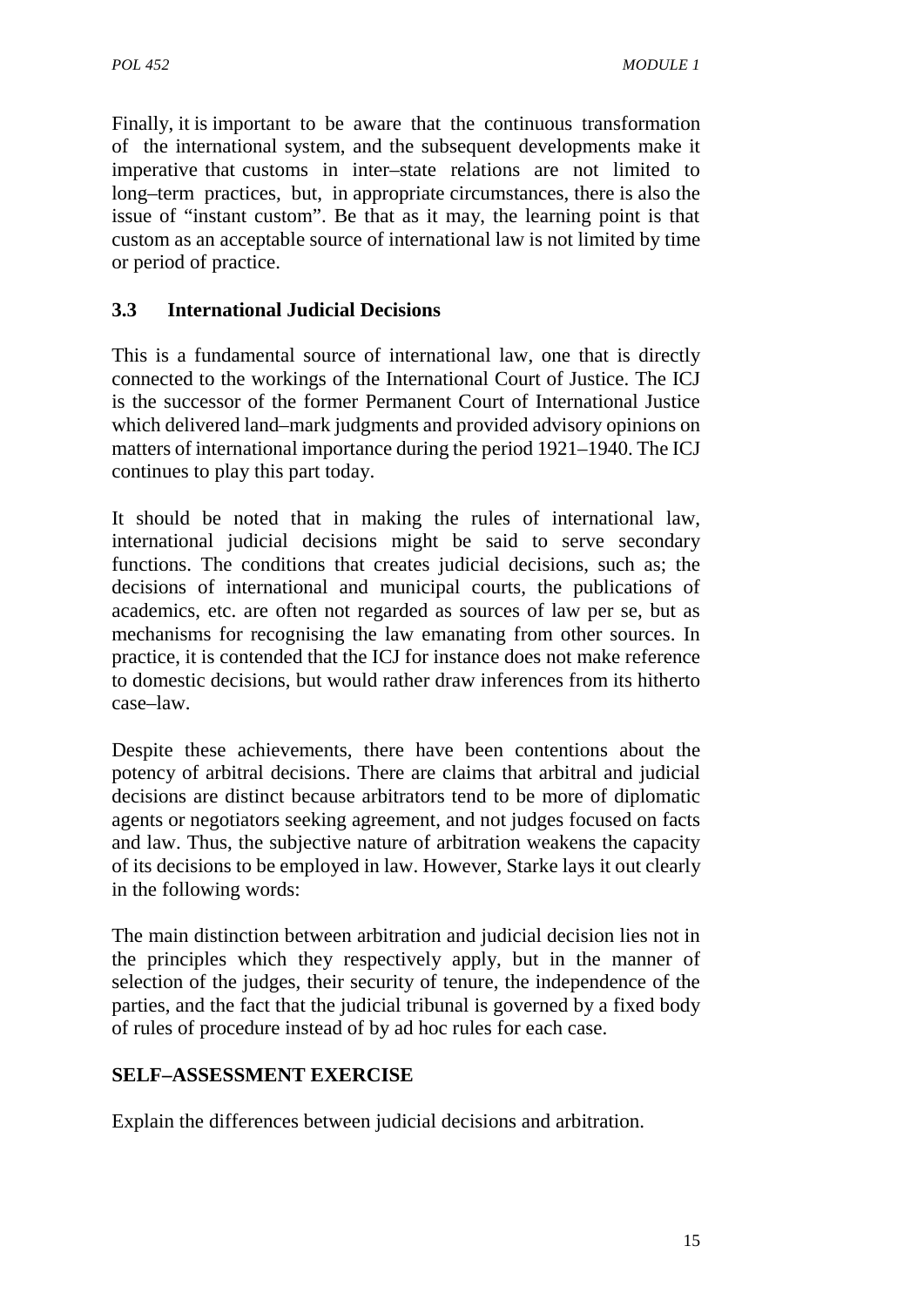### **3.4 Juristic Works**

The importance of the role of jurists in the development of international law cannot be over–emphasised. Beside of interpreting the laws, they also use their broad knowledge in initiating the processes of the development of new laws and codes of conduct. Despite the immense contributions of jurists, their works are not considered as an independent source of law. Juristic works are appreciated for their evidentiary value. To reemphasise the non–independent nature of juristic works, the report of a body of experts concludes with the following:

... Juristic opinion is only important as a means of throwing light on the rules of international law and rendering their formation easier. It is of no authority in itself, although it may become so if subsequently embodied in customary rules of international law; this is due to the action of States or other agencies for the formation of custom, and not to any force which juristic opinion possesses (Funk, 2010).

The *evidentiary* function of juristic opinion is consolidated as events of unfold, particularly if generally relied upon, or if no principles contrary to such opinion become established. For this purpose, therefore, juristic works may acquire the nature of a prescriptive authority (Funk, 2010). Caution must however be exercised in accepting the opinions of jurists, even when it has evidentiary value as a recognised customary law. For emphasis though, in the absence of no established customary law or treaty rules in regard to a particular case, "recourse may be had to juristic opinion as an independent 'source', in addition to the views expressed in decided cases or in diplomatic exchanges".

#### **3.5 Decisions or Determinations of the Organs of International Institutions**

In recognition of the important roles played by non-state actors in the processes of establishing the rules and codes of conducts in international relations, the decisions taken by these institutions are accorded requisite respect in the processes of the systems of international law. The current debate is focused on the lack of clarity in the ICJ provision that refers to the "General Principles of Law" as a source. However, it is assumed to relate to municipal law, which may act as the method of filling any gap that may not be covered by treaties or customs. Despite the overriding influences of treaties and customs as a source of the rules of international law, the principles of law as practised by recognised states have also been very relevant especially when vacuum exists in the process of application. According to Starke, decisions taken at these institutions or gatherings may enrich the processes of the formation of international law.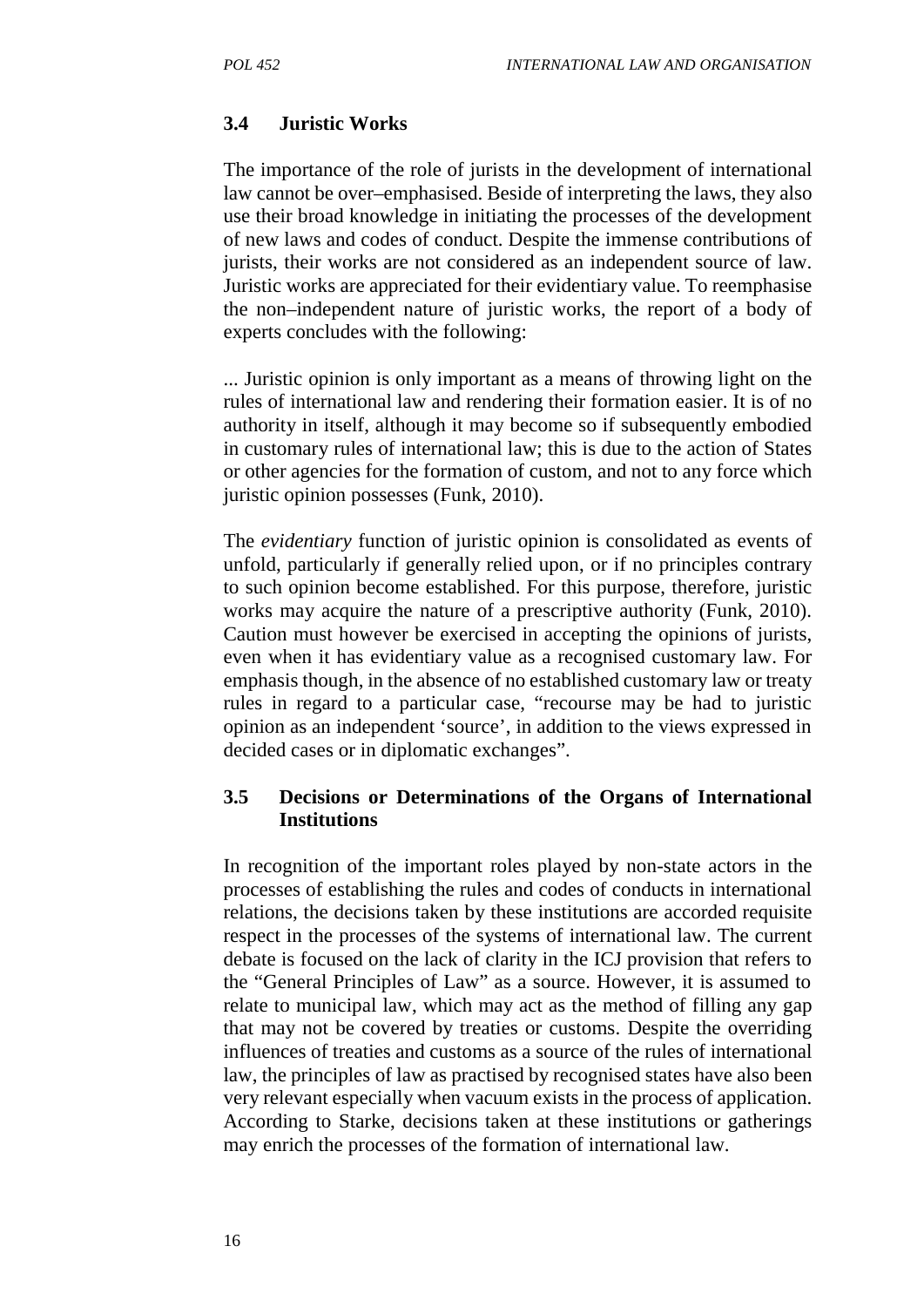# **4.0 CONCLUSION**

The unit focuses on the sources through which the rules of international law are established. With emphasis on the current trend whereby treaties entered into by States and States' practices, which become customs are given higher priority than other sources; this shows the strength of State as the primary subject of international law. The next unit would further accentuate this position.

### **5.0 SUMMARY**

In summary, the unit attempts to explain the various sources of international law. In this effort, the role of the State is quite pronounced. Aside of the four sources outlined in the Convention of the United Nations, we are also able to discuss "Decisions or Declarations of the Organs of International Institutions or of International Conferences". This also re-emphasises the important role played by States in the system and practices of international law, and reinforces the argument that States' submissions to judgments arrived through international law are voluntary.

# **6.0 TUTOR-MARKED ASSIGNMENT**

Outline and explain the sources of international law.

- Altman, A. (2009). "Tracing the Earliest Recorded Concepts of International Law: The Near East in the Late Bronze Age (1600– 1200 BCE)." *Journal of the History of International Law*, 11(2): 333–356.
- Funk, T. (2010). *Victims' Rights and Advocacy at the International Criminal Court*. Oxford: Oxford University Press.
- Nickerson, K. (2005). "International Arbitration". Retrieved from: www.osec.doc.gov.
- Starke, J. (1977). *Introduction to International Law*. London: Butterworths.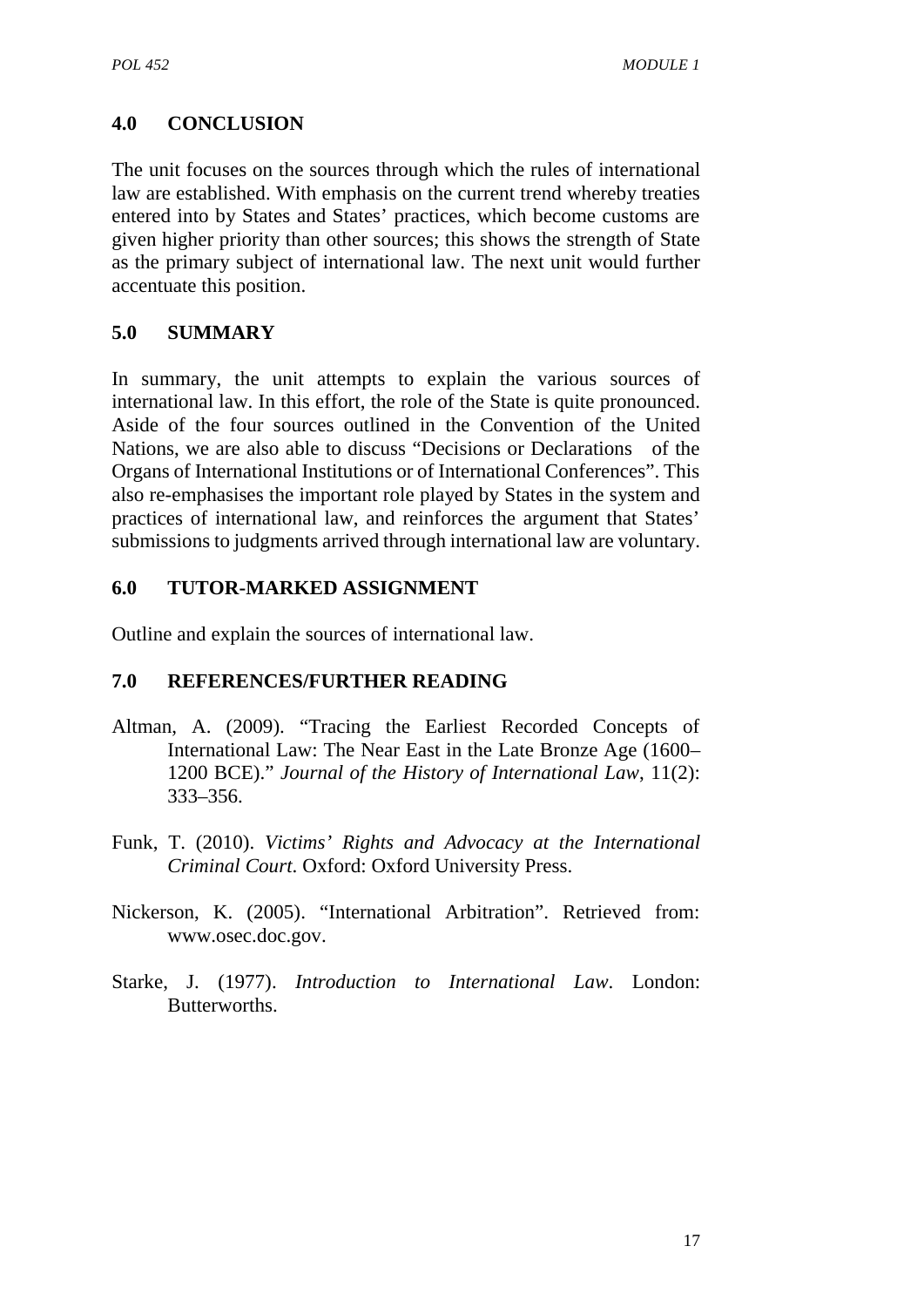### **UNIT 3 THE STATE AS A SUBJECT OF INTERNATIONAL LAW**

### **CONTENTS**

- 1.0 Introduction
- 2.0 Objectives
- 3.0 Main Content
	- 3.1 What is a State?
	- 3.2 Understanding the Rights and Duties of States
	- 3.3 De Jure and De Facto Recognition
- 4.0 Conclusion
- 5.0 Summary
- 6.0 Tutor-Marked Assignment
- 7.0 References/Further Reading

### **1.0 INTRODUCTION**

The concept of State remains the principal subject of international law, if for no other reason than the fact that all the arguments for and against State's importance revolves round the relationship or connection of other possible subjects with or to the State. Based on this premise, we now turn our attention to the understanding of the State, and its duties, responsibilities, obligations and rights as a subject of international law.

### **2.0 OBJECTIVES**

By the end of this unit, you will be able to:

- highlight the primacy of State as a subject of international law
- distinguish between De Jure and De Facto Recognition.

### **3.0 MAIN CONTENT**

#### **3.1 What is a State?**

The concept of a State is subject to various interpretations bothering on the existence or non–existence of primordial affiliations. In order to put this argument to rest, and thereby understand the position of international law concerning issues related to the State. The simplest definition of a State declared that: "a State is an agency or machinery through which the Will of the State is formulated, expressed and realised". Having stated that the simplest definition of a state, it is imperative to say that international law adopts the essential characteristics that make-up a State as provided in Article 1 of the Montevideo Convention of 1933 where the State is described thus: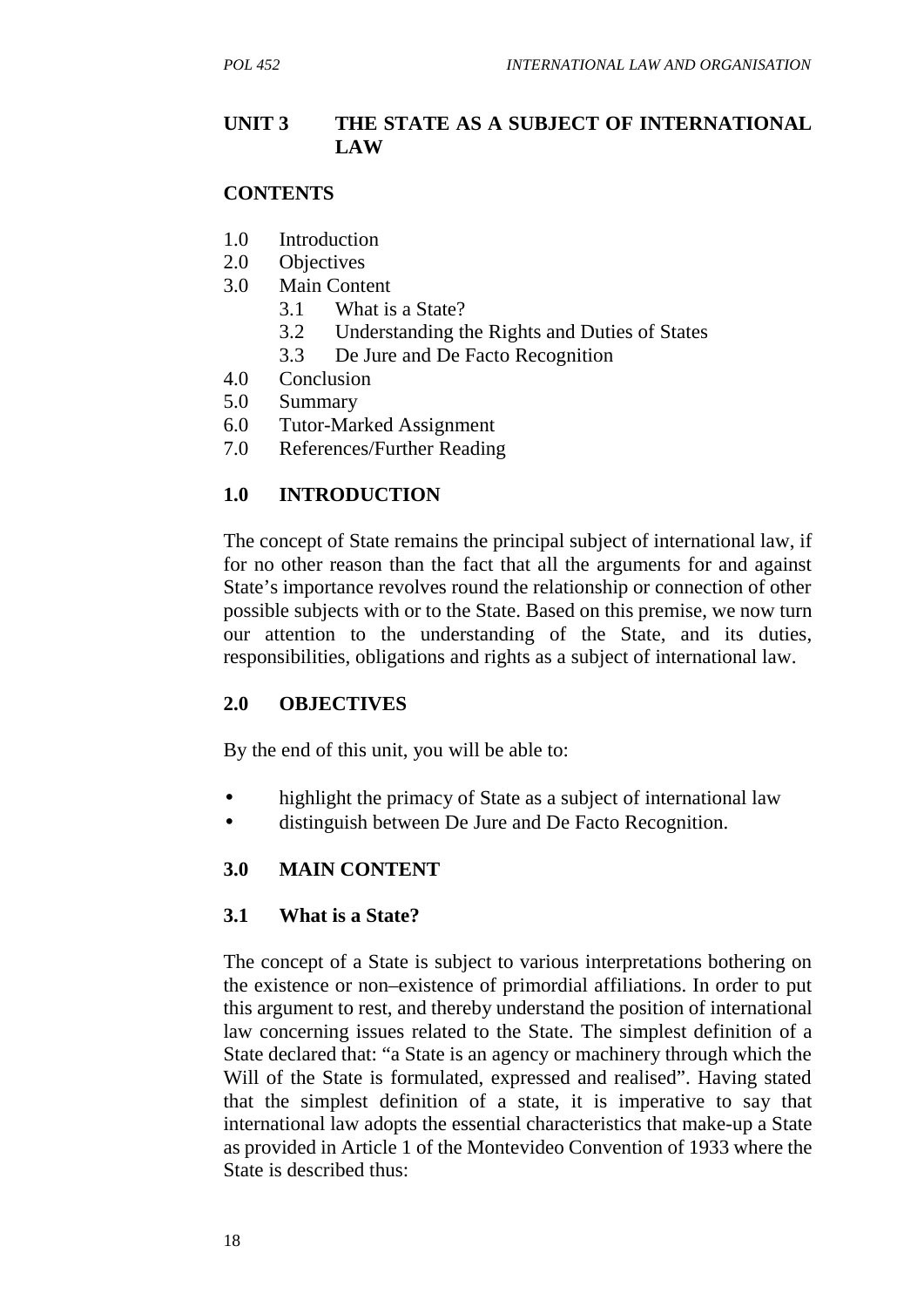The State as a person of international law should possess the following qualifications: (a) a permanent population; (b) a defined territory; (c) a Government; and (d) a capacity to enter into relations with other States. This description is apt in that it sets the limits as to what political entity constitutes a State. Specifically, the ability to enter into relations with other States is considered most critical in the processes of international law. According to Starke (1977):

A State must have recognised capacity to maintain external relations with other States. This distinguishes States proper from lesser units such as Members of a Federation, or Protectorates, which do not manage their own affairs, and are not recognised by other States as full-fledged members of the international community.

# **3.2 Understanding the Basic Rights and Duties of States**

There have always been two positions on the basic rights and duties of States. The first being that of naturalist scholars who contend that States are creatures of natural law, and by this are guided by the principles and conducts of the law of nature (Hart, 1961). On the other hand, modern– day scholars have alluded to more pragmatic basis for understanding the rights and duties of States. According to the latter group, there is an establishment of universal standards of law and justice in international relations, which aid and sets the limits for the rights and duties of States. The most basic of rights of States is the independence and equality of States, of territorial jurisdiction, and of self-defense or self-preservation. The duties on the other hand include; not resorting to war in case of disputes, of carrying out in good faith treaty obligations, and of not intervening in the affairs of other States. The independence of States which bestows equality is derived from the concept of sovereignty (Geyer, 2001). Each independent State is presumed to possess sovereignty over its subjects and its affairs within its territorial limits.

Despite the sovereignty accorded to States in the exploitation of their wealth, the international system is equally concerned about the possible implications of uncensored exploitation on the human environment in general. The matter was however put to rest at the Stockholm Conference on the Human Environment where it was proclaimed that:

States have a sovereign right to exploit their own resources pursuant to their own environmental policies, while remaining responsible for ensuring that activities within their jurisdiction or control do not cause damage to the environment of other States.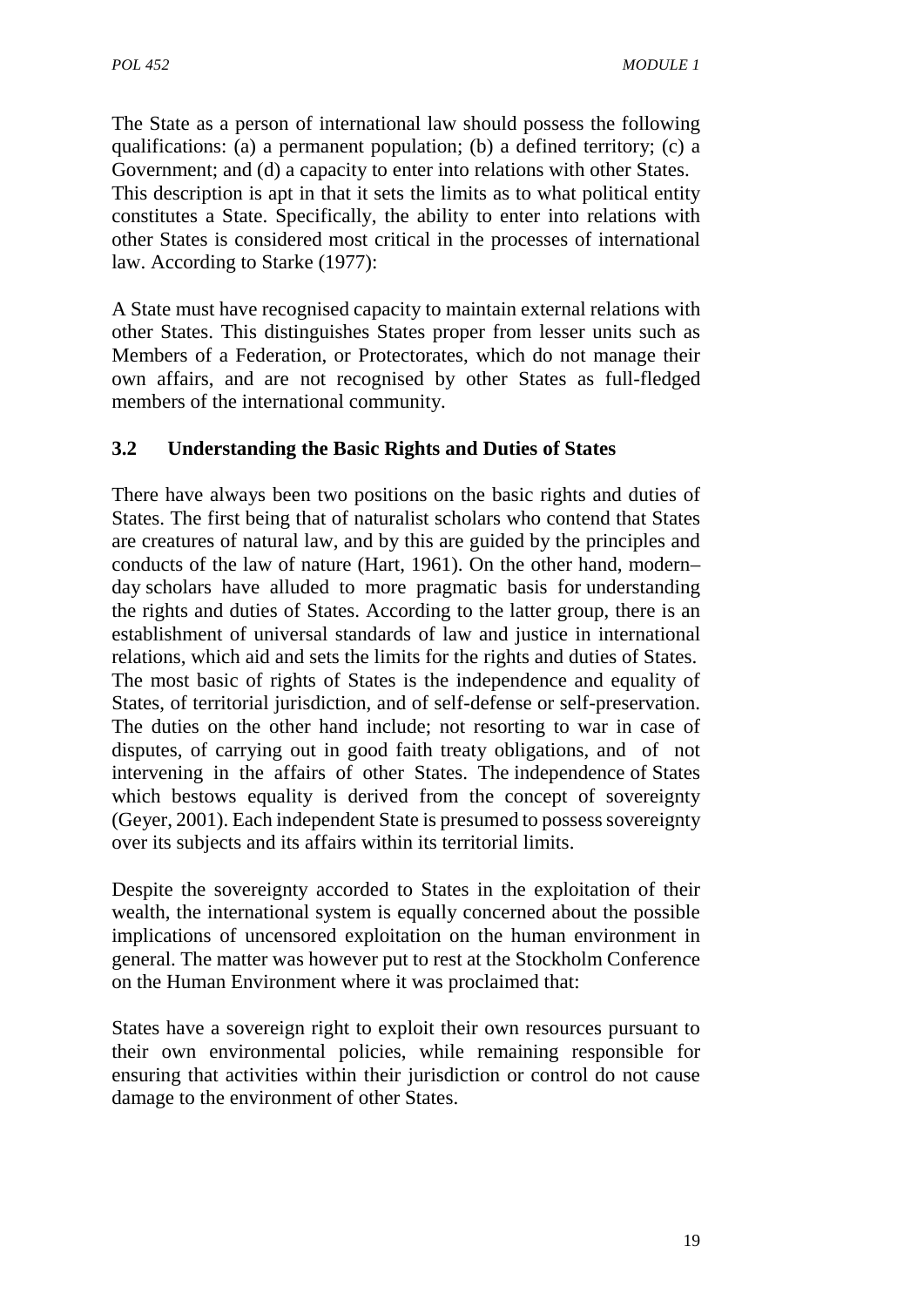### **SELF-ASSESSMENT EXERCISE**

Explain the power of State sovereignty.

### **3.3** *De Jure* **and** *De Facto* **Recognition**

The conduct of States' interactions, guided by the principles of international law falls within the concepts of *de jure* and *de facto* recognition. De jure recognition refers to recognition conferred because the State or Government so recognised formally fulfils the requirements acceptable under international law, and which forge participation within the international community. De facto recognition on the other hand refers to provisional, conditional or temporary grant of recognition to a State or Government subject to either withdrawal of such recognition or transitioning of such recognition to a de jure status if the State or Government fulfils the requirements laid down by international law. In fact, in reality though, de facto recognition is hardly ever revoked. More often than not, it is a prelude to the more formal and more permanent form of recognition- de jure recognition. Starke (1977) understanding of *de facto* recognition is quite enlightening. Like Starke, Lazaroff (2012) argues: By recognising a State or Government de facto, the recognising State is enabled to acknowledge the external facts of political power, and protect its interests, its trade, and citizens, without committing itself to condoning illegalities or irregularities in the emergence of the de facto State or Government. To this extent, recognition de facto is probably a necessary legal expedient*.*

### **4.0 CONCLUSION**

In conclusion, the unit establishes the importance of the State as the fundamental subject of international law, although, acknowledging the fact of the existence of other subjects. In essence, the emphasis is that all other subjects exists and operates within the territorial confines of States, either within a particular State or across international boundaries.

### **5.0 SUMMARY**

The unit presents the full nature and character of the State as a subject of international law. It examined the meaning of State. It also goes further to explicate on the rights and duties of the State, for it is in these, that we can capture the nature and character of the State as a subject of international law. Furthermore, the issue of sovereignty as a fundamental element of statehood is treated, in order to emphasise the equality of states in the international system. Related to this, is the issue of recognition which the nature of relationship that can exists between a State and other actors in the system. Finally, the unit explains the two variants of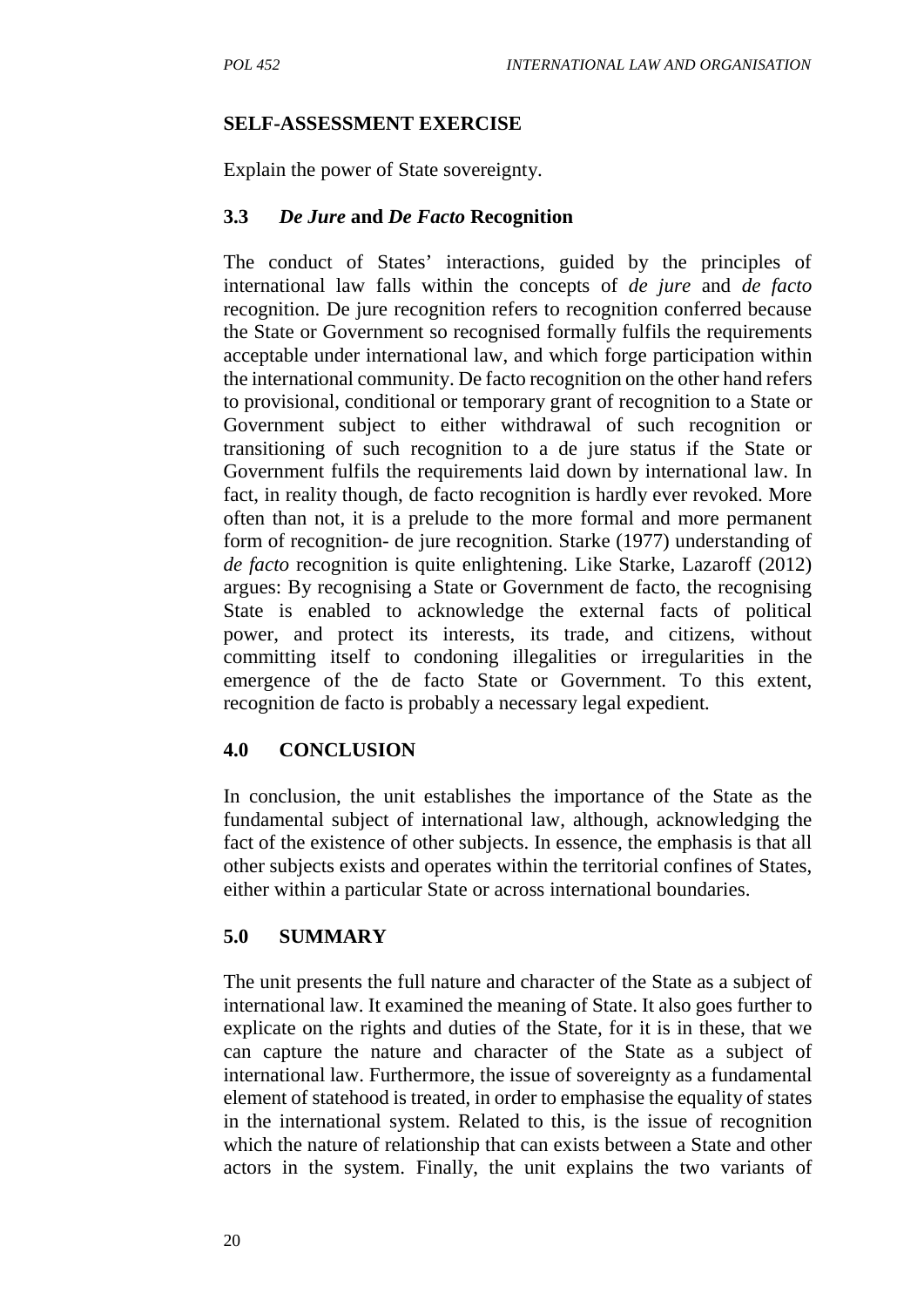recognition that can be accorded to a State or government, that is, *de jure* or *de facto*.

# **6.0 TUTOR-MARKED ASSIGNMENT**

Critically discuss your understanding of state sovereignty.

- Geyer, M. (2001). *The Mechanics of Internationalism*. London: Oxford University Press.
- Hart, H. (1961). *The Concept of Law*. London: Oxford University Press.
- Lazaroff, T. (2012, March 19). US to UNHRC: 'stop anti-Israel bias'. *The Jerusalem Post.* Retrieved from: http://www.jpost.com/Diplomacy-and-Politics/US-to-UNHRC- Stop-anti-Israel-bias
- McKeever, K. (2006). "Researching Public International Law". Retrieved from:www.library.law.columbia.edu/guides.
- Starke, G. (1977). *Introduction to International Law*. London: Butterworths.
- Weiler, J. & Marlene, W. (2003). *European Constitutionalism beyond the State*. Cambridge: Cambridge University Press.
- Yasuaki, O. (2000). "When was the Law of International Society Born– An Inquiry of the History of International Law from an Intercivilisational Perspective." *Journal of the History of International Law*. 2(1): 1–66.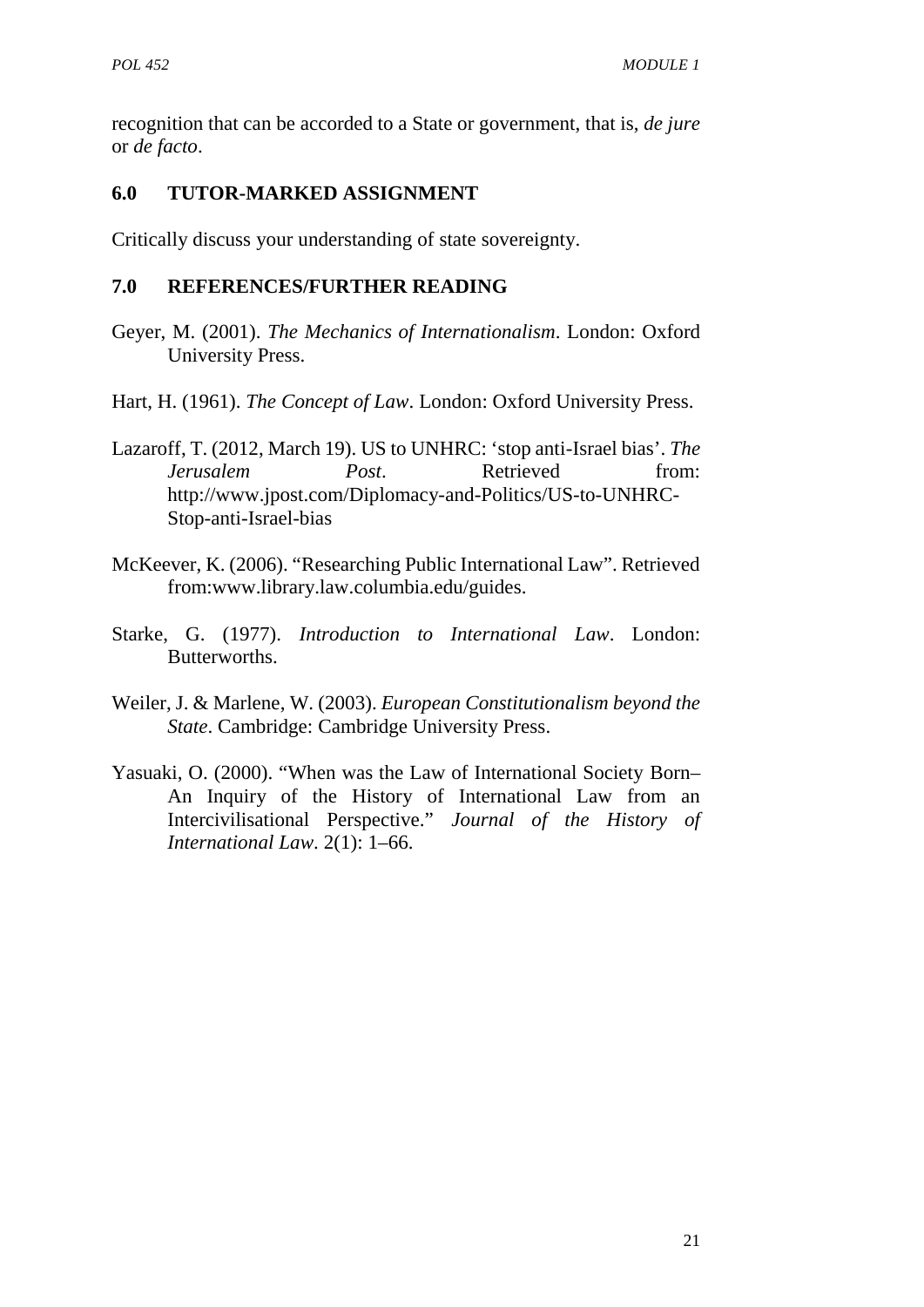### **UNIT 4 RELATIONSHIP BETWEEN INTERNATIONAL LAW AND MUNICIPAL LAW**

#### **CONTENTS**

- 1.0 Introduction
- 2.0 Objectives
- 3.0 Main Content
	- 3.1 Theories of the Relationship between foreign law and domestic law
	- 3.2 Primacy in the System(s) of Law
- 4.0 Conclusion
- 5.0 Summary
- 6.0 Tutor-Marked Assignment
- 7.0 References/Further Reading

#### **1.0 INTRODUCTION**

The relationship between the two systems of law has always been a topic of debate among scholars and practitioners as well as the like. The direction of this debate is often about which of the two systems is superior or which predates the other. The debate has led to the development of theoretical underpinnings for the explanation of the relationship between two realities. This unit would explain the various theories and situate or find expressions for them in the practice of law.

#### **2.0 OBJECTIVES**

By the end of this unit, you will be able to:

- analyse the relationship between the two systems of law
- present the theoretical body of knowledge on the relationship between the two systems of law
- expatiate on the possibilities of the existence of primacy in the two systems of law.

#### **3.0 MAIN CONTENT**

### **3.1 Theories of the Relationship between foreign law and domestic law**

The clarification of the relationship between international law and municipal law is essential amidst the cross-cutting of boundaries in the settlement of disputes or interpretation of the law as it concerns States or State(s) and other actors in the international system. The clarification is even more required as it concerns the law of treaties as a result of the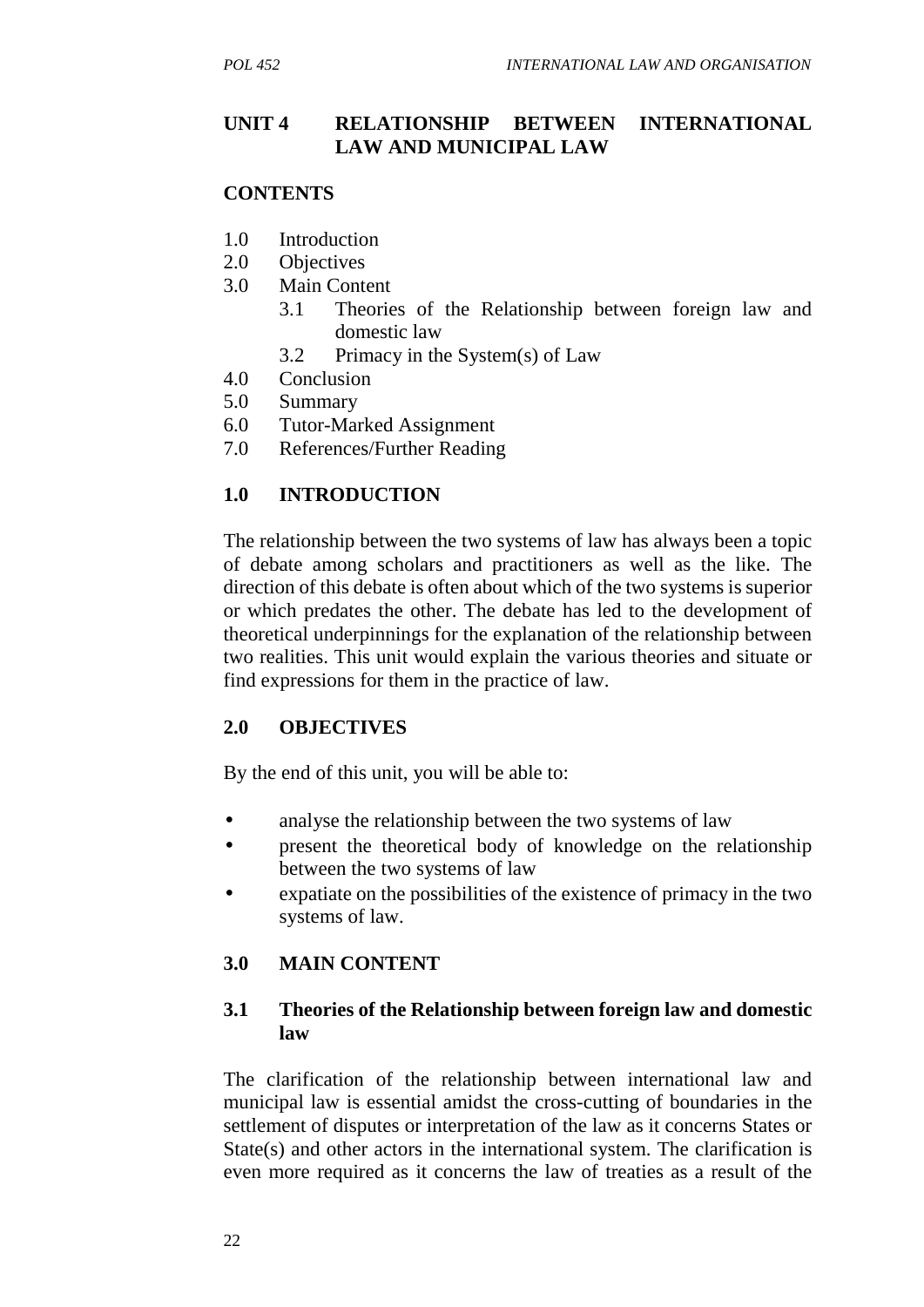important role played by the law of treaties as the key branch of international law, and by extension, the rate at which the law of treaties encroaches on the domain of State law (Barka, 2000).

The relationship between both systems of law, though practically confronts the world daily, the explanations for the relationship would be more accurate from the prisms of theories as advanced by scholars in the field. Within the theories, we would be able to understand the limitations between international law and municipal law, and furthermore, the theories would also explain the extent to which national courts give effect to rules of international law, in the two cases whereby the rules are or not in conflict with the dictates of international law. Also, is the question of engaging international tribunals to determine the status and effect of a rule of municipal law that forms the basis of the defence of one of the parties to a case?

# **Monism**

The monist theory derives its foundation from the thinking that both municipal law and international law draw their inspirations from a single system, which is the system of law, ideally therefore, there is no distinction between municipal law and international law. According to Starke (1977):

...monism regards all law as a single unity composed of binding legal rules, whether those rules are obligatory on States, on individuals, or on entities other than States. In their view, the science of law is a unified knowledge, and the decisive point is therefore whether or not international law is true law. Once it be accepted as a hypothesis that international law is a system of rules of a truly legal character, it is impossible to deny that the two systems constitute part of that unity corresponding to the unity of legal system*.*

In effect, monism emphasises the true legal character of international law, and with it is the municipal law, which both forms the interrelated parts of a single legal structure. A variant of monism however claims that the single legal structure is designed to bind humanity collectively or singly. In other words, the individual is the critical anchor for the unity of law.

### **Dualism**

The theoretical underpinning of dualism is that municipal law and international law are products of two distinct legal systems; thus, the character, nature, contents and context of municipal law and international law are different (Asobele, 2000). The theory of dualism is also known as the Pluralistic theory simply because there are various numbers of domestic legal systems, and as such, the differences are reflected in the plurality.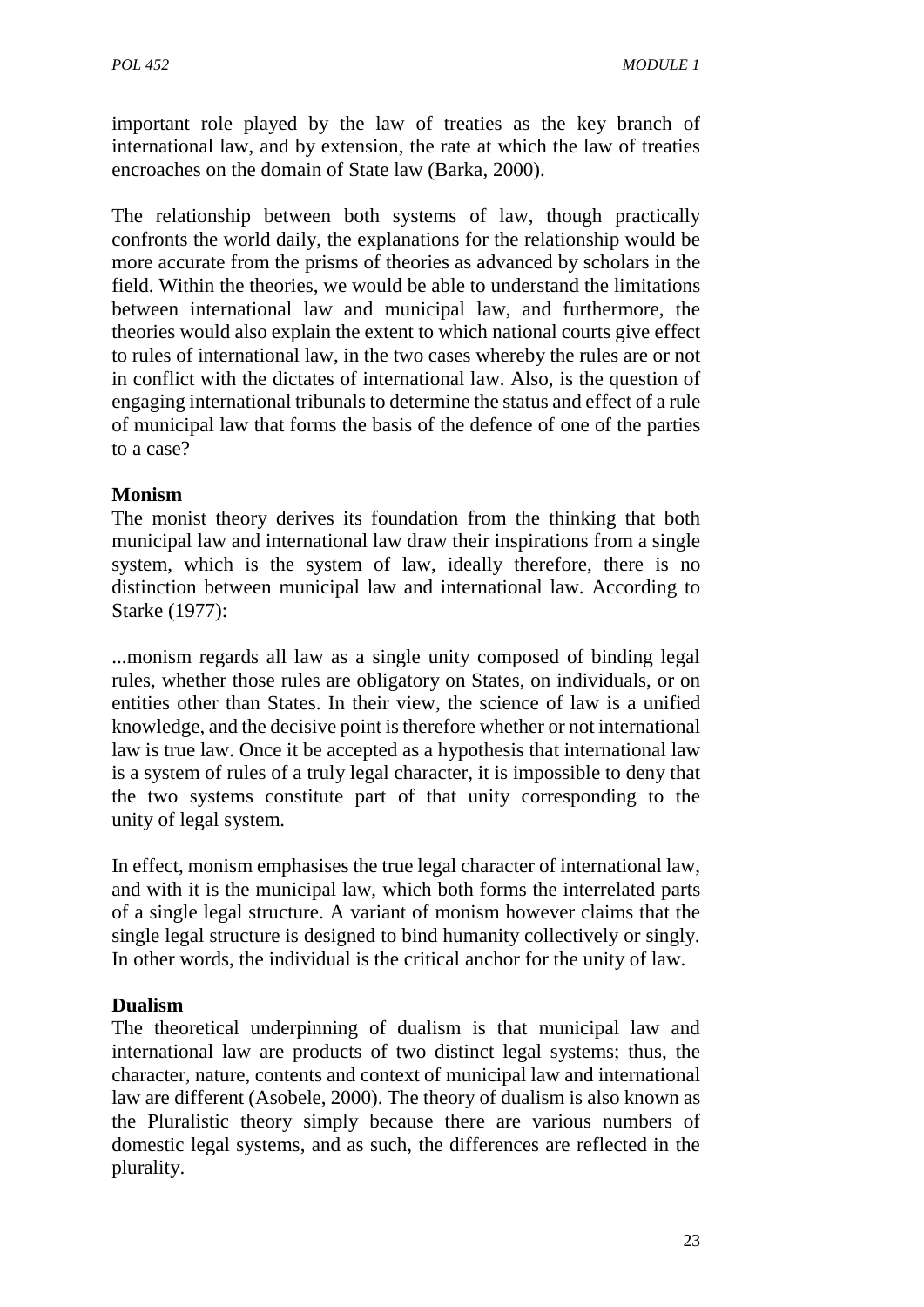The dualist view is a reflection of the opposition to the view that natural law determines the law of nations, and indeed, the very existence of States. In the views of dualist theorists, the independent existence of State-will and the development of the trend of domestic legislatures, thereby, State(s) claim to sovereignty, there is no longer contention about the duality of the system of law. The positivists are the most vocal in this school of thought. On the basis that international law has a consensual origin and municipal law as determined by individuals; there are therefore two remarkable differences between international law and municipal law.

#### **Transformation Theory**

This is one of the theories whose premises rest on the consensual nature of international law as contrasted against the non–consensual character of State law. Specifically, the transformation theory focuses on the differences between treaties on the one hand, and State laws or regulations on the other. The theory argues that there is a fundamental difference between treaties which are of the nature of promises and municipal law which are more of commands (Iriye, 2002). On this basis therefore, "a transformation from one type to the other is formally and substantively indispensable".

#### **Specific Adoption Theory**

This works in unison with the transformation theory. The argument is that the rules of international law cannot directly apply to cases within the domestic jurisdiction of States by the courts (Iriye, 2002). This can only be possible when such laws are taken through the process of specific adoption by, or specific incorporation into municipal law. The idea behind this notion is that the separateness of the two systems of law, in terms of structure, etc. international law cannot encroach into the domain of State law except the State allows its constitutional machinery to be applied for the purpose.

#### **Delegation Theory**

The last in this category is the delegation theory, which is an attempt to debunk the claims of the transformation theorists. The claim is the constitutional rule of international law delegates to each State Constitution the power to determine the conditions under which the provisions of a treaty or convention are to come into force and the manner in which they may be embodied into State law (Iriye, 2002). Furthermore, the procedures for this purpose are merely a continuation of the process undertaken at the end of the treaty or convention. In effect, the process of incorporating treaty laws is merely a constitutional requirement of State law since there is only a single mechanism for the creation of law. Thus, there is no need for the creation of rules or the transformation of treaty dictates to suit the constitutional provisions of States.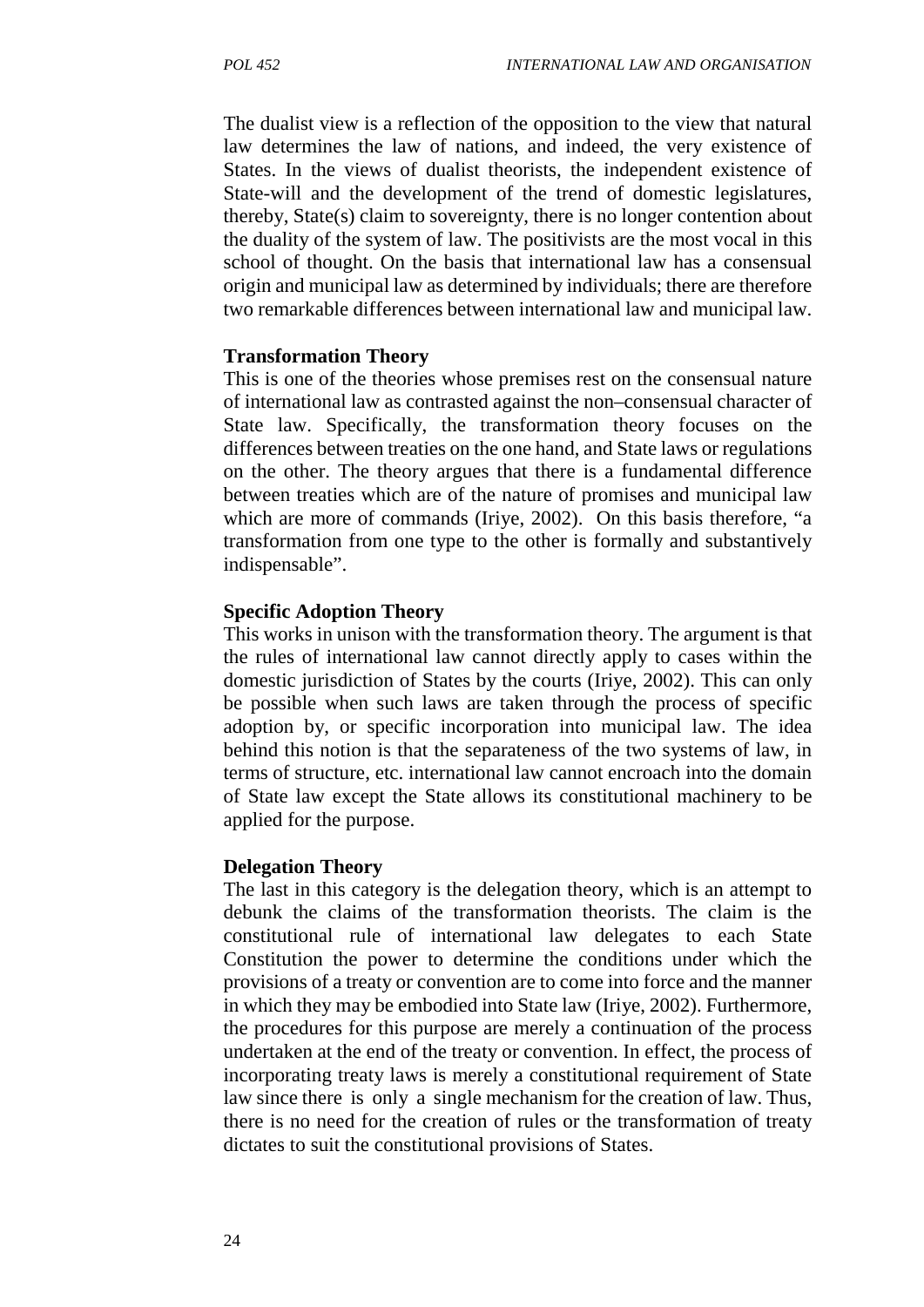# **SELF–ASSESSMENT EXERCISE**

Explain any three theories outlined above.

## **3.2 Primacy in the System(s) of Law**

The argument is rife about where primacy resides; international law or municipal law? On the one hand, there is the view that State law is superior to international law. The inspiration for this conclusion is drawn from the dualistic theory of the sovereignty of the State-will. This submission is faulted on the premise that primacy would belong to not just one State but all of the States in the system, because any of them can lay claim to the oldest and superior legal order. In the final analysis, it is safe to submit that the question of primacy between international law and municipal law remains unanswered. This is not unconnected with the peculiar character of each of the systems of law, their cross-cutting functions and the complex nature of international relations.

### **SELF–ASSESSMENT EXERCISE**

Outline and explain the features of Municipal Law

# **4.0 CONCLUSION**

In conclusion, we can summarise that this unit has dealt with the sometime knotty issue of the relationship between the two systems of law. Using the analysis of the natural law system and the law of nations, the unit explains the theoretical persuasions that have been relevant in the analysis of the relationship between the two systems of law.

# **5.0 SUMMARY**

The unit commenced with an explanation of the two major theories of the relationship of the two systems of law, and delves into the explanation of the complementary theories that continue to impact on the discourse about the relationship between the two systems of law. The unit ends with the conclusion that the issue of primacy between both systems of law remains unresolved.

# **6.0 TUTOR–MARKED ASSIGNMENT**

Critically discuss the major differences between international law and municipal law.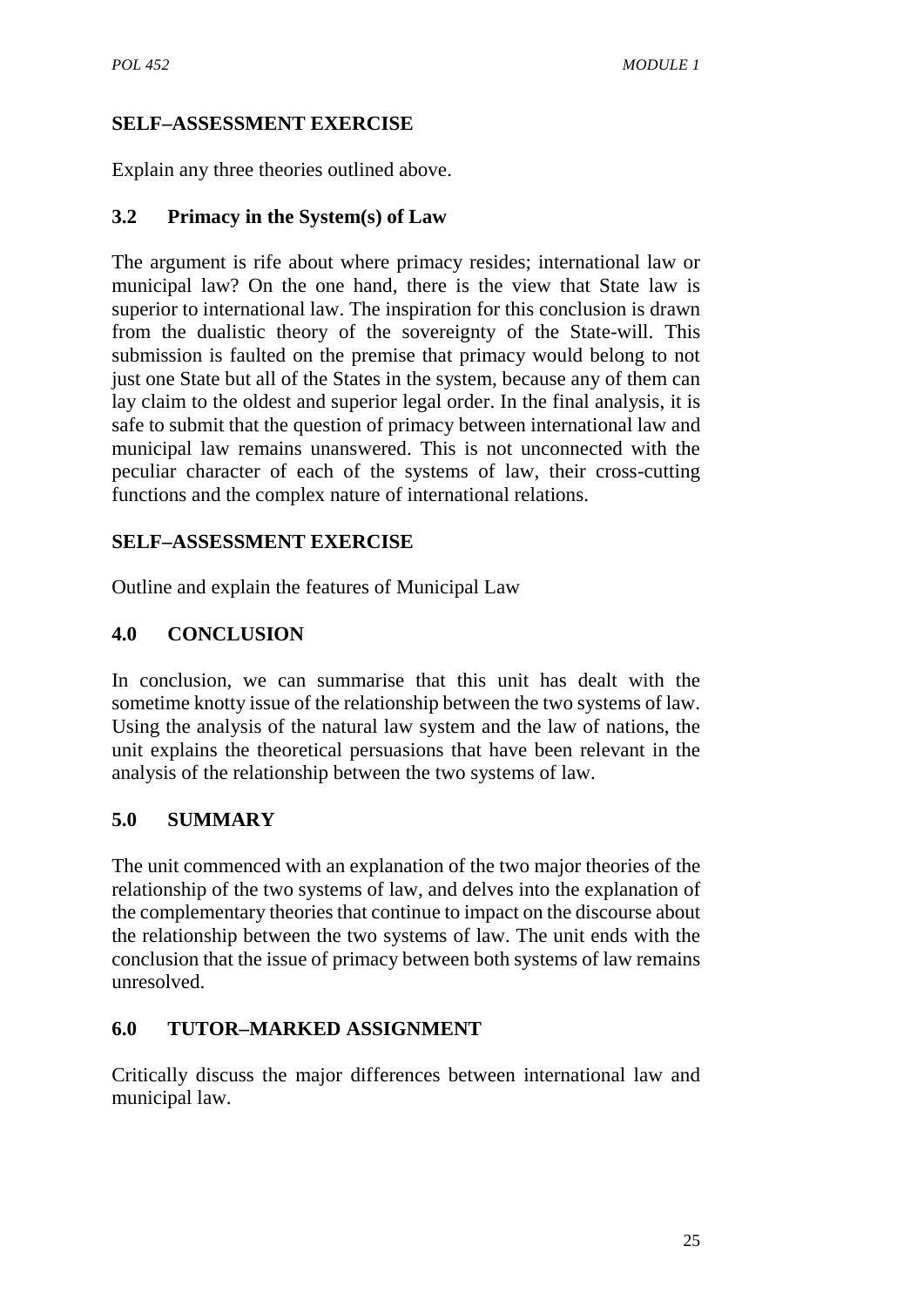- Asobele, J.T. (2000). *Nigerian Cultural Diplomacy in the 20th Century*. Lagos: University of Lagos Press.
- Barka, C. (2000). *International Law and International Relations.* London, New York: Continuum.
- Goodman, R. & Derek, J. (2004). "How to Influence States: Socialisation and International Human Rights Law." *Duke Law Journal*. 54: 621–701.
- Iriye, A. (2002). *Global Community*. London: University of California Press.
- Starke, G. (1977). *An Introduction to International Law*. London: Butterworths.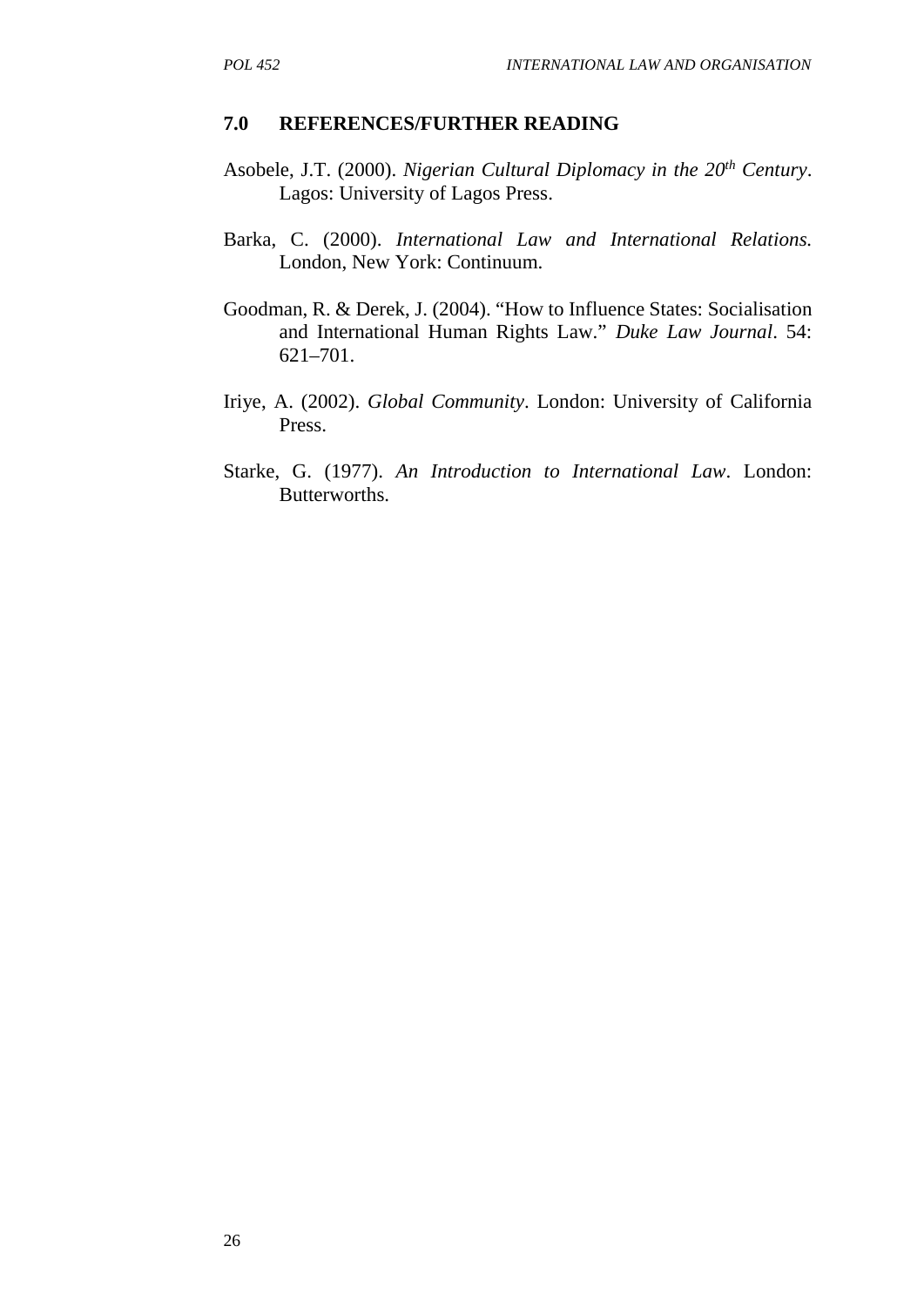# **UNIT 5 TOPICAL ISSUES IN INTERNATIONAL LAW**

## **CONTENTS**

- 1.0 Introduction
- 2.0 Objectives
- 3.0 Main Content
	- 3.1 Racial Discrimination
	- 3.2 Diplomatic and Consular Immunity
	- 3.3 International Economic Order
- 4.0 Conclusion
- 5.0 Summary
- 6.0 Tutor-Marked Assignment
- 7.0 References/Further Reading

# **1.0 INTRODUCTION**

This unit concerns itself with some of the salient issues germane to the understanding of the workings and processes of international law. The combination of the three issues discussed below have all the trappings of inter–state relations from all the important entries; socio–cultural, political/diplomatic and economic relations. International law speaks directly to the treatment of these issues in ways calculated to protect the dignity and respect of the human race. Through the instrumentality of the various United Nations conventions, the principles of international law attempt to regulate the international economic order such that growth and development can be spread across the globe, similarly, the same principles of international law attempt to promote equality of the human race despite differences in colour and lastly, regulate the standard of relations among state–actors.

### **2.0 OBJECTIVES**

By the end of this unit, you will be able to:

- discuss the position of international law on racial discrimination
- explain the main issues in developing the international economic order
- explain the concept of diplomatic immunity and inviolability.

# **3.0 MAIN CONTENT**

# **3.1 Racial Discrimination**

The international system is composed of races differentiated along colour and ethnic lines, and divided by politically constructed geographical lines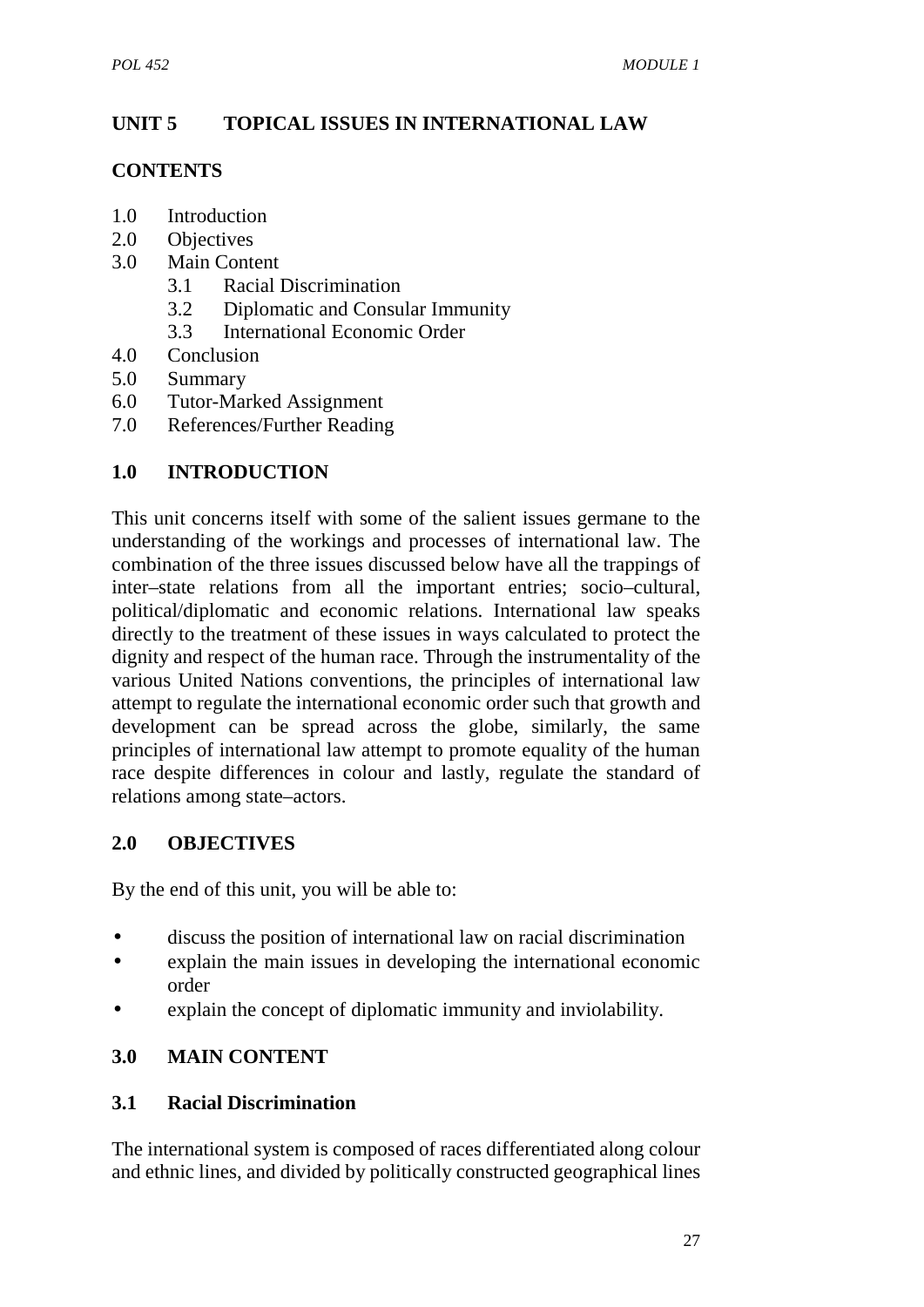of demarcation (Funk, 2010). Against the existence of differences and demarcations are the competitions for superiority among the various races whose only commonality rests on the common humanity shared. In some parts of the globe, these differences engender tough competition that lead to discrimination and hatred among the races.

The first international acknowledgement of the evils of racism and xenophobic tendencies came to light in 1960 when the incidents of anti- Semitism were elevated to the front-burner of international politics. The consequences of the development were recognised for its negativities, and state–actors realised the compelling need to thwart the dangers and hatred it could generate among the various races in the world. In full realisation and acknowledgement of its mandate of advancing a secure and prosperous world, the United Nations General Assembly adopted a resolution that condemns "all manifestations and practices of racial, religious and national hatred" and declared such as violations of the United Nations Charter and the Universal Declaration of Human Rights. Article 1 of The Universal Declaration of Human Rights (1948) categorically states: "all human beings are born free and equal in dignity and rights", specific reference is made to discrimination of any forms in Article 2, where the Declaration states: "everyone is entitled to all the rights and freedoms set forth in this Declaration, without distinction of any kind, such as race, colour, sex, language, religion". In clear terms, the Convention condemns racial discrimination and instructs state parties to ensure the institutionalisation of mechanisms that would prevent the existence of racial discrimination through the pursuit of "appropriate means and without delay a policy of eliminating racial discrimination in all its forms".

#### **SELF–ASSESSMENT EXERCISE**

Explain the functions of Racial Discrimination Convention are expected to perform.

#### **3.2 Diplomatic and Consular Immunity**

The practical conduct of inter–state relations is carried out by professional diplomats who used to be special and ad–hoc representatives of sovereigns in ancient times. The trend changed in the modern times to appointments of permanent representatives with presence and residents in the host–states (Iriye, 2002). As the ears, mouths and eyes of the sending state, the diplomats represent all that is known of the sending-state. In this regard, the work of the diplomat is meant to be carried out without hitch, as such; there are established rules to protect his person and location in order to carry out his official duties and responsibilities effectively. This special status is undertaken through the granting of diplomatic and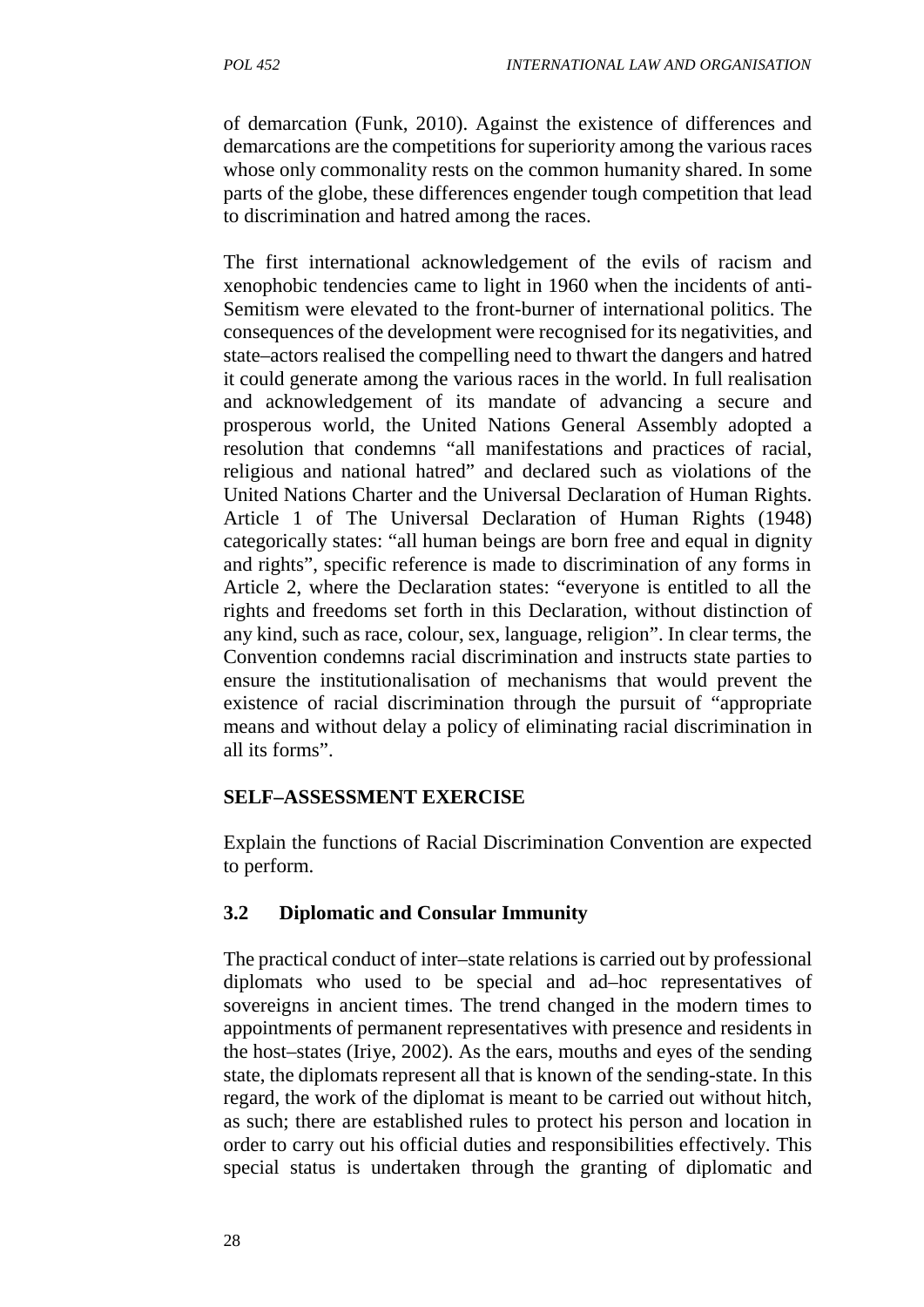consular immunity.

Diplomatic or consular immunity is simply the rights and privileges enjoyed by the official representatives of foreign countries from the legal jurisdiction of the country in which they are duly accredited. This is referred to as the inviolability of the person and properties of a diplomatic representative. The whole idea revolves round a form of legal protection in which diplomats are given safe passage and are protected from any form of lawsuit or prosecution under the legal dictates of their host-state. In contrast though, there have also been examples of adherence to the provisions of the Convention. An example is the case of Julian Asange (the whistle-blower) who has been given diplomatic asylum in the Ecuadorian Embassy in London, England since 2012. Despite being subject to a European Arrest Warrant, he is protected under the principles of extraterritoriality and therefore, there has been no attempt to forcefully arrest him. The act of the UK government in this instance is borne out of respect for the provisions of the Vienna Convention.

# **SELF-ASSESSMENT EXERCISE**

Discuss the concept of diplomatic relations.

# **3.3 International Economic Order**

The whole idea of rules governing international economic relations can be traced to the success of the Bolshevik Revolution and the emergence of the former USSR in 1917. The union of states adopted an economic policy of state ownership of the means of production which invariably established competition with the *laissez faire* policy that had hitherto been in place globally. The global arena eventually became divided into either free trade system or protectionist policies.

The dynamics of international relations however changed with the independence of hitherto colonised states in Africa and Latin-America. These new states protested the nature of international economic relations and agitated for a new forum and agreement that would be protective of their own aspirations. These agitations led to the first United Nations' Conference on Trade and Development in 1964. UNCTAD eventually became one of the permanent institutions of the General Assembly. The newly independents states turned out as peripheral players in international economic relations, a position that made them subservient to the US and its Western–European allies. They continued to agitate for better treatment in the international economic order, and this eventually paid off with the establishment of the United Nations Development Programme (UNDP) in 1965 and the United Nations Industrial Development Organisation (UNIDO) in 1966. The aim of these organisations is to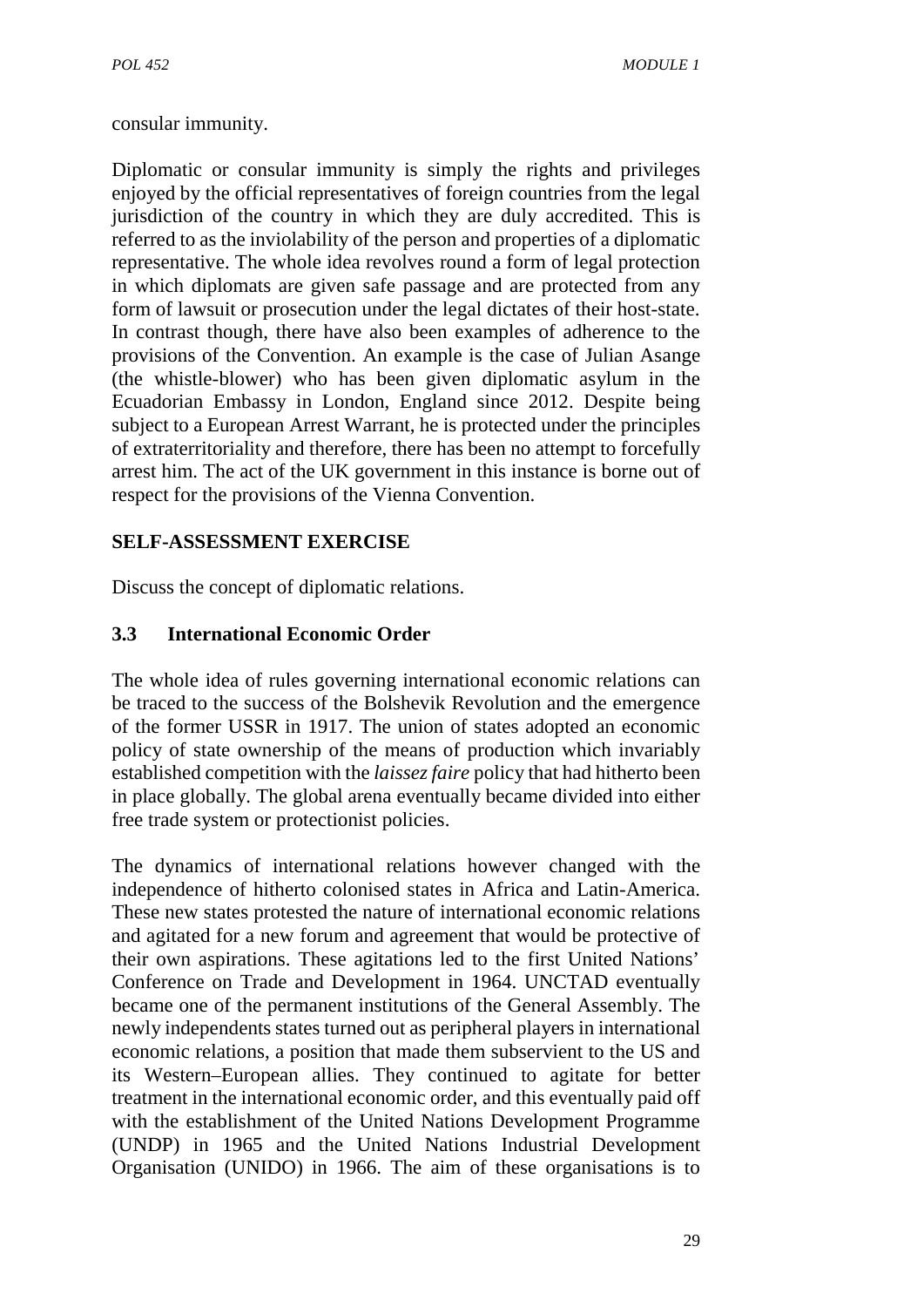promote and accelerate industrial development in the developing countries.

# **4.0 CONCLUSION**

The post–1945 era opened a new vista in the relationships among actors in the international system. The horrors of the Second World War, and the determination to avoid similar occurrence in future inspired global leaders to provide the platform through international law to regulate international relations. Hence, the existence of codes of conducts and laws guiding relationships between and among actors in the international system. Racial Discrimination, Diplomatic Immunity and the coordination of international economic relations are just some of the issues under the purview of international law.

### **5.0 SUMMARY**

The first part of the unit dealt with the treatment of racial discrimination. The United Nations has done well in denouncing the act of racism and all other forms of discrimination, but unfortunately, discrimination still occurs today in various endeavours, especially, sports. The second part focused on the issue of diplomatic immunity, which remains relevant because of the need to promote diplomacy if the international system is to be peaceful and harmonious. Lastly, we treated the case of the international economic order, which is germane to the balanced and equitable growth and development of the world in general. Despite the efforts being made by the UN, we are yet to experience an international economic order that would benefit the world equally, third-world countries continue to bear the brunt of an unfair international economic order.

### **6.0 TUTOR–MARKED ASSIGNMENT**

Define racial discrimination as given in Article1 of the UN Convention

- Funk, T. (2010). *Victims' Rights and Advocacy at the International Criminal Court*. Oxford: Oxford University Press.
- Hillier, T. (1994). *Public International Law*. London: Cavendish Publishing Ltd.
- Iriye, A. (2002). *Global Community*. London: University of California Press.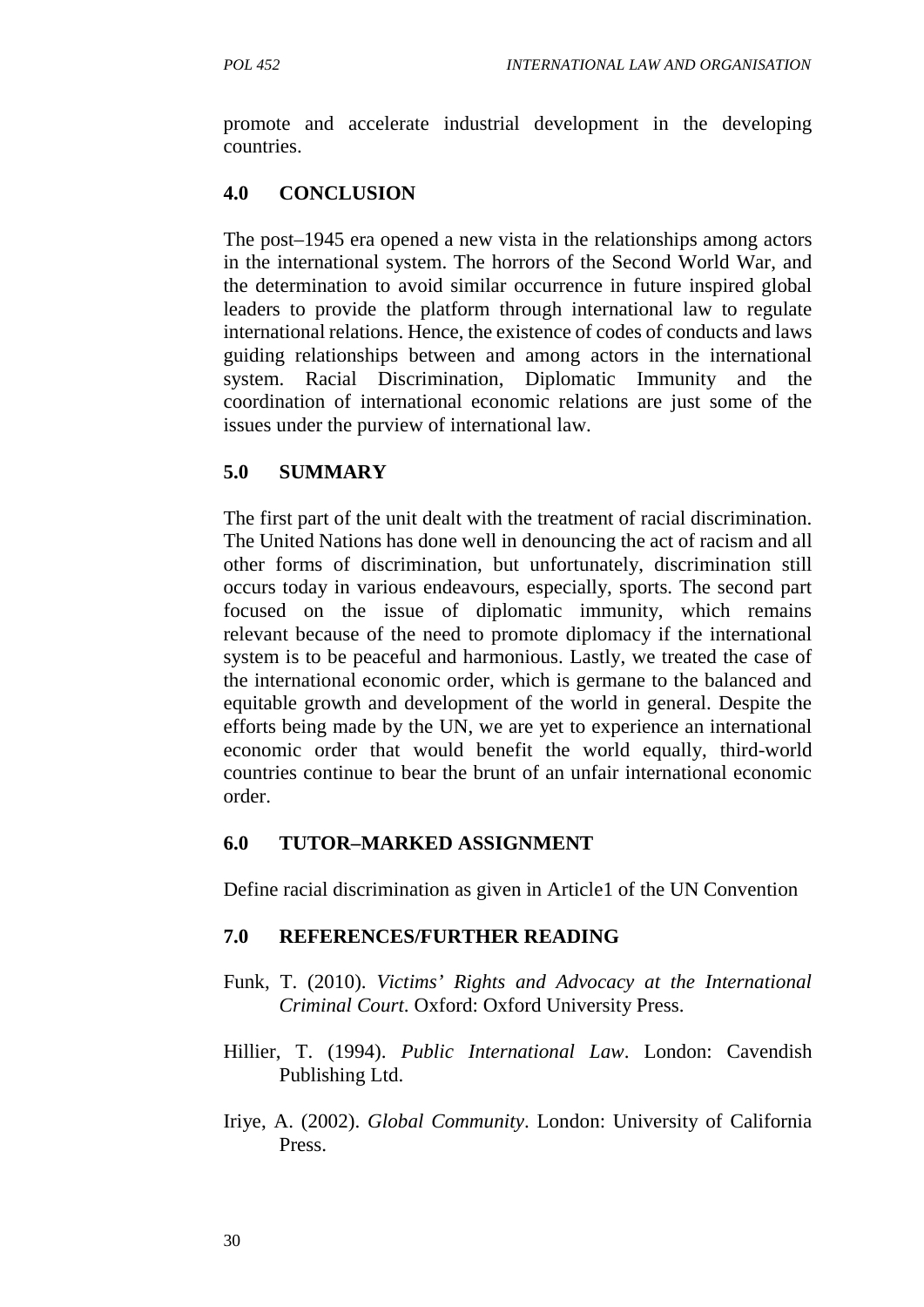- Sagay, I. (1981). *Racial Discrimination in International Law*. Ile-Ife: The University of Ife Press.
- Simpson, G. J. (2001). *The Nature of International Law*. Aldershot: Ashgate Publishers.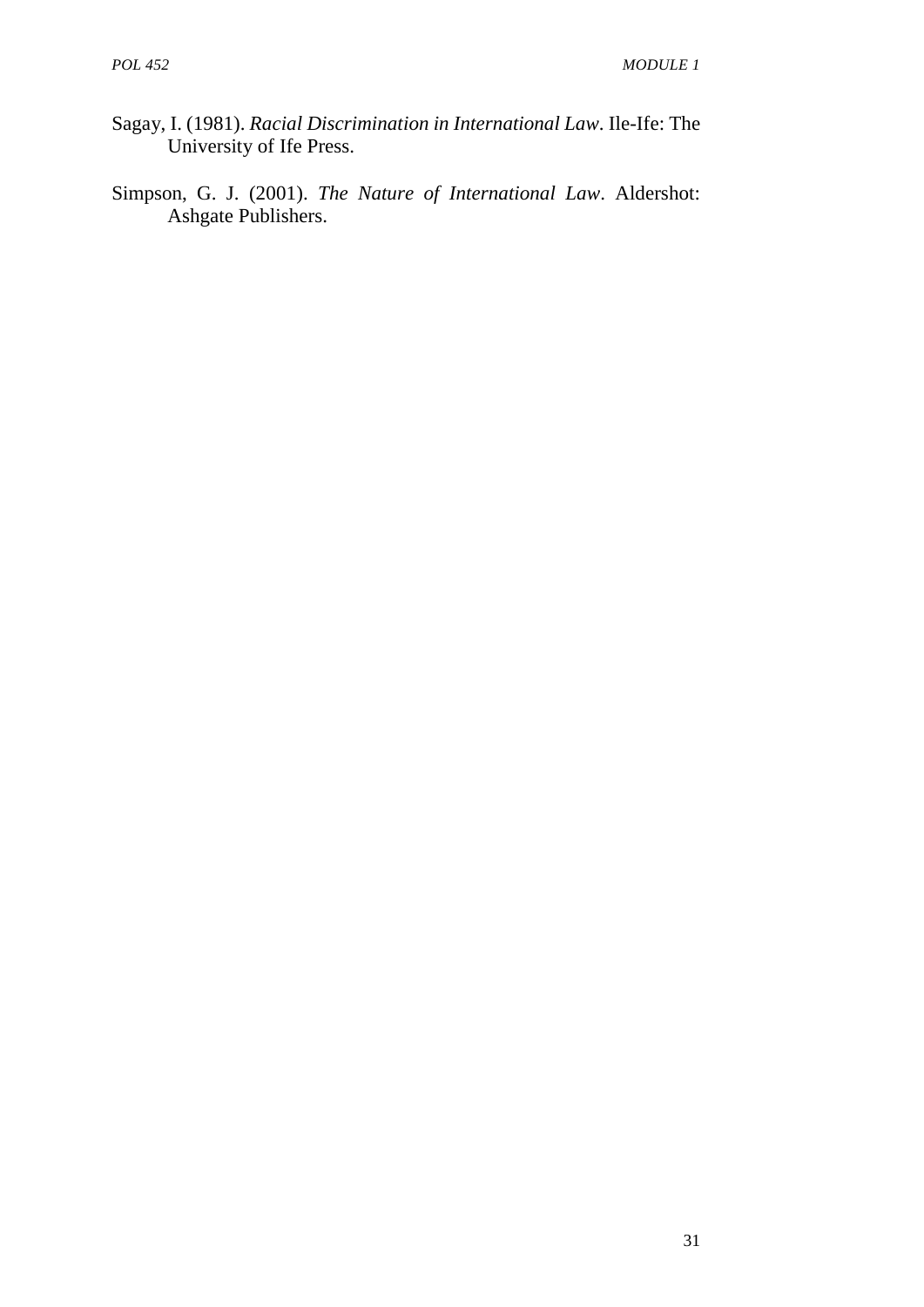#### **MODULE 2 FUNDAMENTALS OF INTERNATIONAL LAW**

#### **INTRODUCTION**

Module 1 dealt with a contemplation of the conceptual clarification of the international law and organisation. This is important because as we shall soon see its far reaching implications on the future relations of the world. This unit provides exposition of the use of treaty as an instrument or mechanism for the promotion of world peace and economic prosperity. It also critically examines the law of treaty whilst paying attention to its fundamentals: meaning, sources and principles of the law of treaties; the processes involve in the enactment of the law of treaty; and, the operation, termination, suspension and invalidation of treaties. This module which is sub–divided into five units, will examine the various international law and their interaction with each other.

- Unit 1 International Law of Treaties
- Unit 2 International Law of the Seas
- Unit 3 International Environmental Law
- Unit 4 International Criminal Law
- Unit 5 International Humanitarian Law

#### **UNIT 1 INTERNATIONAL LAW OF TREATIES**

### **CONTENTS**

- 1.0 Introduction
- 2.0 Objectives
- 3.0 Main Content
	- 3.1 The Meaning and Sources of Law of Treaties
	- 3.2 Variations in Names of Treaties
	- 3.3 The Principles of Law of Treaties
	- 3.4 The Phases of Treaties' Conclusions
	- 3.5 Concepts in Treaty Relations
	- 3.6 United Nations as the Custodian of Treaties
- 4.0 Conclusion
- 5.0 Summary
- 6.0 Tutor-Marked Assignment
- 7.0 References/Further Reading

#### **1.0 INTRODUCTION**

The international system has over the ages evolved into an interdependent system, partly because human and material resources are unevenly distributed amongst nations, hence the need for cooperation amongst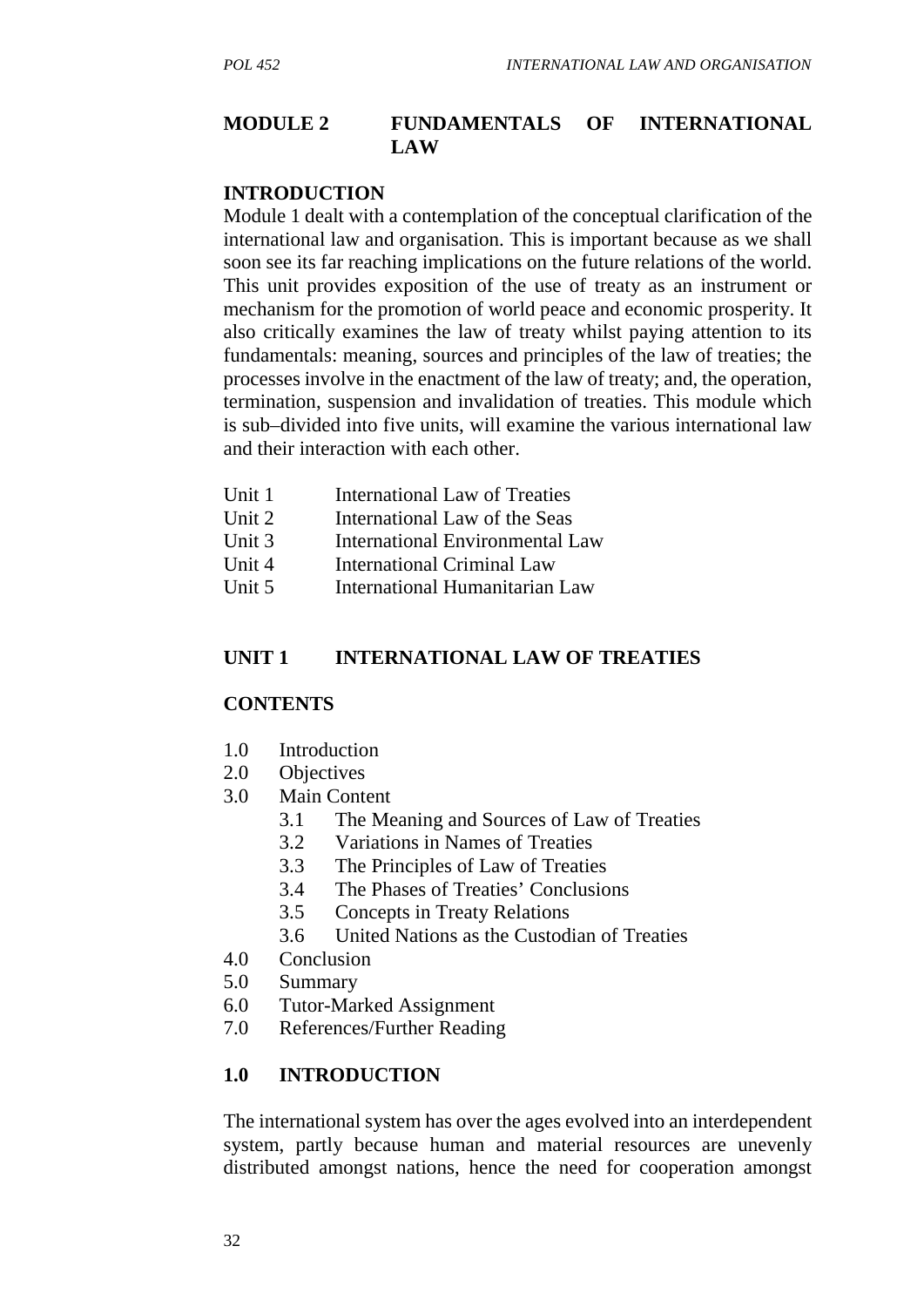state-actors. State actors interact, either bilaterally or multilaterally, to form common ground on issues of interest, which could be as diverse as the issue of non-proliferation of arms, law, trade, conflict resolution, aid, peace, politics, economic, sports and so forth. The various interactions become legalised when binding agreements are created between or among parties. The formal agreement between two or more countries is called a treaty. It is worthy of note that treaties are regulated through a set of international principles and rules known in the legal parlance as the Law of Treaties. Treaties aim to legally substantiate the relationship or cooperation between or among states.

# **2.0 OBJECTIVES**

By the end of this unit, you will be able to:

- provide a basic understanding of the law of treaty
- critically analyse the phases leading to the conclusion of treaties
- explain some basic terminologies of treaty.

# **3.0 MAIN CONTENT**

### **3.1 The Meaning and Sources of International Law of Treaties**

The imperativeness of conceptualising the term 'treaty' cannot be overemphasised as it would provide us with better insight into the meaning and the significance of the 'international law of treaty'. Invariably, without the former the latter will be non-existing. The question that is begging for an answer is: What is a treaty? Treaty is analogous to such terms as 'agreement', 'covenant', 'protocol', 'convention', 'exchange of letters' or 'contract' (Kraska, 2008). So, simply put treaty is an agreement, a special form of official written agreement entered into by State actors or non–state actors (especially international governmental organisation) to legally bind themselves on issues of common interest to the parties.

The Vienna Convention on the Law of Treaties provides a conceptual clarification of treaty when it defines the term as:

"an international agreement concluded between States in written form and governed by international law, whether embodied in a single instrument or in two or more related instruments and whatever its particular designation*.*"

There are two types of treaty: bilateral treaty and multilateral treaty-

1. An official agreement could be regarded as bilateral treaty if it involves only two States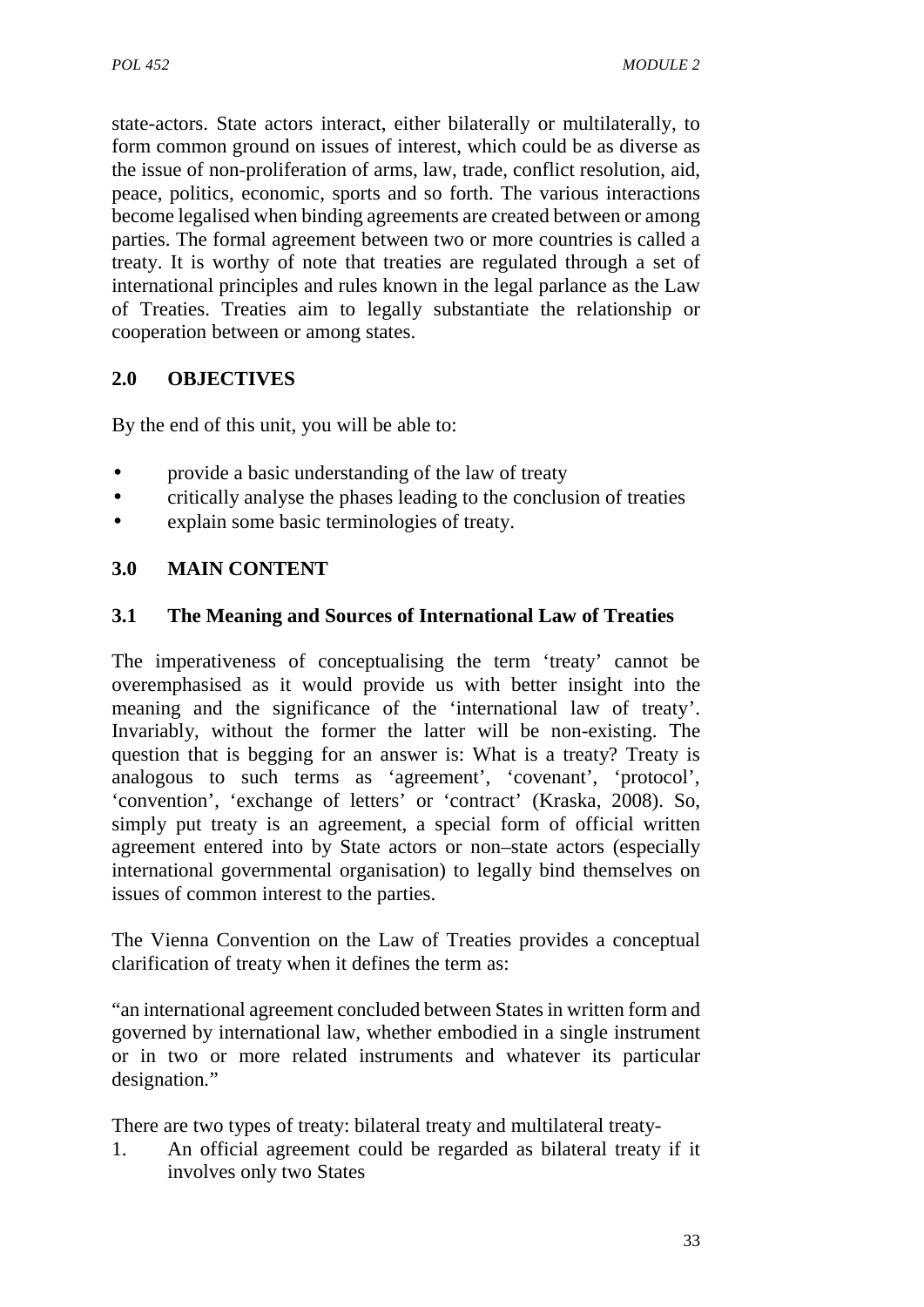2. Multilateral treaty – if it involves three or more State.

As noted earlier, two types of treaty can be identified, namely, bilateral treaty and multilateral treaty. The former is an international agreement concluded between two states while the latter is concluded between three or more states. It is also very possible to have a bilateral treaty where the parties are more than two. For instance, a treaty between a country and an intergovernmental organisation which membership are nation–states like the European Union or the African Union. As with most contracts and agreements there are also rules that guide the 'conclusion procedure of treaties'.

Accordingly, Law of Treaties is described as: a set of international principles and rules regulating the conclusion procedure of treaties, as well as the issues of operation, amendments and modifications, termination, suspension and invalidity of treaties*.* Sources of International Law of Treaties signify the basis from which the rules and regulations guiding the conclusion procedure of treaty come into existence with binding force. Several factors have contributed to the development of International Law of Treaties and the factors constitute its sources.

# **SELF–ASSESSMENT EXERCISE**

Explain the meaning of treaty.

### **3.2 Variations in Names of Treaties**

There are various nomenclatures by which treaties can be referred. The differences in terminology are a reflection of the procedure or formality in the processes of making the treaty. As explained by Starke (1977), these are some of the names that treaties are known by:

- 1. **Convention–** this is used for a multilateral instrument. Furthermore, it includes Instruments adopted by the organs of international organisations, e.g.; International Labour Conference.
- 2. **Protocol–** it is an agreement that is less than a treaty in respect of formality. This agreement is usually not in the Heads of State form.
- 3. **Agreement–** this instrument is less formal than a treaty or Convention, and also not in Heads of State form. It is usually applied to agreements of more limited scope and with fewer parties than the ordinary Convention. Ultimately, it is only employed for agreements of a technical or administrative nature only, signed by the representatives of Government Departments, but not subject to ratification.
- 4. **Arrangement–** this is used for a transaction of provisional or temporary nature.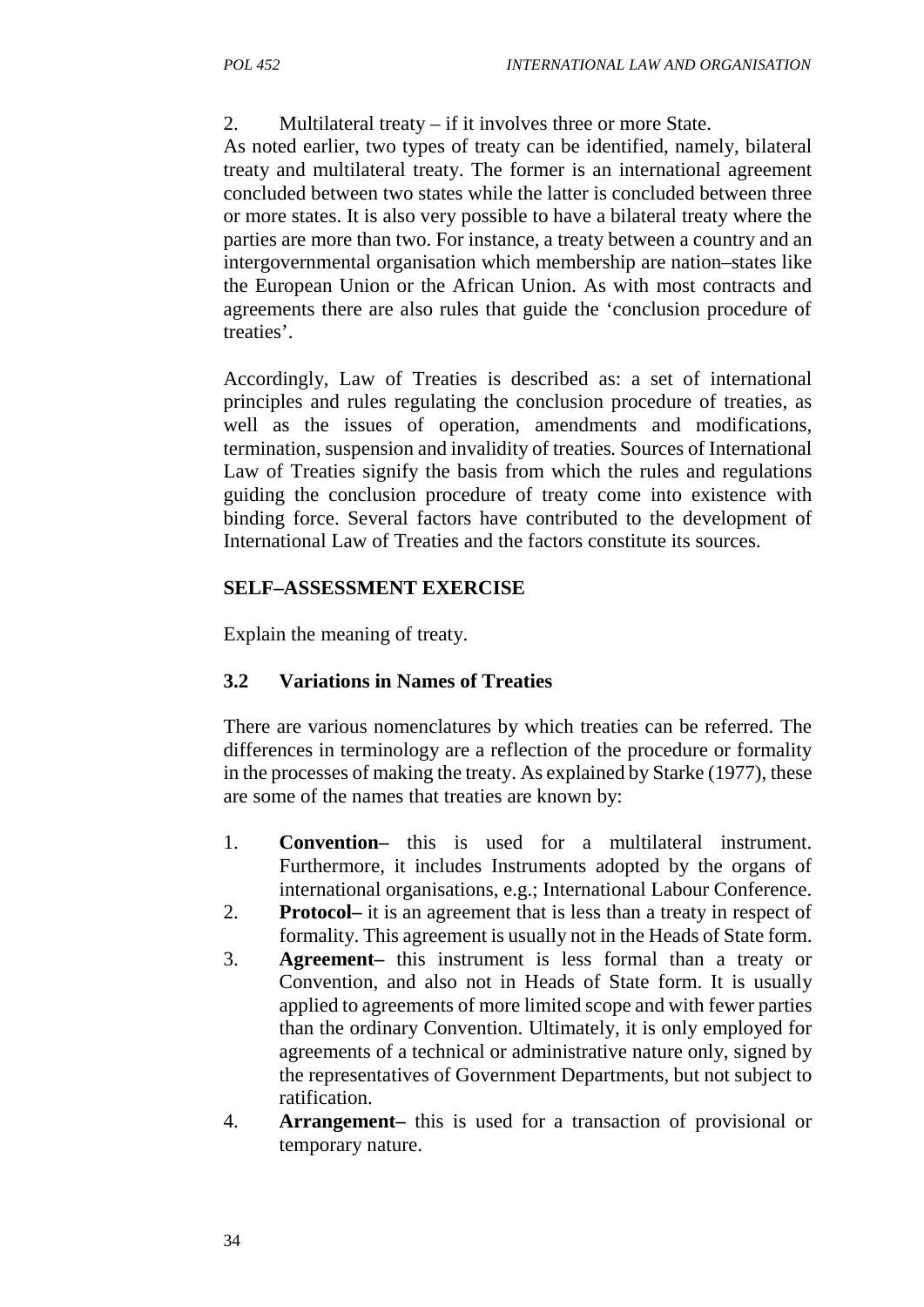- 5. **Procès–Verbal–** it is both the summary of the proceedings and conclusions of a diplomatic conference and also the record of the terms of agreement reached between the parties. Furthermore, it is used to record an exchange or deposit of ratifications, or for an administrative agreement of a purely minor character, or to effect a minor alteration to a Convention. It is usually not subject to ratification.
- 6. **Statute –** this can be categorised into three: (a) a collection of consistent rules relating to the functioning of an international institution; (b) a collection of rules laid down by international agreement as to the functioning under international supervision of a particular entity; (c) an accessory instrument to a Convention setting out certain regulations to be applied.
- 7. **Declaration–** the meaning can be expressed in the following ways: (a) proper treaty; (b) an informal instrument appended to a treaty or Convention;(c) an informal agreement with respect to a matter of minor importance; (d) a resolution by a diplomatic conference, enunciating some principles for observance by all states.
- 8. **Modus Vivendi–** this is an instrument recording an international agreement of a provisional character intended to be replaced by an arrangement of a more permanent and detailed nature. It is usually made in an informal way and requires no ratification.
- 9. **Exchange of Notes (Letters)–** this is an informal method in which States subscribe to certain understandings as binding on them. It could be affected through the diplomatic or military representatives of the concerned States. It could be bilateral or multilateral.
- 10. **Final Act–** refers to an instrument which records the winding up of proceedings of the Conference summoned to conclude a Convention. It summarises the terms of reference of the Conference, and enumerates the States or Heads of States represented, the delegates that participated in the discussions, and the instruments adopted by the Conference. Furthermore, it sets out resolutions, declarations and recommendations adopted by the Conference which were not incorporated as provisions of the Convention. It may also contain interpretations of provisions in the formal instruments adopted by the Conference. The Final Act does not require ratification.
- 11. **General Act–** this is a treaty that could be of either formal or informal character.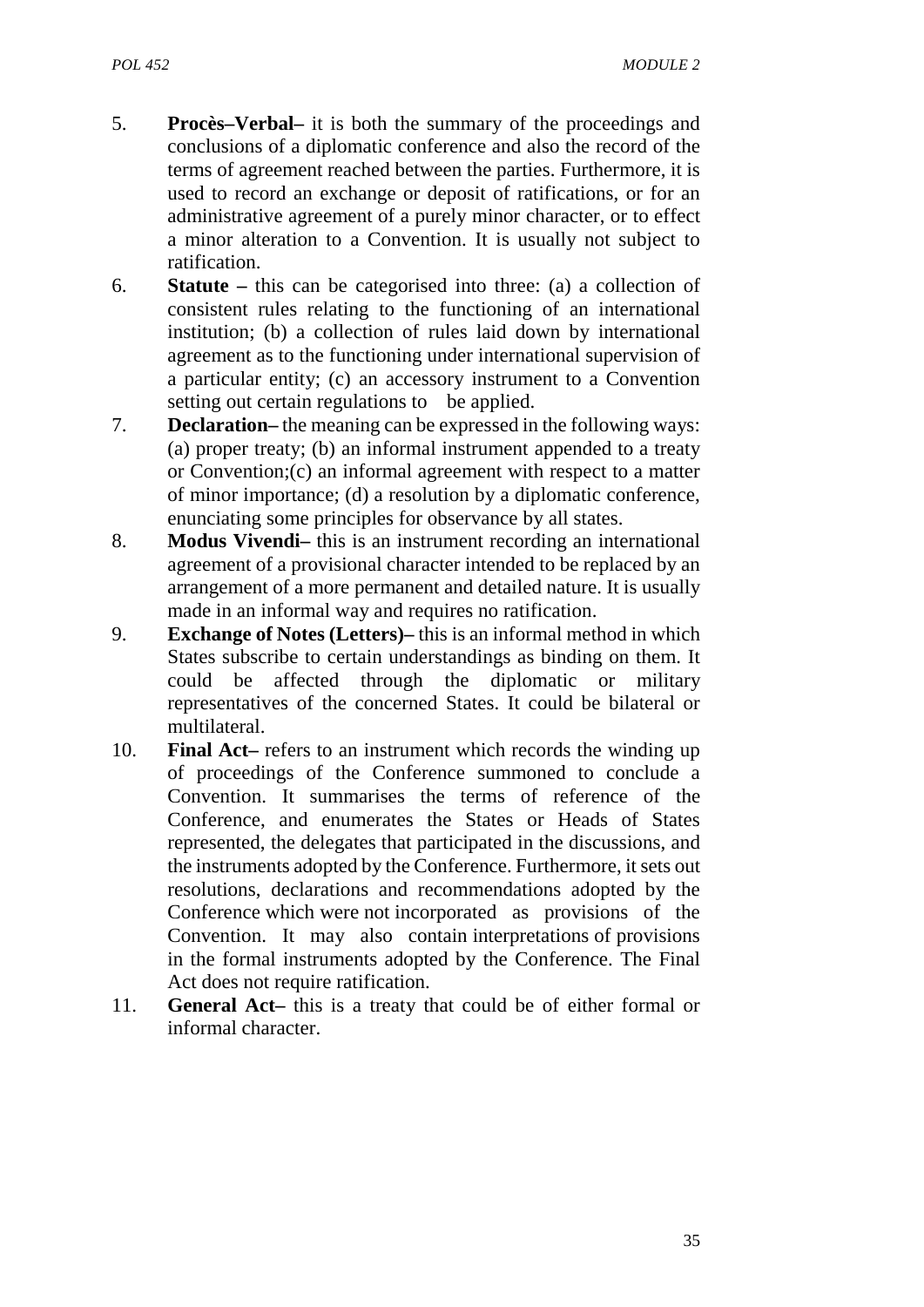### **3.3 The Principles of Law of Treaties**

In both the Preamble and Article 26 of the Vienna Convention on Law of Treaties (VCLT) 1969, there are three basic principles underlying the Law of Treaties, namely: Free Consent; Good Faith and Pacta Sunt Servanda*.* Furthermore, the list also includes the following principles; Jus *Cogens*, Rebus *Sic Stantibus* and Favor *Contractus.* These principles are explained in the following paragraphs.

#### **Free Consent**

The principle of Free Consent is adequately captured in Paragraph 3 of the Preamble of the Vienna Convention of the Law on Treaties of 1969. The principle simply says treaty should be concluded based on free will of the state. It is a reaction to the use of threat or force to compel states to enter into treaties against their will. The principle categorically states that: International agreements are binding upon the parties and solely upon themselves. These parties cannot create either obligations or rights for third States without their consent*.*

### **Good Faith**

Good Faith is also one of the fundamental principles of law of treaties. The imperativeness of the principle of good faith to the conduct of relations among States in the international system cannot be overemphasised. Little wonder, the principle is also adequately represented in Paragraph 3 of the Preamble of the Vienna Convention on the Law of Treaties. Good Faith has been described as requiring "fairness, reasonableness, integrity, and honesty in international behaviour". It could be inferred from the foregoing that the absence of good faith in international relations is an invitation to anarchy, chaos and the breach of international peace and security.

#### **Pacta Sunt Servanda**

This is also one of the fundamental principles of the Law of Treaties; it is also captured in the Preamble to the Vienna Convention on the Law of Treaties. More also, to underscore the significance of this principle, Article 26 of the Convention explicitly states the crux of the principle. According to the article, "Every treaty in force is binding upon the parties to it and must be performed by them in good faith". Oyebode (2012) opined that "while states are duty bound to implement treaties in good faith, in compliance with the *pacta sunt servanda* maxim, that is as far as international law goes".

### **SELF–ASSESSMENT EXERCISE**

Explain the various principles of treaty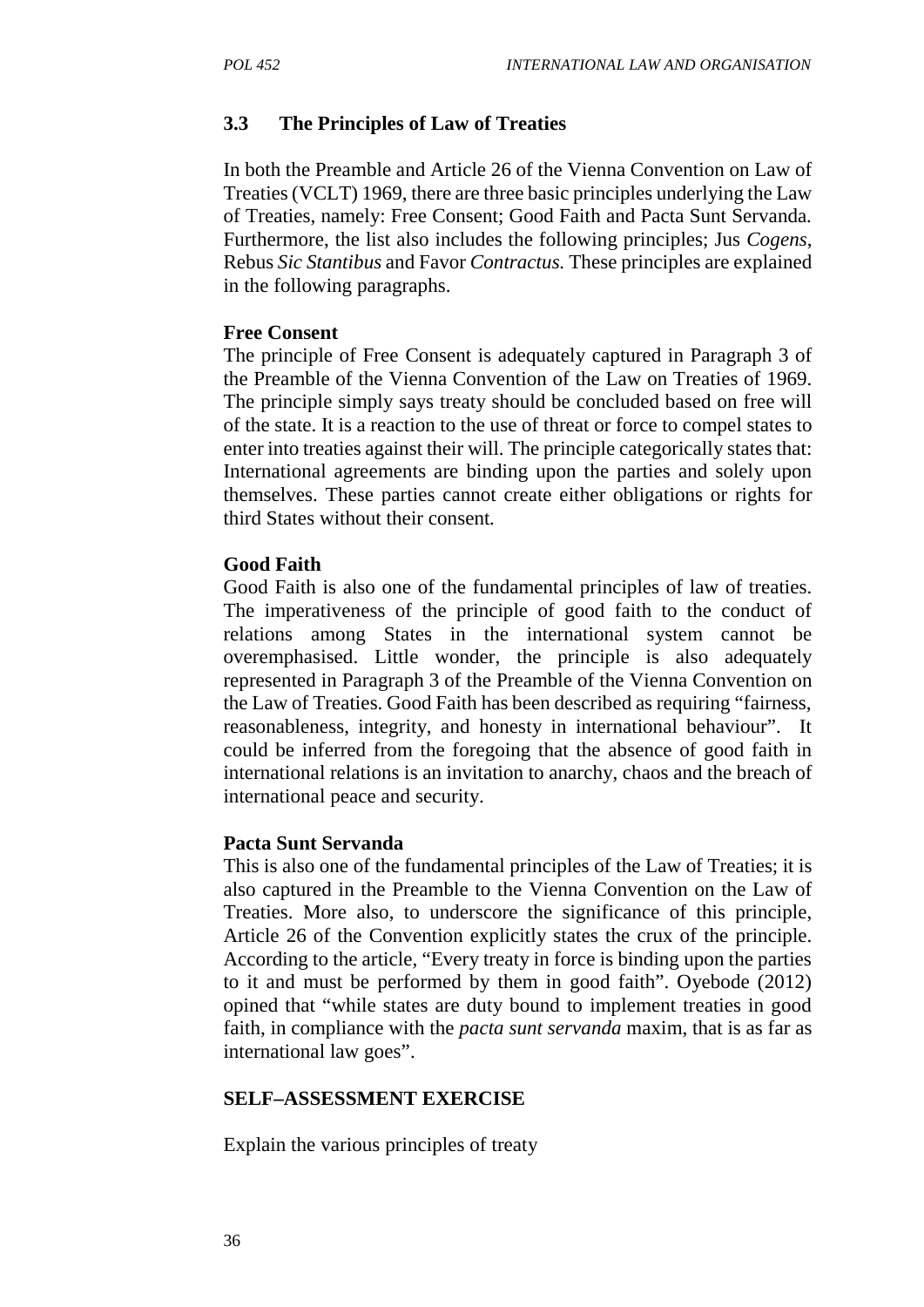# **3.4 The Phases of Treaties' Conclusions**

Conclusion is an integral part of treaty making; this is because the provisions of the treaty would only take effect after the conclusion. The conclusion of international treaties has been described as: the process of becoming contractual norms of international law and the formation of an agreement between States, expressed in successive stages, and legal action, whose content depends on mutual interests, intentions, positions, legislation and practices of the parties, the substance, object and purpose agreement*.*

It should be borne in mind at this juncture that the conclusion of treaty is a technical and rigorous process; it is a complex process consisting of successive stages, sub-stages and legal actions which include but not limited to preparation and adoption of the treaty text, signing, ratification, and exchange of instruments of ratification. Consequently, the conclusion of international treaties requires a step-by-step approach and involves a long process as a result of the "complexity of objects of contracts, the nature and number of participants".

With respect to the first stage the draft of the text of the treaty is adopted by agreement of all the parties to the treaty and in the case of multilateral agreement by the two-thirds majority of the parties. The second stage is carried out by signature; signature and referendum or initialing by the representatives of the States participating in the drafting of the text of the treaty in order to establish it as "authentic" and "definitive". The third and final stage involves consent to be bound which can be in the form of signature, ratification or accession, which, by and large, depends on the manner provided for in the treaty itself.

# **3.5 Concepts in Treaty Relations**

There are some terminologies of the law of treaties that we need to be conversant with. These include operation, termination, suspension and invalidity of treaty. They shall be treated one after the other as follows:

### **Operational Treaty**

A treaty becomes operational when it has been adopted, signed and ratified by parties involved in its making. Operation of treaty has its manifestation in the execution and implementation of the treaty. It is noteworthy that while some treaties may be self-executing, i.e. by becoming a party to a treaty automatically puts it and all its obligations in action. Some treaties do not follow this pattern; in fact, they require some processes before they can become operational. Oyebode (2012) describes these processes as including the "municipal performance of the agreement" which usually effect a change in the municipal/domestic law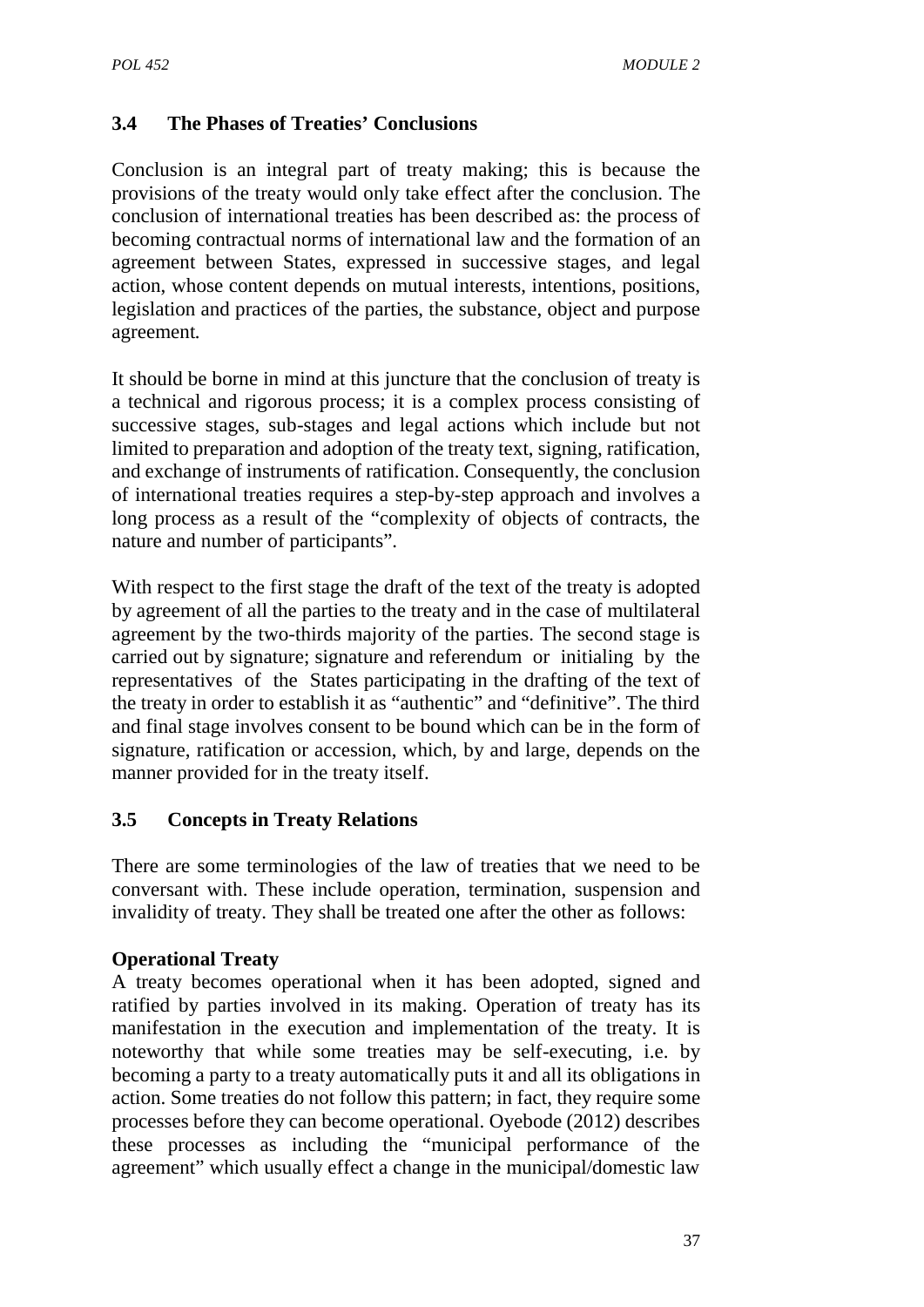of a State in order to accommodate the fulfilment of the treaty obligations.

#### **Suspension and Termination of Treaties**

Treaties can be temporarily suspended or totally terminated. There are several reasons these actions can be taken; however, the most cogent among them is the fact that if one of the parties to a treaty materially violates or breaches its treaty obligations, then the other parties may invoke this breach as a basis for either temporarily suspending their obligations to the parties defaulting or permanently terminate the treaty. It should be quickly added that suspension or termination of treaty are done in accordance to the rule of law by presenting the matter before an international court or tribunal, failure to do this makes the party culpable. It is noteworthy that there is provision for 'self-termination' of treaties. In other words, a treaty may be concluded to achieve a specific objective or condition within a time frame and once these conditions are met the treaty automatically ceases to exist, thereby no longer binding.

#### **Invalidity of Treaties**

There is another crucial point to note about treaty: treaties can become invalid. In recognition of the importance of the invalidity of treaties, Articles 46, 47, 48, 49, 50, 51, 52, and 53 of the Vienna Convention on the Law of Treaty explicitly capture the ways through which treaties can be invalidated. These are: (a) when treaties become 'ultra vires'; (b) when a treaty is against 'peremptory norms'; (c) when there is evident misunderstanding between the parties or elements of fraudulent activities, like corruption or fraud or if any party to the treaty is coerced through the threat or the use of force to compel the party to be a signatory.

### **3.6 United Nations as the Custodian of Treaties**

The United Nations Organisation is the foremost intergovernmental organisation in the world. The membership is composed of all existing sovereign states. Due to the role the United Nations plays in maintaining peace and order in the international system, and ensuring harmonious and peaceful inter-state relations, the organisation plays a significant role in the processes of treaty making. The Charter of the UN expressly states that treaties must be registered with the organisation in order for the treaties to be invoked before it or to become enforceable in its judicial organ, the International Court of Justice. This becomes necessary to prevent the problems associated with the proliferation of 'secret treaties'.

#### **4.0 CONCLUSION**

The utmost significance of treaty and by extension the law of treaty in guiding the peaceful conduct of states in the international system cannot be overemphasised. Treaty making and observance of the rules and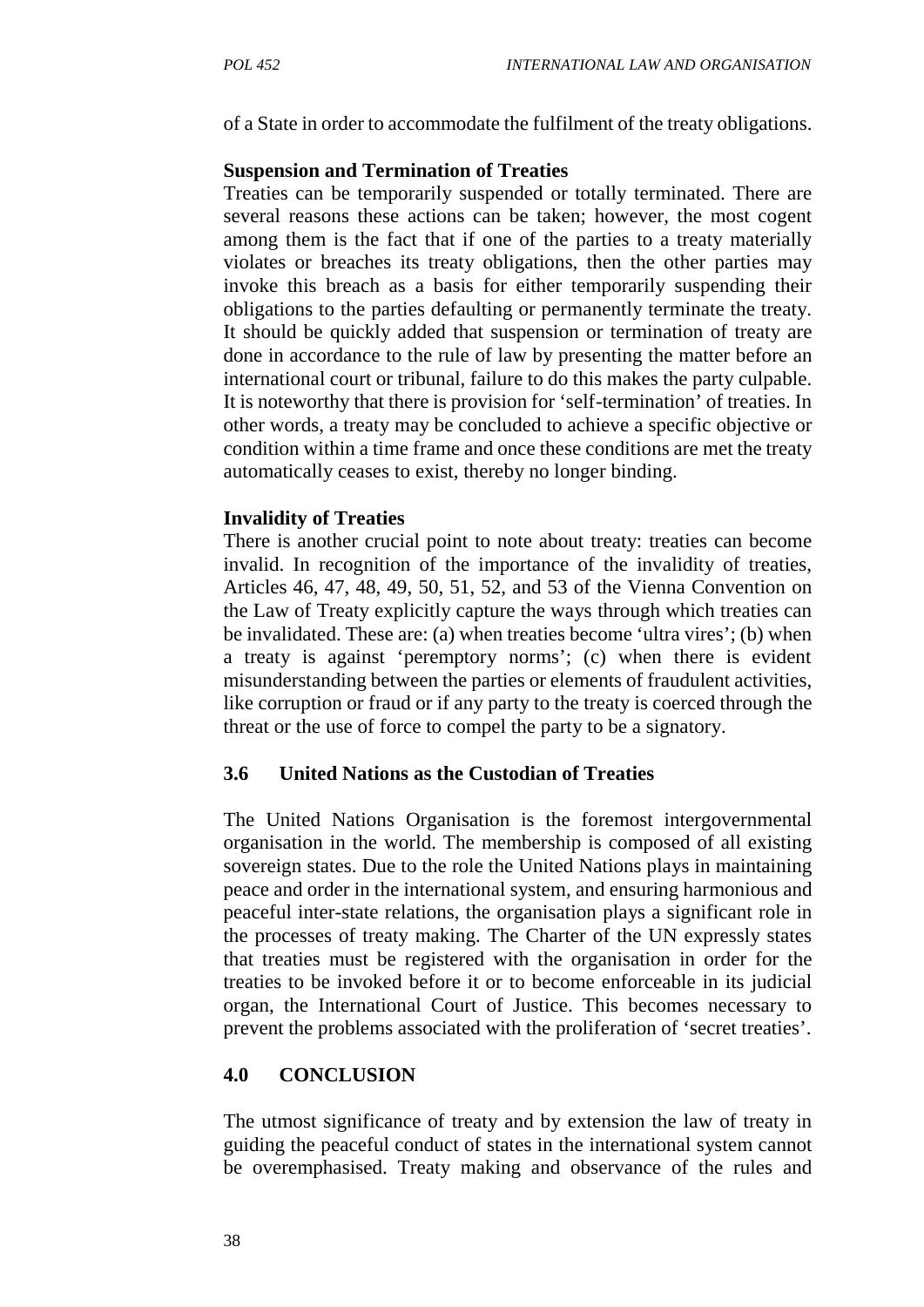regulations guiding treaty make the international system less anarchic thereby preventing the degeneration to the nadir of civilisation as witnessed in the 19<sup>th</sup> century. The role of the United Nations, its judicial organs and the Vienna Convention on the Law of Treaties which came into force in 1969 speak eloquently of the necessity for State actors to respect any legal agreement they voluntarily conclude with other state(s).

## **5.0 SUMMARY**

What we have done in this unit is to dissect the international law of treaties, the principles as well as the stages for the conclusion of law of treaties. In a nutshell, treaty, an official agreement put in a written form that legally binds states or parties to it, is a mechanism that has been instrumental to the maintenance of world order and to a greater extent has been able to curtail the outbreak of another world war.

# **6.0 TUTOR–MARKED ASSIGNMENT**

Differentiate between suspension, termination and invalidity of treaty.

- Goldsmith, J. L., & Eric, A. P. (2005). *The Limits of International Law*. New York: Oxford University Press.
- Hart, H. (1961). *The Concept of Law*. London: Oxford University Press.
- Kraska, J. (2008). "The Law of the sea convention: A National Security Success-Global Strategic mobility through the Rule of Law" The George Washington International law Review Vol. 39. No. 2, pp. 543-572.
- Lukashenka, I. (1989). "The Principle Pacta Sunt Servanda and the Nature of Obligation under International Law" *The American Journal of International Law.* Vol. 83, No. 3 (Jul., 1989), pp. 513-518.
- Oyebode, A. (2012). *Of Norms, Values and Attitudes: The Cogency of International Law.* Lagos: University of Lagos Press.
- Starke, J. (1977). *Introduction to International Law.* London: **Butterworths**
- United Nations. (2005), "Vienna Convention on the Law of Treaties 1969" in *Treaty Series*, Vol. 1155, p. 331.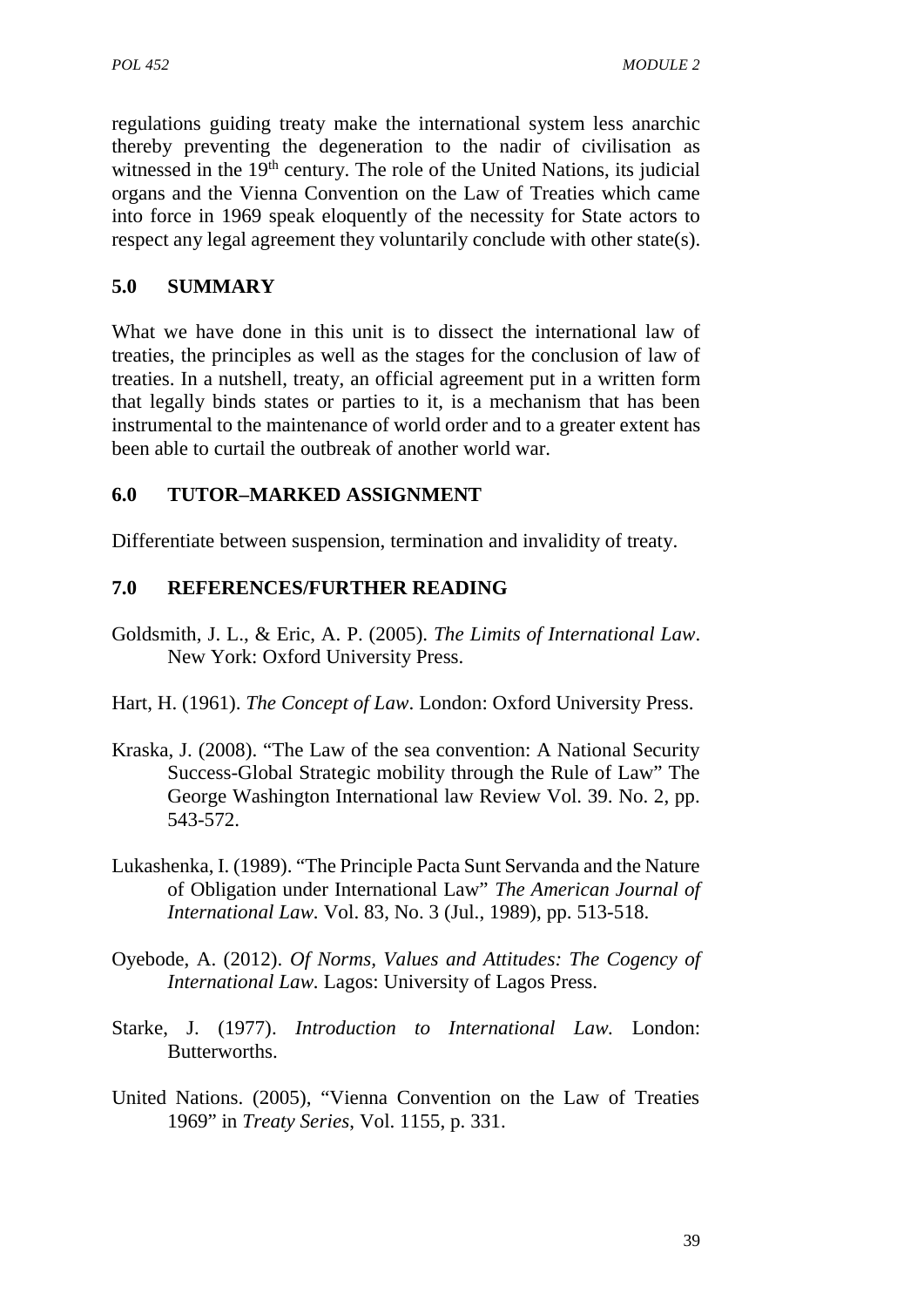# **UNIT 2 INTERNATIONAL LAW OF THE SEAS**

### **CONTENTS**

- 1.0 Introduction
- 2.0 Objectives
- 3.0 Main Content
	- 3.1 The Nature and Significance of the Seas/Oceans
	- 3.2 Foundations of Modern Ocean Law and Policy
	- 3.3 Overview of United Nations Convention on the Law of the Seas
	- 3.4 Relevant Areas and Baselines for Sea Relations
	- 3.5 Other Issues Relevant to the Law of the Sea
	- 3.6 International Tribunal for the Law of the Seas and International Seabed Authority.
- 4.0 Conclusion
- 5.0 Summary
- 6.0 Tutor-Marked Assignment
- 7.0 References/Further Reading

# **1.0 INTRODUCTION**

International Law of the seas, popularly known as 'Law of the Sea' explicitly enshrined in the United Nations Convention on the Law of the Sea (UNCLOS), which has been tagged with several nomenclatures such as "Law of the Sea Convention", "The Law of the Sea Treaty' or "Constitution for the Oceans", is one of the branches of international law. It is majorly concerned about how to achieve and maintain peace, decorum and order at seas. The importance of the sea to humanity cannot be overemphasised. The sea is very useful for navigation, transit, fishing, transportation and scientific research just to mention a few. Additionally, the economic importance of the sea for international trade is very pertinent. Little wonder then much attention is given to how the activities of the users of the oceans of the world should be regulated so as to forestall disorderliness on the territorial waters. This unit deals with the various issues pertaining to the laws of the seas.

### **2.0 OBJECTIVES**

By the end of this unit, you will be able to:

- reflect on the meaning and significance of the seas
- state the importance of the United Nations Convention on the Law of the Seas.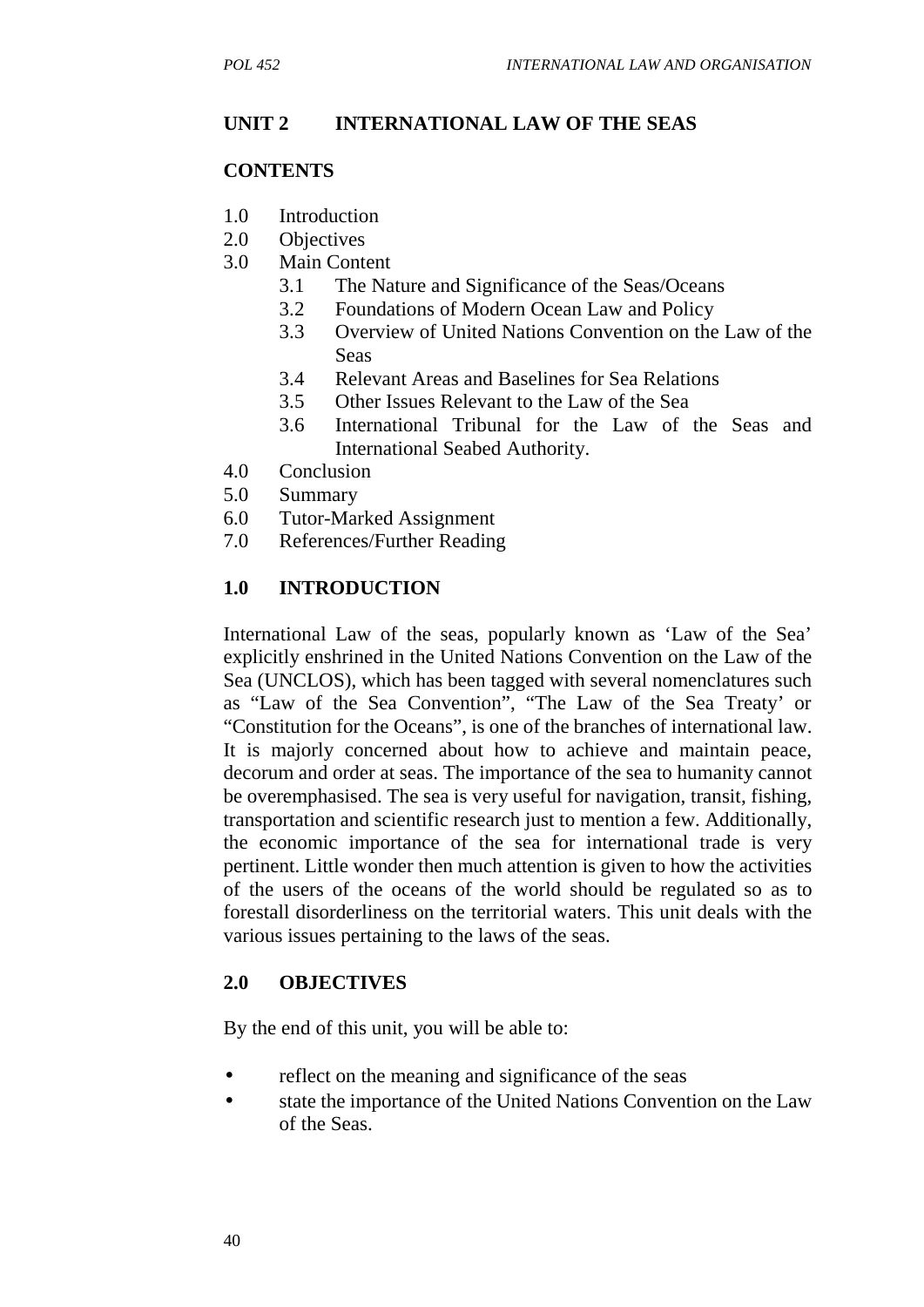# **3.0 MAIN CONTENT**

### **3.1 The Nature and Significance of the Seas/Oceans**

Though with little distinction, sea and ocean are often used interchangeably as they are assumed to be synonymous. However, a sea is a "large body of saline water that may be connected with an ocean"; an ocean, on the other hand, is "a continuous body of water encircling the earth" (Kraska, 2008). Whilst there are several seas in the world, there exit only five principal oceanic areas that are delimited by the continents and various oceanographic features. These include the Atlantic Ocean, Arctic Ocean, Indian Ocean, Pacific Ocean and Southern Ocean. Due to the fact that some seas make up an ocean, perfect line of demarcation may not be successfully drawn between the sea and the ocean hence, the rationale for the interchangeable use. So, we have the law of the 'seas', the convention on the 'seas' or the constitutions of the oceans. Invariably, in this unit both terms are used interchangeably.

The Seas form an integral part of the universe. In fact, it takes close to three quarter of the entire earth surface. It is on record that the "earth's oceanic waters…comprises the bulk of the hydrosphere, covering almost 71% of the earth's surface, with a total volume of 1.332 billion cubic kilometers". Seas are very strategic to human civilisation since they provide medium for the transportation of humans and cargoes, navigation and exploration, conduct of marine scientific research, fishing on the high seas, trade and investment, installations of scientific equipment, construction of seaport, adventures and tourism, exploration and exploitation of mineral resources and mining just to mention but a few.

### **3.2 Foundations of Modern Ocean Law and Policy**

The oceans law and policy are meant to promote rule of law in the world's oceans; the essence of international maritime agreement among nations of the world is the promotion of the understanding of and adherence to the rule of law so that anarchy and chaos would not be the order of the day (Kraska, 2008). So, as we have the law of the land that guides the conduct of humanity, so there is also the law of the oceans that regulate the activities of seafarers. It should be noted that the development of modern oceans law and policy could be traced to the emergence of *Lex Rhodea* popularly known as Rhodian Sea Code that was popularised around  $8<sup>th</sup>$  century A.D. However, modern ocean laws got crystallised through the exertions of Hugo Grotius. In the early  $17<sup>th</sup>$  century Grotius, a Dutch scholar, produced a treatise titled *Mare Liberum* meaning "freedoms of the seas".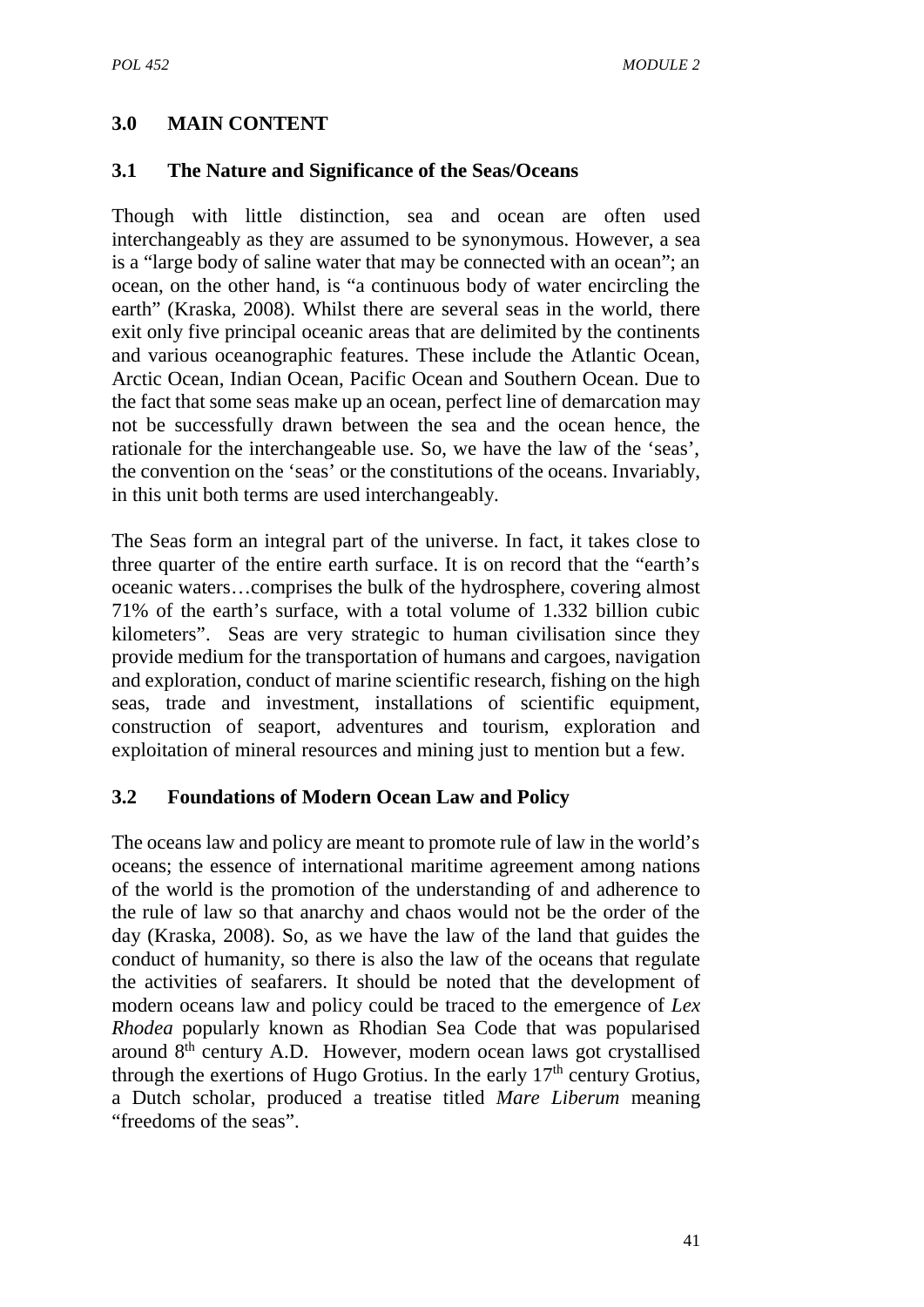Grotius' contribution was a watershed in the development of law of the seas in as much as nations adopted the concept of the "freedoms of the seas" as the guiding principle that regulates their activities in the oceans. As maritime relations became more sophisticated the treatise put forward by Grotius was subjected to critical review especially in the 20<sup>th</sup> century. So, from the debris of *Mare Liberum* there have arisen new laws guiding maritime relations.

# **SELF–ASSESSMENT EXERCISE**

Critically discuss the origin of modern ocean law.

# **3.3 Overview of United Nations' Conventions on the Law of the Seas (UNCLOS)**

As noted above, with the passage of time the weaknesses of *Mare Liberum* became obvious and a more dynamic alternative becomes inevitable. In the "freedom of the seas" concept, national rights were limited to a specified belt of water extending from a nation's coastlines, usually three nautical mile. All waters beyond national boundaries were considered international waters: free to all nations, but belonging to none of them*.*

In the absence of existing instruments to the contrary, some states including the US in 1945 exercised their rights under the customary international law principle of protecting their natural resources even on the seas. The US took control of the natural resources on its continental shelf; this action was also taken by Chile, Peru and Ecuador by extending their rights to three hundred and seventy kilometers to cover specific fishing areas.

This first conference was considered successful; however, there were still unanswered questions on the issues of the breadth of territorial waters. This prompted the need for more deliberations. The second conference in 1960 UNCLOS (II) did not result in any significant improvement on the first round of agreements. As a result of lack of standards, there emerged a situation of varying claims on territorial waters. The need to avert conflicts over territorial waters led to the 1973 Conference of the UN on issues pertaining to the seas. The conference lasted between 1973 and 1982 and culminated in UNCLOS (III).

The convention establishes the regime for contemporary oceans law by setting out rules governing the rights and jurisdiction of nations in various maritime zones. This Convention often refers to as the 'constitution of the oceans' covers virtually all activities in the ocean, thus provides the modality for the development of a branch of international law that has its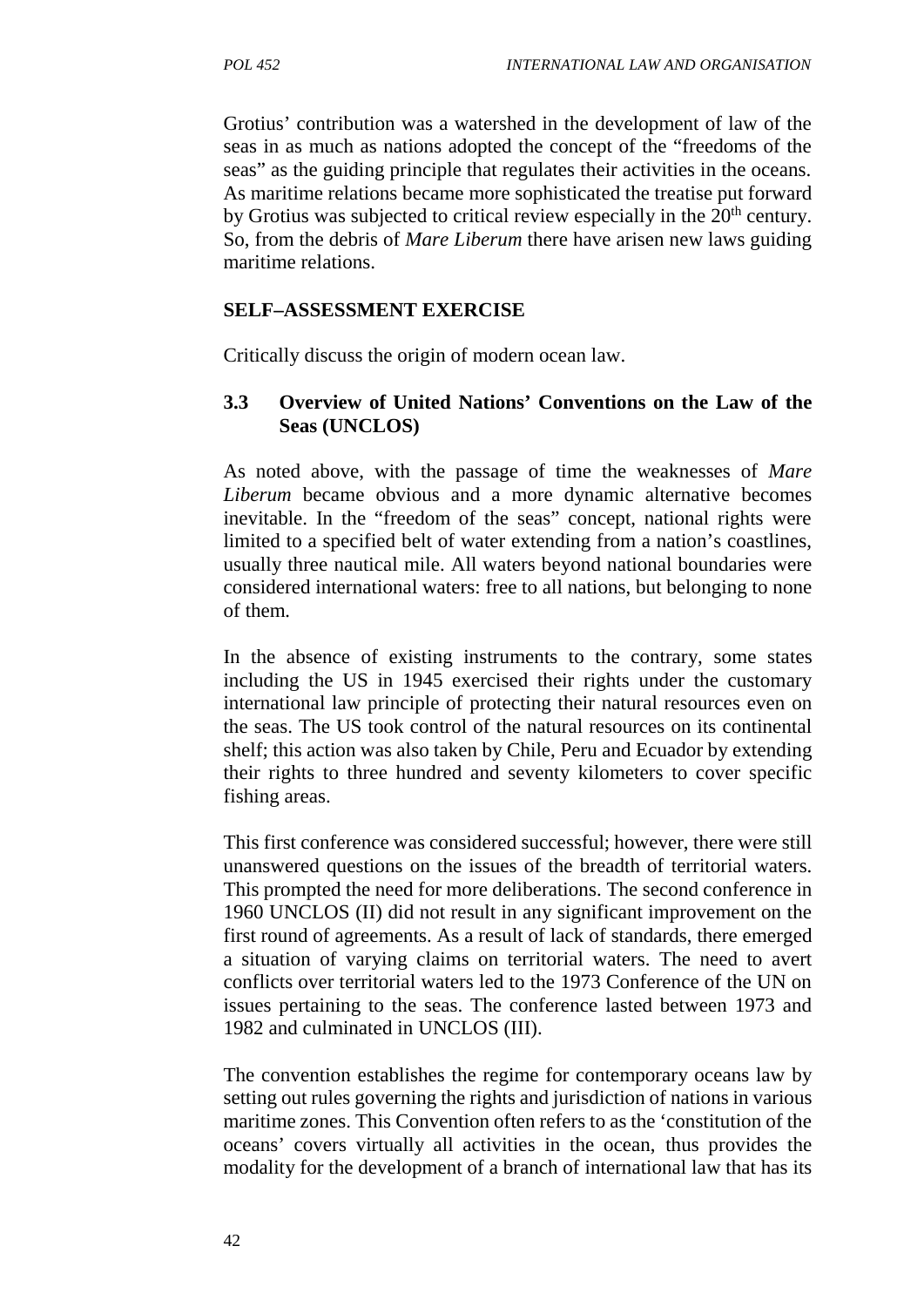convergences on seas and its uses. With over one hundred and sixty signatories the convention passes for a customary international law in all its ramifications.

### **Some Basic Features of the Convention UNCLOS**

- 1. Coastal States exercise sovereignty over their territorial sea which they have the right to establish its breadth up to a limit not to exceed 12 nautical miles; foreign vessels are allowed "innocent passage" through those waters;
- 2. Ships and aircraft of all countries are allowed "transit passage" through straits used for international navigation; States bordering the straits can regulate navigational and other aspects of passage;
- 3. Archipelagic States, made up of a group or groups of closely related islands and interconnecting waters, have sovereignty over a sea area enclosed by straight lines drawn between the outermost points of the islands; the waters between the islands are declared archipelagic waters where States may establish sea lanes and air routes in which all other States enjoy the right of archipelagic passage through such designated sea lanes;
- 4. Coastal States have sovereign rights in a 200–nautical mile exclusive economic zone (EEZ) with respect to natural resources and certain economic activities, and exercise jurisdiction over marine science research and environmental protection;
- 5. All other States have freedom of navigation and over flight in the EEZ, as well as freedom to lay submarine cables and pipelines;
- 6. Land–locked and geographically disadvantaged States have the right to participate on an equitable basis in exploitation of an appropriate part of the surplus of the living resources of the EEZ's of coastal States of the same region or sub-region; highly migratory species of fish and marine mammals are accorded special protection;

In furtherance of the UN's commitment to ensuring peaceful, harmonious and beneficial relations on the management of the world's sea, the organisation established a division to manage issues related to the Law of the Seas. The division is called, the "Division of Ocean Affairs and the Law of the Sea".

# **3.4 Relevant Areas and Baselines for Sea Relations**

There are some technical areas whose definitions and measurement are important to conflict–free sea relations. It is important for us to understand the meanings of these areas for a better understanding of the contents of the Convention. Some of these are explained below.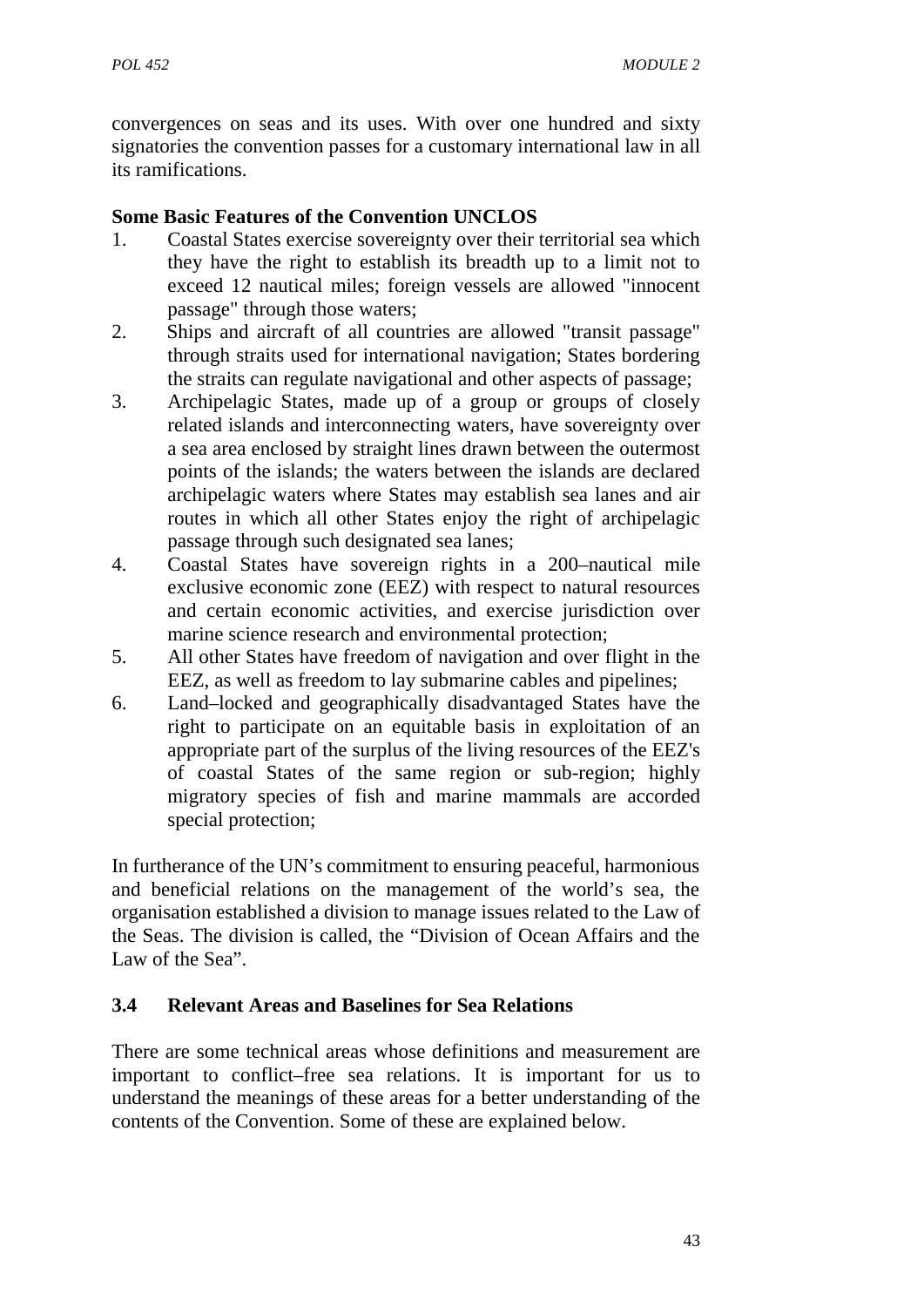### **Contiguous Zone**

The law of the sea recognises the importance of the 'contiguous zone.' According to Article 33 of the United Nations Convention on the Laws of the Seas 1982: (a) in a zone contiguous to its territorial sea, described as the contiguous zone, the coastal State may exercise the control necessary to: prevent infringement of its customs, fiscal, immigration or sanitary laws and regulations within its territory or territorial sea and; punish infringement of the above laws and regulations committed within its territory or territorial sea. (b) the contiguous zone may riot extend beyond 24 nautical miles from the baselines from which the breadth of the territorial sea is measured.

### **Exclusive Economic Zones**

The significance of the 'Exclusive Economic Zones' cannot be overemphasised, little wonder then that about 20 articles: Articles 55–75 in the United Nations Convention on the Laws of the Sea was dedicated to it. Article 55 defines the EEZ thus: The exclusive economic zone is an area beyond and adjacent to the territorial sea, subject to the specific legal regime established in this Part, under which the rights and jurisdiction of the coastal State and the rights and freedoms of other States are governed by the relevant provisions of this Convention*.*

### **Continental Shelf**

This also receives the attention of the parties to the United Nations Convention on the Law of the Sea of 1982 as Article 76 to 82 explicitly captured the essence of the continental shelf. With regard to the seabed beyond territorial waters, every coastal country has exclusive rights to the oil, gas and other resources in the seabed up to 200 nautical miles from shore or to the outer edge of the continental margin, whichever is the further, subject to an overall limit of 350 nautical miles (650km) from the coast or 100 nautical miles (185km) beyond the 2,500metre isobaths (a line connecting equal points of water depth). In the continental shelf the coastal countries have the reserved right to exploit mineral and non-living resources in the subsoil; they also have the exclusive rights over the living resources found within the continental shelf.

### **3.5 Other Issues Relevant to the Law of the Seas: Claims of Sovereignty over the High Seas**

Article 89 of the United Nations Convention on the Law of the Seas addresses the invalidity of claims of sovereignty over the high seas. It states that: "No state may validly purport to subject any part of the high seas to its sovereignty'. The implication of this is that all states of the world, either coastal or landlocked, have unrestricted access to use the high seas either for 'navigation', over flight, laying 'submarine cables and pipelines' constructing 'artificial islands and other installations permitted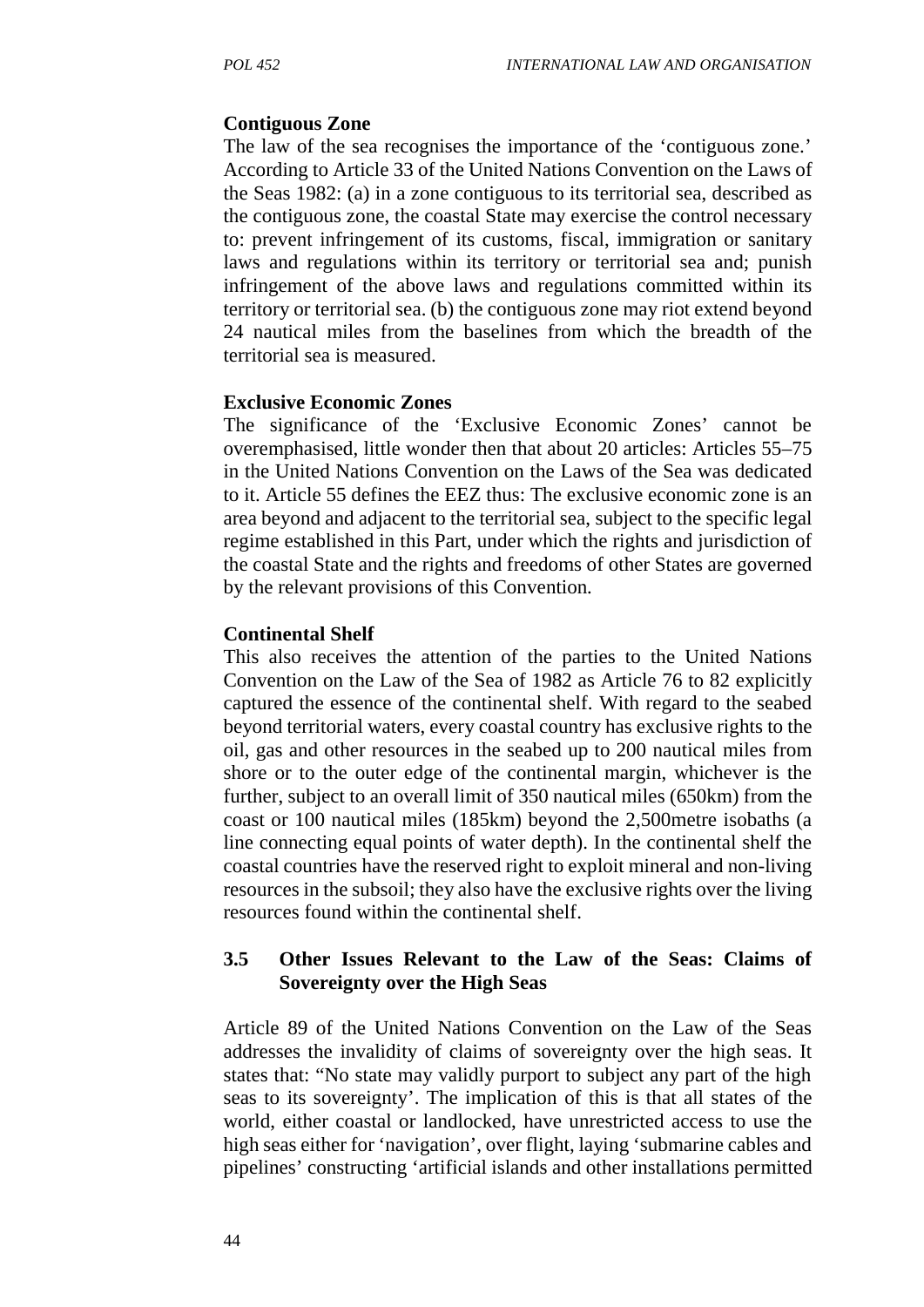under international law, 'fishing' or 'scientific research'.

## **Sea Piracy**

Doing business on the high sea, at times, could be dangerous as a result of the activities of the pirates. These are the equivalent of armed robbers on the land. Sea piracy poses a serious threat to the seafarers and the law of the seas also seeks means for addressing the problems.

## **Land–Locked States**

The conditions of land-locked states are also addressed by the United Nations Conventions on the Law of the Seas of 1982. Article 124 of the convention defines the land-locked state as a 'state which has no sea coast'. There are eighteen of those states in the world. In Africa landlocked States include Burundi, Central Africa Republic, Ethiopia, Niger, Rwanda, South Sudan and Swaziland.

# **3.6 International Tribunal for the Law of the Seas and International Seabed Authority**

The judicial bodies that are equipped with the power for exercising authority over ocean matters, interpreting seas laws, settling ocean disputes and providing advisory opinions among others are the International Tribunal of the Law of the Seas and the International Seabed Authority. The United Nations Convention on the Law of the Seas (UNCLOS) of 1982 provides for the establishment of these two judicial bodies that engage in the arbitration on oceans dispute.

The International Tribunal for the Law of the Sea is an independent judicial body with the mandate of adjudicating on disputes arising from the interpretation and application of the United Nations Conventions on the Law of the Seas 1982. The Tribunal has jurisdiction over any dispute concerning the interpretation and application of the Convention, and over all matters specifically provided for in any other agreement which confers jurisdiction on the Tribunal.

# **SELF–ASSESSMENT EXERCISE**

What is the role of the international tribunal for the law of the Sea?

# **4.0 CONCLUSION**

Seas are very important for mankind. Their benefits include navigation, transportation, scientific research and fishing, among others. In a bid to prevent the breakdown of law and order on the world's oceans, the law of the seas was invented and among its provisions are the means of ensuring peaceful conduct among ocean users.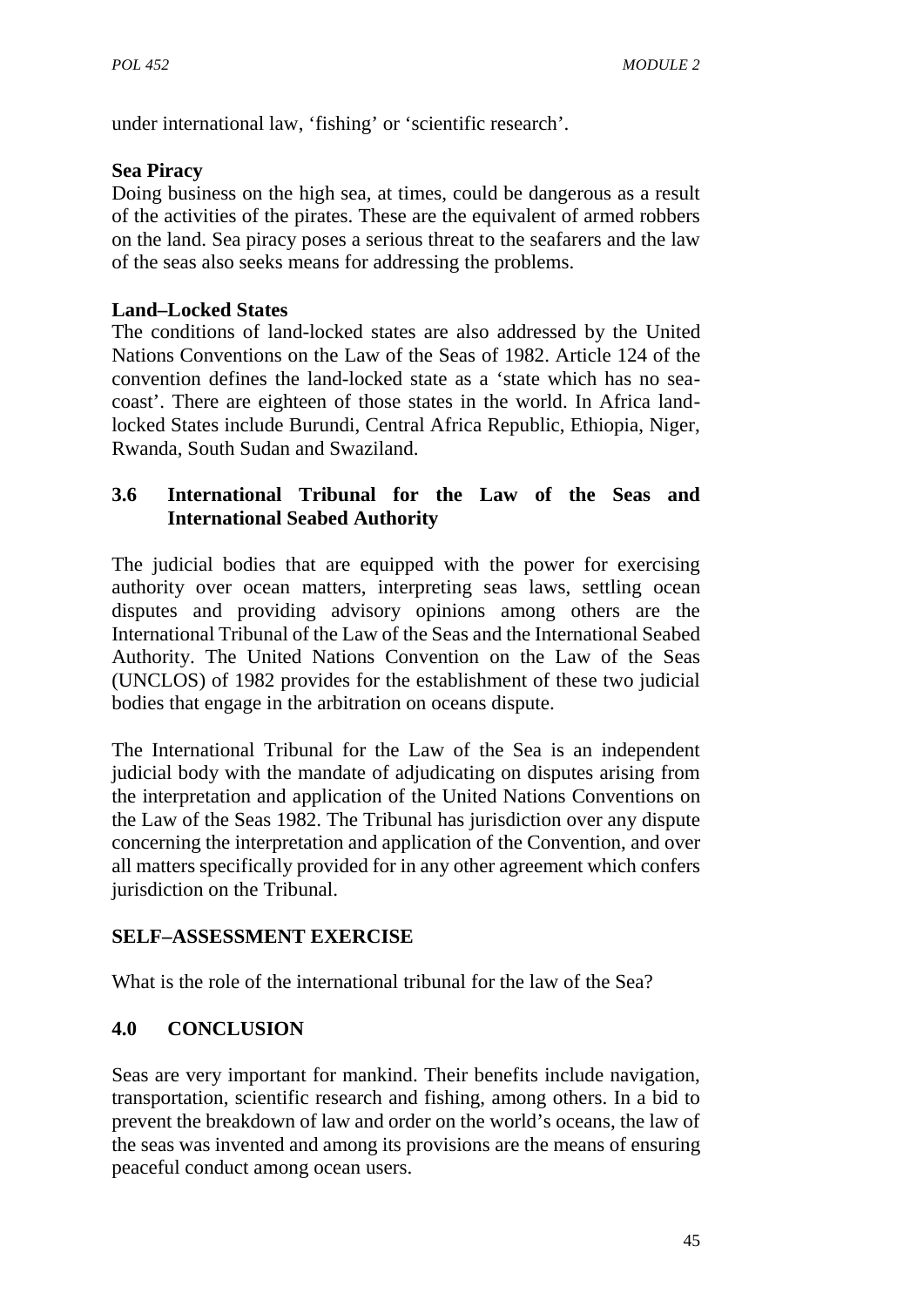# **5.0 SUMMARY**

What we have done in this unit is to holistically provide insight into the basic issues concerning the international law of the sea. We have succeeded in conceptualising the sea/ocean as well as other oceans' terminologies. There is also an exposition on the United Nations Convention on the law of the sea, and also an insight into some other issues that concern the management of the sea.

### **6.0 TUTOR–MARKED ASSIGNMENT**

What are the positions of UNCLOS III on sea-piracy and landlocked states?

- Borgerson, S. (2009). *The National Interest and the Law of the Sea*. New York: Council on Foreign Relations.
- Convention Biology Diversity (CBD) (2005). "The international legal regime of the high seas and the seabed beyond the limits of national jurisdiction and options for cooperation for the establishment of Marine protected areas (MPAs) in Marine Areas beyond the limits of National Jurisdiction" *CBD Technical Services* No. 19.
- Elkins, Z., Andrew, T. G. & Beth, A. S. (2006). "Competing for Capital: The Diffusion of Bilateral Investment Treaties, 1960–2000." *International Organisation*. 60(4): 811–846.
- Kraska, J. (2008). "The Law of the sea convention: A National Security Success-Global Strategic mobility through the Rule of Law." *The George Washington International law Review*. 39(2): 543–572.
- McDougal, M. (1958). "Crisis in the Law of the Sea: Community Perspectives versus Notional Egosim." *The Yale Law Journal.* 67(4): 539–589.
- Treves, T. (2000). "Piracy, Law of the Sea, and use of Force: Developments off the coast of Somalia" The European Journal of International Law. 20(2): 73–101.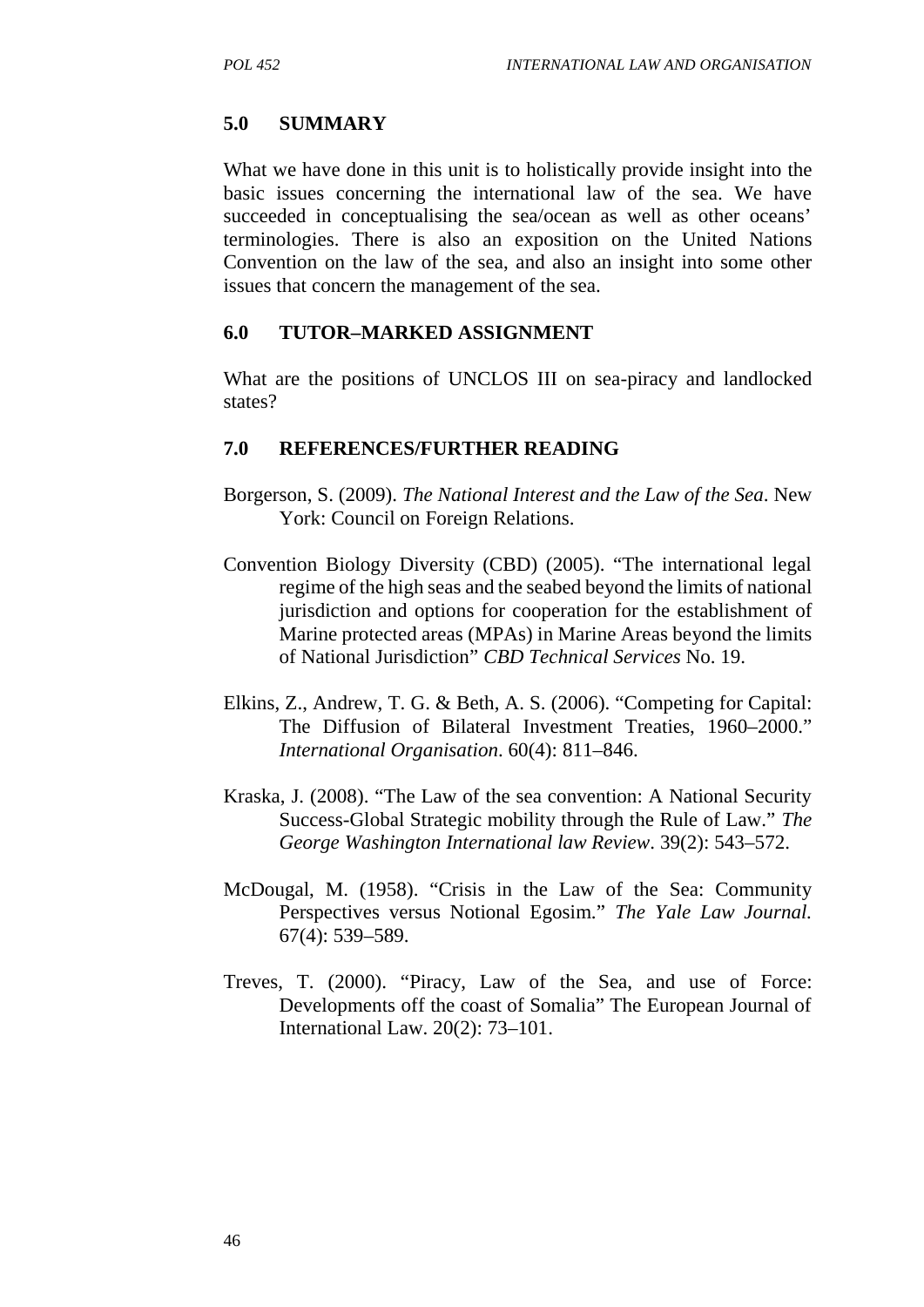# **UNIT 3 INTERNATIONAL ENVIRONMENTAL LAW**

### **CONTENTS**

- 1.0 Introduction<br>2.0 Objectives
- **Objectives**
- 3.0 Main Content
	- 3.1 Nature and Character of International Environmental Law
	- 3.2 Norms of International Environmental Law
	- 3.3 Administration of the International Environmental Law
	- 3.4 Sources of International Environmental Law
- 4.0 Conclusion
- 5.0 Summary
- 6.0 Tutor–Marked Assignment
- 7.0 References/Further Reading

# **1.0 INTRODUCTION**

The state of the environment is crucial to human existence, hence the need to regulate its management. The management is undertaken through the institutionalisation of legal regimes to coordinate the activities of both state and non–state actors in ensuring that the ultimate aim of global environmental sustainability is achieved. Environmental laws are therefore the preferred standards instituted by states established to manage natural resources and environmental quality. This unit intends to shed light on the legal regulations pertaining to the environment. In this endeavour, we would examine the basic features of international environmental law and the UN instrument through which the protection of the environment is sought.

# **2.0 OBJECTIVES**

At the end of this unit, you should be to:

- explain the basic features of international environmental law
- discuss the role of the UN in ensuring that the global environment is adequately protected
- state the processes of international environmental law.

# **3.0 MAIN CONTENT**

### **3.1 Nature and Character of International Environmental Law**

To start with, the whole gamut of environmental law is a combination of the text, the regulations that implement them and the judicial decisions that interpret it. IEL is made up of conventions, regulations, statutes and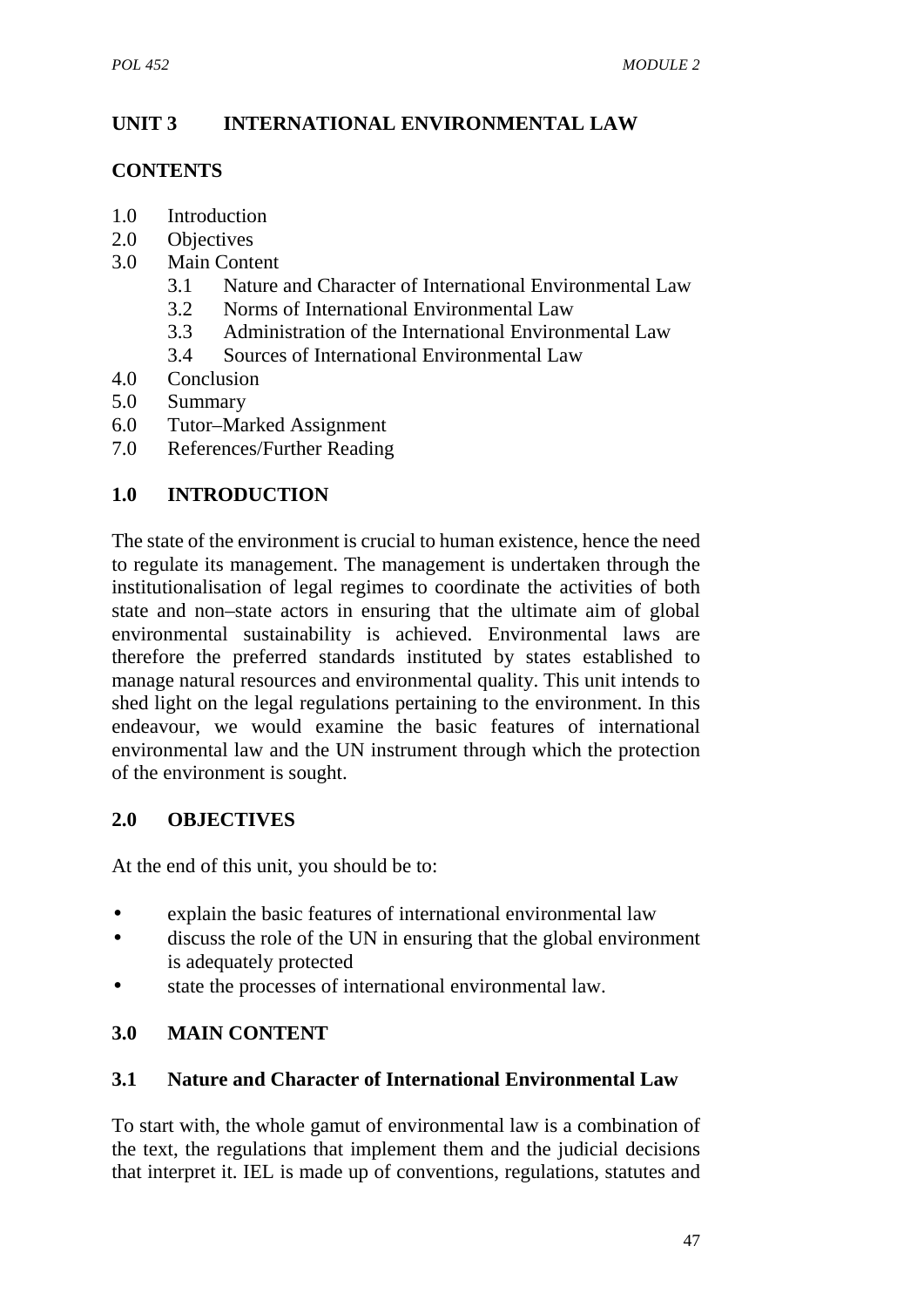relevant municipal laws intended to manage and regulate how the humanrace maximise the natural environment without causing damage that would jeopardise the future of the human–race (Iriye, 2002). The origin of IEL is traceable to the 1960s when it became apparent that "the natural environment was fragile and in need of special legal protections". The fragility of the environment became even more amplified with the growth and development in science, technology, marine and fisheries, ecology, space-science and agriculture.

### **3.2 Norms of International Environmental Law**

Norms are customary rules that are adhered to by parties to an agreement. They are not necessarily codified in a document, yet they form part of the basis of relationships. We have drawn extracts from "Global Change Instruction Programme" to present the leading norms in the field of international environmental law.

### **3.3 Administration of the International Environmental Law**

The 1960s agitations for managing the environment received a welcome boost in 1972, with the convening of the United Nations Conference on the Human Environment. At the conference, the Declaration was made thus: A point has been reached in history when we must shape our actions throughout the world with a more prudent care for their environmental consequences. Through ignorance or indifference, we can do massive and irreversible harm to the earthly environment on which our life and wellbeing depend. Conversely, through fuller knowledge and wiser action, we can achieve for ourselves and our posterity a better life in an environment more in keeping with human needs and hopes.

The success of the Conference was a call to action for the UN General Assembly, which afterwards established the United Nations Environment Programme. The mission of UNEP is: "to provide leadership and encourage partnership in caring for the environment by inspiring, informing, and enabling nations and peoples to improve their quality of life without compromising that of future generations.

### **SELF–ASSESSMENT EXERCISE**

Explain the methods by which international environmental law is enforced.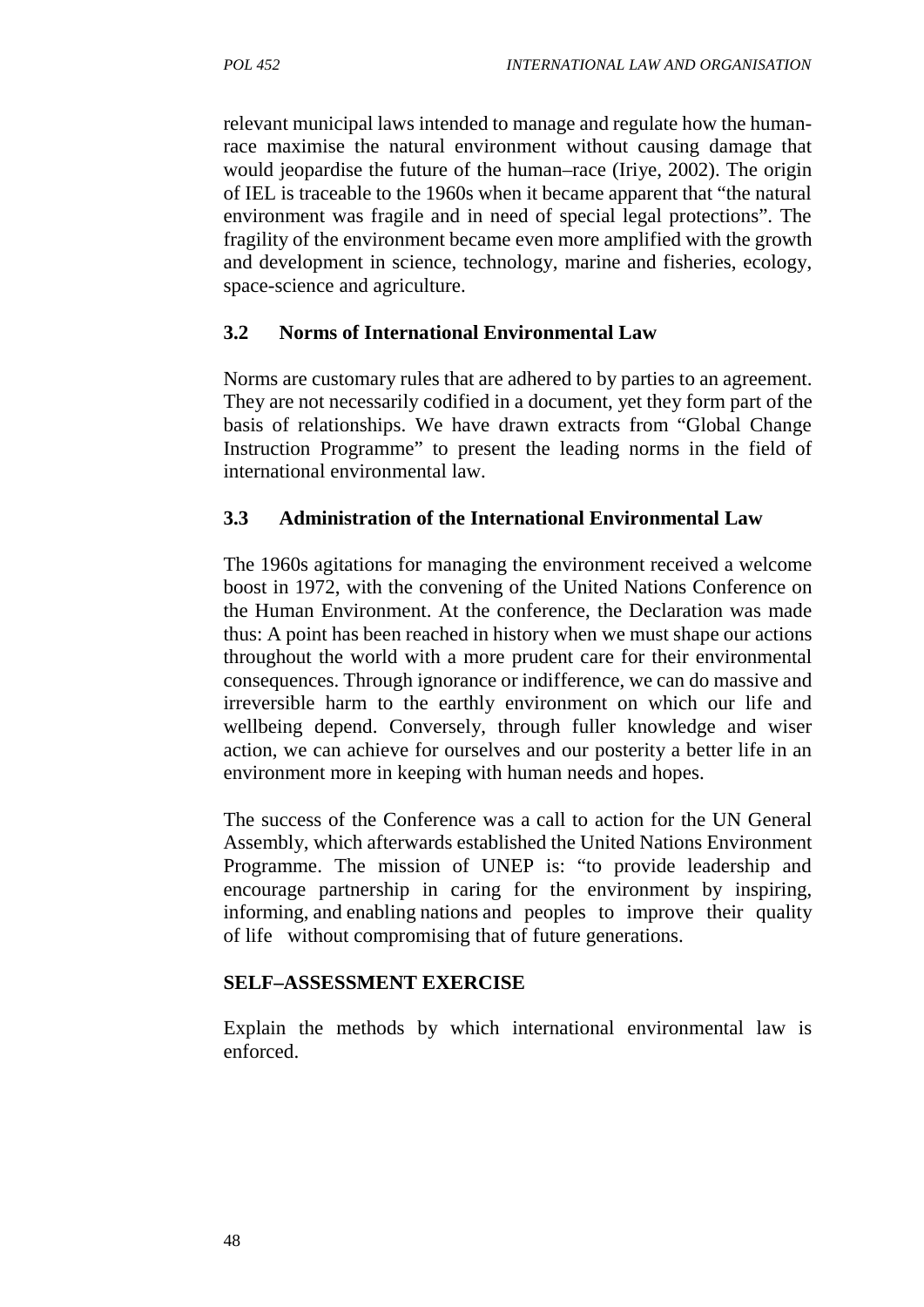# **3.4 Sources of International Environmental Law Treaties, Conventions and Agreements**

Characteristically, international environmental agreements are first and foremost creations of treaties or conventions. In a significant sense, such treaties or conventions are tailored towards resolving specific environmental issues, not less because of the complexities in tackling environmental challenges. The place of the environmental is extremely crucial in the modern world, especially with the ever-increasing spread of globalisation, hence, the significantly high volume of conventions relating to environmental law.

Furthermore, the adoption of Protocols has been critical in the field of international environmental law because of its flexibility which allows the incorporation of scientific findings in an already existing rule. Also, it provides the avenue for state-actors to reach subtle agreements on issues that may generate controversies. The Kyoto Protocol which came on the heels of the United Nations Framework Convention on Climate Change is the most significant today.

### **Organisations, Institutions and Bodies**

In the process of creating treaties and multilateral agreements for managing environmental challenges, states often create other actors, such as international organisation and bodies that monitor the implementation and enforcement of the processes. Some of these are: (i) the Convention on International Trade in Endangered Species of Wild Fauna and Flora (CITES); and (ii) the International Union for Conservation of Nature (IUCN).

#### **Customary International Law**

The codes of conduct and norms that have become practices among state actors are essential sources of rules and laws for the management of the global environment. For instance, under this arrangement, Principle 21 of the Stockholm Declaration which emphasises "Good Neighborliness" is an essential basis for the creation of international environmental law. Similarly, the responsibility of warning state-actors about icons that could cause environmental damages to exposed states is also a fundamental customary practice that is acceptable to all states.

#### **International Judicial Decisions**

The decisions of relevant courts in cases related to international environmental law are crucial to the development of the laws guiding environmental relationships among states. Some of the important courts in this regard include; The International Court of Justice (ICJ), the International Tribunal for the Law of the Sea (ITLOS), etc, and other regional treaty tribunals.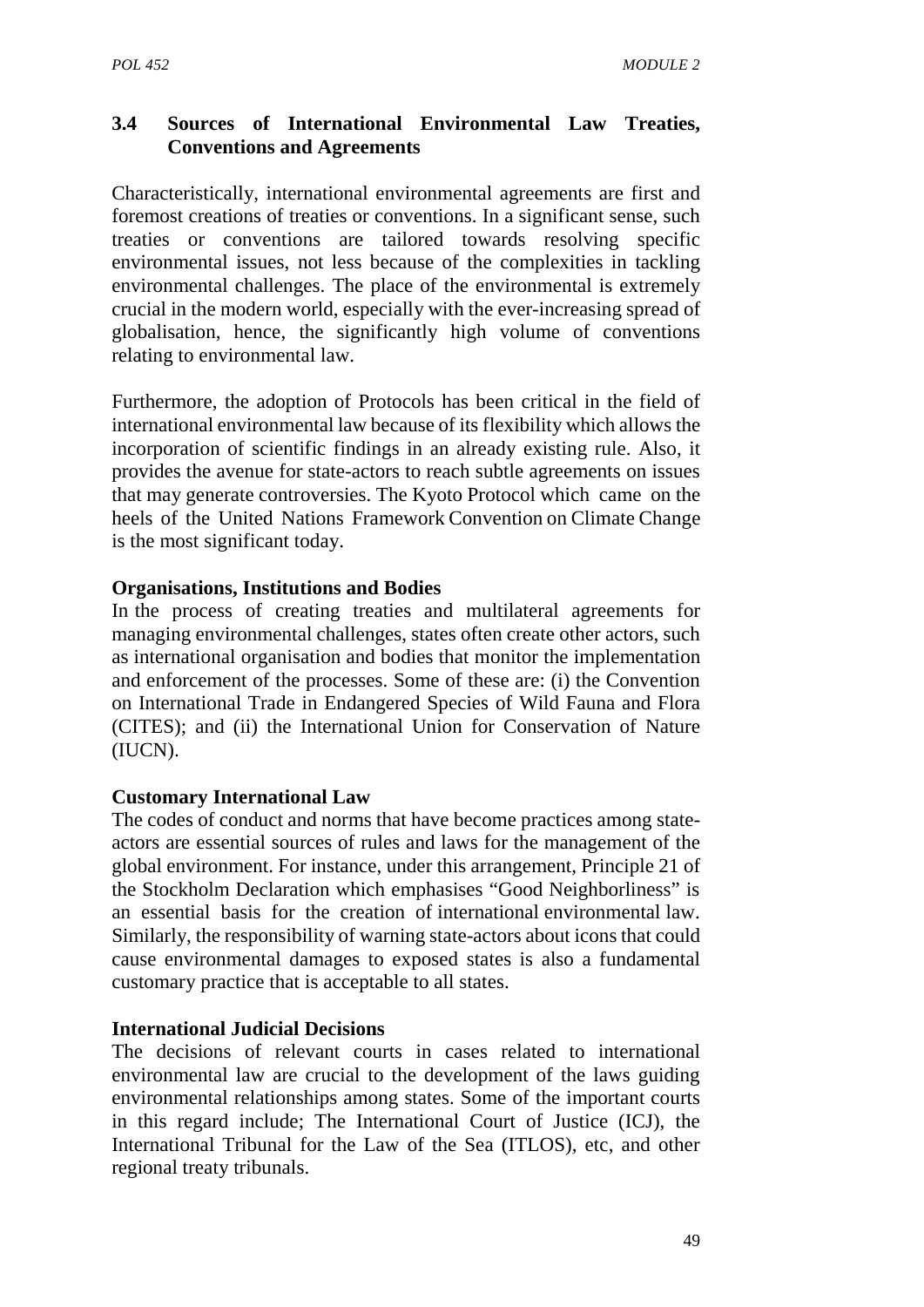### **SELF–ASSESSMENT EXERCISE**

Outline and discuss the sources of international environmental law.

### **4.0 CONCLUSION**

This unit focused on one of the fundamental issues that bind the worldthe environment. Damages to the environment that cause such reactions as; ozone layer depletion, greenhouse effects, etc. are of international magnitude and concern to all state–actors. Thus, the need for concerted efforts in managing the exploitation and exploration of the global environment resulted in the creation of international environmental law.

### **5.0 SUMMARY**

The unit basically dealt with the features of international environmental law, which from all intents and purposes include the protection of the environment from damages, such that the benefits of the present would not jeopardise the future of the world. Also, the unit explains the methods of administering and enforcing the rules, which is part of the norms accepted by all states. Lastly, the sources of international environmental law are treated.

#### **6.0 TUTOR–MARKED ASSIGNMENT**

List and explain the natural resources and environmental quality managed by international environmental law.

- DeSombre, E. R. (2006). *Flagging Standards: Globalisation and Environmental, Safety and Labour Union*. Princeton: Princeton University Press.
- Iriye, A. (2002). *Global Community*. London: University of California Press.
- Johnson, A. (2001). "Treating International Institutions as Social Environments." *International Studies Quarterly*. 45(4): 487–516.
- UNEP Six Priority Areas Fact Sheets. (2010). *Climate change.* Nairobi: UNEP
- UNEP Six Priority Areas Fact Sheets. (2010). *Ecosystem Management.* Nairobi: UNEP
- UNEP Six Priority Areas Fact Sheets. (2010). *Environmental governance.* Nairobi: UNEP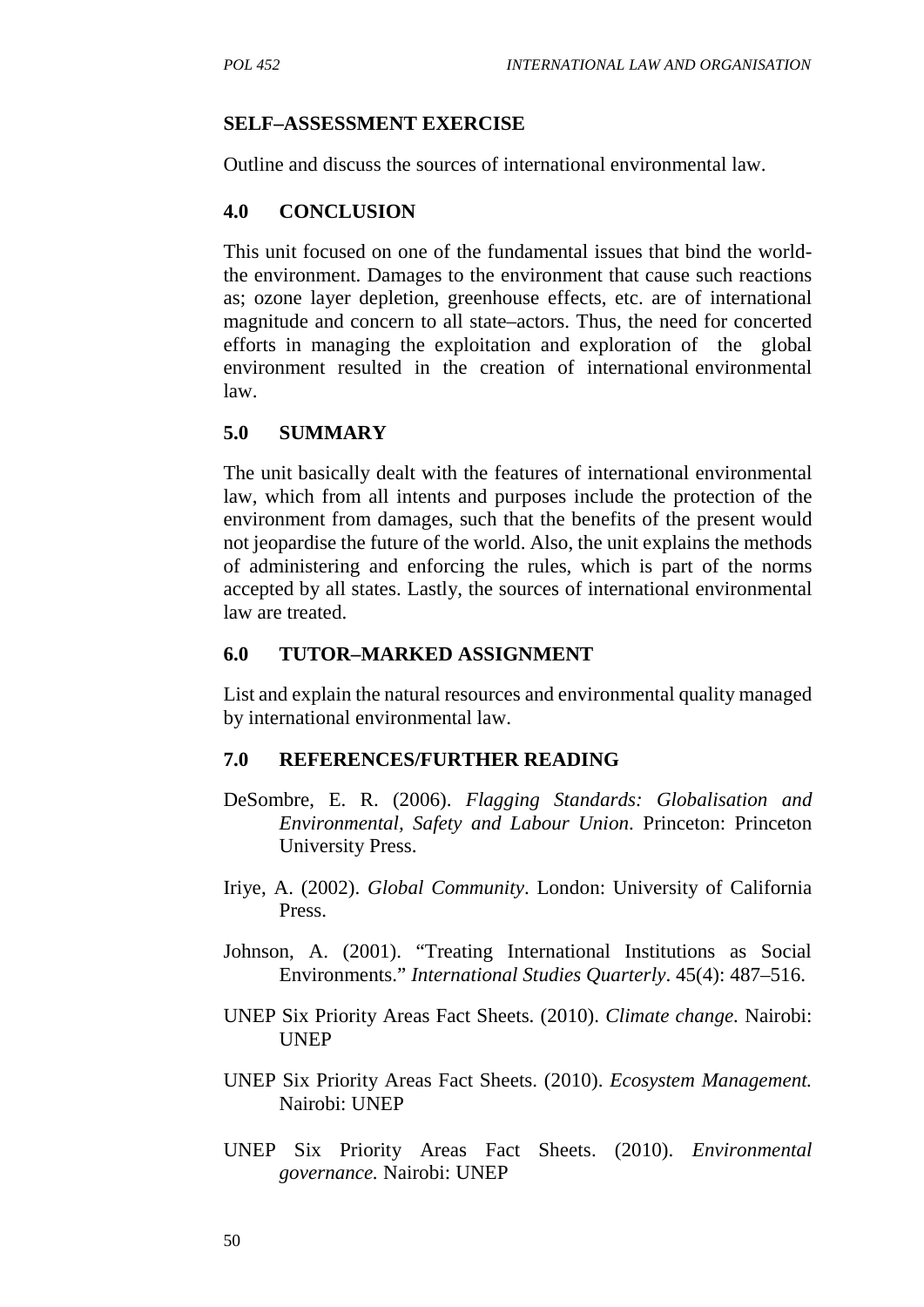# **UNIT 4 INTERNATIONAL CRIMINAL LAW**

### **CONTENTS**

- 1.0 Introduction
- 2.0 Objectives
- 3.0 Main Content
	- 3.1 History
	- 3.2 Types
	- 3.3 Institutions for Prosecuting Violators of International Criminal Law
- 4.0 Conclusion
- 5.0 Summary
- 6.0 Tutor-Marked Assignment
- 7.0 References/Further Reading

# **1.0 INTRODUCTION**

International criminal law can be described as the branch of international law instituted to inhibit individuals from committing offences considered as grave misconduct and atrocities against their fellow men, and by extension it seeks to prosecute those found culpable of such offences. This unit would attempt to put the whole gamut of issues related to international criminal law in perspectives. It would deal with the types of war crimes based on the dictates of existing laws and statutes and also explain the various instruments that have been used as instruments for implementing the law in the past.

## **2.0 OBJECTIVES**

By the end of this unit, you will be able to:

- explain the types of war crimes recognised by international criminal law
- explain the workings of at least two tribunals for the prosecution of war crimes.

## **3.0 MAIN CONTENT**

## **3.1 History of International Criminal Law**

The principle of prosecuting individuals held accountable for criminal activities in a war situation has a very long history, dating back to the pre- First World War era. However, the actual exercise of establishing a body instituted as an international crime tribunal to try accused war criminals came into being after the First World War. A very significant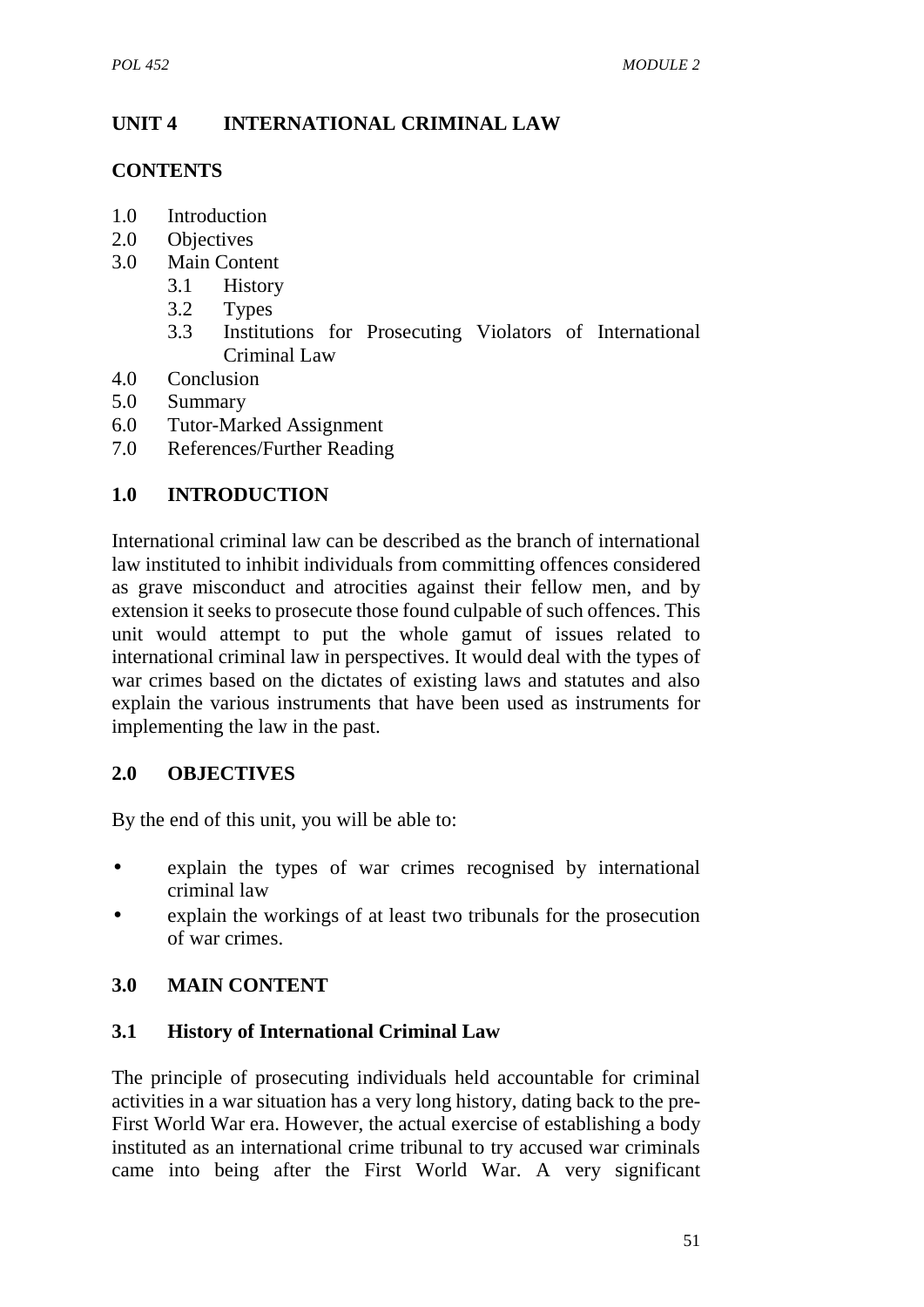development at the time was the content of the Treaty of Versailles which recommended the setting up of an international war tribunal to try Wilhelm II of Germany. This however did not materialise because he was granted asylum in the Netherlands.

The need to try more criminal became more intense in the aftermath of the Second World War. This is because the level of destruction of property was massive, millions of human lives were lost, and also, the treatment of persons caught in the line of fire had become unacceptable to the international community. If the trend had been allowed to continue, the world would continue to degenerate into barbarism and bestiality. More importantly, the negative contributions of individuals to the various levels of criminality did not go unnoticed. Hence, the idea of individual criminal responsibility for serious breaches of international law gained ground in this period.

Overtime, the system of international criminal law continues to grow to meet the demands of the period. A significant effort in this direction was the United Nations Security Council's establishment of the International Criminal Tribunals for the Former Yugoslavia (ICTY) in 1993 and the International Criminal Tribunal for Rwanda in 1994 after the war in Bosnia and the genocide in Rwanda respectively. In an unprecedented move, the Rome Statute establishing the International Criminal Court was signed in 1998. Under this statute, the first arrest warrants were issued in 2005.

Presently, the system for the prosecution of international criminal activities is organised around the establishment of the following institutions; ad–hoc tribunals, internationalised or mixed tribunals, the International Criminal Courts and national courts (both military tribunals and national courts). In turning a perceived criminal act into an international crime, the prosecution has the advantage of universal prosecution, which allows the case to be heard in the law court of any state, even when there is no link between the state and the accused.

### **SELF–ASSESSMENT EXERCISE**

Summarise the history of international criminal law.

## **3.2 What are International Crimes?**

In order that the law can take its course under perceived violations under international criminal law, an international crime is defined as an act universally recognised as criminal, which is considered a grave matter of international concern and for some valid reason cannot be left within the exclusive jurisdiction of the state that would have control over it under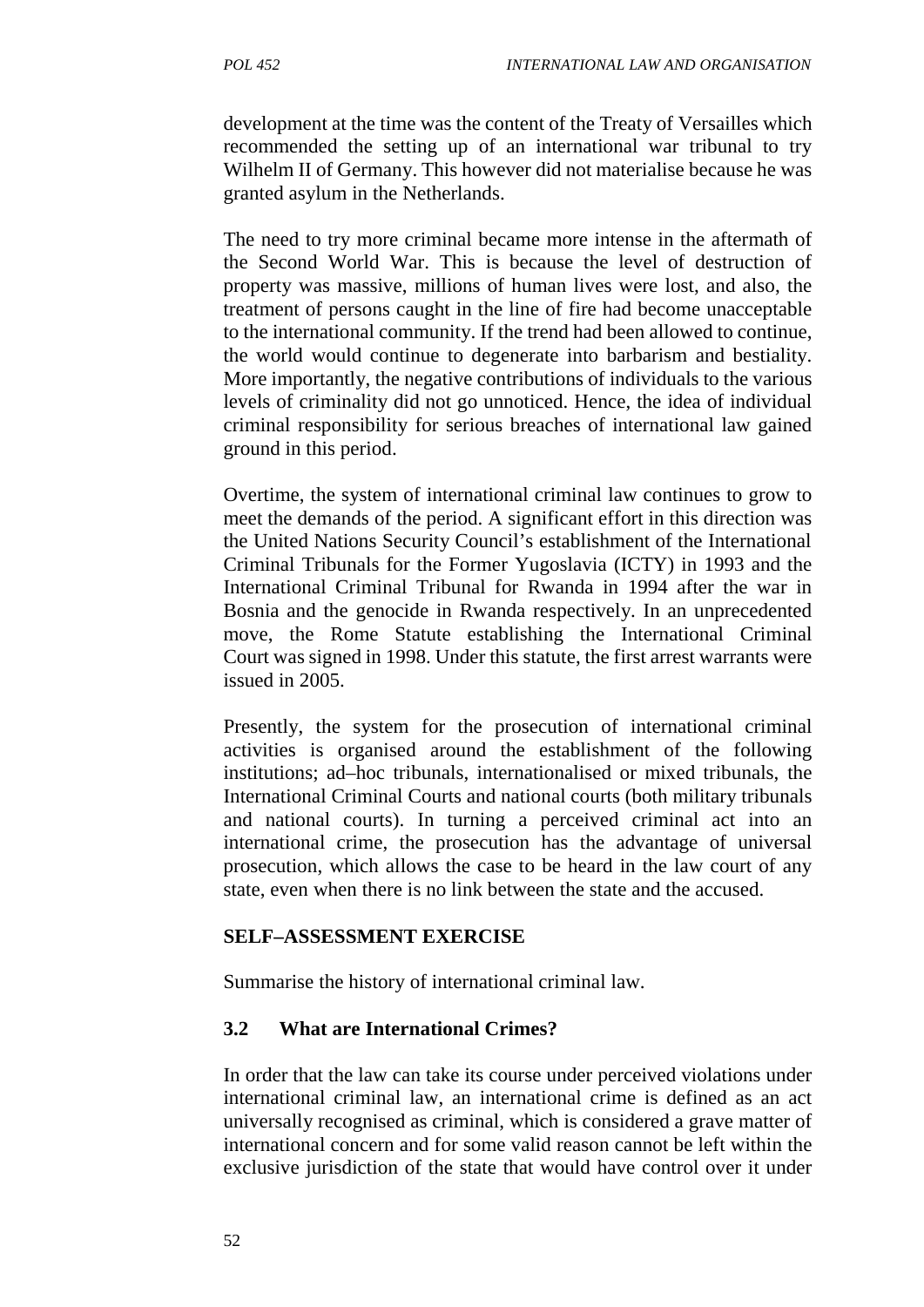ordinary circumstances. Specifically, the 1949 Geneva Conventions provides the following as a list of international crime: (i) war crimes; (ii) crimes against humanity; (iii) genocide; and (iv) torture.

#### **War Crimes**

This considered as all acts involving "grave breaches" in the process of armed conflict and all other massive violations of international humanitarian values in any form of conflict, whether international or noninternational. Some of such atrocities may include: (i) Murder and the ill– treatment of civilian residents of an occupied territory; (ii) Murder or ill– treatment of prisoners of war; (iii) The wanton destruction of cities, towns or villages; and (iv)Any devastation visited on a people but not justified by military or civilian necessity.

#### **Crimes against Humanity**

These basically are all acts that denigrate and inflict pains on humans. Usually, it is an orchestrated attempt, either by a group or a government against presumed opponents to subdue and inflict eternal injuries on the consciousness of the victims. The perpetrators engage in broad and large scale dehumanisation of the victim–population.

The Rome Statute of the International Criminal Court puts it more succinctly. In the Explanatory Memorandum, crimes against humanity are described as: Particularly odious offenses in that they constitute a serious attack on human dignity or grave violation or a degradation of one or more human beings. They are not isolated or sporadic events, but are part either of a government policy (although the perpetrators need not identify themselves with this policy) or of a wide practice of atrocities tolerated or condoned by a government or a de facto authority.

#### **Genocide**

This act encompasses all attempts to destroy, in whole or in part, a national, ethnical, racial, or religious group (Funk, 2010). It is a deliberate attempt to wipe out a group under whatever pretext. The meaning of genocide is elaborated in Article 2 of the United Nations Convention on the Prevention and Punishment of the Crime of Genocide thus: any of the following acts committed with intent to destroy, in whole or in part, a national, ethnic, racial or religious group, as such: killing members of the group; casing serious bodily or mental harm to members of the group; deliberately inflicting on the group conditions of life, calculated to bring about its physical destruction in whole or in part; imposing measures intended to prevent births within the group; and forcibly transferring children of the group to another group*.*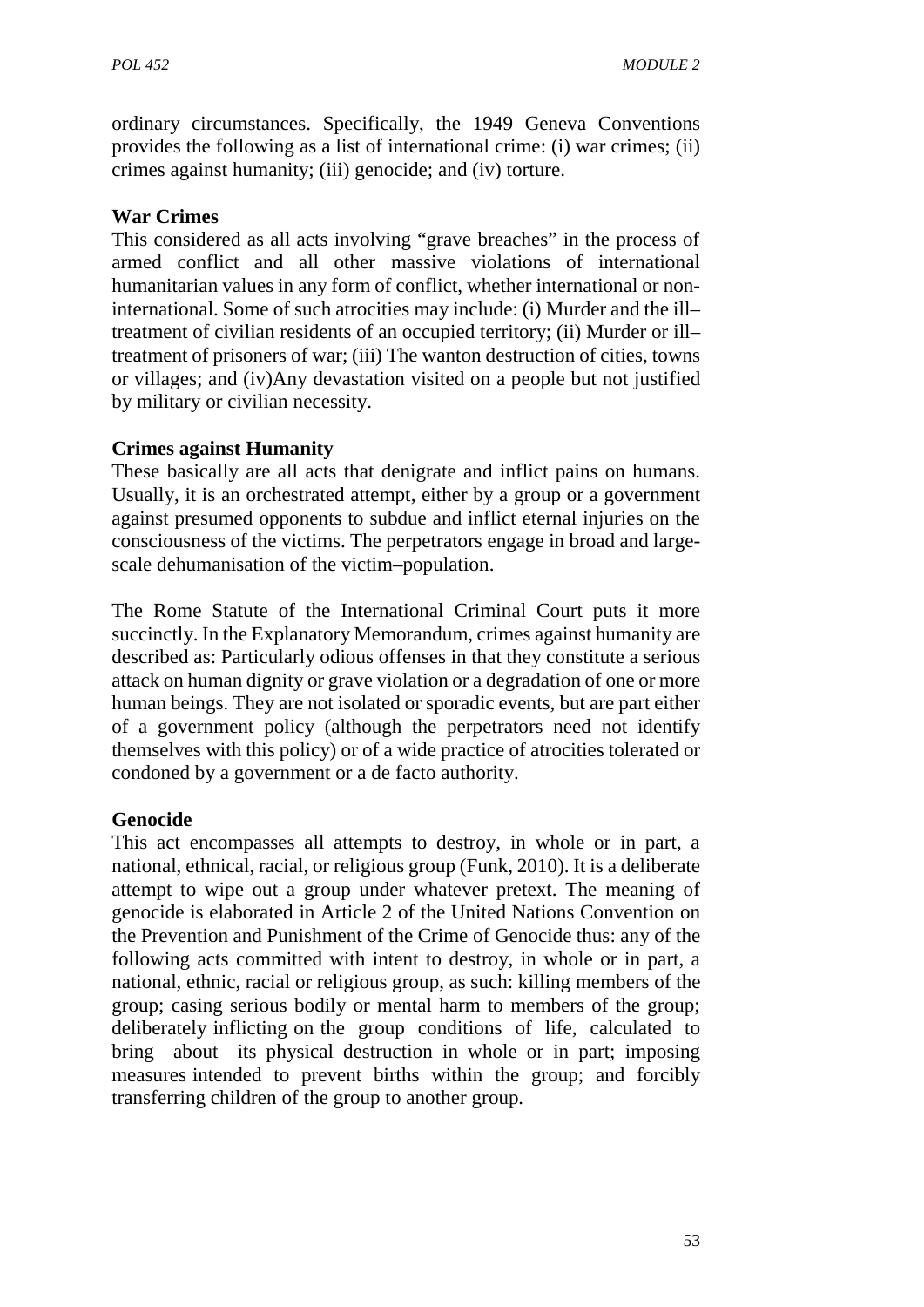#### **Torture**

This is regarded as a violation of human rights, and when carried out in the course of war or armed conflicts, it is considered as a crime under international criminal law. Torture is outlawed under Article 3 of the 1949 United Nations Conventions and the 1998 Statute of the International Criminal Court. It is basically an intentioned infliction of harm or pain on a person or people in order to either punish or extract information from them. It is also described as an aggravated form of inhuman treatment.

### **3.3 Institutions for Prosecuting Violators of International Criminal Law**

The atrocities of individuals during the First World War and the Second World War did not go unnoticed. Thus, ever since then, there had been calls for the establishment of a permanent international criminal court to prosecute individuals accused of breaching international codes of conduct in the periods of armed conflicts or war. However, the establishment of such a court did not materialise because of the following reasons: (i) the cold-war tension between the east and the west bloc; (ii) the system instituted by the *1949 Geneva Conventions* to punish grave breaches of international humanitarian law through national courts was not put in practice.

The conditions were altered with the establishment in 1993 and 1994 of the two ad-hoc international tribunal, for namely; former Yugoslavia and Rwanda respectively by the Un Security Council. In a similar tradition, such other tribunals have been set up for Cambodia, East Timor, Kosovo, and Sierra–Leone. Instructively, these tribunals are established with the consent of the state on whose territory the atrocities were committed. Also, the national legal aspect of the hosting states is included in the establishment of the ad–hoc tribunals and in the implementation of their judgments. The process of punishing offenders or those breach international codes of conduct in the period of armed conflict got a further boost with the adoption of the 1998 Rome Statute for an International Criminal Court.

#### **International Criminal Court**

This court came into existence on the  $1<sup>st</sup>$  of July, 2002 following the coming into force of its founding treaty, the Rome Statute of the International Criminal Court. It is established as a permanent international tribunal to prosecute individuals that have been accused the various crimes of armed conflicts or war crimes, as spelt out in the 1949 Geneva Conventions. The court's mandate combines the prosecution of cases in violation of both international human rights law and international humanitarian law. It is restricted to prosecute crimes committed on or after the date of its establishment. According to Article 17 of the 1998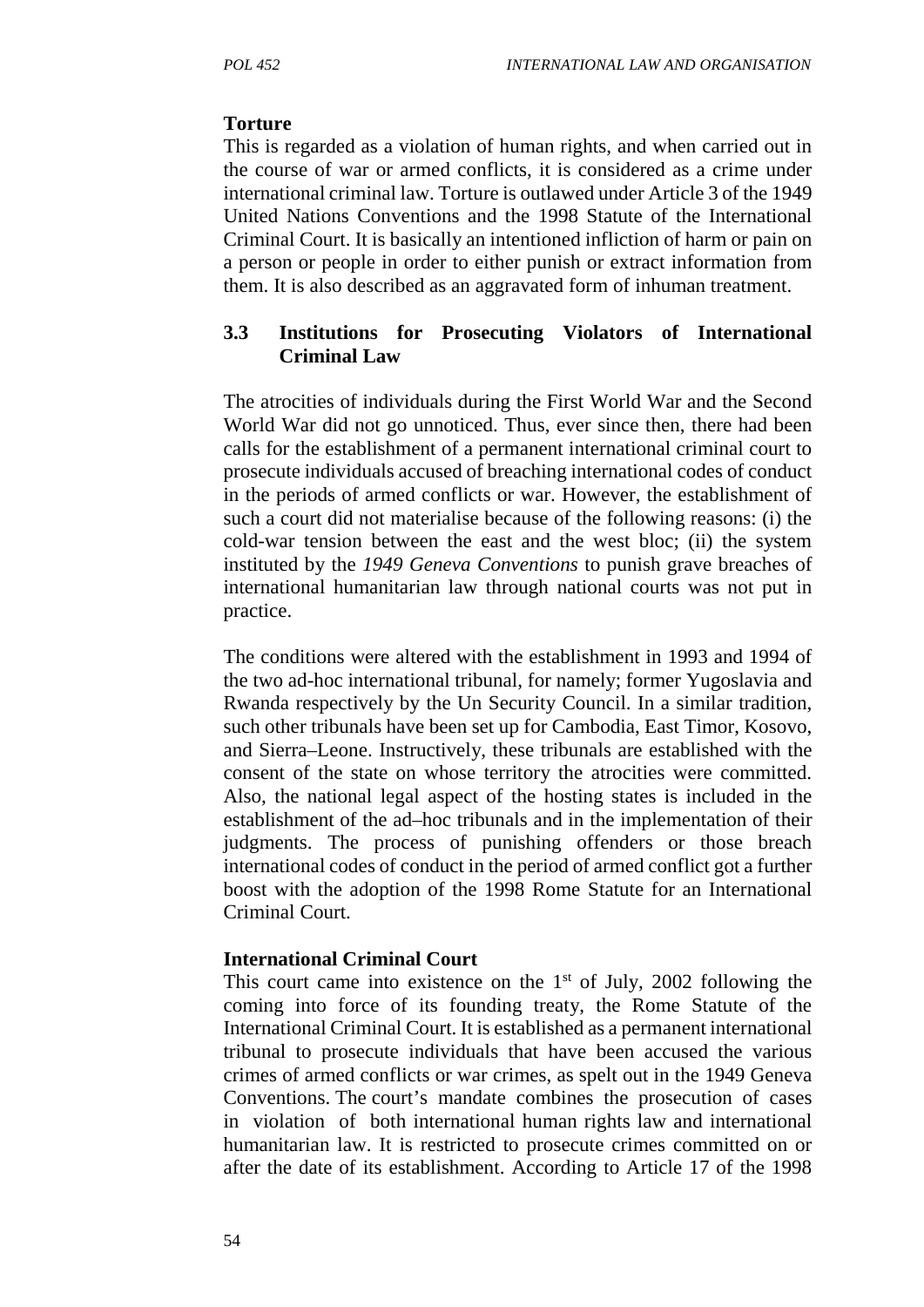Rome Statute of the International Criminal Court: "the Court is intended to complement existing national judicial systems and can exercise its jurisdiction only if national courts are genuinely unwilling or unable to investigate or prosecute such crimes.

## **Structure of the Court**

The court is divided into four units; presidency, judges, prosecutor and registry.

- 1. **The Presidency:** this office is responsible for the overall administration of the Court, with the exception of the Office of the Prosecutor, and for specific functions assigned to the Presidency in accordance with the Statute. The Presidency is composed of three judges of the Court, elected to the Presidency by their fellow judges, for a term of three years.
- 2. **Judicial Divisions:** consist of eighteen judges organised into the Pre–Trial Division, the Trial Division and the Appeals Division. The judges of each Division sit in Chambers which are responsible for conducting the proceedings of the Court at different stages. Assignment of judges to Divisions is made on the basis of the nature of the functions each Division performs and the qualifications and experience of the judge. This is done in a manner ensuring that each Division benefits from an appropriate combination of expertise in criminal law and procedure and international law.
- 3. **Office of the Prosecutor:** this is responsible for receiving referrals and any substantiated information on crimes within the jurisdiction of the Court, for examining them and for conducting investigations and prosecutions before the Court.
- 4. **The Registry:** this office is responsible for the non-judicial aspects of the administration and servicing of the Court. The Registry is headed by the Registrar who is the principal administrative officer of the Court. The Registrar exercises his or her functions under the authority of the President of the Court.

### **SELF–ASSESSMENT EXERCISE**

Explain the role of the international criminal court in combating international crimes.

## **4.0 CONCLUSION**

The unit provides insight into the fundamentals of international criminal law. In the unit, we are made aware of the specific crimes that attract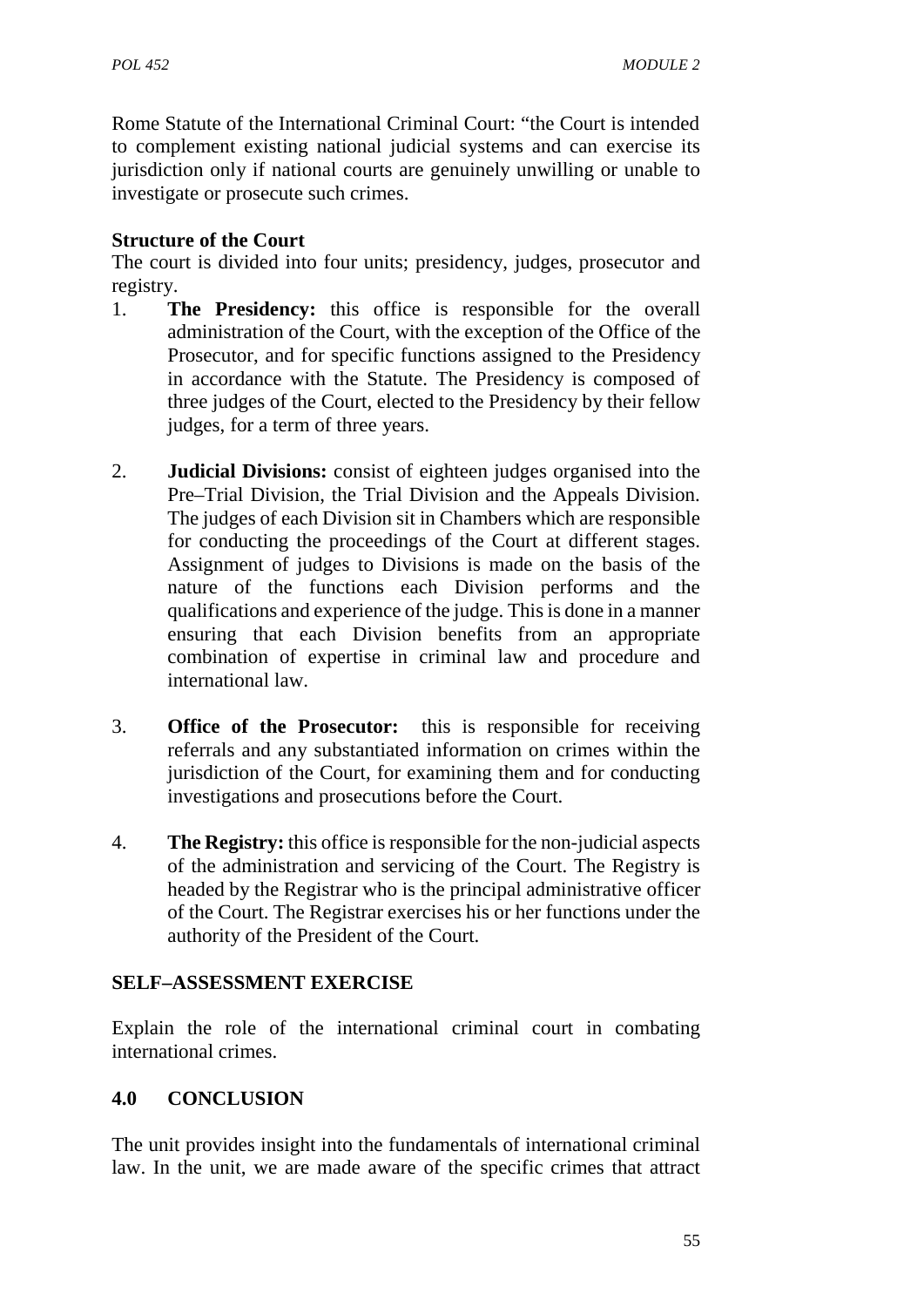prosecution under international criminal court. Furthermore, explanations are provided regarding the institutions that implement breaches of international criminal law.

#### **5.0 SUMMARY**

The unit commenced with the history of international criminal court. Here, we are made aware that there have always been means of prosecuting individuals that breach the code of conducts in the periods of war, however, the means were never really effective until the establishment of a permanent International Criminal Court through the Statute of Rome in 2002.

#### **6.0 TUTOR–MARKED ASSIGNMENT**

Critically discuss the structure of the International Criminal Court.

#### **7.0 REFERENCES/FURTHER READING**

- Carrubba, C. J., Mathew, G. & Charles, H. (2009). "Judicial Behaviour under Political Constraints: Evidence from the European Court of Justice." *American Political Science Review*. 102(4): 435–452.
- Funk, T. (2010). *Victims' Rights and Advocacy at the International Criminal Court*. Oxford: Oxford University Press.
- Kelley, J. G. (2007). "Who Keeps International Commitments and Why? The International Criminal Court and Bilateral Non–surrender Agreements." *American Political Science Review*. 101(3): 573– 589.
- Shaw, M. (2008). *International Law*. Cambridge: Cambridge University Press
- Solis, G. (2010). *The Law of Armed Conflict: International Humanitarian Law in War.* Cambridge: Cambridge University Press.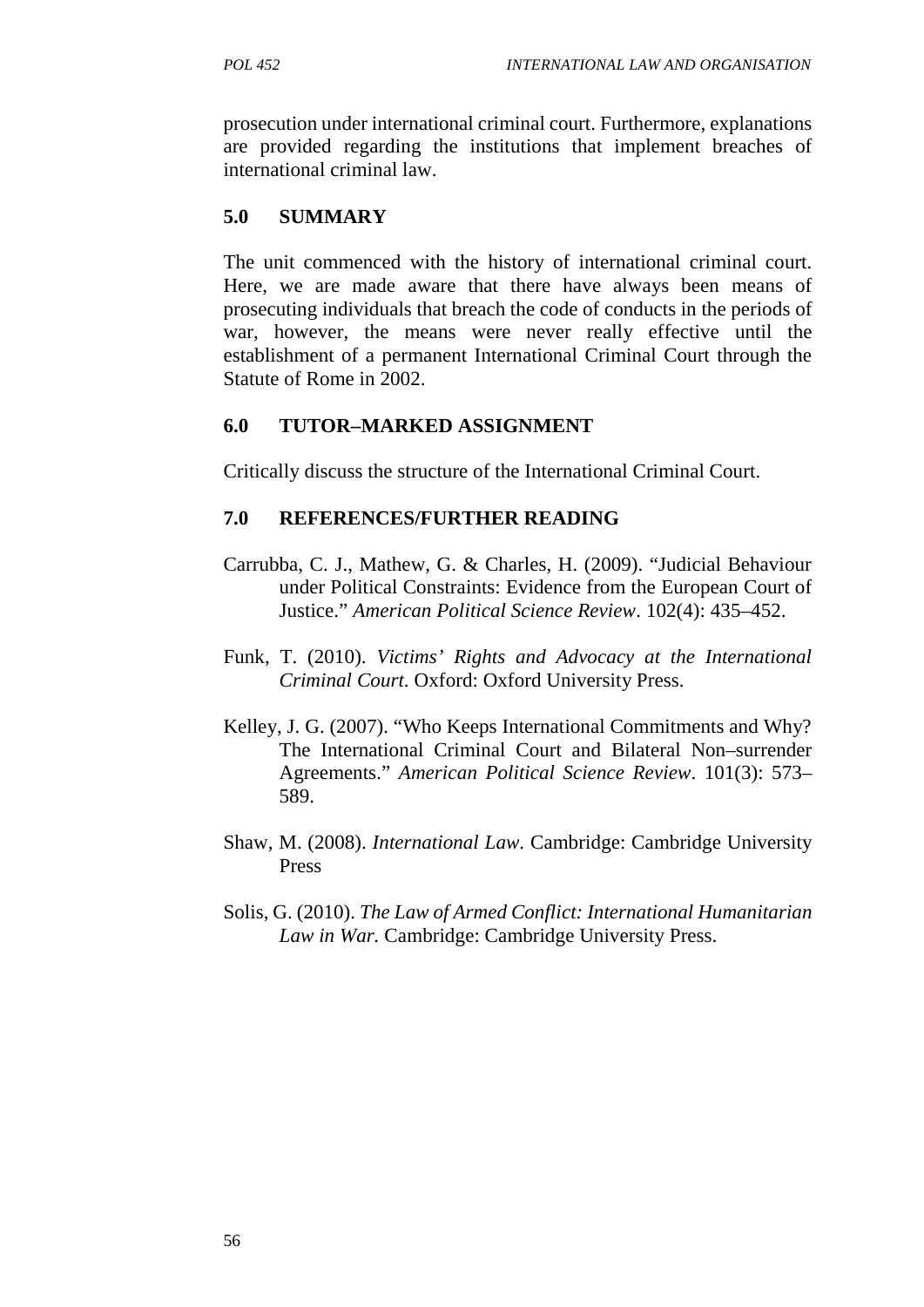# **UNIT 5 INTERNATIONAL HUMANITARIAN LAW**

### **CONTENTS**

- 1.0 Introduction
- 2.0 Objectives
- 3.0 Main Content
	- 3.1 Dynamics of International Humanitarian Law
	- 3.2 Types of Armed Conflicts
	- 3.3 Between International Humanitarian Law and International Human Rights Law
	- 3.4 Options for Implementation
- 4.0 Conclusion
- 5.0 Summary
- 6.0 Tutor-Marked Assignment
- 7.0 References/Further Reading

# **1.0 INTRODUCTION**

This unit deals with managing one of the essential characteristics of inter state relations; war and conflicts. In the course of human history, war and conflicts have remained constant in inter–state relations, and this is basically because of the clashes of interests pursued by every state. In the pursuit of such national interests, alliances are formed and broken, and in the process, inter-state wars or conflict become the natural consequence. With the knowledge of the fact that wars and conflict are inevitable in international relations, actors in the system continue to evolve mechanisms for managing wars and conflict. The reasons for this is to ensure that man does not become barbaric against fellow man, and partly because of the need to protect those that are not directly involved in the war, and those that are harmless in the course of the war. The unit would examine the meaning of international humanitarian law and all the efforts to ensure its tenets are sustained.

## **2.0 OBJECTIVES**

By the end of this unit, you will be able to:

- explain the tenets of international humanitarian law
- identify forms of conflicts under the purview of international humanitarian law.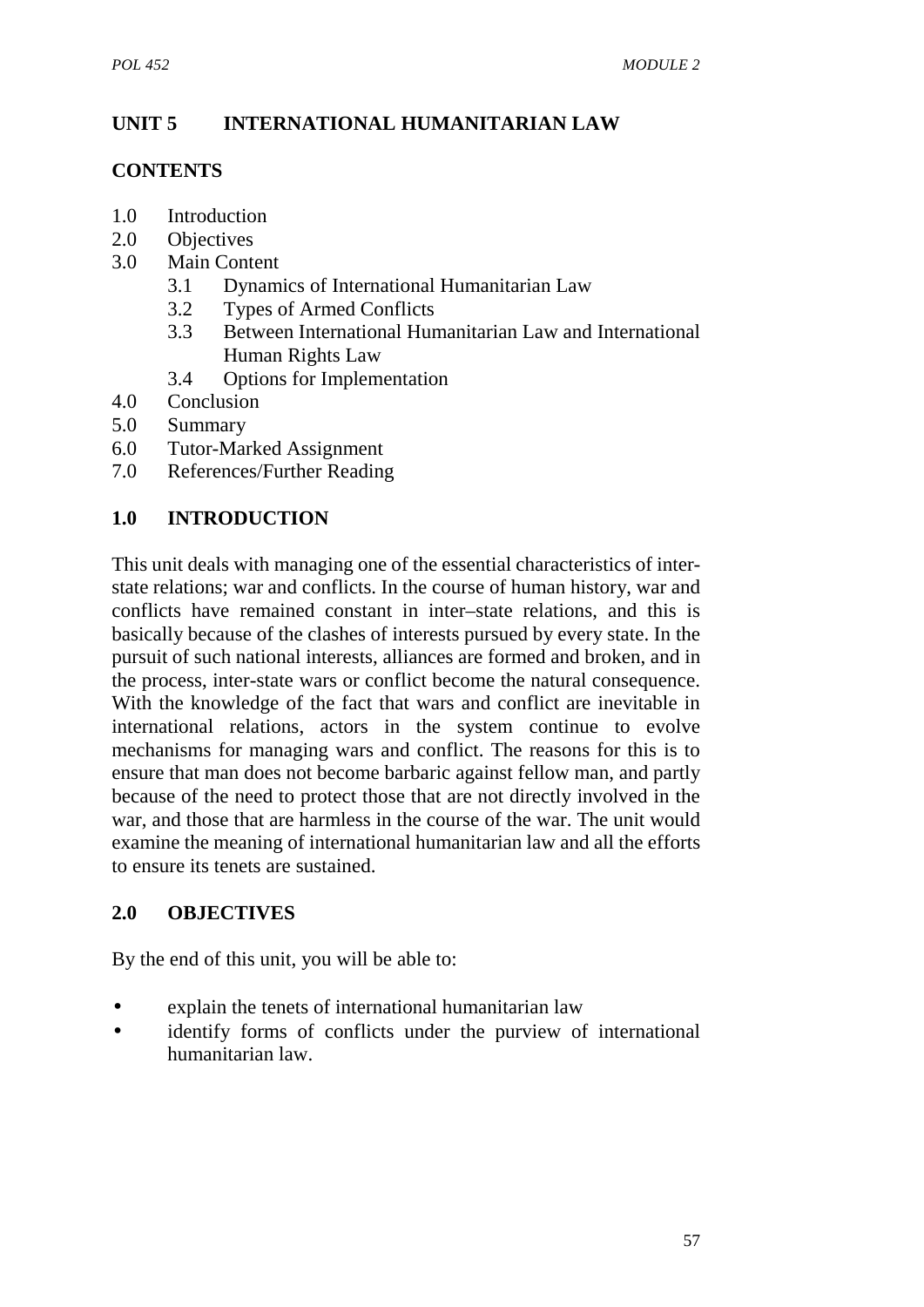## **3.0 MAIN CONTENT**

#### **3.1 Dynamics of International Humanitarian Law**

International humanitarian law can simply be defined as the law of armed conflict or law of war and their effects. The goal of international humanitarian law is to limit the effects of war on people and property and to protect particularly vulnerable persons and civilians (Beckman & Butte, 2012). Incidentally, States have always been limited in the ways in which they conduct armed conflicts; some of these measures are adherence to national laws and bilateral treaties and the observance of customary rules. However, throughout history these limitations on warfare varied greatly among conflicts and were ultimately dependant on time, place, and the countries involved. Not until the 19th century was there a successful effort to create a set of internationally recognised laws governing the conduct and treatment of persons in warfare. The role of the International Committee of the Red Cross cannot be discountenanced in the development.

Henri Dunant (founder of the International Committee of the Red Cross) in the 1850s made remarkable efforts in helping with the emergence of the first universally applicable codification of international humanitarian law: the Geneva Convention of 1864. Afterwards, international humanitarian law evolved over the course of a century and a half. Specifically, The Hague Conventions of 1899 and 1904 limited the means by which belligerent states could conduct warfare.

With the passage of time though, the conventions had exceeded their usefulness because they could no longer match the brutality with which wars were conducted. World War I (1914–1918) witnessed the first large scale use of poison, aerial bombardments and capture of prisoners of war. World War II (1939–1945) saw civilians and military personnel killed in equal numbers. The trend meant that the new international treaties on armed conflict were made in response to the many new methods of warfare.

It is important to note that international humanitarian law operates on the basis of the "principle of distinction". This simply means that all belligerents focus their attacks strictly on military targets. It must be ensured that civilians and civilian objects are safe from the direct consequences of hostilities. Also, and conscious of the facts that the civilian population may not be completely free from military assault, the spirit and letter of international humanitarian law demands that precautions are taken to limit cases of civilian casualties (Beckman & Butte, 2012). In the event of fore-knowledge about collateral damage to civilian objects and huge deaths to the civilian population as compared to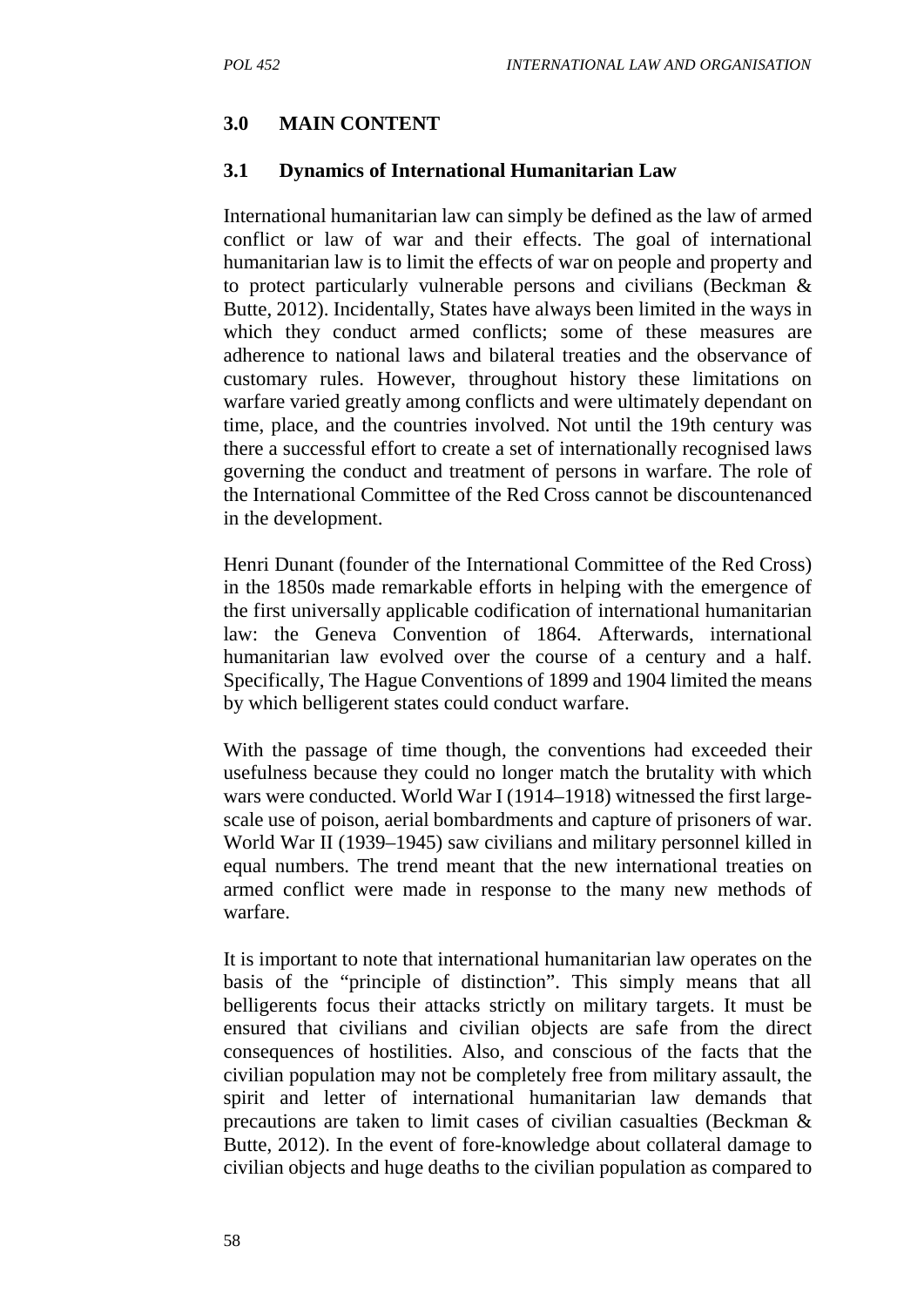the military, international humanitarian law compels a cancellation or suspension of such operations.

## **SELF–ASSESSMENT EXERCISE**

Explain your understanding of international humanitarian law.

# **3.2 Types of Armed Conflict**

In order to avoid contradictions and to adequately interpret the law, the concept of armed conflict as it pertains to the application of international humanitarian law is defined and clarified by the various conventions and protocols (Solis, 2010). In that context therefore, international humanitarian law categorises armed conflict into two, viz; international armed conflict and conflict of non-international nature. While the four Geneva Conventions of 1949 and 1977 Additional Protocol I concern international armed conflicts, Common Article 3 to the 1949 Geneva Conventions and the 1977 Additional Protocol II concern armed conflicts of a non-international character. Invariably, the four 1949 Geneva Conventions and Protocol I deal extensively with the humanitarian issues raised by such conflicts. The whole body of law on prisoners of war, their status and their treatment is geared to wars between States (Third Convention). The Fourth Convention states inter alia the rights and duties of an occupying power, i.e. a state whose armed forces control part or all of the territory of another state. Protocol I deals exclusively with international armed conflicts.

## **Internationalised Armed Conflicts**

Under Protocol I of 8 June 1977, *wars of national liberation* must also be treated as conflicts of an international character. The relevant part of the article states that such conflict shall be treated as having international character if the people are engaged in a struggle "against colonial domination and foreign occupation and against the racist regimes in the exercise of the right of peoples to self–determination".

A war of national liberation is a conflict in which a people are fighting against a colonial power, in the exercise of its right of self- determination. Whereas the concept of the right of self–determination is today well accepted by the international community, the conclusions to be drawn from that right for the purposes of humanitarian law and, in particular, its application to specific conflict situations are still much debated.

In effect, a single incident involving the armed forces of two states may be sufficient to be considered an international armed conflict. However, the issue of border confrontations involving the members of the armed forces of two states may be difficult to be classified as an international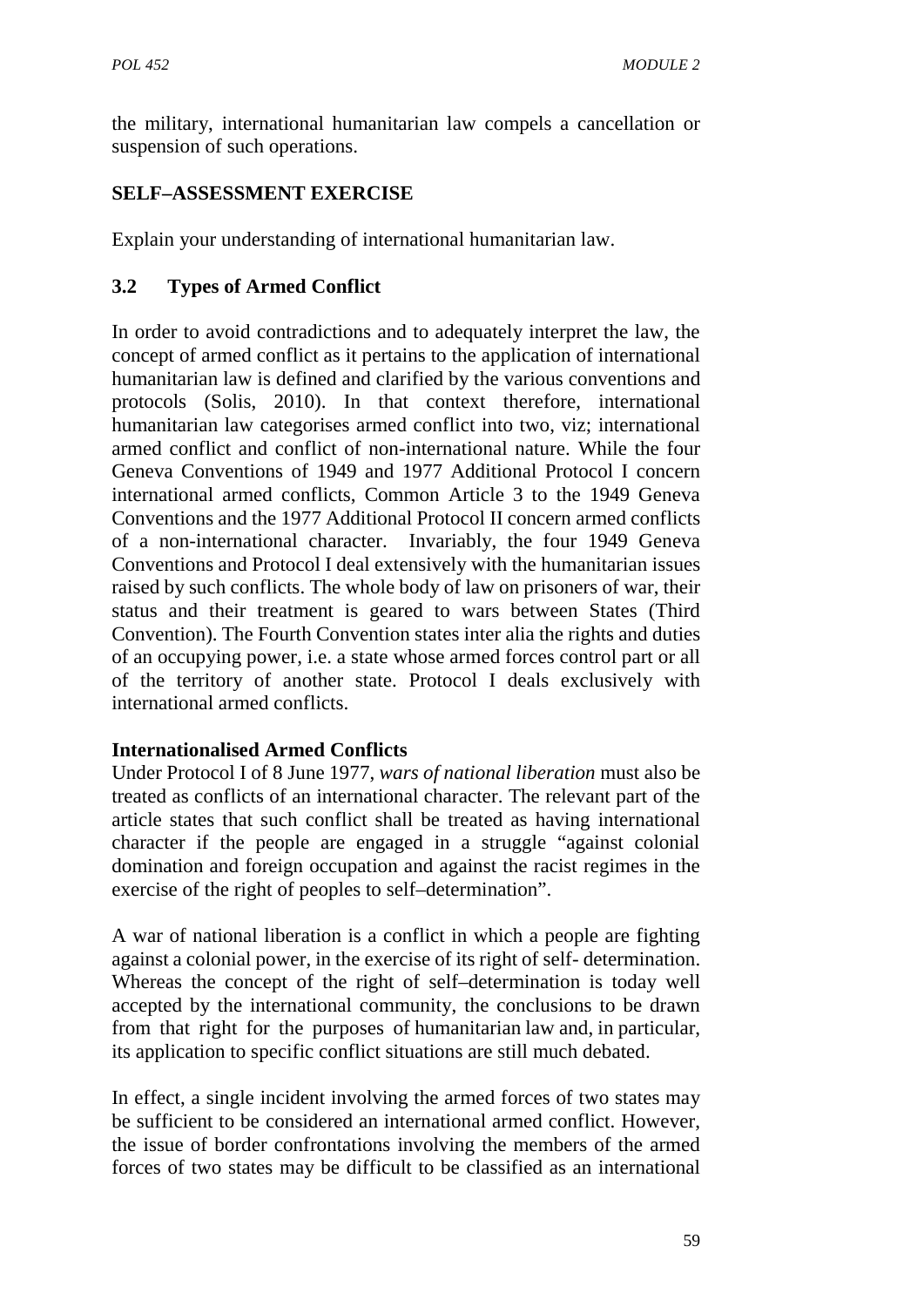armed conflict because of the confusion in determining whether or when the threshold is reached.

#### **Non–International Armed Conflicts**

In the perception of international humanitarian law, a non–international armed conflict is deemed to have taken place when there is a "protracted armed violence between governmental authorities and organised armed groups or between such groups within a State". In a situation where a non state armed group engages in a protracted armed violence with a state, and operates from across an international border, this is regarded as a noninternational armed conflict, and treated as so.

#### **International and Regional Instruments for Protection**

Without a monitoring body like international human rights law, and in order for the rules of international humanitarian law to be alive and respected, there are measures through which adherence to the dictates of international humanitarian law are ensured. The Geneva Conventions and the Additional Protocols require the States party to adopt a number of measures in order to assure compliance with these treaties. Some of these measures have to be taken in peacetime, others in the course of an armed conflict.

## **3.3 Between International Humanitarian Law and International Human Rights Law**

The concept, 'humanitarian' used loosely can be used as a synonym of 'human rights'. However, under international law, there are differences between them. Although both are concerned with the protection of the individual, the two bodies of law apply to different circumstances and possess slightly different objectives. The main distinction between the two bodies of law is that humanitarian law applies to situations of armed conflict, while human rights protect the individual in times of both war and peace. Humanitarian law aims to limit the suffering caused by war by regulating the way in which military operations are conducted (Barka, 2000).

Both systems of law are usually applied in the cases of armed conflicts and war. Compliance with the rules of both systems of law is required during as situation of armed conflict. However, the relationship between both systems of law is complex, primarily because of the cross–cutting nature of their application and the situations they are relevant to. In order to prevent anomalies, international actors have adopted various approaches in dealing with the complex nature of the relationship between international humanitarian law and international human rights law. These approaches are: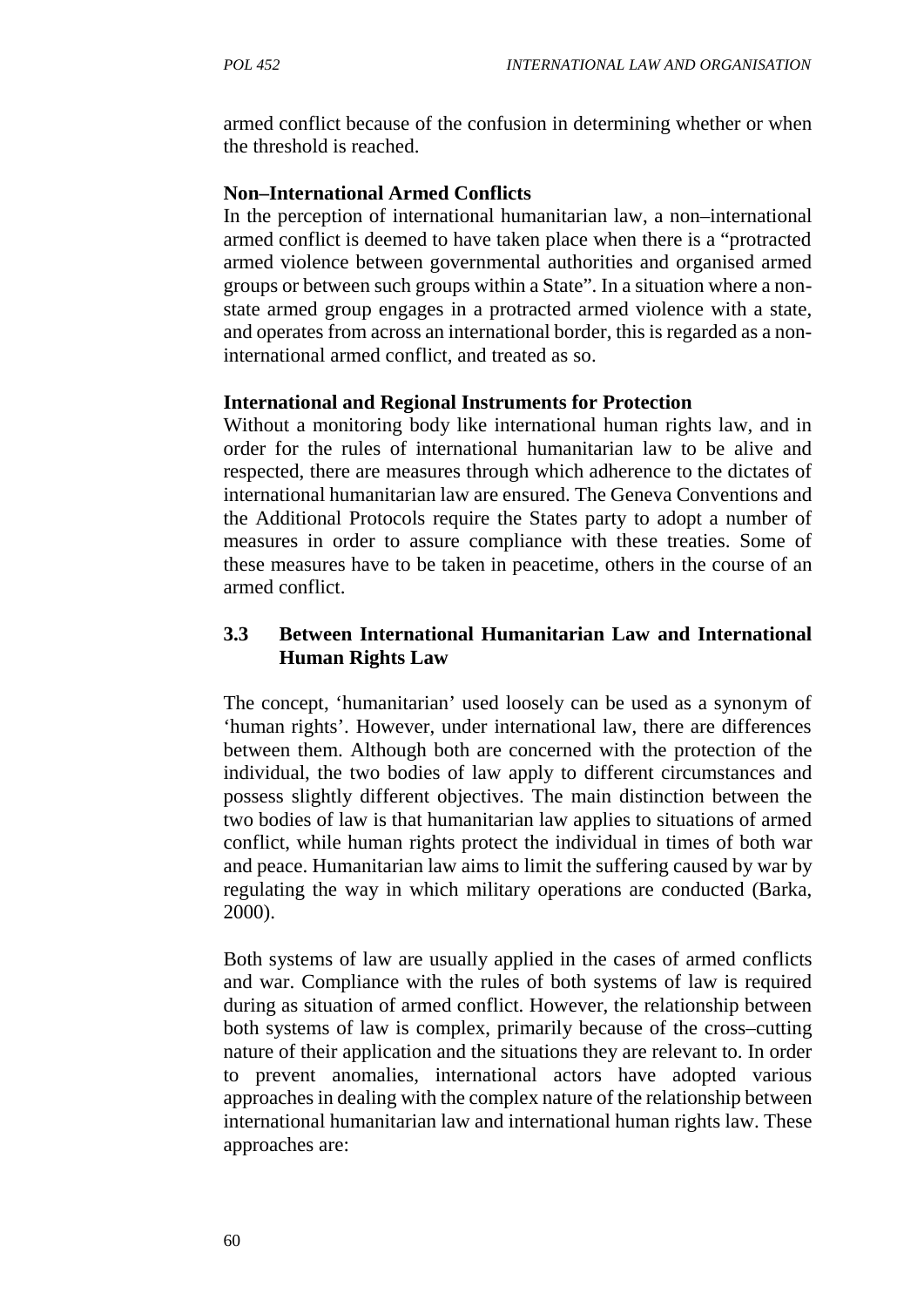## **1. The** *Lex Specialis* **Approach**

This can be understood on the basis of the identification by the International Court of Justice, of three scenarios that establish the cross– cutting interaction between international humanitarian law and international human rights law. This is explained below:

As regards the relationship between international humanitarian law and human rights law, there are thus three possible solutions: some rights may be exclusively matters of international humanitarian law; others may be exclusively matters of human rights law; yet others may be matters of both these branches of international law. In order to answer the question put to it, the Court will have to take into consideration both these branches of international law, namely human rights law and, as lex specialis, international humanitarian law*.*

### **2. The Complementary and Harmonious Approach**

In this instance, the position of The Human Rights Committee is useful. In the committee resolution: "the Covenant applies also in situations of armed conflict to which the rules of international humanitarian law are applicable. While, in respect of certain Covenant rights, more specific rules of international humanitarian law may be especially relevant for the purposes of the interpretation of Covenant rights, both spheres of law are complementary, not mutually exclusive".

This approach seeks to explain that both international human rights law and international humanitarian law are two branches of law that have a common objective of protecting persons, and therefore they should be harmonised and interpreted in a way that they complement and reinforce each other. Thus, they can be applied interchangeably such that, some cases, international humanitarian law will specify the current rules and their interpretation, and in other cases it will be international human rights law that would interpret existing rules. This exercise would take into cognisance, the branch of law that is more detailed and more adaptable to each situation.

### **SELF–ASSESSMENT EXERCISE**

Explain some of the basic rules of international humanitarian law

### **4.0 CONCLUSION**

The importance of International Humanitarian Law cannot be overemphasised, considering its importance in managing breaches and violation of the rules of engagement in the course of both international and non-international armed conflicts. The unit has presented in bold relief the major issues pertaining to the management of armed conflict in the modern world.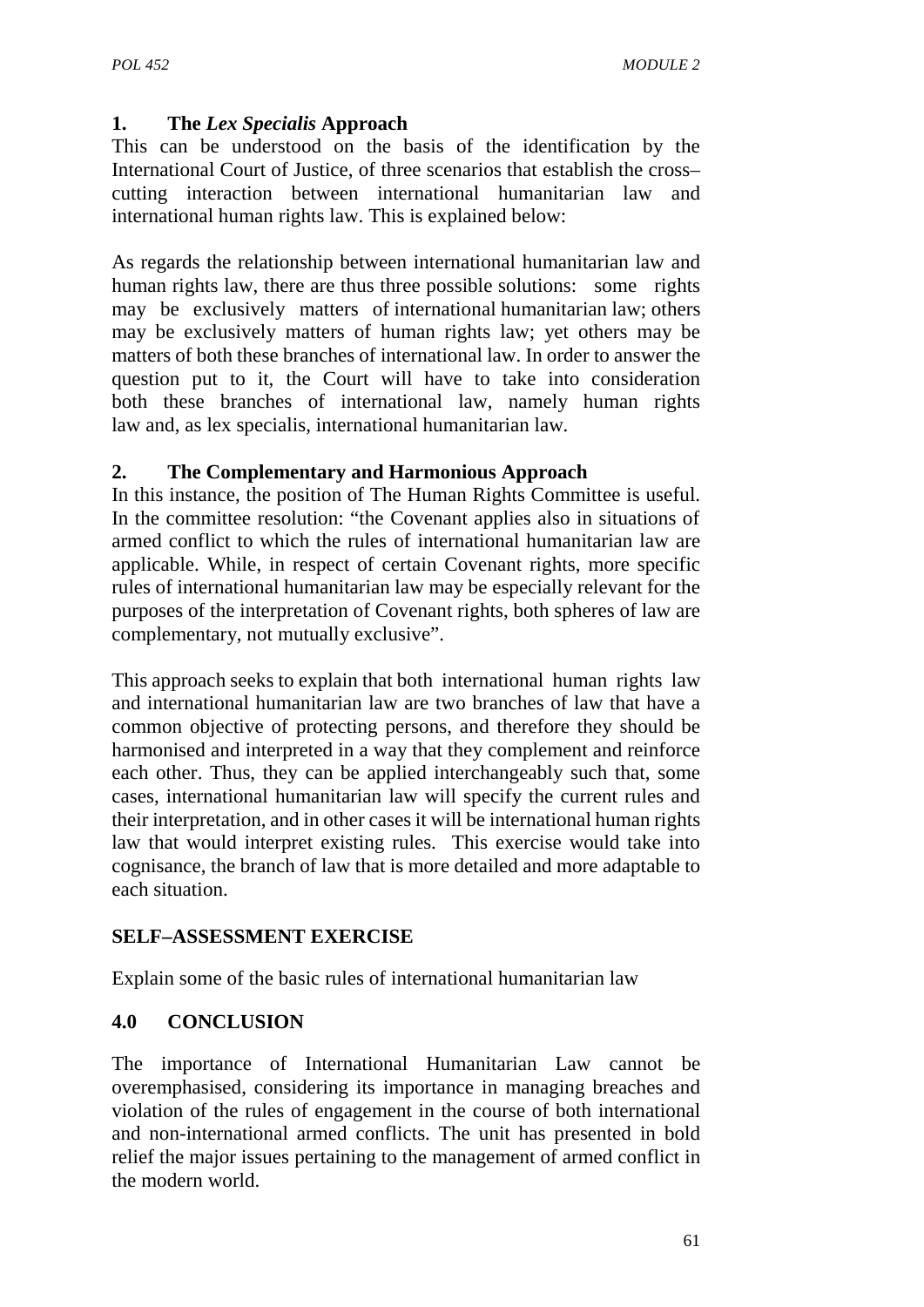#### **5.0 SUMMARY**

The unit demonstrates the necessity for the management of armed conflict. Specifically, it explains the nature of international humanitarian law and draws the distinctions between it and international human rights law. Furthermore, the unit also presents the various typologies of armed conflicts.

#### **6.0 TUTOR–MARKED ASSIGNMENT**

Distinguish between international humanitarian law and international human rights law.

#### **7.0 REFERENCES/FURTHER READING**

- Barka, C. (2000). *International Law and International Relations.* London, New York: Continuum
- Bassey, C. & Nyonge, M. (2012). " Nigeria and ECOWAS in the 21<sup>st</sup> Century: Challenges and Prospects of Meaningful Sub-regional Integration". Thomas A. Imobighe & Warisu O. Alli. Ibadan (Eds.). *Perspective on Nigeria's National Politics and External Relations. Ibadan*: Ibadan University of Press.
- Beckman, R. & Butte, D. (2012). "Introduction to International Law". Retrieved from: www.ilsa.org/jessup.
- Benhabib, S. (2009). "Claiming Rights across Borders: International Human Rights and Democratic Sovereignty." *American Political Science Review*. 103(4): 691–704.
- Cole, W. M. (2005). "Sovereignty Relinquished? Explaining Commitment to the International Human Rights Covenants, 1966– 1999." *American Sociological Review*. 70(3): 472–492.
- Gardbaum, S. (2008). "Human Rights as International Constitution Rights." *European Journal of International Law*. 19(4): 749–68.
- Keohane, R. O., Andrew, M. & Anne–Marie, S. (2000). "Legalised Dispute Resolution: Interstate and Transnational." *International Organisation*. 54(3): 457–488.
- Solis, G. (2010). *The Law of Armed Conflict: International Humanitarian Law in War.* Cambridge: Cambridge University Press.
- Starke, G. (1977). *Introduction to International Law.* London: Butterworths. See: The Geneva Conventions.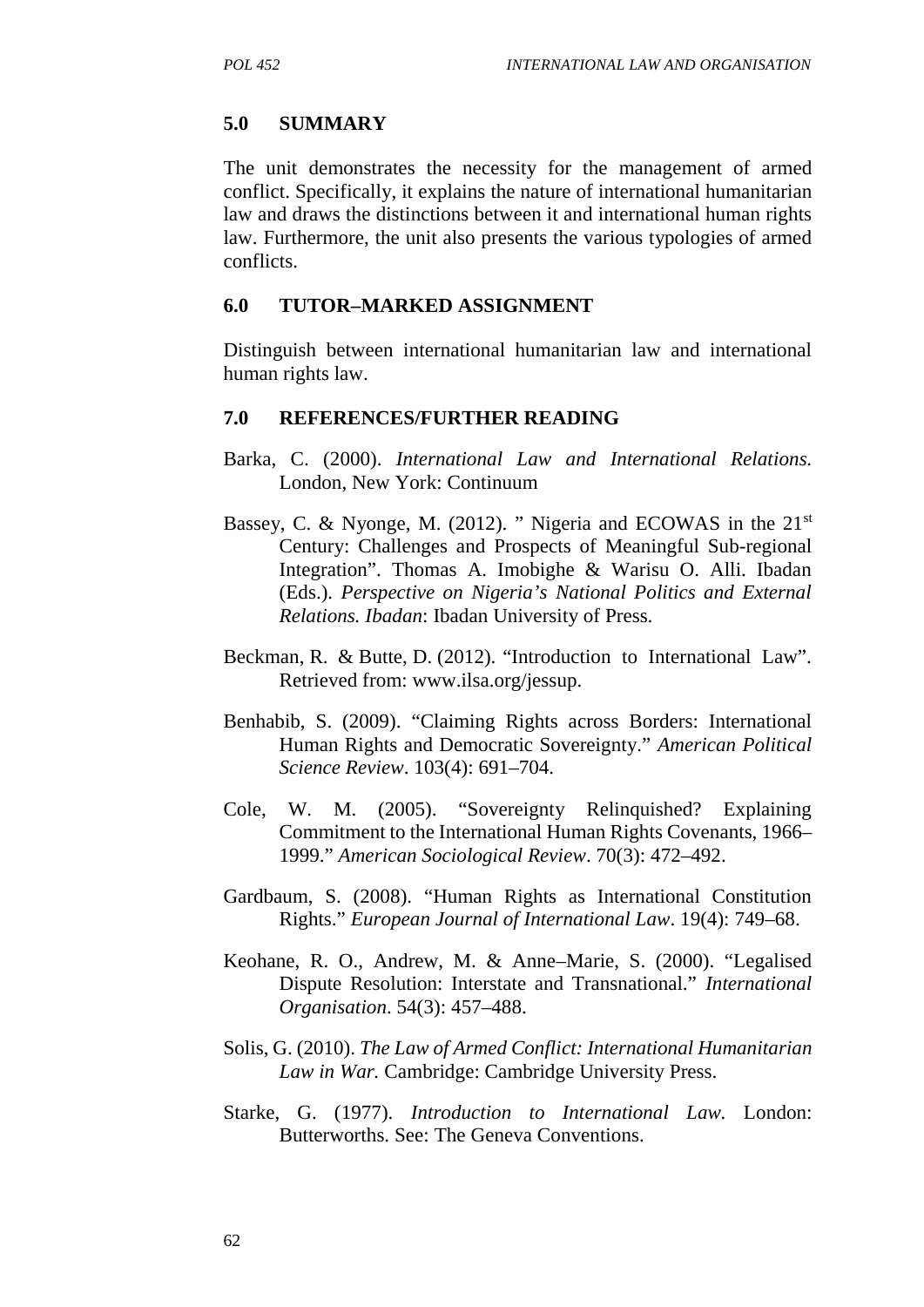## **MODULE 3 EVOLUTION AND DEVELOPMENT OF INTERNATIONAL ORGANISATIONS**

### **INTRODUCTION**

The emergence of the international organisations that laid the foundations for international law for the entire cooperating countries of the world is to enhance the economic condition of member States. It was in this period that the World Bank and the IMF were established and from thence forth gradually became an indispensable cog in the wheel of international economic relations to the present period. Their goals may include the attainment and consolidation of peace for the purpose of advancing economic development. This module is made up of five units, the framework upon which we would base our further discussions of the international legal system. The module would explore fundamental and historical issues related to the nature and character of international organisations as major players in international politics.

- Unit 1 History of International Organisations
- Unit 2 Approaches to the Study of International Organisations
- Unit 3 Nature and Character of International Organisations
- Unit 4 Brief Notes on Ten International Organisations
- Unit 5 International Organisations within the Context of International Law

### **UNIT 1 HISTORY OF INTERNATIONAL ORGANISATIONS**

### **CONTENTS**

- 1.0 Introduction
- 2.0 Objectives
- 3.0 Main Content
	- 3.1 History
	- 3.2 Peace and Security
	- 3.3 Economic and Social Questions
- 4.0 Conclusion
- 5.0 Summary
- 6.0 Tutor-Marked Assignment
- 7.0 References/Further Reading

### **1.0 INTRODUCTION**

The emergence of the concept of international organisation as an actor in the international system is one of the attempts by States to enhance communication, collaboration and cooperation in the international system. Basically, the idea behind the formation of international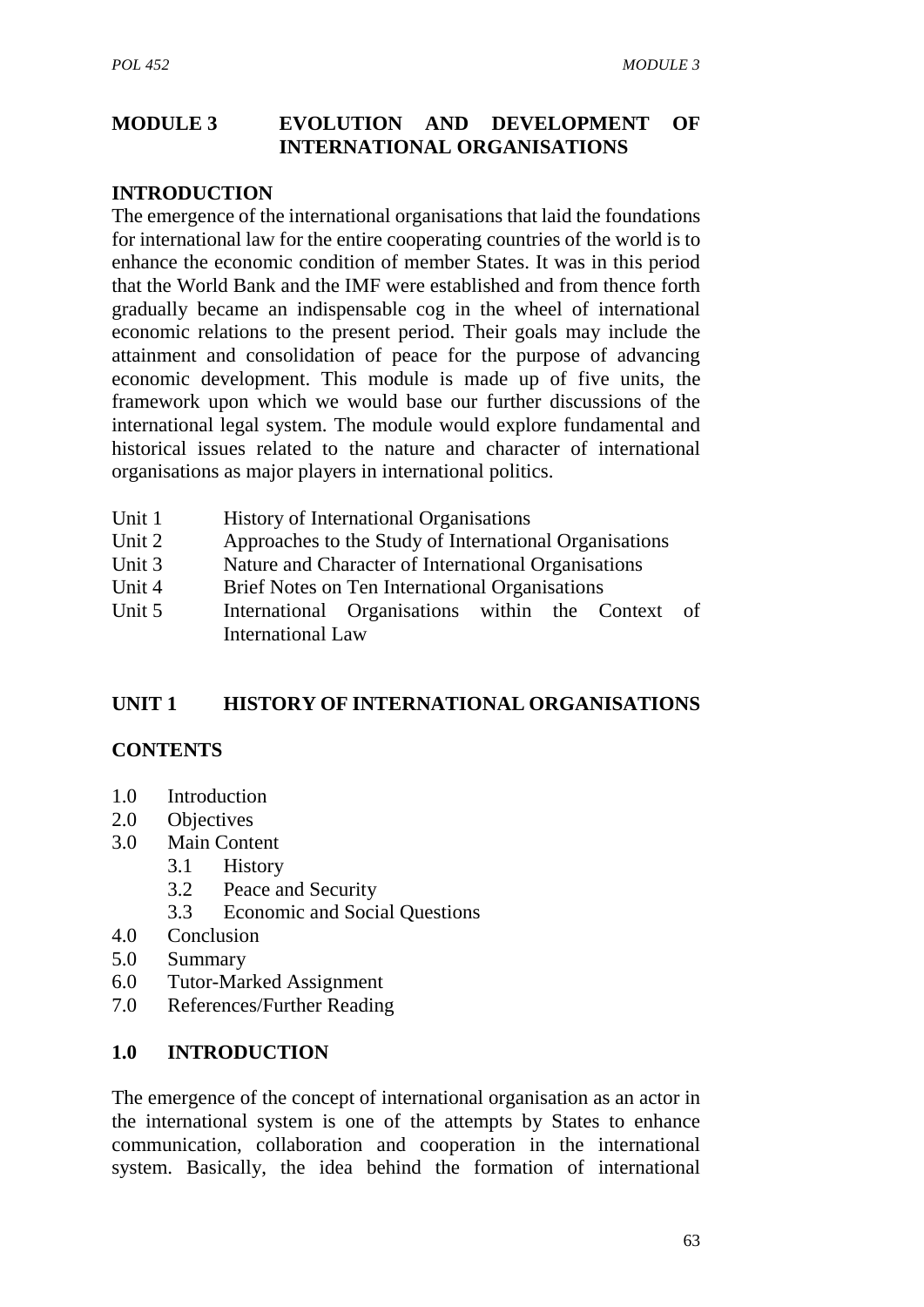organisations is to ensure the pooling of ideas and resources in order to achieve common goals and objectives. These goals are variously defined by the specific organisations. The goals may include the attainment and consolidation of peace, or for the purpose of advancing economic development. At the end of this unit you should be able to discuss and understand the nexus between peace and security measures as well as economics and social questions in the international system.

## **2.0 OBJECTIVES**

By the end of this unit, you will be able to:

- discuss the development trajectory of the concept of international organisation
- mention the importance of international organisations in the workings of the international system.

## **3.0 MAIN CONTENT**

## **3.1 History**

It is commonly accepted that the emergence of international organisations in its current format is traceable to the creation of the League of Nations, regarded as "the first period of collaboration" (Mangone, 1954). According to Archer (2001), "the accounts of the rise of international organisations rarely begin historically in 1919". At this point though, there was the necessity for collaboration and cooperation among actors in the system, hence the gathering at the Versailles Peace Conference by the triumphant side at the end of the First World–War. This also include participation by various national groups and non–government organisations desirous of a peaceful world, through negotiations and compromises and the elevation of issues of 'low–politics' to international relevance.

Specifically, the gathering was intended as a global coalition emerging from an intergovernmental meeting of heads of state and government focused on confronting the challenges faced by international peace and security. The concern therefore was about coming up with a peace treaty and coordinating and managing inter–state relations, in order to ensure there was no possibility of the re-occurrence of the First World–War with its devastating effects on humanity.

Historically, the whole idea of setting-up international organisations for the purposes of tackling mutual challenges at a global scale did not arise until the Versailles Treaty in 1919 basically because the nature and character of the international system prior to that period did not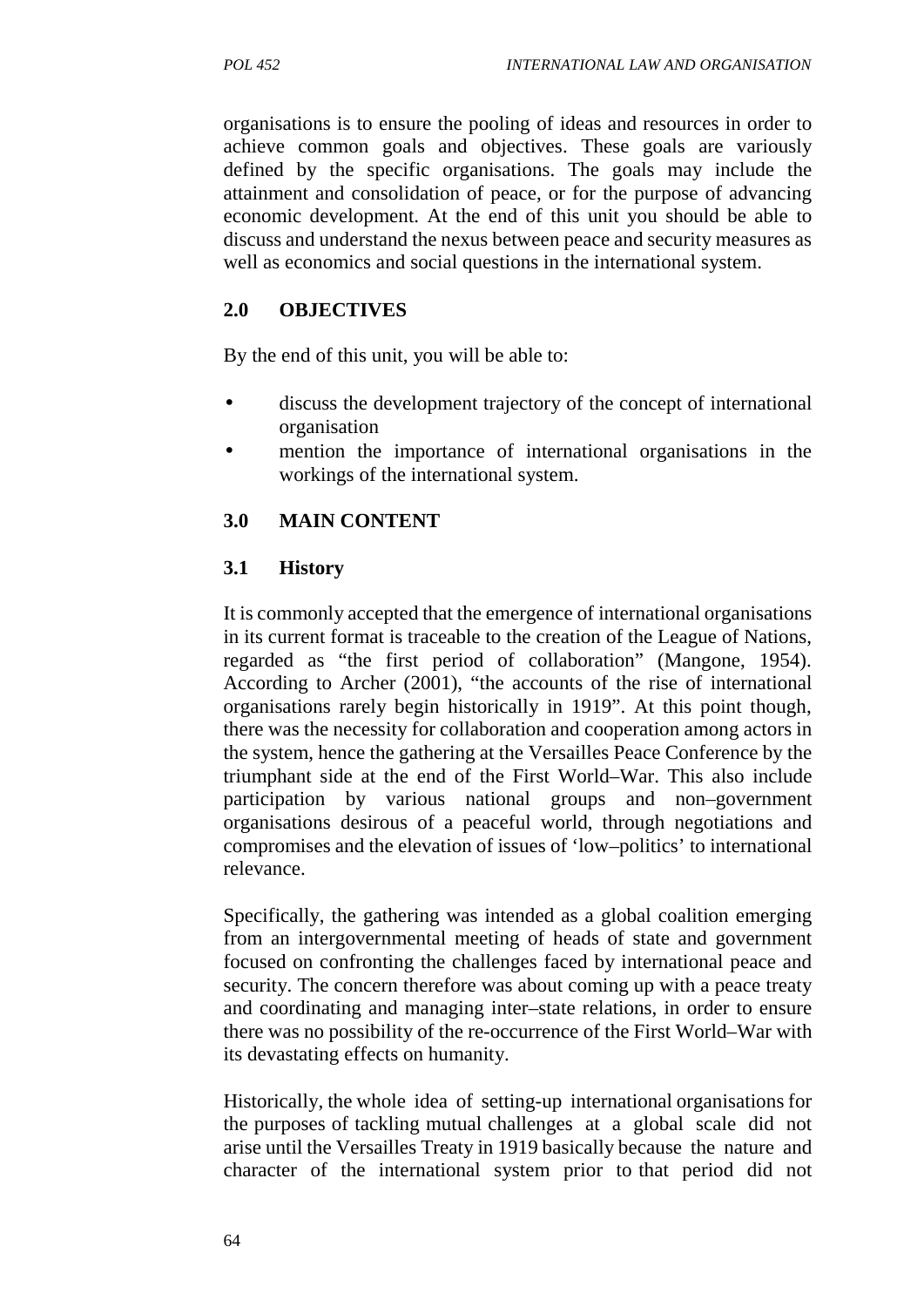permit such seemingly grandiose association of states (Oesterhammed, 2005). The most important point to note in this respect is the fact that the system was Euro-centric in character. Thus, with the exclusion of the rest of the world, and Europe acting as the centre of international relations, frictions, and wars were the essential characteristics of the system. The competition for resources and territories among European powers was rife, and often led to wars. In such a confined environment, it was almost impossible to evolve an efficient system of tackling security challenges. This was not unconnected with the determination of each to protect its own sovereign interest.

Arising from the idea of protecting the sovereign interest, the dominant discourse of the era was the achievement of a unified Christian Europe. Despite the threat posed by the advancing Ottoman Empire, the gradual inability of the Papacy and the Holy Roman Empire meant that it was an impossible task to achieve the religious and political unification of the whole of Europe. The saving grace was a resort to the doctrine of a God– given natural law which supersedes that of humanity, and thus, provided the opportunity for the Christian political class and their subjects to savour the soothing effects of a religious collective.

This was formerly by the gradual extinction of the natural law system as the legitimate and acceptable mechanism for guiding and conducting relations between and among states. In its place, was the emergence of the concept of international law which was founded on the practice of states voluntarily making mutual agreements based either on treaty or on custom. Accordingly, the Treaty of Westphalia demonstrates the immutability of the power of governments as the fundamental source of law, order and protection of rights in the international system.

The crucial turning point was the Peace of Westphalia, 1648, ending the Thirty Years War, which had torn apart late medieval Europe. Despite the benefits of the Treaty of Westphalia, one of which was the emergence of the sovereign state system, it was still impossible to establish networks of international organisations until the twentieth–century. It has been argued though, that the period lacked four main characteristics that would have provided the avenue for the creation of international organisations.

Interestingly, the states operated as independent political units after the Treaty of Westphalia, which encouraged diplomatic activities in the form of trade and travels, and continued till the eighteenth century, but the form of association did not provide sufficient enabling environment for the formation of international organisations. The most prominent form of contact was warfare, which did not allow for the formation of organisations that could ensure peace and security. Research record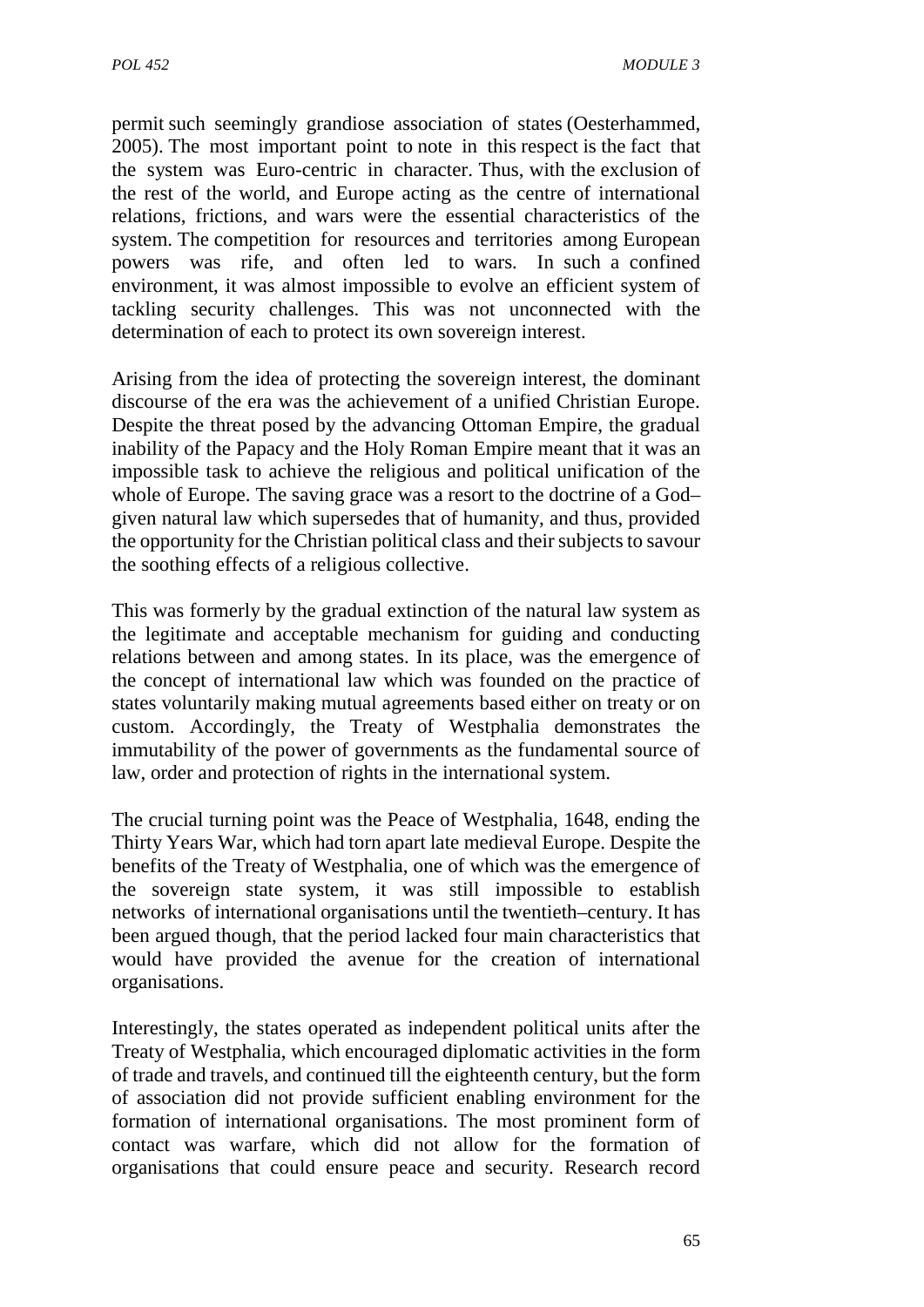shows that there were sixty–seven major wars between the period 1650 and 1800, in which major powers were solidly involved as belligerents.

In summary, the systems of the period, whether in Europe or elsewhere was characterised by the concept of 'Us against Them', in which each political unit attempted to exert powers over others. Relationship was almost always belligerent in nature, and warfare was characteristic of the period. This is however not to rule out the fact that some other forms of relationship, especially diplomacy equally took place. The Greek city–states are known to be at the fore–front of the diplomatic relationship of the period, and essentially established the platform upon which modern diplomacy has been built. However, all of these efforts did not lead to the formation of a permanent international organisation that would accommodate the membership of the various political units in the system.

### **SELF–ASSESSMENT EXERCISE**

Describe the character of the international system before the  $20<sup>th</sup>$  century.

## **3.2 Peace and Security**

The first attempt at creating an association of sovereign states committed to finding solution to the challenges of peace and security in the international system is arguably the Congress of Vienna, which took place between 1814 and 1815. This is described by Archer in the following words:

... the Vienna Congress of 1814–15 codified the rules of diplomacy, thereby establishing an accepted mode of regular peaceful relationships among most European states. This was an important development in one of the key institutions governing interstate relations, turning diplomacy from a rather discredited activity to one that served the international system as well as the individual state*.*

The stage had been set for the transformation of the international system with both the American Revolution (1776) and the French Revolution (1789). These revolutions brought about changes in the role of the state as a political entity. Prior to the revolutions, the European system operated on the basis of fusion in the relationship between the state and the ruler. The existence of the state was tantamount to the existence of the ruler. Thus, the system was based on the King's parliament, King's court, King's army, King's peace, etc. With the revolutions, the state became the instrument of the popular will and no longer the property, instrument or trust of the Crown.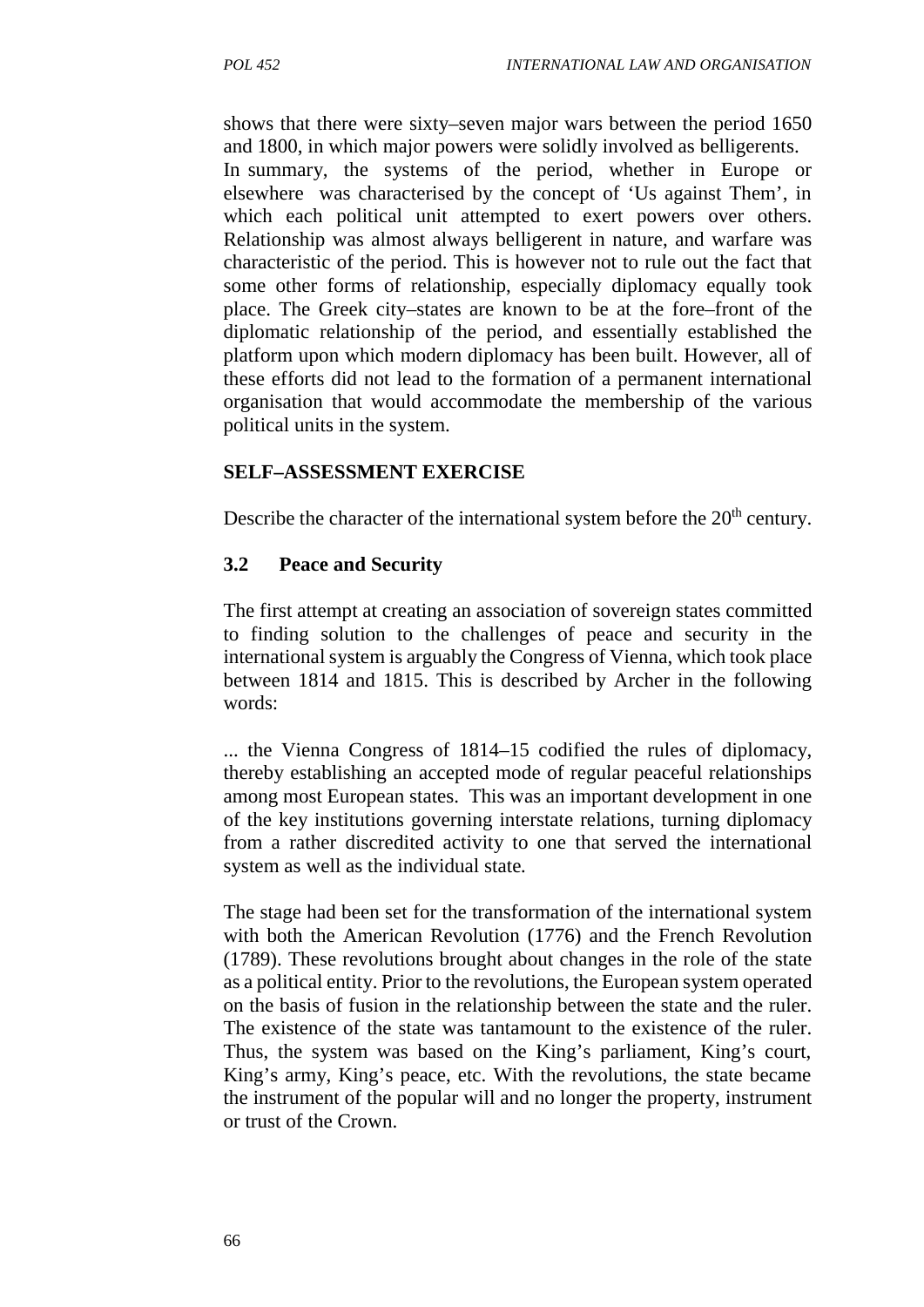Expectedly, the impact of the revolutions had reverberating effects on the conditions in European international relations (Geyer, 2001). In the first place, Britain immediately became weakened by the independence of America; not only through the loss of colonial territories, but also human resources to the war of independence. This had negative psychological effects on the perception of the country, by both foes and allies. Secondly, the process of coming together by Austria, Britain, Prussia and Russia to halt Napoleon's match on Europe marked the beginning of the ideology of the balance of power system.

In the final analysis, the congress system was a consultation of the Great Powers that focused on resolving problems as they arose as against making efforts to pre–empt these problems at their regular meetings. It is argued that despite the existence of their various fora provided by the meetings, decisions about war and peace in the period were made in the chanceries of Europe. Though, the congress meeting was an improvement on traditional bilateral diplomacy because it allowed for a gathering of representatives of various governments with various interests– Indeed, it was the beginning of multilateral diplomacy. In the words of Bloy (2013), explains thus:

The Congress of Vienna was seen as the first of a series of Congresses which have been labeled as the "Congress System" although it was never a system. Diplomats felt that they should 'stick together' in peacetime to preserve the peace. It was a "gentlemen's agreement" – verbal, and there was no constitution; it was decided that when and where conflict could lead to international war, a congress would meet to talk it out first*.*

### **SELF–ASSESSMENT EXERCISE**

Trace the history of the emergence of the United Nations.

## **3.3 Economic and Social Questions**

The creations of permanent international organisations that focus on economic and social questions also have direct links with both the French and American revolutions. In making the state system more responsive to the desires of the mass of the people rather than the rulers, the revolutions created an era of egalitarianism and political liberalism inspired by the Christian ideals of social justice (Agwu, 2009). These revolutions ensured that the ruling class (government) became more involved in the welfare of the citizenry, and indeed, did not limit such involvement to the local environment, but encouraged collaboration across boundaries. According to Archer: "during the nineteenth century, the states of Europe were, of necessity, fashioning new means for co–operation over the issues of peace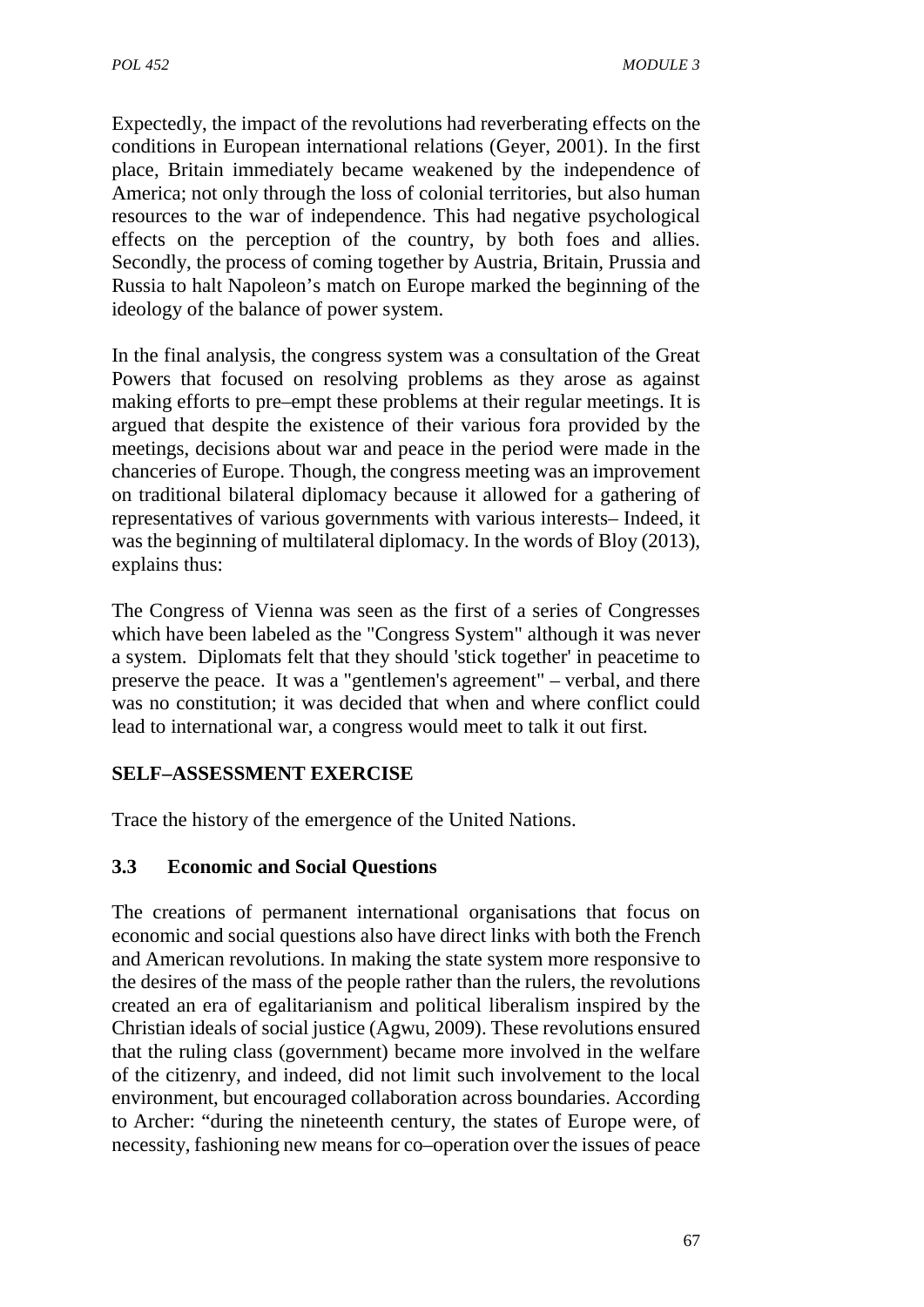and conflict and were being faced with a growing need to co–ordinate action in the socio-economic areas of life".

Coupled with the consequences of the political revolution was the industrial revolution on the creation of international organisations. The industrial revolution positively aided the improvement of communication technology, which in no small measure improved the linkages among states, and indeed, citizens across boundaries. Furthermore, travel time was greatly reduced by the revolution in transport. As a result of these developments, representatives of states and delegates united to produce a common front in respect of the management of public life as it concerns international travels, communication, business relationships, welfare, and all other issues that have international dimensions.

The foremost international organisation that emerged from the series of negotiations that focused on the socio–economic well-being of the citizens of the various states was the International Telegraphic Bureau (1868), which later became the International Telegraphic Union (ITU). This was closely followed by the creation in 1874 of the General Postal Union, which later became the Universal Postal Union. These were closely followed by the creation of the International Bureau of Weights and Measures in 1875, the International Union for the Publication of Customs Tariffs in 1890. With the emergence of the United Nations in 1945, the ranks of international organisations that focus on the socio– economic well–being of humanity became enlarged.

### **4.0 CONCLUSION**

This unit has focused on the history of international organisations. The origin is traced to the Congress of Vienna which took place between 1814 and 1815, and the subsequent institutionalisation of the congress system of managing international peace and security. This effort is the precursor of the United Nations.

### **5.0 SUMMARY**

In summary, we can conclude that the unit captures the development trajectory of international organisations. The importance of international organisations should not be lost on students of international relations, because international organisations have developed over the ages as one of the foremost non–state actors in the international system. The unit traces the development through the bifurcation of the focus into the security conscious and socio–economic conscious international organisations. In the final analysis, we can surmise that the United Nations and all the other forms of security conscious international organisations are an improvement on the conference system, a task which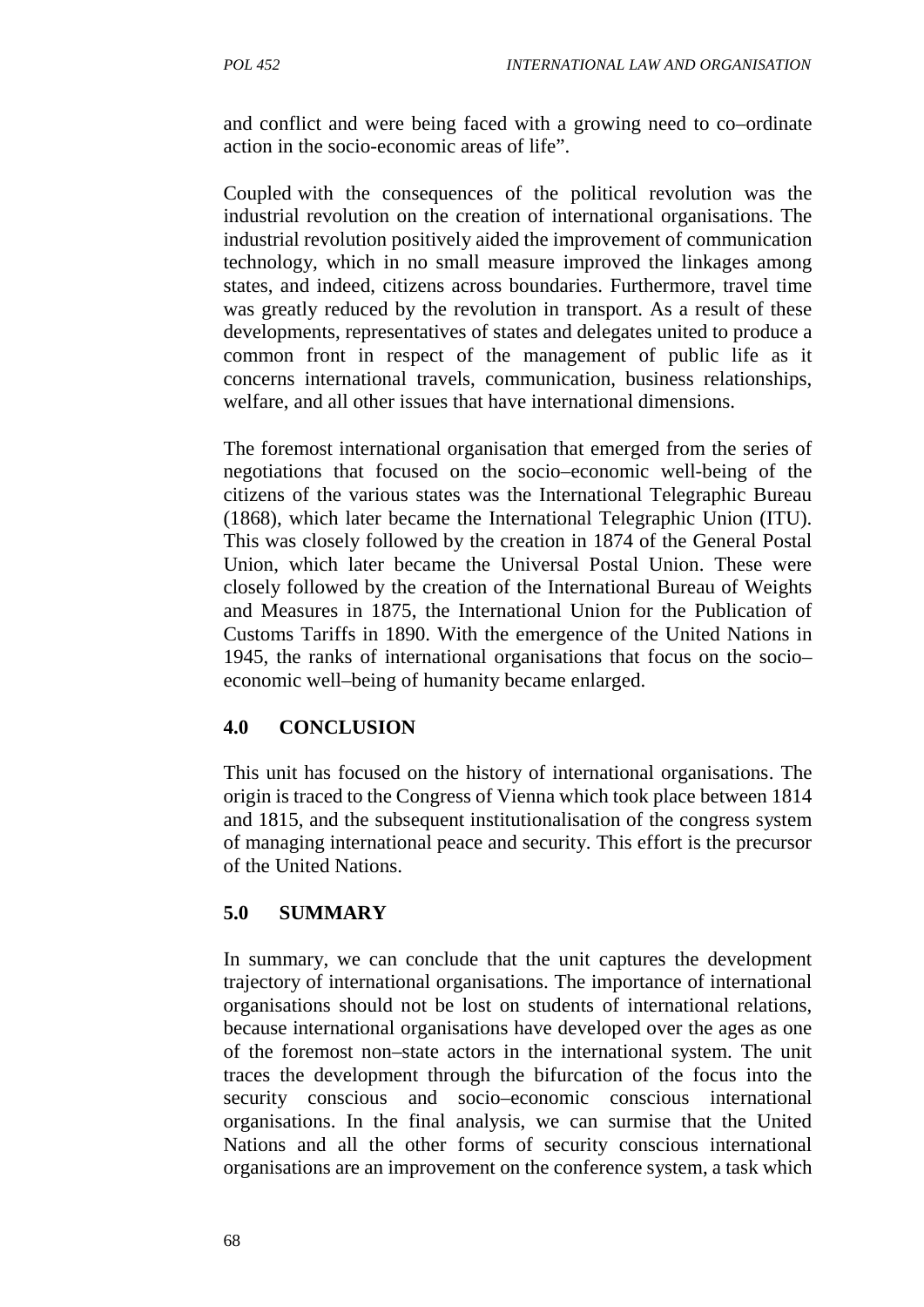the League of Nations could not achieve.

### **6.0 TUTOR–MARKED ASSIGNMENT**

What were the factors that prevented the creation of international organisations after the Treaty of Westphalia?

### **7.0 REFERENCES/FURTHER READING**

- Agwu, F.A. (2009). *National Interest, International Law and Our Shared Destiny*. Ibadan: Spectrum Books Limited.
- Archer, C. (2001). *International Organisation.* London: Routledge.
- Bloy, M. (2013). "The Congress of Vienna, 1 November 1814 8 June 1815". *Victorianweb.org.* Retrieved from http://www.victorianweb.org/history/forpol/vienna.html
- Fortna, V. G. (2003). "Scraps of Paper? Agreements and the Durability of Peace." *International Organisations*. 57(2): 337–372.
- Geyer, M. (2001). *The Mechanics of Internationalism*. London: Oxford University Press.
- Mangone, G. (1954). *A Short History of International Organisation.* New York: McGraw-Hill.
- Nwokoma, I.N. (2009). " ECOWAS and Intra-Regional Trade, 1975- 2008". Joy Ogwu & Wasiru Alli (Eds.). *ECOWAS: Milestones in Regional Integration*. Lagos: Nigerian Institute of International Affairs.
- Oesterhammed, J. (2005). *Colonialism: A theoretical Overview*. Shelley Frisch: Markus Weiner Publishers.
- Vogt, M. (1991). " The Problems and Challenges of Peace-making: From Peacemaking to Peace-Enforcement". Vogt, M.A. (Ed.). *Liberian Crisis and ECOMOG: A Bold Attempt at Regional Peacekeeping.* Lagos: Gabumo Publication Co., Ltd.,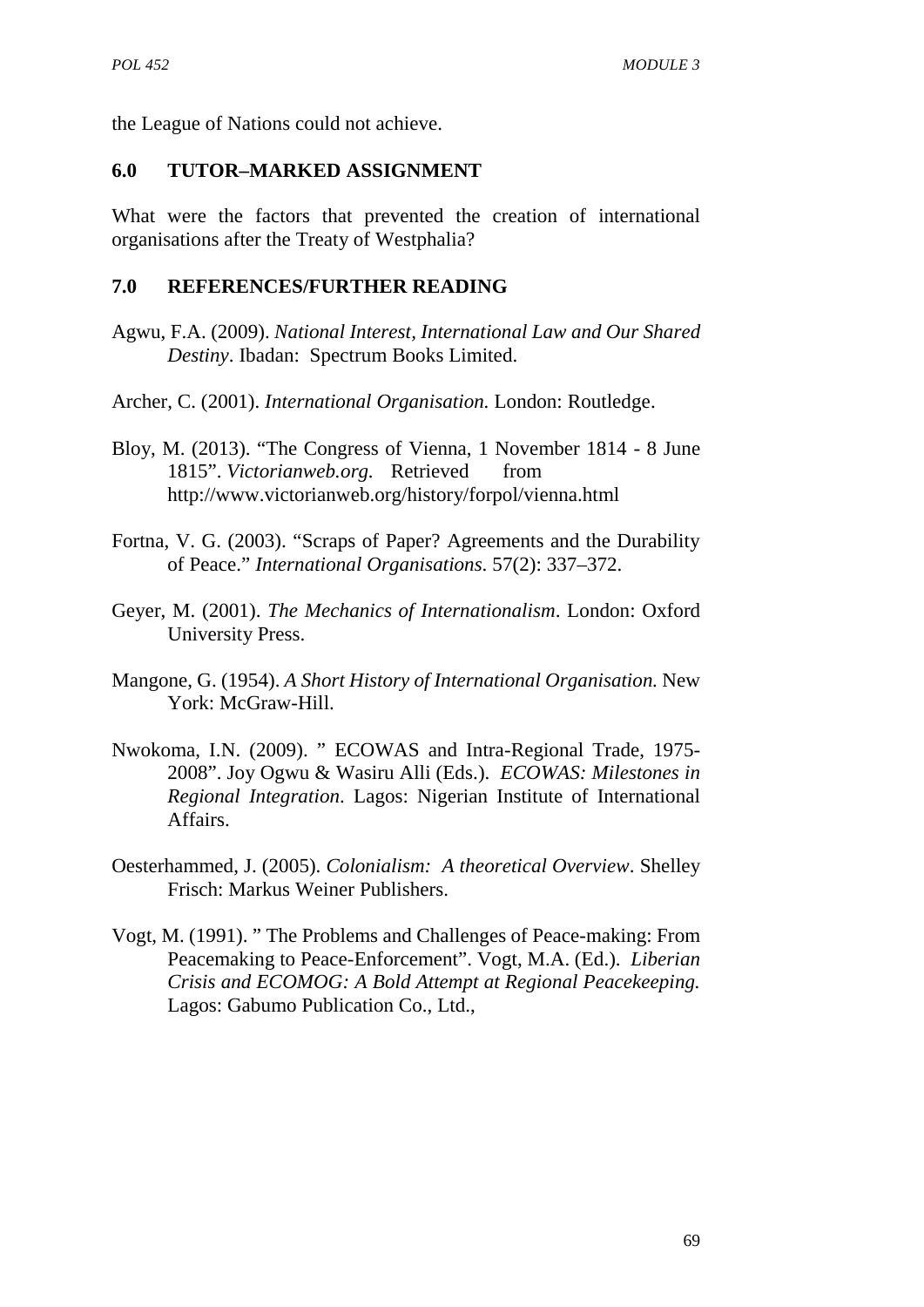#### **UNIT 2 APPROACHES TO THE STUDY OF INTERNATIONAL ORGANISATION**

#### **CONTENTS**

- 1.0 Introduction
- 2.0 Objectives
- 3.0 Main Content
	- 3.1 Functionalist Thesis
	- 3.2 Neo-Functionalism
	- 3.3 Rational Choice (Institutionalism)
	- 3.4 International Federalism
	- 3.5 Inter-governmentalism
	- 3.6 Supra-Nationalism
- 4.0 Conclusion
- 5.0 Summary
- 6.0 Tutor-Marked Assignment
- 7.0 References/Further Reading

### **1.0 INTRODUCTION**

Like other social–science disciplines, the study of international relations is replete with scientific explanations for interpreting the various interactions that take place in the international system. Following in this tradition, International Relations scholars have based the explanation of the motives, interactions, characteristics and functions of international organisations on the theory of integration. However, there are various approaches to understanding the theory of integration. These approaches provide insight into the workings and *modus operandi* of international organisations. Some of these approaches would be discussed in this unit.

#### **2.0 OBJECTIVES**

By the end of this unit, you will be able to:

- explain the various approaches to the study of international organisation
- link the approaches to the empirical workings of international organisation
- distinguish among the various approaches to the study of international organisation.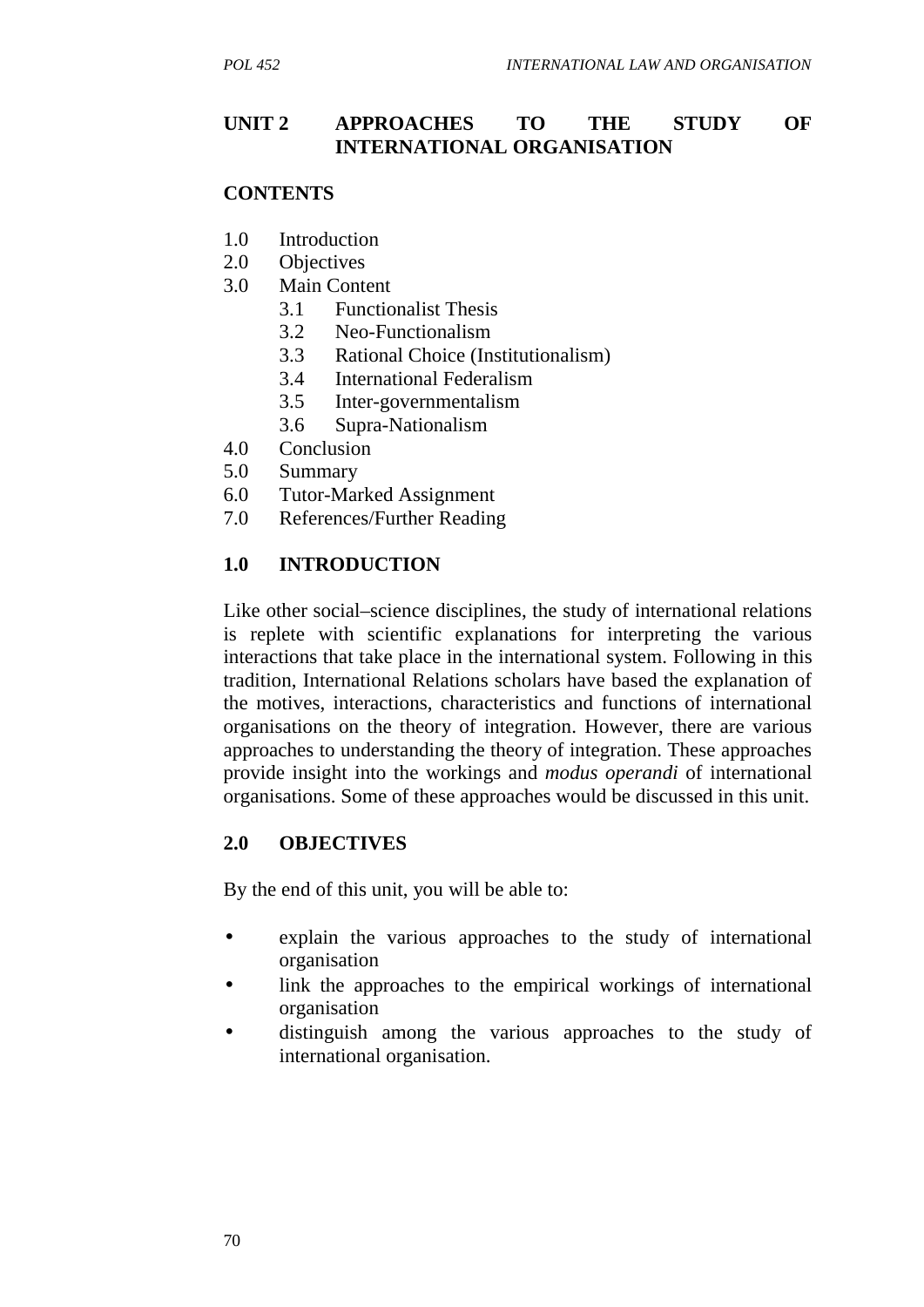## **3.0 MAIN CONTENT**

#### **3.1 Functionalist Thesis**

The history of Functionalism as an approach to the study of integration can be traced to the issues that arose principally from the experience of the Second World War and a strong concern about the obsolescence of the State as a form of social organisation. Functionalism primarily focuses on "the promotion of common interests and needs shared by states but also by non-state actors in a process of global integration triggered by the erosion of state sovereignty and the increasing weight of knowledge and hence of scientists and experts in the process of policymaking". Accordingly, international integration is, the collective governance and interdependence between states develops its own internal dynamic as states integrate in limited functional, technical, and/or economic areas. International agencies would meet human needs. The benefits rendered by the functional agencies would attract the loyalty of the populations and stimulate their participation and expand the area of integration*.*

It is assumed that functionalism would provide the enabling environment for development which would in turn lead to "autonomous development" as a consequence of multiplication, expansion, and deepening of functional international organisations. In theory, the process would cascade into the formation of an international government. When this happens, the globe would turn into a federation in which all political units within the system would exercise some form of autonomy, but sovereignty would reside with the global government. This state of affairs is assumed to be capable of ensuring international peace and security. In effect, functionalism stands as the theoretical basis for the establishment and proliferation of international organisations in the twentieth–century. These organisations continue to strive to protect common interests and objectives.

#### **3.2 Neo–Functionalism**

As an approach to state integration, neo–functionalism is the process of integrating actors (the various sector in the national economies of consenting states) in the prospects of achieving spill–over effects to further enhance the process of integration. Neo–functionalism believes there is reduction in the value of nationalism, which encourages the political and interest groups within the state to pursue a welfare state objective that can only be achieved through integration.

Though neo–functionalism focuses on regional integration, it nevertheless assumes that the concerned states would initially integrate in functional and economic areas, after which, in quick succession, states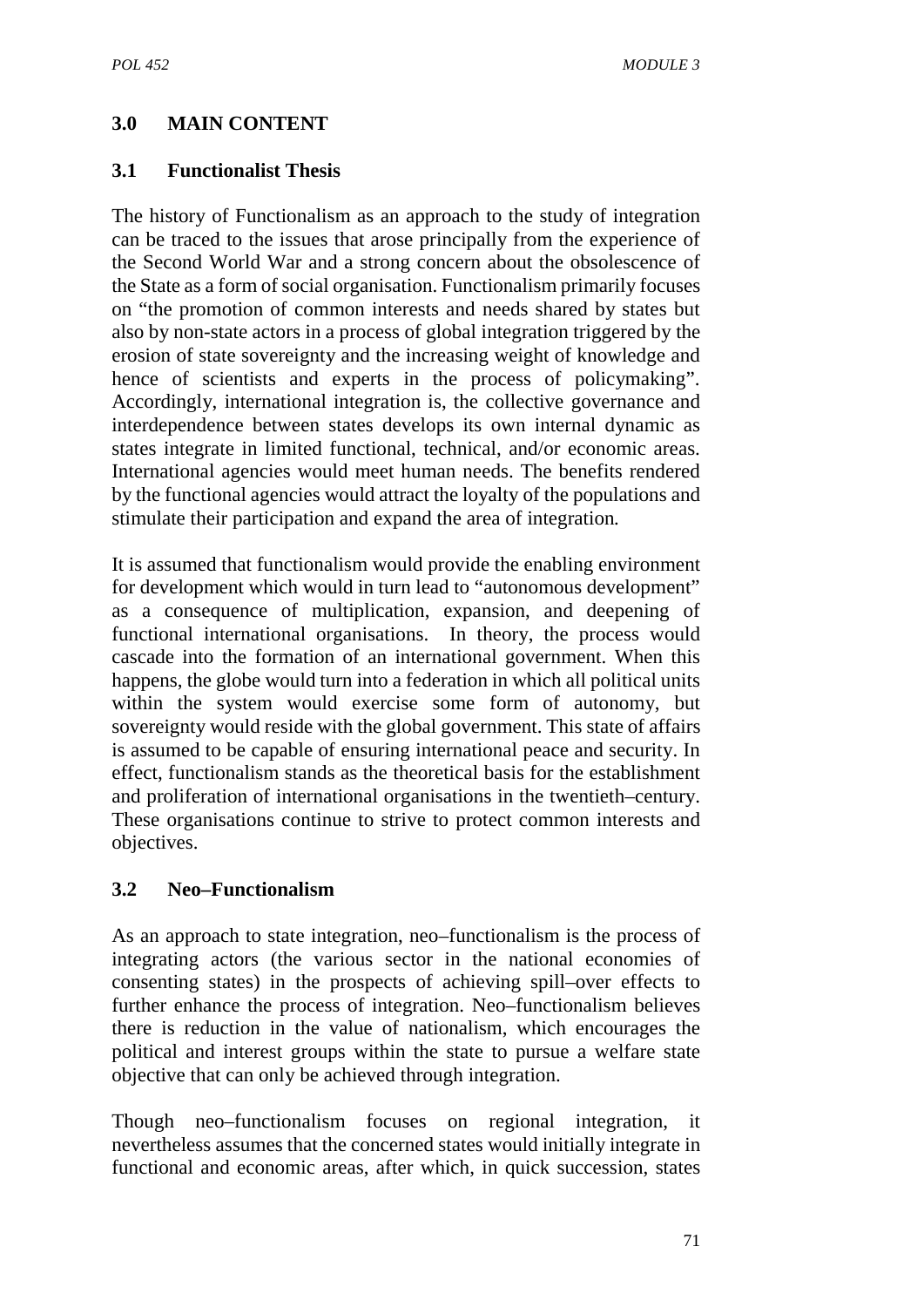begin to experience increasing rates for more integration in other areas. This is the 'invincible hand' of integration called the spill–over. In essence, the successes and progress experienced in initial integration leads to integration in other areas and issues. Thus, despite the assumption that integration can be resisted, it becomes difficult to stop because of the benefits of cooperation.

The most significant character of neo–functionalism is its non-normative nature; thereby investigating, describing and explaining the process of integration on the basis of the collection and interpretation of empirical data. According to the neo-functionalists, integration is a compulsory and inevitable as against the assumption of a desirable situation proposed by the political elites of member–states. This is because of the interdependent nature of the international system compels states to collaborate and cooperate on matters and issues of mutual interests and concerns. In summary, the neo–functionalists' assumptions on integration are: (i) nationalism is being replaced by functional cooperation across boundaries; (ii) there will always be spill–over effects across various levels of cooperation.

## **3.3 Rational Choice Institutionalism**

This is a theoretical approach to integration, which focuses on the institutions created as a result of actors' penchant for cooperation and collaboration for mutual benefits and the protection of common interests. In coordinating the desire of state actor's in their quest for benefits arising from collaboration, institutions are established to bring the desires to fruition. Rational Choice Institutionalism is therefore a theoretical approach to the study of institutions which presents actors as beneficiaries of institutions.

The origin of the approach is traceable to the study of congressional behaviour in the US of the late 1970s. The approach borrows largely from the analysis of classical economics theories to investigate and explicate the processes through which institutions are created, and how the political actors (decision–makers) that operate within those institutions behave, and subsequently, present the outcome of strategic interactions among the political actors. Arguably, the interpretation of the interactions is usually complex because of the constraints imposed by the rules within the institutional environment, and the motivating influences of the actors. In effect, institutions create the rules that determine the decision-making process. Thus, institutions are "principles, norms, rules, and decision– making procedures around which actors expectations converge in a given issue–area".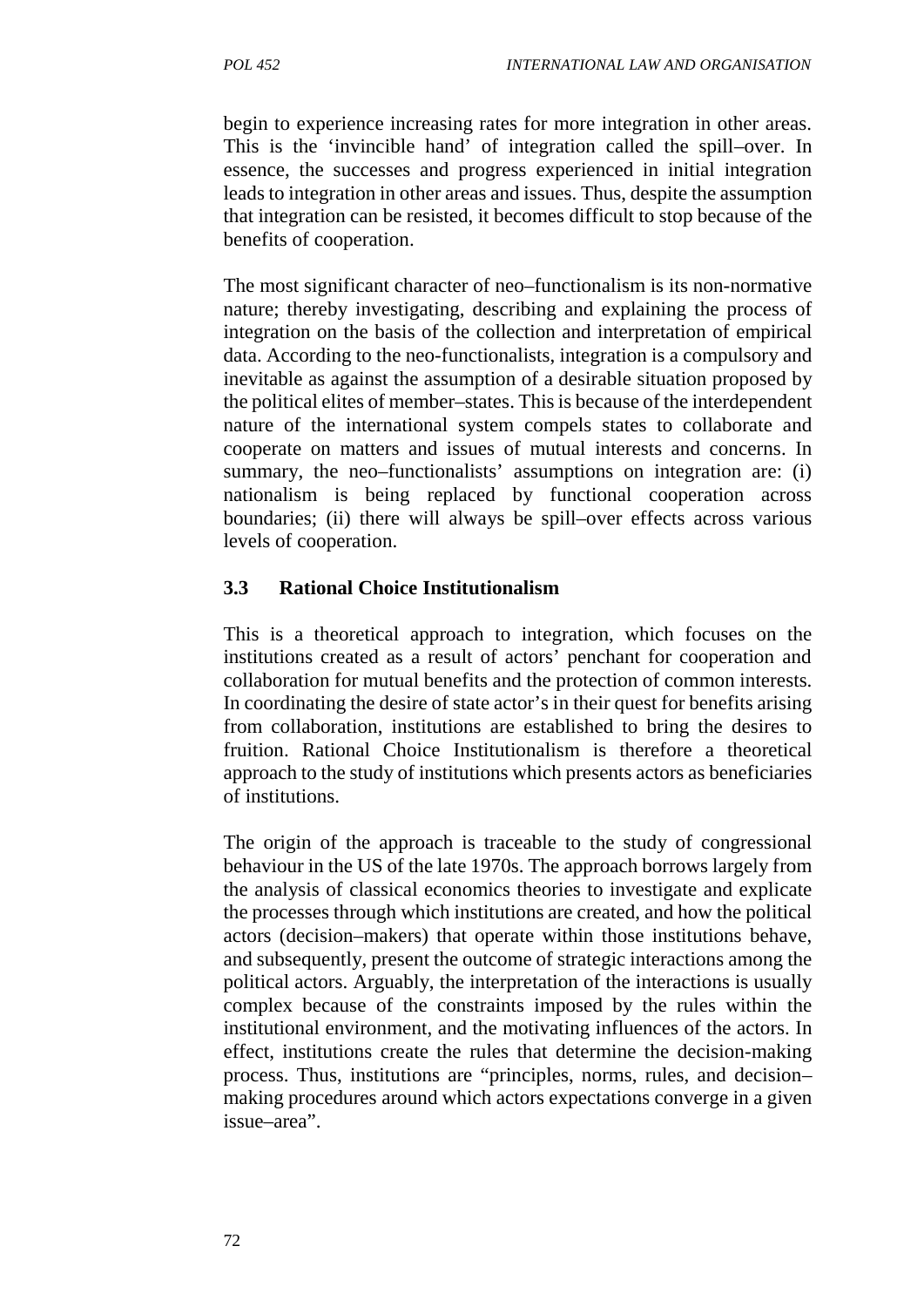The basic assumptions underlining the utility of this theoretical approach are the use of "methodological individualism", which focuses on the behaviour of each actor within the institutional environment. It is also important to know that the behaviour of decision-makers is presumed to be those of the states they represent, in other words, institutionalism assumes that the principal actors are the states. In the final analysis, RCI is applicable on the basis that states are rational, but are "subject however to significant "bounds" on rationality and any prevailing external constraints".

## **3.4 International Federalism**

In applying this theoretical approach to the study of international organisations and institutions, international relations scholars have made efforts to explain that international federalism differs from federalism as a system of governmental structure practised within states. Accordingly, international federalism is explained thus: "federalism on a global level, as a system based on the principle of subsidiary in which policy responsibility is shared between different levels of decision-makers in global institutions to ensure a collective effort for the common concern of peace, security and development while respecting and retaining the legitimate sovereign status of nation–states*.*

International Federalism is one of voluntary decisions by sovereign states to integrate. In the quest to create and establish cooperative relations aimed at achieving mutual development, security and fostering socio– cultural harmony, nation–states extend hands of fellowship to one-another to establish enduring political unions. In so doing, they create constitutions that provide common legal system and open the possibilities of the integration process in all areas of mutual endeavour.

Basically, international federalism exists on the reality of building and strengthening regional governance structures along federal lines. International federalism is the end–result of a regional integration process, and thus emerge as either a new state, as in the case of the USA and Australia, or a non–state actor, as in the case of the African Union (AU), Organisation of American States (OAS), Association of Southeast Asian Nations (ASEAN), Organisation for Security and Cooperation in Europe (OSCE).

### **3.5 Inter–governmentalism**

Inter–governmentalism is one of the foremost approaches that explain the process of integration. This approach is in contrast to neo–functionalism. This is because of the theory's rejection of the concept of spill–over effect and that supranational organisations are on equal level as national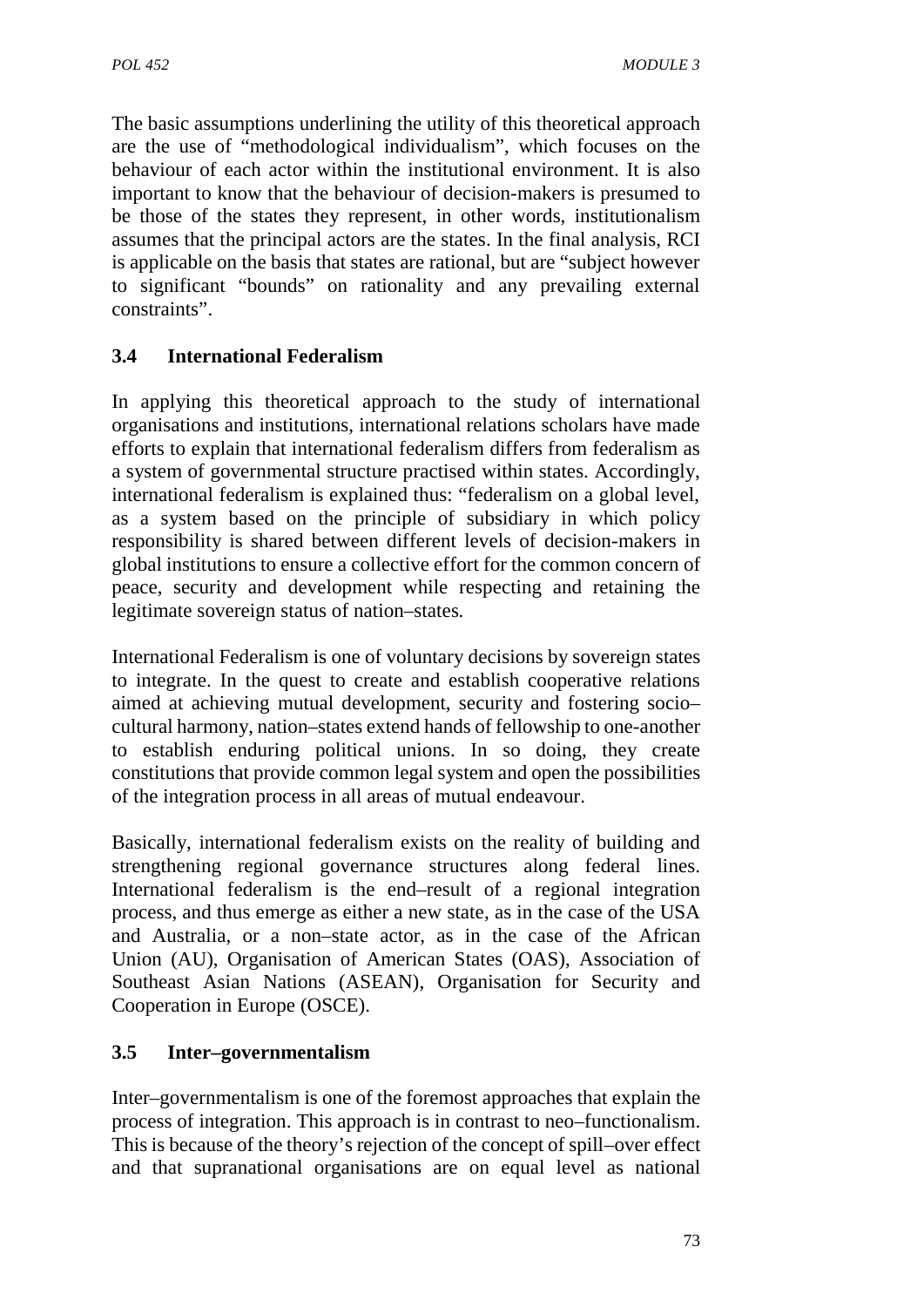governments. Inter–governmentalism is premised on the assumption that governments control the level and speed of state integration, as such, any increase in power at supranational level, results from a direct decision by governments. In effect, the integrative actions of national government are consequences of subsisting domestic political and economic issues.

Inter-governmentalism became recognised as a theoretical approach in the wake of European integration in the 1960s. This was a period in which countries in Europe embraced collaboration in major areas, especially the industrial and technical. The cooperation of the period has metamorphosed into the European Union. Inter–governmentalism borrowed largely from the realists' perception of the state as power– seeking and national–interest protection political entity. Through the theoretical prism of inter–governmentalism, a convergence is established between the protection of national interest and the will of states to cooperate as the main motivation for integration.

### **3.6 Supra–Nationalism**

As a theoretical approach, supra nationalism explains the process by which power is held and decisions are taken by independent appointed officials or by representatives elected by the legislatures or people of the member states of a union. The union is a type of multi–national confederation or federation where negotiated power is delegated to an authority by governments of member states. Invariably, member–states governments still have power, but they must share this power with other actors created from the union.

The existence of a supranational union is predominantly based on agreements between sovereign member–states, and to that extent, established by international treaties. Usually, the union is free to pursue its agenda, an agenda which is meant to be in the cumulative interests of member–states, and not that of a single member–state. Sometimes therefore, the positions of a supranational body may not necessarily fall in line with the policy positions of some of the member–states.

The relationship between the supranational union and member-states is also such that the body may only have legal supremacy over member– states in areas and competences that the member–state governments have ceded their powers and authority to the union. For the citizens of member–states; while retaining their national citizenship, they are also conferred with rights and privileges of the citizenship of the supranational union. Finally, the supranational union encourages democracy and equal representation in its activities. In effect, decisions are reached through majority votes, and as it happens in democracies, "the minority has their say, while the majority has their way". Thus, member–states may be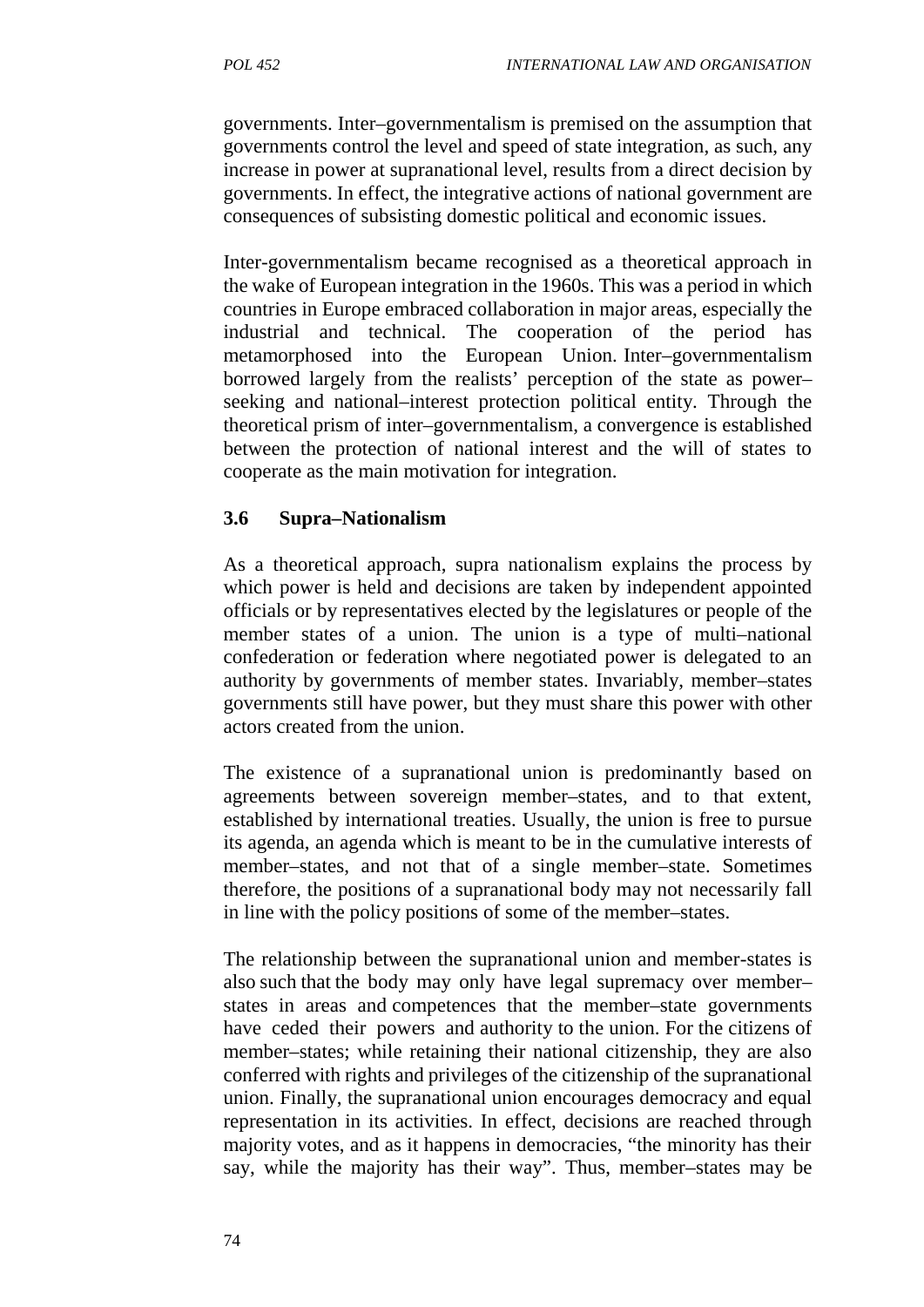obliged to accept decisions against their will, however, in contrast to a federal arrangement, membership is voluntary, and therefore, states can opt out of the union at their discretion. This form of integration is difficult to come by in the present inter–state system, except for the case of the European Union and the South American Community of Nations.

## **SELF–ASSESSMENT EXERCISE**

What are the benefits of supra-nationalism?

### **4.0 CONCLUSION**

This unit beams light on the scientific explanations for integration. The scientific approaches are useful in explaining the motives for and the character of integration.

### **5.0 SUMMARY**

The unit explains the various levels of interactions that can exist among states from the standpoint of the approaches presented by scholars in the field. This approach explains the minimal level of integration and the highly complex forms.

#### **6.0 TUTOR–MARKED ASSIGNMENT**

Differentiate between inter–governmentalism and supra–nationalism.

#### **7.0 REFERENCES/FURTHER READING**

- Balassa, B. (1961). *The Theory of Economic Integration.* Illinois: Richard D. Irvin.
- Barka, C. (2000). *International Law and International Relations.* London, New York: Continuum.
- Dai, X. (2007). *International Institutions and National Policies*. Cambridge: Cambridge University Press.
- Deutch, K. (1968). *The Analysis of International Relations.* Englewood Cliffs: Prentice-Hall Inc.
- Mitrany, D. (1966). *A Working Peace System.* New York: Quadrangle Books.
- Shaw, M. (2008). *International Law*. Cambridge: Cambridge University Press.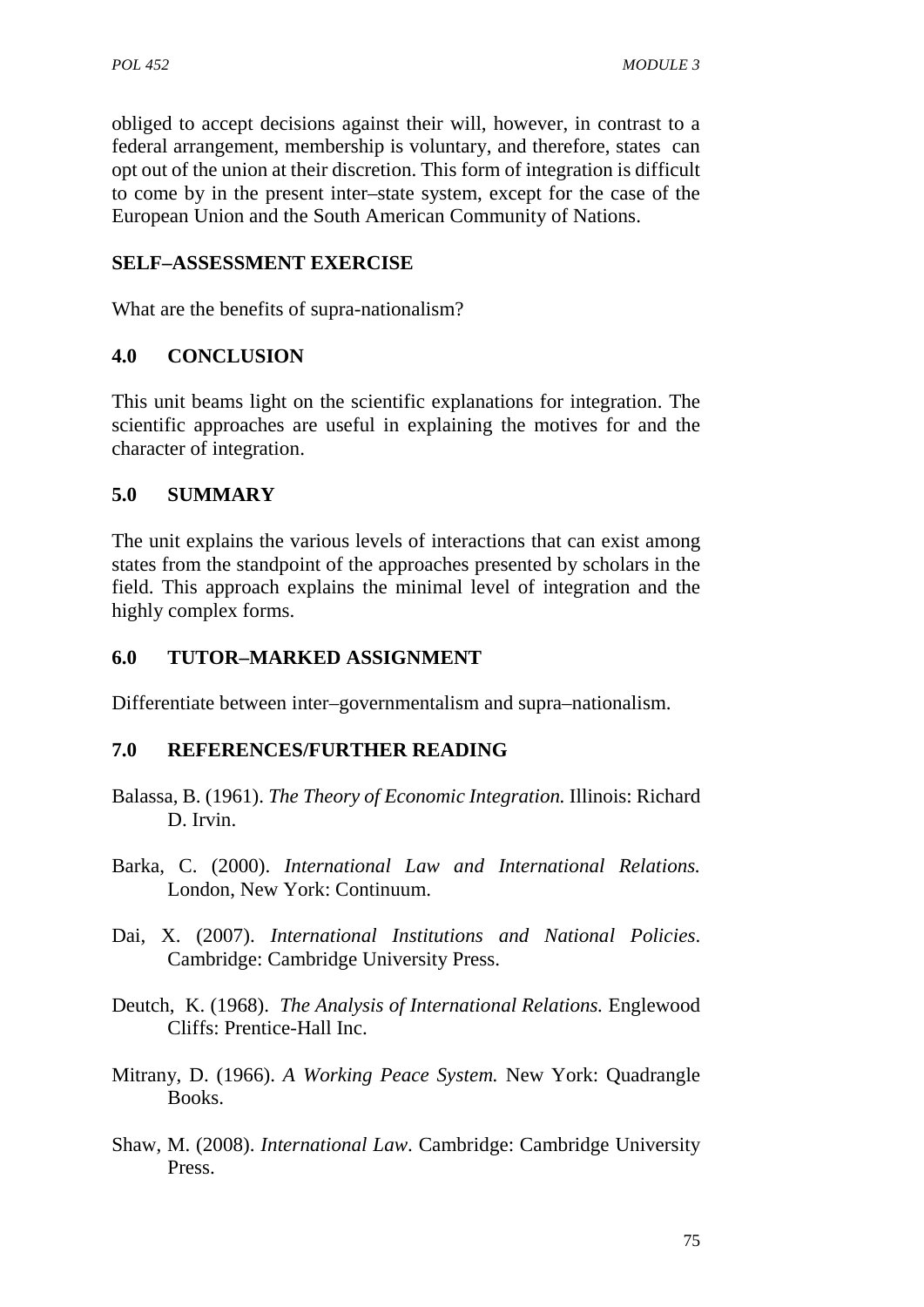## **UNIT 3 NATURE AND CHARACTER OF INTERNATIONAL ORGANISATIONS**

## **CONTENTS**

- 1.0 Introduction
- 2.0 Objectives
- 3.0 Main Content
	- 3.1 Types and Classification
	- 3.2 Functions/Roles
	- 3.3 Institutional Structures and Coordination of International **Organisation**
- 4.0 Conclusion
- 5.0 Summary
- 6.0 Tutor-Marked Assignment
- 7.0 References/Further Reading

## **1.0 INTRODUCTION**

This unit would deepen our knowledge about international organisation as a prominent non–state actor in the international system. It provides illumination on the various categories of international organisations. Through the categorization, we are able to get insight into the functions and roles they perform and by extension, they institutional structures and processes that distinguish international organisations from other non– state actors. At the end of this unit you should be able to discuss the nature and character of international system.

### **2.0 OBJECTIVES**

By the end of this unit, you will be able to:

- discuss the various types of international organisations
- explain the functions and roles of international organisations.

## **3.0 MAIN CONTENT**

## **3.1 Types and Classification**

The classification of international organisations can be undertaken through the following standpoints: (i) character and nature; (ii) geographical and functional coverage; (iii) the mandate of the organisation; (iv) the focus of activities as it concerns functions such as economic, political, military social, administrative, judicial or legislative.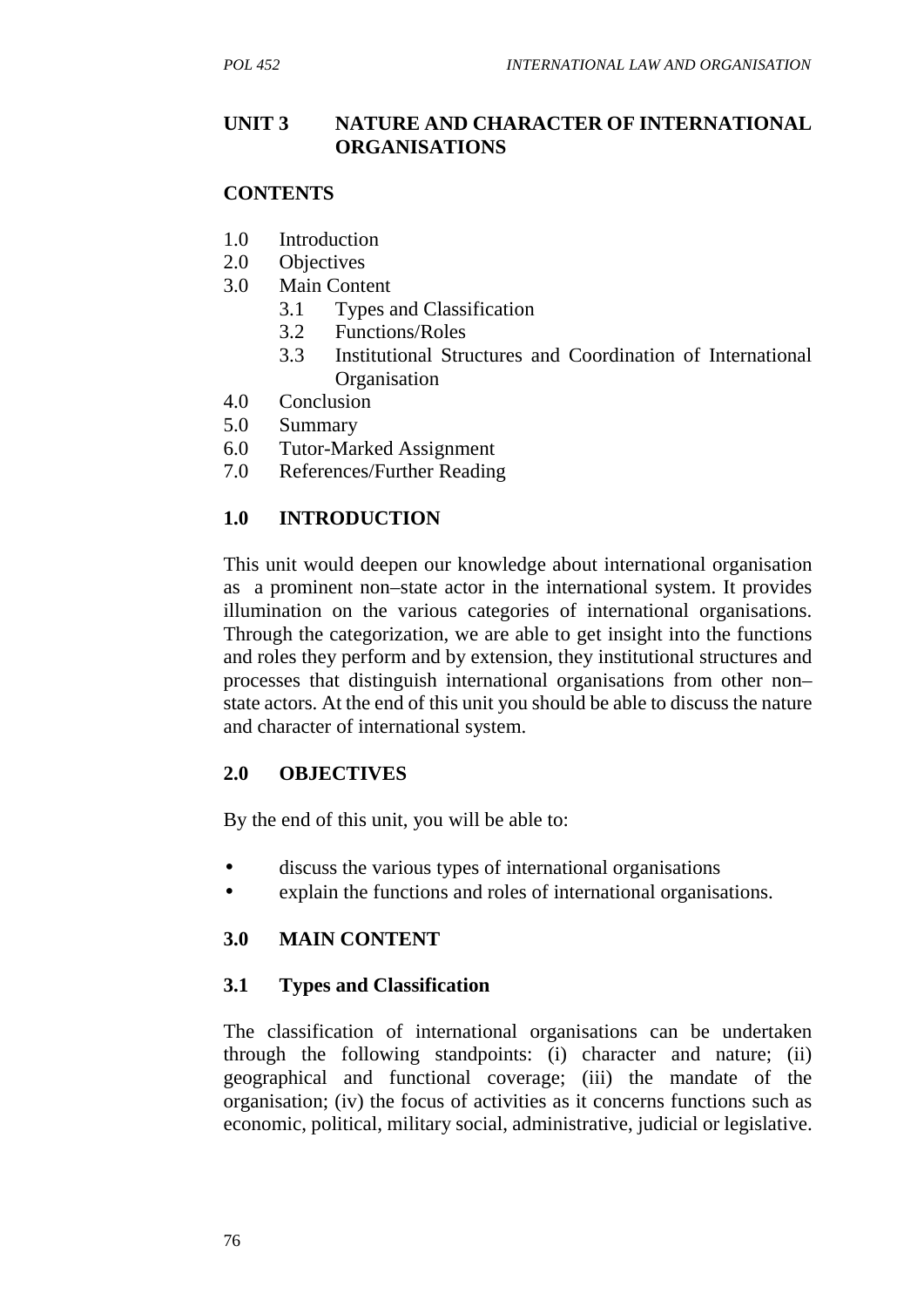## **SELF–ASSESSMENT EXERCISE**

Distinguish between intergovernmental organisations and international nongovernmental organisations.

### **Inter–Governmental Organisations (IGOs)**

In simple terms, this type of international organisation can be described as an association of two or more states that functions through an institution or agency set up to promote, project and carry-out plans in common interest. The organisation is created by treaty for the purposes of pursuing common interest. Based on their treaty origin, IGOs are subject to international law and have the ability to enter into enforceable agreements among themselves or with states.

Essentially, IGOs are platforms for cooperation and collaboration for a more peaceful and secure world, and for deepening, economic and socio– cultural relations. Furthermore, the increasing globalisation and interdependence among state actors encourages deeper cooperation in the areas of health, climate, and communication, among others.

## **SELF–ASSESSMENT EXERCISE**

What are the benefits of joining an IGO?

### **International Non–Governmental Organisations**

International Non–Governmental Organisations (INGOs) are non-state actors; set–up without government representation or intrusion yet covers range of issues and reaches people across territorial boundaries. This type of organisations is focused on resolving specific problems faced by humanity, but do not represent the views of governments nor have profit– motives. In an attempt to understand the meaning of INGO, the World Bank's definition of NGO is apposite. According to the World Bank, NGOs are: private organisations that pursue activities to relieve suffering, promote the interests of the poor, protect the environment, provide basic social services, or undertake community development*.*

## **3.2 Functions/Roles of International Organisations**

The functions of international organisations (whether intergovernmental organisations or international non–governmental organisations) can be gleaned from the aims and objectives as set-out in the statutes or charter. As mentioned earlier, the functions can be driven by a wide-range of motives, which includes; economic, military, security, political, environmental, health or technical assistance, among others. In some cases, these functions are cross-cutting, especially among regional economic groupings. For instance, the Economic Community of West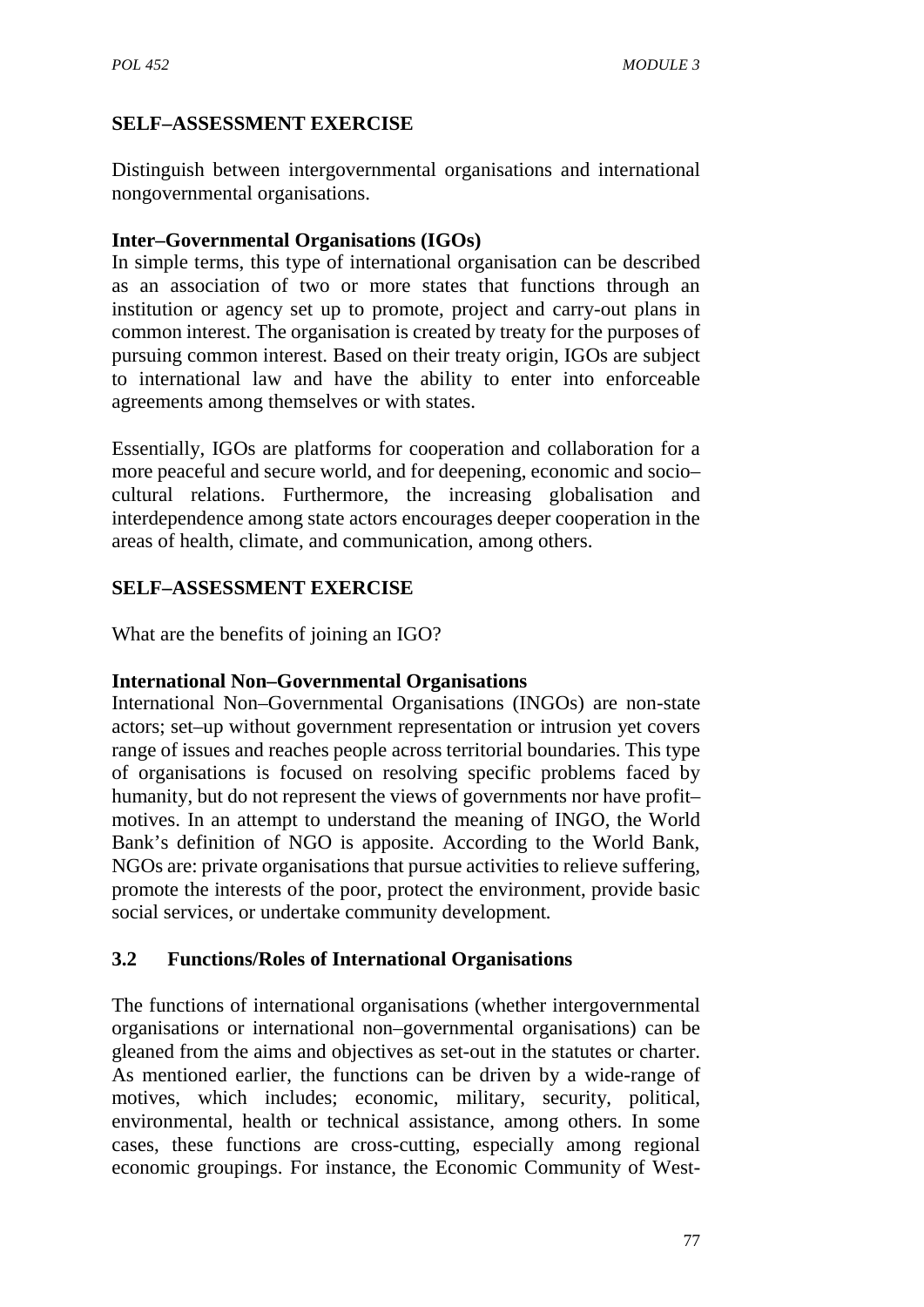African States' (ECOWAS) mandate is beyond pursuing the economic agenda of the West–African region, but also delves in confronting the security challenges of the sub-region through ECOWAS Monitoring Group (ECOMOG).

## **3.3 Institutional Structure and Coordination of International Organisations**

In general, the organic structure and composition of international organisations are peculiar to each organisation; the structure is usually informed by the functions and the relationship among members. These are usually stated in the constitutions, statutes or charter, as the case may be. However, some of the features are common, either in the case of intergovernmental organisations (IGOs) or international non governmental organisations (INGOs).

## **4.0 CONCLUSION**

This unit explains the nature and character of international organisations. It interrogates the basic issues that differentiate the various types of international organisations. Furthermore, the various structures and processes are also examined.

## **5.0 SUMMARY**

In summary, the unit highlights the various types, the processes and the functions of the two broad categories of international organisations; the intergovernmental organisations and the international non–governmental organisations. By and large, the state and non–state actor dimensions of the composition appear to be the most fundamental difference.

## **6.0 TUTOR–MARKED ASSIGNMENT**

What are the major distinctions between the African Union and the International Committee of the Red Cross?

### **7.0 REFERENCES/FURTHER READING**

- Barka, C. (2000). *International Law and International Relations.* London, New York: Continuum
- Geyer, M. (2001). *The Mechanics of Internationalism*. London: Oxford University Press.
- Goldsmith, J. L., & Eric, A. P. (2005). *The Limits of International Law*. New York: Oxford University Press.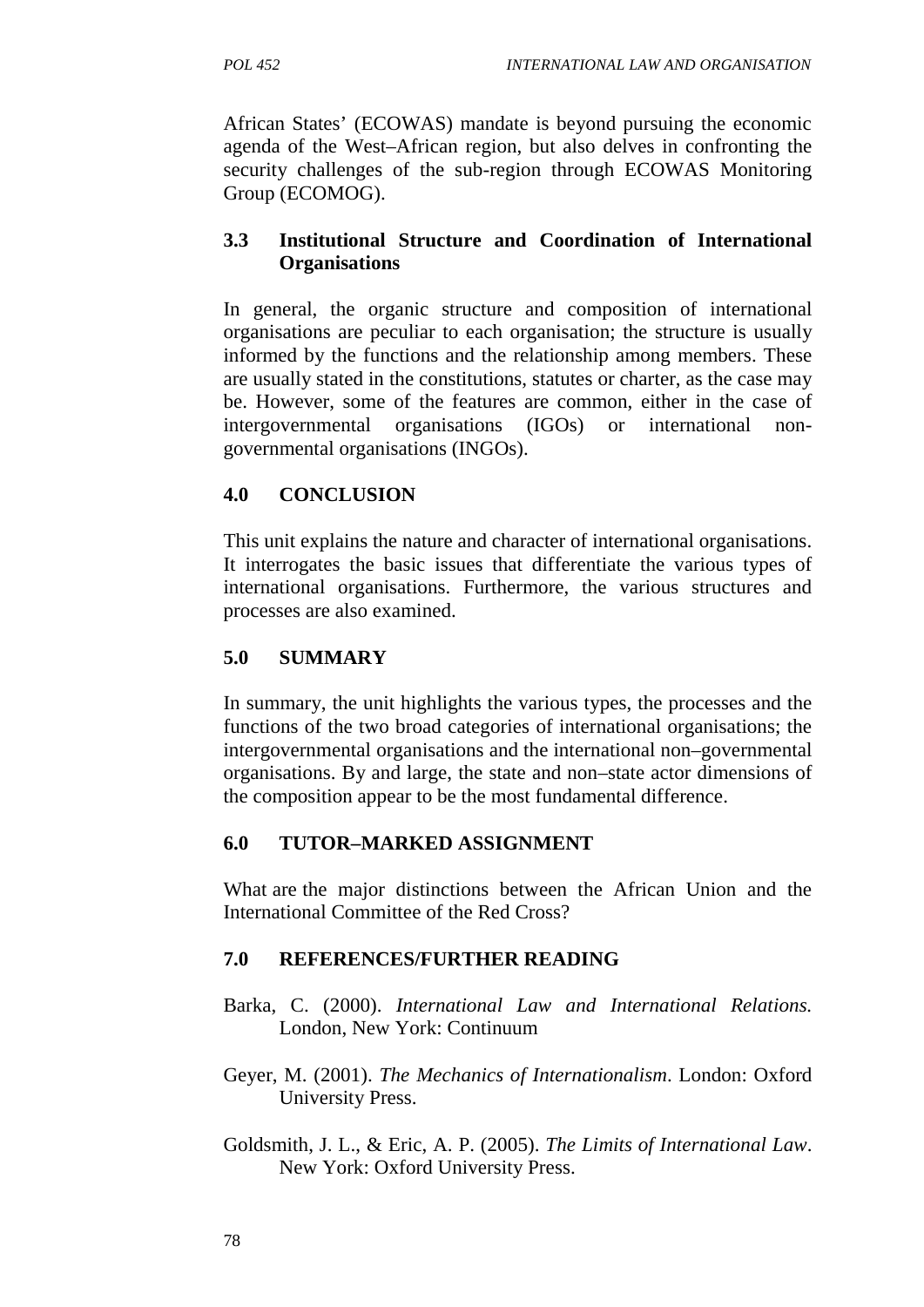- Simpson, G. J. (2001). *The Nature of International Law*. Aldershot: Ashgate Publishers.
- United Nations. (2003). *Number of international organisations*. Retrieved from http://www.uia.org/statistics/organisations/types oldstyle\_2003.pdf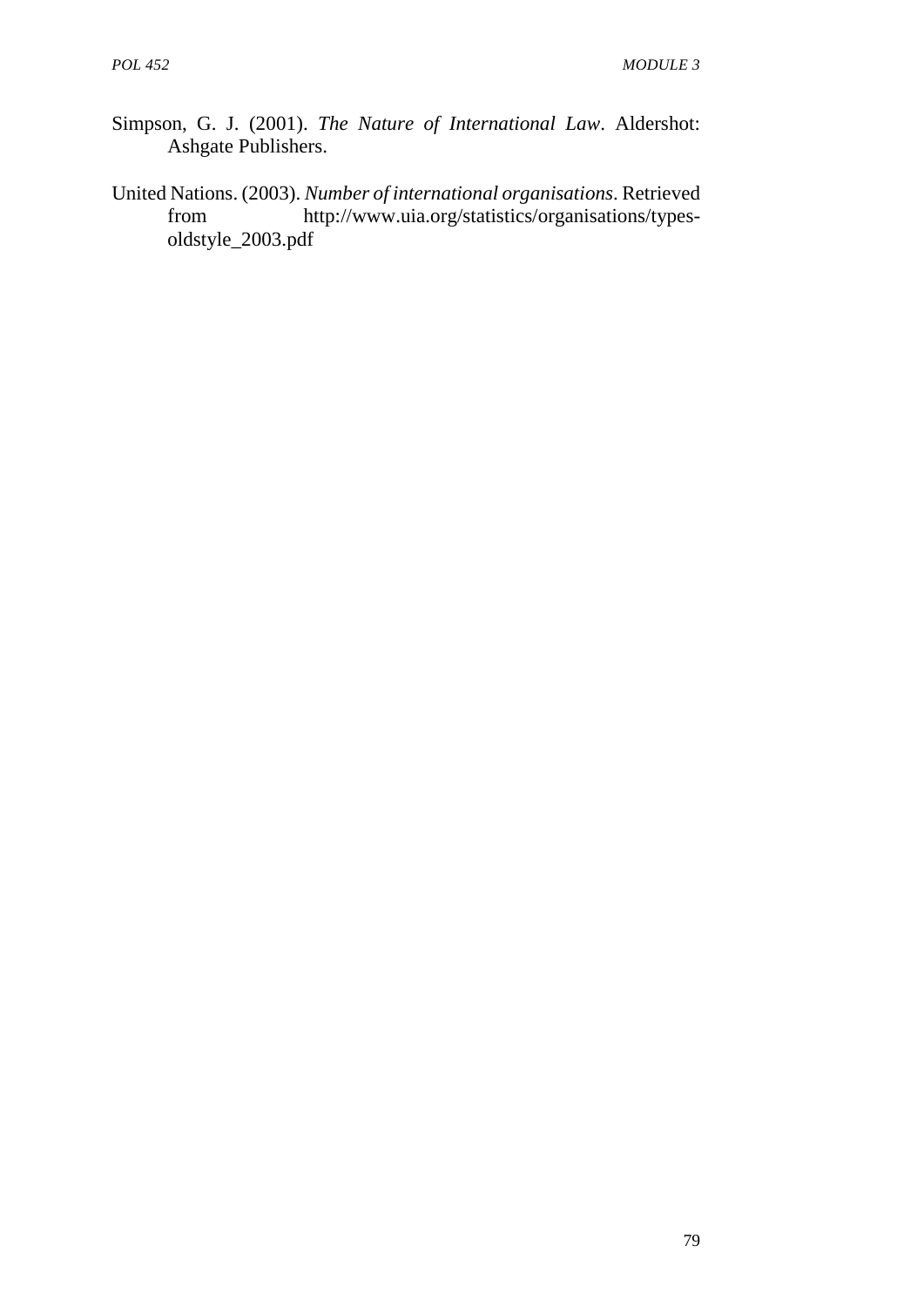### **UNIT 4 BRIEF NOTES ON SOME INTERNATIONAL ORGANISATIONS**

#### **CONTENTS**

- 1.0 Introduction
- 2.0 Objectives
- 3.0 Main Content
	- 3.1 African Union
	- 3.2 European Union
	- 3.3 United Nations
	- 3.4 International Committee of the Red Cross
	- 3.5 Medecins Sans Frontieres
	- 3.6 Green Peace
	- 3.7 International Federation of Human Rights
- 4.0 Conclusion
- 5.0 Summary
- 6.0 Tutor-Marked Assignment
- 7.0 References/Further Reading

### **1.0 INTRODUCTION**

This unit focuses on the empirical peculiarities of specific international organisations. In following the history of the organisations we would be familiar with their functions and roles. The unit would highlight different categories of organisations, from the regional to the global, and also intergovernmental or non-governmental. With excerpts from their web– sites, the students are provided with a compilation of the important history of our select international organisations.

### **2.0 OBJECTIVES**

By the end of this unit, you will be able to:

- discuss the history of specific international organisations
- acquaint yourself with the prevailing conditions of specific international organisations
- state the differences among the various categories of international organisations.

### **3.0 MAIN CONTENT**

#### **3.1 African Union**

The African Union is the successor organisation of the erstwhile Organisation of Africa (OAU) that was established by independent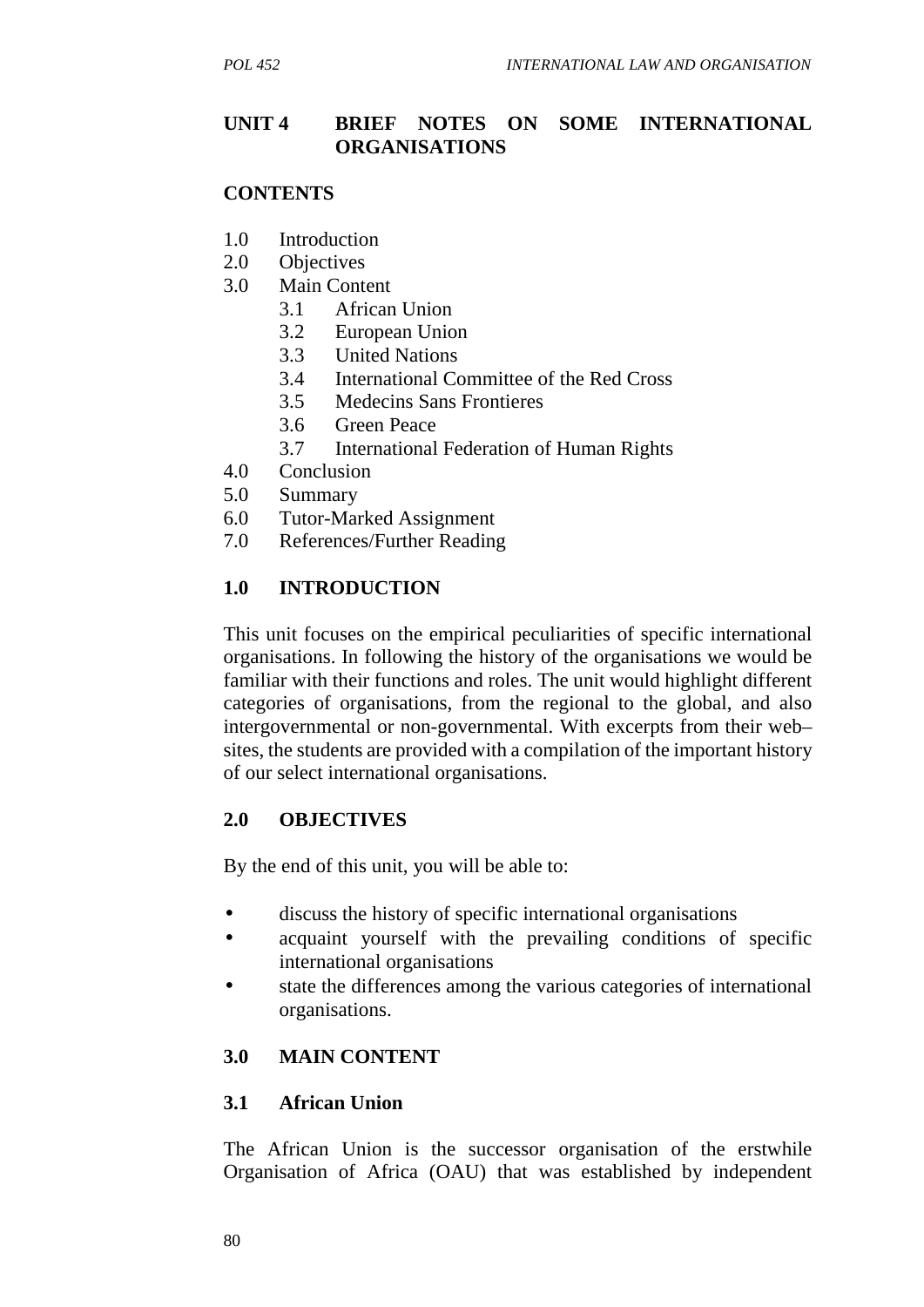African States in 1963 to protect, promote and project the image of Africa to the rest of the world. This task was meant to be achieved by ensuring the emancipation of African States that were still under colonial control. Furthermore, the organisation had the multiple responsibility of working towards the attainment of peace and security, harmonious socio-cultural relations and the attainment of economic development for all parts of Africa.

In African leaders' quest to better the lot of the peoples of the continent they continually evolved mechanisms and processes that would deepen the organisation's capability for action. These efforts culminated in the establishment of the African Union. In the final analysis, the process of enhancing and expediting action on economic, political and socio– cultural integration and development of the continent was realised through the four Summits that led to the establishment of the African Union in 2002, these are: (i) the Sirte Extraordinary Session (1999) decided to establish an African Union; (ii) the Lome Summit (2000) adopted the Constitutive Act of the Union; (iii) the Lusaka Summit (2001) drew the road map for the implementation of the AU; and (iv) the Durban Summit (2002) launched the AU and convened the 1st Assembly of the Heads of States of the African Union.

## **SELF–ASSESSMENT EXERCISE**

What is the main trust of the AU?

## **3.2 The European Union**

The EU is an evolving international association of independent states that focuses on the economic, political and socio–cultural integration of the European continent. Presently, the Union is composed of twenty–seven member–states. The origin of the EU is traceable to the post Second World–War era, aimed specifically at fostering cooperation among former belligerents. The first step was the formation of economic cooperation; the idea was underscored by the notion that economic ties would discourage conflicts and antagonisms because trade ensures interdependence among partners.

The immediate practical step was the creation of the European Economic Community in 1958 which paraded Belgium, Germany, France, Luxembourg and Netherlands as members. Afterwards, the European Economic and Steel Community was created to further deepen the economic ties and invariably the interdependent relationship among member–states. Subsequently, the association began to transcend its economic beginnings and incorporate all other forms of cooperation spanning major policy issues, and also extending its membership to all of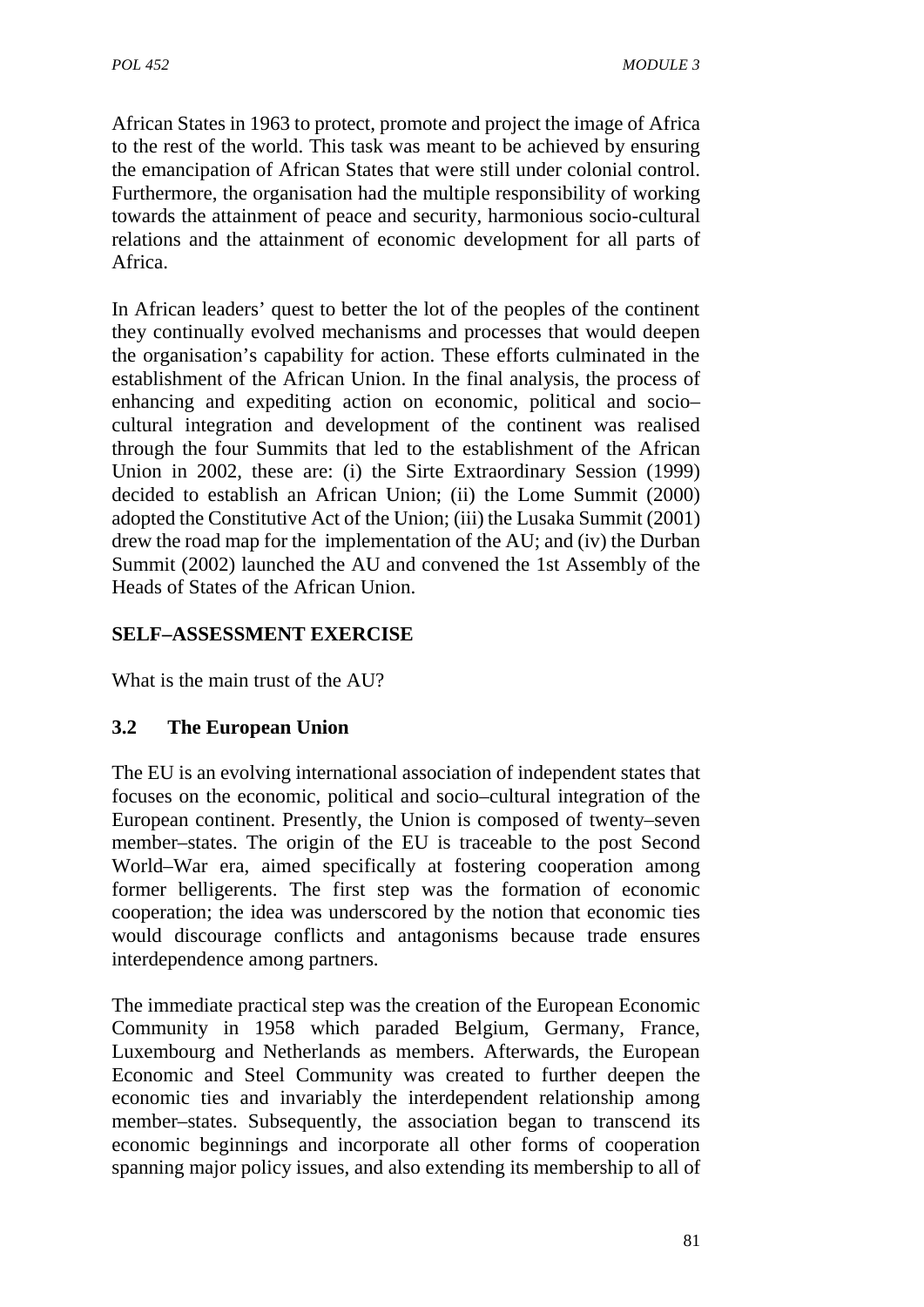Europe. Thus, the economic association transformed into a union in 1993 and became the European Union. The EU has grown to become one of the most influential non-state actors. The EU's positions on issues of global concern are usually sought in order to reflect such on-policy decisions and implementations.

# **3.3 The United Nations Organisation**

Since its creation more than five decades ago, the United Nations has remained the foremost international organisation. This is an august body, composed of a massive one hundred and ninety–three member–states. Established in 1945 as a mechanism to prevent a re-occurrence of the magnitude the world experienced in the Second World–War. The Charter is the treaty that established the organisation. However, there is a timeline of events that led to the writing of the Charter and the signing of the treaty. The purpose of the organisation is to maintain international peace and security, though, facilitation of friendly relations among nations, promotion of social progress, better living standards and the protection of fundamental human rights. The main purpose of the organisation can be summarised thus: (i) to keep peace throughout the world; (ii) to develop friendly relations among nations; (iii) to help nations work together to improve the lives of poor people, (iv) to conquer hunger, disease and illiteracy, and to encourage respect for each–other's rights and freedoms; (v) to be a centre for harmonising the actions of nations to achieve these goals.

The organisation continually evolves to meet the challenges of a changing world. In this respect, some of the issues tackled by the organisation on a regular basis include: issues of sustainable development; environment and refugee protection; disaster relief; counter terrorism; disarmament and non–proliferation of weapons; promotion of democracy; human rights; gender equality and the advancement of women; good governance regime; economic and social development; international health; clearing landmines and expanding food production.

## **3.4 The International Committee of the Red Cross (ICRC)**

This organisation was established in 1863 as an international non– governmental organisation to cater for the needs of persons caught in the middle of armed conflict and strife. The organisation pursues its objectives by encouraging the development of International Humanitarian Law and ensuring that the provisions of the law are respected by governments and belligerents. Over the decades, the ICRC has diligently played its role as a neutral intermediary among combatants.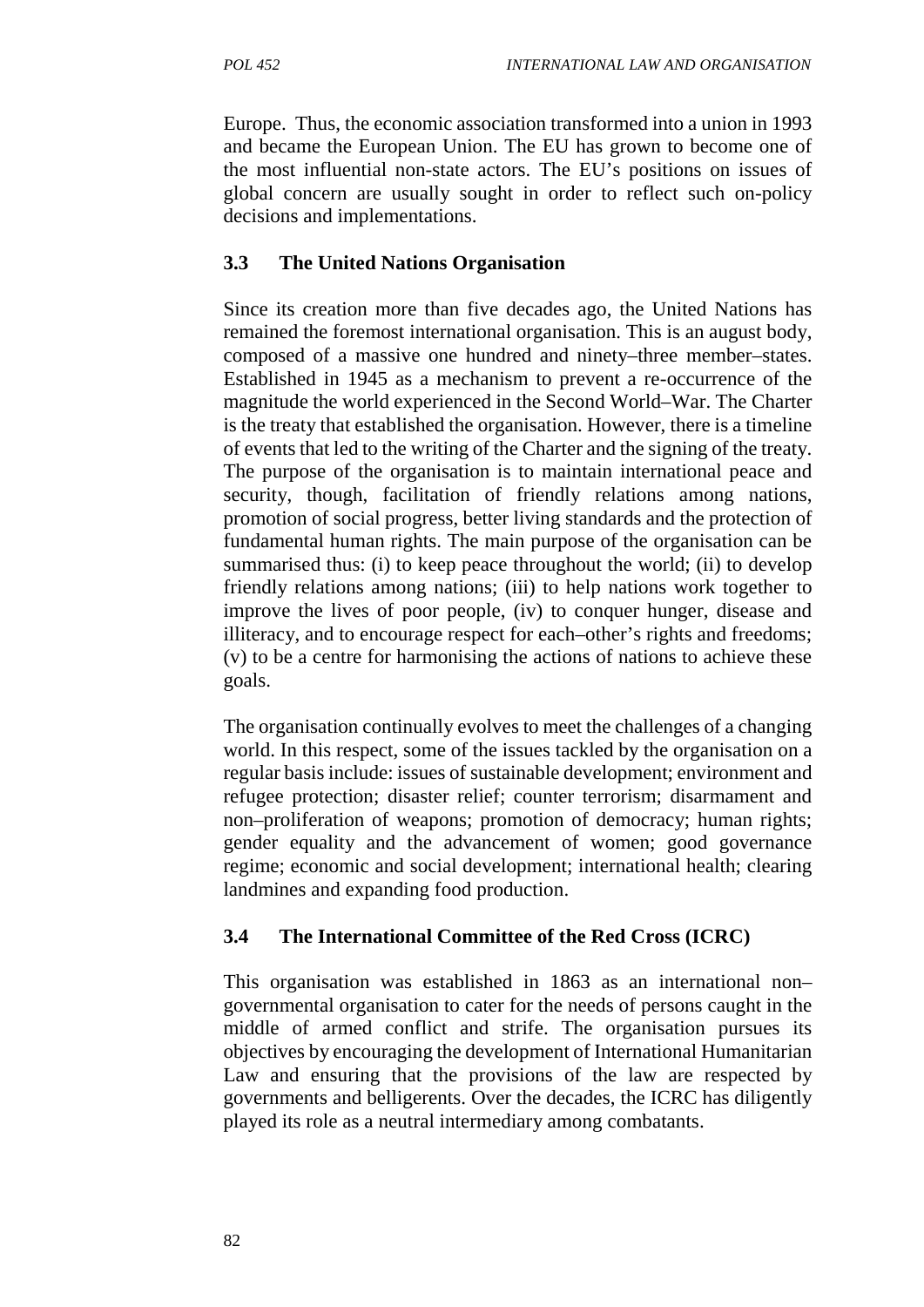From the experiences gained in providing assistance to vulnerable persons, wounded soldiers and prisoners of war during the First and Second World–Wars, the ICRC became even stronger in the post–1945 period and has continued to shape the debates on International Humanitarian Laws, and all other matters concerning safety and protection of peoples during conflict situations. Lastly, further achievements were recorded in the work of the ICRC in 1977 when two important protocols to the Conventions were adopted by members of the United Nations. These protocols are; conduct of international conflicts and conduct of internal conflicts.

## **3.5 Medecins Sans Frontieres (MSF)**

This organisation is described as "an international, independent, medical humanitarian organisation that delivers emergency aid to people affected by armed conflict, epidemics, natural disasters and exclusion from healthcare". The organisation came into existence in 1971 with the sole aim of providing healthcare and medical assistance to people in dire need of such without considerations for race, gender, religion or political ideology. Deriving its strength on the basis of humanitarian principles, the non–profit, international non-governmental organisation is committed to its avowed neutrality, focuses on needs and works within the limits provided by international humanitarian law. The organisation is equally concerned about stimulating research into causes and prevention of neglected diseases. Furthermore, the organisation fights for the poor to have access to drugs and medications, especially for the treatment of HIV/AIDS.

### **3.6 Greenpeace**

This is an international non–governmental organisation that focuses on the sustenance of the environment for the common good of humanity. The goal of the organisation is to "ensure the ability of the earth to nurture life in all its diversity". The organisation began as a movement against the proliferation of nuclear–weapons and its impact on nature in the late 1960s and early 1970s. Arising from of the impact of the use of nuclear weapons on the environment, a group of environmentalist formed an organisation called "Don't Make a Wave Committee" in 1969 to campaign against the use of nuclear weapons. In 1971, the organisation protested against the testing of nuclear devices in Alaska. The protest was affected by sending a chartered ship called "Phyllis Cormack" from Vancouver, Canada to the United States. The ship was subsequently renamed Greenpeace, and this name was eventually adopted by the organisation to carry out its programme throughout the world. The organisation focuses its campaign on global environment issues. Some of the core areas of interest for Greenpeace are: campaign against global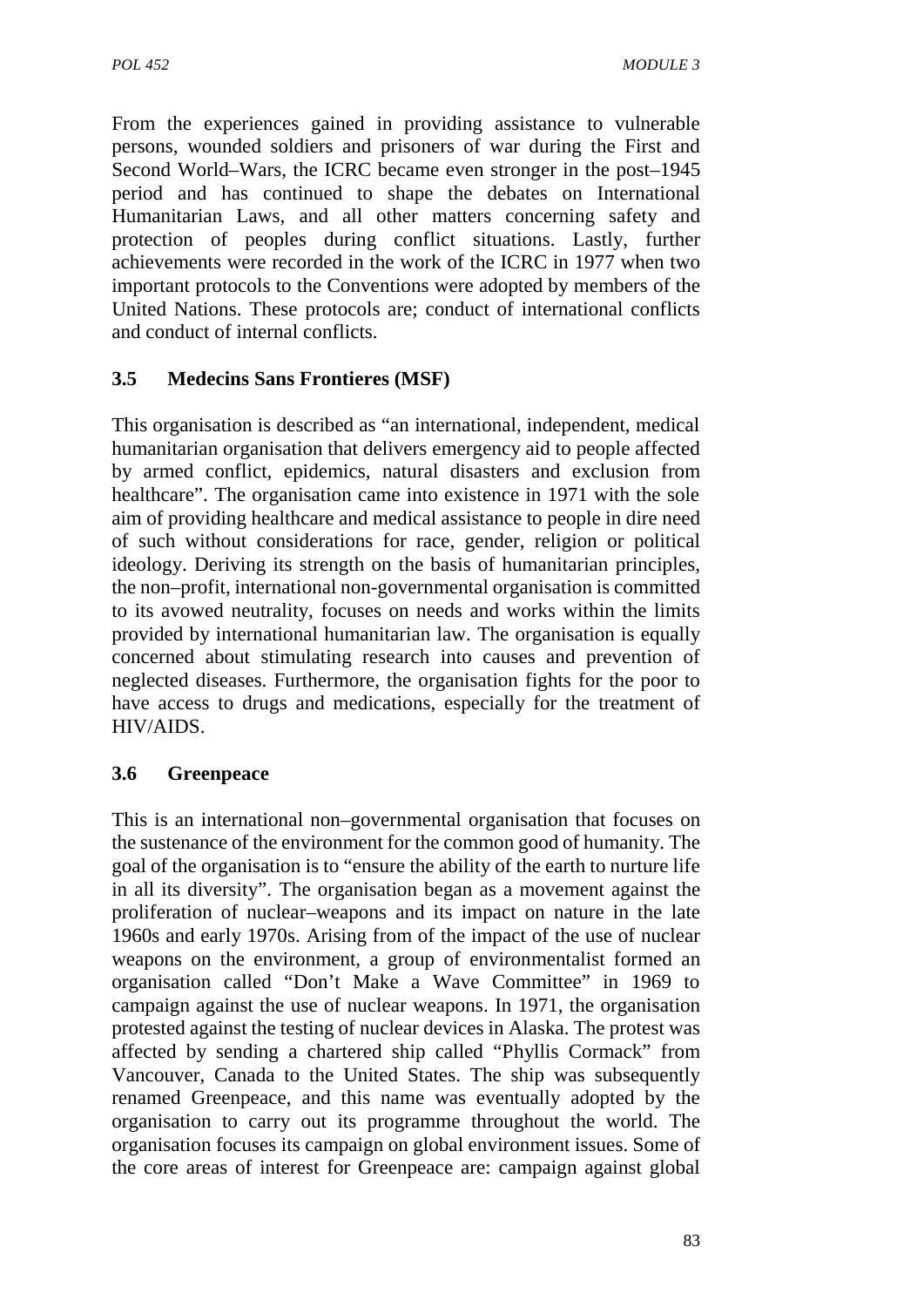warming; deforestation; ozone–layer depletion; overfishing; nuclear armaments and commercial whaling.

## **SELF–ASSESSMENT EXERCISE**

What is the main objective of the Greenpeace Movement?

## **3.7 International Federation for Human Rights**

International Federation for Human Rights is an international non governmental organisation founded in 1922 with the sole aim of protecting human–rights. Accordingly, the mandate of the organisation "is to contribute to the respect of all the rights defined in the Universal Declaration of Human Rights". In this respect, the organisation is active in: (i) efforts towards the protection of victims and vulnerable peoples; (ii) prevention of human–rights violations and; (iii) campaigning for sanctions for violators.

## **4.0 CONCLUSION**

In this unit, we discussed the conditions of ten existing international organisations, in order to put the various theoretical postulations in proper perspectives. We focused on both international governmental organisations and international non-governmental organisations.

## **5.0 SUMMARY**

In summary, the unit examines real–life conditions. The first set of international organisations examined is the intergovernmental organisations, while the rest of the units examined the international non– governmental organisations. Similarly, and attempt is made to focus on organisations from each of the continent, and also on the foremost international organisation. In the final analysis, it is discovered that, the structural processes and procedures of the IGOs are similar irrespective of the location of the organisation. This is equally true of the INGOs.

## **6.0 TUTOR–MARKED ASSIGNMENT**

Distinguish between the focus of the International Committee of the Red Cross and the African Union.

## **7.0 REFERENCES/FURTHER READING**

AFP. (2008, January 28). Human Rights Council slams Israel over Gaza; EU abstains. *AFP News*. Retrieved from: http://afp.google.com/article/ALeqM5hCB46LeoIDiLNzQYVOk RaPwS354A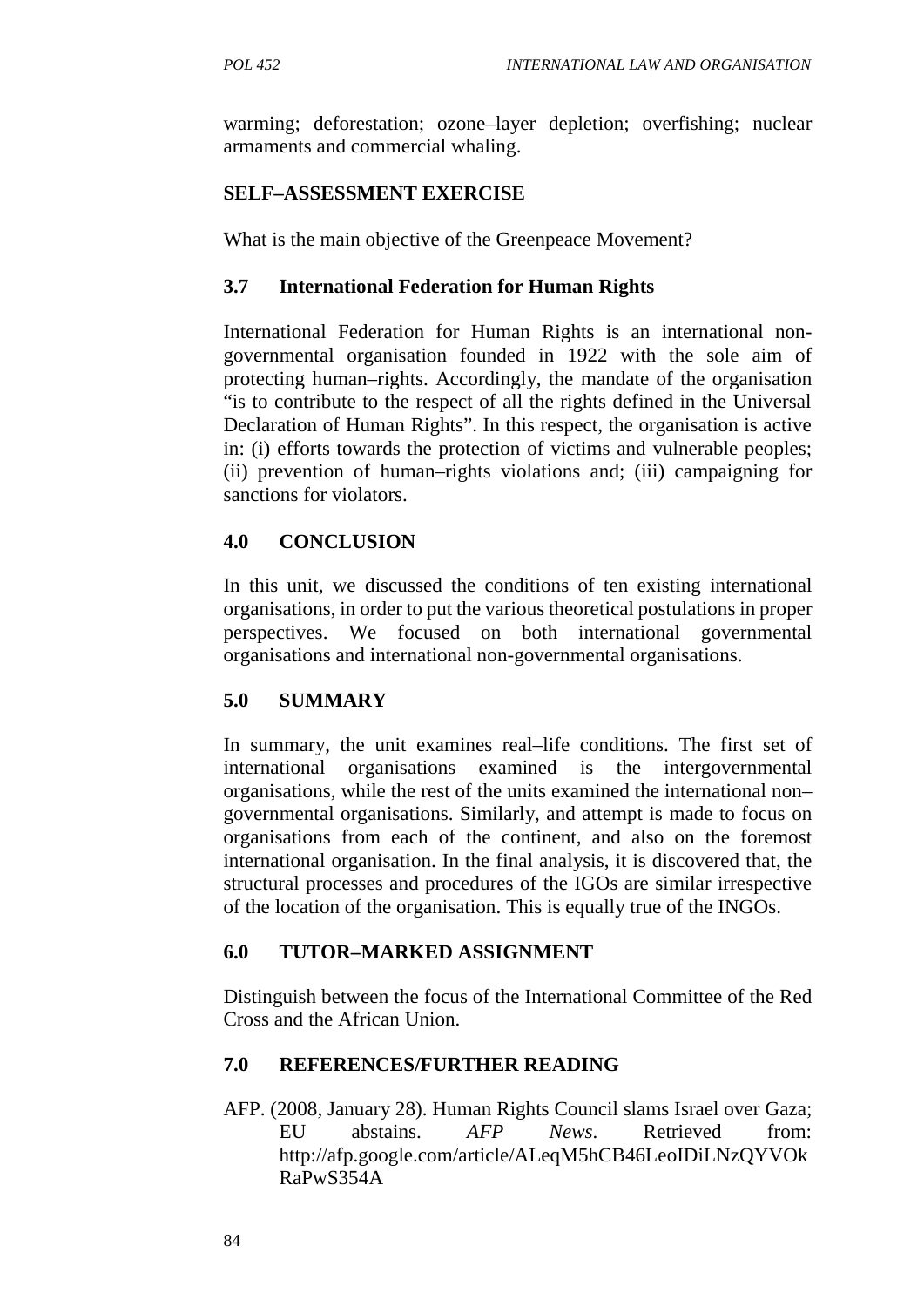Archer, C. (2001). *International Organisation.* London: Routledge.

- BBC. (2006, March 15). UN creates new human rights body. *BBC News*. Retrieved from: http://news.bbc.co.uk/1/hi/world/europe/4810538.stmHuman Rights Watch, 2. (2012, July 13). *AU: Don't endorse Sudan, Ethiopia for Rights Council*. Retrieved from: http://www.hrw.org/news/2012/07/13/au-don-t-endorse-sudan ethiopia-rights-council
- Hurrell, A. (2007). *On Global Order: Power, Values, and the Constitution of International Society*. New York: Oxford University Press.
- Simmons, B. A. (2009). *Mobilising for Human Rights: International law in Domestic Politics*. Cambridge: Cambridge University Press.
- UNCHR. (2012). *UN Refugee Agency: Staff figures*. Retrieved from: http://www.unhcr.org/pages/49c3646c17.html
- United Nations. (2012, December). In John Ruggie (Chair). *Summary of discussions of the forum on business and human rights, prepared by the chairperson, John Ruggie*. Human Rights Council forum on business and human rights first session, Geneva, Switzerland. Retrieved from: http://www.ohchr.org/Documents/Issues/Business/ForumSession 1/A\_HRC\_FBHR\_2012\_4\_en.pdf.
- Vogt, M. (1991). "The Problems and Challenges of Peace-making: From Peacemaking to Peace-Enforcement". Vogt, M.A. (Ed.). *Liberian Crisis and ECOMOG: A Bold Attempt at Regional Peacekeeping.* Lagos: Gabumo Publication Co., Ltd.,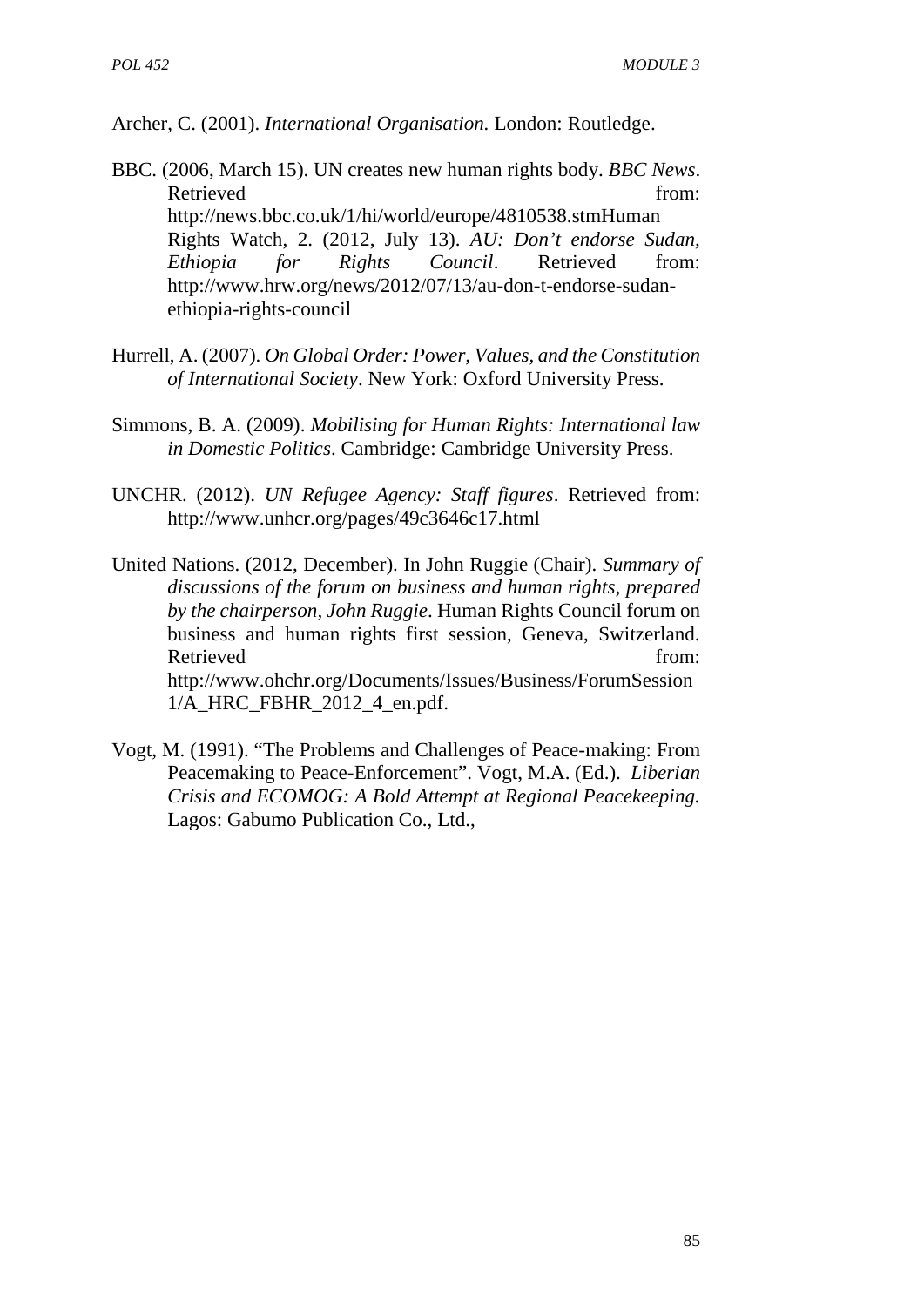## **UNIT 5 INTERNATIONAL ORGANISATIONS WITHIN THE CONTEXT OF INTERNATIONAL LAW**

## **CONTENTS**

- 1.0 Introduction
- 2.0 Objectives
- 3.0 Main Content
	- 3.1 Executive, Judicial and Legislative Processes of International Organisations
	- 3.2 Influences of International Organisations on International Law
- 4.0 Conclusion
- 5.0 Summary
- 6.0 Tutor–Marked Assignment
- 7.0 References/Further Reading

# **1.0 INTRODUCTION**

As subjects of international law, international organisations are endowed with rights and compelled to have obligations in international law. Furthermore, the fact that they are legal entities and personalities and they also deal within legal entities and personalities, their internal and external conducts become subjects of legal scrutiny. In effect, international organisations, whether, inter–governmental organisations or international non–governmental organisations have roles to play within the context of international law. This unit would examine the various role–plays that international organisations can perform within the context of international law.

## **2.0 OBJECTIVES**

At the end of this unit, you would be able to:

- note the value of international organisations within the context of international law
- identify the specific roles played by international organisations within the context of international law.

## **3.0 MAIN CONTENT**

### **3.1 Executive, Judicial and Legislative Processes of International Organisations**

In similarity to the role of constitutional law which controls and determines the rights, powers, functions and duties of the State, the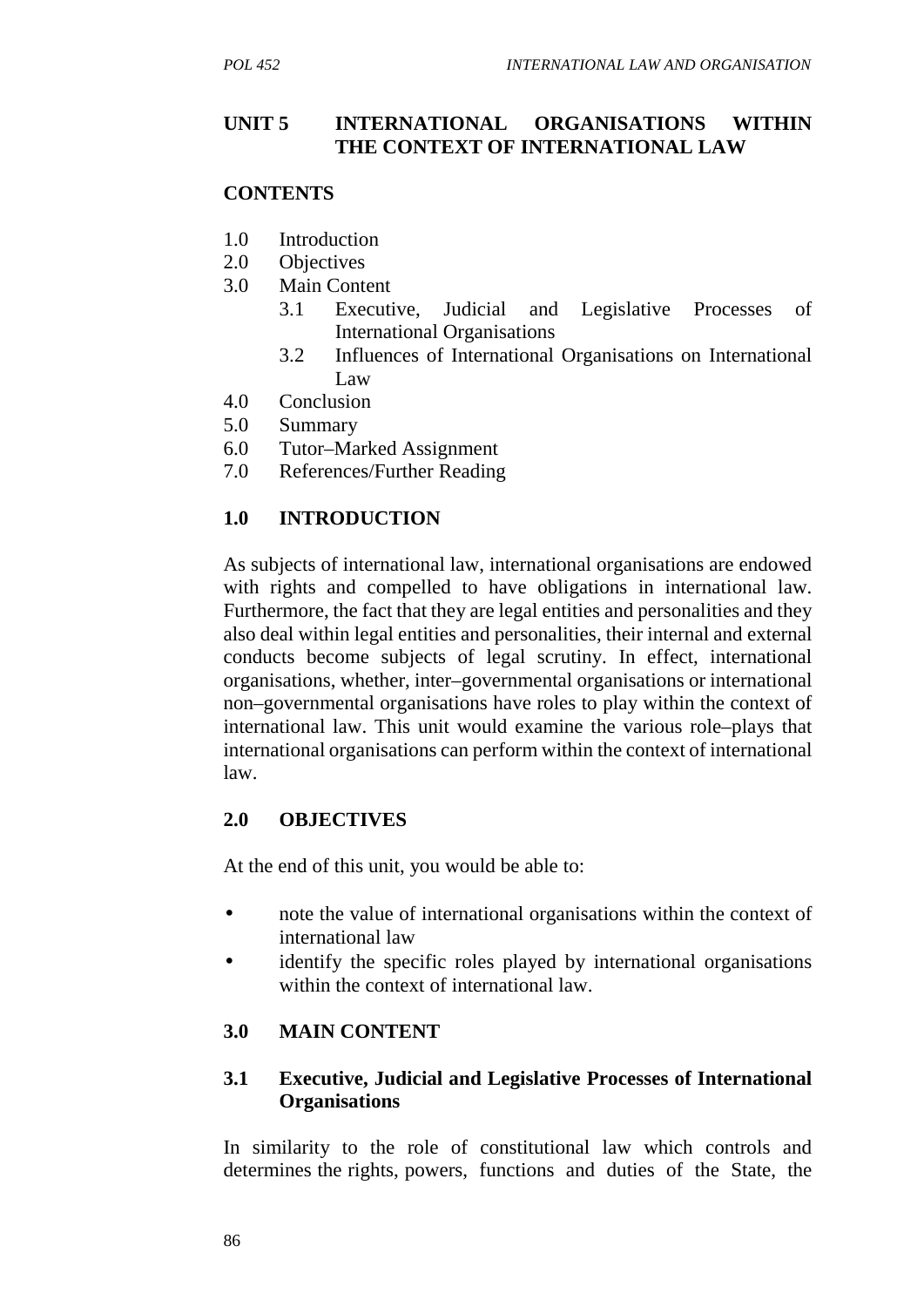legal processes of international organisations are also conditioned by international constitutional law which spell out the details of the roles, functions and duties of international organisations to the international community, irrespective of each organisation's reach; whether global or regional, and in spite of their stated objectives, whether, economic, political or military.

It is significant to appreciate that the underlining principles for establishing international organisations is that the organisations represent some kind of instrumentality through which visions are associated in a common purpose of improving the welfare of peoples. Within the scope of international law, there are ample differences between the constitutional structure of international organisations and the structure of states constitutions especially with regards to executive, legislative and judicial functions. Whereas, the Government wields enormous power over the State, but there is the lack of a central executive organ that parades such power within the international community. Instead, such international executive functions are dispersed among the various international organisations, thereby making it impossible to have a central international body with enormous administrative and executive powers comparable to the powers of the Government of a State.

International organisations however possess separate and different responsibilities; for instance, taking the United Nations as an example, that explains the reasons for the existence of International Labour Organisation, World Health Organisation, etc. Thus, in the United Nations arrangement, the executive powers for conducting the affairs of specific areas of human endeavours lie with the specialised agencies. This samearrangement is replicated in other intergovernmental organisations, such as the African Union, European Union, Association of Southeast Asian Nations, and the Organisation of American States.

Under similar circumstances, the international legislative and judicial functions are performed by a wide–range of international organisations. While the UN General Assembly performs international legislative functions, the International Court of Justice, and other international tribunals conduct global judicial activities. Similarly, one of the organs of the African Union is the African Court on Human and Peoples' Rights which serves as the legal institution for hearing cases under the auspices of the AU.

## **SELF–ASSESSMENT EXERCISE**

Explain the differences between the constitutional structures of international organisations and the structure of states' constitutions.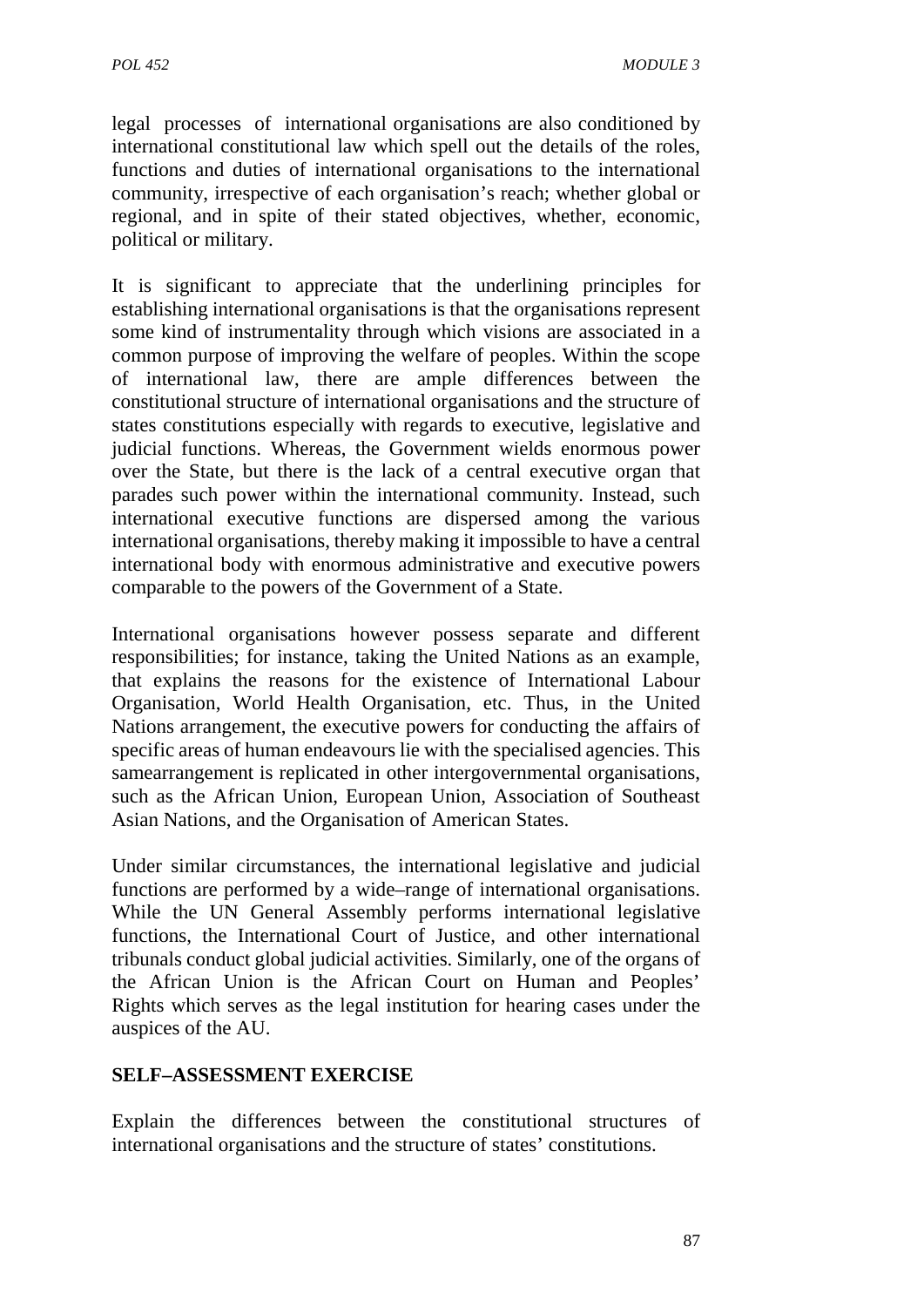### **3.2 Influences of International Organisations on International Law**

The influence of international organisations on international law can be viewed from the perspectives of the relations established and maintained by international institutions. These relations usually extend beyond the frontiers of international organisations as subjects of international law, but also connect other subjects of international law, especially States. Hence, the following relationships also have the tendencies of leading to the formation of new rules of international law. It must however be noted that limits are placed on the activities of international organisations to the extent stated in the provisions of their constitutional powers. This means that it is only the functions within the express terms of an organisation's constitution that the organisation can effectively undertake under international law.

The question of whether international organisations possess legal personality under international law or municipal law becomes pertinent. The international legal personality of international organisations is assured if we take our cue from Article 104 of the UN Charter which states that the organisation within the territory of each of its member–states should enjoy "such legal capacity as may be necessary for the exercise of its functions and the fulfilment of its purposes". On the other extreme, there is no finality on the recognition of international organisations under municipal law, as such, while States have been known to grant or withhold the privilege of legal personality as dictated by their municipal law, the constitutions of most international organisations are said to compel member–states to recognise them as personalities under municipal law. In the absence of a world legislature, international organisations continue to establish legislative arms which further enhances their status as subjects of international law because the outcome of the various conventions of the legislative arms form part of the body of rules of international law. The African Union prides itself with the establishment of the Pan-African Parliament, which seats at the core of the legislative duties of the organisation. Find below, excerpts from the Pan–African Parliament:

The permanent seat of the Parliamentary Parliament (PAP) is in Midrand, Johannesburg, and Republic of South Africa. PAP was inaugurated on 18 March 2004. The establishment of PAP was inspired by a vision to provide a common platform for African peoples and their grass-roots organisations to be more involved in discussions and decision–making on the problems and challenges facing the continent. The ultimate aim of PAP is to evolve into an institution with full legislative powers, whose Members are elected by universal adult suffrage. At present it exercises advisory and consultative powers. PAP currently has 230 Members.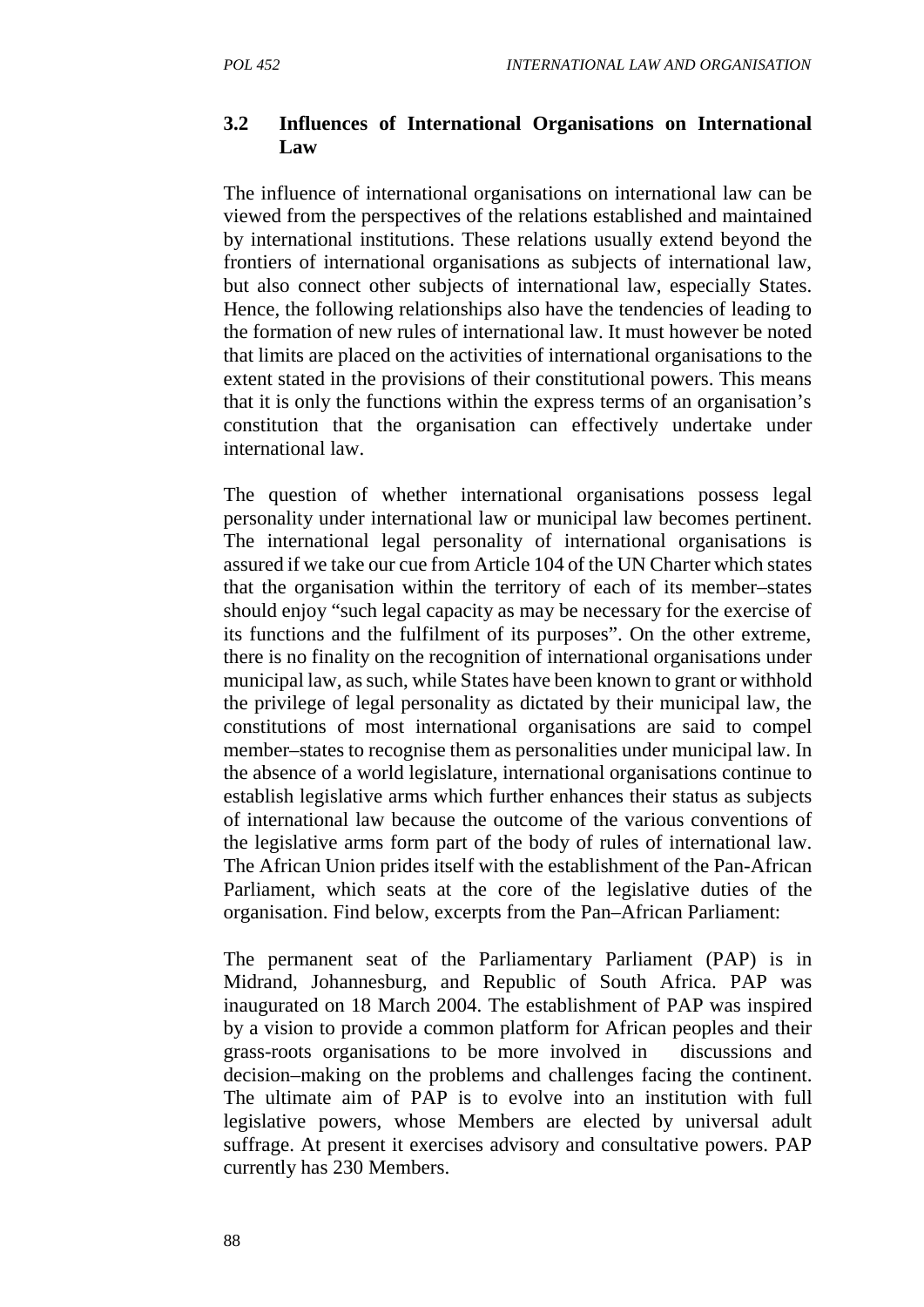In the case of the United Nations, the absence of a world legislature is replaced by the powers vested on the General Assembly, the Economic and Social Council and the International Law Commission to promote the preparation of Conventions. The UN Charter states the powers and functions of the General Assembly thus: "the General Assembly (GA) is the main deliberative organ of the UN. Decisions on important questions, such as those on peace and security, admission of new members and budgetary matters, require a two–thirds majority. Decisions on other questions are by simple majority"*.*

Similarly, the function of ECOSOC is mainly to generate ideas on establishing appropriate mechanisms for establishing relevant rules of international law. The UN Charter explicitly states: "the Economic and Social Council (ECOSOC), established by the UN Charter, is the principal organ to coordinate the economic, social and related work of the United Nations and the specialised agencies and institutions". However, none of the contents of the Charter is more explicit or befitting than that relating to the International Law Commission.

In furtherance of the role played by international organisations in the processes of international law, we shall also look at this subject from the role of treaty relations. It is incumbent upon international organisations to make proviso for treaty–making functions in their constitutions, because of its importance to the performance of their functions. There is a significant rise in the number of international organisations that have entered into treaties with States and other subjects of international law. While the ability to perform this exercise does not relegate the status of State as the primary subject of international law, it only serves to emphasise the importance of other political entities in establishing the rules of international law.

## **SELF–ASSESSMENT EXERCISE**

Describe the influences of international organisations on international law.

# **4.0 CONCLUSION**

This unit serves to re–emphasise the somewhat symbiotic relationship that exists between international organisations and international law. Basically, international organisations are subjects of international law, but they also reinforce the effectiveness of international law by being creations of treaties, and also through their constitutional provisions, charters of statutes.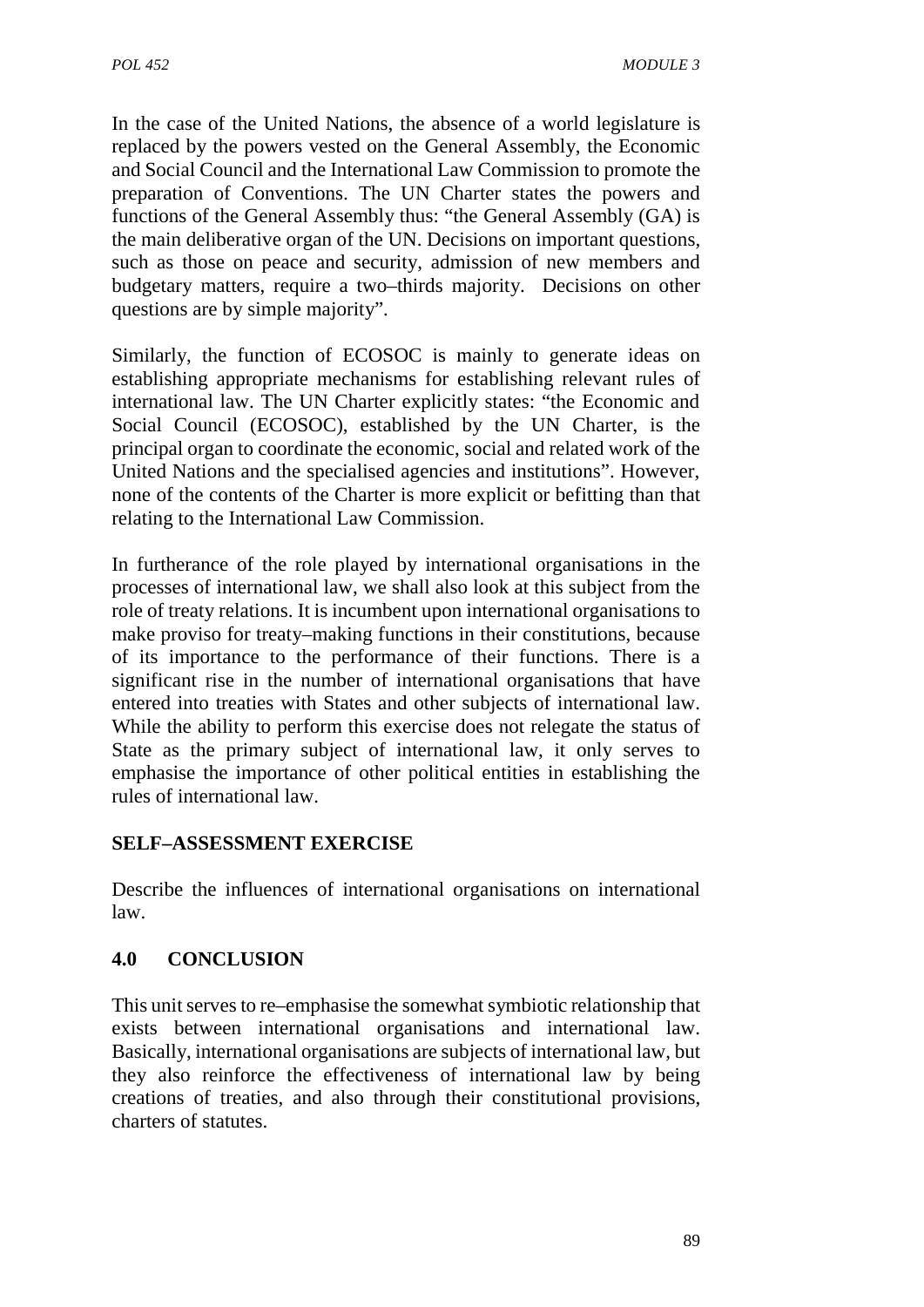# **5.0 SUMMARY**

As the last unit of the module, the unit focused on the relationship between international organisations and international law by explaining the roles that international organisations play in the making of international law. Specifically, the unit explains the international law dimension in the executive, judicial and legislative processes of international organisations. Secondly, it also explains the basic influences of international organisations on the rules of international law.

# **6.0 TUTOR–MARKED ASSIGNMENT**

Critically discuss how the legal processes of international organisations affect international law.

# **7.0 REFERENCES/FURTHER READING**

- Archer, C. (2001). *International Organisation.* London: Routledge.
- Barka, C. (2000). *International Law and International Relations.* London, New York: Continuum
- Bassey, C & Nyonge, M. (2012). "Nigeria and ECOWAS in the  $21<sup>st</sup>$ Century: Challenges and Prospects of Meaningful Sub-regional Integration". Thomas A. Imobighe & Warisu O. Alli. Ibadan (Eds.). *Perspective on Nigeria's National Politics and External Relations. Ibadan*: Ibadan University of Press.
- Beckman, R. & Butte, D. (2012). "Introduction to International Law". Retrieved from: www.ilsa.org/jessup.
- Keohane, R. O., Andrew, M. & Anne–Marie, S. (2000). "Legalised Dispute Resolution: Interstate and Transnational." *International Organisation*. 54(3): 457–588.
- Nwokoma, I.N. (2009). "ECOWAS and Intra-Regional Trade, 1975- 2008". Joy Ogwu & Wasiru Alli (Eds.). *ECOWAS: Milestones in Regional Integration*. Lagos: Nigerian Institute of International Affairs.
- See: *Statute of the International Law Commission* See: *Statute of the Pan– African Parliament*
- Starke, J. (1977). *Introduction to International Law.* London: Butterworths.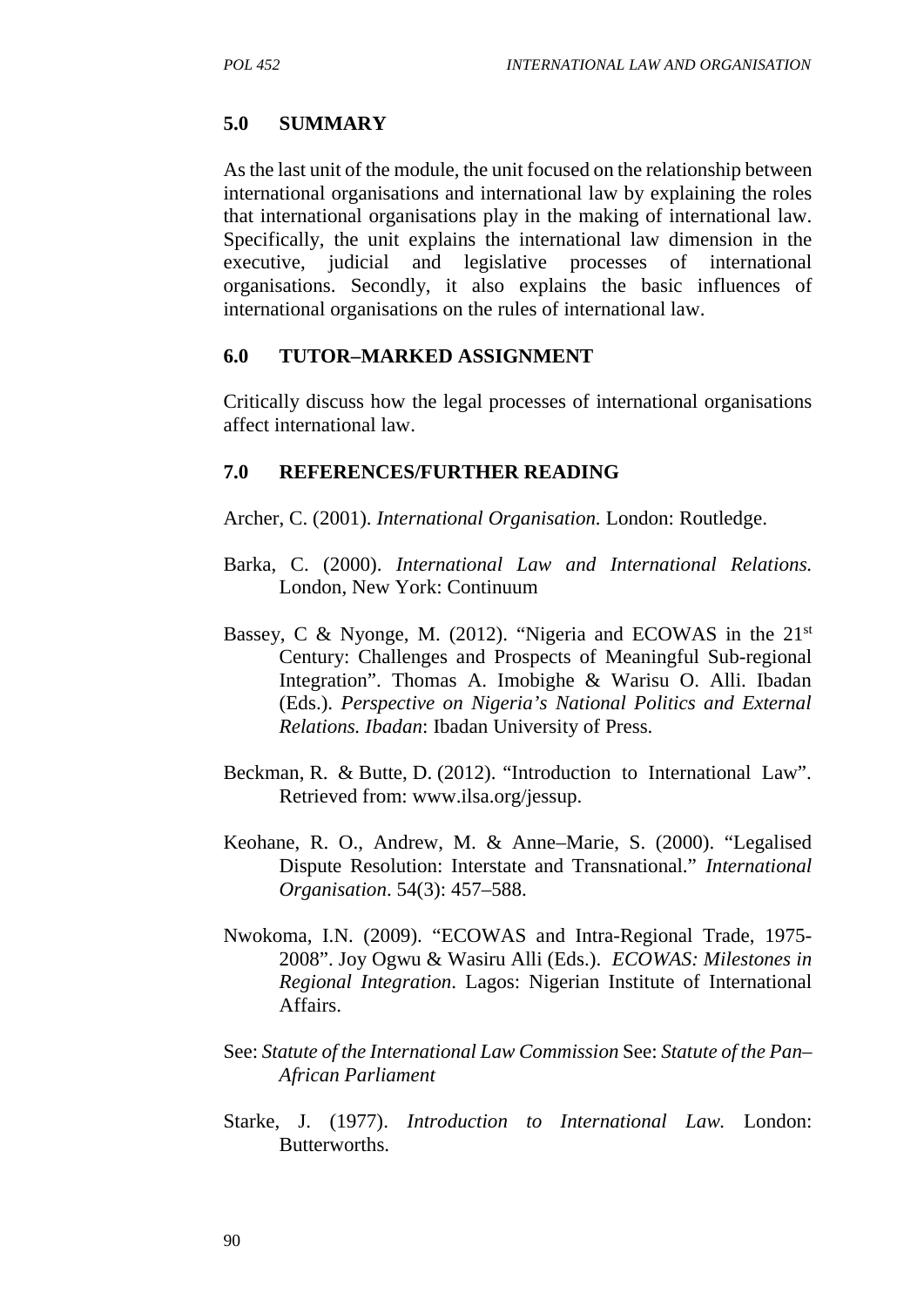# **MODULE 4 INTERNATIONAL CO–OPERATIVE APPROACHES TO ECONOMIC, SOCIAL AND CULTURAL DEVELOPMENT**

#### **INTRODUCTION**

Development is a perceptual concept which relates to how man is able to utilise abundant human and materials resources in his environment to satisfy his physiological, affectionate and mental needs. And like a ball it has many sides from which individuals and scholars can rightly or wrongly assume that a human society is developing or not. However, there have been developed over the years some indices of development. These indices range from elements of political, economic, cultural, educational, physical and social progress. This module will enable students to analyse the theory and practice of development in objective and critical manner. It will promote an understanding of the diversity and complexity of interactions amongst political, economic and social factors involved in development.

| Unit 1 | Concept, Theories and Approaches of International       |
|--------|---------------------------------------------------------|
|        | Development                                             |
| Unit 2 | Global Economic Development Initiatives in the 20th and |
|        | 21st Centuries                                          |
| Unit 3 | Continental Initiatives for Tackling Development Issues |
|        | and Challenges in Africa                                |
| Unit 4 | Regional Economic Communities in Africa                 |
| Unit 5 | Cultural Organisations for Fostering World Peace and    |

Unit 5 Cultural Organisations for Fostering World Peace and Social Development

## **UNIT 1 CONCEPT, THEORIES AND APPROACHES OF INTERNATIONAL ECONOMIC DEVELOPMENT**

## **CONTENTS**

- 1.0 Introduction
- 2.0 Objectives
- 3.0 Main Content
	- 3.1 Concept of Development
	- 3.2 Theories of Development
	- 3.3 Internationalist and Integrationist Approaches to Global Economic Development
- 4.0 Conclusion
- 5.0 Summary
- 6.0 Tutor-Marked Assignment
- 7.0 References/Further Reading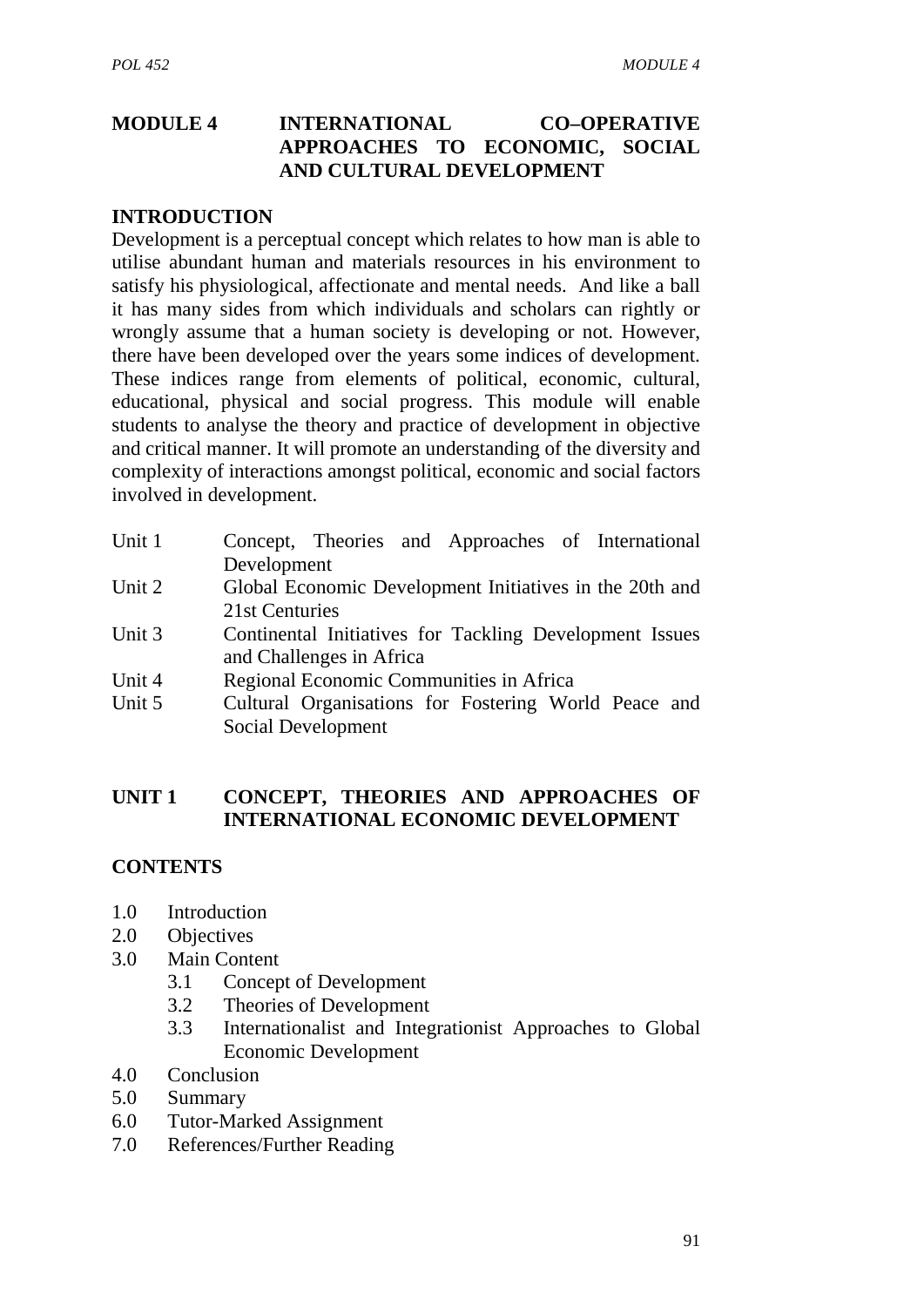# **1.0 INTRODUCTION**

Hitherto we have dealt with international law and organisations from the prisms of international efforts in promoting peace and mutual relationship, preventing of feuds and resolving unavoidable conflicts amongst the nations of the world at the political level. In the unit we shall again discuss some organisations already mentioned in the preceding chapters with emphasis on their economic roles and attempt to focus on new ones from the angle of legal and cultural initiatives undertaken by them. These are initiatives geared towards ensuring global understanding of which if lacking international relations will be a mirage. This unit presents the main social scientific steps which have underpinned international development.

## **2.0 OBJECTIVES**

By the end of this unit, you will be able to:

- explain and identify some theories of development
- highlight reasons for global cooperation for development
- differentiate between internationalists and integrationists approaches to global development.

## **3.0 MAIN CONTENT**

#### **3.1 Concept of Development**

Njoku (2008:7) opines that development means the general and continuous improvement of man's quality of life here on earth physically, mentally, spiritually etc. According to him physical development which is mostly noticeable in any society includes the improvement of the quantity and quality of man's nourishment, clothing, shelter and general environment for which economic, scientific and technological advancements are indispensable. Mental indices entail human intellectual and skill-based properties while spiritual entails better understanding and improvement of man's relationship with the rest of nature and humanity.

Development viewed from another angle may be measured from social change which has taken place within a period of time and which has enhanced man's access to better living condition. This change may be economic during which the wealth, income and purchasing power of a society markedly increased. From the political sphere it may reveal some elements of liberation of the human mind, increased political participation and improved ideological orientation. Development thus encompasses all facets of human life and it is described so when the changes are positive and progressive in ways that are beneficial to human existence.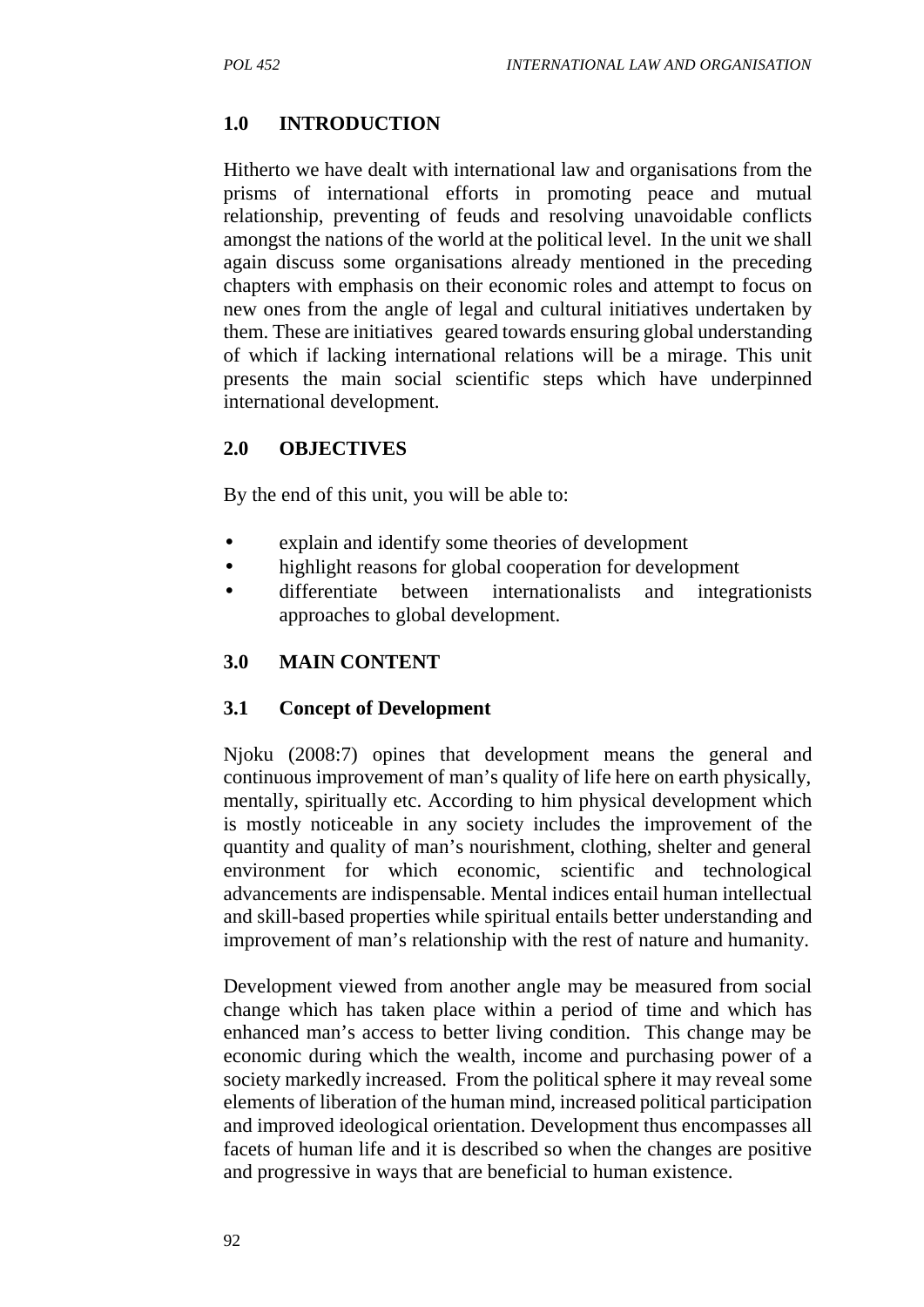Development has also been defined as the systematic use of scientific objectives and requirements relating to better utilisation of man's environment for his needs. Development is also defined as the process of economic and social transformation that is based on complex cultural and environmental factors and their interactions. Western–filter perspective sees development at an orderly change towards realisation of capitalist economic and western democratic political structure while it describes under–development as a condition which portrays persistence of internal factors of pre–capitalist structure. This perspective is narrow as it sees development as an exclusive preserve of western dictated model.

International development seeks to proffer and implement long term solutions to problems of underdevelopment by helping countries create necessary capacity needed to harness and engage sustainable programmes to solve their problems. Thus, development has taken place when it has engaged the unique cultural, political and geographical features of a society in solving its perceived underdevelopment. International development on its very meaning is geared towards colonies that gained independence and considered under–developed. It is envisioned that the governance of the newly independent states should be constructed so that inhabitants enjoy freedom from poverty and hunger which are indices of under–development.

## **What is then underdevelopment?**

Under–development simply means a condition or a process characterised by deterioration or even stagnation in the quality of life of man as a result of setbacks in the economic, social, political, technological and cultural progress of a given society. Under-development results from failure of man to harness abundant human and material resources within and outside his reach to better his lots. It is a condition of perpetual want, lack and insufficiency. Therefore, to say that development has taken place in a society some features must be noticeable. Development features can be summarised thus: something new or more advanced is produced; stronger milieu for human existence is perceptible; changes affect the society in a continuing situation; changes are not short-lived solution to a problem, they are sustainable; development engages both human capabilities and materials resources; development situation is not static or complacent with any situation and; it is institutionally propelled.

## **3.2 Theories of Development**

A theory is a statement of an idea or belief about something arrived at through assumption and in some cases a set of facts, propositions, or principles analysed in their relations to one another and used, especially in science, to explain phenomena (Encarta, 2004). Thus, for any theory to be useful in academic discourse and practical life situation, it must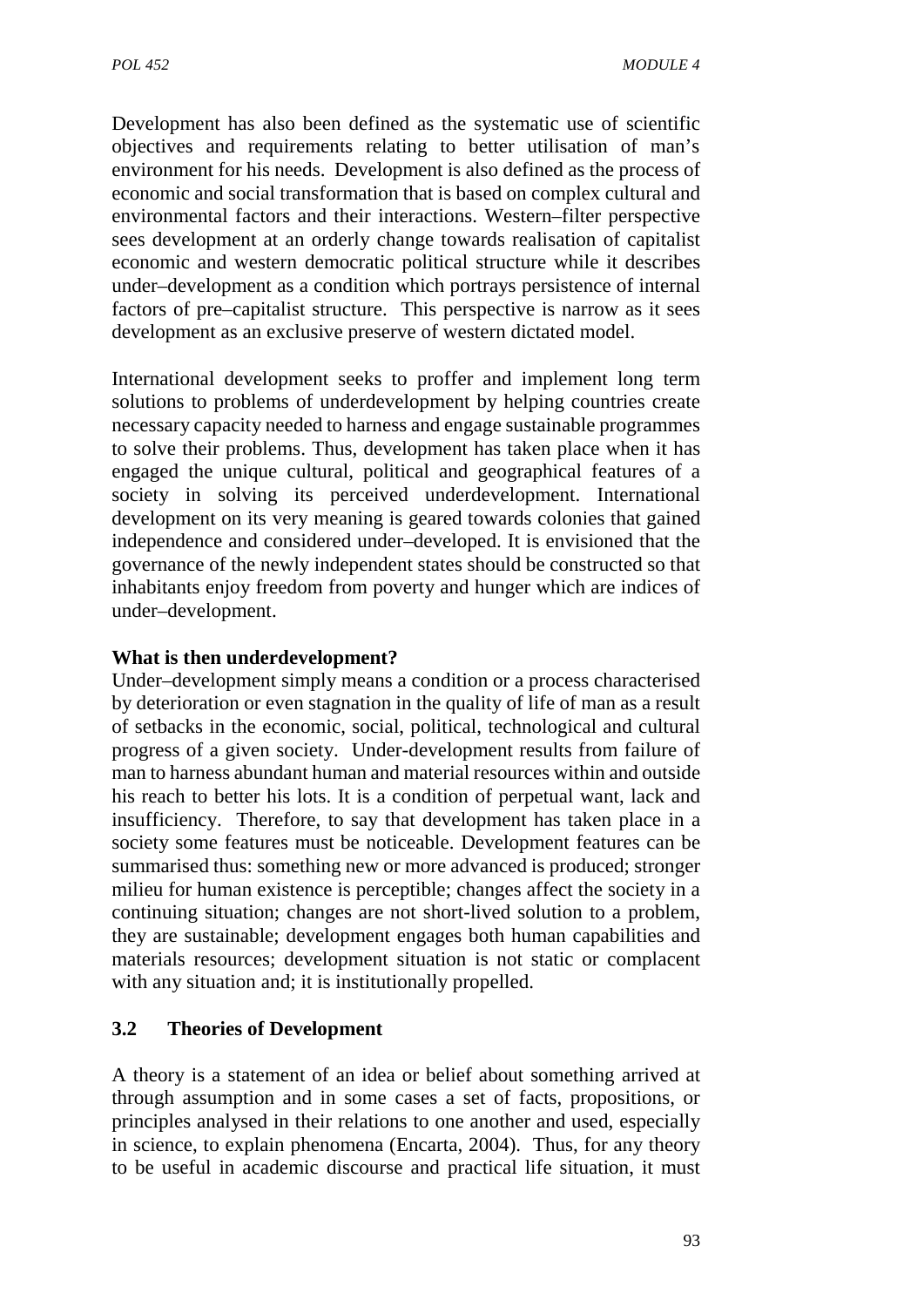explain or suggest ways of explaining why a subject has certain features. There are many theories in the field of development as a general discipline and international development for specific applications. We will attempt to deal with some of them in relation to economic and social development as they are useful in international relations, laws, organisations and integration.

#### **Constructivist Theory**

The constructivists posit that the international system exists when states conscious of certain common interests, conceive themselves to be bound by a common set of values in their relations with one another, and share in the working of common institutions (Barka, 2000: 83). Constructivists are also of the view that rules of international law and relations are inspired by the social (gregarious) nature of man; his material and moral environments. Thus, in bring about development man's social environment is central and crucial. They believe that international system is sustained largely by social relationships which are mutually beneficial and reinforcing. They submit that national interest is seen to be socially determined and best served when driven by shared understanding and an expectation of co-incidence of interests with other nations.

### **The Realist Theory and Games Theory**

Theory, the realists indigenises the formulation of national interests such that interests change as a result of interaction. The argument is that no nation should have unbent interests whose consequences may be damaging to the global community. Thus, contact with other nations of the world naturally requires adjustment of interests to accommodate other nation's interests and this could only be achieved through diplomatic relations and political maneuvering

## **System Theory**

This theory simply states that the interest of the state is affected by its membership of international organisations. Like in international law where being a signatory to a convention, treaty or agreement binds one to its observance, membership of international social and economic organisations, binds one to the observance of rules, customs and agreements of such organisations. It is posited that international organisations will help in achieving common standards of development goals, practices, rules and prohibitions in a way that a nation's development agenda will not endanger the entire human species.

## **The Western–Filter Perspective**

It is variously called the bourgeois school, the conventional theoretical school or orthodox school of thought. It comprises evolutionary, structural– functionalist, modernisation and liberal theories. It is based on social scientific concern with the problem of order. Development is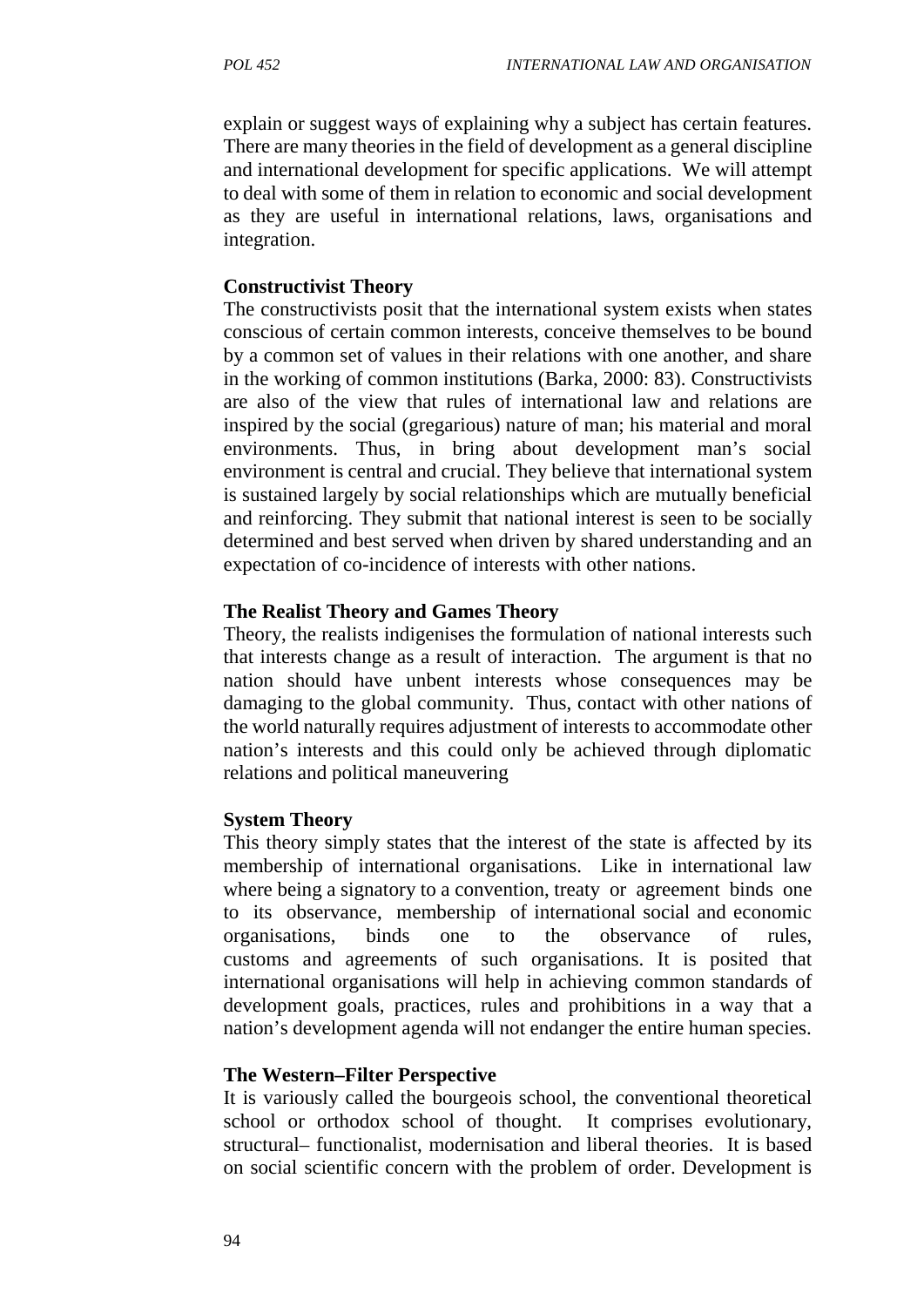conceived as an orderly progression of society from an original state to some desired destination usually pre-determined. The determined destination is the Western Model already possessed by the great economies. It requires casting aside the yoke of tradition and assuming western values and attitudes and by so doing transforming the indigenous structures like those obtainable in the West (Njoku, 2008:33).

# **The Liberal Theory**

The liberal theory is driven by global economic interests. A liberal theorist, Lasaki, for example, seeks for a formula which can remodel the liberal state in such a way as to bring about the intended socio-economic changes in a peaceful way. Although the theories so far discussed are useful in painting scenarios in international economic and social development, no single theory is sufficient to explain in practical terms operations of the international, continental or regional organisations for economic and social development that will be discussed later in this unit.

# **SELF–ASSESSMENT EXERCISE**

Examine the relevance of four theories to global economic development.

## **3.3 Internationalist and Integrationist Approaches to Global Economic Development**

Hitherto, we have dealt with theories of development in general terms. In this sub-section we are going to look into two major perspectives in global economic relations among nations of the world. These are the internationalist and the integrationist. These two schools have informed formation of economic organisations either at international or regional levels and also help in shaping their functions.

## **Internationalist Approach to Global Economic Development**

Internationalists are scholars and practitioners who believe in achieving global economic development through multilateralism or succinctly put through multilateral relationships among nations of the world. They insist that world leadership is not held by a single individual country. It is argued that some formal and informal interdependence between countries with some limited supranational power given to international organisations controlled by those nations via intergovernmental treaties and institutions are necessary. However, they argue that most power resides with the national governments. Thus, the establishment of international economic organisations is to ensure adequate co–ordination of global economic activities in away to ensure equity and fair–play in inter–governmental relations.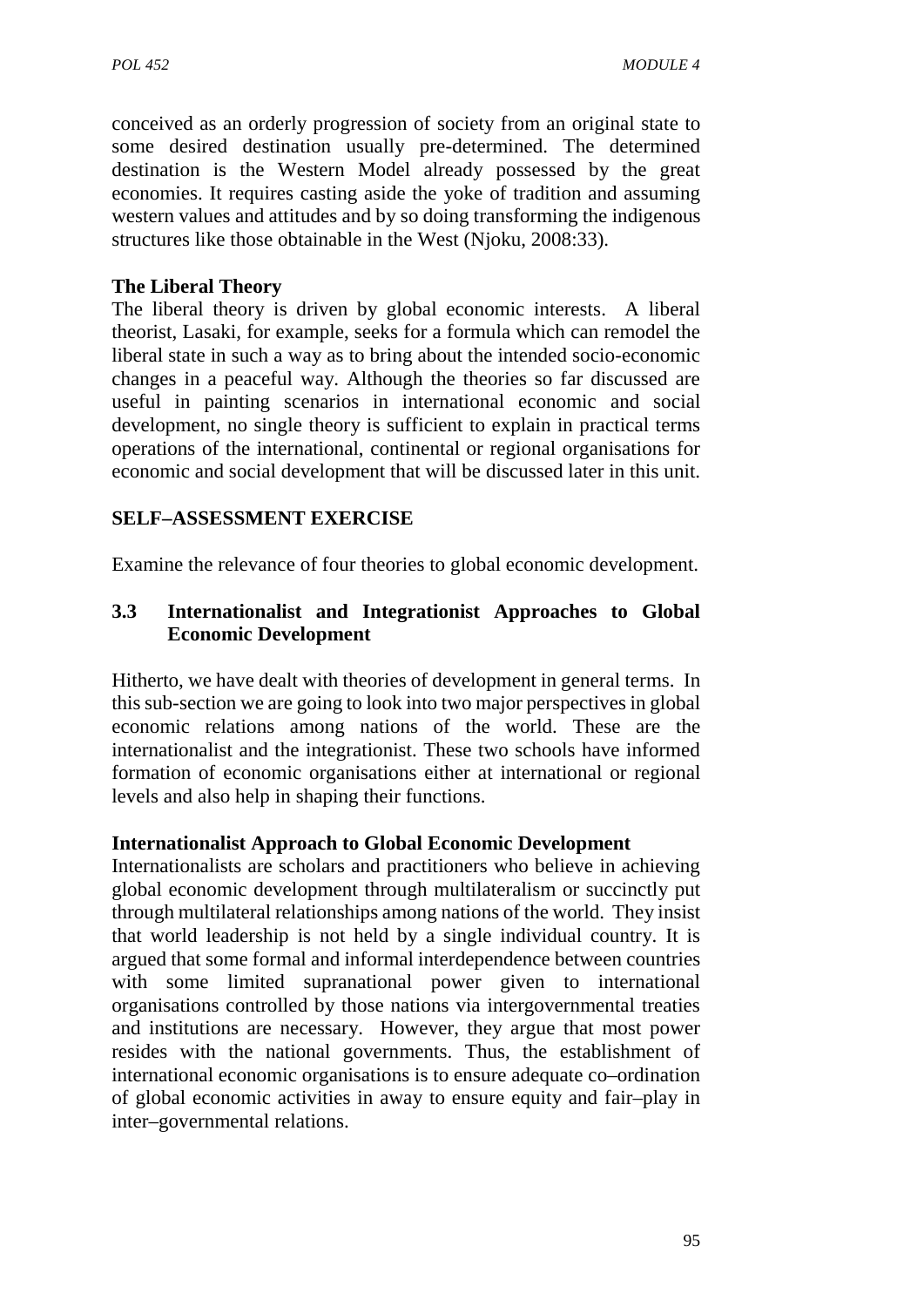Internationalism is by nature opposed to ultra-nationalism, jingoism realism and national chauvinism. Internationalism teaches that the people of all nations have more in common than they do differences, and thus that nations should treat each other as equals. Internationalism is not necessarily anti–nationalism, as in the people's republic of China and Stalinist countries. In the 21st century, internationalism is most commonly expressed as an appreciation for the diverse cultures in the world, and a desire for world peace. People with this view believe in not only being citizens of their respective countries, but of being citizens of the world. Internationalists feel obliged to assist the world through leadership and charity. Contributors to the current version of internationalism include Albert Einstein, who believed in a world government, and classified the follies of nationalism as an infantile sickness.

#### **International Organisations and Internationalism**

For both inter–governmental organisations and international non– governmental organisations to emerge, nations and peoples have to be strongly aware that they share certain interests and objectives across national boundaries and they could best solve their many problems by pooling their resources and effecting trans–national cooperation, rather than through individual countries' unilateral efforts. Such global consciousness is termed internationalism i.e. the idea that nations and peoples should cooperate instead of pre–occupying themselves with their respective national interests or pursuing uncoordinated approaches to promote them. Internationalists also advocate the presence of an international organisation, such as the United Nations, and often support a stronger form of a world government.

#### **Integrationist Approach to Global Economic Development**

It is argued that less developed countries should go beyond greater trade with one another and move in the direction of economic integration. Economic integration occurs whenever a group of nations on the same region join together to form an economic union or regional trading bloc by raising a common tariff wall against the products of non–member countries while freeing internal trade among members. The practice also involves all attributes of a custom Union (common external tariffs and free internal trade) plus the free movement of labour and capital among the partner states. Economic integration among countries at regional level provides the opportunity for industries that have not yet been established as well as for those that have to take advantage of economies of large scale production to have expanded markets. It prevents duplication of industries which results in wasted scarce resources. Consumers also get products to buy at a reduced rate. It creates economic condition for accelerating joint development efforts within these regions. It can also provide buffer against negative effects of globalisation while still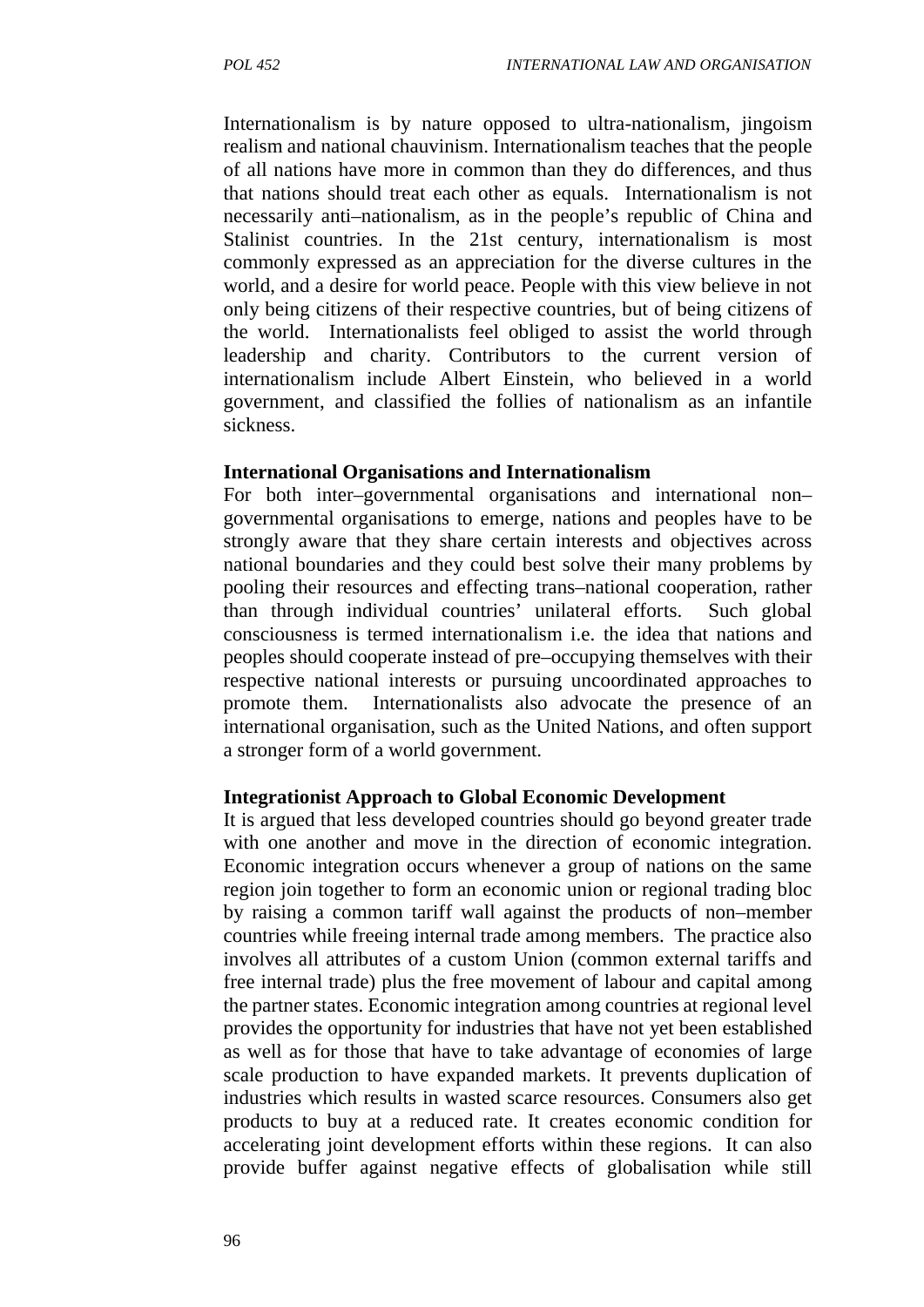permitting the dynamic benefits of intra-union specialisation and greater equality among members.

# **4.0 CONCLUSION**

In this unit we have presented development as a systematic change in the utilisation of human and material resources which improves the quality of life of a people in any given society. It is also presented as a condition of progress which positively brings better or enhanced living standards to humans. Although scholars have defined development in different ways, we have come to the conclusion that development is holistic; touching and making man to enjoy a better relationship with his social, economic and political environment. International development which is the thrust of this module is seen in this unit to be concerned with enhanced quality of life for humans irrespective of their place of birth, station in life, race or colour. Thus, throughout human history efforts have been made to institutionalise bodies, organisations and committees to propel development in all the nooks and crannies of the universe. Efforts to make the under–developed and the developing countries catch–up with the developed economics is on–going as development is perceived globally as a major key to world peace.

# **5.0 SUMMARY**

This unit introduced the concept of development in its general form and in its particularistic use in the realm of international politics and international relations. In this unit we have learnt the different meanings of development as propounded by scholars. They all agree that development enhances man's quality of life. As an antithesis to development, we have also briefly captured the meaning of under– development as a condition of retrogression and incapacitation to utilise both natural and human resources to better human lots. In addition, we have dealt with the concerns of international development as an all– embracing phenomenon to cater for global interests rather than national or individual interests. This concern led us to the examination of different theories of development, features of development as well as facets of development in the economic, social and environmental areas. Internationalist's and integrationist's thoughts have been seen as premises for the establishment of global, continental and regional economic organisations which represent human co–operative approaches to social, economic and political development. The organisations are established to wrest humans from hunger, poverty, want and deprivation.

# **6.0 TUTOR-MARKED ASSIGNMENT**

Identify and discuss four general theories of development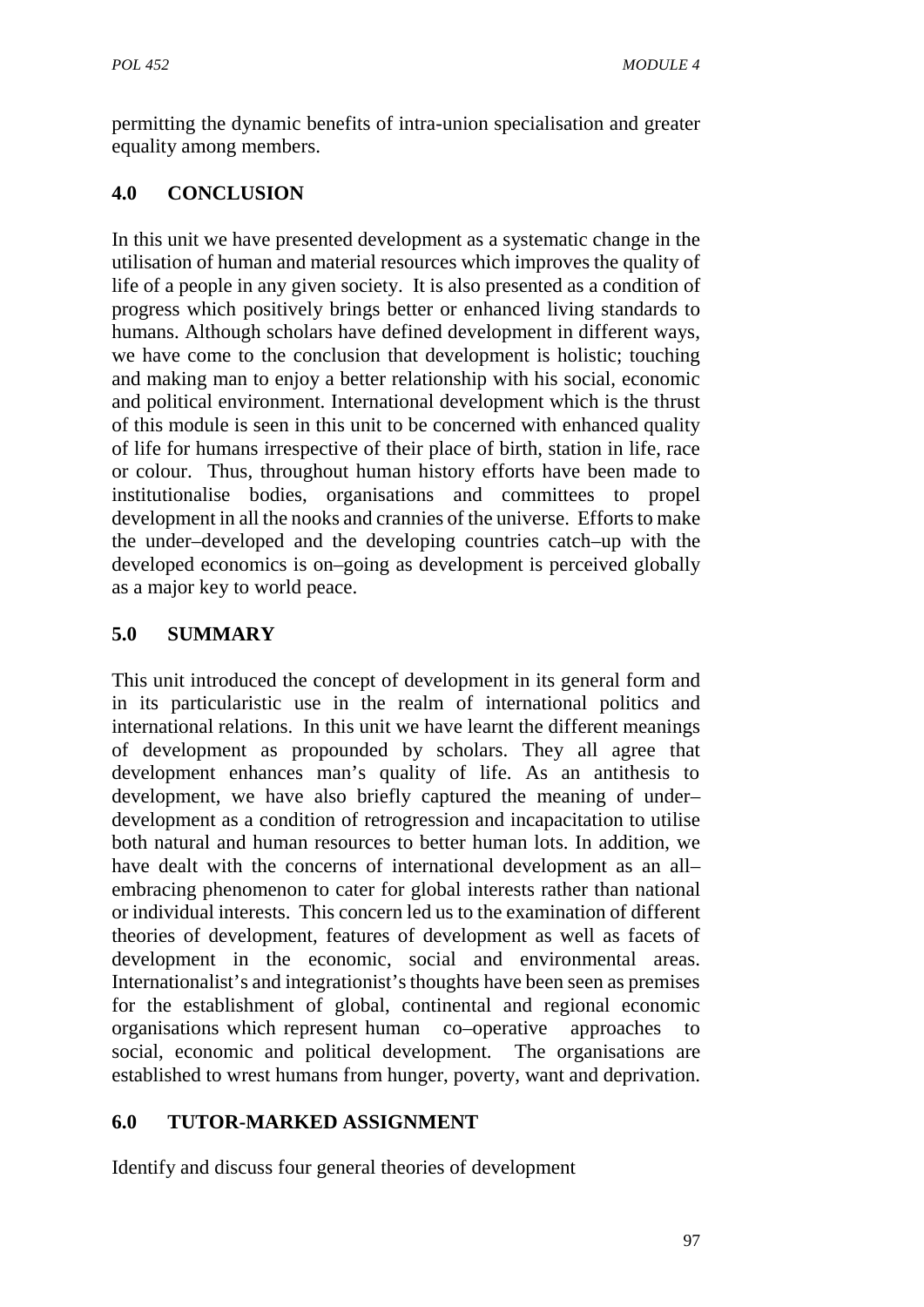#### **7.0 REFERENCES/FURTHER READING**

- Agwu, F.A. (2009). *National Interest, International Law and Our Shared Destiny*. Ibadan: Spectrum Books Limited.
- Barka, C. (2000). *International Law and International Relations*. London, New York: Continuum
- Davis, C. L. (2012). *Why Adjudicate? Enforcing Trade Rules*. Princeton: Princeton University Press.
- Geyer, M. (2001). *The Mechanics of Internationalism*. London: Oxford University Press.
- Iriye, A. (2002). *Global Community*. London: University of California Press.
- Keohane, R.O. (1980). "The Theory of Hegemonic Stability and Changes in International Economic Regimes, 1967-1977." Holsti, O.R Siverson, R.M. and George A.L. (Eds.). *Change in the International System*. Boulder: Western Press
- Nabudere, D. (2004). *The Role of United States in the Global System after September 11th*. New York: Lessons of Empire, USA Achieves.
- Njoku, N, (2009). *Studies in Western Imperialism and African Development*. Lagos: Wedeke Publishing Company.
- Nwokoma, I.N. (2009)." ECOWAS and Intra-Regional Trade, 1975- 2008". Joy Ogwu & Wasiru Alli (Eds.). *ECOWAS: Milestones in Regional Integration*. Lagos: Nigerian Institute of International Affairs.
- Rostow, W.W. (2013). *The Stages of Economic Growth: A Non- Communist Manifesto*. Moscow: Putney Publishers.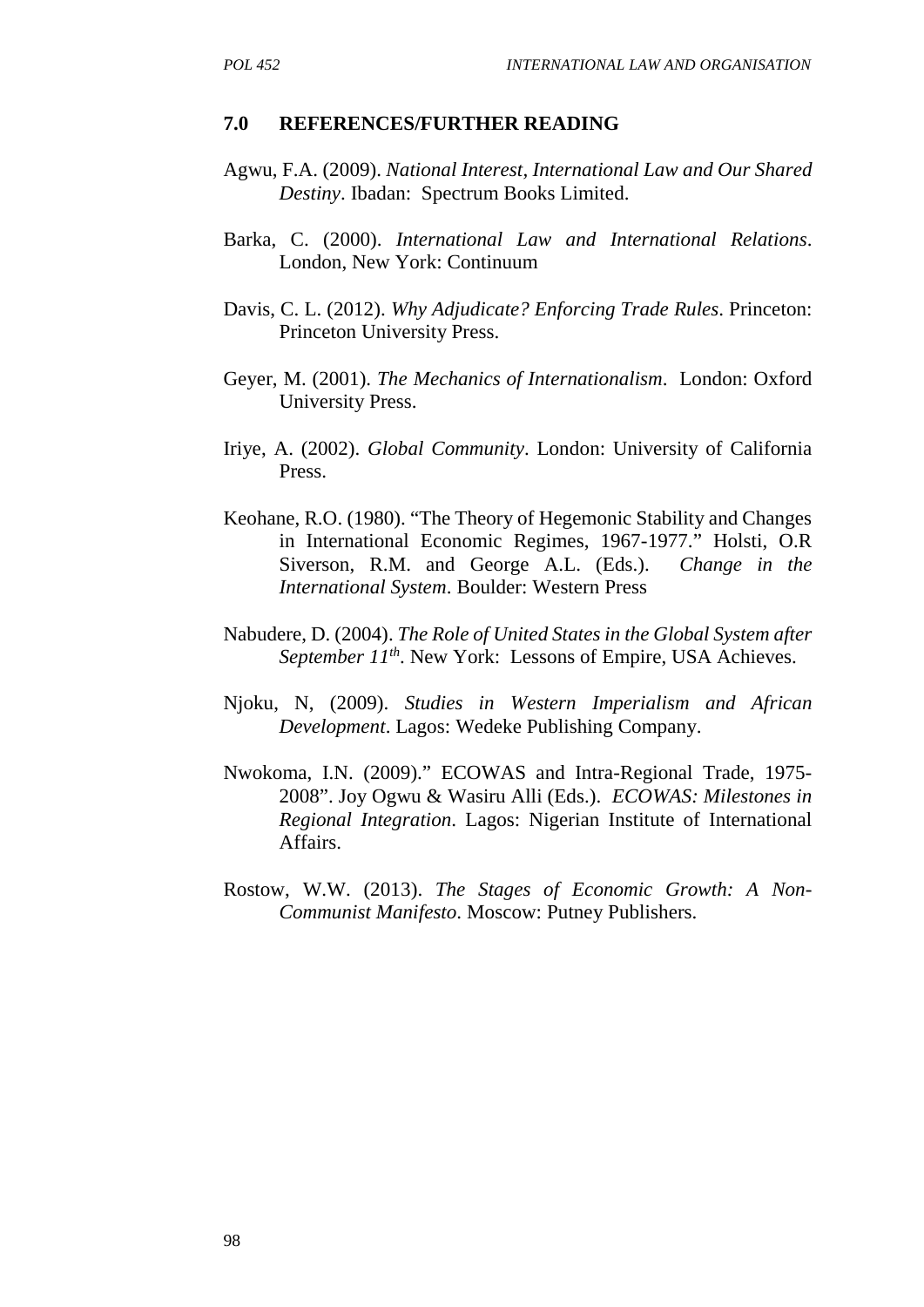# **UNIT 2 GLOBAL ECONOMIC DEVELOPMENT INITIATIVES IN THE 20TH AND 21STCENTURIES**

# **CONTENTS**

- 1.0 Introduction
- 2.0 Objectives
- 3.0 Main Content
	- 3.1 Brief History of International Development Initiatives
	- 3.2 United Nations Role in Driving Global Economic Development
	- 3.3 Some International Development Organisations
- 4.0 Conclusion
- 5.0 Summary
- 6.0 Tutor-Marked Assignment
- 7.0 References/Further Reading

# **1.0 INTRODUCTION**

Human quest for development is as old as man. From the Stone Age to the stage of technological advancement it has been the concern of man to better his living condition by exploring and exploiting his environment. Whatever is achieved in development has come through conscious efforts of humans and they span centuries. However, in this unit we want to concern ourselves with international development efforts from the late 19<sup>th</sup> century till date. It will thus be revealed in this unit that the movement for economic development is from exploration to exploitation; from nationalism to internationalism, from liberalisation to globalisation and more recently from individualism to co–cooperativeness.

# **2.0 OBJECTIVES**

At the conclusion of this unit, learners should be able to:

- discuss the history of international development initiatives
- define and explain some concepts in global economic practice
- highlight United Nations role in bring about development in the global community.

# **3.0 MAIN CONTENT**

## **3.1 Brief History of International Development Initiatives**

Historically, global concern for international development may be focused from attempts at different stages at globalising world economy which are traceable to different historical epochs. These include: Berlin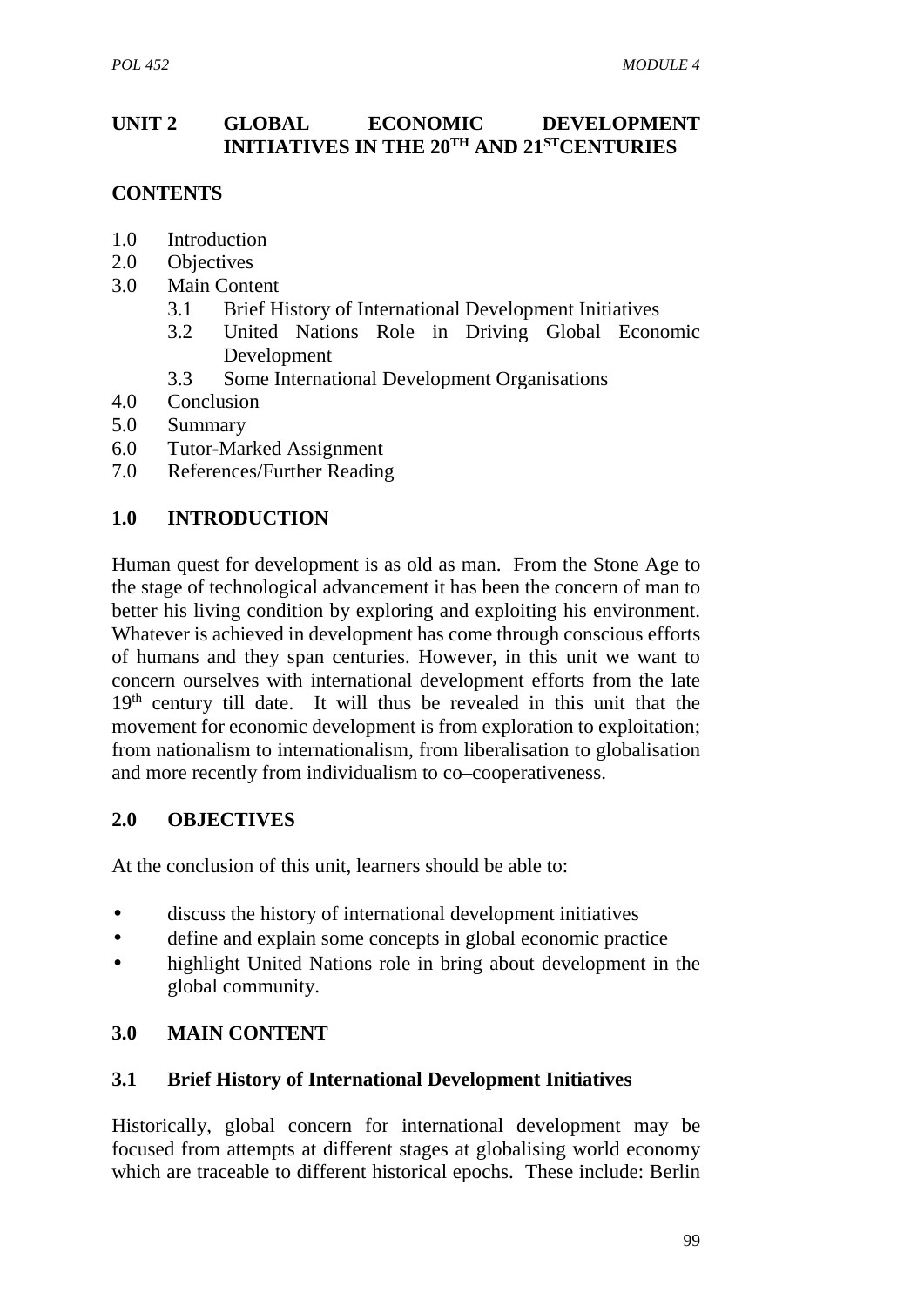Conference of 1884/1885 which led to the partitioning of Africa among European powers; World Economic Conference of May, 1927 which recommended a general reduction in tariff, adoption of non– discriminatory policy and elimination of quantitative restriction; Establishment of Bretton Word Institution (International Bank for Reconstruction and Development and International Monetary Fund) pioneered by the United States in 1944. The institutions core philosophic assumptions include private enterprise, multilateralism, Industrial and agricultural development of world economy by Western experts. They also exercised the right to issue world currency. Thus, at this stage and till date dollarisation of world monetary policy was at the centre stage of foreign exchange; Establishment of neo–colonial system runs by transnational corporation (INTCS). This era further entrenched the hegemony of United States of America after the 2nd World War and fall of colonialism. The period also witnessed the fall of Britain and other European powers in global economic dominance.

Although international relations and international trade have existed for many hundreds of years, the idea of international development came up after the Second World War. In the early part of the 20th century concepts used to describe economic relations in the global community included: political and economic liberalism and the significance of 'free markets'; social evolution in extremely hierarchised environment; Marxist critiques of class and imperialism; anti–colonial take on cultural differences and national self–determination Post-World War II–The second half of the 20<sup>th</sup> century has been called the era of development and it was said to have begun on January 20, 1949 when Harry S. Truman made his inaugural address. Features of the era included among others. The need for reconstruction in the immediate aftermath of World War II; the evolution of 'colonialism 'colonisation' into globalisation and the establishment of new free trade policies between the so called 'developed' and 'underdeveloped' nations; the start of the cold war and the desire of the United States and its allies to prevent the Third World from drifting towards communism; launching of the Marshall plan in the 1950s in the form of modernisation; theory espoused by Walt Restow and other American economists.

**An Overview of Some Economic Practices over the Years Colonialism** Colonialism is the establishment, exploitation, maintenance, acquisition and expansion of colonies in one territory by people from another territory. It is a set of unequal relationships between the colonial power and the colonist and between the colonies and the indigenous people. Though colonialism was a political practice of subjugating a people to external rule it had elements of economic practice which created a periphery capitalist economy. This is often termed as exploitation colonialism as economic practice associated with colonialism promoted a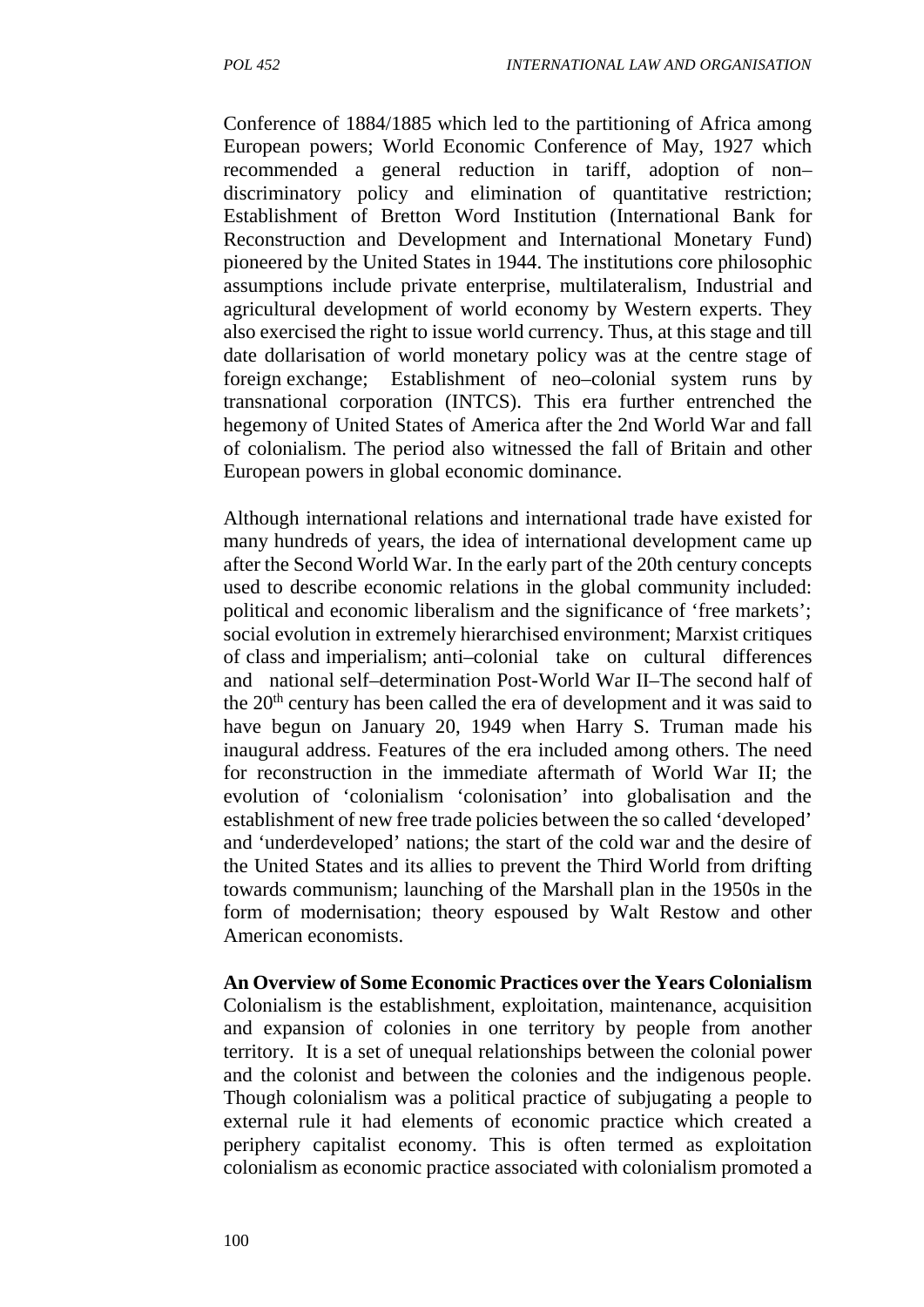class of comprador bourgeoisie–chosen middle class professionals, bureaucrats and merchants (to serve as intermediaries between foreign interests and indigenous polity) and economy and power relations that ensured domination of the colonised peoples' economy to international a capitalism (Gravin, 1980: 34–37). The period of colonialism spread between 1500s to the mid-1900s. It was a decision to strengthen the home economy of the colonists at the expense of the indigenous colonised people.

## **Neo–colonialism**

Neo–colonialism refers to the theory that former or existing economic relationship created by former colonial powers were or are used to maintain control of the former colonies which results in dependencies even after independence is gained. In a nutshell, neo–colonialism is the practice of using capitalism, business globalisation and cultural imperialism to influence a country's domestic life style. Neo–colonialism was coined by former Ghanaian President, Kwame Nkrumah, to describe the socio–economic and political control that can be exercised economically, linguistically, and culturally by former colonial masters over the newly independent states. It was the domination praxis (social, economic, cultural) of the internal affairs of the developing countries. Colonial powers were seen to continue to apply existing and past international economic arrangements with their former colonies and continue to maintain control over their domestic economic affairs. It entailed disproportionate involvement of modern capitalists business in the economy of developing countries, whereby multinational corporations continue to exploit the natural resources of the former colony. Neo– colonialism used foreign capital to exploit the resources of a state rather than use it for the development of the less developed part of the world. Neo–colonialism increased the gap between the rich and the poor countries of the world because investment was usually directed at developing the centre of the world (the West) at the expense of the periphery (the third world).

#### **Liberalism**

Liberalism is a belief in the value of social and political change in order to achieve progress. Economic liberalism is the ideological belief in organising the economy on individualist lines in a way that the greatest possible number of economic decisions is made by individuals and not by collective institutions or organisations. Market economy and private property are dominant features of economic liberation. It promotes free market economy whereby government regulations and interventions are minimally tolerated in order to remove private monopoly.

Adam Smith who promoted economic liberalism opined that if everyone is left to their own economic devices instead of being controlled by the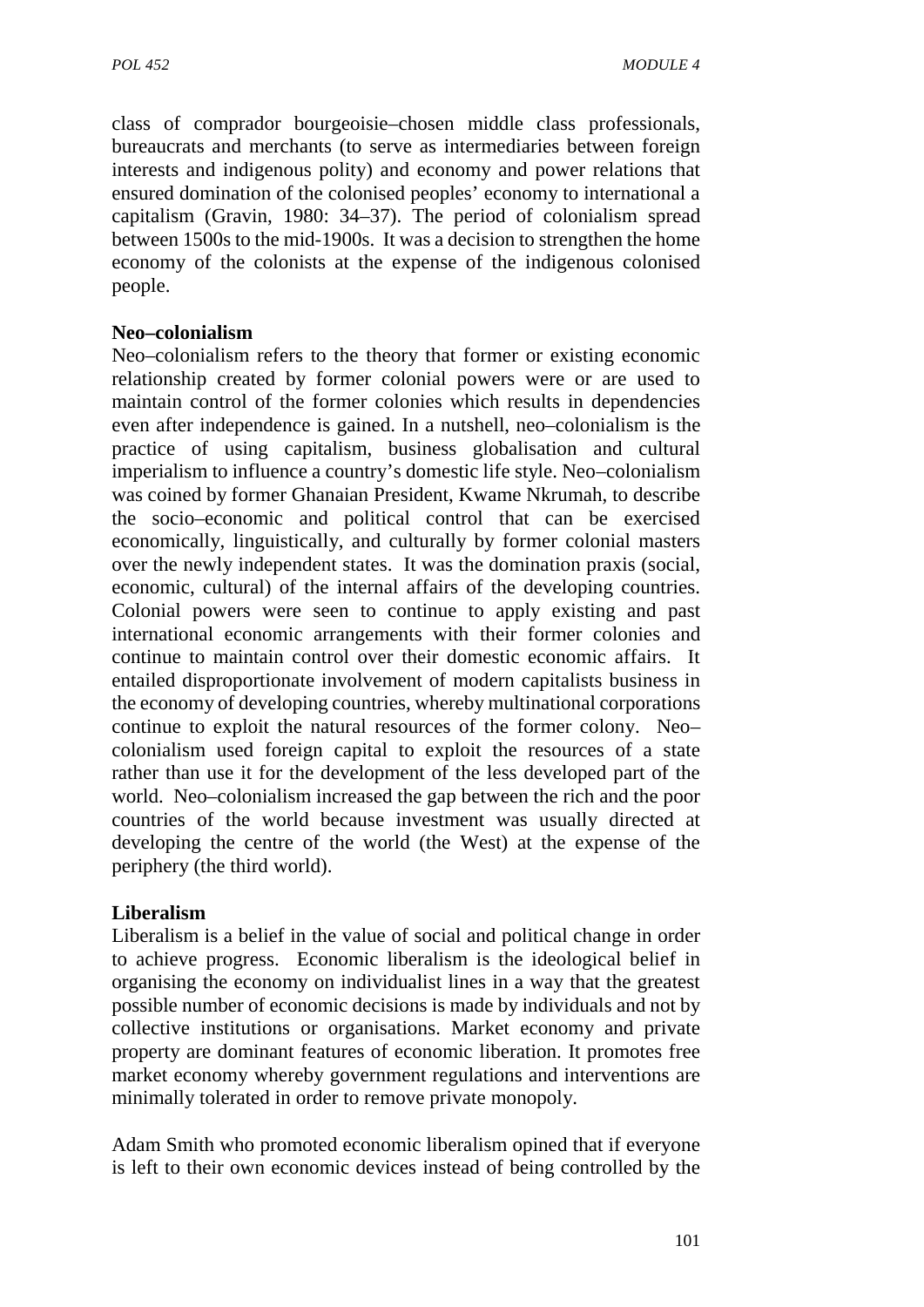state then the result would be harmonious and more equal society of ever– increasing prosperity. Economic liberalism is supportive of government activity to promote competitive markets and social welfare programmes to address social inequalities that result from free–market economy. It is envisaged that in an economic liberal state there will be equality of opportunity to the extent that individuals can become socially mobile. Thus, the poor has the opportunity of becoming rich if he is able to grapple the opportunity at his disposal to better his lots.

#### **Globalisation**

Globalisation has been described as the process of international integration arising from the interchange of world views, products, ideas, and other aspects of culture. It is a process that has generated further interdependence of economic activities globally. It is an international network of social and economic systems. Souveus (2002) defines globalisation as the compression of the world and the intensification of the consciousness of the world as a whole.

In 2000 international Monetary Fund (IMF) identified four basic aspects of globalisation as trade and transactions, capital and investment movement, migration and movement of people and the dissemination of knowledge. Thus, globalisation relates to a multilateral political world and to the increase of cultural objects and markets between countries. The term implies transformation from seclusion to inclusion of all peoples of the world in development platform which emphasises the interests of humans in general. It has also facilitated international trade in goods and services across borders and to destinations hitherto difficult to reach. Trade, foreign direct investment, portfolio investment and income fluidity are major features of globalisation. Globalisation has lent a helping hand in the search for commitment to globally shared interests through its deteritorialisation of the world (Agwu, 2009: 479). Globalisation and international integration have played very crucial roles in the pursuit of internationally shared interests through subtle diplomacy.

## **SELF–ASSESSMENT EXERCISE**

Endeavour to trace the historic experiences of colonised peoples of the world in the  $19<sup>th</sup>$  and  $20<sup>th</sup>$  centuries.

# **3.2 United Nations Roles in Driving Global Economic Development**

Many of the economic development activities in the global community have been significantly affected by conscious efforts of the United Nations in the last 68 years. United Nations has greatly been responsible for shaping and directing transformational agenda that have affected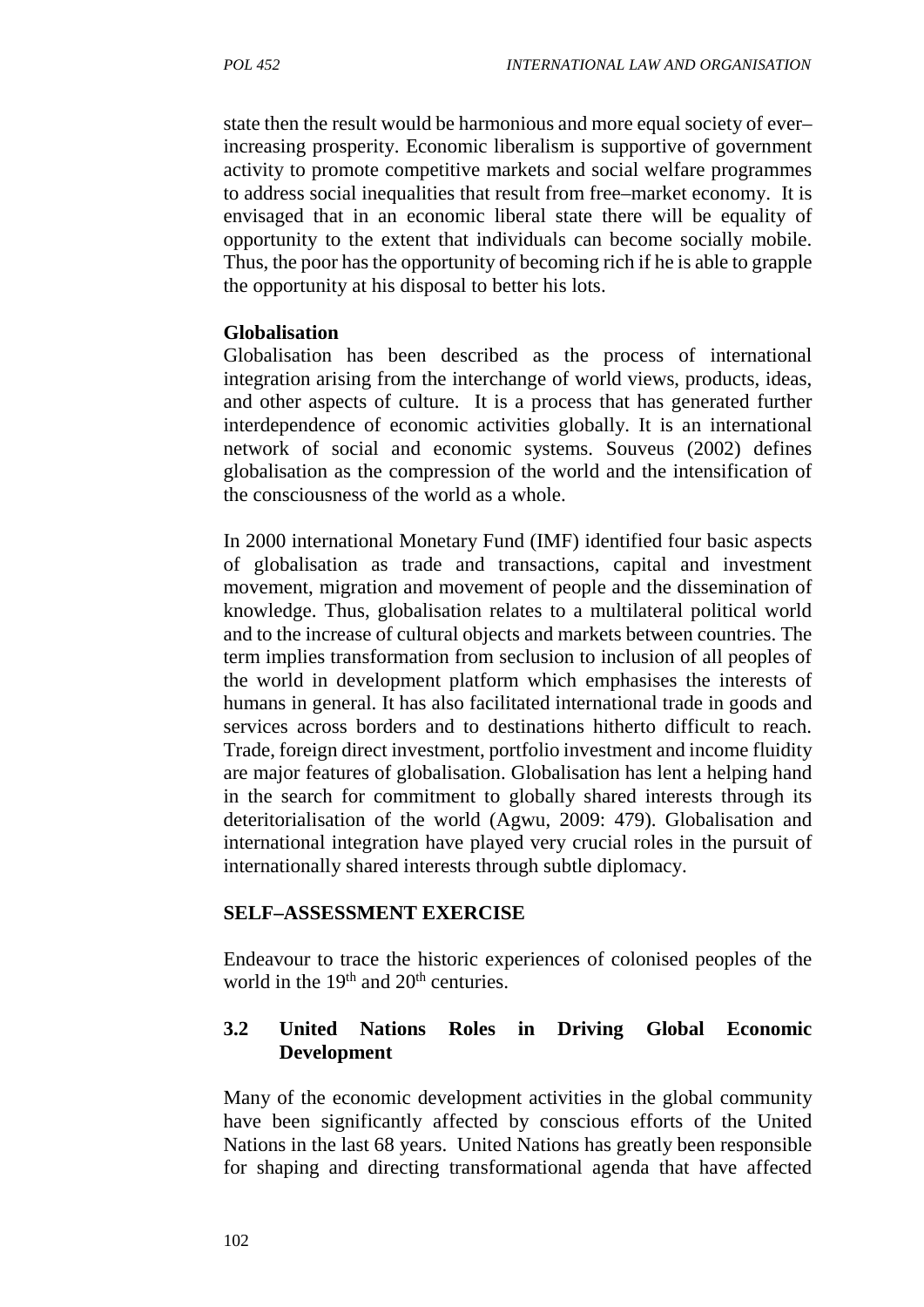better living standard for the homo-sapiens worldwide. The body as the global centre for conscious–building has set priorities and goals for international co–operation to assist countries in their development efforts and to foster a conducive and supportive global economic environment (UN 1998). A series of International Development Decades have been set by the United Nations from 1961.

Apart from setting development decades as shown above, the United Nations has set up other agenda like the Industrial Development for Africa, development and promotion of the human rights, Beijing Forum on Gender Equality and the Millennium Development goals. The United Nations system has also been promoting economic development through policy formulation, advice for governments on their development plans and programmes, setting of international norms and standards and by mobilising funds to carry out programmes of development worldwide. Through its offices, agencies, programmes and its family of specialised agencies the United Nations has touched on the economic development of nations. For example, the Economic and Social Council (ECOSOC) of the United Nations is saddled with the responsibility of co–coordinating her economic and social work. The United Nations has other bodies like the Department of Economic and Social Affairs (DESA), Official Development Assistance and United Nations Development Programme. Other affiliates are the World Bank, International Monetary Fund, International Development Association and International Finance Corporation (IFC).

Also, various agencies of the United Nations system monitor and assess developments. These include Food and Agricultural Organisation, United Nations Development Programme and United Nations Industrial Development Organisation (UNIDO) that assist developing countries governments in attracting investments and securing grants and loans for development projects. In the same vein, the United Nations Conference on Trade and Development (UNCTAD) assists government, government agencies as well as non-governmental Organisations to improve knowledge of trend in foreign direct investment, trade, technology and development. Information is also disseminated to policy–makers and investors on global trend in technology and innovative practices. Thus investment promotion and technology diffusion in developing counties have been progressive through the agencies of the UN. International Trade Centre UNCTAD/WTO (ITC) works with developing countries and countries in transition to set up trade promotion programmes, to expand their exports and improve their import operations (UN 1998: 142). International Fund for Agricultural Development (IFAD) finances agricultural development projects that alleviate rural poverty and improve nutrition in the developing world. International Labour Organisation is concerned with setting and monitoring of international labour Standard in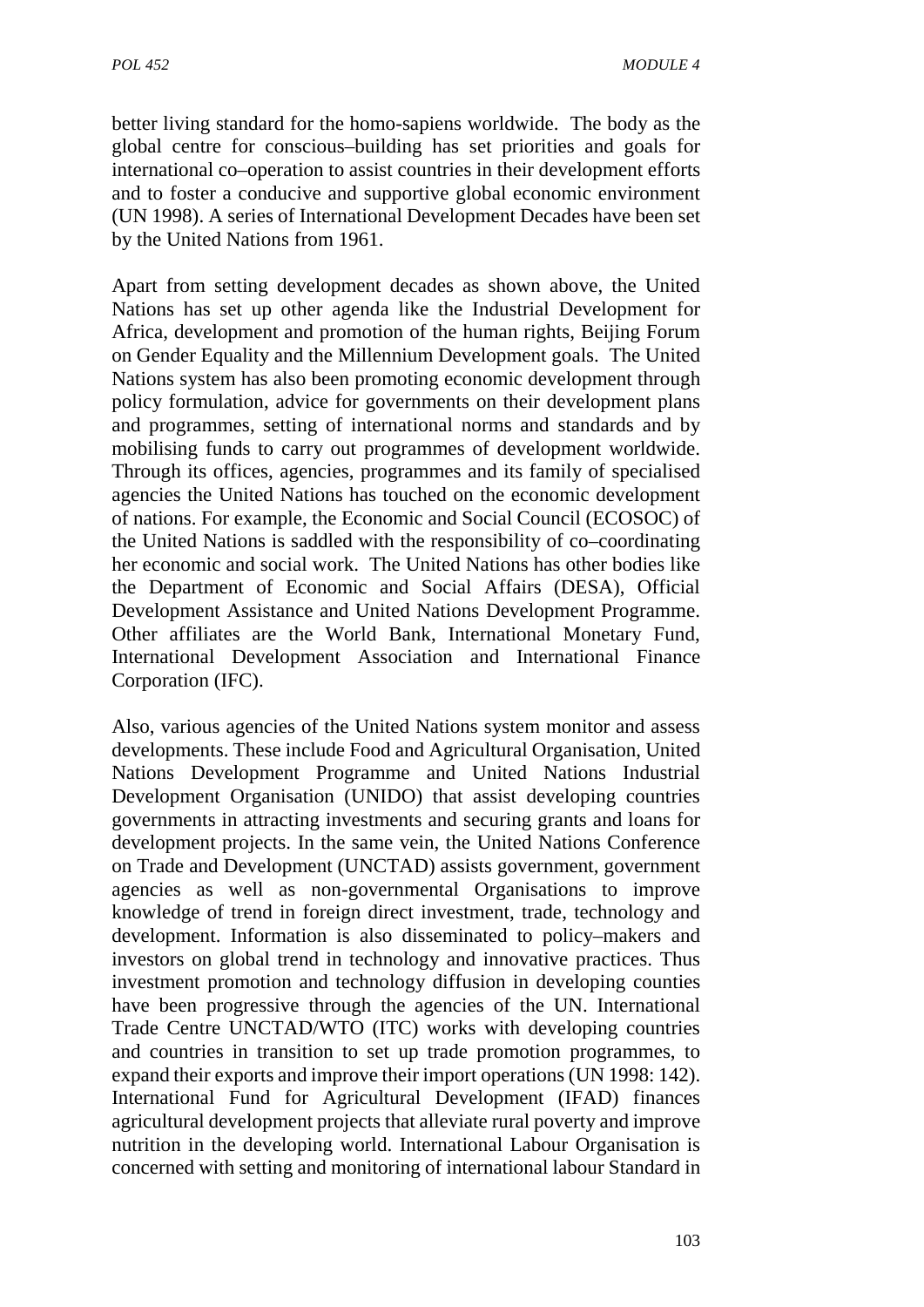the workplace. Likewise, the International Telecommunication Union (ITU) has been helpful in harmonisation of national telecommunication policies. By and large, the United Nations is striving daily to fulfill its mandate of co–operation in solving international economic, social, cultural and humanitarian problems, and in promoting respect for human rights and fundamental freedoms.

# **3.3 Some International Economic Development Organisations**

International Organisations are transnational organisations created by two or more sovereign states. However, for the purpose of this unit, international economic development organisations will be limited to only international bodies whose formation is multilateral and whose spheres of influence is universal.

## **United Nations Conference on Trade and Development (UNCTAD)**

United Nations Conference on Trade and Development was established in 1964 as a permanent intergovernmental body. It is the principal organ of the United Nations General Assembly dealing with trade, investment, and development issues. It has its headquarters in Geneva, Switzerland. Its aim is to "maximise" the trade and investment and development opportunities of developing countries and assist them in their efforts to integrate into the world economy on an equitable basis. In the 1970s and 1980s, UNCTAD was closely associated with the idea of a New International Economic Order (NICO).

## **United Nations Development Programme (UNDP)**

The United Nations Development Programme [UNDP] is the United Nations system's largest source of grant funding for development and is the main body coordinating United Nations development assistance. It was established in 1960 and has offices in 177 countries with its headquarters in New York. UNDP's mission is to help countries to develop their own national capacity to build sustainable human development. Development that is both people centred and respects the environment. UNDP activities give top priority to poverty eradication, environmental regeneration, job creation and the advancement of women. It supports and promotes sound governance and market development. It supports rebuilding war torn societies and alleviates sufferings during humanitarian emergencies.

UNDP is central to efforts to create United Nations Houses in many countries to provide common premises and pool facilities for United Nations agencies and programmes in the field. It is also working with the World Bank and United Nations Environment Programme in managing Global Environmental facility. It is also sponsoring fight against HIV/AIDS scourge. UNDP equally supports a wide range of economic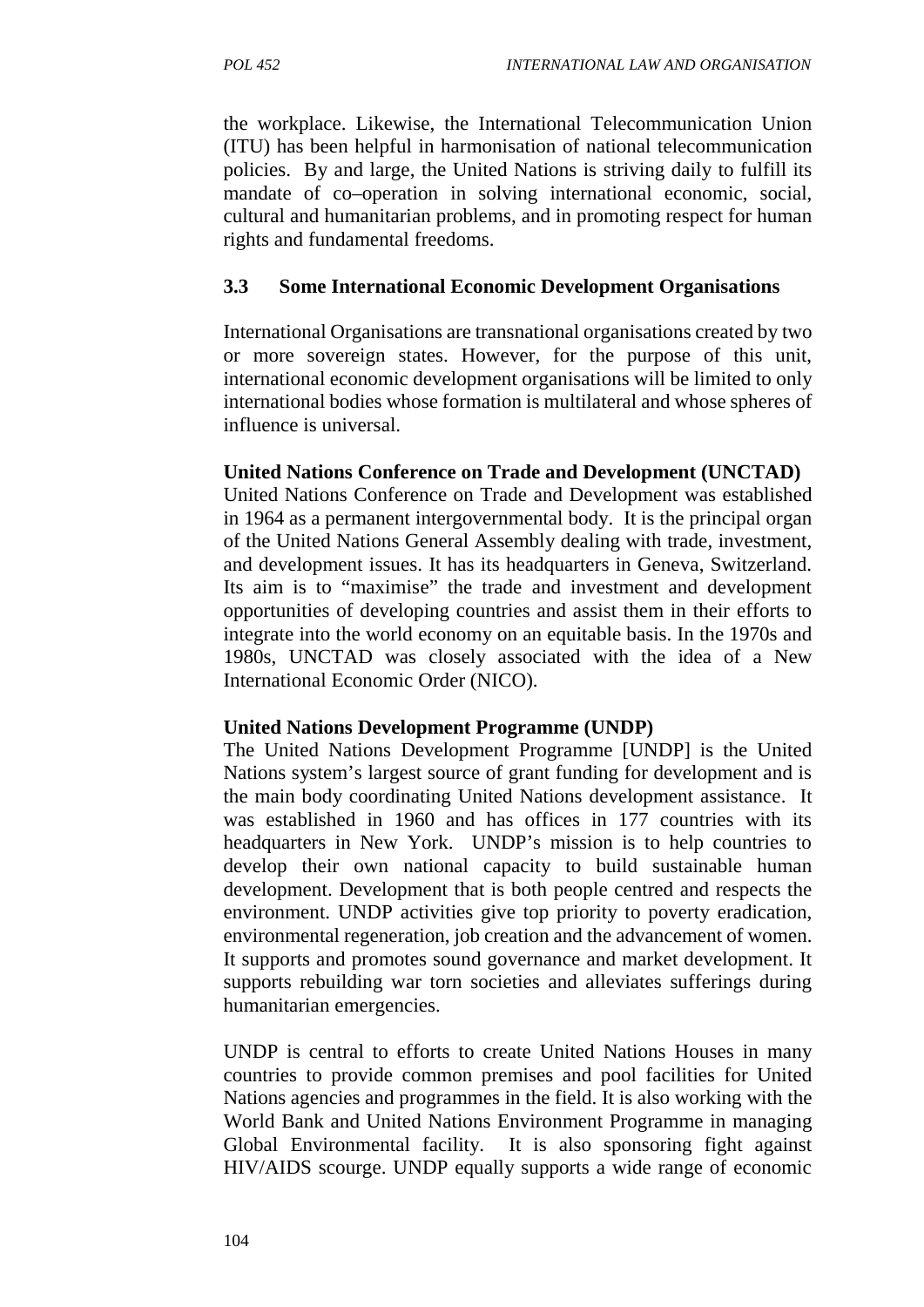programmes and projects at International and national levels. United Nations Development Programme is credited for being partners with people at all levels of society to help build nations that can withstand crisis, and drive sustainable development. By and large, UNDP advocates for change and connects countries to knowledge, experiences and resources to help people build a better life. As an executive board of the United Nations General Assembly it mobilises voluntary contributions for its activities.

In 2010, UNDP budget was approximately 5 billion USD. The UNDP works internationally to help countries achieve the Millennium Development Goals (MDGS). It provides expert advice, training, and grant support to developing countries. It also publishes annual Human Development Report since 1990 to measure and analyze developmental progress globally. In a nutshell, UNDP links and co–ordinates global and national efforts to achieve the goals and national development priorities lay out by the host countries. Its five developmental challenges are democratic governance, poverty reduction, crisis prevention and recovery, environment and energy and HIV/AIDS prevention and reduction.

# **The World Bank**

The World Bank was established in 1945. The World Bank today has other affiliate institutions: The International Bank for Reconstruction and Development (IBRD) established in 1945; The International Finance Corporation (IFC) established in 1956; the International Development Association (IDA), established in 1960; and the Multilateral Investment Guarantee Agency (MIGA), established in 1988. The World Bank is an international finance institution that provides loans to developing countries for capital programmes. It is owned by 188 members' countries. The task of the World Bank is to reduce poverty around the world by supporting the economies of poor countries with the aim of improving people's living standards. The affiliates of the World Bank provide economic growth by providing repayable loans to finance development projects in more than 100 countries of the world. World Bank also supports projects in the area of sustainable development such as reforestation, pollution control, and land management. It also invests in sanitation, water and agriculture. It has an annual publication which is called World Development Report.

## **International Monetary Fund (IMF)**

IMF was established at the Bretton Woods Conference in 1944. IMF headquarters is in Washington DC, United States but has country offices worldwide. The country offices are responsible for the surveillance of its member's economies and provide policies advice which has helped to improve their economies. Succinctly put, the IMF describes itself as an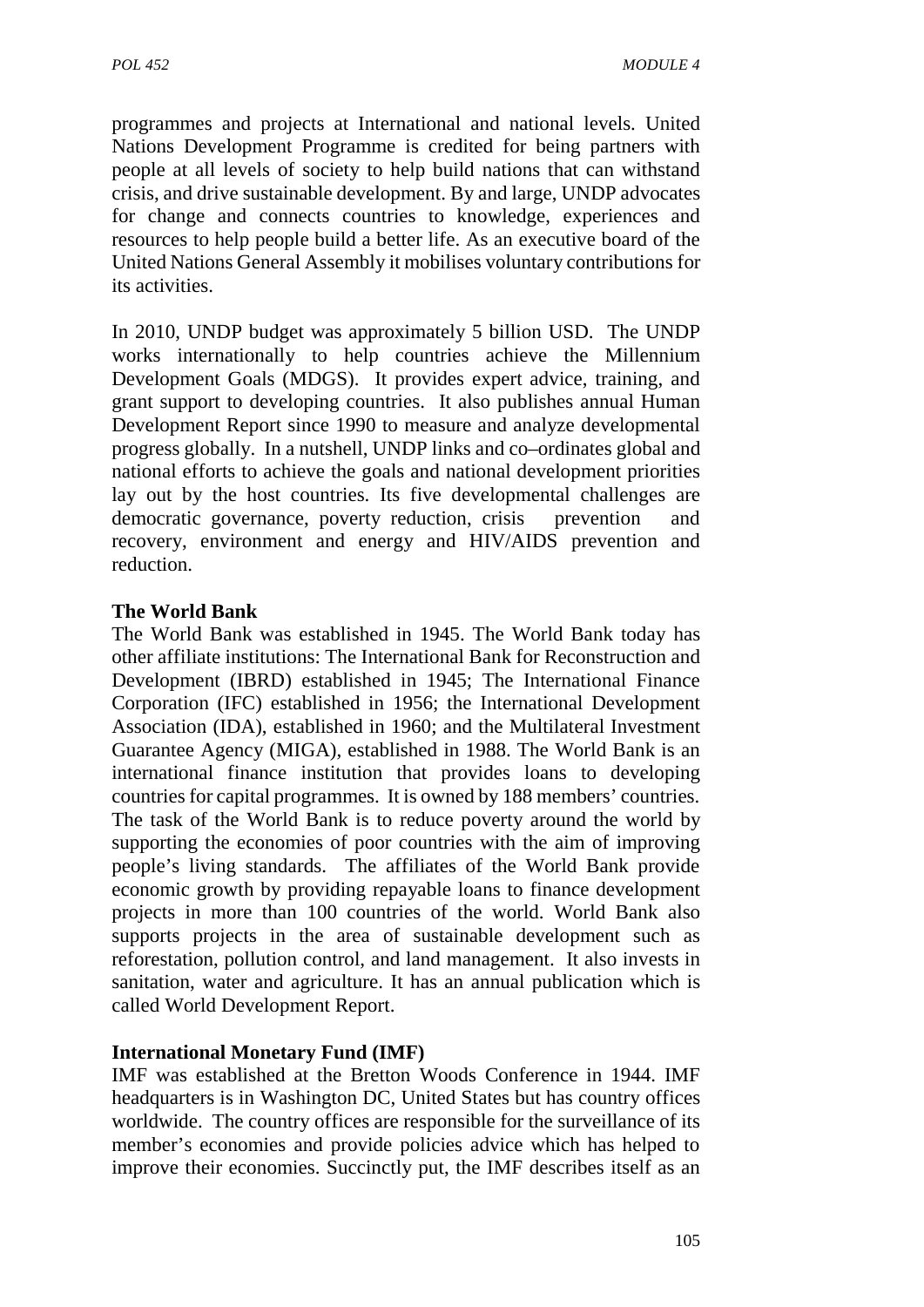organisation of 188 countries, working to foster global monetary co operation, secure financial stability, facilitate international trade, promote economic growth through high employment and sustainable economic growth, and reduce poverty around the world.

### **International Fund for Agricultural Development (IFAD)**

IFAD has its headquarters in Rome, Italy. The mandate of IFAD is to combat hunger and rural poverty in the low-income food–deficit regions of the world. It is a multilateral financial institution established in 1977, following a decision of the World Food Conference in 1974. It also has the objective of ensuring that poor rural people have better access to and skills and organisation they need to take advantage of: natural resources i.e. access to land, water and conservation practices; improved agricultural technologies and effective production services; a broad range of financial assistance; transparent and competitive markets for agricultural inputs and produce; opportunity for rural farm employment and enterprise development and; local and national Policy and programming processes. Since starting operation in 1978, IFAD has invested US12.0 billion, AM7.5 billion in 860 projects and programmes that have reached some 37 million poor rural people as at 2013. IFAD mobilises resources and funds to improve food production and ensure better nutrition among the poor in the developing countries. It also lends money on highly concessional terms to developing countries. It mobilises funds from external donors for its projects. It gives loans and grants to institutions engaged in food production, research activities and food processing. In summary, IFAD's goal is to empower poor rural women and men in developing countries to achieve higher incomes and improved food securities. It is an advocate of the rural people.

#### **The World Trade Organisation (WTO)**

The World Trade Organisation established in 1995 has the mandate of overseeing international trade. It replaced the General Agreement on Tariffs and Trade (GATT). The three main objectives of WTO agreement are: to help trade flow as freely as possible; to achieve further liberalisation gradually through negotiation and; to set up an impartial means of settling trade disputes. In its operation the organisation ensures non-discrimination, free trade competition and has extra provisions for less developed countries. It also reduces protectionism.

Other International Economic Development Organisations are: United Nations Industrial Development Organisation (UNDO); International Atomic Energy Agency (IAEA); World International Property Organisation (WIFO); International Telecommunication Union (ITU); Universal Postal Union (UPU); United Nations Environment Protection (UNEP).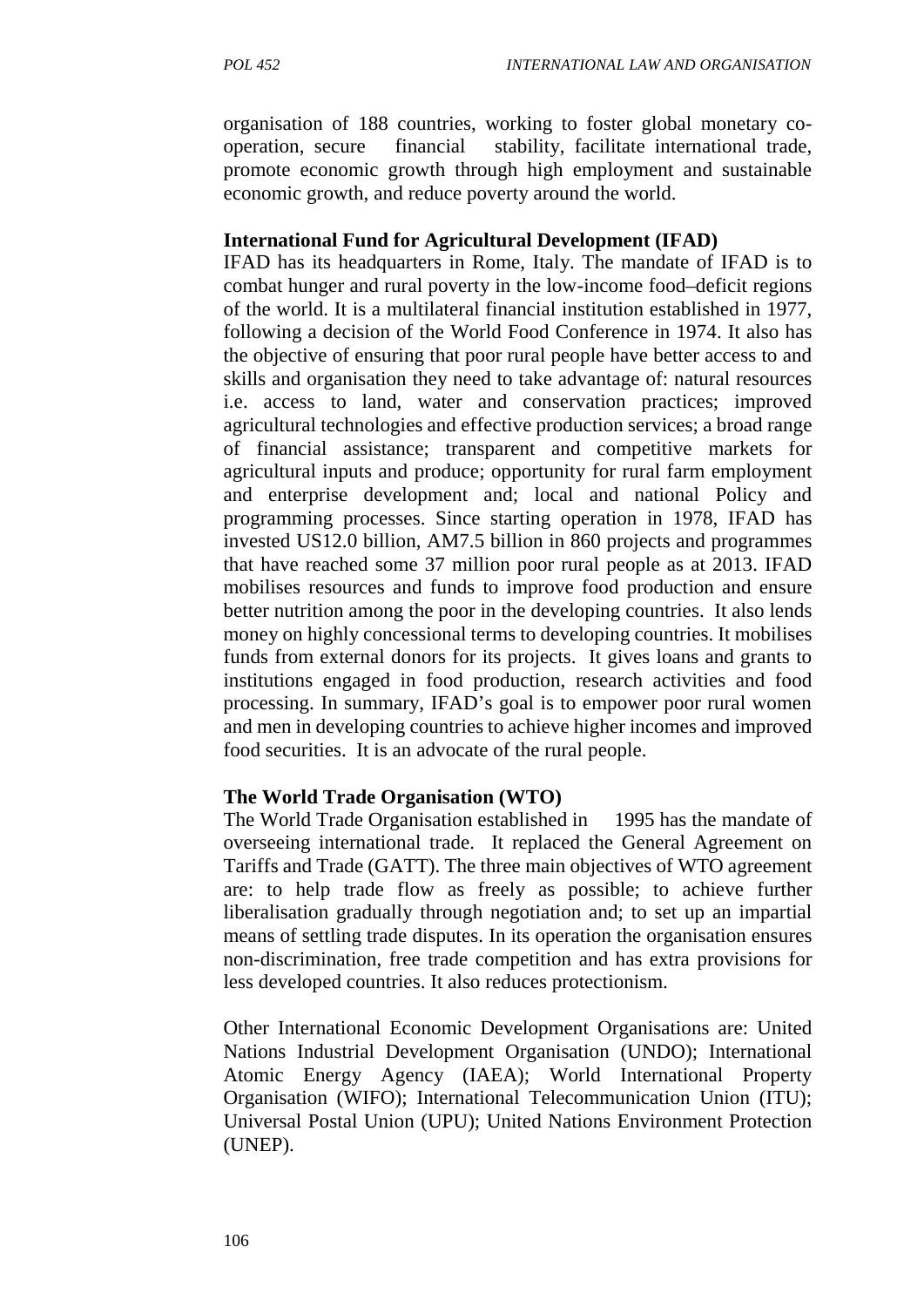# **4.0 CONCLUSION**

The world has passed through many economic epochs. From exploitation to cooperation the world is becoming a better place for humanity. The United Nations has been instrumental to global economic development in many ways in the  $20<sup>th</sup>$  and  $21<sup>st</sup>$  centuries. Through her numerous programmes and agencies, it has lifted the living conditions of millions of people especially in developing countries. Her efforts are ongoing in the pursuit of a better today and a sustainable future.

# **5.0 SUMMARY**

In this unit we have dealt with some important milestones in economic history. We have touched on the evils of colonialism and neo–colonialism as eras of global economic retrogression in developing economies. The turning points are the periods of nationalism, liberalism and globalisation which followed the 2<sup>nd</sup> World War and the fall of the Berlin wall. More rewarding is the interventions of the United Nations through her agencies and programmes. United Nations has been helpful in widening economic horizons of developing economies. The grassroots people are benefiting from other affiliates of the United Nations.

# **6.0 TUTOR-MARKED ASSIGNMENT**

Discuss the contributions of World Trade Organisation to improved living condition of human.

# **7.0 REFERENCES/FURTHER READING**

- Agwu, A. (2009). *National Interest, International Law and Our shared Destiny*. Ibadan. Spectrum Books Limited.
- Asobele, J.T. (2000). *Nigerian Cultural Diplomacy in the 20th Century*. Lagos: University of Lagos Press.
- Cass, D. (2005). *The Constitutionalisation of the World Trade Organisation: Legitimacy, Democracy, and Community in the International Trading System*. Oxford: Oxford University Press.
- Gavin, W. (1980). *State and Society in Nigeria*. Idanre: Afrografika Press.
- Morgenthau, H.J. (1993). *Politics among Nations: The struggle for Power and Peace*, revised by Thompson, K.W. New York: McGraw Hill, Inc.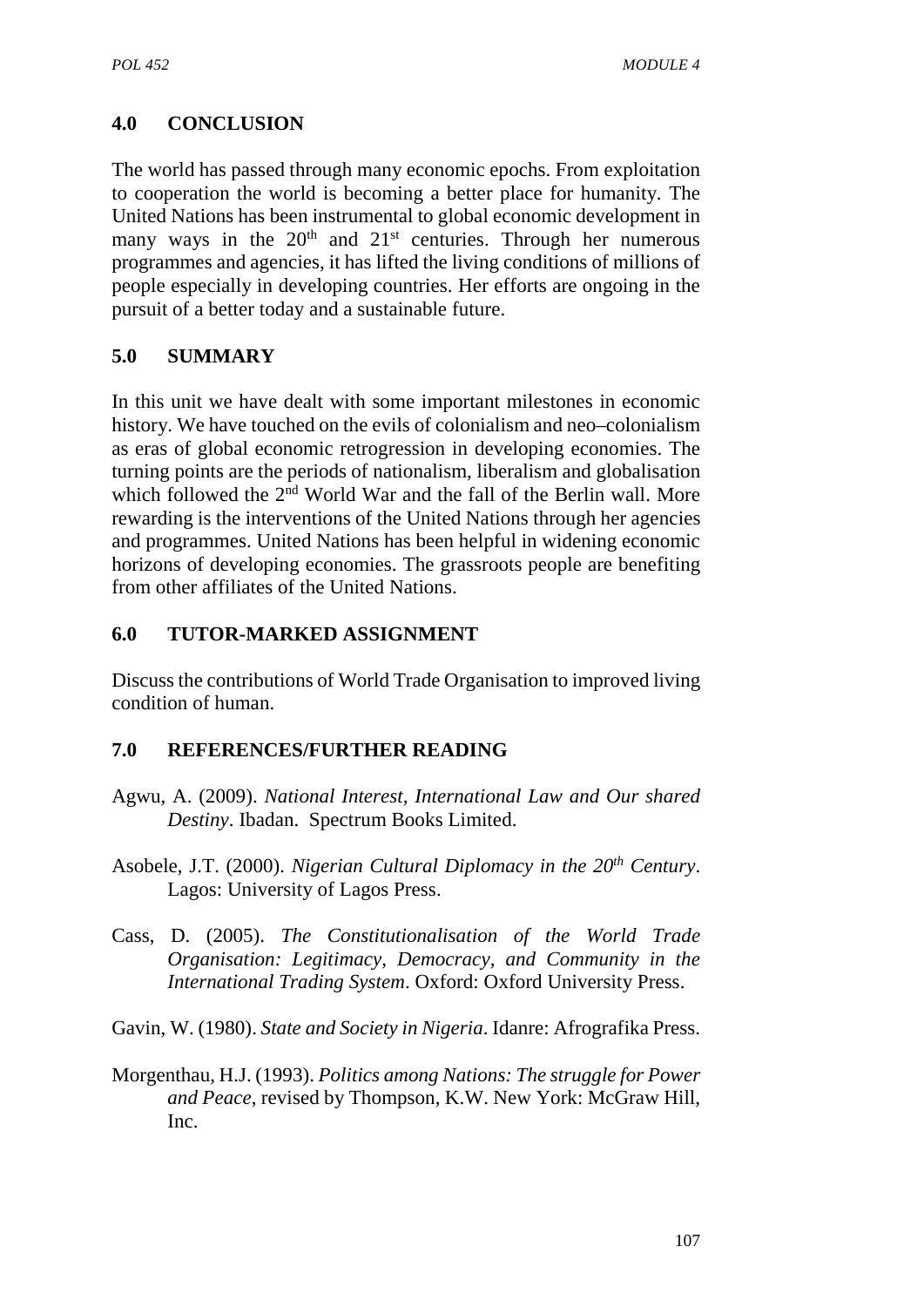- Njoku, N.L. (2008). *Studies in Western Imperialism and African Development*. Lagos: Wedeke Publishing Company.
- Oesterhammed, J. (2005). *Colonialism: A Theoretical Overview*. Shelley Frisch: Markus Weiner Publishers.
- Souevus, G. (2002). *On Globalisation*. New York: Public Affairs.
- Stiglitz, J. (2006). *Making Globalisation Work*. New York: Penguin Books.
- Todaro, M.P. and Smith, S.C. (2003). *Economic Development* (8<sup>th</sup> Ed) Patparganj. Delhi: Dorling Kindersley.
- United Nations (1998). *Basic Facts about the United Nations*. New York: United Nations Department of Public Information.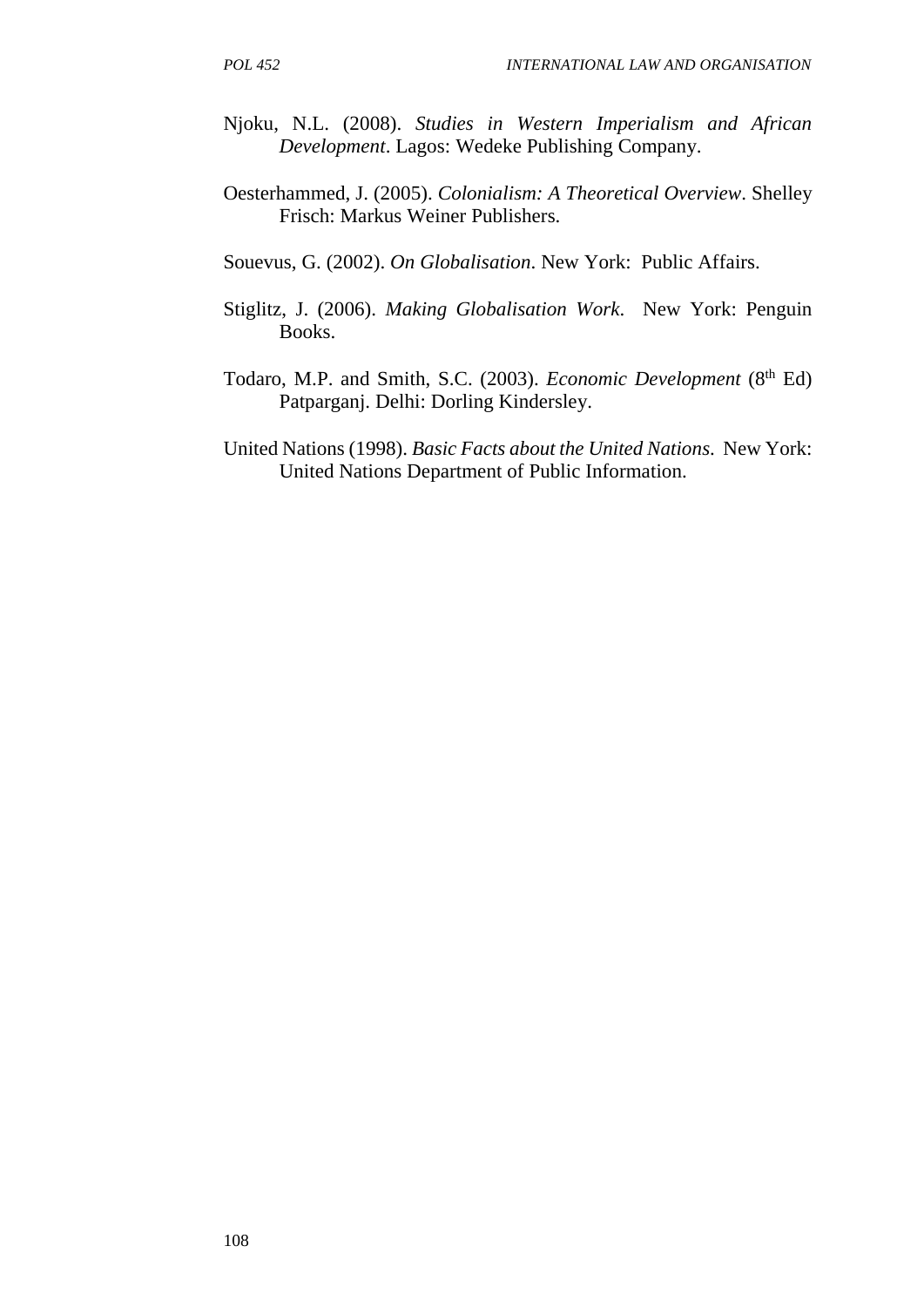## **UNIT 3 CONTINENTAL INITIATIVES FOR TACKLING DEVELOPMENT ISSUES AND CHALLENGES IN AFRICA**

# **CONTENTS**

- 1.0 Introduction
- 2.0 Objectives
- 3.0 Main Content
	- 3.1 Causes of Underdevelopment in Africa
	- 3.2 Global Interventions in African Development: Role of Foreign Continental Economic Organisations
	- 3.3 African Initiatives for Combating Underdevelopment
- 4.0 Conclusion
- 5.0 Summary
- 5.0 Tutor-Marked Assignment
- 7.0 References/Further Reading

# **1.0 INTRODUCTION**

Most African countries are said to be underdeveloped. Various reasons have been advanced for which include colonial experience and attendant evils. The experience of colonialism, economic, exploitation and imperialism in Africa, notwithstanding today is now a beacon of growth and economic opportunity. This status is sequel to the liberalization of most African countries' domestic economy after independence. International investors and multi–national companies are flocking into different states of Africa. This sporadic increase in global business patronage of Africa arises from the fact that governments of various countries are working hard to increase infrastructure investment and intra–African trade through multilateral and bilateral relations. These are in form of economic organisations at both continental and regional levels. These bodies articulate development need of Africa and proffer strategic plans to achieve them with assistance from international organisations earlier discussed. Today, efforts are being accelerated through these initiatives to achieve economic, expansion and well moderated globalisation in Africa with guided policies aimed at ensuring human welfare, sustainable development, and eradication of poverty, fair trade and reduction of crippling indebtedness. This unit therefore will attempt to provide the reader with reasons for underdevelopment, especially for the Third World Countries.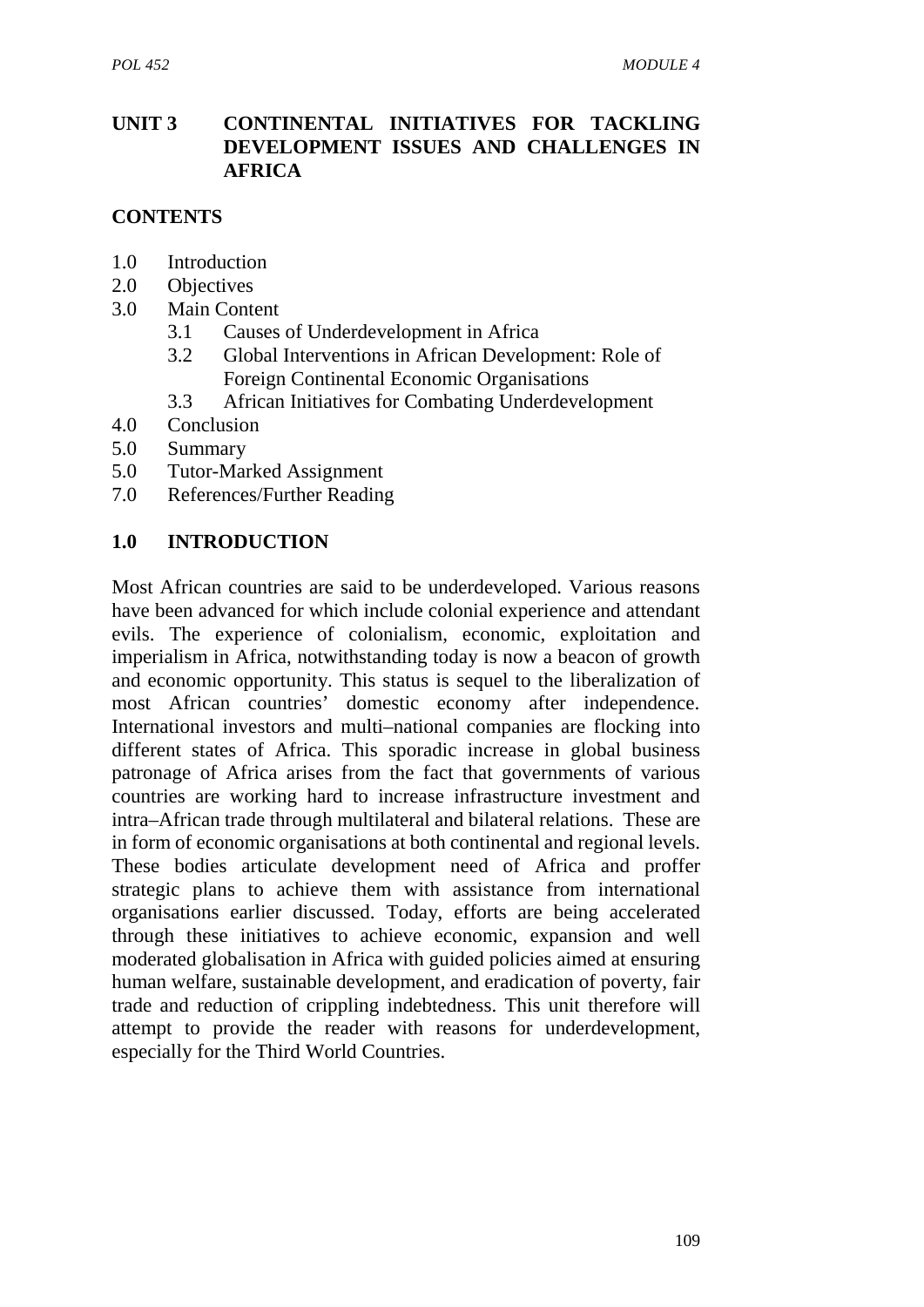# **2.0 OBJECTIVES**

At the end of this unit, should be able to:

- list the causes of underdevelopment in Africa
- discuss the present features and future of African economic Organisations.

#### **3.0 MAIN CONTENT**

#### **3.1 Causes of Underdevelopment in Africa**

Africa is a continent of abundant human and materials resources; however, these resources remain largely untapped due to her present state of economic development. Most of the nations in Africa are classified as belonging to the developing nation category because hunger, wants, poverty, diseases and illiteracy are still prevalent in most states. In acknowledgment of the prevailing socio–economic inadequacies of Africa, African nation governments have undertaken integration approaches since the last century and have opened their doors to global organisations that are considered useful in actualising the dream of becoming a developed continent.

Under–development in Africa is a subject of global discourse. Underdevelopment is a state of inability of a nation to use to their full socio-economic potential resources at her disposal with a result that there is a wide disparity between the rich and the poor and unhealthy balance of trade (Frank, 2005). Thus, the term underdevelopment refers to the situation of a country or region usually characterised by inadequate development indices which include low level of economic productivity and technological sophistication.

Many reasons have been adduced for underdevelopment in Africa by different scholars. However, we intend to adopt the ones highlighted by Norway's Ministry of Foreign Affairs. First, it is noted that geographically and demographic conditions of Africa account for most crises. The agricultural revolution and the use of iron tools came to sub– Saharan Africa later than to other parts of the world with about 1000 years lag. The continent as a whole is said to be inhospitable to agriculture. It is also a home to a number of indigenous diseases that afflict both humans and animals.

Africa's demographic history has been characterised by low density of population in the rural areas and continuous migration from rural to urban settings. There are also geographical obstacles to communication both internally and with the rest of the world. In addition, the Continents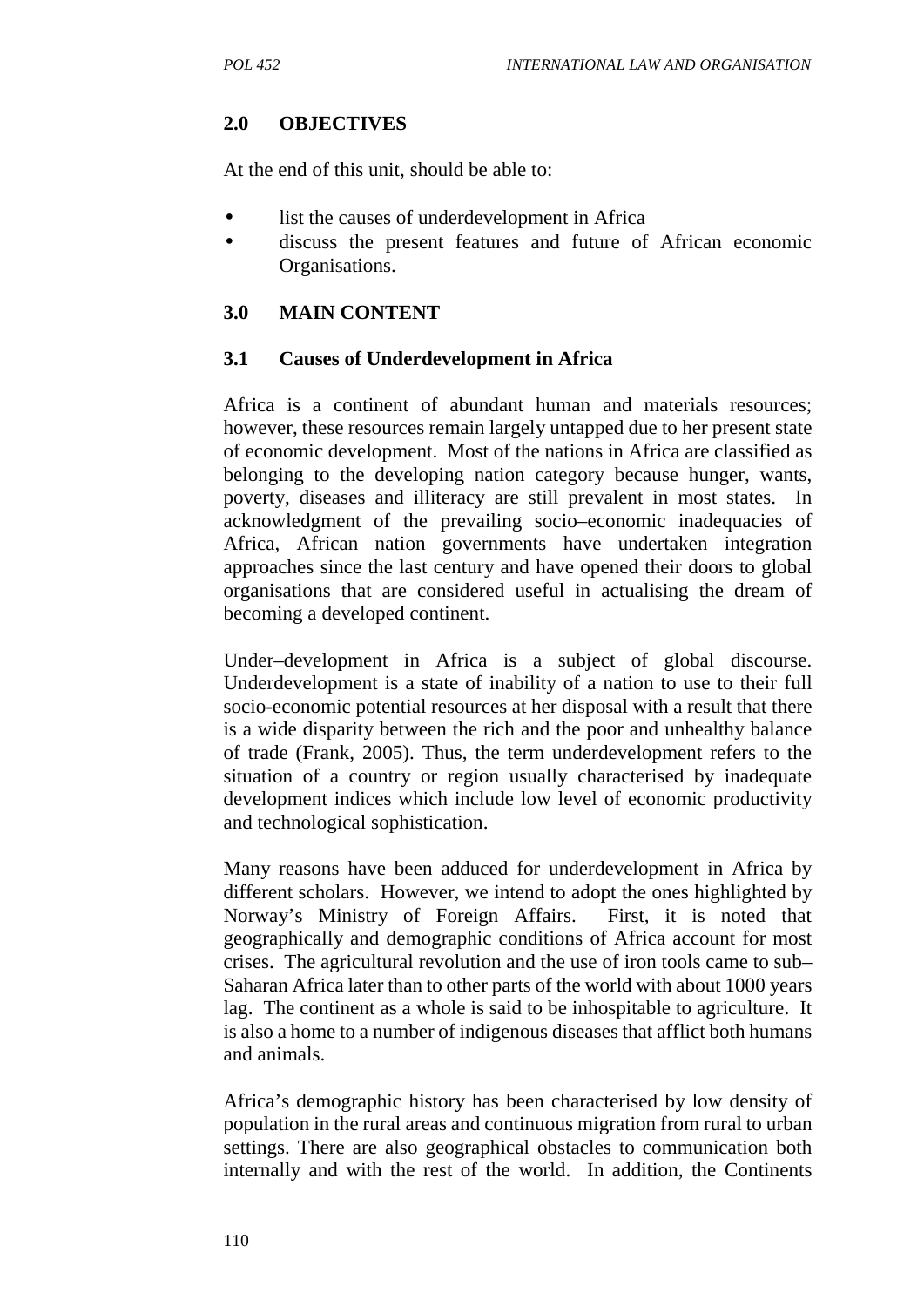Rivers with their large waterfalls have not provided a navigable route to the interior for development to take place, in contrast to the rivers of Europe and Asia that have been put to use for transportation.

Since independence of most of African states, lack of political stability accounts for many of the development problems in post-colonial Africa. As a result of political instability there is usually policy summersault, lack of accountability, corruption and lack of direction. National endeavours have been hampered by internal conflicts and civil wars, and at worst a form of anarchy, as seen in the Congo, Nigeria, Liberia, Sierra-Leone, Cote de' Voire, Congo, Sudan have all experienced imaginable destruction of human lives due to civil war and internal political crises. Civil wars and internal crises have made ethnicity one of the worst challenges to development in Africa. Ethnicity overrides all other forms of loyalty with a ferocity that defies belief. Thus, people take advantage of tribal instinct as opposed to collective interest in the pursuit of national development agenda.

Slave trade and colonialism also accounted for greater laxity of African continent in development because both phenomena are deep in exploitation both in theory and practice. The cruelties of slave trade and colonialism have left deep scares in the African psyche to the extent that inferiority complex is in imbued in the mind of average Africans. This was a millennium in which African labour played a key role in building up the Atlantic system. African labour contributed immensely to the development of Europe and America in the 19<sup>th</sup> century. There was also unguided exploitation of African raw materials which were used to develop metropolitan Europe and Americas. Colonialism also left African in the political and economically irrational and dysfunctional states because of imposition of western values that are alien to Africa basil Davidson sum up the state of the affairs in the title of his book titled "The black man's body: Africa and the cause of the nations state".

After independence, state controlled economic with a high level of professionalism took on a particular and unfortunate form in Africa. The state became gate keeper state and only acquired both of their revenue from custom duties, concession to foreign companies, visas, foreign exchange control, and foreign aid. This situation is worsened by contestation for ideological space between west and eastern blocs during the cold war era. African economic shuttled in between capitalism and communism as a result of confusion vision of African leadership.

African leaders' priority as often been to typing political control the flow of the resources, develop personal network and perpetuate themselves in power while abandoning nation building are well–functioning public institution. This has led to 'patrimonial rule' or 'personal rule' whereby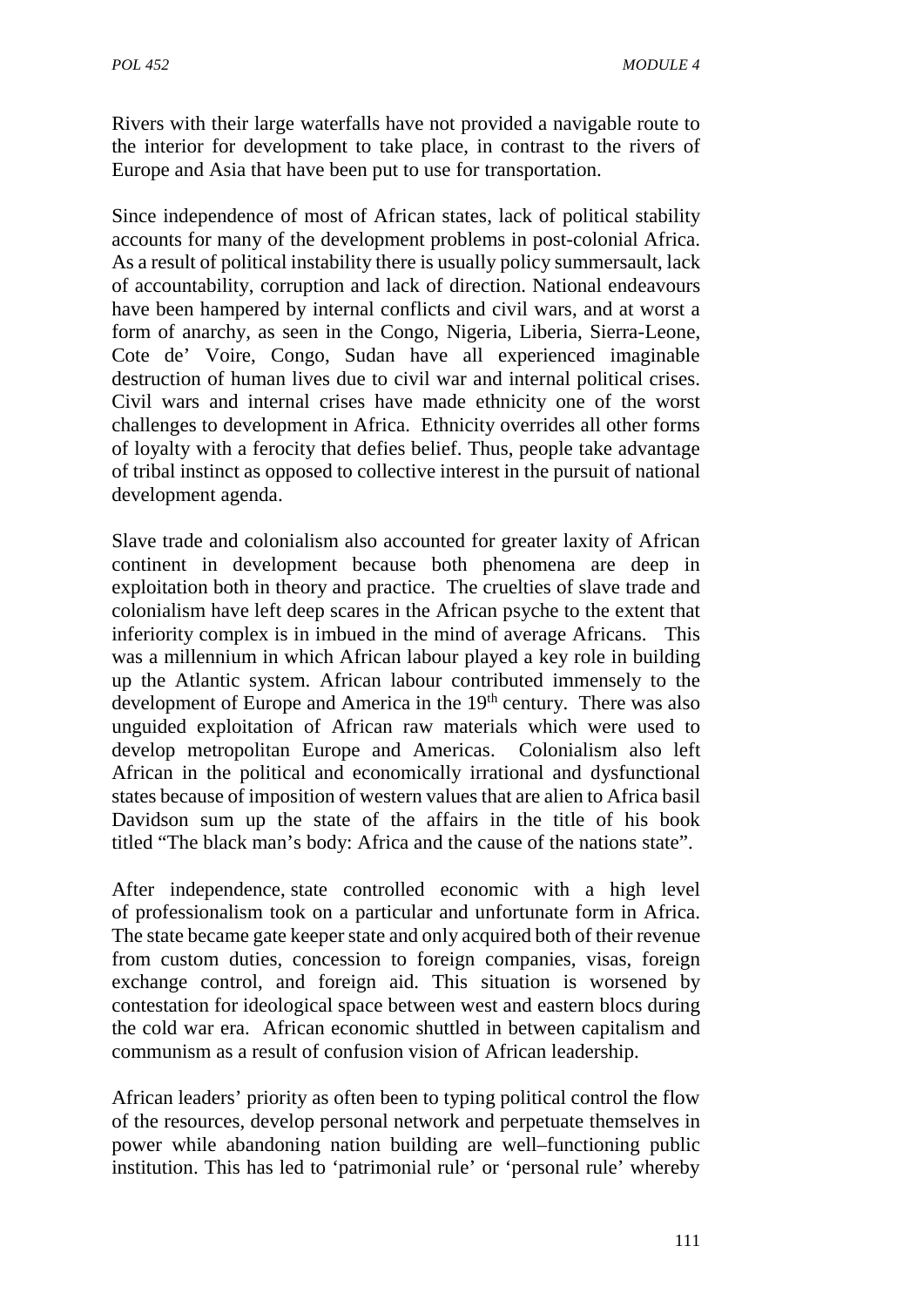state resources are disposed to perpetuate regimes rather than develop the state. This became an obstacle to the development of modern institution and enterprises. Where these institutions are put in place, political patronage underlines the choice of leadership and the management team. Economic liberalisation and globalisation have led to what scholars termed a new scramble for African that is irrational in economic term. Capital flow, foreign direct investment grants and aids to Africa and remained largely uncoordinated. This lack of coordination had led to sharp practices and corruption which are inimical to economics progress. This has also resulted in huge external debt and unbalance of trade in African states fluctuation on the prizes of raw materials and surge in oil prices after 1973 have led to unguided spending spree of African leaders. Consequences of these are artificially high exchange rate, unbridled printing of money and over optimistic loans from abroad. Thus, social frustration and weak government structure further prevent people from taking advantage of the globalised economic environment. The growth of fundamentalism, terrorism, illegal immigration, internationalism and trans-border crime and spread of epidemic diseases institute major hindrances to development in Africa.

### **3.2 Global Interventions in African Development: Roles of Foreign Continental Economic Organisations**

International organisations had earlier been described as transnational organisations whose membership includes two or more nations or sovereign states. In such organisation the interests and policies of member states are prescribed and guided by their representatives. Ordinarily, it is expected that they will operate within the geographical confines of member states, however, nowadays in order to spread the culture, political and economic ideologies of member states they operate in other nations especially in the third world. Although some scholars see their presence in Africa as a form of imperialism, yet the level of development of African states could not make governments reject their presence in their states. In this respect, the roles of such organisations are equated to that of international governmental organisations (IGO's) offering support in the area of global development. For charity let us consider the roles of three of the Continental Economic Organisations in Africa.

#### **European Union**

The European Union (EU) is an economic and political union of 28 member states that are located primarily in Europe. Members of the European Union are Austria, Belgium, Bulgaria, Croatia, Cyprus, Czech Republic, Greece, Hungary, Ireland, Italy, Latvia, Lithuania, Luxembourg, Malta, Netherland, Poland, Romania, Slovenia, Spain, Sweden and United Kingdom. Its political headquarter is in Brussel. It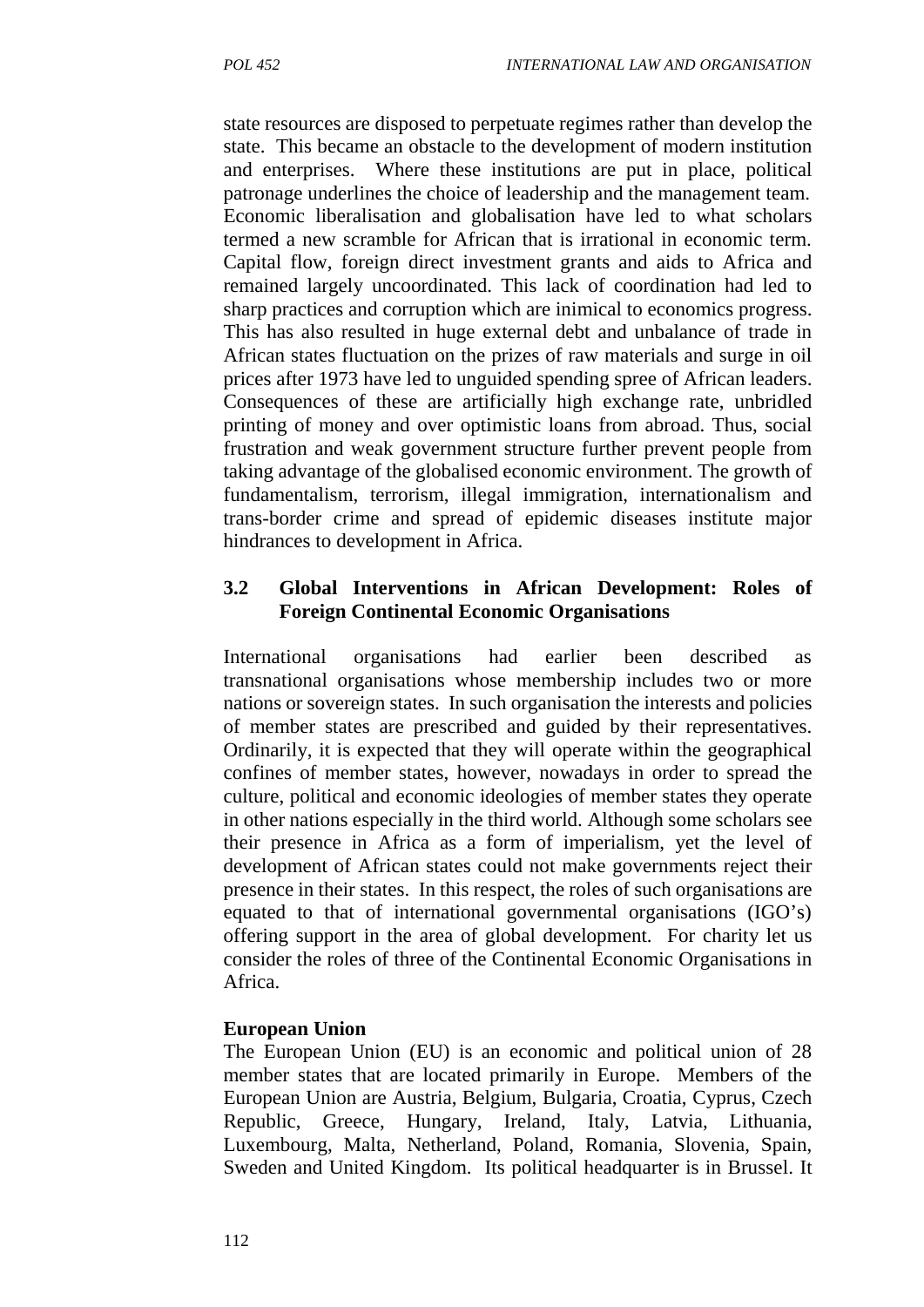was established with the Treaty of Paris in 1952, Treaty of Rome, 1958, Merger Treaty 1967, Treaty of Maastukht, 1993 and Lisbon treaty, 009. Members of the union have aggregated per capital income of \$34,023 which makes them rich economies of the world. The common currency of members' state is Euro (EUK) used mostly for trade in the Euro zone though individual state has its own currency.

European Union operates system of super national independent institution and intergovernmental negotiated decision by the member states. Institution of EU include European Union's the court of Justice of the European Union, he European Central Bank, the court of Auditors and the European Parliament. The creation of single market and the corresponding increase in trade as well as general economic activity transformed EU into a major trading power across the globe. It is sustaining economic growth by investing in transport, energy and research while also seeking to minimise the environmental impact of further economic development in different countries of the world. EU is thus a responsible institution in the global community by working for a healthy and sustainable environment for the future generation.

European Union activities in Africa have tremendous impacts on the socio-economic lives of the people. The Africa-EU strategic partnership was established in 2007 at the second Africa–EU summit as an overarching political relationship though EU activities predate this partnership. The strategy for Africa is the European Union's response to the challenge of getting Africa back on the track of international development. EU activities include management of the environment, lending technical support, issuing loans and grants to needy African countries. They have offices in some African states. Also offer peace facility to Africa by getting involved in negotiating peaceful settlement of conflicts, getting involved in demobilisation, disarmament and reintegration of ex–combatants.

European Union's achievements in Africa include finding solutions to everyday problems battling against global forces to maintain European Union member states economic presence in Africa, ensure equilibrium and generate jobs. It has also helped to restore hope to people suffering natural and man induced disasters in Liberia, Sierra Leone, Congo, Sudan, Nigeria and others.

## **Organisation of American States (OAS)**

Organisation of America states promotes social and economic development in the western hemisphere through co-operation OAS came into being in 1948 with the signing in Cogota, Colombia, of the Charter of the organisation. Its logo is democracy for peace, security and development. It thus, promotes economic, military and cultural co–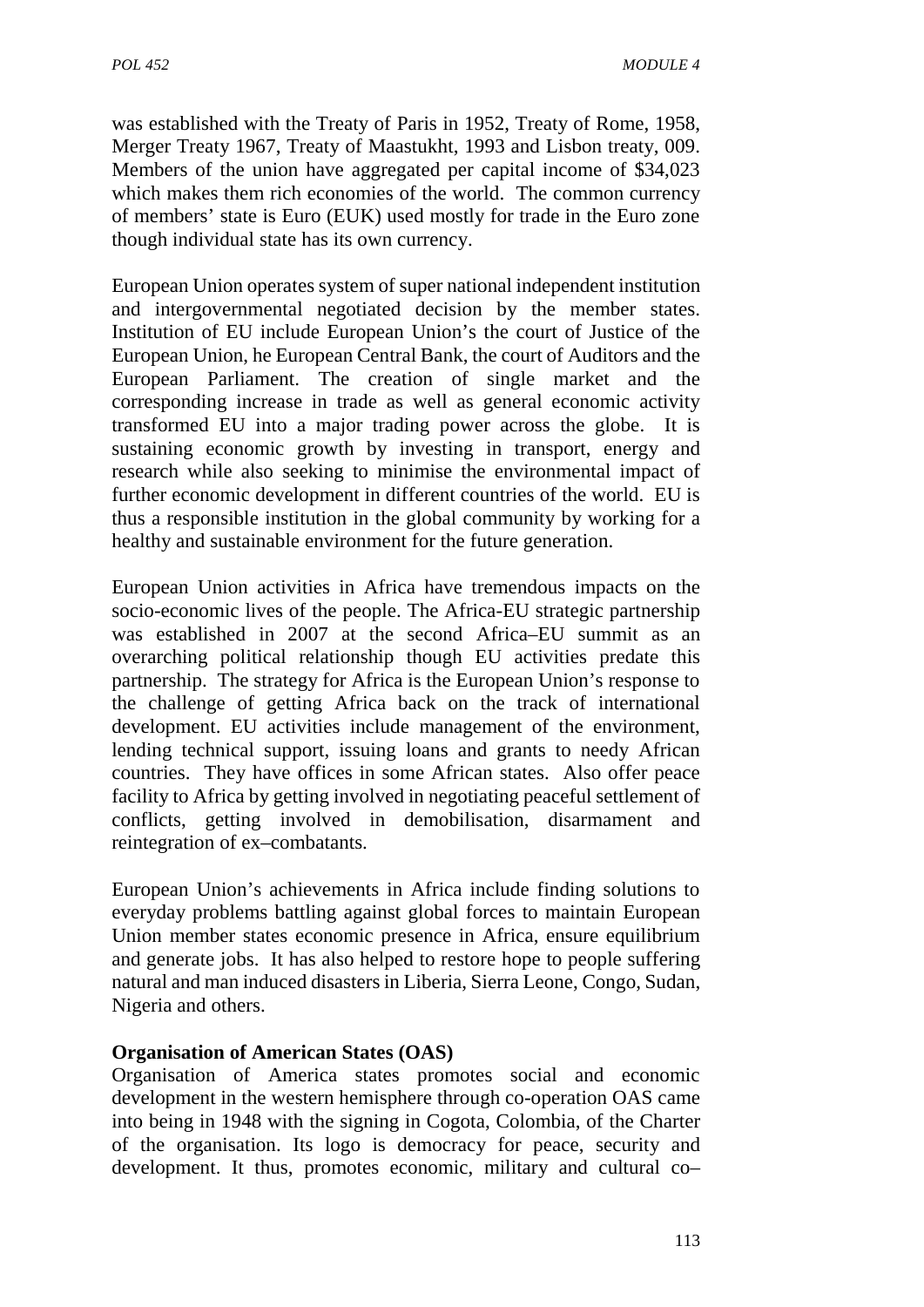operation among its members. Membership of OAS comprise of America and 20 Latin American nations. As the world oldest regional body it has served as a platform for improving human living conditions not only in the Americas but also in many developing countries. The deepest roots of the Organisation of American states are found in the ideals of Simon Bolivar, the Liberator. Thus, OAS offers scholarships to all peoples of the world including Africans irrespective of race, colour, sex or belief. The Organisation of American states has a council on Foreign Relations which assists developing nations to overcome their domestic economic challenges. The regional offices oversee plan, coordinate IOM activities within Africa.

#### **Arab League**

Arab League is a union of Arab-speaking African and Asian. The league of Arab states is what commonly called the Arab League. It is a regional organisation of Arab countries in around North Africans the Horn of Africa, Southeast Asia. It was founded in Cairo on 22nd March, 1945 with six-member Arab League has 22 members as at 2013. The League's main goal is to draw closer the relations between member states and coordinate collaboration between them, to safeguard their independence and sovereignty, and to consider in a general way the affairs and interests of the Arab countries.

Arabic League has played important role in coordinating Arab economic life. Towards the realisation of better economic life for Arabs it has established Arab Telecommunications Union (1953), the Arab Postal Union (1954) and the Arab Development Bank (1959) later known as "Arab "Financial Organisation. The Arab common market was established in 1965 and is open to all Arab League member countries.

The Arab League maintains delegation at the African Union in Addis Ababa, Ethiopia. They also set up Arab Bank for Development in Africa, Arab Fund for Economic Unity, Organisation of Arab Petroleum Exporting countries and many others which have contributed to economic development in Africa by virtue of the fact that some of her members are in the African continent. Many Africans who are not members of the League have also benefited from her largess in terms of scholarship, trade relations and loans. It is widely acknowledged by scholars that Arab unity is central to the creation of a new world order as will the division in the Arab ranks. The Arab League countries are rich in resources, with enormous oil and gas resources in certain member states. Arab League holds investments in non-member African countries running into billions. Also, with phenomenal growth in Telecommunications such companies like Orascom and Etisalat have expanded their frontiers to other African countries. For example, Etisalat is a major player in Nigeria telecommunication industry.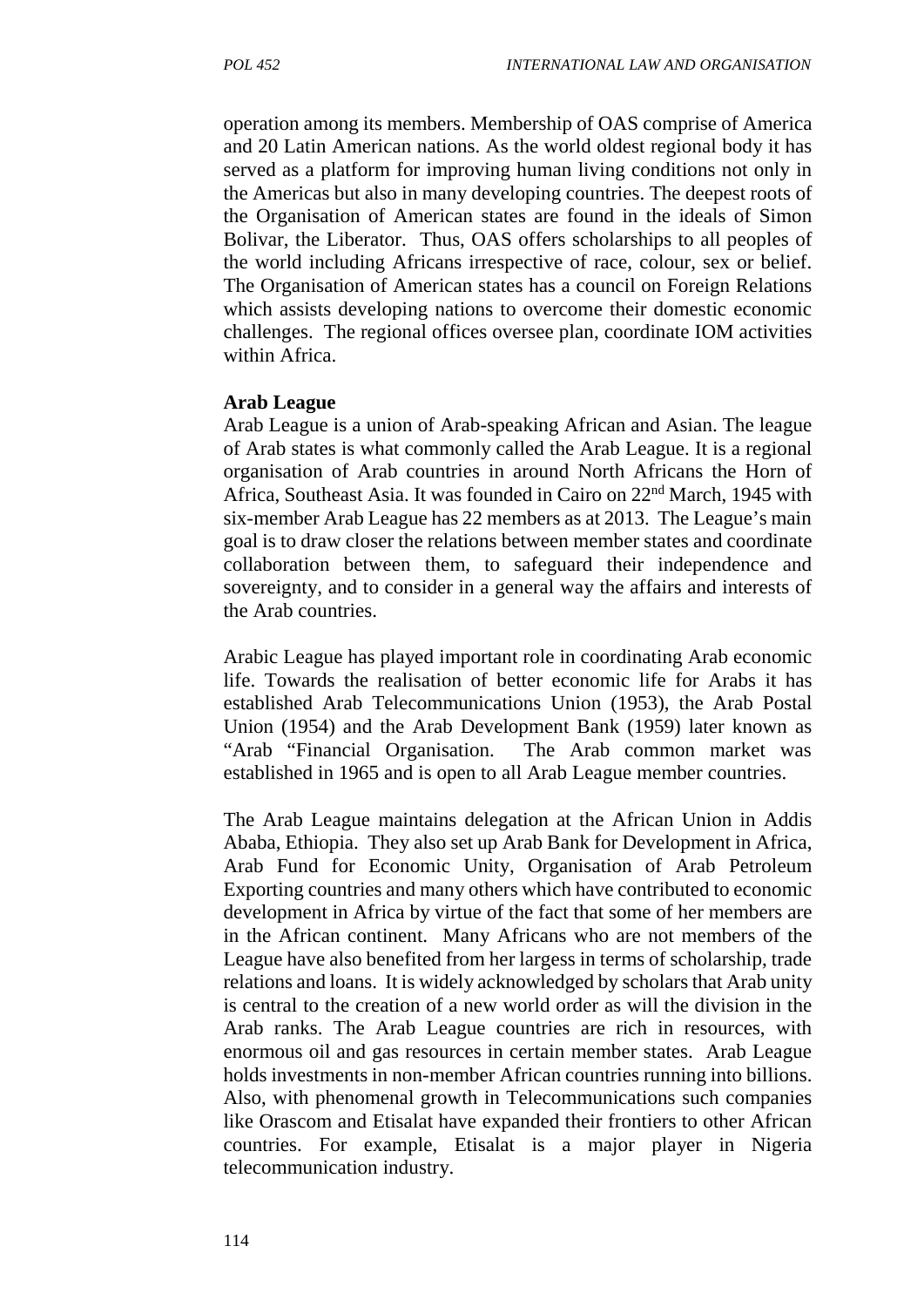# **SELF–ASSESSMENT EXERCISE**

Reflect on the various ways by which the global community is helping Africa to develop

# **3.3 African Initiatives for Combating Underdevelopment**

African leaders do not fold their arms since gaining independence from white rule. They have been making spirited efforts to come together to confront economic challenges. We shall now consider some of the cooperative economic development bodies that have arisen as a result of these efforts.

# **The African Union**

The African Union is the key actors in political, social and economic integration of Africa. Thus, most of the continental economic organisations in Africa are affiliates of the Union. In fact, organisation of African Unity which later transformed to African Union gave birth to many of these continental economic bodies. Suffice to state that the African Union was born out of the ideology of Pan-Africanism as a tool designed to change the development of the African people. In light of this, Union sees the need to pursue agenda that will result in speedy economic integration of Africa in order to improve the people's well-being.

The Division undertakes various activities and programmes, and has regular publication. The Status of integration on Africa (SIA) is an annual report which contains information on the activities and progress made by each Regional Economic Community (REC). These RECs include ECOWAS, COMESA, ECCTS, SADC CEUSAD, EAC, IGAD and UMA. The division also holds scheduled meetings with Regional Economic Commissions twice yearly to establish a co–ordination mechanism for regional and continental efforts for the development of Africa and ensure multilateral negotiations. In its bid for proper co ordination, the African Union recognised eight regional economic commissions at the meeting of Heads of state and government on 2nd July, 2006. African Union also has well established divisions under her department of Economic Affairs that take care of Africa Development. These are Economic Integration & Regional Co–operation Division, Economic Policies and Research, Private Sector Development/ Investment and Resources Mobilisation Division and Statistics Division.

## **4.0 CONCLUSION**

The discourse in this unit revealed that Africa is not on her own in her cooperative efforts in tackling her economic challenges. The entire world community is helping Africa through continental economic organisations.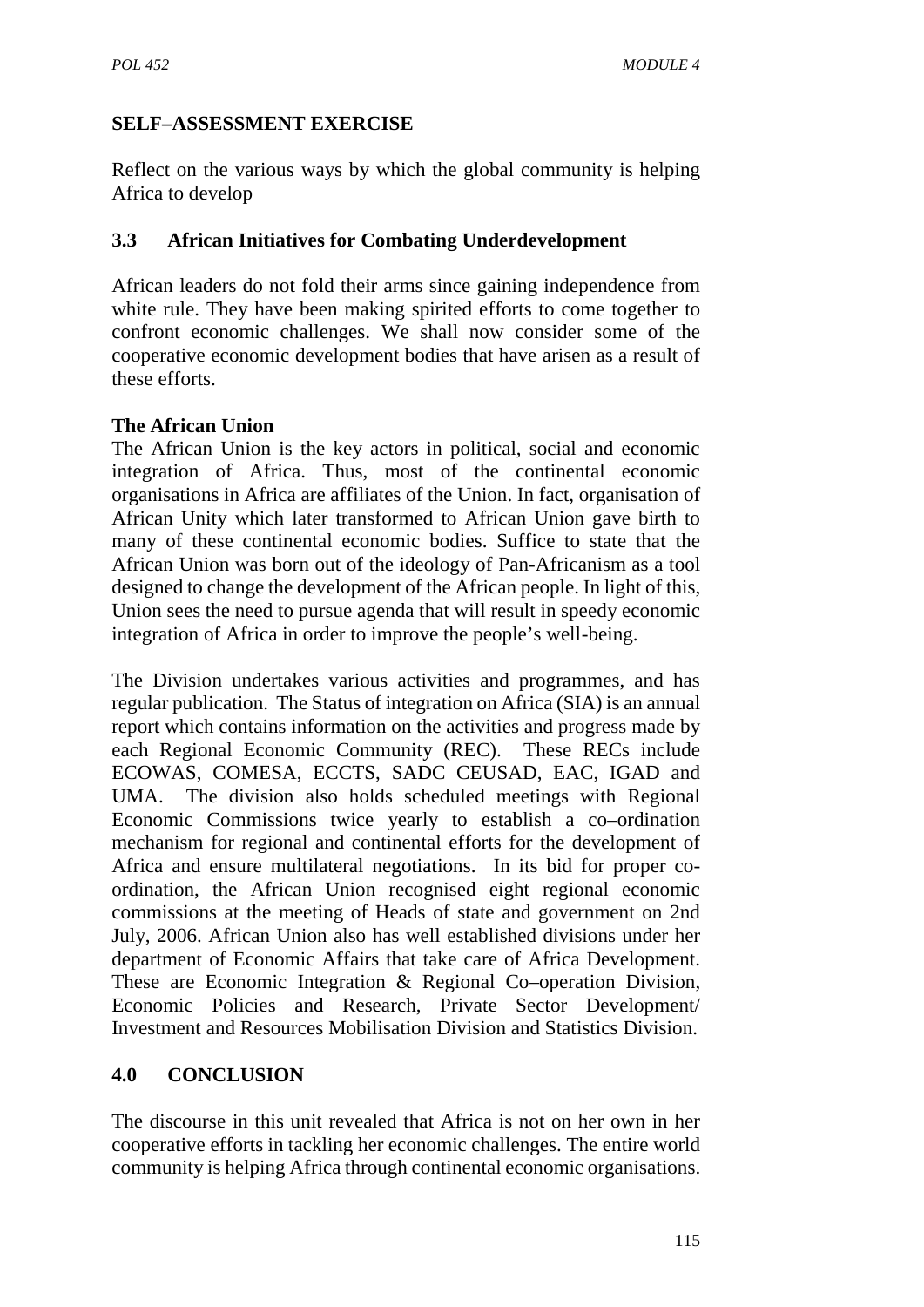This stems from the realisation of the fact that global economic development is a necessity for peace. African governments have also come together to form economic associations that are galvanising the development process and linking Africa to the global economy as equal players.

# **5.0 SUMMARY**

This unit has identified the state of development in Africa and concluded that it is abysmally poor. Some of the causes of under–development are traced to colonialism, imperialism, lop-sided globalisation, internal wars and crises, bad leadership and cultural attitudes. However, the unit acknowledged global interventions in African plights through multilateral, international and foreign organisations deriving from the fact that global economic development is a precursor to global peace. We have also discussed some worthy African initiatives in integrating Africa economically. These initiatives though have teething problems but are capable of taking Africa to the next level.

# **6.0 TUTOR-MARKED ASSIGNMENT**

Mention and discuss four economic organisations borne out of African initiatives as well as their objectives and achievements.

# **7.0 REFERENCES/FURTHER READING**

- Arab League, (2013). Available from http//www. Arab league Online. Retrieved from http://www.arableague.org (accessed 6<sup>th</sup> Nov).
- Avant, D. D., Martha, F. & Susan, K. S. (2010). *Who Governs the Globe*? New York: Cambridge University Press.
- Centre for Democracy and Development (2003). *The New Partnership for Africa's Development; Challenges and Prospects*. Abuja.
- Cooper, F. (2007). *The Past of the Present*. Cambridge: University of Cambridge Press.
- Davidson, B. (1992). *The Black Man's Burden: Africa and the Curse of the Nation State in Africa*. London: Princeton Press.
- Fassbender, B. (2008). "The United Nations Charter as Constitution of the International Community." *Columbia Journal of Transnational Law*. 36: 529–619.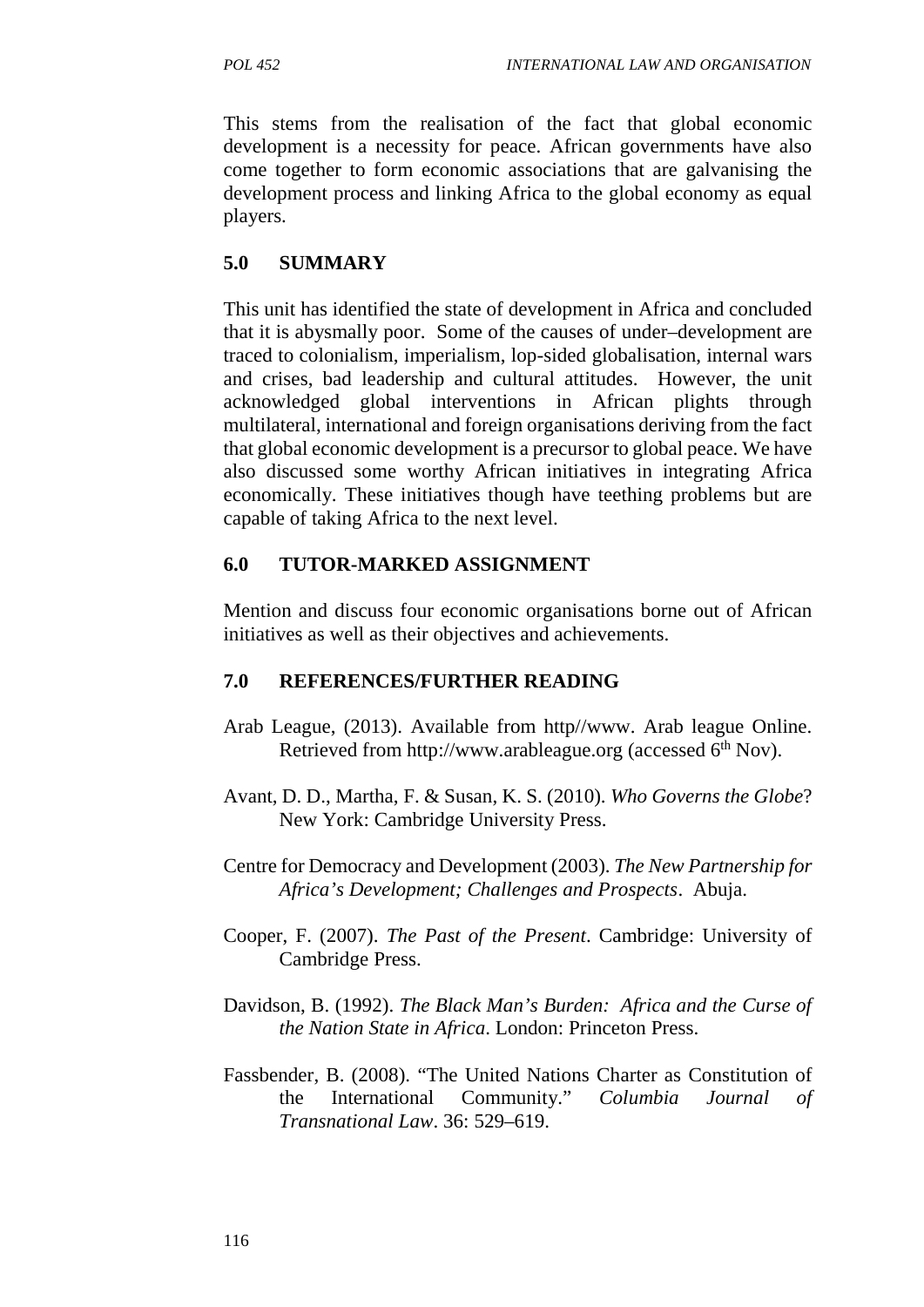- Frank, A.G. (2005). *The Development of Underdevelopment Critical Concepts on the Social Sciences in African since 1940*. Lagos: Panaf Press.
- MacDonald, R. W. (1995). *The League of Arab States: A Study in the Dynamics of Regional Organisation*. New York: Princeton University Press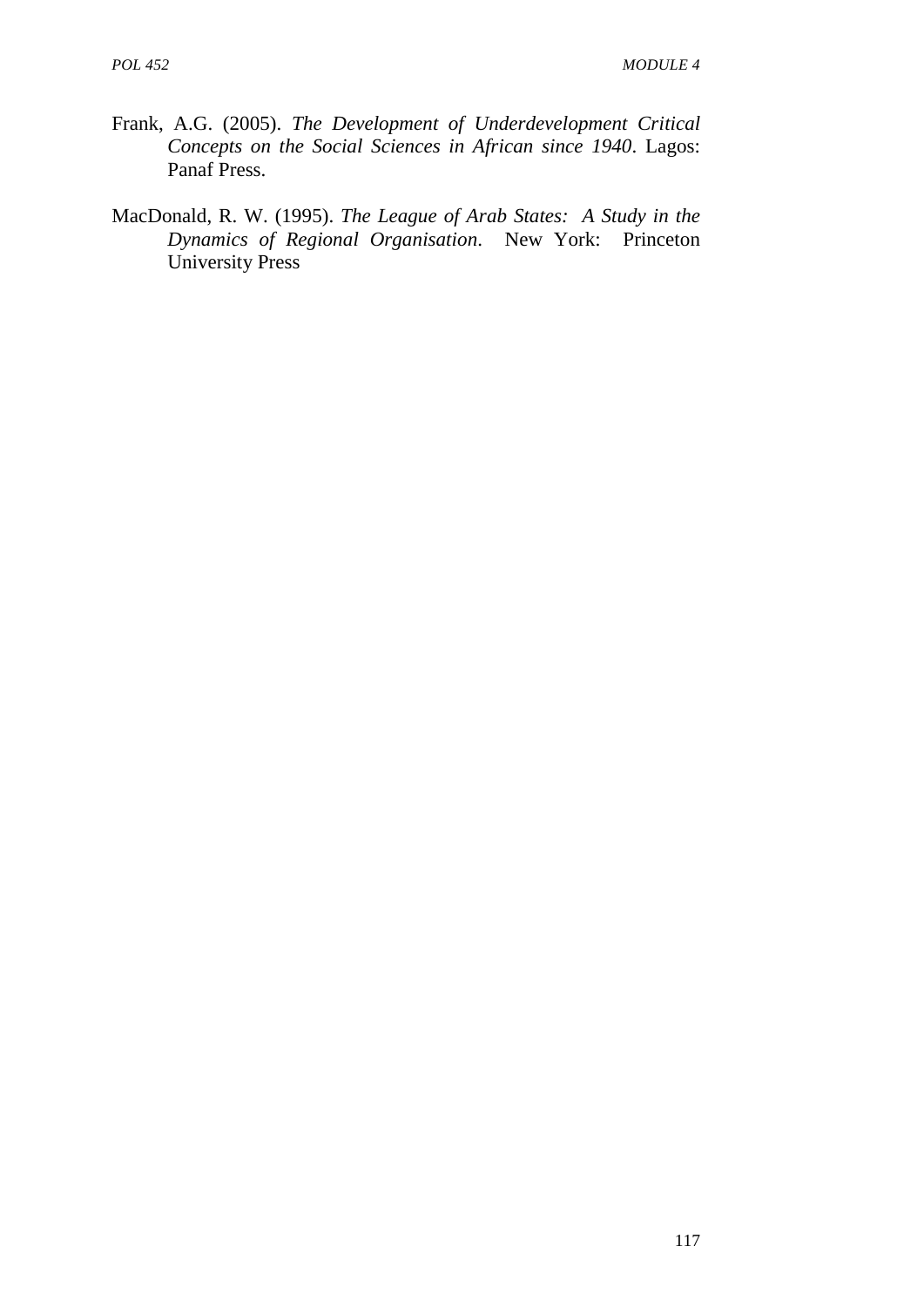## **UNIT 4 REGIONAL ECONOMIC COMMUNITIES IN AFRICA**

### **CONTENTS**

- 1.0 Introduction
- 2.0 Objectives
- 3.0 Main Content
	- 3.1 Economic Community of West African States
	- 3.2 Southern African Development Community (SADC)
	- 3.3 East African Community (EAC)
	- 3.4 Economic Community of Central African States (ECCAS/CEEAC)
- 4.0 Conclusion
- 5.0 Summary
- 6.0 Tutor-Marked Assignment
- 7.0 References/Further Reading

### **1.0 INTRODUCTION**

The new trend in global economic relations is the coming together of countries within a politically acknowledged region to come together to pursue common economic interests to foster development. Africa has five regions of such. These are West Africa, Southern Africa, Eastern Africa, North Africa and Central Africa. However, in economic relations and formation of regional bodies they overlap as we shall see later in this unit.

## **2.0 OBJECTIVES**

By the end of this unit, you will be able to:

- list some regional economic communities in Africa
- discuss the objectives of some regional economic communities in Africa
- examine the achievements and challenges of regional economic Communities in Africa.

## **3.0 MAIN CONTENT**

## **3.1 Economic Community of West African States (ECOWAS)**

ECOWAS is a regional integration Organisation among contiguous states of West Africa. Sixteen West African Countries formed this regional integration body with a treaty signed on May 28, 1975; however, Mauritania withdrew in December 2000. Membership covers Anglophone and Francophone West African states. ECOWAS was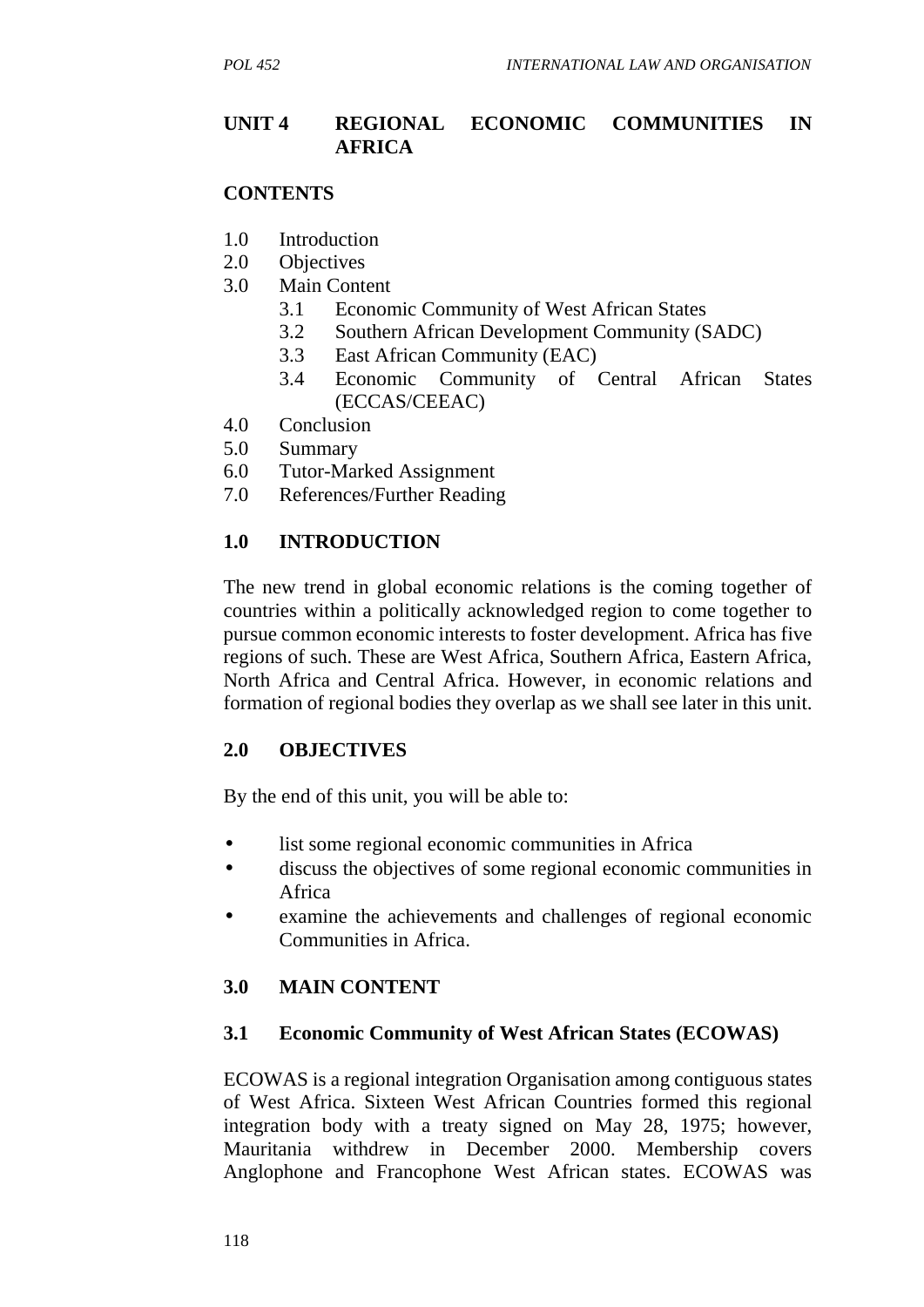established to promote co–operation and integration in order to create an economic and monetary union for promoting economic growth and development in West Africa. The main objective of ECOWAS is promoting economic growth and development in West Africa. Recently it has also undertaken the objective of ensuring peace in the West African region.

ECOWAS's mission is to promote economic integration across the West African region and for its efforts in achieving this, it is considered as one of the pillars of the African Economic Community. The Organisation is also striving to achieve collective self–sufficient for its member states by creating a single large trading bloc through an economic and trading union. It has also established ECOMOG to serve as peacekeeping force in Liberia, Sierra Leone and Cote D'Ivore in the region. ECOMOG has helped in ensuring peace. Two institutions implementing ECOWAS policies are the ECOWAS Commission and the ECOWAS Bank for Investment and Development formerly known as Fund for Co–operation.

# **SELF–ASSESSMENT EXERCISE**

Critically assess the role of ECOWAS in the formation and implementation of West African economic agenda.

# **3.2 Southern African Development Community (SADC)**

Southern African Development Community is an intergovernmental body set up among sovereign states in the Southern region of Africa. SAAC came into existence in 1980 as SADCC and SAAC in 1992. It is headquartered in Gaborone, Botswana. The working languages are English, French and Portuguese. There 15-member states which are Angola, Botswana, Democratic Republic of Congo, Lesotho, Malawi, Mauritius, Madagascar Mozambique, Namibia, Seychelles, (currently suspended) South Africa, Swaziland, Tanzania, Zambia and Zimbabwe.

## **3.3 East African Community (EAC)**

The vision of East African Economic Community is a prosperous, competitive, secure, stable and politically united East Africa. The mission to widen and deepen economic, political, social and cultural integration in order to improve the quality of life of the people of East Africa through increased competitiveness, value added production, trade and investment. The East African Community is an inter government organisation comprising Republics of Kenya, Uganda, Burundi, Tanzania and Rwanda. It is known as Jumiyau ya Africa ya Mashariki in Swahili its imaya frainca while English is the official language of business. Its motto is one people, one destining. Members of the organisation are all around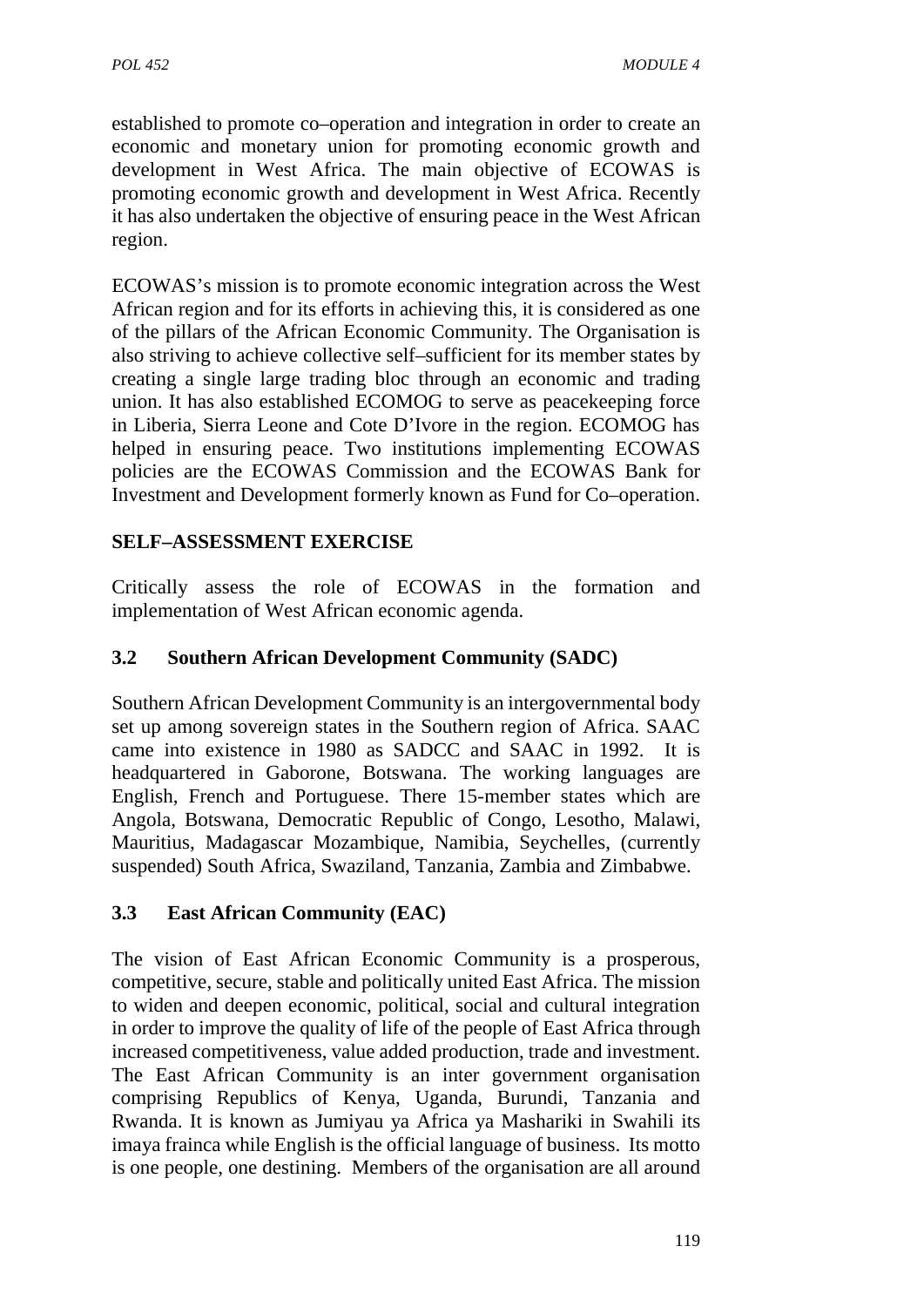the Great Lakes region in Eastern Africa. The EAC is an integral part of the African Economic Community and it is also collaborating with Southern Africa Development Community (SADC) and the common market of Eastern and Southern Africa (OMESA) to establish an expanded free trade area. It is also perceived as a precursor to the establishment of the East African Federation a proposed federation of its five members into a single state. It already established its own common market in 2010 where goods, labour and capital within the region are exchanged freely. Though it aimed at having a common currency by 2010, this has not become a reality 2020. It is most likely that Southern Sudan may become a member in the nearest future.

# **3.4 Economic Community of Central African States (ECCAS/CEEAC)**

Economic Community of Central African states otherwise known as Communaute Economique de Etats ded" Afrique in French was established in 1985. It has its headquarters in Libreville, Gabon. Its working languages are French, Spanish and Portuguese. It is an economic community for the promotion of regional economic cooperation in Central Africa. ECCAS is also a pillar of African Economic Community and has ten-member states which are Angola, Burundi, Cameroon, Central African Republic, DR Congo, Chad, Equatorial Guinea, Gabon, Republic of the Congo and Sao Tome and Pricipe. ECCAS aims include collective autonomy, raising standard of living of its populations and manufacturing economic stability through harmonious co-operation. It was preceded by the Customs and economic Union of Central African (UDEAC from its name in French, Union Boveniere et Economique del Afrique Centrale) in 1964. ECCAS was established in 18<sup>th</sup> October, 1983 by the UDEAC members, however, it began functioning in 1985.

# **4.0 CONCLUSION**

African states continue to realise their unimpressive level of development and thus continue to make relentless efforts in co–operating, collaborating and integrating with international community and themselves to form formidable economic base for Africa. The target has been the development of culture of competitiveness, common market, common currency and free trade zones to galvanise development. In light of this, many economic communities, monetary unions and free trade zones have been formed. These organisations are working with African Economic Community as the pillars of development initiatives.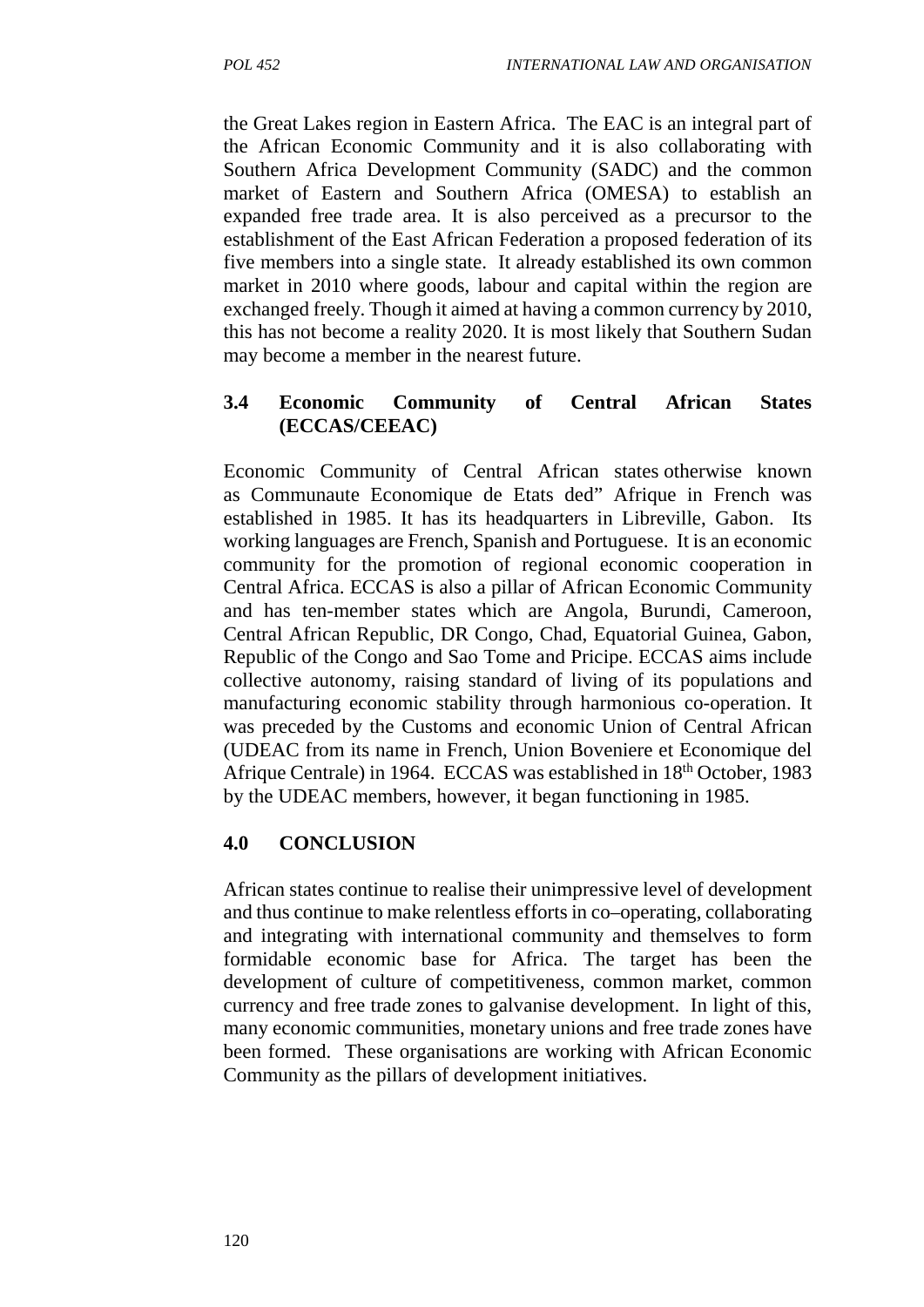# **5.0 SUMMARY**

We have highlighted some of the strategies put in place by the African Union as well as regional economic organisations to promote integration of African states as key players in global economic arena.

## **6.0 TUTOR-MARKED ASSIGNMENT**

Identify and discuss African Unions strategies for developing African economy.

# **7.0 REFERENCES/FURTHER READING**

- Bassey, C. & Nyonge, M. (2012)." Nigeria and ECOWAS in the 21<sup>st</sup> Century: Challenges and Prospects of Meaningful Sub–regional Integration". Thomas A. Imobighe & Warisu O. Alli. Ibadan (Eds.). *Perspective on Nigeria's National Politics and External Relations. Ibadan*: Ibadan University of Press.
- ECOWAS (2007). "Information Manual: The Institution of the Community of ECOWAS". Abuja: ECOWAS.
- Frank, A.G. (2005). *The Development of Underdevelopment: Critical Concepts on the Social Sciences in Africa since 1940*. Lagos: Panaf Press.
- Lutz, E. & Kathryn, S. (2000). "International Human Rights Law and Practice in Latin America." *International Organisation*. 54(3): 633–659.
- Nwokoma, I.N. (2009)." ECOWAS and Intra-Regional Trade, 1975– 2008". Joy Ogwu & Wasiru Alli (Eds.). *ECOWAS: Milestones in Regional Integration*. Lagos: Nigerian Institute of International Affairs.
- Ousthunen, G. (2006). *The Southern African Development Community: The Organisation, its History, Policies and Prospects*. Midland: Institute for Global Dialogue.
- Weller, M. (2009). "The Struggle for an International Constitutional Order." *Routledge Handbook of International Law*. London: Routledge Publishers.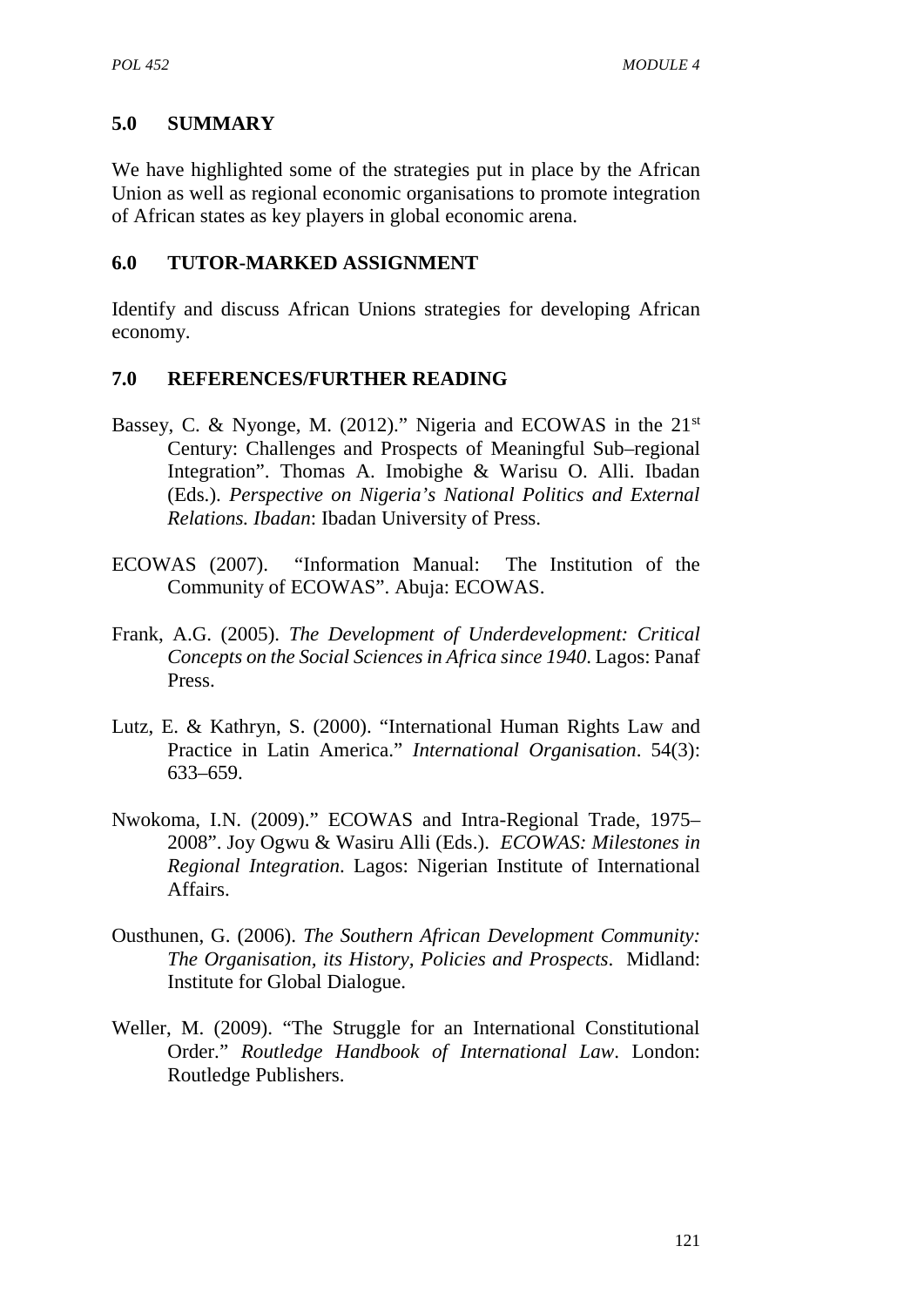# **UNIT 5 SOCIO–CULTURAL ORGANISATIONS FOR FOSTERING WORLD PEACE AND SOCIAL DEVELOPMENT**

## **CONTENTS**

- 1.0 Introduction
- 2.0 Objectives
- 3.0 Main Content
	- 3.1 Meaning of Culture
	- 3.2 Elements of Culture and Socio-cultural Rights
	- 3.3 Global Organisations for Cultural Harmony and Understanding
- 4.0 Conclusion
- 5.0 Summary
- 6.0 Tutor-Marked Assignment
- 7.0 References/Further Reading

## **1.0 INTRODUCTION**

Human beings are the greatest tools of any diplomatic policy. Thus, for any international relations to be fruitful it is important that cultures of the relating states are put in the front burner. Thus gaining knowledge of the culture of a people is a powerful tool for getting at them in bilateral relations. In light of this, a free flow of knowledge and idea needs the backing of cultural and bilateral agreements between sovereign states. Nations of the world do co-operative through social and cultural organisations which are established for the purpose of international relations. This unit will further discussion on international co–operative initiatives to develop the global community for it to become a better place to live in. It focuses on socio–cultural aspects of development.

## **2.0 OBJECTIVES**

By the end of this unit, you will be able to:

- explain the meaning and dimensions of socio–cultural development.
- explain how cultural diplomacy is used in international relations as the use of 'soft power' or 'smart power'.
- list and explain the functions of some international organisations for fostering socio-cultural harmony, understanding and global peace.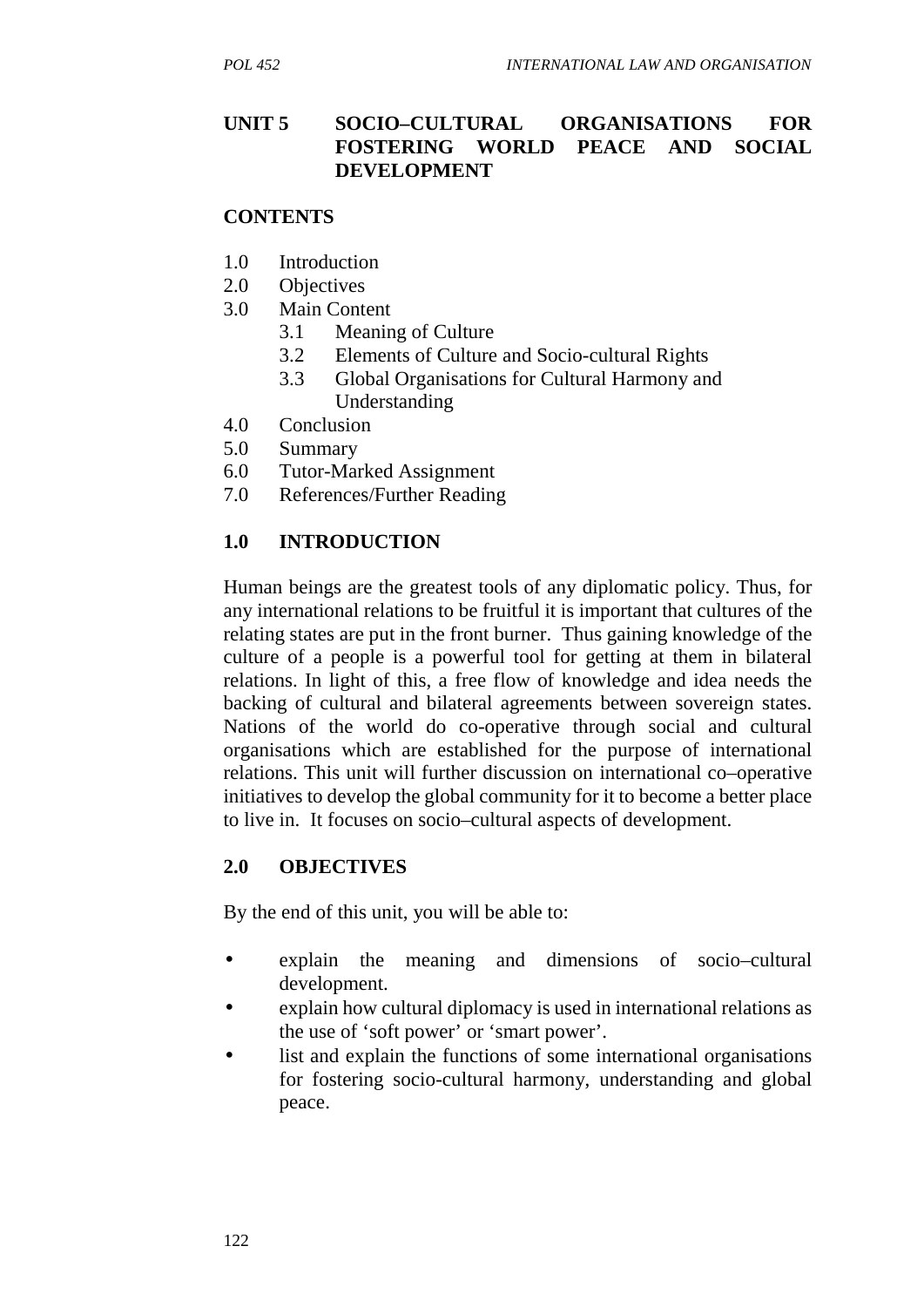## **3.0 MAIN CONTENT**

### **3.1 Meaning of Culture**

Merrit (2003) defines culture as "the values and practices that we share with others that help define us as a group, especially in relation to other groups. In light of the definition above, it is clear that culture influences to some or great extent an individual's social interactions with others from the some or different cultures. There are different levels of cultures which include national culture, industry culture, organisational culture and professional/occupational culture. All these cultural levels influence our relations either at inter–personnel or group level. For this unit, we shall concern ourselves with national culture and how it is used in international relations. What is then a national culture?

National culture is the aggregate of values, beliefs, behaviours and practices that define the way of life of a sovereign state in a particular geo–political entity. This definition is apt in describing culture in a country where there are many nations with different cultural traits that are not easily absorbed by one dominant culture. For example, in Nigeria there are over 300 ethnic groups each claiming to have her own culture. However, it is possible to talk of national culture in Nigeria by limiting ourselves to bureaucratic, political and governance beliefs, values, norms and practices within the precinct of the state.

#### **Elements of Culture and Socio-cultural Rights Elements of Culture**

There are seven non-material elements of culture namely: Language, Norms, Values, Beliefs and Ideologies, Social Collectives, Statuses and Roles, Cultural Integration Socio–Cultural Rights. International organisations have endeavour to draft conventions designed to protect certain economic, social or cultural rights and these drafts have been entrenched through international instruments. Social and cultural rights are rights that are aimed to guarantee individuals a dignified, appropriate life style.

#### **SELF–ASSESSMENT EXERCISE**

Discuss the importance of culture in human and international relations

### **3.4 Global Organisations for Cultural Harmony and Understanding**

Some international organisations whose conventions helped in promoting social and cultural rights are: International Labour Organisation; United Nations Educational, Scientific and Cultural Organisation (UNESCO); United Nations International Children's Endowment Fund; World Health Organisation; and United Nations Centre for Human Settlements.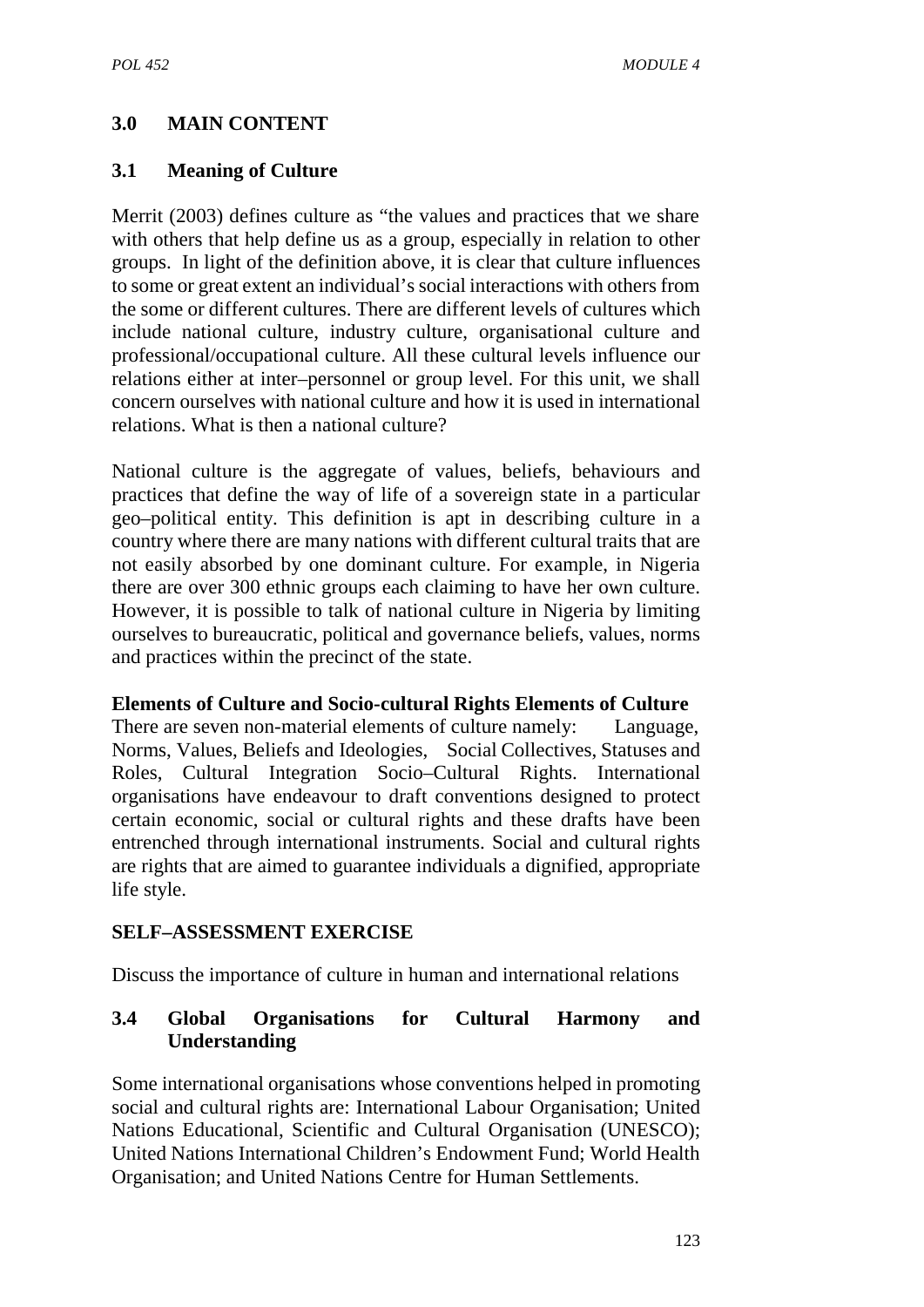## **United Nations Educational, Scientific and Cultural Organisation (UNESCO)**

United Nations Educational, Scientific and Cultural Organisation were founded in 1946. UNESCO was founded to encourage international peace and universal respect for human heritage and rights by promoting collaboration and co–cooperativeness among the different cultures of the world. Among other factors, it was assumed that new international functional organisations would mean the end of power politics and usher in a new era of international collaboration (Morgenthau, 1968: 36). It is equally founded on the belief that wars are construed in the mind of man and that defence of peace should also be constructed in the mind of man. This could be achieved through building of the blocks of peace in the intellectual, moral and cultural solidarity of mankind. It is equally argued by the United Nations that the wide diffusion of culture and education of humanity for justice, liberty and peace is indispensable to the dignity of man and constitute a sacred duty which all nations must fulfil in the spirit of mutual assistance and concern. The formation of UNESCO is thus, to be understood as another effort geared towards attaining international order through promotion of intellectual, scientific and cultural heritage of man.

Morgenthau (1968:348) states that the purpose of UNESCO is to contribute to peace and security by promoting collaboration among the nations through education, science and culture in order to further universal respect for justice, for the rule of law and for the human rights and fundamental freedoms which are affirmed for the people of the world without distinction of race, sex, language or religion. By the Charter of the United Nations the purpose of UNESCO will be to:

Collaborate in the work of advancing the mutual knowledge and understanding of peoples, through all means of mass communication and to that and recommend such international agreements as may be necessary to promote the free flow of ideas by word and image; give fresh impulse to popular education and to the spread of culture; by collaborating with members, at their request, in the development of educational activities; by insulting collaboration among the nations to advance the idea of equality of educational opportunity without regard to race, sex or any distinctions, economic or social; by suggesting educational methods best suited to prepare the children of the world for the responsibilities of freedom; maintain, increase and diffuse knowledge; by assuring the conservation and protection of the world's inheritance of books, works of art and monuments of history and science and recommending to the nations concerned the necessary international conventions; by encouraging cooperation among the nations in all branches of intellectual activity, including the international exchange of persons active in the fields of education, science and culture and the exchange of publications,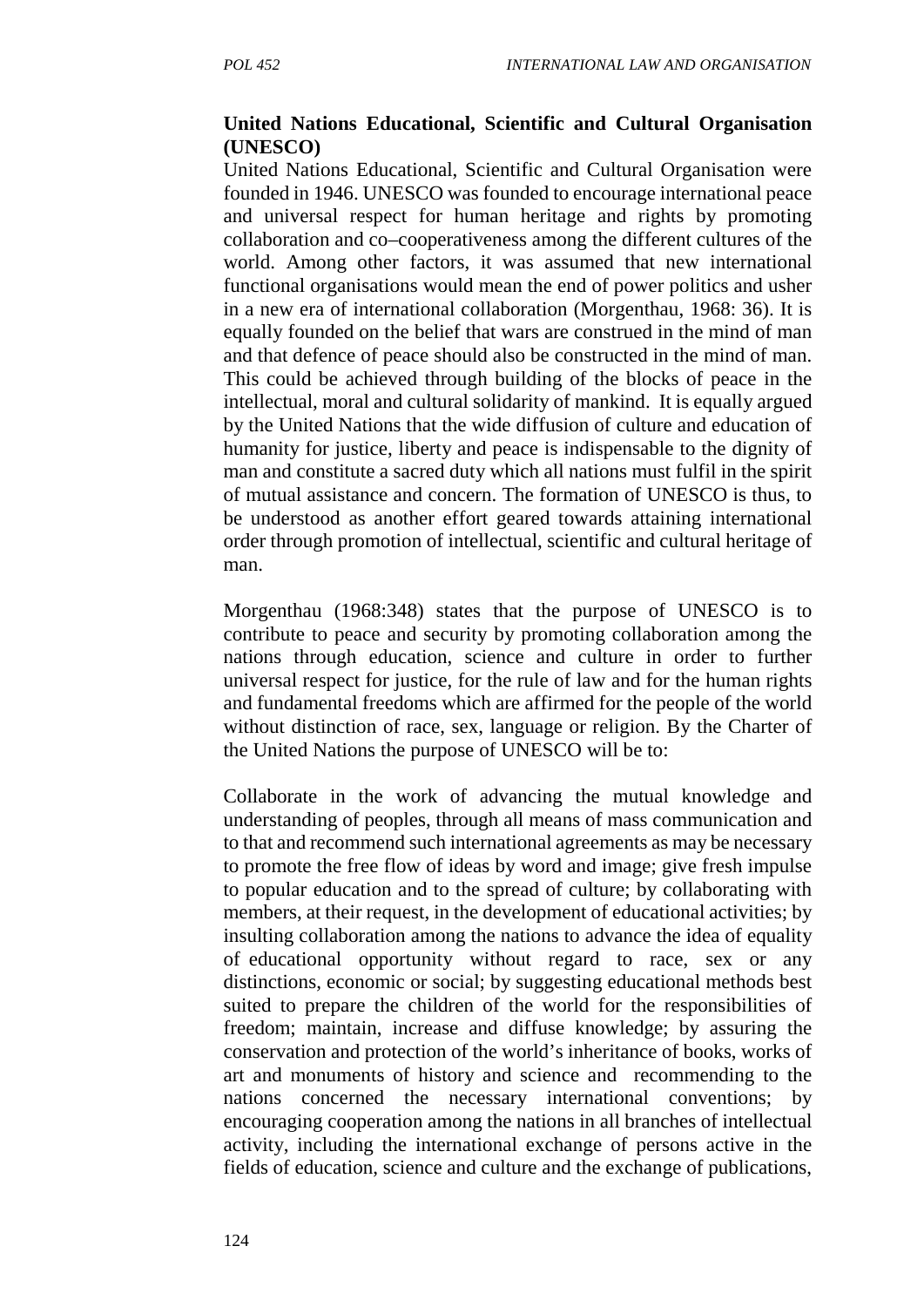objects of artistic and scientific interest and other materials of information; by initiating methods of international cooperation calculated to give the people of all countries access to the printed and published materials produced by any of them.

## **United Nations Children Endowment Fund (UNICEF)**

United Nations Children Endowment Fund is an inter-government organisation established in 1946. ECOSOC is the parent organisation of UNICEF. It is working with governments, local communities and other partners in over 160 countries to provide children with healthcare, nutrition, education and safe water and sanitation. Its headquarters are located in New York, Copenhagen and Florence. UNICEF works for child protection survival and development especially in developing countries within the framework of the convention on the Rights of the Child. UNICEF also provides relief and rehabilitation assistance in emergencies. it has staff in 190 countries, 84 percent of whom are in the field. Its major publications include The State of the World's children and the Progress of Nations UNICEF spearheaded the world summit for children in 1990. It was held at the UN headquarters in New York and about 150 leaders of countries attended. Governments worldwide have written the summits objectives into their policies and plans, ensuring that they will continue to make determined efforts to improve their children's welfare. Through UNICEF's efforts in partnership with other governmental and non-governmental organisations remarkable progress has been made in areas of reduction of infant mortality rates, better nutrition for children, improved enrolment in schools and general literacy. It has also been instrumental to the fight against diseases such as epitasis, polio, guinea worm, diarrhea, measles and others through immunisations in co–operation with the World Health Organisation. It has also brought about improvement in breast feeding, access to safe water and early childhood development. It is also supplying antiretroviral drugs to combat HIV/AIDS.

## **4.0 CONCLUSION**

The cultural organisations we have discussed so far point out how transformation of standards and loyalties can be brought about for the attainment of global interests and needs. These organisations are autonomous of an independent of national governments thought they owe their existence to the agreements establishing them among member states. The organisations care for common needs that are evident and latent to development. The organisations have helped the growth of such positive and constructive common work, of common habits and interests making frontier lines meaningless by overlaying them with a natural growth of common activities and common administrative agencies as predicted by David Mitrany in 1946.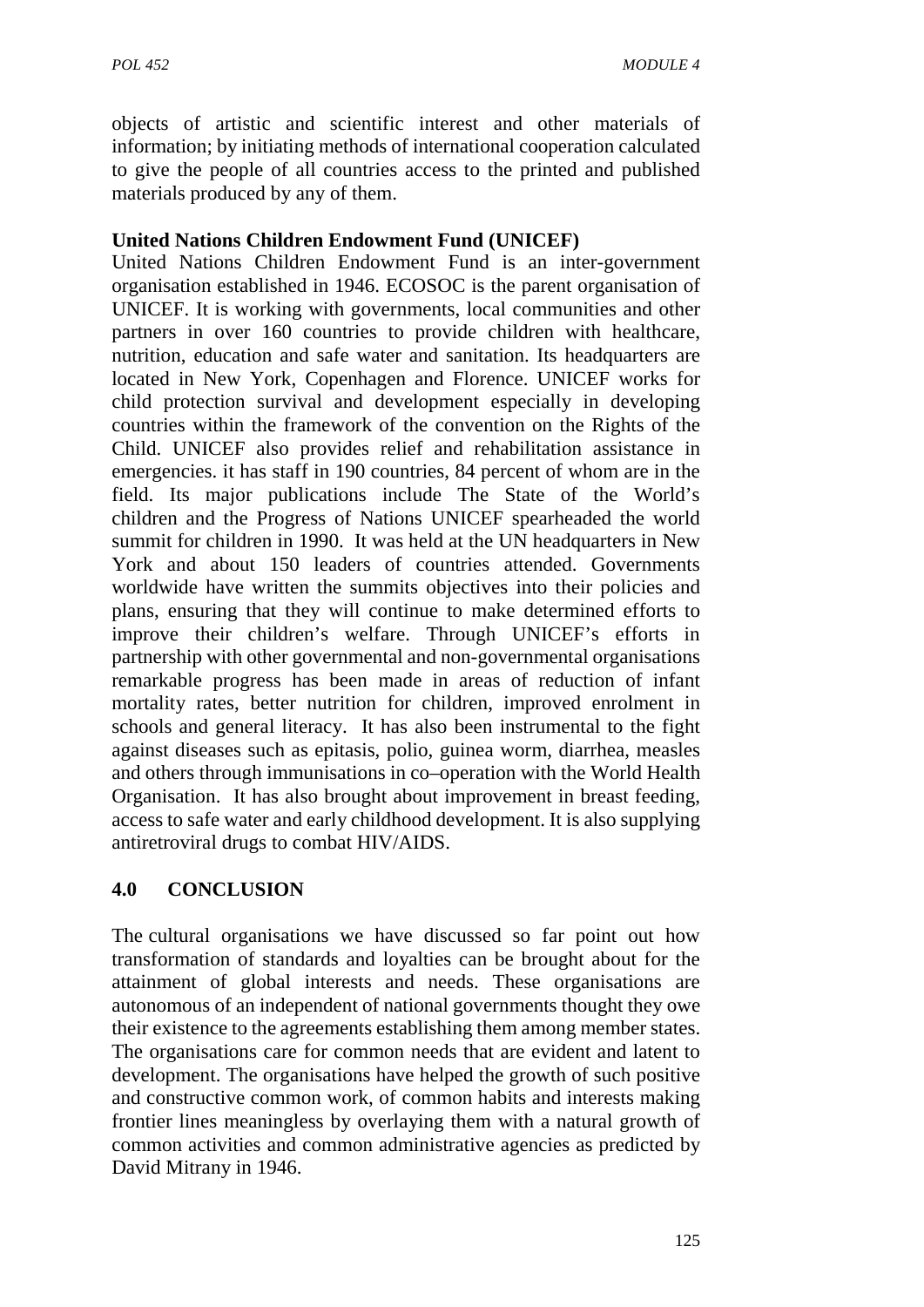### **5.0 SUMMARY**

We have discussed in this unit, the values of socio–cultural development through international co–operation. We have mentioned the fact that socio–cultural development entails recognition of the intrinsic values in the ways of life of a group of people and the need to accord them respect. It is noted that national cultures have also been built into the mainstream of international diplomacy for peace and understanding.

We have also highlighted the directive principles, functions and achievements of such bodies like UNESCO, UNICEF and Non– Governmental Organisations. And we have come to the conclusion that global peace is better guaranteed through that collaboration not only at political level but also at social, economic and cultural levels.

#### **6.0 TUTOR-MARKED ASSIGNMENT**

Define culture and discuss the material and non–material elements of culture.

### **7.0 REFERENCES/FURTHER READING**

- Andrey, K. (2004). *World Religions and Social Evolution of the old World, Okumene Civilisations: A Cross-cultural Perspective* (First Edition). New–York: Edwin Mellon Press.
- Agwu, F. (2009). *National Interest, International Law and Our Shared Destiny*. Ibadan: Spectrum Books Limited.
- Checkel, J. T. (2001). "Why Comply? Social Learning and European Identity Change." *International Organisation*. 53(3): 553–588.
- Hofstede, G (1980). *Culture's Consequences: International Differences in work-related Values*. California, U.S.A.: Sage Publications.
- Hofstede, G. (1991). *Cultures and Organisations: Software of the Mind*. New York: Mc Graw-Hill.
- Kennedy, D. (2004). *The dark Sides of Virtue: Reassessing International Humanitarianism*. Princeton: Princeton University Press.
- Merrit, A.C. (2003). "The Influence of National and Organisational Culture on Human Performance". *Australian Aviation Psychology Association Seminar*. Sydney, Held on October 25.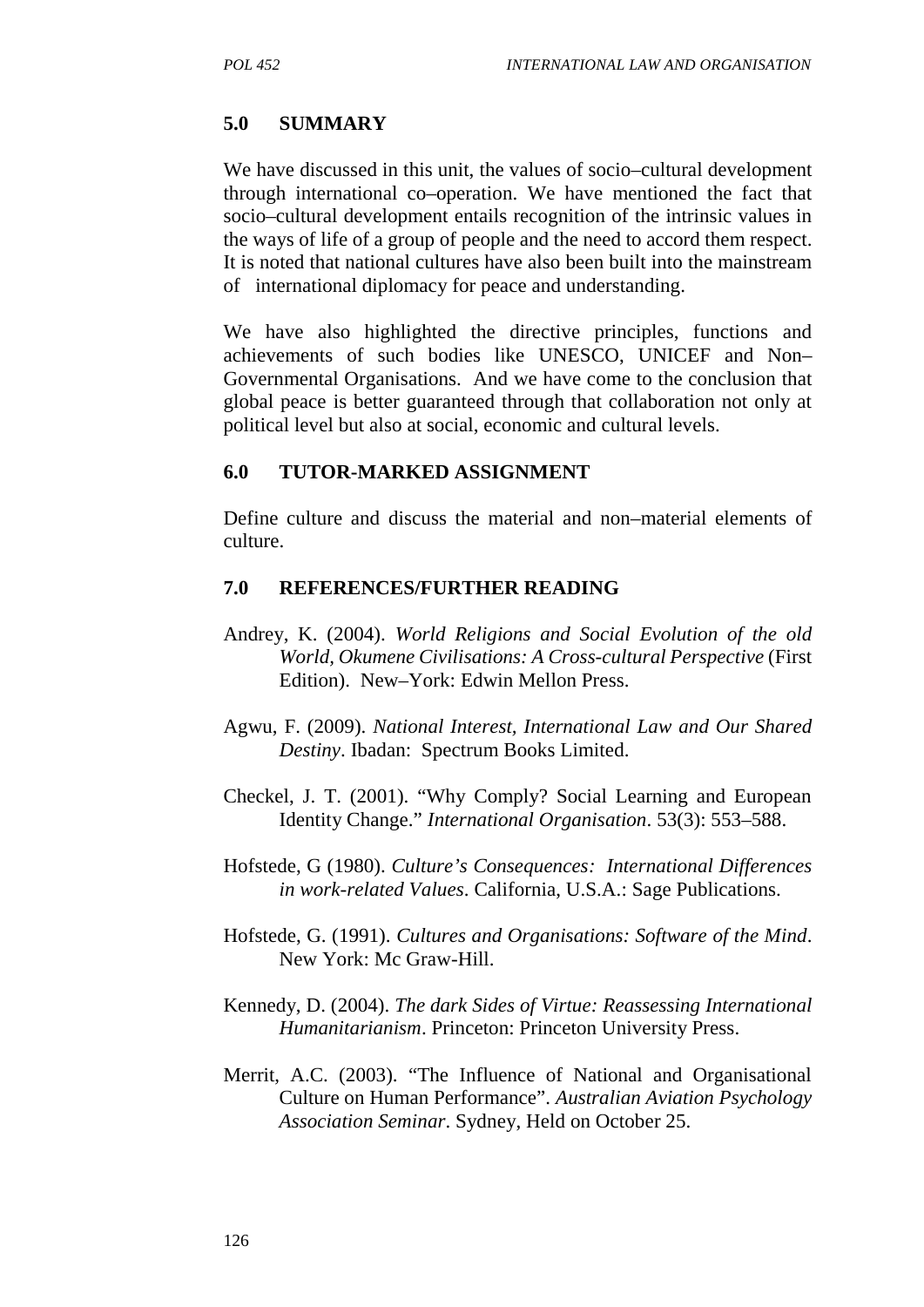- Morgenthau, H.J. (1968). *Politics among Nations: The Struggle for Power and Peace*. (Brief Edition revised by Thompson, K.W). New York: McGraw-Hill, Inc.
- Mitrany, D. (1946). *A Working Peace System* (4<sup>th</sup> Edition). London: Princeton University Press.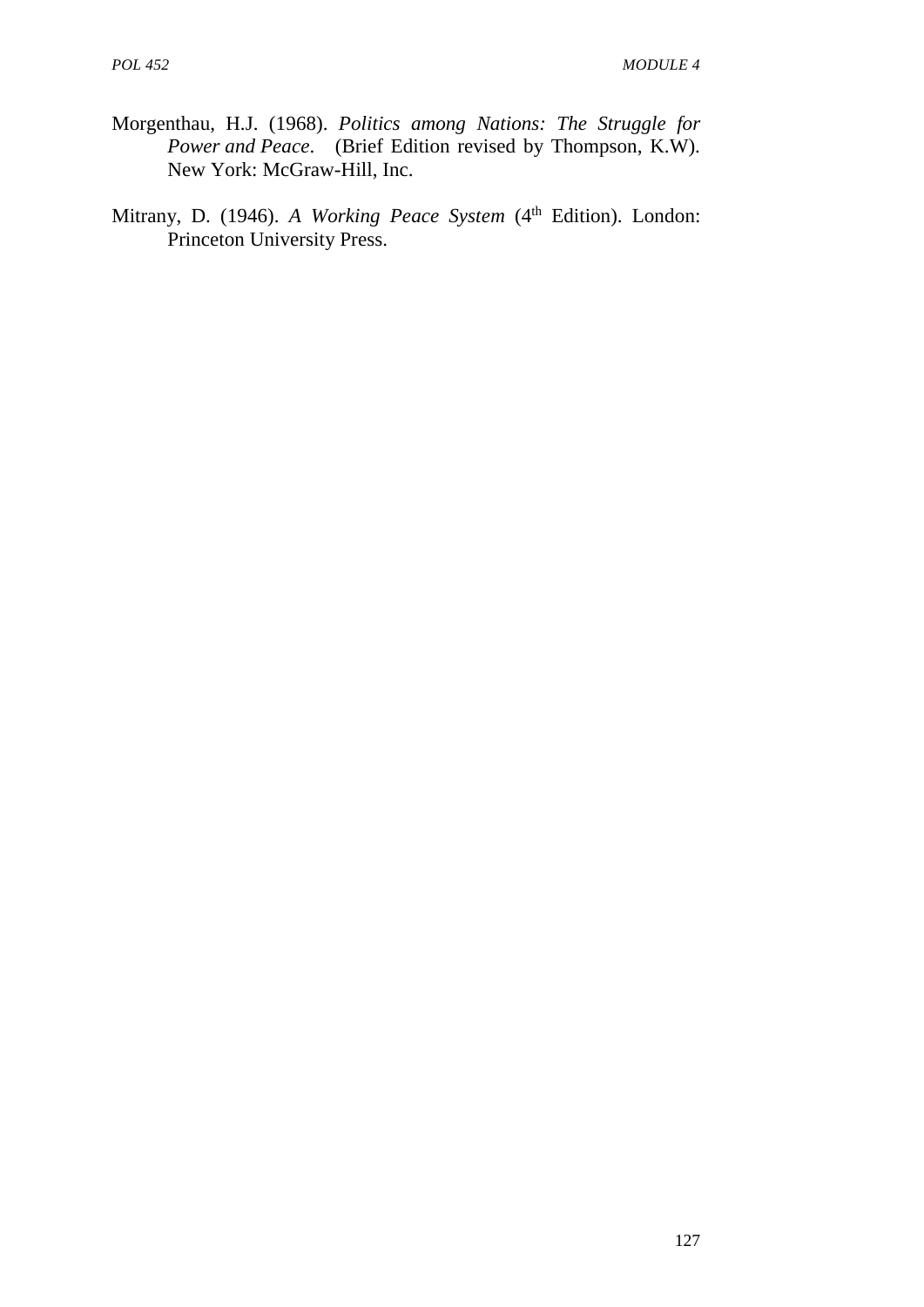#### **MODULE 5 CONTEMPORARY ISSUES IN INTERNATIONAL LAW AND ORGANISATION**

#### **INTRODUCTION**

A vast network of international law and dozens of international organisations make globalisation possible. Treaties and other types of agreements among countries set rules for international trade and finance like General Agreement on Tariffs and Trade–GATT; foster cooperation on protecting the environment, such as the Kyoto Protocol; and establish basic human rights, such as the International Covenant on Civil and Political Rights. Meanwhile, among many international organisations, the United Nations facilitates international diplomacy; the World Health Organisation coordinates international public health and protection, and the International Labor Organisation monitors, as well as fosters workers' rights around the world. In this Module, we shall take a look at the contemporary issues pertaining to these international legal and organisational standpoints.

- Unit 1 International Law in the age of Globalisation
- Unit 2 Enforcement of International Law
- Unit 3 Essential Principles of International Law
- Unit 4 The Catalyst in International Law
- Unit 5 Major Organisations in the management of Global World

## **UNIT 1 INTERNATIONAL LAW IN THE AGE OF GLOBALISATION**

### **CONTENTS**

- 1.0 Introduction
- 2.0 Objectives
- 3.0 Main Content
	- 3.1 Contextual Issues in International Law and Globalisation
- 4.0 Conclusion
- 5.0 Summary
- 6.0 Tutor-Marked Assignment
- 7.0 References/Further Reading

### **1.0 INTRODUCTION**

The scope and authority of international law have thus expanded dramatically during the era of globalisation. Historically, international law addressed only relations between states in certain limited areas (such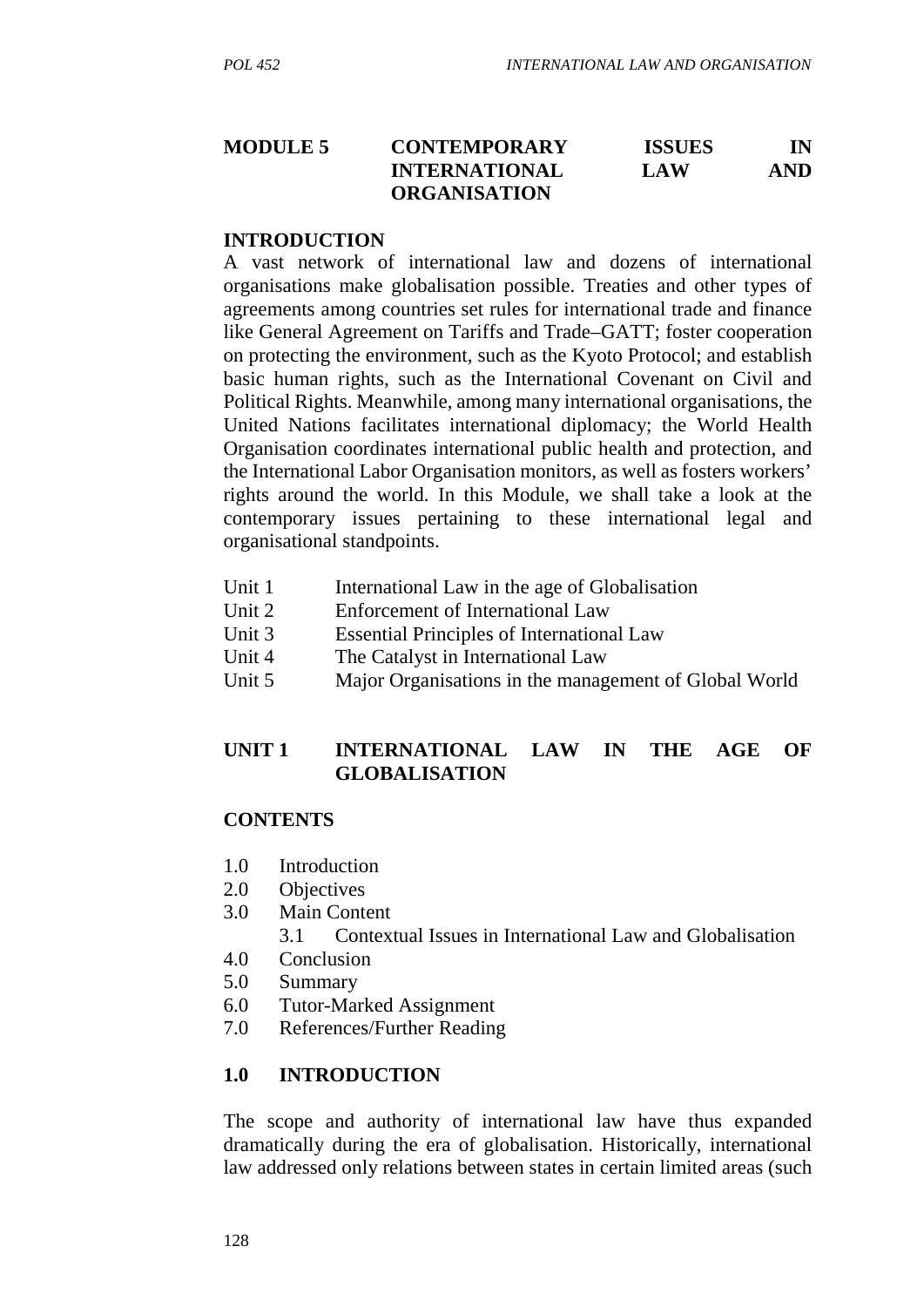as war and diplomacy) and was dependent on the sovereignty and territorial boundaries of distinct countries (generally referred to as "states"). But globalisation has changed international law in numerous ways. For example, as globalisation has accelerated, international law has become a vehicle for states to cooperate regarding new areas of international relations (such as the environment and human rights), many of them requiring states to rethink the previous notions of the inviolable sovereign state. The continued growth of international law is even more remarkable in this sense, since states, having undoubtedly weighed the costs and benefits of the loss of this valuable sovereignty, have still chosen to continue the growth of international law.

## **2.0 OBJECTIVES**

By the end of this unit, you will be able to:

- discuss the major issues involved in international law and globalisation
- identify how promises between states are exchanged.

## **3.0 MAIN CONTENT**

### **3.1 Contextual Issues in International Law and Globalisation**

There are several ways to think about law. In the domestic legal system, we think of law as the rules that the government issues to control the lives of its citizens. Those rules are generally created by the legislature, interpreted by the judiciary, and enforced by the executive branch, using the police, if necessary, to force citizens to obey. What is law for the international community if there is no one legislature, judiciary, executive branch, or police force? Imagine a school playground with several children at play. The "law" is the set of playground rules that the teacher tells her students. For example, she might tell them, "Don't hit your classmate." Two different reasons can explain why the children will follow this rule. On the one hand, they may follow the rule only because they are afraid of being punished by the teacher. On the other hand, the students may believe that it is a bad thing to hit their classmates. Since it is a bad thing to do, they will follow the teacher's rule.

In the first case, they will obey the rule only if the teacher is there and ready to punish them. In the second case, students will obey the rule even if the teacher is not there. In fact, even if the teacher is not present, the children may obey the rule because they have become used to not hitting each other and have therefore enjoyed playing with each other. Just as certain common understandings between children may make it easier for them to play, collective agreement on certain rules can often serve the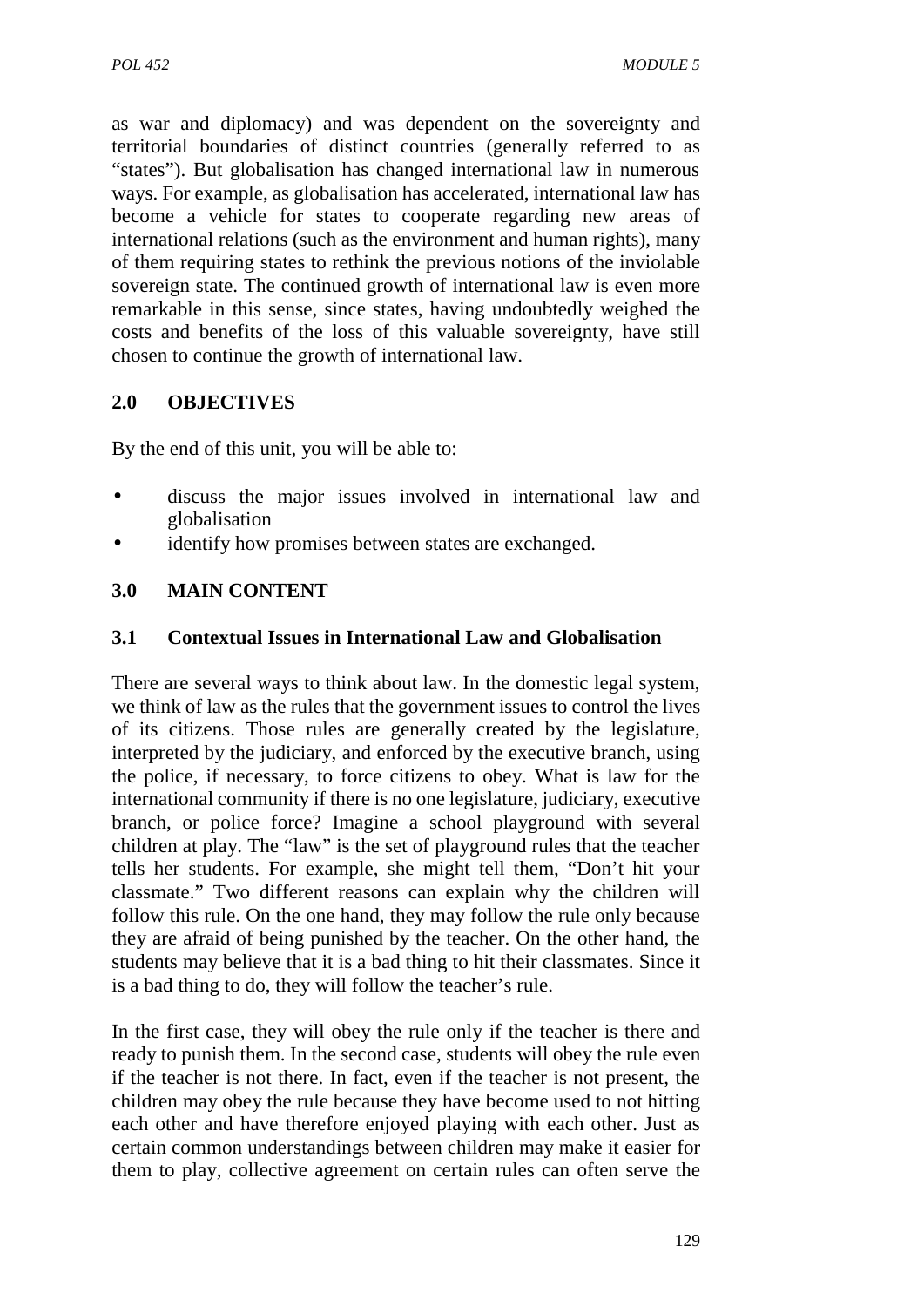interests of all the members of a community. Just as on a playground without a teacher, in the international setting there is no central authority. For the most part, however, states will follow the rules they have agreed to follow because it makes these interactions easier for all parties involved.

Thus, the fact that there is no overall authority to force compliance with the rules does not necessarily mean that there is no law. Law still exists in this setting, though it may be practiced and enforced in different ways. International law can therefore be called "real law," but with different characteristics from the law practiced in domestic settings, where there is a legislature, judiciary, executive and police force.

Since there is no world government, there is no world Congress or parliament to make international law the way domestic legislatures create laws for one country. As such, there can be significant difficulty in establishing exactly what international law is. Various sources, however—principally treaties between states—are considered authoritative statements of international law. Treaties are the strongest and most binding type because they represent consensual agreements between the countries who sign them. At the same time, as stated in the statute of the International Court of Justice (ICJ), rules of international law can be found in customary state practice, general principles of law common to many countries, domestic judicial decisions, and the legal scholarship.

Treaties: Treaties are similar to contracts between countries; promises between States are exchanged, finalised in writing, and signed. States may debate the interpretation or implementation of a treaty, but the written provisions of a treaty are binding. Treaties can address any number of fields, such as trade relations, like the North American Free Trade Agreement, or control of nuclear weapons, such as the Nuclear Non- Proliferation Treaty. They can be either bilateral (between two countries) or multilateral (between many countries). They can have their own rules for enforcement, such as arbitration, or refer enforcement concerns to another agency, such as the International Court of Justice. The rules concerning how to decide disputes relating to treaties are even found in a treaty themselves—the Vienna Convention on the Law of Treaties (United Nations, 1969).

Custom: Customary international law (CIL) is more difficult to ascertain than the provisions of a written treaty. CIL is created by the actual actions of states (called "state practice") when they demonstrate that those states believe that acting otherwise would be illegal. Even if the rule of CIL is not written down, it still binds states, requiring them to follow it (Dinstein, 2004).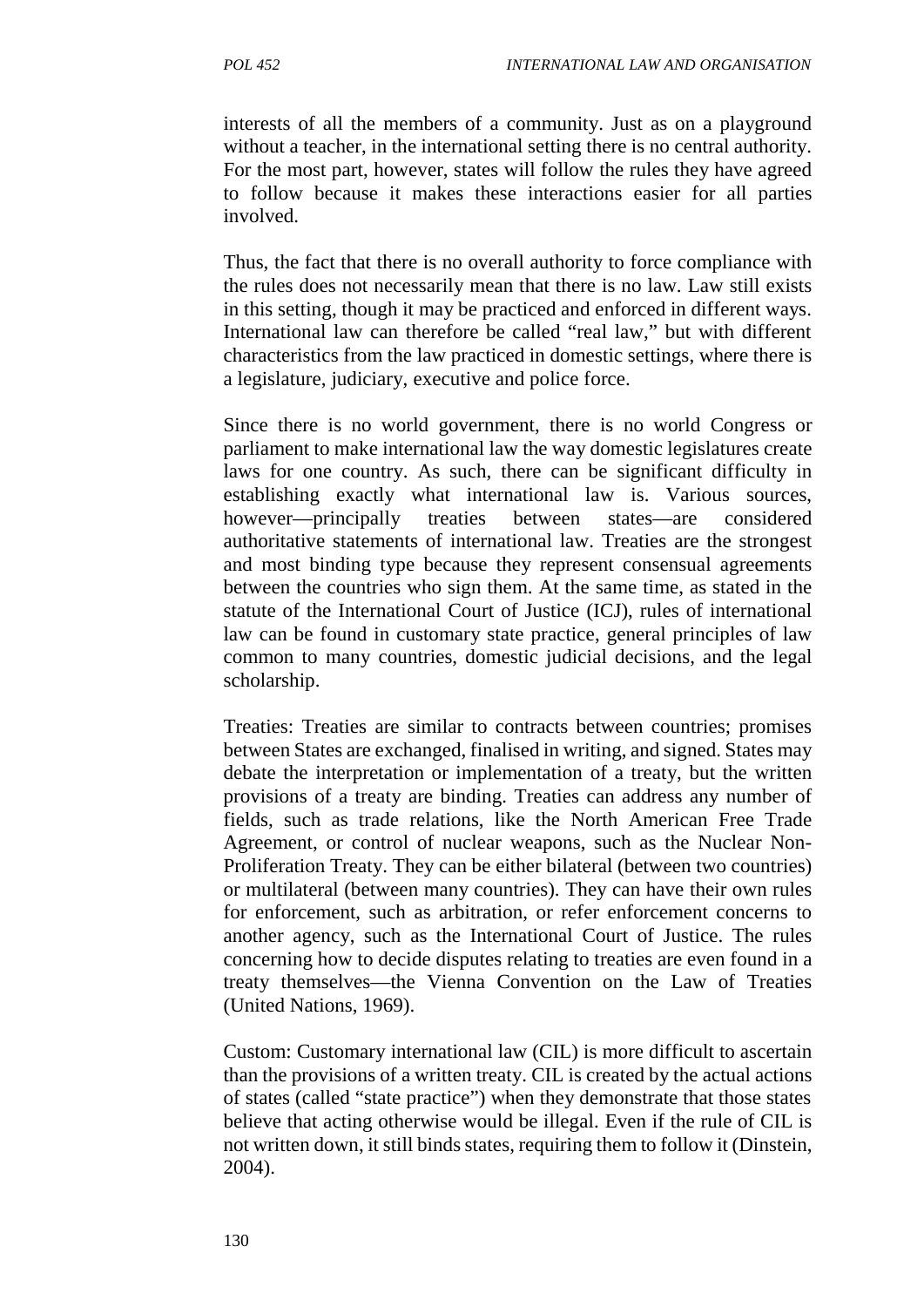For example, for thousands of years, countries have given protection to ambassadors. As far back as ancient Greece and Rome, ambassadors from another country were not harmed while on their diplomatic missions, even if they represented a country at war with the country they were located in. Throughout history, many countries have publicly stated that they believe that ambassadors should be given this protection. Therefore, today, if a country harmed an ambassador it would be violating customary international law. Similarly, throughout modern history, states have acknowledged through their actions and their statements that intentionally killing civilians during wartime is illegal in international law. Determining CIL is difficult, however, because, unlike a treaty, it is not written down. Some rules are so widely practiced and acknowledged by many states to be law, that there is little doubt that CIL exists regarding them; but other rules are not as universally recognised and disputes exists about whether they are truly CIL or not.

General Principles of Law: The third source of international law is based on the theory of "natural law," which argues that laws are a reflection of the instinctual belief that some acts are right while other acts are wrong. "The general principles of law recognised by civilised nations" are certain legal beliefs and practices that are common to all developed legal systems (United Nations, 1945). For instance, most legal systems value "good faith," that is, the concept that everyone intends to comply with agreements they make. Courts in many countries will examine whether the parties to a case acted in good faith, and take this issue into consideration when deciding a matter. The very fact that many different countries take good faith into consideration in their domestic judicial systems indicates that "good faith" may be considered a standard of international law. General principles are most useful as sources of law when no treaty or CIL has conclusively addressed an issue.

Judicial Decisions and Legal Scholarship: The last two sources of international law are considered "subsidiary means for the determination of rules of law." While these sources are not by themselves international law, when coupled with evidence of international custom or general principles of law, they may help to prove the existence of a particular rule of international law. Especially influential are judicial decisions, both of the International Court of Justice (ICJ) and of national courts. The ICJ, as the principal legal body of the United Nations, is considered an authoritative expounder of law, and when the national courts of many countries begin accepting a certain principle as legal justification; this may signal a developing acceptance of that principle on a wide basis such that it may be considered part of international law. Legal scholarship, on the other hand, is not really authoritative in itself, but may describe rules of law that are widely followed around the world. Thus, articles and books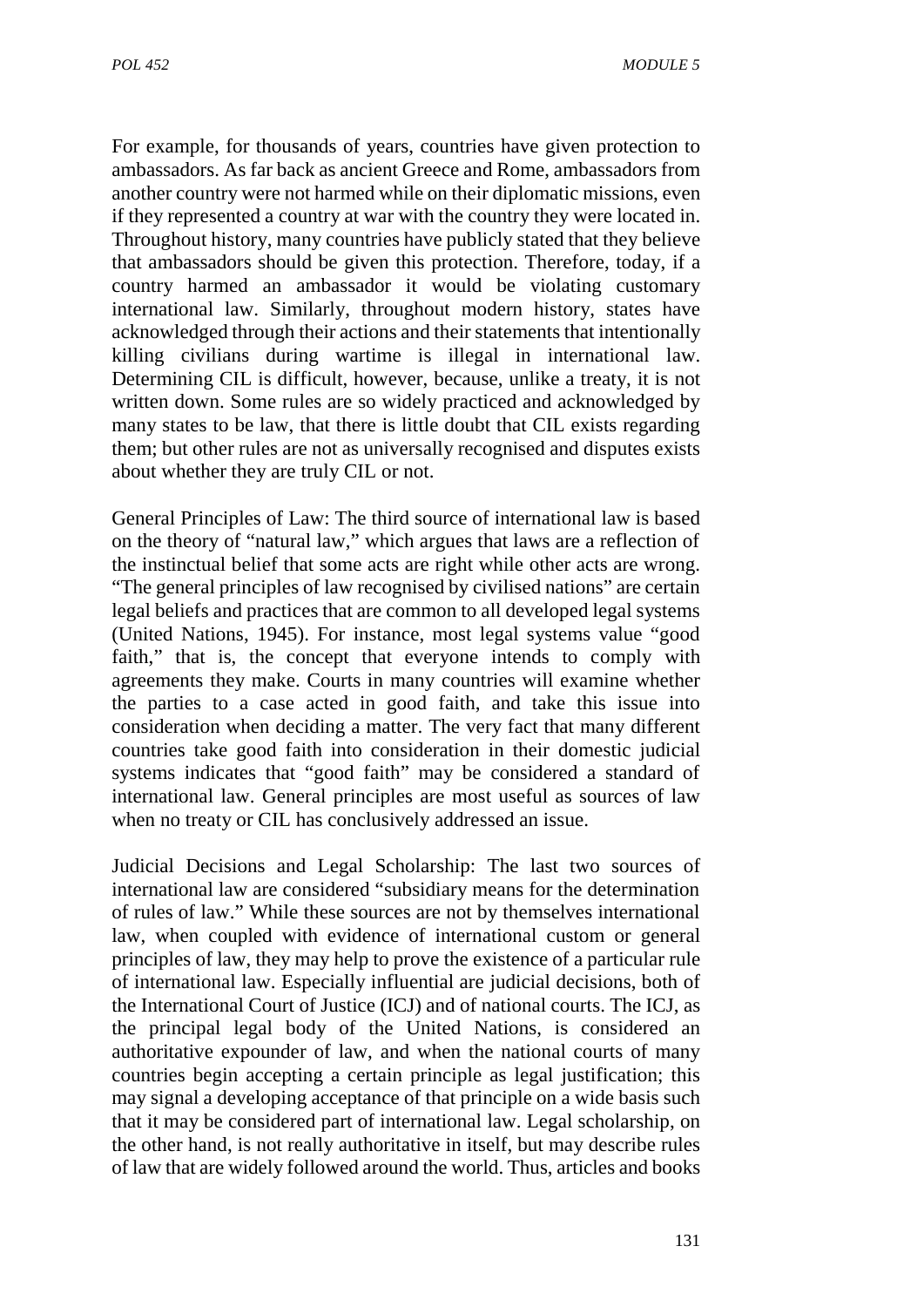by law professors can be consulted to find out what international law really is.

# **SELF-ASSESSMENT EXERCISE**

Examine the impact of globalisation on international law.

# **4.0 CONCLUSION**

Despite the fact that there is no overall authority to force compliance with the rules does not necessarily mean that there is no law. Law still exists in this setting, though it may be practiced and enforced in different ways. International law addressed only relations between states in certain limited areas (such as war and diplomacy) and was dependent on the sovereignty and territorial boundaries of distinct countries (generally referred to as "states"). But globalisation has changed international law in numerous ways. Even among countries sharing the same ideological ancestry, such as the US and the European Union or Japan, debilitating trade disputes have studded their economic relationships. Consequently, international law in as much as it brings abundant benefits must be handled with care if it is not to be the harbinger of evil in the hands of the superpowers.

# **5.0 SUMMARY**

The unit examined the relationship between international law and global system which had been set up to help moderate human transactions across world politics, commerce and interpersonal relations among nations. The unit also examined the impact of globalisation on international law. In this wise the unit noted that globalisation has definitely played a huge role in accelerating the rate of treaties exchanges in the world. Finally, the unit noted that customary international law (CIL) is more difficult to ascertain than the provisions of a written treaty.

# **6.0 TUTOR-MARKED ASSIGNMENT**

Critically discuss the impact of globalisation on international law

## **7.0 REFERENCES/FURTHER READING**

Altman, A. (2009). "Tracing the Earliest Recorded Concepts of International Law: The Near East in the Late Bronze Age (1600– 1200 BCE)." *Journal of the History of International Law*, 11(2): 333–356.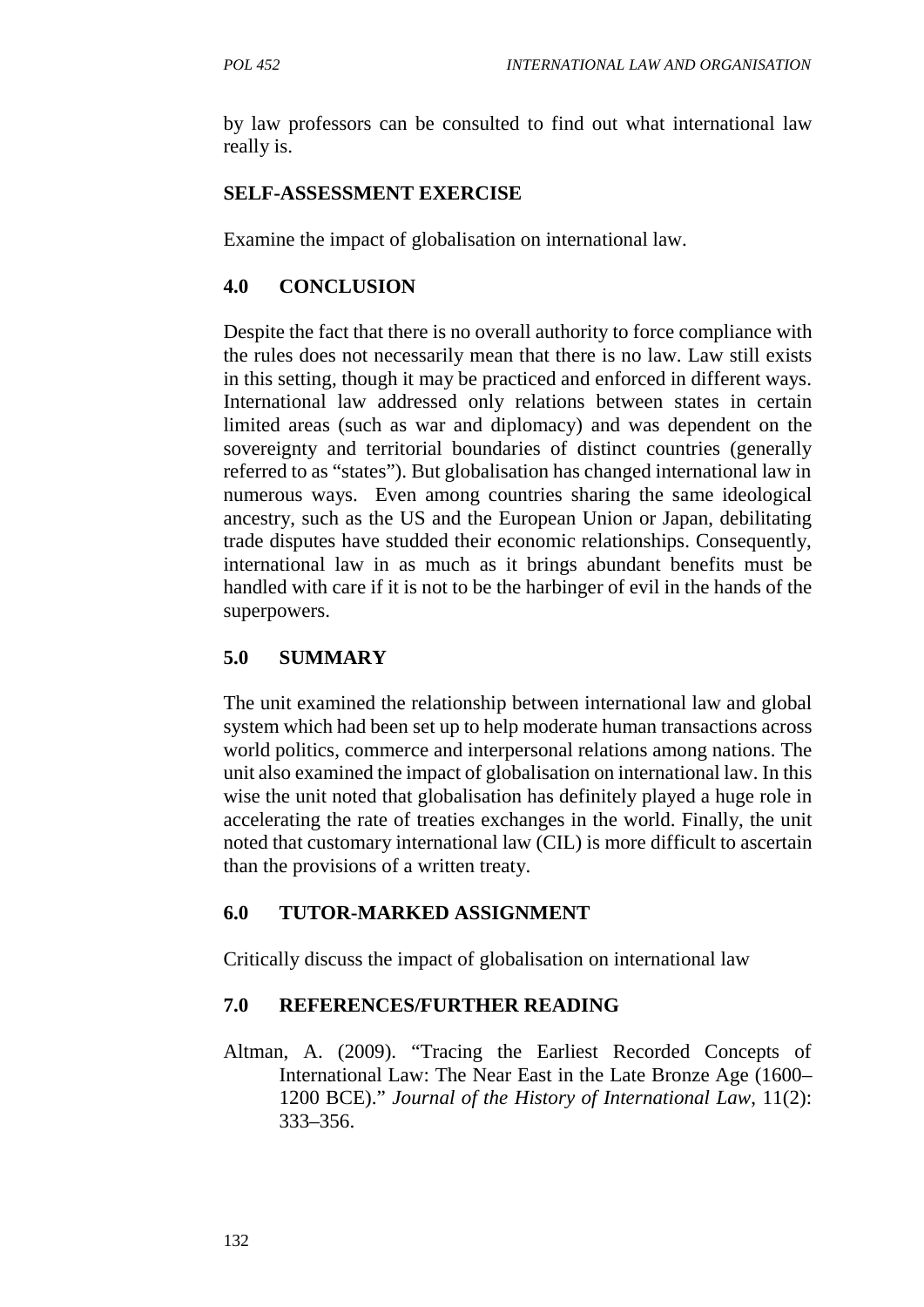- Anghie, A. (2005). *Imperialism, Sovereignty, and the Making of International Law*. Cambridge: Cambridge University Press.
- Brunnee, J. & Stephen, J. T. (2010). *Legitimacy and Legality in International Law: An Interactional Account*. Cambridge: Cambridge University Press.
- DeSombre, E. R. (2006). *Flagging Standards: Globalisation and Environmental, Safety and Labour Union*. Princeton: Princeton University Press.
- Dinstein, Y. (2004). *The Conduct of Hostilities under Law of International Armed Conflict*. Cambridge: Cambridge University Press
- United Nations. (1945, June 26). "Statute of the International Court of Justice". Retrieved: from http://www.icj cij.org/documents/index.php?p1=4&p2=2&p3=0
- United Nations. (1969, May). "Vienna Convention on the Law of Treaties. Vienna". Retrieved from:http://untreaty.un.org/ilc/texts/instruments/english/conventi ons/1\_1\_1969.pdf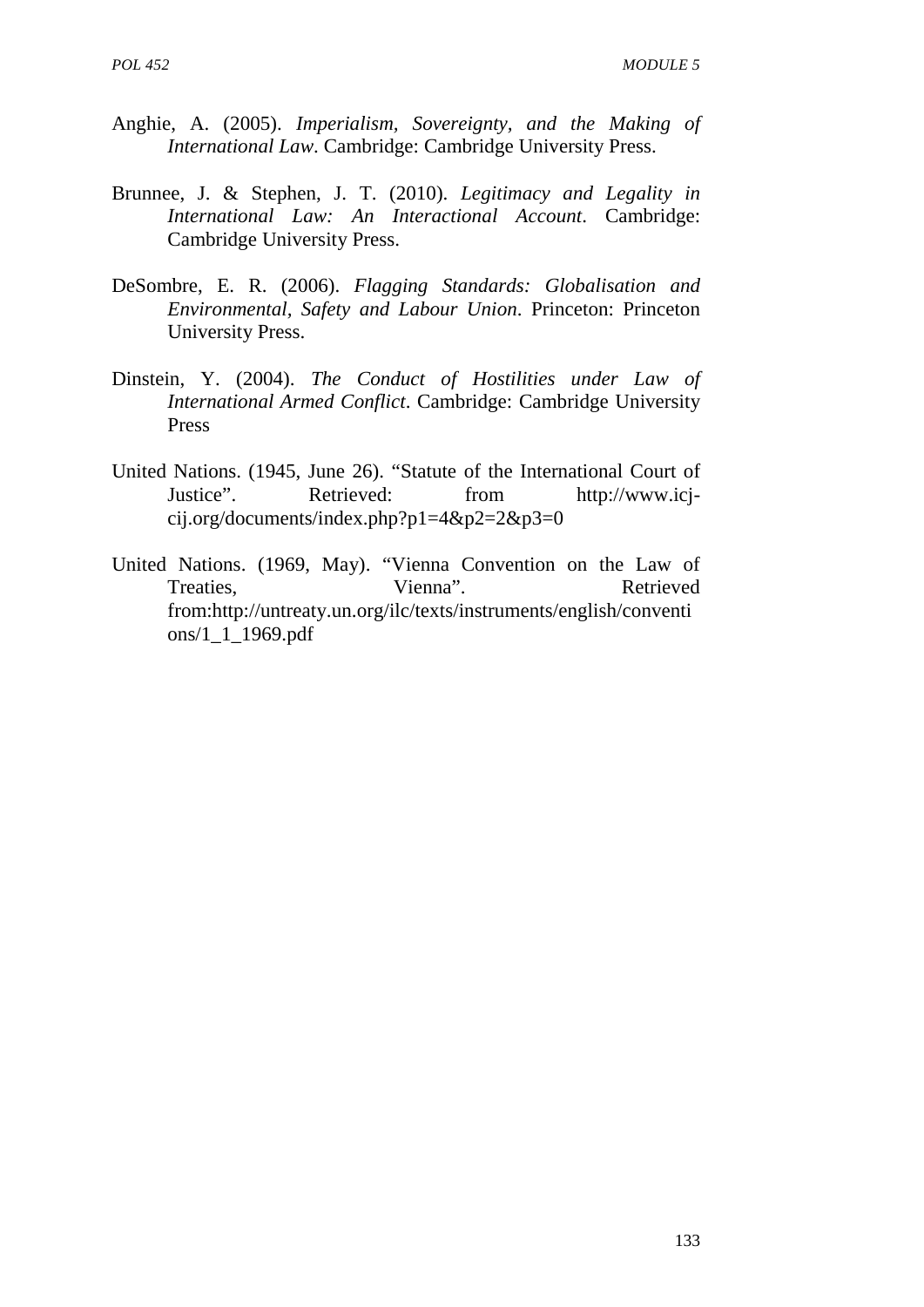## **UNIT 2 ENFORCEMENT OF INTERNATIONAL LAW**

### **CONTENTS**

- 1.0 Introduction
- 2.0 Objectives
- 3.0 Main Content
	- 3.1 How is International Law Enforced?
	- 3.2 Elementary Issues in Sovereignty
- 4.0 Conclusion
- 5.0 Summary
- 6.0 Tutor-Marked Assignment
- 7.0 References/Further Reading

## **1.0 INTRODUCTION**

The trend of the acceleration and intensification of international law through globalisation which happens to be a continuing process could not be avoided by every nation in the world. Despite the huge impact of globalisation contribution towards international human affair regulation as well as society life and their developmental endeavours, it is often said that law without enforcement is like a toothless dog that cannot bite. Owing to this, the concept of law be it domestic/local international/foreign should be backed by enforcement. This unit will examine trends which have led to the raise of this phenomenon. It will also examine some of its key issues involved and drawbacks especially as it affects the developing world.

### **2.0 OBJECTIVES**

By the end of this unit, you will be able to:

- discuss the concept of enforcement in the light of international law
- state the key issues involved in the enforcement of international law.

### **3.0 MAIN CONTENT**

### **3.1 How is International Law Enforced?**

The concept of enforcement is that which give force to; a putting in execution. It is a term that refers to the acceleration and intensification of mechanisms, processes, and all activities that has to do with set of rules and regulation of law. A treaty may have incorporated into its own text enforcement provisions, such as arbitration of disputes or referral to the ICJ. However, some treaties may not expressly include such enforcement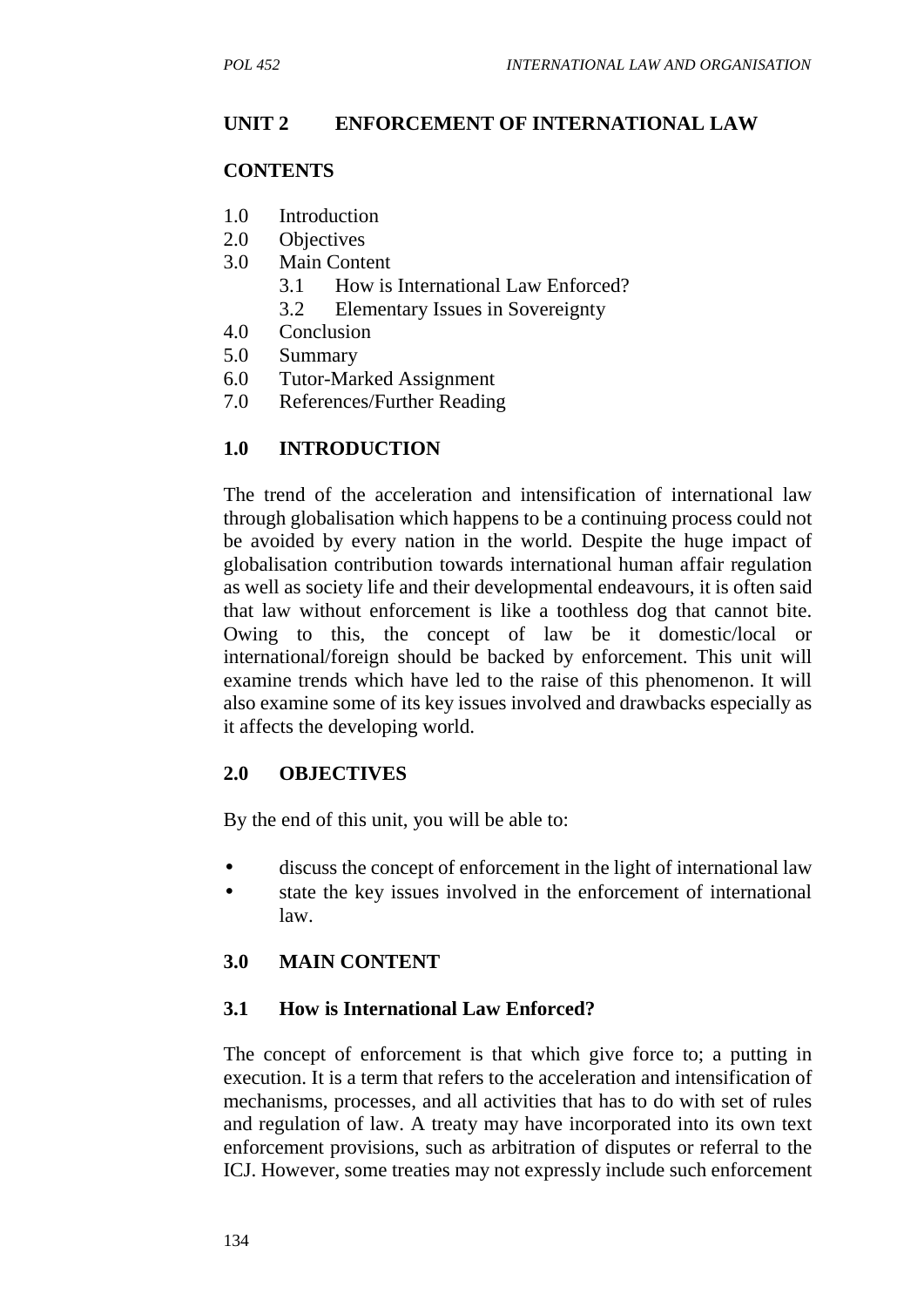mechanisms. Especially in situations where the international law in question is not explicitly written out in a treaty, one can question how this unwritten law can be enforced. In an international system where there is no overarching authoritative enforcer, punishment for non-compliance functions differently. States are more likely to fear tactics used by other states, such as reciprocity, collective action, and shaming.

**Reciprocity**: This is a type of enforcement by which states are assured that if they offend another state, the other state will respond by returning the same behaviour. Guarantees of reciprocal reactions encourage states to think twice about which of their actions they would like imposed upon them. For example, during a war, one state will refrain from killing the prisoners of another state because it does not want the other state to kill its own prisoners. In a trade dispute, one state will be reluctant to impose high tariffs on another state's goods because the other state could do the same in return.

**Collective Action:** Through collective action, several states act together against one state to produce what is usually a punitive result. For example, Iraq's 1990 invasion of Kuwait was opposed by most states, and they organised through the United Nations to condemn it and to initiate joint military action to remove Iraq. Similarly, the United Nations imposed joint economic sanctions, such as restrictions on trade, on South Africa in the 1980s to force that country to end the practice of racial segregation known as apartheid.

**Shaming**: (Also known as the "name and shame" approach) most states dislike negative publicity and will actively try to avoid it, so the threat of shaming a state with public statements regarding their offending behavior is often an effective enforcement mechanism. This method is particularly effective in the field of human rights where states, not wanting to intervene directly into the domestic affairs of another state, may use media attention to highlight violations of international law. In turn, negative public attention may serve as a catalyst to having an international organisation address the issue; it may align international grassroots movements on an issue; or it may give a state the political will needed from its populace to authorise further action. A recent example of this strategic tactic was seen in May 2010, when the U.N. named the groups most persistently associated with using child soldiers in Asia, Africa, and Latin America (United Nations, 2010).

## **SELF–ASSESSMENT EXERCISE**

What do you understand by international law enforcement?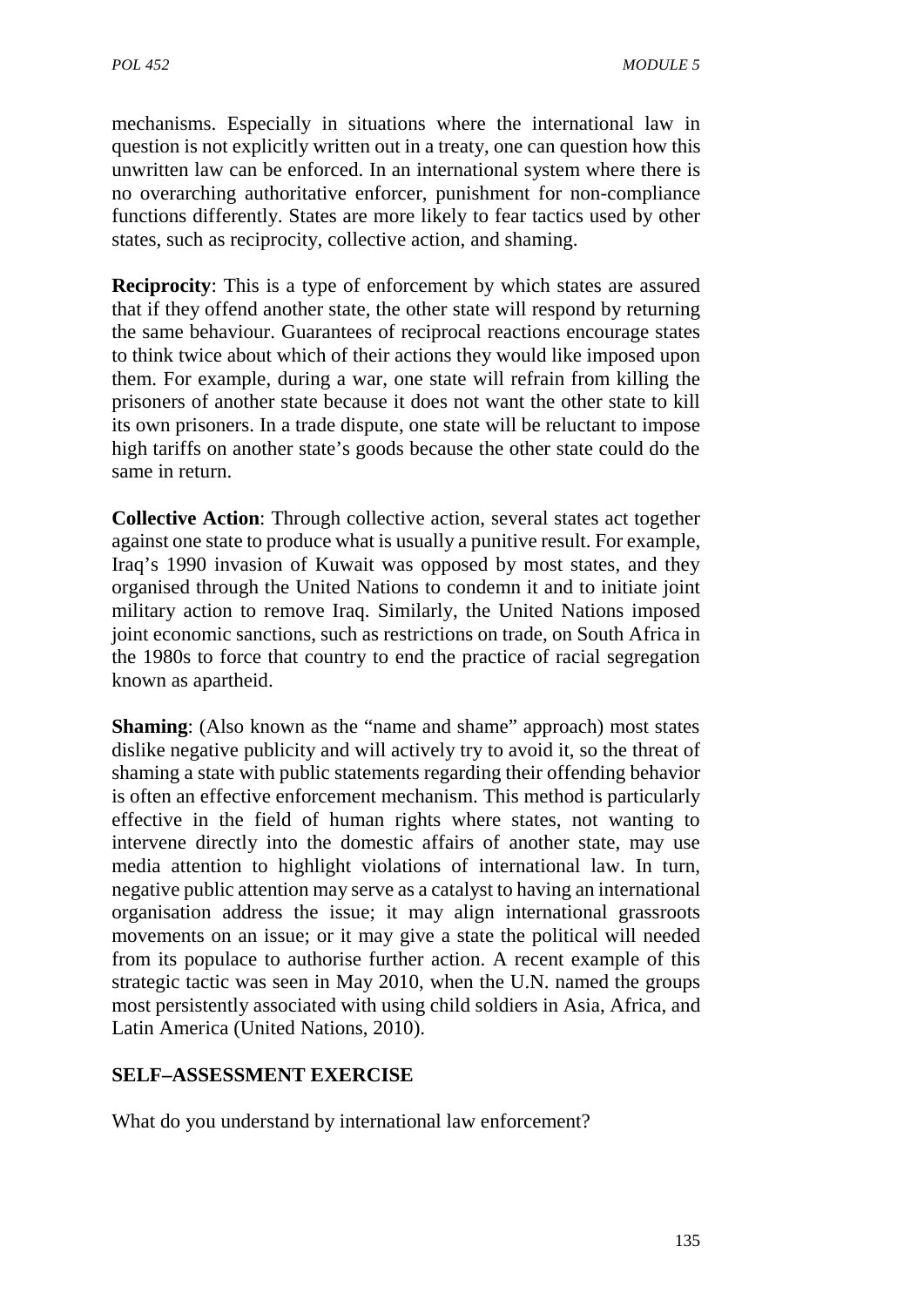### **3.2 Elementary Issues of Sovereignty**

State sovereignty is the concept that states are in complete and exclusive control of all the people and property within their territory. State sovereignty also includes the idea that all states are equal as states. In other words, despite their different land masses, population sizes, or financial capabilities, all states, ranging from tiny islands of Micronesia to the vast expanse of Russia, have an equal right to function as a state and make decisions about what occurs within their own borders. Since all states are equal in this sense, one State does not have the right to interfere with the internal affairs of another state.

Practically, sovereignty means that one state cannot demand that another state take any particular internal action. For example, if Canada did not approve of a Brazilian plan to turn a large section of Brazil's rainforest into an amusement park, the Canadian reaction is limited by Brazil's sovereignty. Canada may meet with the Brazilian government to try to convince them to halt the project. Canada may bring the issue before the UN to survey the world's opinion of the project. Canada may even make politically embarrassing public complaints in the world media. However, Canada cannot simply tell Brazil to stop the rainforest project and expect Brazil to obey.

Under the concept of state sovereignty, no state has the authority to tell another state how to control its internal affairs. Sovereignty both grants and limits power: it gives states complete control over her own territory while restricting the influence that states have on one another. In this example, sovereignty gives the power to Brazil to ultimately decide what to do with its rainforest resources, and limits the power of Canada to impact this decision.

Globalisation is changing this view of sovereignty, however. In the case of the Brazilian rainforest, Brazil may consider a rainforest located wholly within its property an issue solely of internal concern. Canada may claim that the world community has a valid claim on all limited rainforest resources, regardless of where the rainforest is located, especially in consideration of issues like endangered species and air pollution. Similarly, states no longer view the treatment of citizens of one state as only the exclusive concern of that state. International human rights law is based on the idea that the entire global community is responsible for the rights of every individual. International treaties, therefore, bind states to give their own citizens rights that are agreed on at a global level. In some cases, other countries can even monitor and enforce human rights treaties against a state for the treatment of the offending state's own citizens.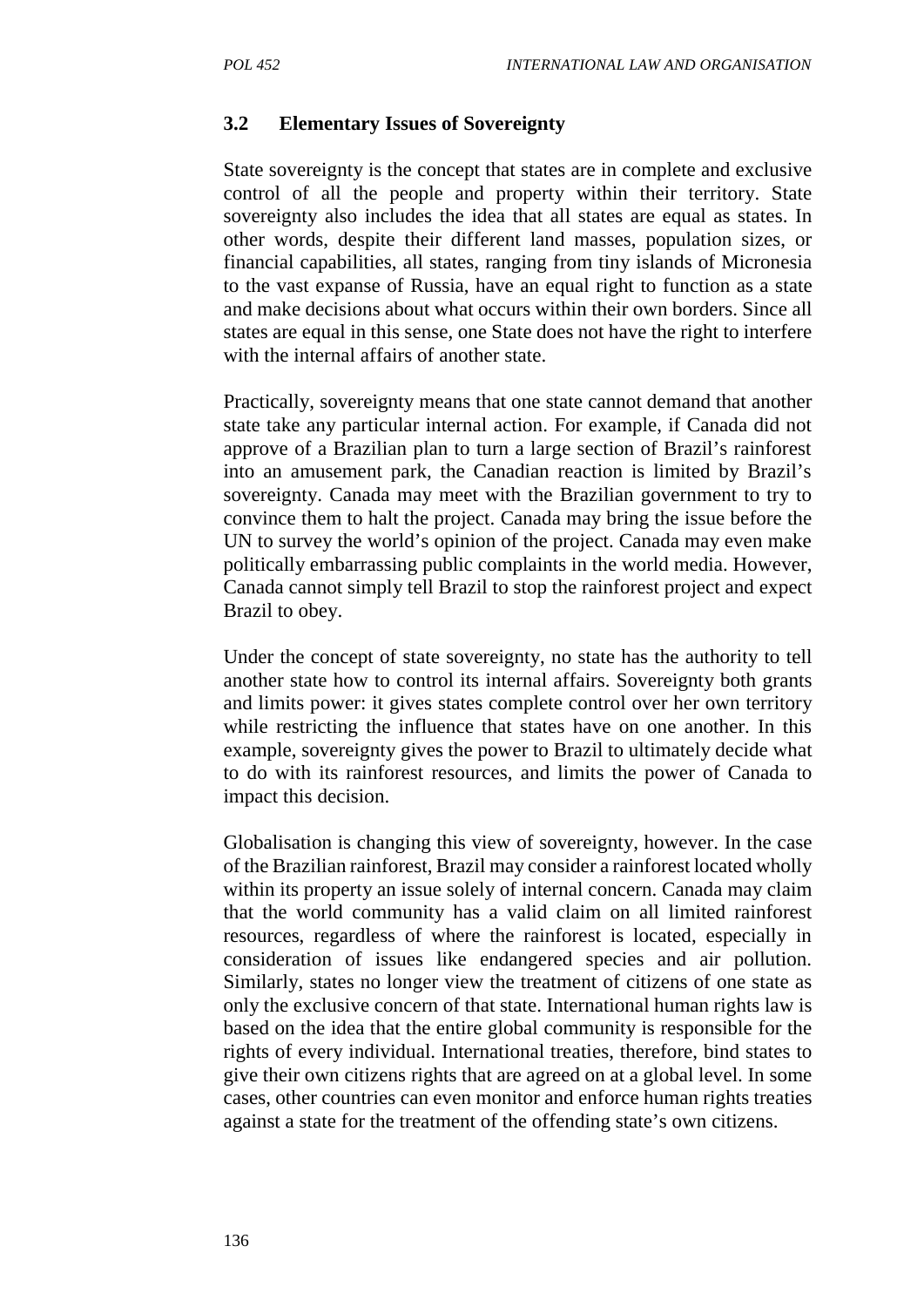## **SELF–ASSESSMENT EXERCISE**

How does the concept of sovereignty relate to international law?

## **4.0 CONCLUSION**

Enforcement of international law is a continuing process that creates the trends which provide its impacts on the society. The emerging of connecting technologies and the declining draconian approach of the state of nation has tremendous impact on trade and investment barriers worldwide. Those trends changed the dimension of the society through economic sovereignty, political and legal sovereignty, social and culture sovereignty, and technology. This changing led the society into the global world where the global products and brands, and global culture become more popular within the society.

## **5.0 SUMMARY**

The unit noted that States are more likely to fear tactics used by other states, such as reciprocity, collective action, and shaming. Also, this unit highlighted that State sovereignty also includes the idea that all states are equal as any other states.

## **6.0 TUTOR-MARKED ASSIGNMENT**

How does enforcement of law accelerate the development of rules and regulation among States?

### **7.0 REFERENCES/FURTHER READING**

- Agwu, F.A. (2009). *National Interest, International Law and Our Shared Destiny*. Ibadan: Spectrum Books Limited.
- Goldsmith, J. L., & Eric, A. P. (2005). *The Limits of International Law*. New York: Oxford University Press.
- McKeever, K. (2006). "Researching Public International Law". Retrieved from: www.library.law.columbia.edu/guides.
- Oyebode, A. (2012). *Of Norms, Values and Attitudes: The Cogency of International Law.* Lagos: University of Lagos Press.
- Shaw, M. (2008). *International Law*. Cambridge: Cambridge University Press.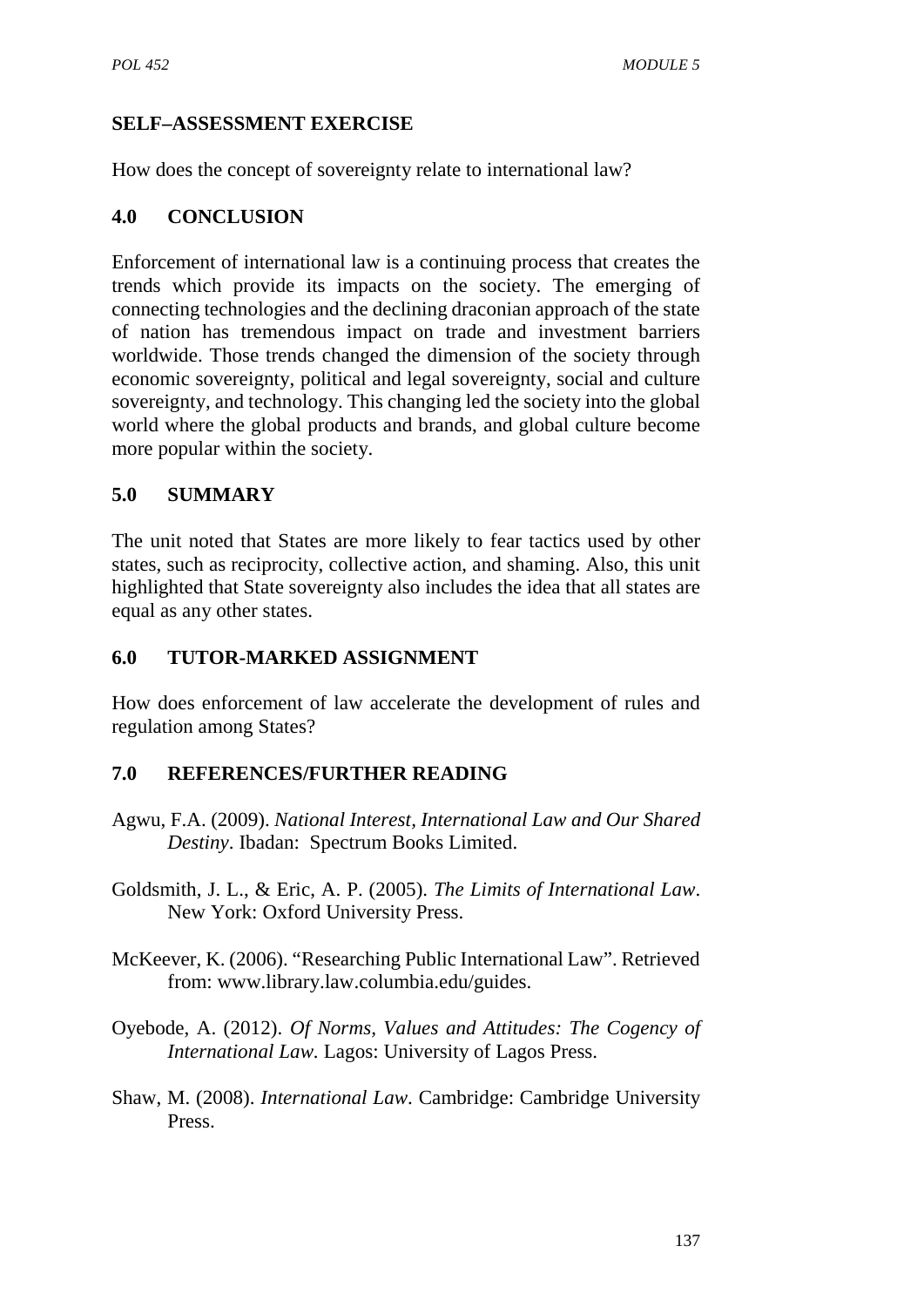- Simmons, B. A. (2009). *Mobilising for Human Rights: International law in Domestic Politics*. Cambridge: Cambridge University Press.
- Simpson, G. J. (2001). *The Nature of International Law*. Aldershot: Ashgate Publishers.
- United Nations (2010, May 21). *UN identifies most persistent users of child soldiers in armed conflicts*. Retrieved from: http://www.un.org/apps/news/story.asp?NewsID=34778&Cr=coo maraswamy&Cr1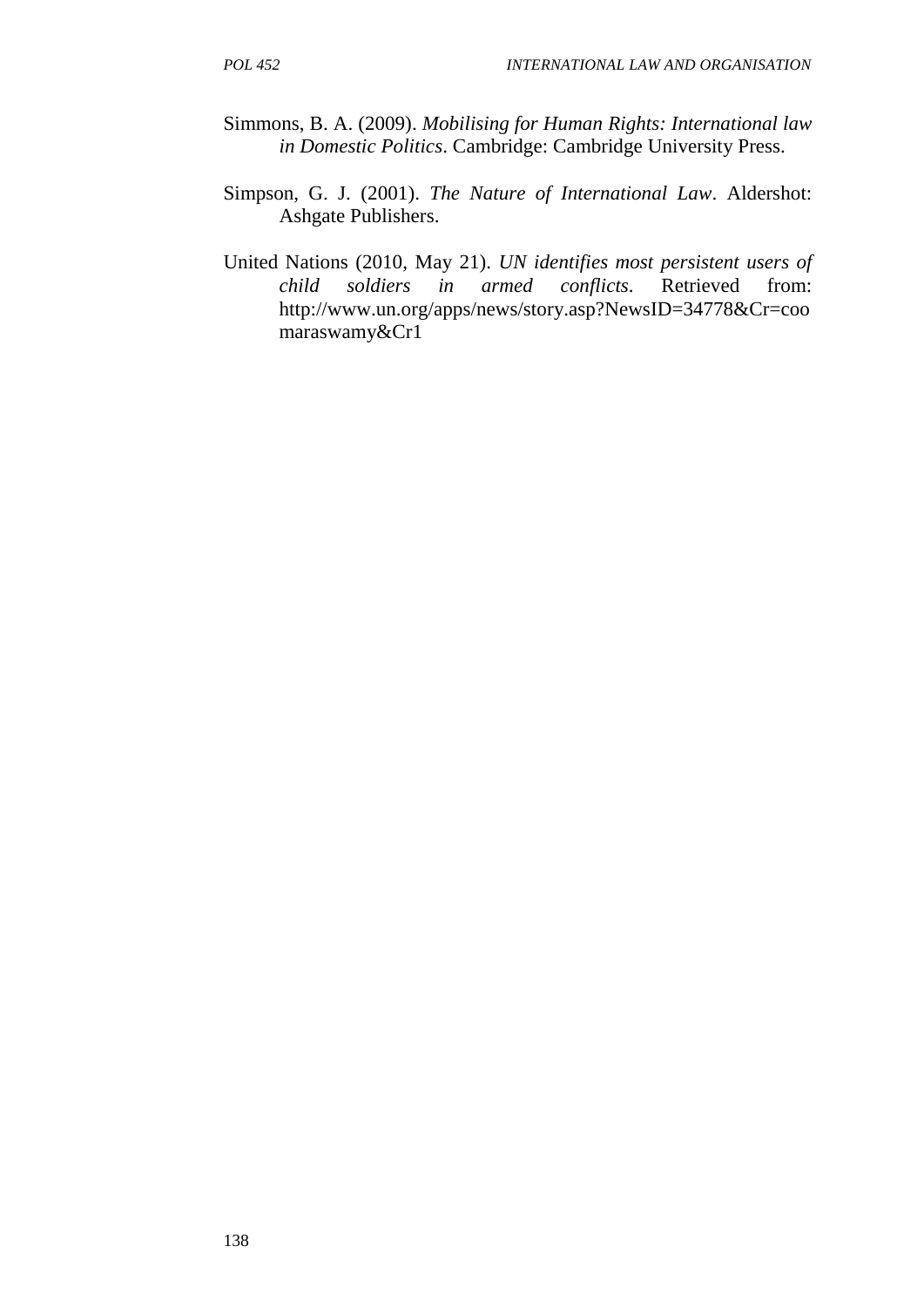## **UNIT 3 ESSENTIAL PRINCIPLES OF INTERNATIONAL LAW**

## **CONTENTS**

- 1.0 Introduction
- 2.0 Objectives
- 3.0 Main Content
	- 3.1 What does International Law Addressed?
	- 3.2 Law of Armed Conflict
	- 3.3 International Economic Law
	- 3.4 International Human Right Law
	- 3.5 International Environmental Law
- 4.0 Conclusion
- 5.0 Summary
- 6.0 Tutor-Marked Assignment
- 7.0 References/Further Reading

## **1.0 INTRODUCTION**

The trend of the acceleration and intensification of international law cannot operate without some parameters such as; law of armed conflict, principles of international economic law, international human right and international environmental law to quicken the development of global world. This unit seeks to address certain big questions regarding the current relationship between these international regulating parameters.

### **2.0 OBJECTIVES**

By the end of this unit, you will be able to:

- state what international is all about
- account for the essential principles of international law in the world today.

## **3.0 MAIN CONTENT**

### **3.1 What does International Law Addressed?**

International law has developed certain areas of practice, guided by their own principles, documents, and institutions. Even though these areas of expertise can stand alone, to a certain extent, boundaries drawn in international law are arbitrary because the underlying principles of each field both inform and compete with one another. For example, both the laws of armed conflict and human rights support each other in the belief that state official torture is condemnable. The condemnation is doubly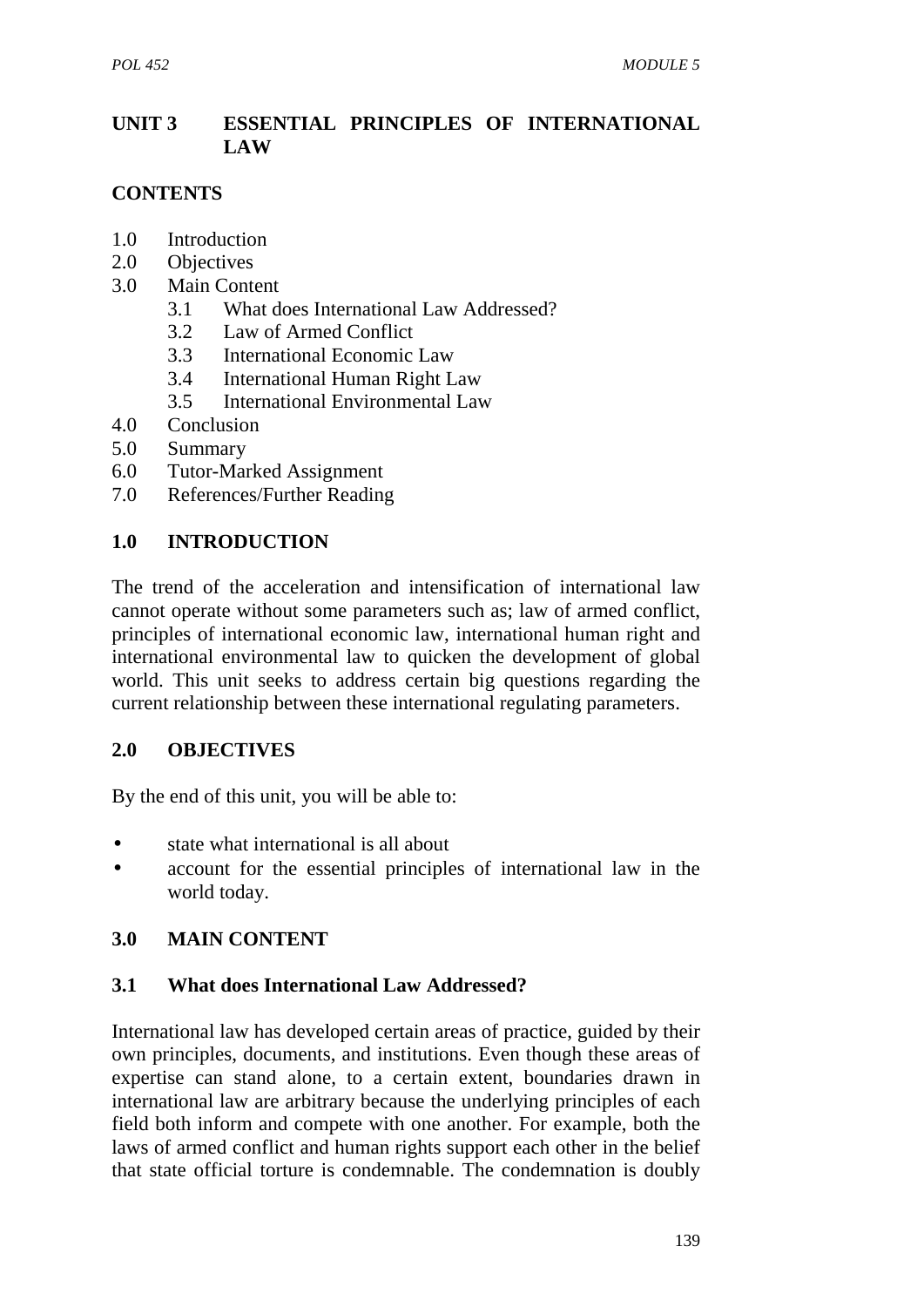reinforced by its affirmation in both fields. On the other hand, principles of international economic law may counteract principles in international environmental law, as evidenced by the possible conflicts between industrial development and environmental preservation.

International issues also do not often fit neatly into a single category; the treaty on Trade-Related Aspects of Intellectual Property Rights (TRIPs), for example, combines concerns in both economic and human rights fields, with the principles of each field dictating different results. The following sections of this Issue Brief address some of the major areas addressed by international law.

### **SELF–ASSESSMENT EXERCISE**

Examine the reasons for the main focus of international law?

## **3.2 Law of Armed Conflict**

The law of armed conflict (also called the "law of war") can be divided into two categories. The first concerns the legitimate reasons for starting a war, known by its Latin terminology, *jus ad bellum* ("Right to Wage War"). The laws during war, *jus in bello ("Justice in War")*, are also called international humanitarian law.

(i) *Jus ad bellum*. Article 2(4) of the UN Charter states that: "All Members shall refrain in their international relations from the threat or use of force against the territorial integrity or political independence of any state, or in any other manner inconsistent with the purposes of the United Nations" (United Nations, 1945). Some regard this as the prohibition of the use of force outside of UN-approved actions. On the other hand, others consider this clause only non-binding rhetoric, especially considering the history of armed conflict since the UN's birth in 1945.

The UN Charter and CIL do recognise that a state is entitled to use force without international approval when it is acting in self-defense. However, the events that trigger this right to self-defense are subject to debate. Most international lawyers agree that self-defense actions must be immediately necessary and proportional to the attack the state is trying to repel. The clarity of what qualifies as a "just war" has been put in the spotlight as recently as the Invasion of Iraq in 2003, with scholars and politicians around the globe questioning the legitimacy of such a war. In this era of terrorism and weapons of mass destruction, some contend that legal self defense also extends to preemptive attacks to prevent the development of a military threat.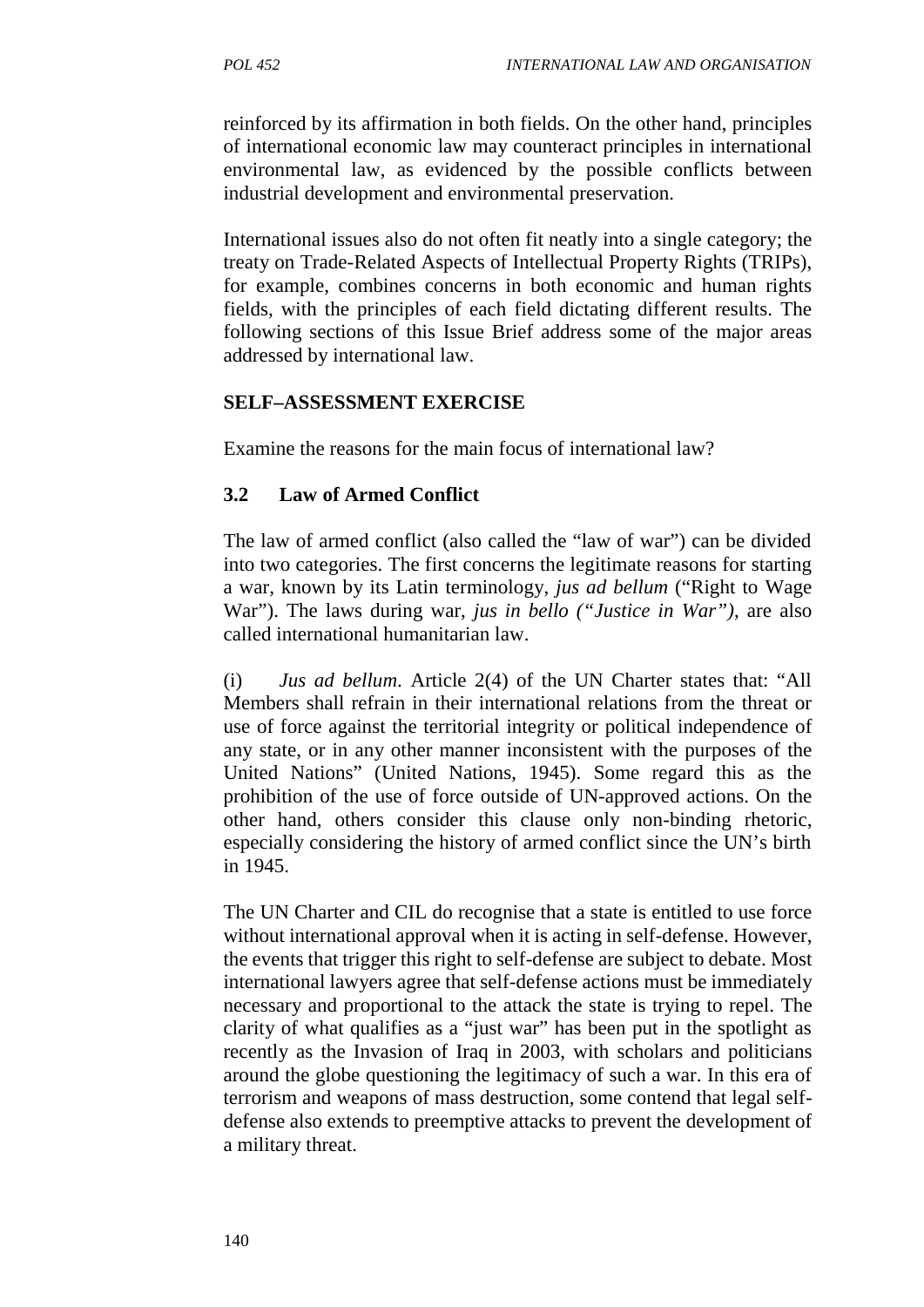(ii) *Jus in bello*. Once armed conflict has begun, international humanitarian laws begin to apply. Some of the most important principles of *jus in bello* are that there must be a valid military purpose to every attack ("military necessity"), that attackers must try to avoid killing non combatants (the principle of "distinction" between military and non military targets), and that if non-combatants are killed, their deaths must be in proportion to the military necessity of the attack ("proportionality"). For example, attacking a weapons factory is legitimate, but if the factory is located near civilian homes, then the attacker must try to avoid attacking those homes; if attacking them will inevitably kill many civilians, the attack should not take place. Applying these principles in practice, however, is very difficult. Who determines whether an attack was necessary, distinguished between civilians and combatants, and was proportional? The main rules governing *jus in bello* are written down in the Geneva Conventions of 1949 (ICRC, 1949).

## **3.3 International Economic Law**

International law governs a diverse mixture of economic and commercial matters, such as trade, monetary policy, development, intellectual property rights, and investment. This area of international law reaches broadly enough to encompass topics ranging from international transactions by private parties to agreements between states to regulate their trade activities. The General Agreement on Tariffs and Trade (GATT) that governs international trade is the most important treaty in this area; it is administered by the World Trade Organisation. Others include the treaty on Trade Related Aspects of Intellectual Property (TRIPS) and the General Agreements on Trade in Services (GATS).

## **3.4 International Human Rights Law**

International human rights law is different from most areas of international law because, rather than governing relations between states, human rights law governs a state's relations with its own citizens. The modern human rights law movement has its roots in the post–WWII trials of Nazi leaders at Nuremburg. The world community recognised that the mass atrocities committed during WWII were too serious to be handled under domestic laws because the crimes committed were crimes against all of humanity.

Subsequently, the creators of the UN recognised the reaffirmation of fundamental human rights as one of its most important purposes, and in the first year of its existence, set out to ensure that goal. The first step took place when The Human Rights Commission—at the time the lead UN body of human rights–produced the "International Bill of Human Rights,"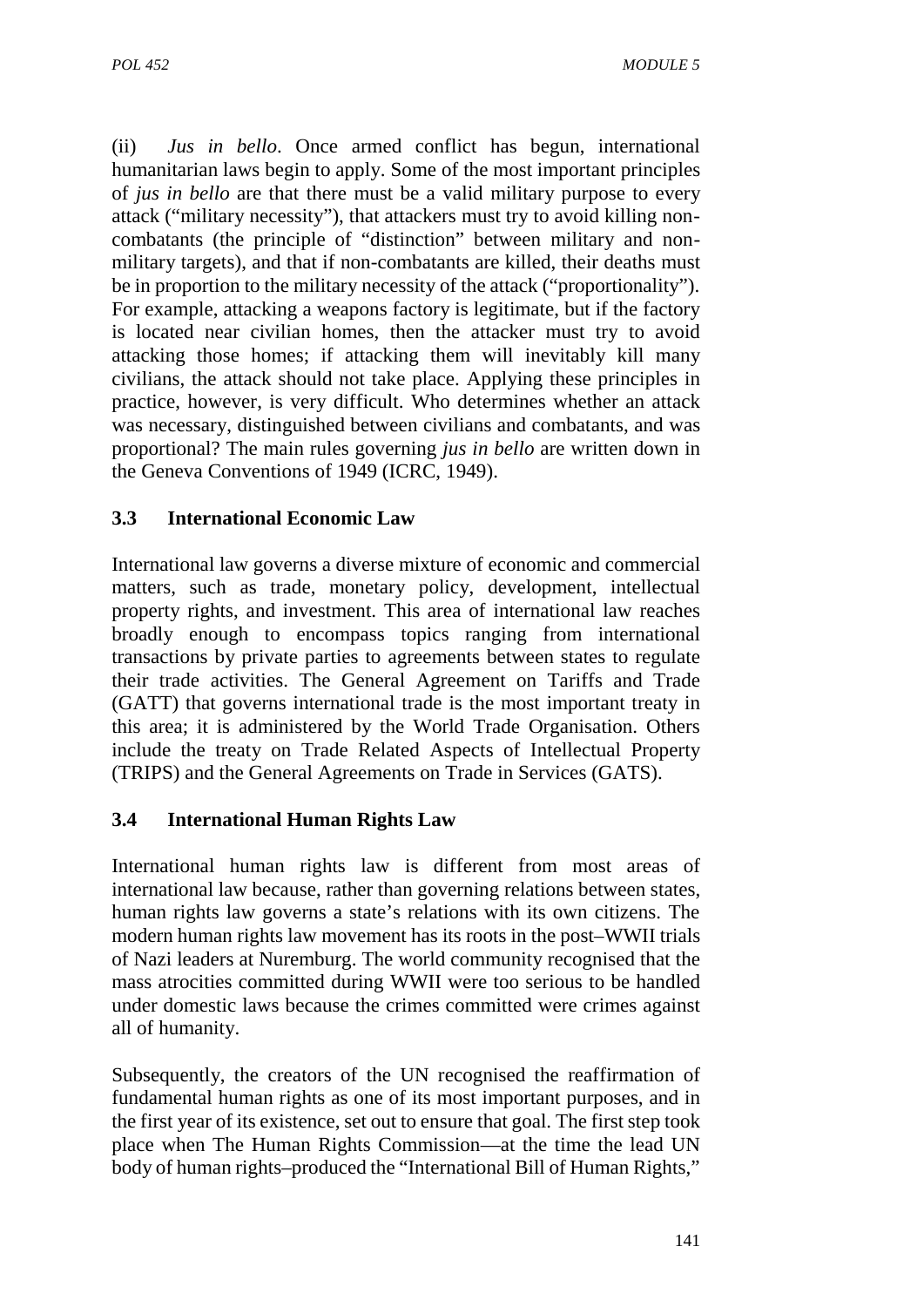which is composed of the Universal Declaration of Human Rights and two binding treaties, the International Convention on Civil and Political Rights (ICCPR) and the International Covenant on Economic, Social and Cultural Rights (ICESCR).

On March 15, 2006, recognising the need to update its human rights organisations, the General Assembly of the UN created the Human Rights Council. The Human Rights Council was created with the specific intention to address the heavy criticism that The Human Rights Commission had received for allowing far too many states with poor human rights records into the delegation (BBC, 2006). This new body is responsible for further strengthening and promoting human rights around the world. One of the Council's many tools for protecting human rights is the innovative Universal Periodic Review, which allows for the examination of the status of human rights within all member states. Less than two weeks after the formation of the Human Rights Council, on March 27, 2006, the Commission on Human Rights met for its sixty– second and final session.

In January 2008 the Council drew criticism by calling on Israel to stop military operations in the Gaza Strip and to open its borders. This session was notable for being boycotted by both the U.S. and Israel who said that the Council's resolution had failed to address the rocket attacks against Israel (AFP, 2008). The commission was criticised in 2011 and 2012 for a perceived anti–Israel bias through its policies and resolutions (Lazaroff, 2012). Most recently, in July 2012, the council nominated Sudan and Ethiopia for seats, despite their record of human rights abuses (Human Rights Watch, 2012).

A sophisticated system of agreements and monitoring organisations exists to promote respect for the rights enshrined in these documents, both on international and regional levels, as with the European Convention on Human Rights and its Court of Human Rights, and the American Declaration and American Convention on Human Rights and their Inter– American Commission and Inter-American Court on Human Rights.

## **3.5 International Environmental Law**

Environmental law revolves around a core theory that the earth has limited resources that must be jointly enjoyed and cared for, regardless of their physical presence in the territory of one state as opposed to another. Environmental law attempts to bring states into agreement on issues such as desertification, sustainable development, biodiversity, endangered species, hazardous materials, climate change, and trans–boundary pollution, all of which have been the subject of major international treaties, such as the United Nations Convention on Biological Diversity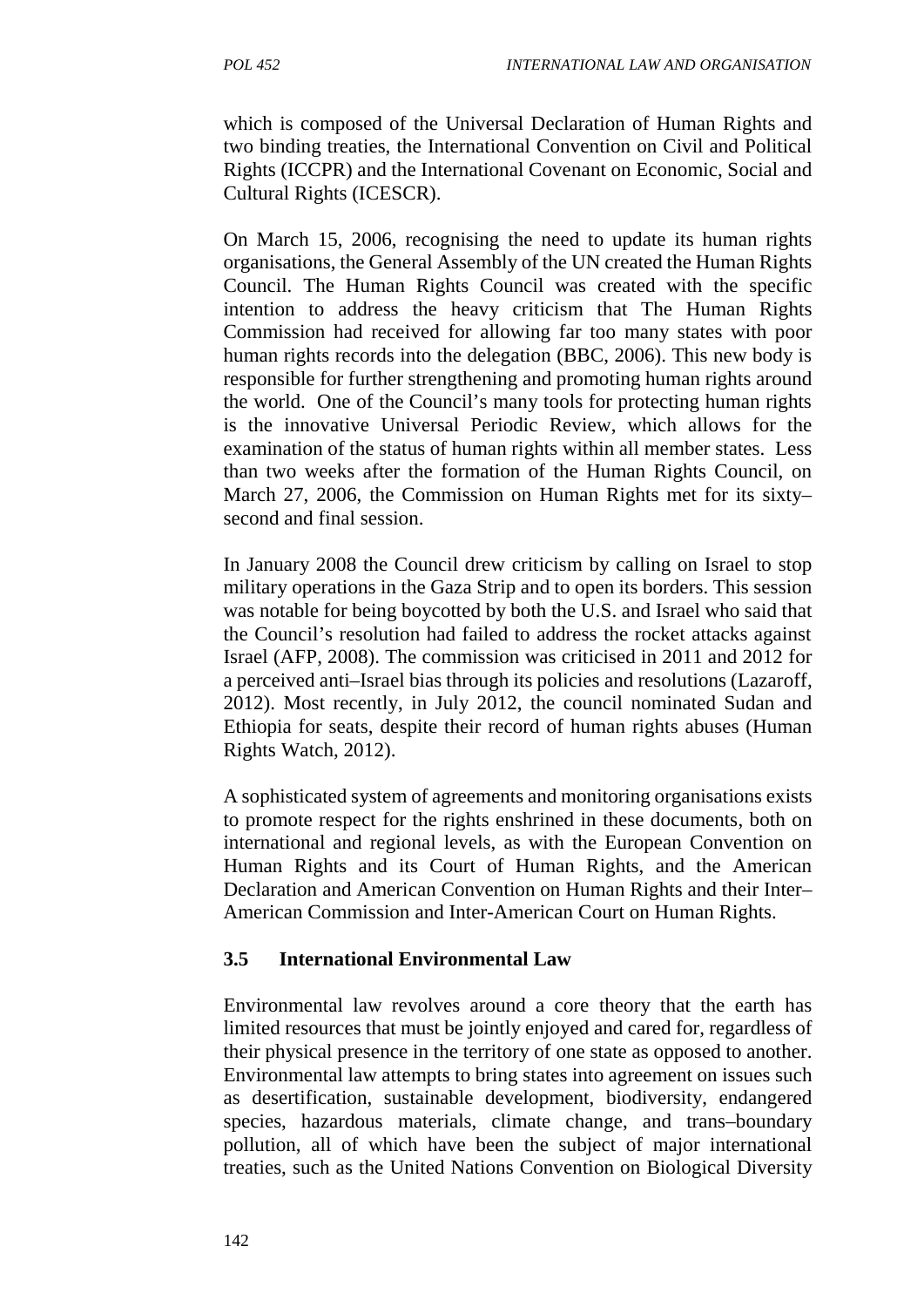(CBD), the United Nations Convention to Combat Desertification, and the Convention on International Trade in Endangered Species.

## **4.0 CONCLUSION**

The mutual cooperation among the five major international law parameters of the global world regulating principles is more likely for the world economy to be integrated globally, rather than be fragmented into several regional blocs. Thus there can be a mutually supportive relationship between different states of the world without a common law. The implication of this singular fact is where the newly outlined laws by world regulating bodies cannot be overemphasised.

# **5.0 SUMMARY**

This unit principally examined the prevalence of newly outlined laws in the contemporary world. The breakdown of nations into regional groupings has accentuated the globalisation phenomenon. Also, their interaction across economic, political and social, and even military cooperation needed to be guided by common laws.

## **6.0 TUTOR-MARKED ASSIGNMENT**

Examine the main reason for the enactment of newly outlined of international laws arrangements may be helpful in the strengthening of an open world economy.

# **7.0 REFERENCES/FURTHER READING**

- AFP. (2008, January 28). Human Rights Council slams Israel over Gaza; EU abstains. *AFP News*. Retrieved from:http://afp.google.com/article/ALeqM5hCB46LeoIDiLNzQ YVOkRaPwS 54A
- BBC. (2006, March 15). UN creates new human rights body.*BBC News*. Retrieved from: http://news.bbc.co.uk/1/hi/world/europe/4810538.stm HumanRights Watch, 2. (2012, July 13). *AU: Don't endorse Sudan, Ethiopia for Rights Council*. Retrieved from: http://www.hrw.org/news/2012/07/13/au-don-t-endorse-sudan ethiopia-rights-council
- ICRC. (1949, August 12). *The Geneva conventions of 1949 and their additional protocols*. Retrieved from:http://www.icrc.org/eng/war-and-law/treaties-customarylaw/gen va conventions/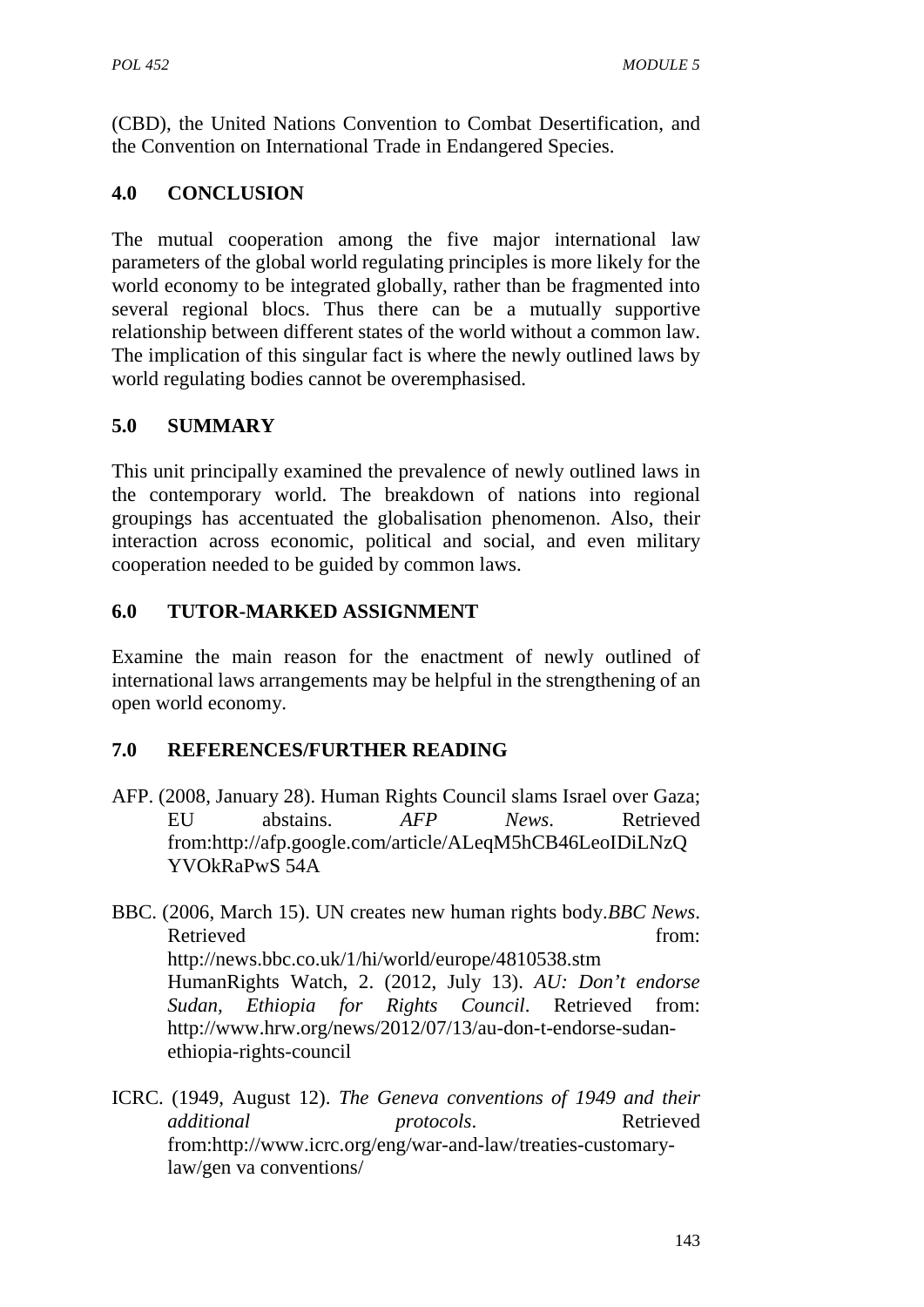Lazaroff, T. (2012, March 19). US to UNHRC: 'stop anti-Israel bias'. *The Jerusalem Post*. Retrieved from:http://www.jpost.com/Diplomacy-and-Politics/US-to- UNHRC-Stop-anti-Israel-bias

United Nations. (1945, June 26). *Charter of the United Nations*. Retrieved from http://www.un.org/en/documents/charter/chapter1.shtml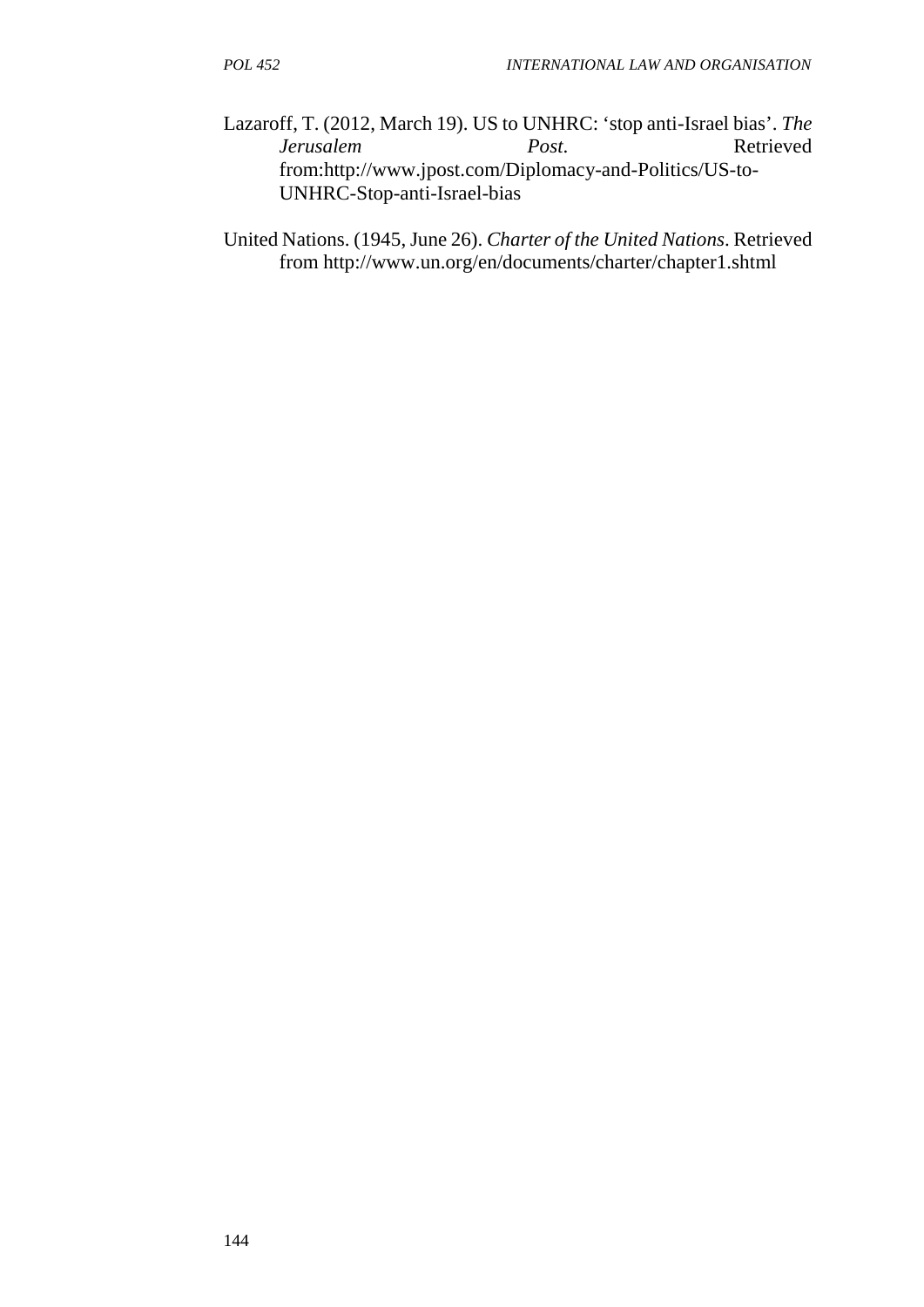# **UNIT 4 THE CATALYST IN INTERNATIONAL LAW**

## **CONTENTS**

- 1.0 Introduction
- 2.0 Objectives
- 3.0 Main Content
	- 3.1 The Catalyst on the plane of International Law
- 4.0 Conclusion
- 5.0 Summary
- 6.0 Tutor-Marked Assignment
- 7.0 References/Further Reading

# **1.0 INTRODUCTION**

Traditionally, international law dealt only with the relationship between states, and states were the only catalyst, as well as creators and subjects of the law even at the global world. Today that has changed, with new actors joining states as both creators and subjects. This unit seeks to unpack the catalyst on the international law plane. This information will be useful for both students and general reader.

## **2.0 OBJECTIVES**

By the end of this unit, you will be able to:

- explain the catalyst underlining the progress of international law
- explain in details the catalyst in international law one after the other.

## **3.0 MAIN CONTENT**

### **3.1 The Catalyst on the plane of International Law**

Domestic demand for more favourable laws has continued to boost growth in many countries in contemporary world. Notably, in advanced countries and to a lesser extent in emerging economies the catalyst in international law have played a significant role. Traditionally, international law dealt only with the relations between states, and states were the only creators and subjects of the law even at the global world. Today that has changed, with new actors joining states as both creators and subjects. These additional catalysts are: International organisations; Non-governmental organisations; Individuals and Transnational corporations.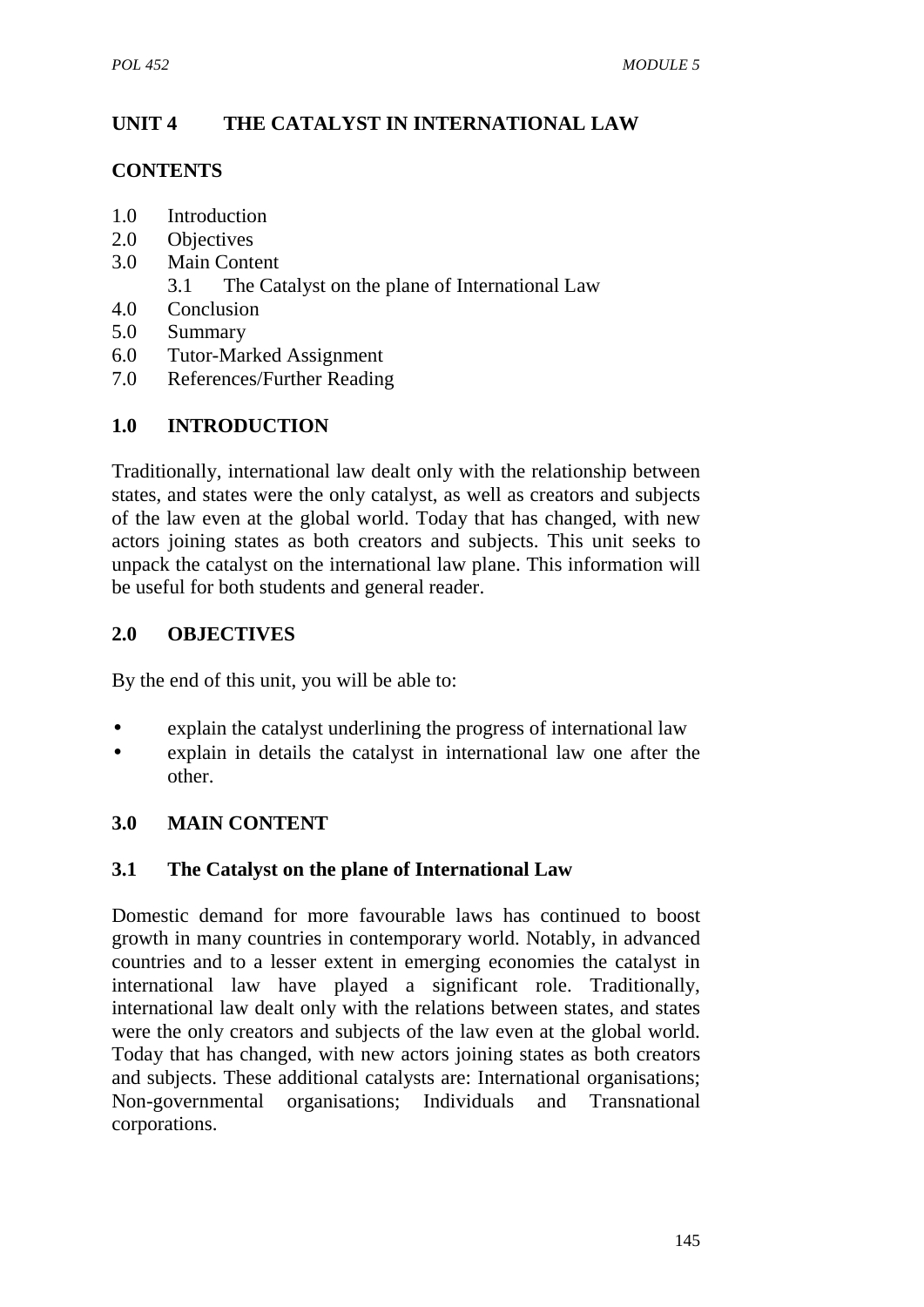States play the central and undisputed leading role in the creation of international law. However, the determination of whether an entity is actually a State can present a challenge. Generally speaking, most sovereign states are both states *de jure* (in law) as well as *de facto* (in reality). The generally agreed upon criteria for statehood are: Possesses a defined territory; Inhabited by permanent population; Controlled by an independent government and Engages in formal relations with other states.

The application of criteria is often subject to political considerations, however. Breakaway regions of countries often meet or are on the way to meeting these criteria, such as Kosovo, the Albanian–majority province of Serbia, or Chechnya, part of Russia, but are not recognised as states by the international community. Another issue in statehood that has been highly controversial for many years is the recognition of the State of Palestine. In such an instance this region is internationally recognised by many states (*de jure*), however controls little to no portion of their claimed territory (*de facto*). Specifically, state representation, where more than one government tries to represent a single state, is also an important consideration. For example, even though the Taliban religious movement effectively controlled Afghanistan prior to the U.S. invasion in 2001, Afghanistan was represented in the UN by the government that had been deposed by the Taliban, but still claimed to be the country's legitimate rulers.

### **International Organisations**

International organisations, otherwise known as intergovernmental organisations, or IGOs, are formed between two or more state governments. Some IGOs operate by making decisions on the basis of one vote for each member–state, some make decisions on a consensus or unanimity basis, while still others have weighted voting structures based on security interests or monetary donations.

In the General Assembly of UN, each state has one vote, while in the Security Council, five states are permanent members and have a veto over any action. The World Bank arranges its voting according to the Member State's shareholding status, which is roughly based on the size of the state's economy. This is often thought of as the "one dollar equal to one vote" approach to representation. There are nearly 2,000 international organisations that deal with a wide variety of topics requiring international cooperation, such as the International Civil Aviation Organisation, the Universal Postal Union, the International Organisation for Standardisation, and the International Organisation for Migration (United Nations, 2003).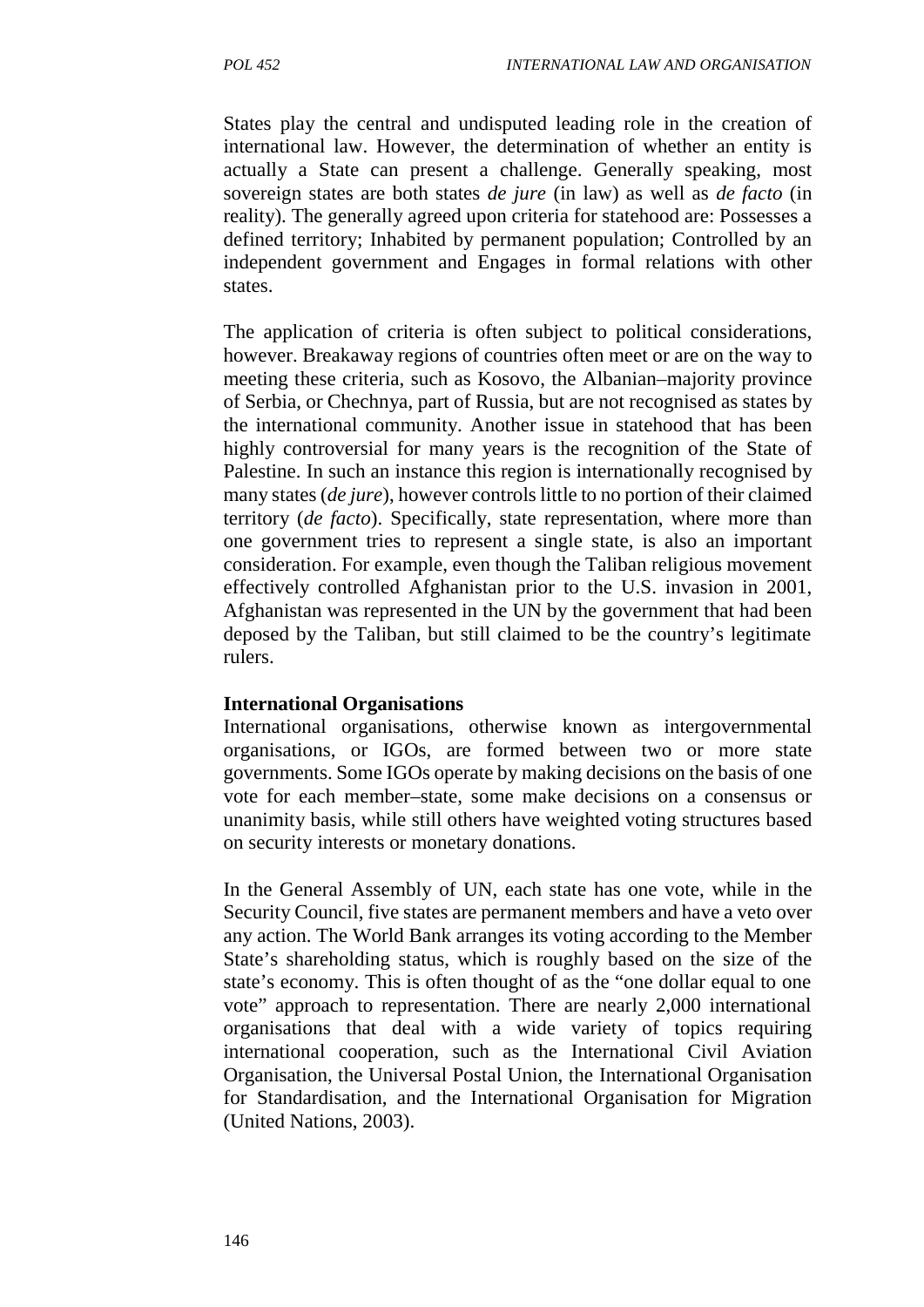### **Non–Governmental Organisations**

Non–governmental organisations (NGOs), also called "civil society" organisations, are groups formed by individuals working across national borders to affect public policy. Recent progress in technology, coupled with globalisation's emphasis on international cooperation, has allowed the effectiveness of these organisations to grow drastically. Individuals living in different countries can now network with one another, and the Internet has permitted NGOs to both obtain and publish information on an extensive level, previously only available to states.

NGOs have had significant impact on environmental affairs, such as Green peace's advocacy work on climate change, Amnesty International's advocacy of human rights, and the International Campaign to Ban Landmines, which won a Nobel Peace Prize for its work in shaping a global treaty to prohibit use of landmines. However, as the influence of NGOs has grown, more questions are being raised regarding their accountability. Essentially, NGOs are special-interest groups on an international scale, which means that they are unelected and unaccountable to any public oversight, even though they claim to speak for the "public" as a whole. Failure to deliver adequate or promised results, coupled with little to no structural oversight has proven to be a large obstacle, which many NGO's still currently face scrutiny for (Munoz & Undarya, 2010).

### **Individuals**

The position of individuals under international law has evolved significantly during the last century. Now, more than ever, under international law individuals are being given more rights and being held responsible for their actions. Human rights law, for example, has tried to establish that every person around the world has certain basic rights that cannot be violated. At the same time, individual accountability under international law has been established, first at the Nuremburg trials and recently at the International Criminal Tribunal for Yugoslavia and the International Criminal Tribunal for Rwanda and the dawn of the International Criminal Court, the first permanent international institution to hold individuals responsible for violations of the laws of armed conflict.

This issue of individual accountability in the international system can be seen with the actions carried out in June 2011, when the International Criminal Court (ICC) issued an arrest warrant for Libyan dictator Moammar Gadhafi for "Crimes against humanity" that were purportedly carried out while trying to quash a growing rebellion within the Libyan Borders (NPR, 2011). However, Gaddafi was eventually captured by National Transitional Council forces and subject to extra–judicial killing along with his son and close advisors in October 2011 (Greenhill, 2011).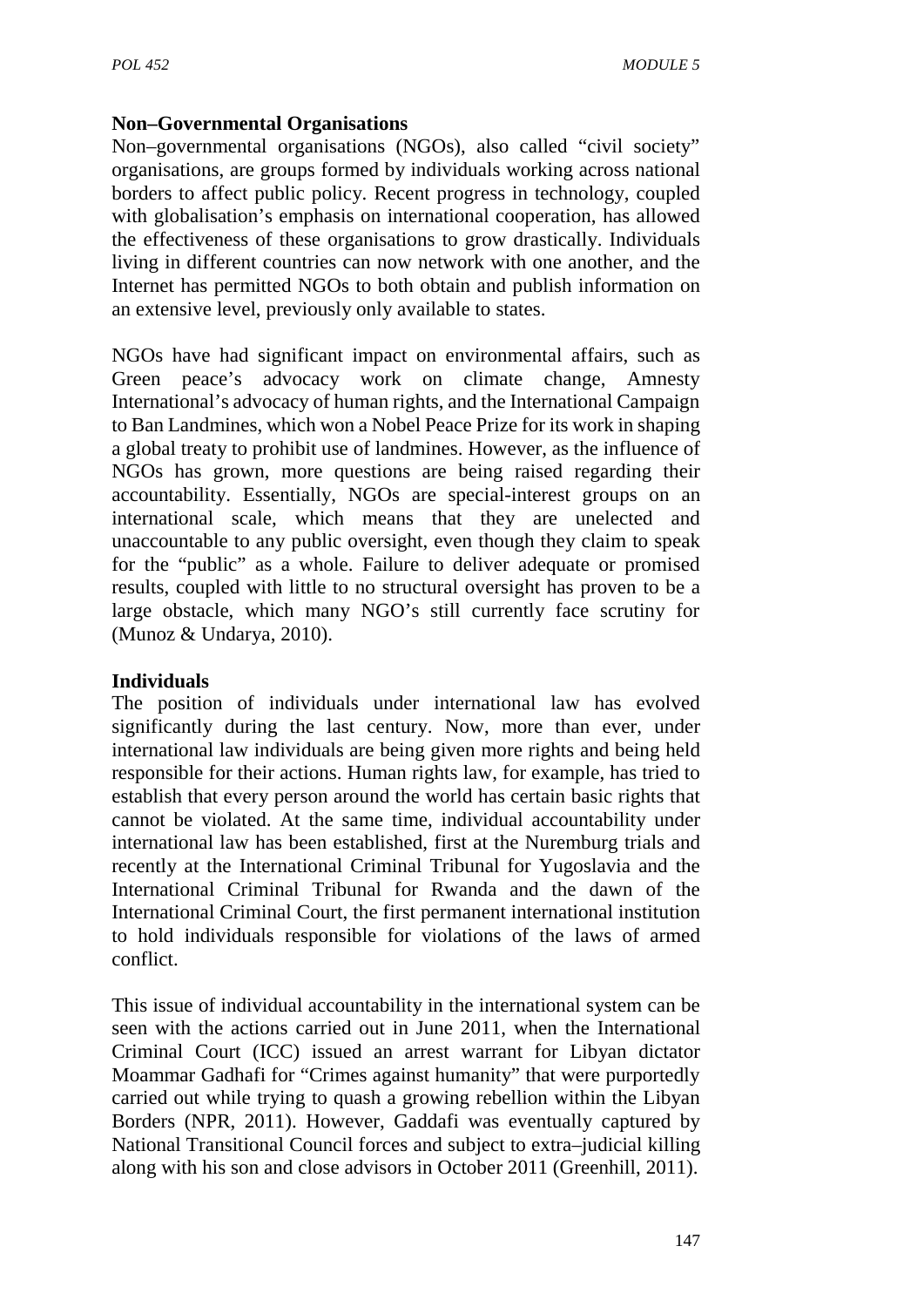### **Transnational Corporations**

Transnational corporations (TNCs), sometimes called multinational corporations (MNCs), also are playing an increased role in the development of international law. TNCs are commercial entities whose interests are profit–driven. Transnational corporations lobby states and international organisations in a manner similar to NGOs, with the hopes of having their interests protected under international law. Many of the same doubts related to NGO accountability and legitimacy can also be raised in the context of TNCs. For these reasons, the UN has sought both to regulate and to work with TNCs. At the Millennium Forum in May 2000, a proposal was put forth to regulate TNCs. A Draft Code of Conduct on TNCs was reviewed and debated by various UN bodies for years, with no results. TNCs also have been sued in US courts for violating international law in the way they affect the human rights of people in countries where they operate.

In 2005, in another attempt to regulate a code of conduct for transnational corporations, former UN Secretary General Kofi Annan appointed John Ruggie as the UN Special Representative for Business and Human Rights. In 2008, Ruggie created the concept of "Protect, Respect, and Remedy," which was presented in concrete form in 2011 and became known as the "UN Guiding Principles on Business and Human Rights." The Human Rights Council unanimously endorsed these principles and quickly established a group to focus on their implementation (The Kenan Institute, 2012). The group first met in Geneva, Switzerland in December 2012, and found that much progress had been made in recent years (United Nations, 2012).

#### **SELF–ASSESSMENT EXERCISE**

Examine the reasons for the catalyst in international law.

### **4.0 CONCLUSION**

The stronger the catalyst of the international law into several strands, then the better socio–economic and political transactions of various states become in contemporary period. This fact has been reiterated by a number of corporate organisations across the world. It is quite commendable that the unit underscored the significant improvement that was brought about through the plane of the catalyst in international law. State as a catalyst plane in international regulation cannot be undermined. Thus, States were the only creators and subjects of the law before the advent of others at the global world.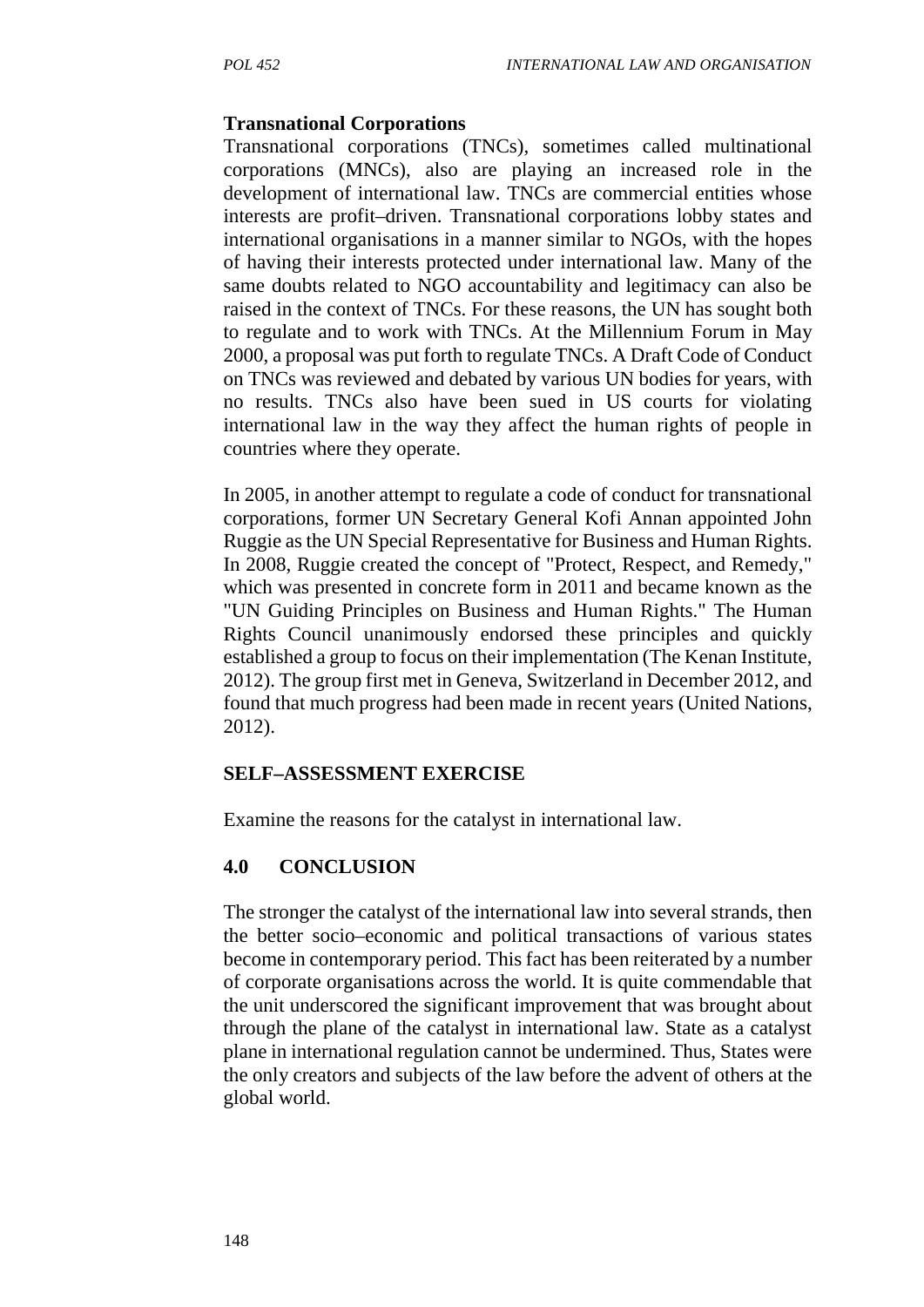### **5.0 SUMMARY**

This unit examined the improving scene of the catalyst in international law space. Thus it was noted that this improved outlook has spurned the rapid growth of the corporation among States of the world over several decades ago.

Therefore, the improving economic space in the world towards another attempt to regulate a code of conduct for transnational corporations, especially in 2005 and 2008 respectively is worth commendable.

This state procedure of international regulating consciousness was presented in concrete form in 2011 and became known as the "UN Guiding Principles on Business and Human Rights.

### **6.0 TUTOR-MARKED ASSIGNMENT**

Examine the main reason through which the catalyst in international law may be helpful in the strengthening of an open world economy.

#### **7.0 REFERENCES/FURTHER READING**

Anghie, A. (2005). *Imperialism, Sovereignty, and the Making of International Law*. Cambridge: Cambridge University Press.

Archer, C. (2001). *International Organisation.* London: Routledge.

- Greenhill, S. (2011, October 29). Gaddafi's killers will be put on trial over mob execution, vow Libya's new rulers. *Daily Mail*. Retrieved from: http://www.dailymail.co.uk/news/article-2054344/Gaddafi dead-Mob-killers-trial-vow-Libyas-new-rulers.html
- Simmons, B. A. (2009). *Mobilising for Human Rights: International law in Domestic Politics*. Cambridge: Cambridge University Press.
- Simpson, G. J. (2001). *The Nature of International Law*. Aldershot: Ashgate Publishers.
- United Nations. (2003). *Number of international organisations*. Retrieved from http://www.uia.org/statistics/organisations/types oldstyle\_2003.pdf
- Weller, M. (2009). "The Struggle for an International Constitutional Order." *Routledge Handbook of International Law*. London: Routledge Publishers.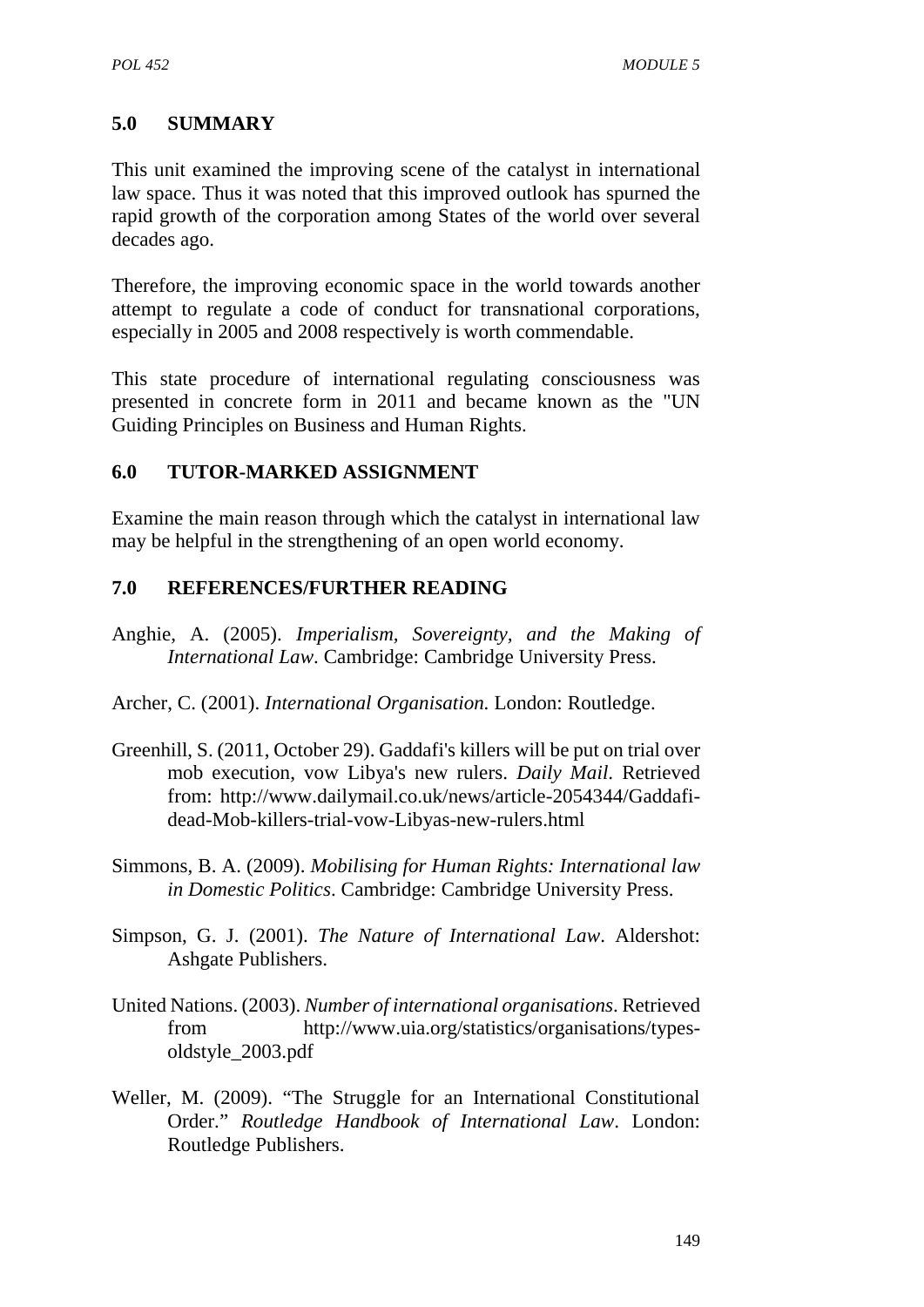Yasuaki, O. (2000). "When was the Law of International Society Born– An Inquiry of the History of International Law from an Intercivilisational Perspective". *Journal of the History of International Law*. 2(1): 1–66.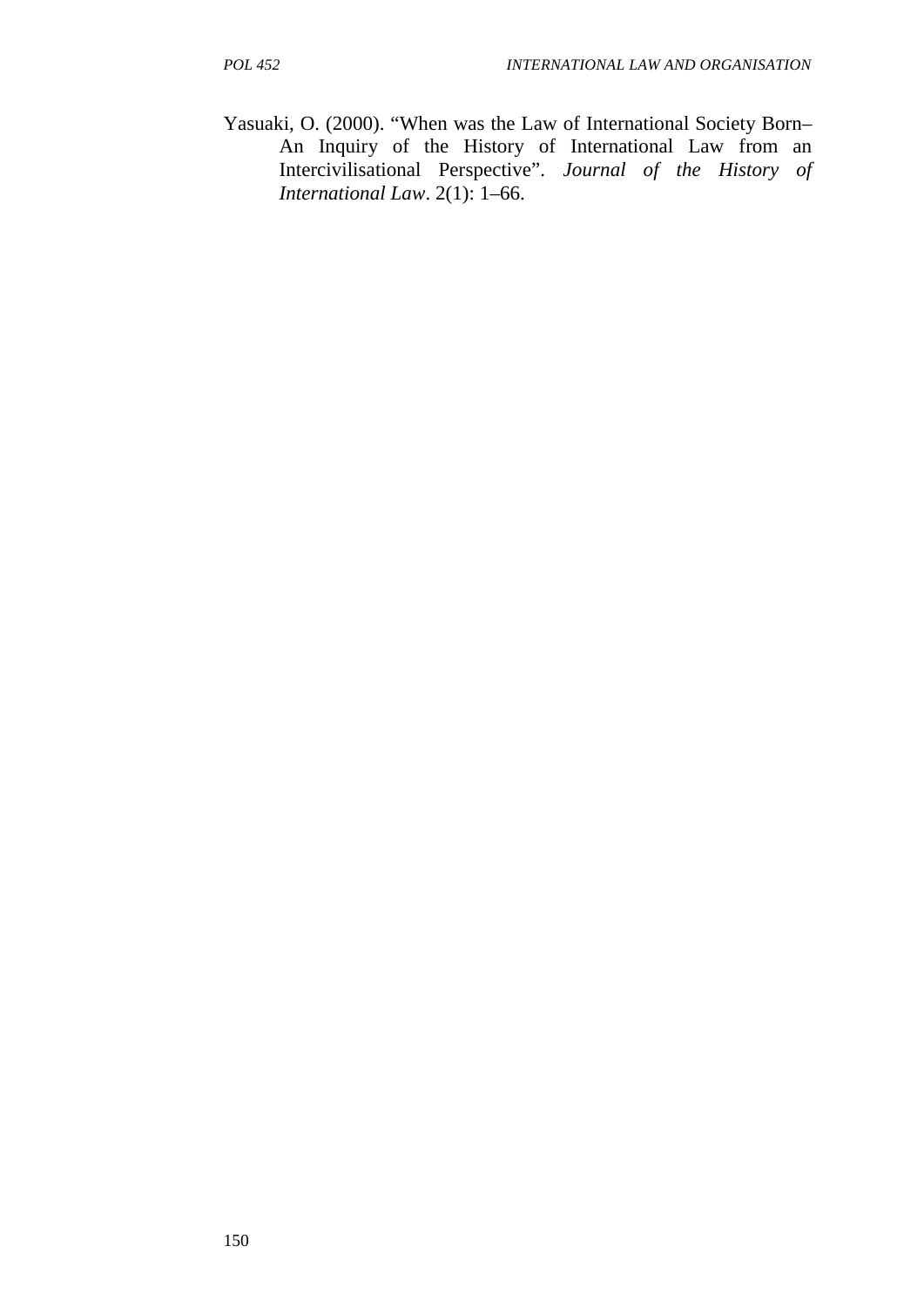## **UNIT 5 MAJOR ORGANISATIONS IN THE SUSTAINABILITY OF GLOBAL WORLD**

## **CONTENTS**

- 1.0 Introduction
- 2.0 Objective
- 3.0 Main Content
	- 3.1 International Organisations and the Sustainability of Global World
- 4.0 Conclusion
- 5.0 Summary
- 6.0 Tutor-Marked Assignment
- 7.0 References/Further Reading

### **1.0 INTRODUCTION**

As noted earlier in the previous modules, there are nearly 2,000 international organisations that deal with a wide variety of topics requiring international cooperation, including diplomacy, trade, aviation, migration, development, and many others. As with international law in general, these organisations are crucial to managing globalisation, but are controversial because of their impact on state sovereignty. This unit examines most important issues in international organisations, starting with the prominent of all, the United Nations.

### **2.0 OBJECTIVE**

By the end of this unit, you will be able to:

 explain the crucial organisations behind the management of globalisation.

### **3.0 MAIN CONTENT**

### **3.1 International Organisations and the Sustainability of Global World**

#### **The United Nations System**

The United Nations is a complex network of organisations. Just as any government may be divided into branches, such as the judiciary, legislative, and executive, the UN also has various bodies with different functions. The overarching framework of the United Nations incorporates five principal organs, but a vast array of underlying specialised agencies, programs, funds, and related organisations maintain ties with the UN while operating under differing levels of independence. The five principal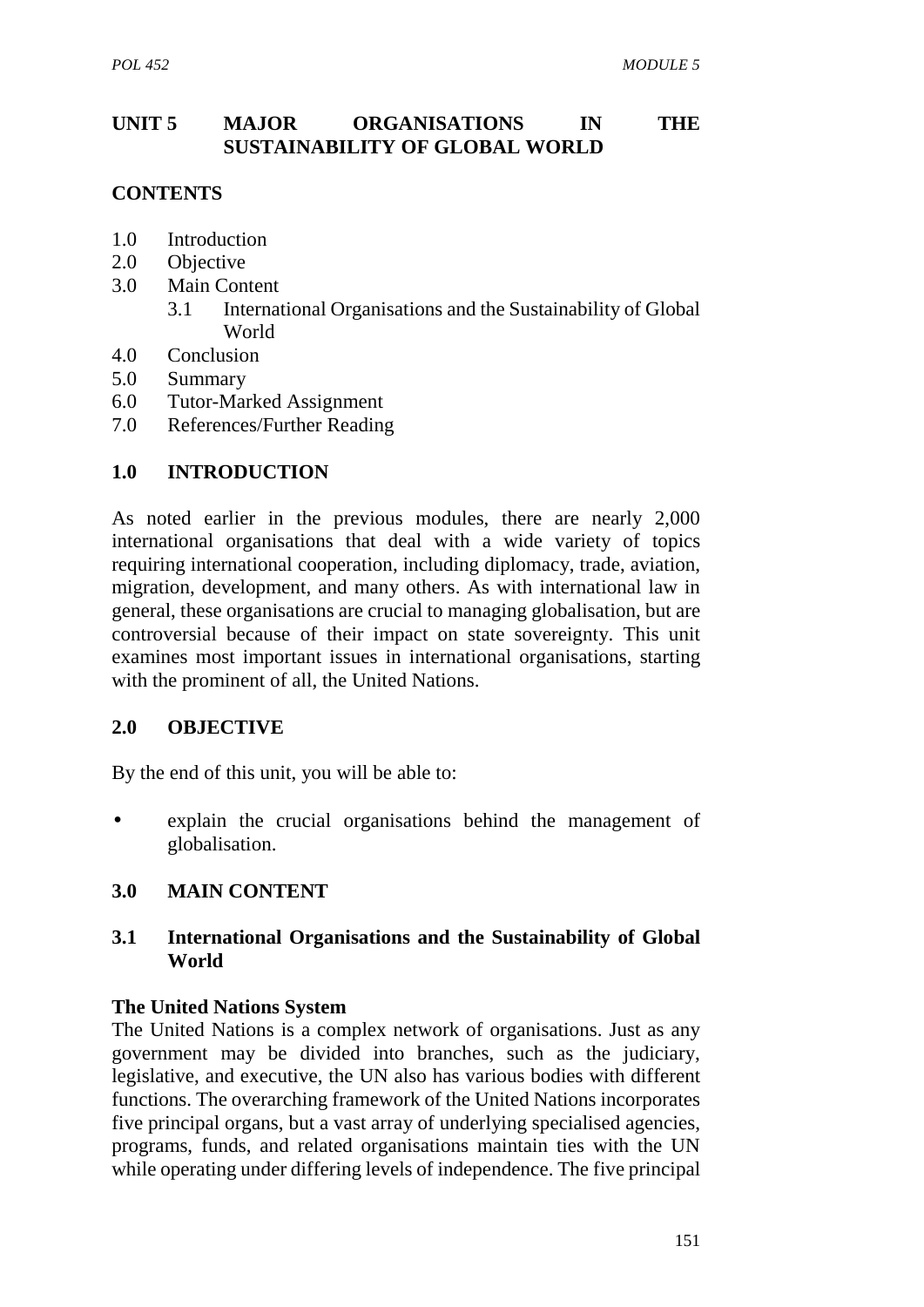organs of the UN operate as the political base of the United Nation:

General Assembly: The General Assembly (GA), which is made up of the 192 member states, is the main deliberative body of the UN that meets annually in New York. In the plenary sessions of the GA, the member states address issues of international concern and debate resolutions, most of which have already passed through several lower committees. These resolutions hold no legally binding authority, but since each member– state gets one vote, GA resolutions represent the beliefs of the international community and are often considered "soft" law.

Security Council: Article 24 of the UN Charter confers upon the Security Council the "primary responsibility for the maintenance of international peace and security." As such, the Security Council is the only UN body that can pass resolution that the member states are legally committed to obey. The Security Council is also the only part of the UN that can authorise the use of force and thereby physically enforce its resolutions. The Security Council has 15 members, including five permanent members, China, France, Russia, the U.K., and the U.S., and ten non– permanent members selected on a regional basis by the GA. The five permanent members have the authority to veto any substantive issue. The Security Council can meet at any time and has previously established peacekeeping operations, international tribunals, and sanctions.

Economic and Social Council: The Economic and Social Council (ECOSOC) is composed of 54 member–states elected by the GA according to fair regional representation standards. As its name suggests, ECOSOC is charged with making reports and recommendations in the fields of "economic, social, cultural, educational, health and other related matters." As such, ECOSOC oversees the work of 14 UN Specialised Agencies and 14 specialised commissions, which deal with issues such as drugs, crime prevention, and the status of women. Through its relationship with these outside agencies, ECOSOC often reviews their work and suggests areas of development; for example, the 2003 session of ECOSOC passed resolutions adopting reports of the UN Development Program, the World Food Program, and the World Summit on Information Society.

Secretariat: The Secretariat, headed by the Secretary–General, offers administrative and substantive support to all of the programs of the UN, ranging from translation services to preparing studies on any topic the UN considers. Individuals working within the Secretariat are international civil servants, meaning that they pledge they will not follow the orders of their home state, but will instead work for the good of the international community. The Secretary–General plays a leading role as the spokesperson of the UN, which allows him to help set the agenda of the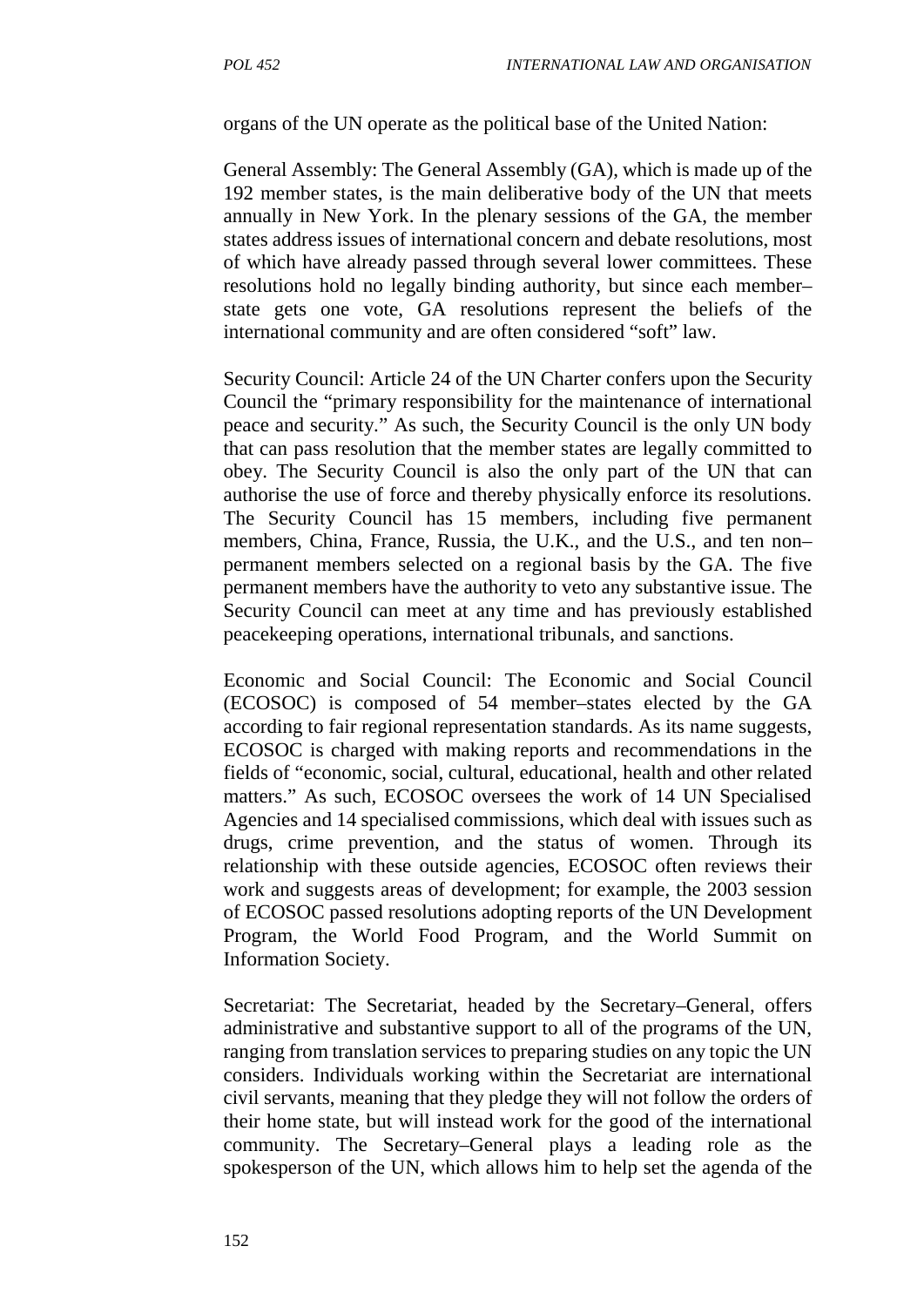UN, in terms of how the UN operates as an institution, as well as prioritising the importance of the different issues the UN takes up, including his "good offices" in helping to settle international disputes.

International Court of Justice: The International Court of Justice (ICJ), as the principal judicial organ of the UN, resolves disputes among States and gives advisory opinions to the UN. Judges of 15 different nationalities make up the body of the ICJ, which meets in The Hague. In its 68 years of existence, the ICJ has been presented with about 200 cases, including both contentious, i.e., between states, such as the legality of U.S. involvement in Nicaragua, in the Military and Paramilitary Activities in and against Nicaragua (Nicaragua v. United States of America), and advisory, i.e., on questions from the UN and its agencies, such as the decision discussing the Legality of the Threat or Use of Nuclear Weapons.

### **UN Specialised Agencies**

When the UN was founded, a deliberate decision was made to keep it decentralised. Thus, the political operations of the UN are kept separate from the cooperative and technical branches of the UN's specialised organisations. The specialised agencies are organisations with varying degrees of independence that agree to coordinate their work through agreements with ECOSOC. Each specialised agency negotiates its own agreement with ECOSOC, which leads to a very intricate system in which different organisations maintain different types of relationships with ECOSOC.

This system has led to some severe criticism. Agencies, when not competing for resources, may duplicate one another's work. Lacking true coordination, the policies of one agency may directly conflict with the policies and, collectively, the agencies often fail to put forth a comprehensive and coalesced approach to complicated international problems. On the other hand, having specialised agencies often allows the international community to address specific problems without specifically entering into political debates. This approach ideally allows for more coordination among states on common technical concerns.

International Labor Organisation: The International Labor Organisation (ILO) was established in 1919 by the Treaty of Versailles, which also created the failed League of Nations, the predecessor of the UN. The ILO continued, despite the demise of the League of Nations, and in 1946, it became the first specialised agency of the UN. In 1969 the ILO was the recipient of Nobel Peace Prize. The ILO, deviating from the practice of other UN branches, has a tripartite structure: state governments have one vote each, but workers and employers from every state also have a vote to cast. The ILO concentrates on establishing labor standards on issues like working conditions and child labor. It also has a significant capacity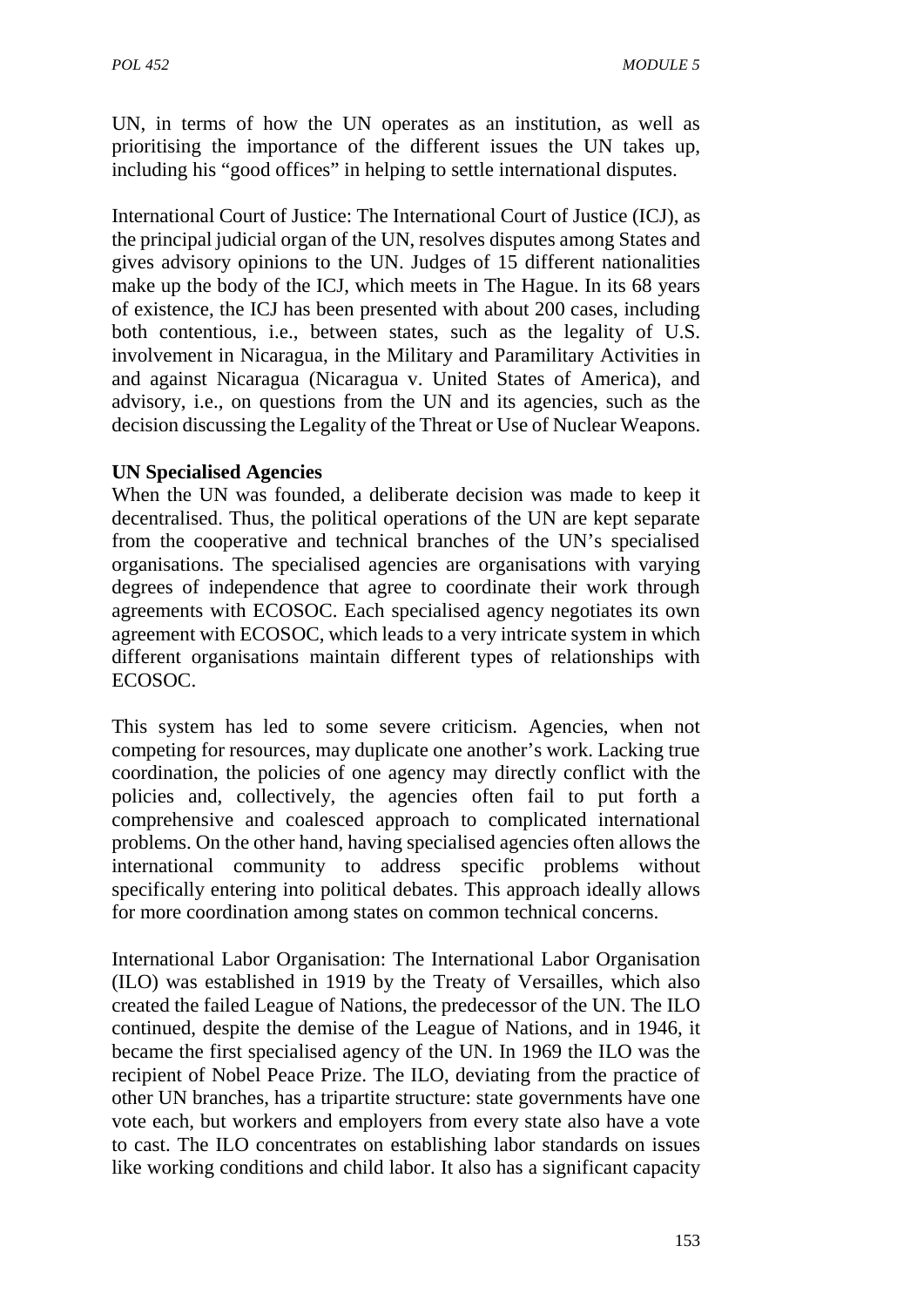to provide technical assistance to labor groups in states needing support, such as offering advice on labor laws and social security systems.

World Health Organisation: Established in 1948, the goal of the World Health Organisation (WHO) is the attainment by all peoples of the highest possible level of health. Its program of work includes monitoring and publicising disease outbreak information, supporting vaccination drives, and educating health workers. Of all the specialised agencies, the WHO has the largest budget and perhaps the most authority within its specified field. The WHO can pass international health regulations that legally bind member states, unless the state chooses to opt out.

#### **UN Related Organisations**

Related organisations are similar to the specialised agencies, but they have more independence. They do not report to the UN political bodies, though their work may be the subject of UN debates, and they are run under the rules of their own founding documents.

World Trade Organisation: When the UN was first created, along with the World Bank and the IMF, the member states wanted to create a third organisation dealing exclusively with trade. Unfortunately, even though the states drafted a charter for an International Trade Organisation (ITO), several States, including the U.S., refused to ratify the charter and the ITO was dead before it was even properly started. While all of this was playing out politically, some states adopted the several rules of the ITO in a provisional agreement, expecting these rules to serve as a makeshift measure until the ITO came into existence. When the ITO failed, their "provisional" agreement, the General Agreement on Tariffs and Trade, became the prevailing multilateral international trade agreement until the World Trade Organisation (WTO) was created in 1995. While this makes the WTO a relatively young international organisation, its history stems from the trade negotiations handled previously under GATT.

International Atomic Energy Association (IAEA): Inspired by U.S. President Eisenhower's "Atoms for Peace" speech to the UN General Assembly, work drafting the statute of the IAEA began in 1955. When the statute was concluded in 1957, the IAEA assumed its role as the world's forum for cooperation in the field of nuclear science. The IAEA defines its work in three pillars: nuclear verification and security, safety, and technology transfer. It works not only to ensure that nuclear weapons are not proliferated among states, but it also assists in the peaceful uses of nuclear technology, such as nuclear medicine and energy projects. A key document of international law operating under the auspices of the IAEA is the Treaty on the Non–Proliferation of Nuclear Weapons (NPT). The NPT holds stable the number of "legal" holders of nuclear weapons to five declared states, which coincides with the permanent seat holders of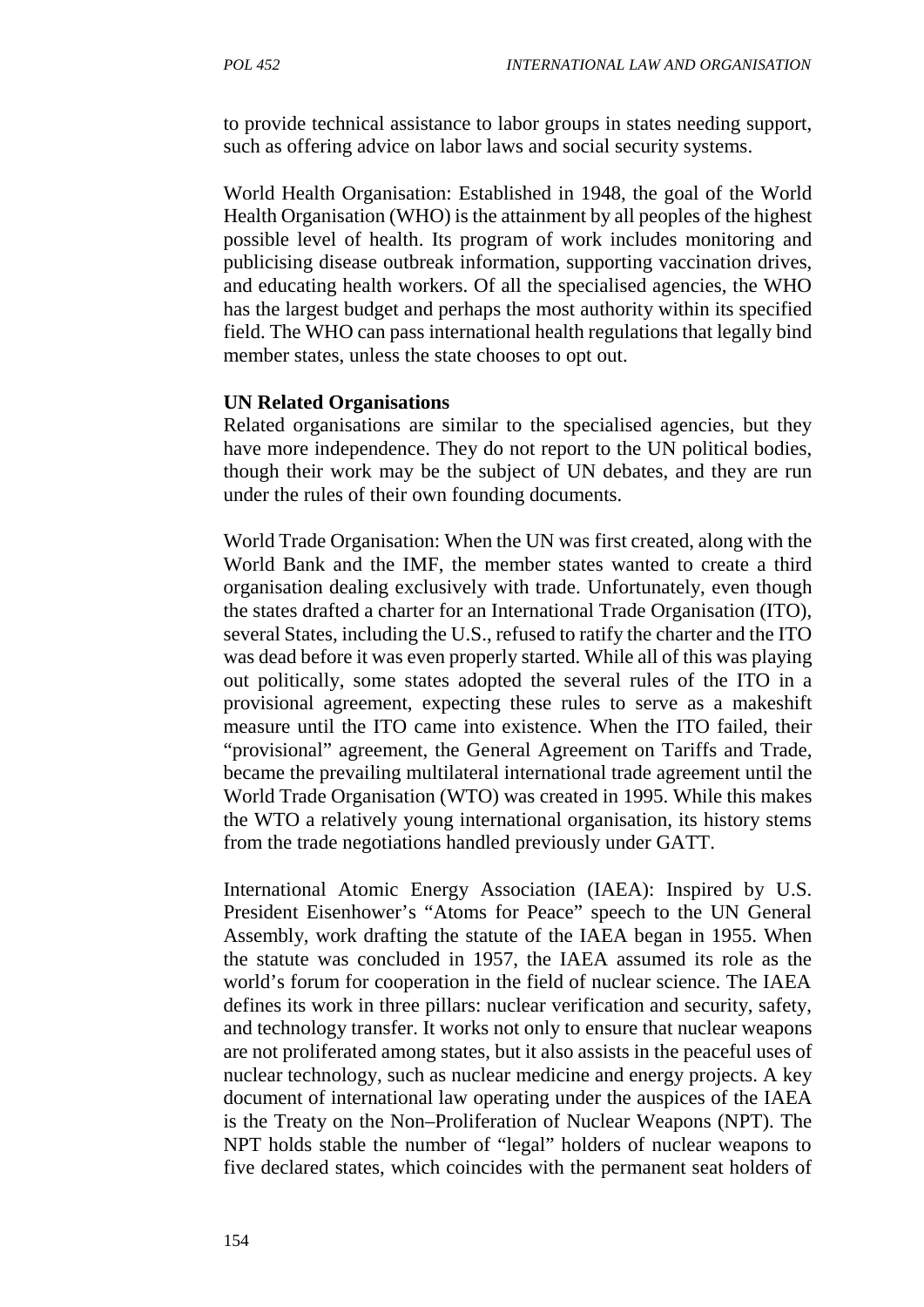the UN Security Council—China, France, Russia, the U.S., and the United Kingdom. In addition, there are currently four non-signatory parties that are known or believed to possess nuclear weapons—India, Pakistan, North Korea, and Israel.

## **Regional Organisations**

The following is an introduction to some of the more prominent regional organisations. However, it is simply an introduction, as there is a vast group of regional organisations. States often share common regional interests and therefore find it easier to collaborate within a single region. Each organisation tends to be distinct according to the desires of its constituents. Some regional organisations, like the EU, have such binding authority that they can overrule the national laws of one of their member states, while others, like the Association of Southeast Asian Nations (ASEAN), have based their organisation on the principles of non– intervention in domestic affairs.

## **SELF–ASSESSMENT EXERCISE**

In what way, the major organisations in the world can resolve crisis?

## **4.0 CONCLUSION**

A discussed earlier, international law has traditionally been based on the notion of state sovereignty, but that concept has been breaking down because of globalisation. Interactions between states have become more complicated, involving a wide array of issues that require them to give up some of their sovereignty to have effective relations with each other. Similarly, international law has begun to deal with issues traditionally inside the borders of individual states, such as human rights. These developments have become very controversial, however. International law is often criticised for a lack of legitimacy. For example, the law is shaped to a large degree by politics within the international system. An action, though clearly illegal in terms of international law, may go unpunished due to overriding political considerations. Since the UN Charter gives veto authority to five Security Council members, who would presumptively veto any measures to enforce international law against their own state, the legitimacy of an organisation with such unequal application of the law must be questioned to a certain degree. The fundamental question that comes to mind goes: "when the most powerful players determine the rules of the game, how legitimate can these rules be"?

Furthermore, most of those countries are not democracies—China, Russia, and others routinely and clearly violate international human rights law, for example. Why are they allowed to help set what the law is? (In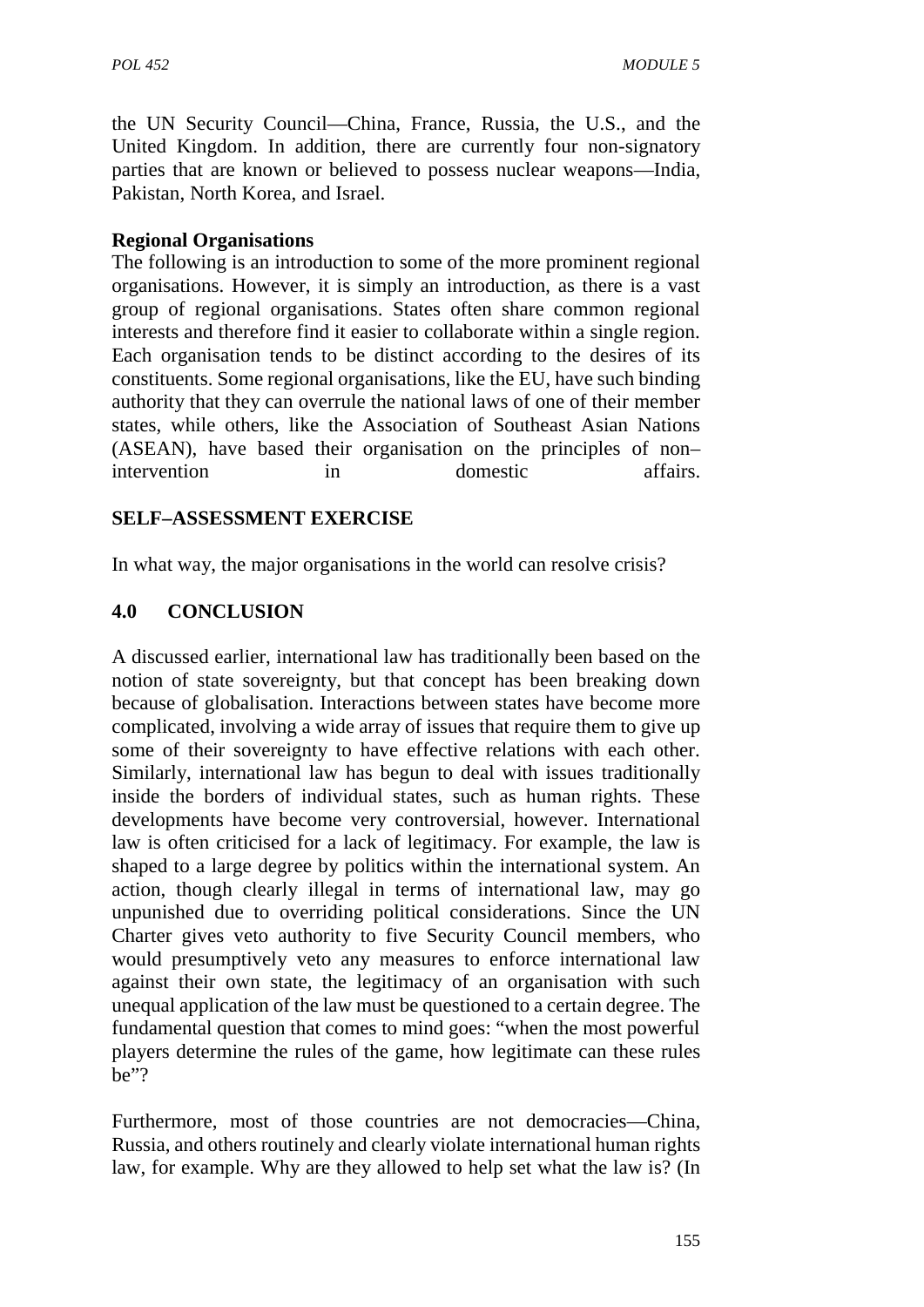response, a group called the Community of Democracies has developed to promote democratic cooperation.) Indeed, unelected bodies wield significant power in the formulation of international law, from the UN Security Council to the dispute settlement body of the World Trade Organisation (WTO). They make decisions and implement policy that can affect people around the world, but if those people are unhappy with these decisions, or if the choices made fail to reflect their interests, when the actors are in the international system, the people affected rarely have the power to hold them accountable. How can people trust international law and international organisations when there is no direct connection between them? These questions are central to the question of whether the current rules of international law—the way they are made, and the way they are implemented—are a fair means of governing the world.

## **5.0 SUMMARY**

The unit reviewed the recent major organisations in the sustainability of global world. The unit also discussed some fundamental sovereignty to have effective relations with each other, as well as, the issues that may be adversely affected worldwide such as equitable responsibility and sharing of common good.

### **6.0 TUTOR-MARKED ASSIGNMENT**

How can international organisation mismanagement affect global world living standards?

### **7.0 REFERENCES/FURTHER READING**

- Avant, D. D., Martha, F. & Susan, K. S. (2010). *Who Governs the Globe*? New York: Cambridge University Press.
- DeSombre, E. R. (2006). *Flagging Standards: Globalisation and Environmental, Safety and Labour Union*. Princeton: Princeton University Press.
- Greenhill, S. (2011, October 29). Gaddafi's killers will be put on trial over mob execution, vow Libya's new rulers. *Daily Mail*. Retrieved from: http://www.dailymail.co.uk/news/article-2054344/Gaddafi dead-Mob-killers-trial-vow-Libyas-new-rulers.html
- NPR. (2011, June 27). International Criminal Court orders Gadhafi's arrest. *NPR*. Retrieved from: http://www.npr.org/2011/06/27/137443665/international-judges order-arrest-of-moammar-gadhafi